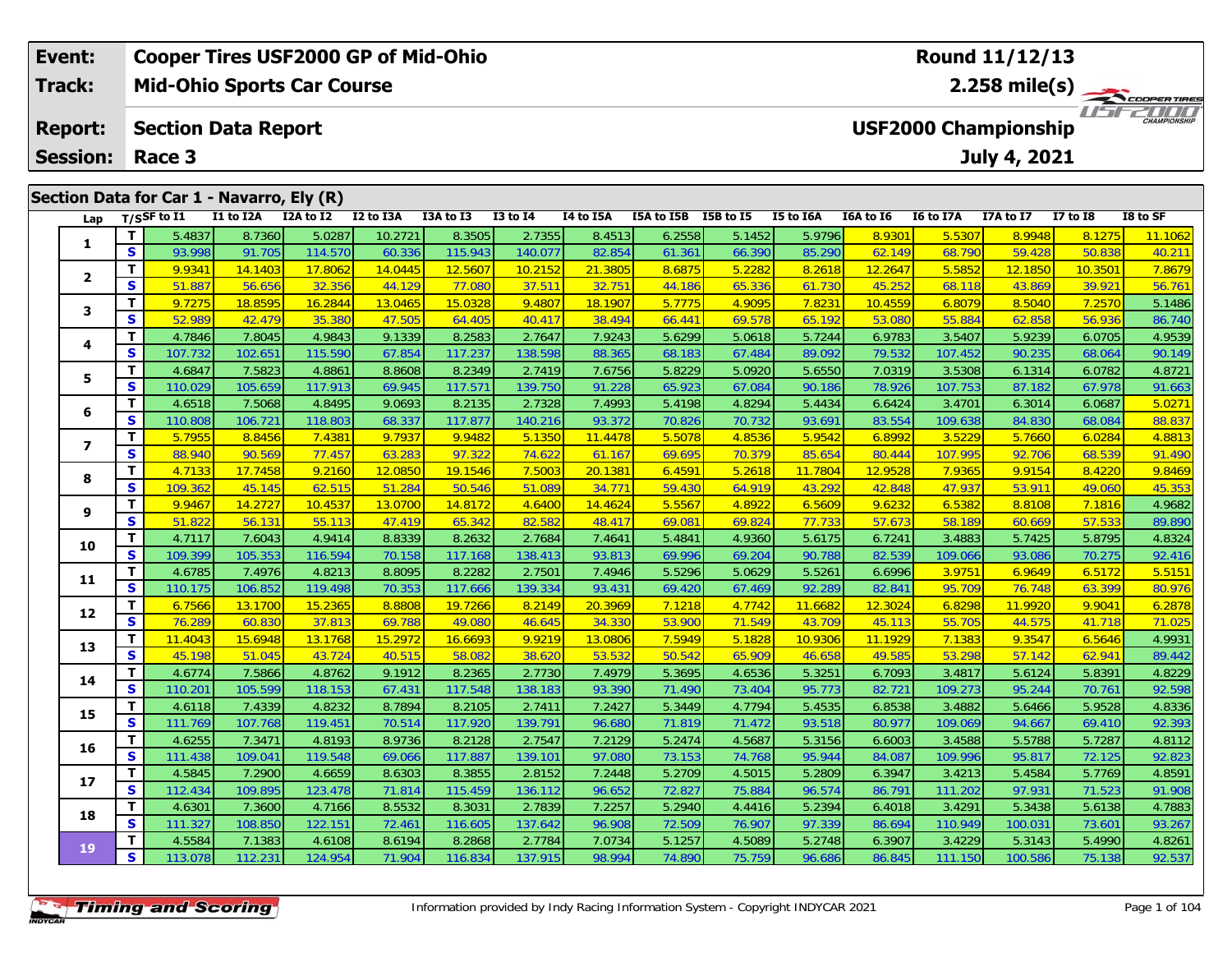| Event:          | <b>Cooper Tires USF2000 GP of Mid-Ohio</b> | Round 11/12/13                                             |
|-----------------|--------------------------------------------|------------------------------------------------------------|
| Track:          | <b>Mid-Ohio Sports Car Course</b>          | $2.258$ mile(s)                                            |
| <b>Report:</b>  | Section Data Report                        | 7000<br><b>CHAMPIONSHIP</b><br><b>USF2000 Championship</b> |
| <b>Session:</b> | Race 3                                     | July 4, 2021                                               |

|                         |                                         | Section Data for Car 1 - Navarro, Ely (R) |                   |
|-------------------------|-----------------------------------------|-------------------------------------------|-------------------|
| Lap T/SLap              |                                         |                                           | PO to SF          |
|                         | $\mathbf{T}$                            |                                           | 109.1277 129.9630 |
| $\mathbf{1}$            | $\overline{\mathbf{s}}$                 | 74.489                                    | 58.585            |
| $\overline{\mathbf{2}}$ | $\overline{\mathsf{r}}$                 | 170.5119                                  |                   |
|                         | $\overline{\mathbf{s}}$                 | 47.673                                    |                   |
| $\mathbf{3}$            | T                                       | 157.3056                                  |                   |
|                         | $\overline{\mathbf{s}}$                 | 51.675                                    |                   |
| $\overline{\mathbf{4}}$ | $\mathbf T$                             | 89.5380                                   |                   |
|                         | S<br>$\mathbf{T}$                       | 90.786<br>88.8806                         |                   |
| 5                       | $\overline{\mathbf{s}}$                 | 91.458                                    |                   |
|                         | $\mathbf T$                             | 87.7253                                   |                   |
| $\bf 6$                 | S                                       | 92.662                                    |                   |
|                         | T                                       | 101.8173                                  |                   |
| $\overline{\mathbf{z}}$ | $\overline{\mathbf{s}}$                 | 79.837                                    |                   |
| $\bf8$                  | $\overline{\mathbf{T}}$                 | 163.1280                                  |                   |
|                         | $\overline{\mathbf{s}}$                 | 49.831                                    |                   |
| $\boldsymbol{9}$        | $\mathbf{T}$                            | 135.7945                                  |                   |
|                         | $\overline{\mathbf{s}}$                 | 59.861                                    |                   |
| 10                      | $\overline{t}$                          | 87.2914                                   |                   |
|                         | $\overline{\mathbf{s}}$                 | 93.123                                    |                   |
| $11$                    | T                                       | 90.0703                                   |                   |
|                         | $\overline{\mathbf{s}}$<br>$\mathbf{T}$ | 90.250<br>163.2626                        |                   |
| 12                      | $\overline{\mathbf{s}}$                 | 49.790                                    |                   |
|                         | $\mathbf{T}$                            | 158.1968                                  |                   |
| 13                      | $\overline{\mathbf{s}}$                 | 51.384                                    |                   |
|                         | T.                                      | 86.6524                                   |                   |
| 14                      | S                                       | 93.809                                    |                   |
| 15                      | T                                       | 86.2054                                   |                   |
|                         | $\overline{\mathbf{s}}$                 | 94.296                                    |                   |
| 16                      | T                                       | 85.2554                                   |                   |
|                         | S                                       | 95.346                                    |                   |
| $17$                    | T.                                      | 84.5799                                   |                   |
|                         | $\overline{\mathbf{s}}$                 | 96.108                                    |                   |
| 18                      | $\overline{\mathbf{T}}$<br>$\mathbf{s}$ | 84.1244<br>96.628                         |                   |
|                         | T                                       | 83.4279                                   |                   |
| 19                      | $\vert$ s $\vert$                       | 97.435                                    |                   |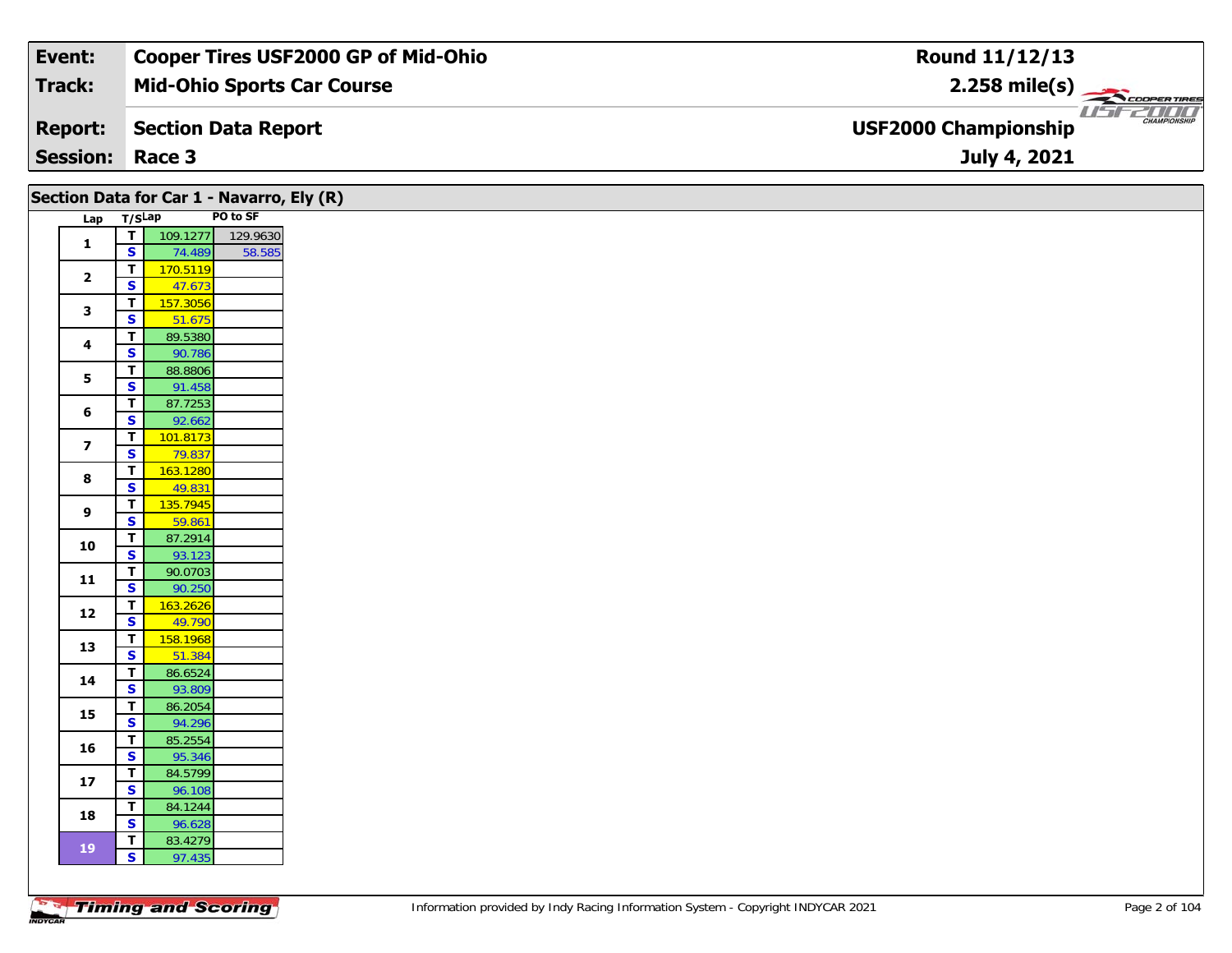| Event:          | <b>Cooper Tires USF2000 GP of Mid-Ohio</b> | <b>Round 11/12/13</b>                              |
|-----------------|--------------------------------------------|----------------------------------------------------|
| <b>Track:</b>   | <b>Mid-Ohio Sports Car Course</b>          | $2.258 \text{ mile(s)}$                            |
| <b>Report:</b>  | Section Data Report                        | <b>CHAMPIONSHIP</b><br><b>USF2000 Championship</b> |
| <b>Session:</b> | Race 3                                     | July 4, 2021                                       |
|                 |                                            |                                                    |

### **Section Data for Car 1 - Navarro, Ely (R)**

| Lap | T/SSF to I1     | I1 to I2A | I2A to I2 | I2 to I3A | I3A to I3 | $I3$ to $I4$ | I4 to I5A       | I5A to I5B              | I5B to I5 | <b>I5 to I6A</b> | I6A to I6 | <b>I6 to I7A</b> | I7A to I7 | <b>I7 to I8</b> | I8 to SF |
|-----|-----------------|-----------|-----------|-----------|-----------|--------------|-----------------|-------------------------|-----------|------------------|-----------|------------------|-----------|-----------------|----------|
| 20  | 4.5710 <b>l</b> | .1065     | 4.68031   | 8.8649    | 8.2296    | 2.7419       | 7.2638 <b>1</b> | $5.4533$ $\blacksquare$ | 4.5221    | 5.1832           | 6.5541    | 3.4702           | 5.3951    | 5.4436          | 4.8991   |
|     |                 | 733       | 123.098   | 69.913 I  | .646      | 139.750      | 96.400          | 70.391                  | 75.538    | 98.395           | 84.6      | 109.635          | 99.080    | 75.902          | 91.158   |
|     | .0358           | 8.9679    | 10.1469   |           |           |              |                 |                         |           |                  |           |                  |           |                 |          |
| 21  |                 | 89.334    | 56.780    |           |           |              |                 |                         |           |                  |           |                  |           |                 |          |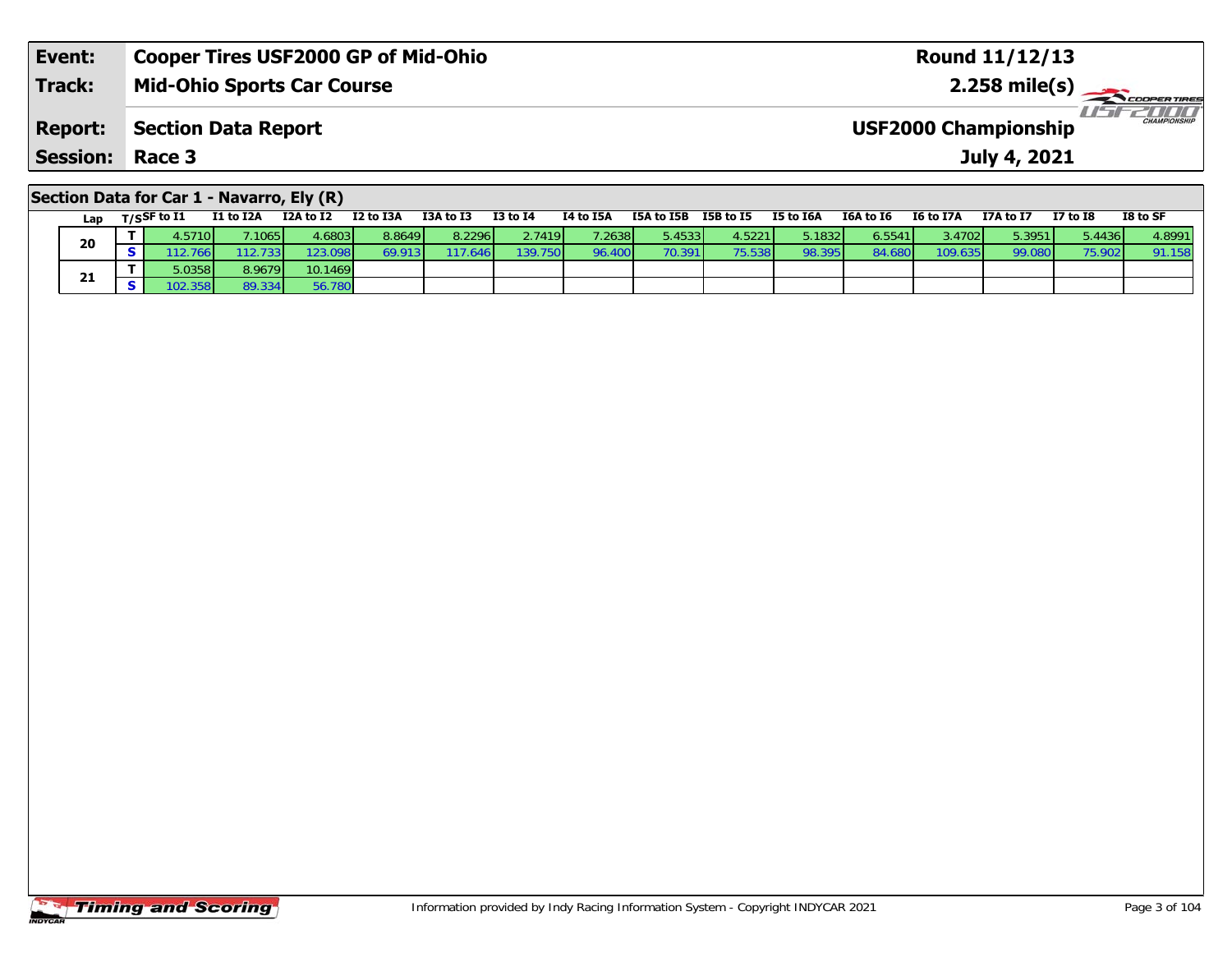| Event:                 | <b>Cooper Tires USF2000 GP of Mid-Ohio</b> | Round 11/12/13                              |
|------------------------|--------------------------------------------|---------------------------------------------|
| Track:                 | <b>Mid-Ohio Sports Car Course</b>          | $2.258$ mile(s)                             |
| <b>Report:</b>         | Section Data Report                        | CHAMPIONSHIP<br><b>USF2000 Championship</b> |
| <b>Session: Race 3</b> |                                            | July 4, 2021                                |
|                        | Section Data for Car 1 - Navarro, Ely (R)  |                                             |

# **Lap T/SLap PO to SF**

| 20 |   | 84.3787 |  |
|----|---|---------|--|
|    | s | 96.337  |  |
|    |   |         |  |
| 21 | c |         |  |

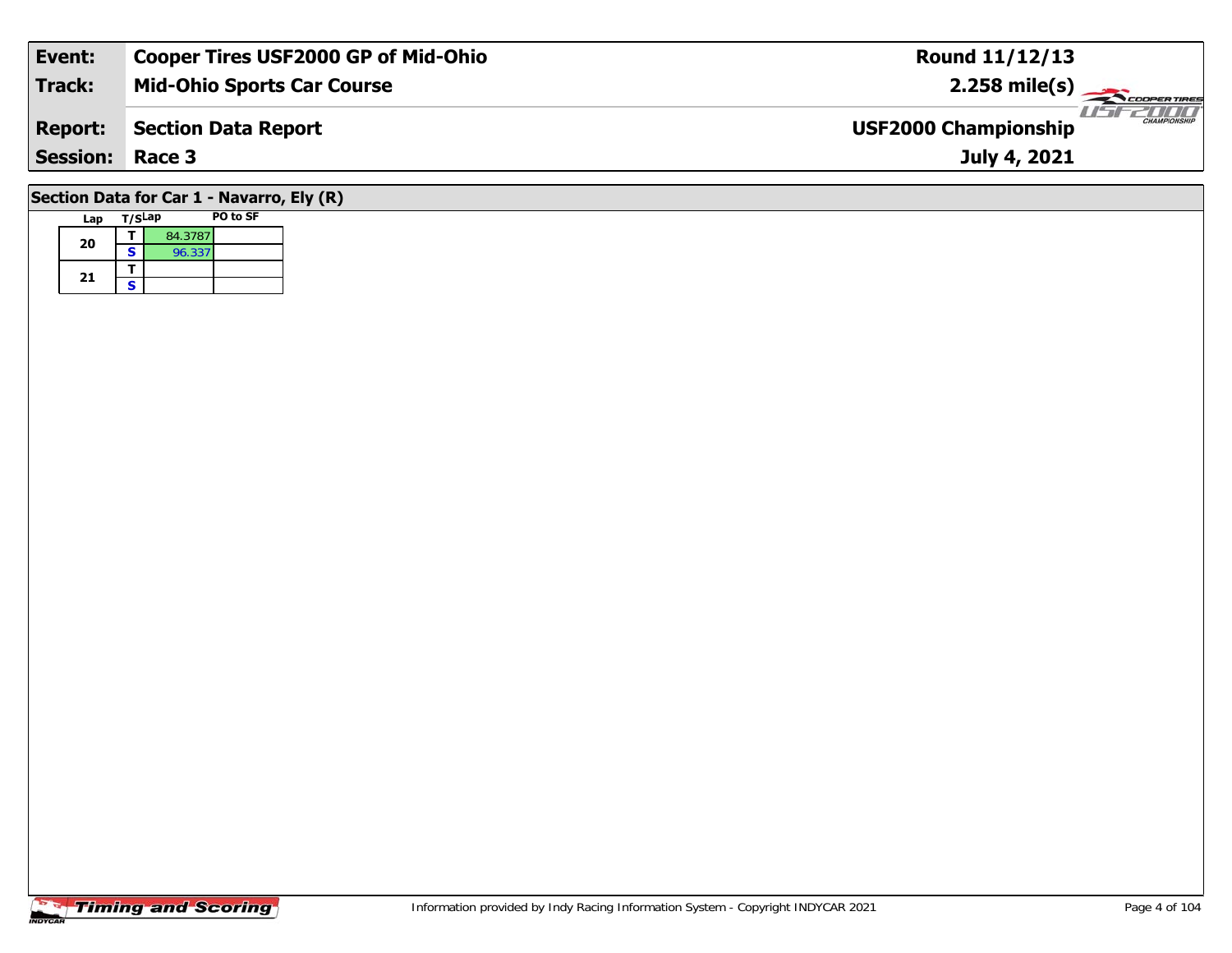| Event:                                  |             | <b>Cooper Tires USF2000 GP of Mid-Ohio</b> |           |           |           |              |           |                      |                  |           |                             | Round 11/12/13 |                 |                        |
|-----------------------------------------|-------------|--------------------------------------------|-----------|-----------|-----------|--------------|-----------|----------------------|------------------|-----------|-----------------------------|----------------|-----------------|------------------------|
| <b>Track:</b>                           |             | <b>Mid-Ohio Sports Car Course</b>          |           |           |           |              |           |                      |                  |           |                             |                |                 |                        |
| <b>Report:</b>                          |             | <b>Section Data Report</b>                 |           |           |           |              |           |                      |                  |           | <b>USF2000 Championship</b> |                |                 | 2000 M<br>CHAMPIONSHIP |
| <b>Session:</b>                         | Race 3      |                                            |           |           |           |              |           |                      |                  |           |                             | July 4, 2021   |                 |                        |
|                                         |             |                                            |           |           |           |              |           |                      |                  |           |                             |                |                 |                        |
| Section Data for Car 10 - Siegel, Nolan |             |                                            |           |           |           |              |           |                      |                  |           |                             |                |                 |                        |
| Lap                                     | T/SSF to I1 | I1 to I2A                                  | I2A to I2 | I2 to I3A | I3A to I3 | $I3$ to $I4$ | I4 to I5A | I5A to I5B I5B to I5 | <b>I5 to I6A</b> | I6A to I6 | <b>I6 to I7A</b>            | I7A to I7      | <b>I7 to I8</b> | I8 to SF               |

| Lap            |              | T/SSF to $I1$ | I1 to I2A | I2A to I2 | I2 to I3A | I3A to I3 | <b>I3 to I4</b> | 14 to 15A | I5A to I5B | I5B to I5 | I5 to I6A | I6A to I6 | <b>I6 to I7A</b> | I7A to I7 | <b>I7 to I8</b> | I8 to SF |
|----------------|--------------|---------------|-----------|-----------|-----------|-----------|-----------------|-----------|------------|-----------|-----------|-----------|------------------|-----------|-----------------|----------|
|                | T.           | 5.7659        | 8.5061    | 5.1460    | 9.4368    | 8.6071    | 2.8667          | 7.8067    | 5.6766     | 5.1641    | 5.6418    | 7.3647    | 3.7698           | 7.3116    | 7.7735          | 7.5010   |
| 1              | S.           | 89.397        | 94.184    | 111.958   | 65.676    | 112.486   | 133.667         | 89.696    | 67.622     | 66.147    | 90.397    | 75.359    | 100.922          | 73.109    | 53.153          | 59.538   |
|                | T.           | 7.7283        | 15.7977   | 14.1654   | 13.7220   | 19.8601   | 9.3218          | 17.2312   | 6.8293     | 5.9523    | 12.4337   | 10.3443   | 7.8482           | 12.2233   | 9.2624          | 8.8726   |
| $\mathbf{2}$   | S            | 66.697        | 50.712    | 40.672    | 45.166    | 48.750    | 41.106          | 40.637    | 56.208     | 57.388    | 41.018    | 53.653    | 48.477           | 43.732    | 44.609          | 50.334   |
| 3              | T            | 10.0962       | 16.8968   | 13.4633   | 13.2147   | 18.7390   | 10.1310         | 14.0574   | 6.4703     | 6.7526    | 11.4950   | 10.8363   | 8.4206           | 10.8792   | 8.1125          | 4.9637   |
|                | S            | 51.054        | 47.413    | 42.793    | 46.900    | 51.667    | 37.823          | 49.812    | 59.327     | 50.587    | 44.367    | 51.217    | 45.181           | 49.135    | 50.932          | 89.971   |
| 4              | T            | 4.7614        | 8.1773    | 4.9533    | 9.0217    | 8.3273    | 2.8004          | 7.7601    | 5.5272     | 4.9293    | 5.4383    | 6.9913    | 3.5827           | 5.9392    | 6.0913          | 4.9568   |
|                | $\mathbf{s}$ | 108.257       | 97.971    | 116.314   | 68.698    | 116.266   | 136.831         | 90.234    | 69.450     | 69.298    | 93.779    | 79.384    | 106.192          | 90.003    | 67.831          | 90.097   |
| 5              | T            | 4.6891        | 7.6918    | 4.9127    | 8.6796    | 8.3655    | 2.8369          | 7.5938    | 35.6959    | 4.8680    | 5.5086    | 6.9316    | 3.5769           | 5.7350    | 5.8366          | 4.9179   |
|                | S            | 109.926       | 104.155   | 117.275   | 71.406    | 115.735   | 135.071         | 92.210    | 10.754     | 70.171    | 92.583    | 80.068    | 106.364          | 93.208    | 70.792          | 90.809   |
| 6              | T            | 4.6818        | 7.5010    | 4.8203    | 8.6049    | 8.4030    | 2.8333          | 7.3770    | 5.2441     | 4.5295    | 5.3232    | 6.4823    | 3.5323           | 5.4959    | 5.7236          | 4.8738   |
|                | S            | 110.098       | 106.804   | 119.523   | 72.026    | 115.219   | 135.242         | 94.920    | 73.199     | 75.415    | 95.807    | 85.618    | 107.707          | 97.263    | 72.189          | 91.631   |
| $\overline{ }$ | т            | 4.6539        | 7.4061    | 4.8081    | 8.6853    | 8.4099    | 2.8313          | 7.4491    | 5.2627     | 4.5577    | 5.3526    | 6.5651    | 3.5606           | 6.1694    | 5.8223          | 4.8692   |
|                | S            | 110.758       | 108.173   | 119.826   | 71.359    | 115.124   | 135.338         | 94.002    | 72.940     | 74.948    | 95.281    | 84.538    | 106.851          | 86.645    | 70.965          | 91.718   |
| 8              | T.           | 4.8437        | 16.4195   | 12.4165   | 8.8694    | 18.3904   | 8.7529          | 20.4864   | 7.2424     | 5.0724    | 10.0493   | 12.6630   | 7.7897           | 10.9120   | 7.5593          | 9.6910   |
|                | S            | 106.418       | 48.792    | 46.401    | 69.878    | 52.646    | 43.778          | 34.180    | 53.002     | 67.343    | 50.750    | 43.828    | 48.841           | 48.987    | 54.659          | 46.083   |
| 9              | T            | 10.5086       | 15.2972   | 10.6750   | 13.1004   | 13.8056   | 5.6388          | 13.0047   | 5.9594     | 5.0989    | 5.9111    | 8.3644    | 6.4066           | 7.9941    | 7.9943          | 7.7894   |
|                | $\mathbf{s}$ | 49.051        | 52.371    | 53.971    | 47.309    | 70.130    | 67.954          | 53.844    | 64.413     | 66.993    | 86.278    | 66.353    | 59.385           | 66.867    | 51.685          | 57.333   |
| 10             | T            | 5.0284        | 7.6580    | 4.8376    | 8.5896    | 8.3956    | 2.8268          | 7.1938    | 5.2465     | 4.5164    | 5.3049    | 6.4680    | 3.5047           | 5.7236    | 5.6942          | 4.8759   |
|                | S            | 102.509       | 104.614   | 119.095   | 72.154    | 115.320   | 135.553         | 97.338    | 73.166     | 75.633    | 96.138    | 85.807    | 108.556          | 93.393    | 72.562          | 91.591   |
| 11             | T            | 4.6345        | 7.3252    | 4.7346    | 8.5205    | 8.3671    | 2.8148          | 7.2219    | 5.5698     | 4.6167    | 5.3492    | 6.8657    | 4.6345           | 7.5991    | 6.1953          | 5.8173   |
|                | S            | 111.221       | 109.367   | 121.686   | 72.739    | 115.713   | 136.131         | 96.959    | 68.919     | 73.990    | 95.341    | 80.837    | 82.092           | 70.343    | 66.693          | 76.769   |
| 12             | T            | 7.0415        | 13.4774   | 16.8396   | 10.2597   | 16.6603   | 7.8868          | 20.8291   | 8.6643     | 4.9656    | 8.3444    | 13.4896   | 6.3362           | 12.1559   | 9.2907          | 6.1164   |
|                | S            | 73.202        | 59.443    | 34.213    | 60.408    | 58.113    | 48.585          | 33.618    | 44.304     | 68.791    | 61.119    | 41.143    | 60.045           | 43.974    | 44.473          | 73.015   |
| 13             | T            | 10.6215       | 16.3787   | 13.7291   | 14.2493   | 17.1913   | 9.5885          | 12.9247   | 6.8476     | 5.1804    | 11.1181   | 11.5335   | 6.2451           | 8.6678    | 6.4554          | 4.9626   |
|                | $\mathbf{s}$ | 48.529        | 48.913    | 41.965    | 43.495    | 56.318    | 39.963          | 54.177    | 56.058     | 65.939    | 45.871    | 48.121    | 60.920           | 61.670    | 64.006          | 89.991   |
| 14             | T.           | 4.6699        | 7.5822    | 4.8392    | 8.6423    | 8.2431    | 2.7592          | 7.4263    | 5.4663     | 4.7094    | 5.3637    | 6.6181    | 3.4929           | 5.7616    | 5.7683          | 4.8120   |
|                | S            | 110.378       | 105.660   | 119.056   | 71.714    | 117.454   | 138.874         | 94.290    | 70.224     | 72.534    | 95.084    | 83.86     | 108.922          | 92.777    | 71.630          | 92.808   |
| 15             | T            | 4.6054        | 7.3821    | 4.7777    | 8.8151    | 8.2665    | 2.7582          | 7.2344    | 5.2634     | 4.6817    | 5.2786    | 7.0058    | 3.5218           | 5.6486    | 5.7517          | 4.9057   |
|                | <b>S</b>     | 111.924       | 108.524   | 120.589   | 70.308    | 117.121   | 138.925         | 96.791    | 72.931     | 72.963    | 96.617    | 79.220    | 108.028          | 94.633    | 71.836          | 91.035   |
| 16             | T            | 4.6129        | 7.3973    | 4.7691    | 8.8195    | 8.2933    | 2.7780          | 7.3053    | 5.2378     | 4.5502    | 5.3006    | 6.5691    | 3.4787           | 5.5681    | 5.6852          | 4.7816   |
|                | S            | 111.742       | 108.301   | 120.806   | 70.273    | 116.743   | 137.934         | 95.852    | 73.287     | 75.072    | 96.216    | 84.486    | 109.367          | 96.001    | 72.677          | 93.398   |
| 17             | T            | 4.6087        | 7.4147    | 4.7334    | 8.5638    | 8.2345    | 2.7606          | 7.3832    | 5.2809     | 4.6435    | 5.4060    | 6.5746    | 3.4428           | 5.5224    | 5.7008          | 4.8306   |
|                | S            | 111.844       | 108.047   | 121.717   | 72.371    | 117.576   | 138.804         | 94.841    | 72.689     | 73.563    | 94.340    | 84.416    | 110.507          | 96.796    | 72.478          | 92.450   |
| 18             | T.           | 4.5857        | 7.3429    | 4.7297    | 8.7561    | 8.3126    | 2.7852          | 7.3819    | 5.4493     | 4.4316    | 5.2773    | 6.4124    | 3.4543           | 5.4524    | 5.5529          | 4.7716   |
|                | <b>S</b>     | 112.405       | 109.104   | 121.812   | 70.782    | 116.472   | 137.578         | 94.857    | 70.443     | 77.081    | 96.640    | 86.551    | 110.139          | 98.039    | 74.408          | 93.594   |
| 19             | T.           | 4.5872        | 7.3668    | 4.6362    | 8.6796    | 8.3241    | 2.7969          | 7.2808    | 5.2144     | 4.5624    | 5.2290    | 6.2967    | 3.4737           | 5.2647    | 5.4589          | 4.8059   |
|                | S.           | 112.368       | 108.750   | 124.269   | 71.406    | 116.311   | 137.002         | 96.174    | 73.616     | 74.871    | 97.533    | 88.14     | 109.524          | 101.534   | 75.690          | 92.926   |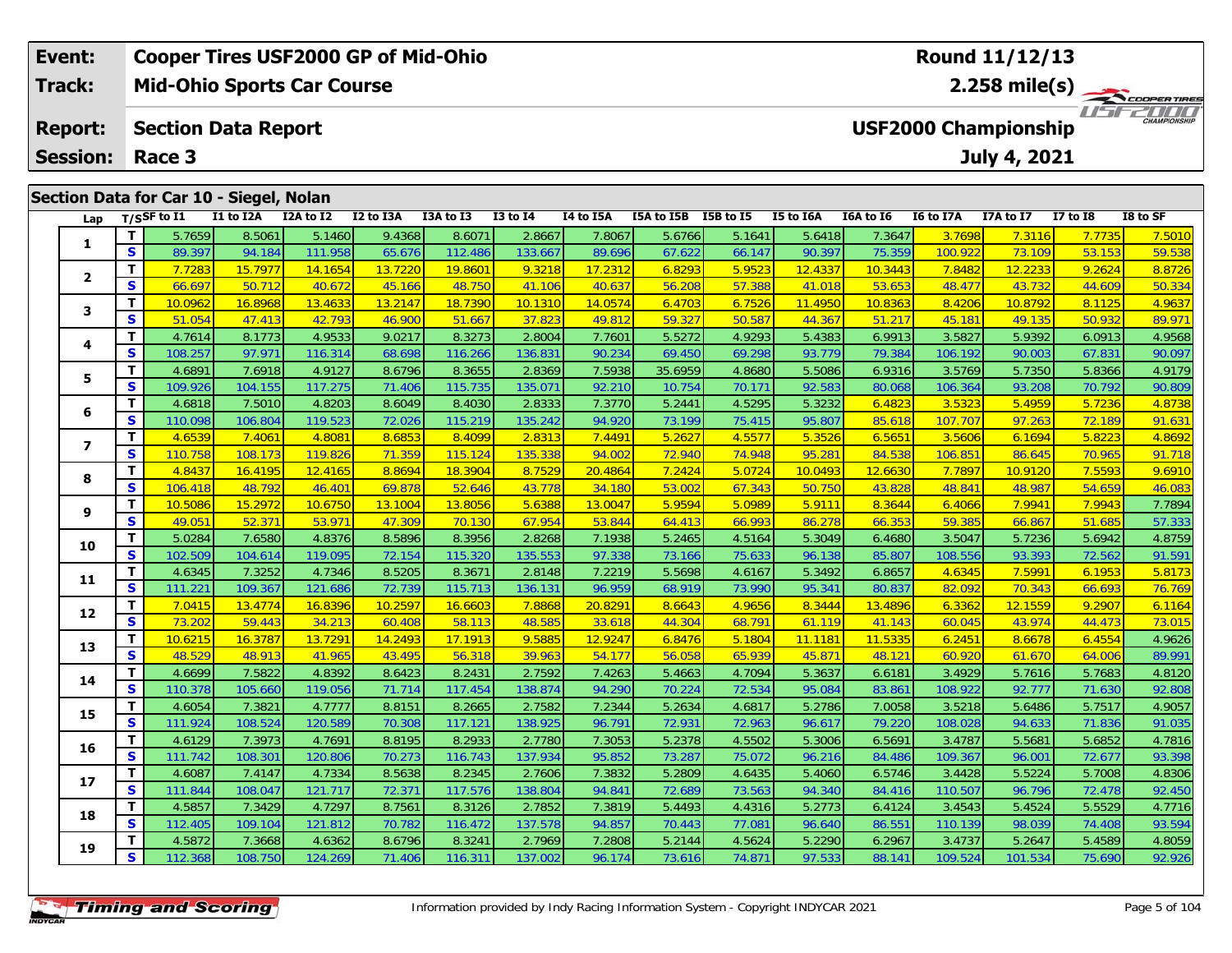| Event:          | Cooper Tires USF2000 GP of Mid-Ohio | Round 11/12/13                                                |
|-----------------|-------------------------------------|---------------------------------------------------------------|
| Track:          | <b>Mid-Ohio Sports Car Course</b>   | $2.258$ mile(s)                                               |
| <b>Report:</b>  | Section Data Report                 | USFZDOO<br><b>CHAMPIONSHIP</b><br><b>USF2000 Championship</b> |
| <b>Session:</b> | Race 3                              | July 4, 2021                                                  |

|                         |                                           | Section Data for Car 10 - Siegel, Nolan |          |
|-------------------------|-------------------------------------------|-----------------------------------------|----------|
| Lap T/SLap              |                                           |                                         | PO to SF |
| $\mathbf{1}$            | $\mathbf T$                               | 98.3384                                 | 170.5949 |
|                         | $\overline{\mathbf{s}}$                   | 82.662                                  | 44.631   |
| $\overline{2}$          | $\overline{t}$<br>$\overline{\mathbf{s}}$ | 171.5926<br>47.373                      |          |
|                         | $\overline{\mathbf{T}}$                   | 164.5286                                |          |
| $\mathbf{3}$            | $\mathbf{s}$                              | 49.407                                  |          |
|                         | $\overline{\mathbf{T}}$                   | 89.2576                                 |          |
| 4                       | S                                         | 91.071                                  |          |
| 5                       | $\overline{\mathbf{r}}$                   | 117.8399                                |          |
|                         | $\overline{\mathbf{s}}$                   | 68.982                                  |          |
| 6                       | $\overline{\mathbf{T}}$                   | 85.4260                                 |          |
|                         | $\overline{\mathbf{s}}$                   | 95.156                                  |          |
| $\overline{\mathbf{z}}$ | $\mathbf T$<br>$\overline{\mathbf{s}}$    | 86.4033<br>94.080                       |          |
|                         | $\mathbf T$                               | 161.1579                                |          |
| 8                       | $\overline{\mathbf{s}}$                   | 50.440                                  |          |
|                         | $\overline{\mathbf{T}}$                   | 137.5485                                |          |
| 9                       | $\mathbf{s}$                              | 59.098                                  |          |
| 10                      | $\overline{\mathbf{r}}$                   | 85.8640                                 |          |
|                         | $\overline{\mathbf{s}}$                   | 94.671                                  |          |
| 11                      | $\mathbf T$                               | 90.2662                                 |          |
|                         | $\mathbf{s}$                              | 90.054                                  |          |
| ${\bf 12}$              | $\mathbf T$                               | 162.3575                                |          |
|                         | $\overline{\mathbf{s}}$<br>$\mathbf T$    | 50.067<br>155.6936                      |          |
| 13                      | $\overline{\mathbf{s}}$                   | 52.210                                  |          |
|                         | T                                         | 86.1545                                 |          |
| 14                      | $\overline{\mathbf{s}}$                   | 94.351                                  |          |
|                         | $\mathbf T$                               | 85.8967                                 |          |
| 15                      | $\overline{\mathbf{s}}$                   | 94.635                                  |          |
| 16                      | $\mathbf T$                               | 85.1467                                 |          |
|                         | S                                         | 95.468                                  |          |
| $17\,$                  | $\overline{t}$                            | 85.1005                                 |          |
|                         | $\overline{\mathbf{s}}$                   | 95.520                                  |          |
| 18                      | T<br>$\overline{\mathbf{s}}$              | 84.6959<br>95.976                       |          |
|                         | T                                         | 83.9773                                 |          |
| 19                      | $\mathbf{s}$                              | 96.798                                  |          |
|                         |                                           |                                         |          |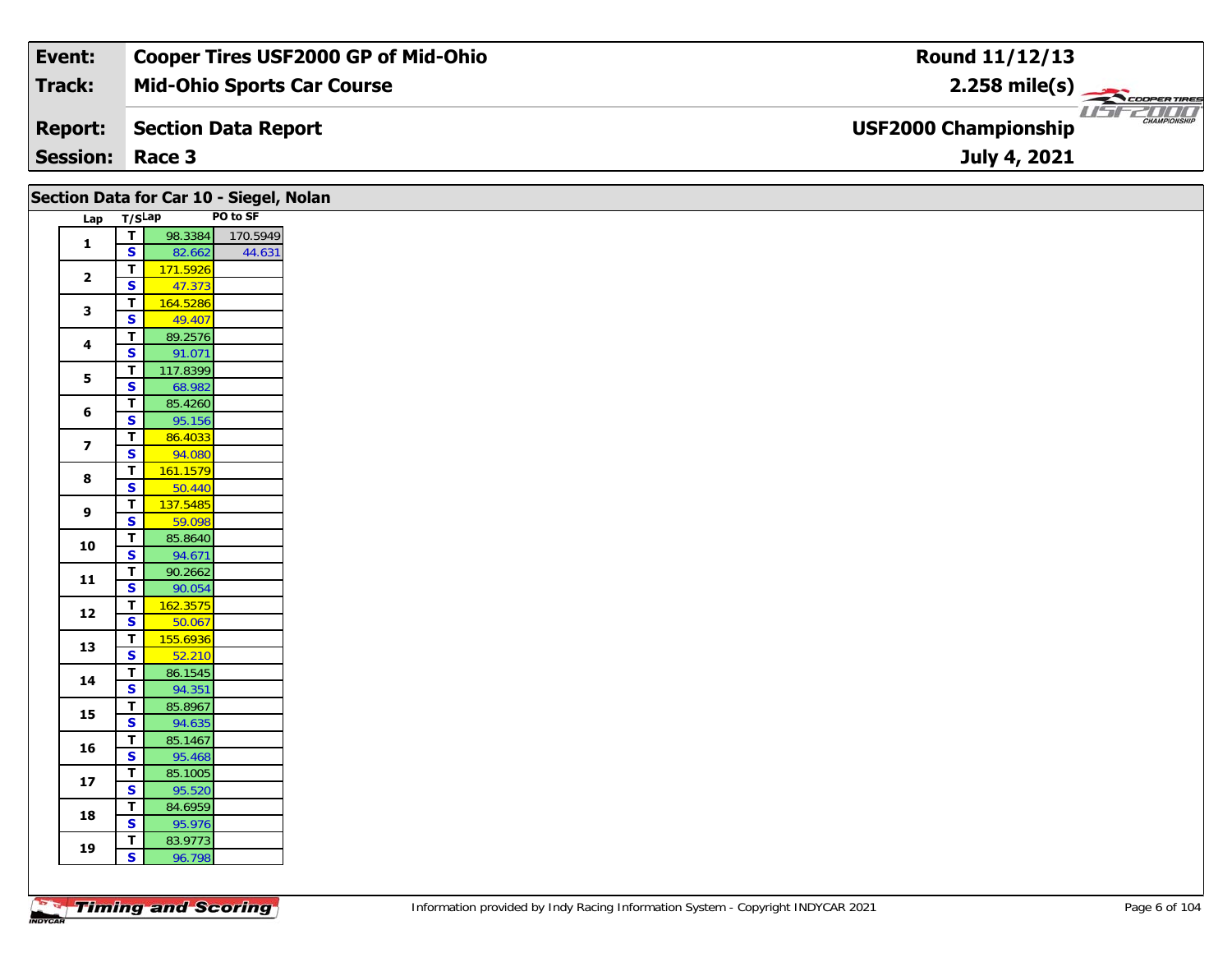| Event:                 | <b>Cooper Tires USF2000 GP of Mid-Ohio</b> | Round 11/12/13                                     |
|------------------------|--------------------------------------------|----------------------------------------------------|
| <b>Track:</b>          | <b>Mid-Ohio Sports Car Course</b>          | $2.258 \text{ mile(s)}$                            |
| <b>Report:</b>         | Section Data Report                        | <b>CHAMPIONSHIP</b><br><b>USF2000 Championship</b> |
| <b>Session: Race 3</b> |                                            | July 4, 2021                                       |
|                        |                                            |                                                    |

#### **Section Data for Car 10 - Siegel, Nolan**

| Lap | $T/S$ SF to $I1$ | I1 to I2A | I2A to I2 | I2 to I3A | I3A to I3 | <b>I3 to I4</b> | I4 to I5A | I5A to I5B      | I5B to I5 | I5 to I6A | I6A to I6 | I6 to I7A | I7A to I7 | <b>I7 to I8</b> | I8 to SF |
|-----|------------------|-----------|-----------|-----------|-----------|-----------------|-----------|-----------------|-----------|-----------|-----------|-----------|-----------|-----------------|----------|
| 20  | I.5991           | .1561     | 4.6935    | 8.3231    | 8.3011    | 2.7965          | 6.9067    | 5.0539          | 4.3614    | 5.1990    | 6.5287    | 3.4754    | 5.5126    | √3.4850. ذ      | 4.9080   |
|     |                  | 1.952     | 22.752    | .4641     | 116.633   | 137.022         | 101.384   | 75.954 <b>I</b> | 78.321    | 98.096    |           | 109.471   | 96.968    |                 | 90.992   |
|     | 4.9864 L         | 8.6517    | 6.2018    |           |           |                 |           |                 |           |           |           |           |           |                 |          |
| 21  |                  | 92.599    | 92.898    |           |           |                 |           |                 |           |           |           |           |           |                 |          |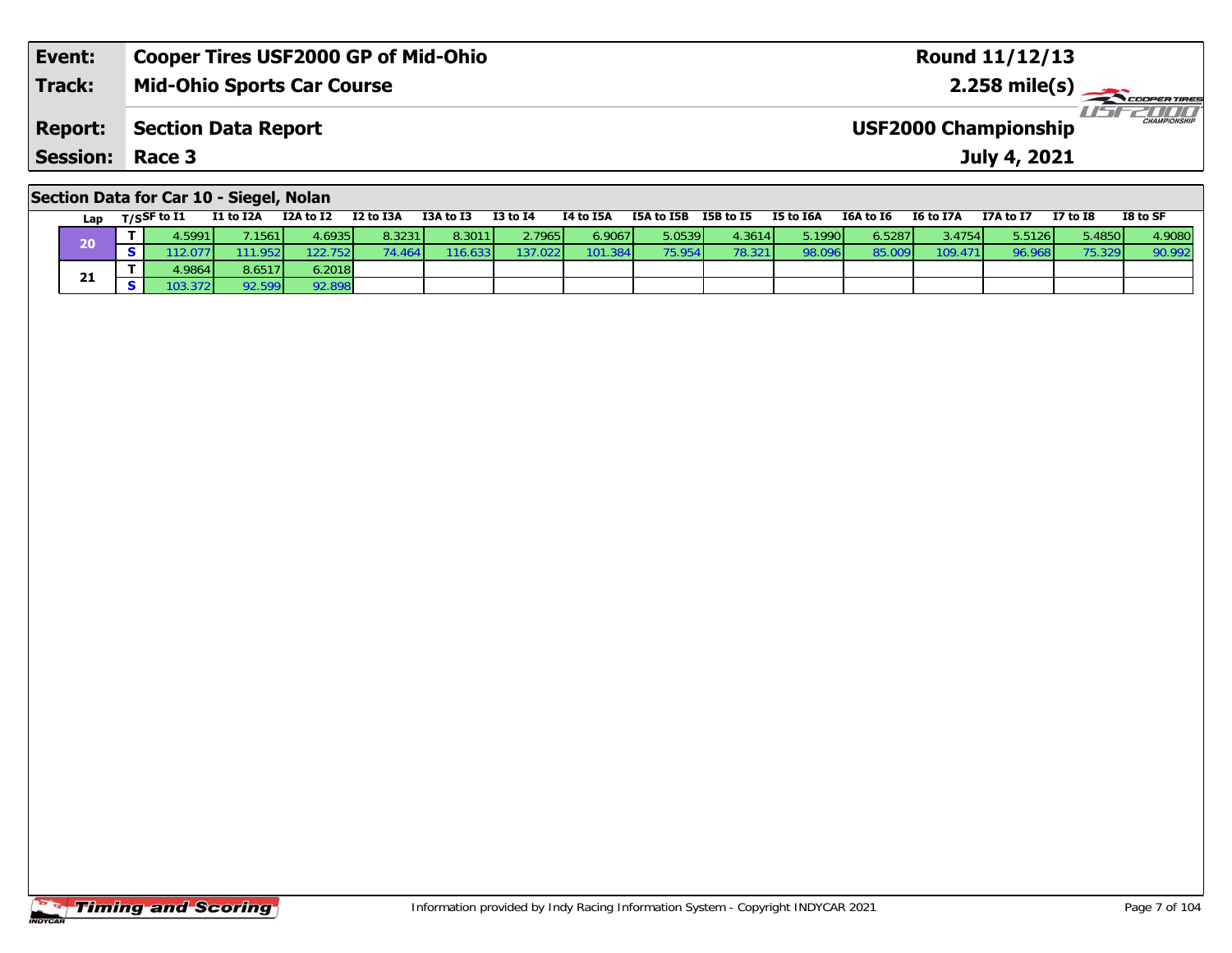| Event:                                  | <b>Cooper Tires USF2000 GP of Mid-Ohio</b> | <b>Round 11/12/13</b>                              |  |  |  |  |  |  |  |
|-----------------------------------------|--------------------------------------------|----------------------------------------------------|--|--|--|--|--|--|--|
| <b>Track:</b>                           | <b>Mid-Ohio Sports Car Course</b>          | $2.258$ mile(s)                                    |  |  |  |  |  |  |  |
| <b>Report:</b>                          | <b>Section Data Report</b>                 | <b>CHAMPIONSHIP</b><br><b>USF2000 Championship</b> |  |  |  |  |  |  |  |
| <b>Session: Race 3</b>                  |                                            | July 4, 2021                                       |  |  |  |  |  |  |  |
| Section Data for Car 10 - Siegel, Nolan |                                            |                                                    |  |  |  |  |  |  |  |

| Lap | T/SLap |         | PO to SF |
|-----|--------|---------|----------|
| 20  |        | 83.3001 |          |
|     | S      | 97.585  |          |
| 21  |        |         |          |
|     | S      |         |          |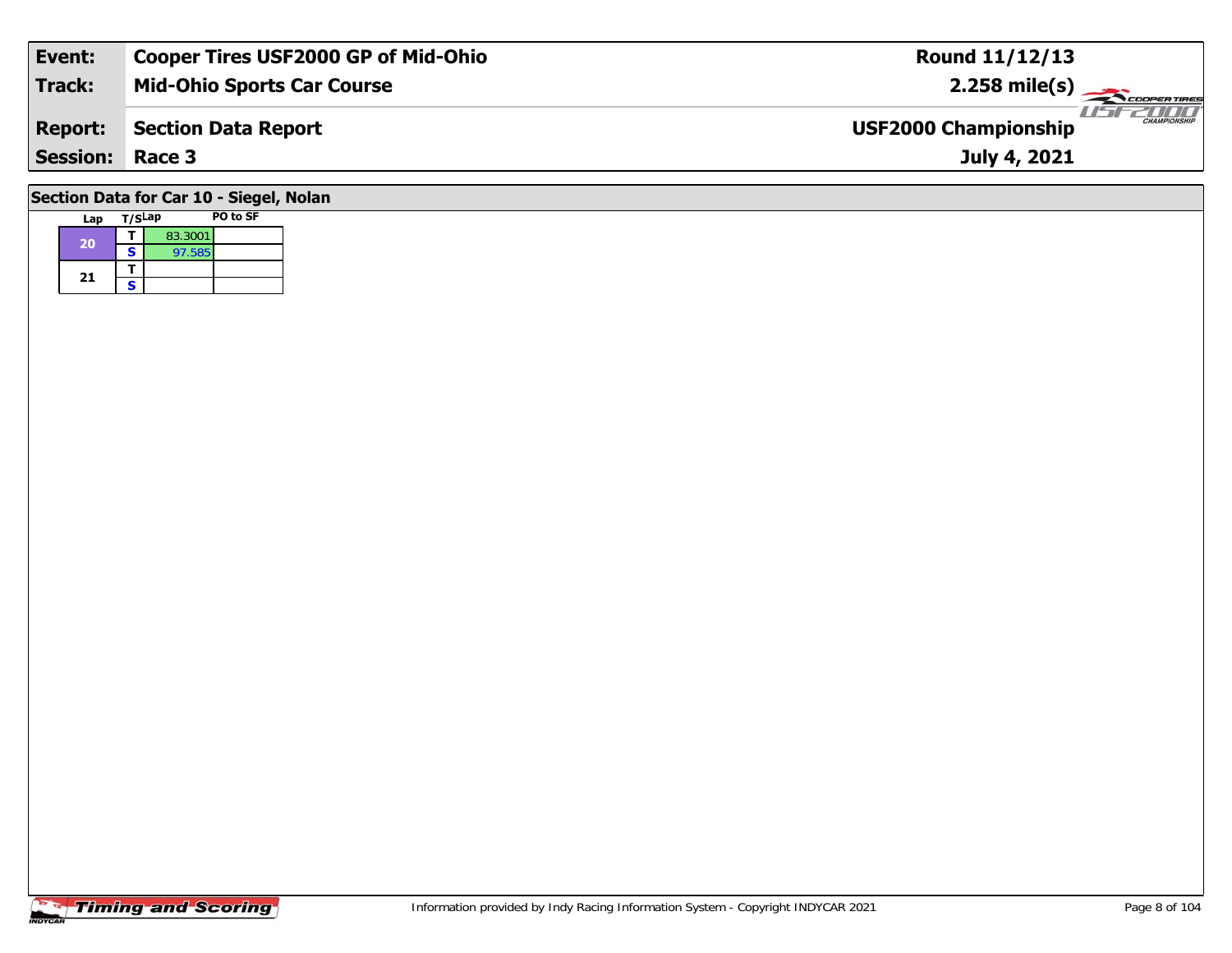| Event:                                             |    |                                      |           | <b>Cooper Tires USF2000 GP of Mid-Ohio</b>   |           |           |              |           |            |                         |           |           |           | <b>Round 11/12/13</b>                       |                 |                     |
|----------------------------------------------------|----|--------------------------------------|-----------|----------------------------------------------|-----------|-----------|--------------|-----------|------------|-------------------------|-----------|-----------|-----------|---------------------------------------------|-----------------|---------------------|
| <b>Track:</b><br><b>Mid-Ohio Sports Car Course</b> |    |                                      |           |                                              |           |           |              |           |            | $2.258 \text{ mile(s)}$ |           |           |           |                                             |                 |                     |
| <b>Report:</b><br><b>Session:</b>                  |    | <b>Section Data Report</b><br>Race 3 |           |                                              |           |           |              |           |            |                         |           |           |           | <b>USF2000 Championship</b><br>July 4, 2021 |                 | <b>CHAMPIONSHIP</b> |
|                                                    |    |                                      |           | Section Data for Car 11 - Campbell, Prescott |           |           |              |           |            |                         |           |           |           |                                             |                 |                     |
| Lap                                                |    | $T/S$ SF to $I1$                     | I1 to I2A | I2A to I2                                    | I2 to I3A | I3A to I3 | $I3$ to $I4$ | I4 to I5A | I5A to I5B | <b>I5B</b> to I5        | I5 to I6A | I6A to I6 | I6 to I7A | I7A to I7                                   | <b>I7 to I8</b> | I8 to SF            |
|                                                    |    | 5.6319                               | 8.7119    | 5.0278                                       | 9.4265    | 8.3544    | 2.7507       | 8.1057    | 6.0430     | 5.2412                  | 5.9442    | 7.8090    | 4.7710    | 8.2939                                      | 8.2555          | 9.9194              |
|                                                    | S. | 91.524                               | 91.959    | 114.590                                      | 65.748    | 115.889   | 139.303      | 86.387    | 63.522     | 65.174                  | 85.798    | 71.072    | 79.743    | 64.450                                      | 50.049          | 45.022              |
|                                                    |    | 9.1992                               | 14.5246   | 15.3422                                      | 13.9474   | 16.0262   | 9.8839       | 19.1931   | 7.2168     | 4.8871                  | 12.2479   | 11.6871   | 5.9473    | 12.7347                                     | 9.6945          | 8.7098              |
| $\overline{2}$                                     | S  | 56.033                               | 55.157    | 37.552                                       | 44.436    | 60.412    | 38.768       | 36.483    | 53.190     | 69.896                  | 41.640    | 47.488    | 63.971    | 41.976                                      | 42.620          | 51.275              |

3 | **T |** 9.2946 18.7016 14.0690 14.4374 16.0627 10.1714 16.2696 5.6383 4.8800 10.3921 10.5262 7.8287 9.0982 7.7588 4.9303<br>- S 55.457 42.838 40.951 42.928 60.275 37.672 43.039 68.081 69.998 49.076 52.726 48.597 58.753 53.2

4 T 4.6325 7.8317 4.7839 8.8860 8.2431 2.7946 7.7871 5.5089 4.9065 5.5762 6.9207 3.5345 5.8638 6.4990 4.9776<br>S 111.269 102.294 120.432 69.747 117.454 137.115 89.921 69.681 69.620 91.460 80.194 107.640 91.160 63.576 89.720

5 T 4.6041 7.8038 5.0618 9.1672 8.2913 2.7620 7.7418 6.4942 4.9801 5.6842 6.8574 3.5248 6.0907 5.9728 4.9511<br>5 S 111.956 102.660 113.820 67.608 116.771 138.733 90.448 59.109 68.591 89.722 80.934 107.936 87.764 69.177 90.20

**<sup>T</sup>** 5.7394 8.7559 8.3936 2.8440 8.8213 5.4319 4.6922 5.3381 6.5787 3.5269 5.6175 5.6848 4.8769 **<sup>S</sup>** 100.383 70.783 115.348 134.733 79.379 70.668 72.800 95.540 84.363 107.872 95.157 72.682 91.573

8 | **T |** 4.6449 | 7.5223 | 4.7998 | 8.5969 | 8.3443 | 2.8285 | 8.6216 | 5.6470 | 5.8252 | 6.1474 | 7.0062 | 3.6065 | 6.5543 | 7.6608 | 8.5265<br>| S | 110.972 | 106.502 | 120.033 | 72.093 | 116.029 | 135.472 | 81.218 | 67.97

**<sup>T</sup>** 9.5840 15.0005 10.5710 15.1752 12.0667 7.6034 11.0344 5.6618 4.8675 5.9979 8.2752 6.7732 7.4626 7.0985 4.8666 **<sup>S</sup>** 53.783 53.407 54.502 40.841 80.236 50.396 63.459 67.799 70.178 85.030 67.068 56.171 71.630 58.207 91.767

0 T 4.5855 7.5329 4.7632 8.7802 8.2861 2.7875 7.2215 5.3822 4.5748 5.3213 6.7423 3.5057 5.5496 5.8008 4.8556 4<br>S 112.410 106.352 120.956 70.588 116.844 137.464 96.964 71.321 74.668 95.841 82.316 108.525 96.321 71.228 91.97

**<sup>T</sup>** 4.7200 7.8207 4.8860 8.8291 8.3084 2.7871 7.7667 5.4416 4.8056 5.5224 7.3326 3.5668 6.5430 **<sup>S</sup>** 109.206 102.438 117.916 70.197 116.530 137.484 90.158 70.542 71.082 92.351 75.689 106.666 81.697

**T** 4.5560 7.7502 4.7233 8.7988 8.2508 2.7630<br>**S** 113.138 103.370 121.978 70.438 117.344 138.683

**3**

**4**

**5**

**6**

**7**

**8**

**9**

**10**

**11**

89.72

91.767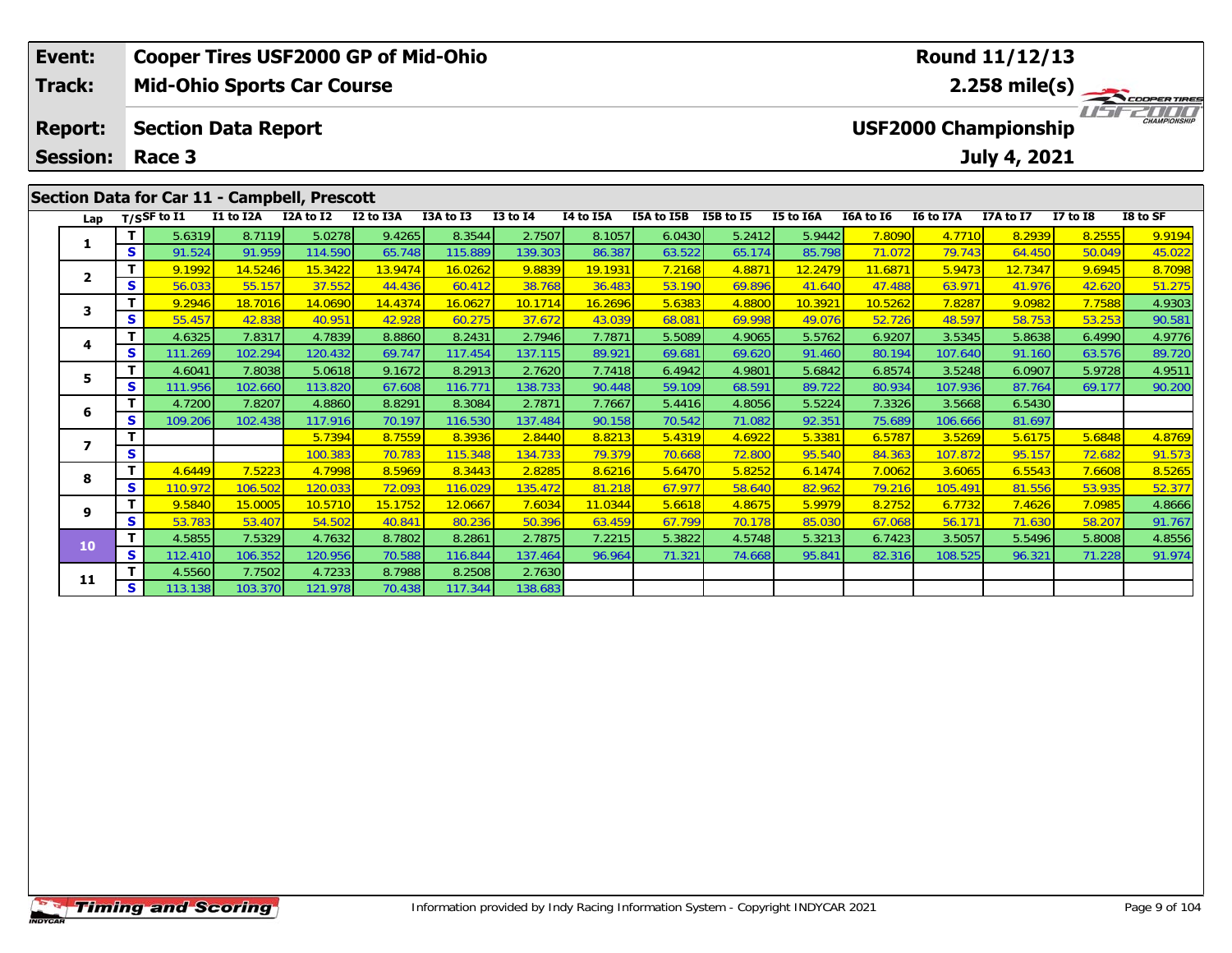| Event:          | <b>Cooper Tires USF2000 GP of Mid-Ohio</b> | Round 11/12/13                                     |
|-----------------|--------------------------------------------|----------------------------------------------------|
| <b>Track:</b>   | <b>Mid-Ohio Sports Car Course</b>          | 2.258 mile(s) $\longrightarrow$<br>COOPER TIRES    |
| <b>Report:</b>  | Section Data Report                        | <b>CHAMPIONSHIP</b><br><b>USF2000 Championship</b> |
| <b>Session:</b> | Race 3                                     | July 4, 2021                                       |

### **Section Data for Car 11 - Campbell, Prescott**

| Lap         | T/SLap |          | PI to PO | <b>PO to SF</b> | <b>SF to PI</b> |
|-------------|--------|----------|----------|-----------------|-----------------|
| 1           | т      | 104.2861 |          | 145.6595        |                 |
|             | S      | 77.947   |          | 52.272          |                 |
| $\mathbf 2$ | Т      | 171.2418 |          |                 |                 |
|             | S      | 47.470   |          |                 |                 |
| 3           | т      | 160.0589 |          |                 |                 |
|             | S      | 50.786   |          |                 |                 |
| 4           | т      | 88.7461  |          |                 |                 |
|             | S      | 91.596   |          |                 |                 |
| 5           | т      | 89.9873  |          |                 |                 |
|             | S      | 90.333   |          |                 |                 |
| 6           | Т      | 98.1989  | 88.5713  |                 | 86.5008         |
|             | S      | 82.779   | 10.138   |                 | 88.817          |
| 7           | Т      | 166.2102 |          | 89.3370         |                 |
|             | S      | 48.907   |          | 85.226          |                 |
| 8           | Т      | 96.3322  |          |                 |                 |
|             | S      | 84.383   |          |                 |                 |
| 9           | т      | 132.0385 |          |                 |                 |
|             | S      | 61.564   |          |                 |                 |
| 10          | т      | 85.6892  |          |                 |                 |
|             | S      | 94.864   |          |                 |                 |
| 11          | Т      |          |          |                 |                 |
|             | S      |          |          |                 |                 |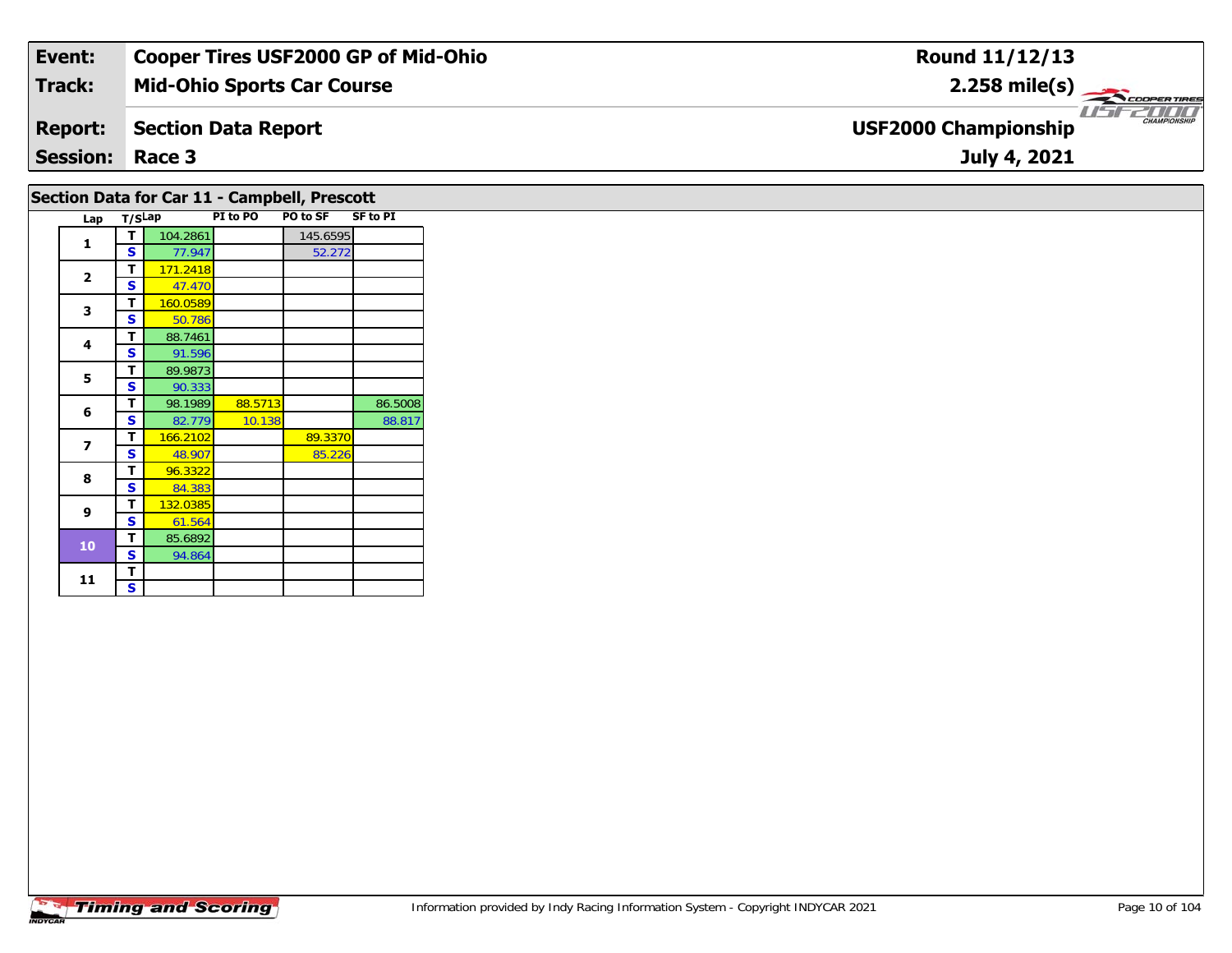|                                                                                                                          | Event: |                                       |           | <b>Cooper Tires USF2000 GP of Mid-Ohio</b> |           |           |              |           |            |              |                             |               |                  | Round 11/12/13 |               |          |
|--------------------------------------------------------------------------------------------------------------------------|--------|---------------------------------------|-----------|--------------------------------------------|-----------|-----------|--------------|-----------|------------|--------------|-----------------------------|---------------|------------------|----------------|---------------|----------|
| Track:<br>2.258 mile(s) $-$<br><b>Mid-Ohio Sports Car Course</b>                                                         |        |                                       |           |                                            |           |           |              |           |            | COOPER TIRES |                             |               |                  |                |               |          |
| <b>USF2000 Championship</b><br><b>Section Data Report</b><br><b>Report:</b><br><b>Session:</b><br>July 4, 2021<br>Race 3 |        |                                       |           |                                            |           |           |              |           |            |              | 2000<br><b>CHAMPIONSHIP</b> |               |                  |                |               |          |
|                                                                                                                          |        | Section Data for Car 12 - Porto, Kiko |           |                                            |           |           |              |           |            |              |                             |               |                  |                |               |          |
|                                                                                                                          | Lap    | T/SSF to $\mathbf{I1}$                | I1 to I2A | I2A to I2                                  | I2 to I3A | I3A to I3 | $I3$ to $I4$ | I4 to I5A | I5A to I5B | I5B to I5    | I5 to I6A                   | I6A to I6     | I6 to I7A        | I7A to I7      | I7 to I8      | I8 to SF |
|                                                                                                                          |        |                                       | 5.7686    | 8.2989<br>4.9977                           | 9.0368    | 8.5453    | 2.8761       | 7.5904    | 5.6651     | 4.9174       | 5.5501                      | 6.9371        | 3.5597           | 6.8615         | <b>8.1116</b> | 5.5243   |
|                                                                                                                          | л.     | S.                                    | 89 355    | 96 535<br>115 280                          | 68.583    | 113,300   | 133.230      | 92.252    | 67 759L    | 69466        | 91 890                      | <b>80.005</b> | 106.878 <b>1</b> | 77 905         | 50.937        | 80 841   |

| Lap            |    | 1/2 <sub>2</sub> muuta 11 | 11 W 12A | IZA W IZ | <b>IZ WIJA</b> | <b>TAM TO TA</b> | +ו טו כז | <b>14 M TOW</b> | 15A W 13B | 196 M 19 | <b>13 MO TOW</b> | TOW TO TO | 10 to 17A | $17A$ to $17$ | 17 M TO | TO IN 9L |
|----------------|----|---------------------------|----------|----------|----------------|------------------|----------|-----------------|-----------|----------|------------------|-----------|-----------|---------------|---------|----------|
|                | T. | 5.7686                    | 8.2989   | 4.9977   | 9.0368         | 8.5453           | 2.8761   | 7.5904          | 5.6651    | 4.9174   | 5.5501           | 6.9371    | 3.5597    | 6.8615        | 8.1116  | 5.5243   |
| 1              | S  | 89.355                    | 96.535   | 115.280  | 68.583         | 113.300          | 133.230  | 92.252          | 67.759    | 69.466   | 91.890           | 80.005    | 106.878   | 77.905        | 50.937  | 80.841   |
|                | T. | 8.4709                    | 15.3308  | 13.2530  | 15.0399        | 20.1008          | 9.0141   | 16.0364         | 8.1112    | 6.8672   | 11.7418          | 10.4156   | 8.0209    | 11.3068       | 9.6279  | 8.6732   |
| $\mathbf{2}$   | S  | 60.850                    | 52.257   | 43.472   | 41.209         | 48.166           | 42.509   | 43.665          | 47.325    | 49.742   | 43.435           | 53.285    | 47.433    | 47.276        | 42.915  | 51.491   |
| 3              | T. | 10.7483                   | 16.7016  | 12.5573  | 13.8698        | 19.5087          | 9.6383   | 13.3451         | 7.1745    | 7.1003   | 11.7924          | 10.5547   | 9.3083    | 11.6414       | 8.3356  | 5.0223   |
|                | S  | 47.957                    | 47.968   | 45.881   | 44.685         | 49.628           | 39.756   | 52.47'          | 53.504    | 48.109   | 43.248           | 52.583    | 40.873    | 45.918        | 49.568  | 88.922   |
| 4              | T. | 4.7474                    | 7.8664   | 4.8774   | 8.9501         | 8.3899           | 2.8431   | 7.4138          | 5.5497    | 4.9631   | 5.6631           | 6.9818    | 3.5726    | 5.9181        | 6.2277  | 4.8969   |
|                | S  | 108.576                   | 101.843  | 118.124  | 69.248         | 115.398          | 134.776  | 94.449          | 69.168    | 68.826   | 90.057           | 79.492    | 106.492   | 90.324        | 66.346  | 91.199   |
| 5              | T. | 4.6384                    | 7.5471   | 4.7724   | 8.8047         | 8.2867           | 2.7940   | 7.3344          | 5.4239    | 4.7288   | 5.3167           | 6.6410    | 3.4809    | 5.6291        | 5.9771  | 4.8810   |
|                | S  | 111.128                   | 106.152  | 120.723  | 70.391         | 116.836          | 137.145  | 95.472          | 70.773    | 72.236   | 95.924           | 83.572    | 109.298   | 94.961        | 69.127  | 91.496   |
| 6              | T. | 4.6343                    | 7.5000   | 4.7899   | 8.6943         | 8.3079           | 2.8054   | 7.3232          | 5.4222    | 4.6259   | 5.3280           | 6.6377    | 3.5019    | 5.5587        | 5.9395  | 4.8680   |
|                | S  | 111.226                   | 106.818  | 120.282  | 71.285         | 116.537          | 136.587  | 95.618          | 70.795    | 73.843   | 95.721           | 83.613    | 108.642   | 96.164        | 69.565  | 91.740   |
| $\overline{ }$ | T. | 4.6487                    | 7.5255   | 5.1453   | 9.0077         | 9.2843           | 3.6651   | 10.4197         | 5.4686    | 4.7516   | 5.3045           | 7.5286    | 4.0032    | 7.3083        | 6.8938  | 5.3689   |
|                | S  | 110.881                   | 106.456  | 111.973  | 68.805         | 104.282          | 104.549  | 67.202          | 70.194    | 71.890   | 96.145           | 73.719    | 95.038    | 73.142        | 59.935  | 83.181   |
| 8              | т  | 7.3557                    | 16.1839  | 10.2018  | 13.1314        | 18.4582          | 7.7065   | 17.2608         | 8.5409    | 7.8753   | 10.5490          | 12.3576   | 7.9291    | 11.8837       | 8.2417  | 9.2048   |
|                | S  | 70.076                    | 49.502   | 56.474   | 47.198         | 52.453           | 49.722   | 40.567          | 44.944    | 43.375   | 48.346           | 44.912    | 47.982    | 44.981        | 50.133  | 48.517   |
| 9              | T. | 9.5614                    | 13.7402  | 11.4059  | 11.5538        | 14.4365          | 5.1969   | 13.4778         | 6.6705    | 6.7228   | 8.6045           | 10.4251   | 7.3364    | 11.7618       | 8.0140  | 4.9046   |
|                | S  | 53.910                    | 58.306   | 50.512   | 53.642         | 67.065           | 73.733   | 51.954          | 57.546    | 50.811   | 59.271           | 53.237    | 51.858    | 45.448        | 51.558  | 91.056   |
| 10             | T. | 4.6300                    | 7.4931   | 4.7595   | 8.8542         | 8.3430           | 2.8353   | 7.4330          | 5.4468    | 4.7672   | 5.3169           | 6.6659    | 3.4836    | 5.5194        | 5.8787  | 4.8479   |
|                | S  | 111.329                   | 106.917  | 121.050  | 69.998         | 116.047          | 135.147  | 94.205          | 70.475    | 71.654   | 95.921           | 83.260    | 109.213   | 96.848        | 70.285  | 92.120   |
| 11             | T. | 4.6146                    | 7.3521   | 4.7326   | 8.5288         | 8.2827           | 2.7943   | 7.1437          | 5.2925    | 4.5566   | 5.1994           | 6.4085    | 3.4364    | 5.4308        | 5.8426  | 5.0200   |
|                | S  | 111.701                   | 108.967  | 121.738  | 72.668         | 116.892          | 137.130  | 98.020          | 72.530    | 74.966   | 98.088           | 86.604    | 110.713   | 98.428        | 70.719  | 88.962   |
| 12             | T. | 5.4786                    | 13.4983  | 11.8910  | 12.9676        | 20.4135          | 7.7540   | 16.5064         | 8.0949    | 7.5002   | 11.4181          | 10.8316   | 8.2292    | 11.6318       | 9.1029  | 8.4151   |
|                | S  | 94.085                    | 59.351   | 48.451   | 47.794         | 47.429           | 49.417   | 42.422          | 47.420    | 45.544   | 44.666           | 51.239    | 46.232    | 45.956        | 45.390  | 53.070   |
| 13             | T  | 10.3190                   | 16.4020  | 12.7134  | 13.2435        | 19.2642          | 8.5984   | 13.8531         | 8.0924    | 6.7769   | 10.0569          | 11.6676   | 8.4551    | 11.9263       | 8.1311  | 5.0619   |
|                | S  | 49.952                    | 48.844   | 45.317   | 46.798         | 50.258           | 44.564   | 50.547          | 47.435    | 50.405   | 50.711           | 47.568    | 44.997    | 44.821        | 50.815  | 88.226   |
| 14             | T. | 4.6933                    | 7.6643   | 4.7911   | 8.7730         | 8.3008           | 2.8054   | 7.3550          | 5.5920    | 4.7671   | 5.3539           | 6.8880    | 3.5345    | 5.4803        | 5.7606  | 4.7997   |
|                | S  | 109.828                   | 104.528  | 120.251  | 70.645         | 116.637          | 136.587  | 95.204          | 68.645    | 71.656   | 95.258           | 80.575    | 107.640   | 97.539        | 71.725  | 93.046   |
| 15             | T. | 4.5921                    | 7.3121   | 4.7259   | 8.5136         | 8.2561           | 2.7924   | 7.2639          | 5.2611    | 5.1660   | 5.7730           | 6.8171    | 3.5000    | 5.4460        | 5.7757  | 4.8151   |
|                | S  | 112.248                   | 109.563  | 121.910  | 72.798         | 117.269          | 137.223  | 96.398          | 72.963    | 66.123   | 88.342           | 81.413    | 108.701   | 98.154        | 71.538  | 92.748   |
| 16             | T. | 4.5774                    | 7.2406   | 4.7051   | 8.4857         | 8.2859           | 2.8007   | 7.0581          | 5.2451    | 4.4581   | 5.1759           | 6.4371    | 3.4794    | 5.3601        | 5.6641  | 4.7674   |
|                | S  | 112.609                   | 110.645  | 122.449  | 73.037         | 116.847          | 136.816  | 99.209          | 73.185    | 76.623   | 98.534           | 86.219    | 109.345   | 99.727        | 72.947  | 93.676   |
| 17             | T. | 4.5611                    | 7.1374   | 4.6764   | 8.4676         | 8.3015           | 2.8061   | 7.0314          | 5.2014    | 4.3850   | 5.1871           | 6.3481    | 3.4545    | 5.2829        | 5.5598  | 4.7643   |
|                | S  | 113.011                   | 112.245  | 123.201  | 73.193         | 116.627          | 136.553  | 99.586          | 73.800    | 77.900   | 98.321           | 87.428    | 110.133   | 101.184       | 74.316  | 93.737   |
| 18             | T. | 4.5400                    | 7.1355   | 4.6538   | 8.3963         | 8.2666           | 2.7989   | 7.0028          | 5.1837    | 4.4207   | 5.1520           | 6.3162    | 3.4293    | 5.2957        | 5.5603  | 4.7281   |
|                | S  | 113.536                   | 112.275  | 123.799  | 73.815         | 117.120          | 136.904  | 99.992          | 74.052    | 77.27'   | 98.991           | 87.869    | 110.942   | 100.940       | 74.309  | 94.455   |
| 19             | Τ. | 4.5388                    | 7.1261   | 4.6157   | 8.3869         | 8.1690           | 2.7539   | 7.1973          | 5.2681    | 4.6045   | 5.2100           | 6.7269    | 3.5235    | 5.3717        | 5.5391  | 4.7418   |
|                | S  | 113.566                   | 112.423  | 124.821  | 73.898         | 118.519          | 139.142  | 97.290          | 72.866    | 74.186   | 97.889           | 82.505    | 107.976   | 99.511        | 74.594  | 94.182   |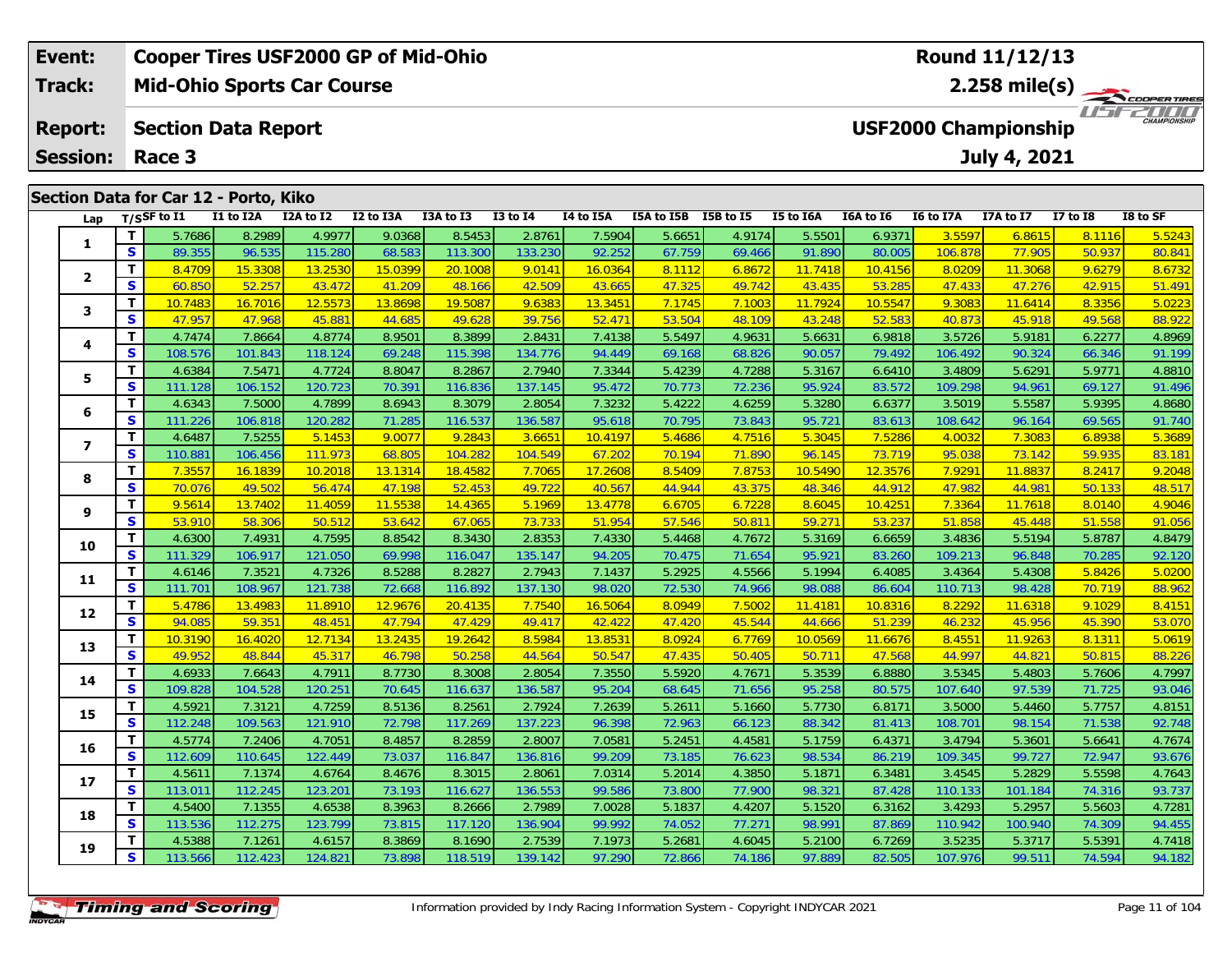| Event:                 | <b>Cooper Tires USF2000 GP of Mid-Ohio</b> | Round 11/12/13                                     |
|------------------------|--------------------------------------------|----------------------------------------------------|
| Track:                 | <b>Mid-Ohio Sports Car Course</b>          | $2.258$ mile(s)                                    |
| <b>Report:</b>         | Section Data Report                        | <b>CHAMPIONSHIP</b><br><b>USF2000 Championship</b> |
| <b>Session: Race 3</b> |                                            | July 4, 2021                                       |

|                         |                                        | Section Data for Car 12 - Porto, Kiko |                  |
|-------------------------|----------------------------------------|---------------------------------------|------------------|
| Lap T/SLap              |                                        |                                       | PO to SF         |
| $\mathbf{1}$            | $\overline{\mathbf{r}}$                |                                       | 94.2406 172.2384 |
|                         | $\overline{\mathbf{s}}$                | 86.256                                | 44.205           |
| $\mathbf{2}$            | $\mathbf{T}$                           | 172.0105                              |                  |
|                         | $\overline{\mathbf{s}}$                | 47.258                                |                  |
| 3                       | $\overline{\mathbf{T}}$                | 167.2986                              |                  |
|                         | $\mathbf{s}$                           | 48.589                                |                  |
| 4                       | $\mathbf T$                            | 88.8611                               |                  |
|                         | S<br>$\overline{I}$                    | 91.478<br>86.2562                     |                  |
| 5                       | $\overline{\mathbf{s}}$                | 94.240                                |                  |
|                         | $\mathbf{T}$                           | 85.9369                               |                  |
| 6                       | $\mathbf{s}$                           | 94.590                                |                  |
|                         | $\mathbf{T}$                           | 96.3238                               |                  |
| $\overline{\mathbf{z}}$ | <b>S</b>                               | 84.390                                |                  |
|                         | $\mathbf{T}$                           | 166.8804                              |                  |
| 8                       | $\mathbf{s}$                           | 48.710                                |                  |
|                         | $\mathbf{T}$                           | 143.8122                              |                  |
| 9                       | S                                      | 56.524                                |                  |
| 10                      | $\mathbf T$                            | 86.2745                               |                  |
|                         | $\overline{\mathbf{s}}$                | 94.220                                |                  |
| 11                      | T                                      | 84.6356                               |                  |
|                         | $\overline{\mathbf{s}}$                | 96.045                                |                  |
| 12                      | $\mathbf T$                            | 163.7332                              |                  |
|                         | $\overline{\mathbf{s}}$                | 49.647                                |                  |
| 13                      | $\overline{\mathbf{T}}$                | 164.5618                              |                  |
|                         | $\overline{\mathbf{s}}$                | 49.397                                |                  |
| 14                      | $\mathbf T$<br>$\overline{\mathbf{s}}$ | 86.5590<br>93.911                     |                  |
|                         | $\overline{t}$                         | 86.0101                               |                  |
| 15                      | $\overline{\mathbf{s}}$                | 94.510                                |                  |
|                         | $\mathbf T$                            | 83.7407                               |                  |
| 16                      | $\overline{\mathbf{s}}$                | 97.071                                |                  |
|                         | $\mathbf T$                            | 83.1646                               |                  |
| $17\,$                  | $\overline{\mathbf{s}}$                | 97.744                                |                  |
|                         | T                                      | 82.8799                               |                  |
| 18                      | $\mathbf{s}$                           | 98.079                                |                  |
| 19                      | Τ                                      | 83.7733                               |                  |
|                         | $\overline{\mathbf{s}}$                | 97.033                                |                  |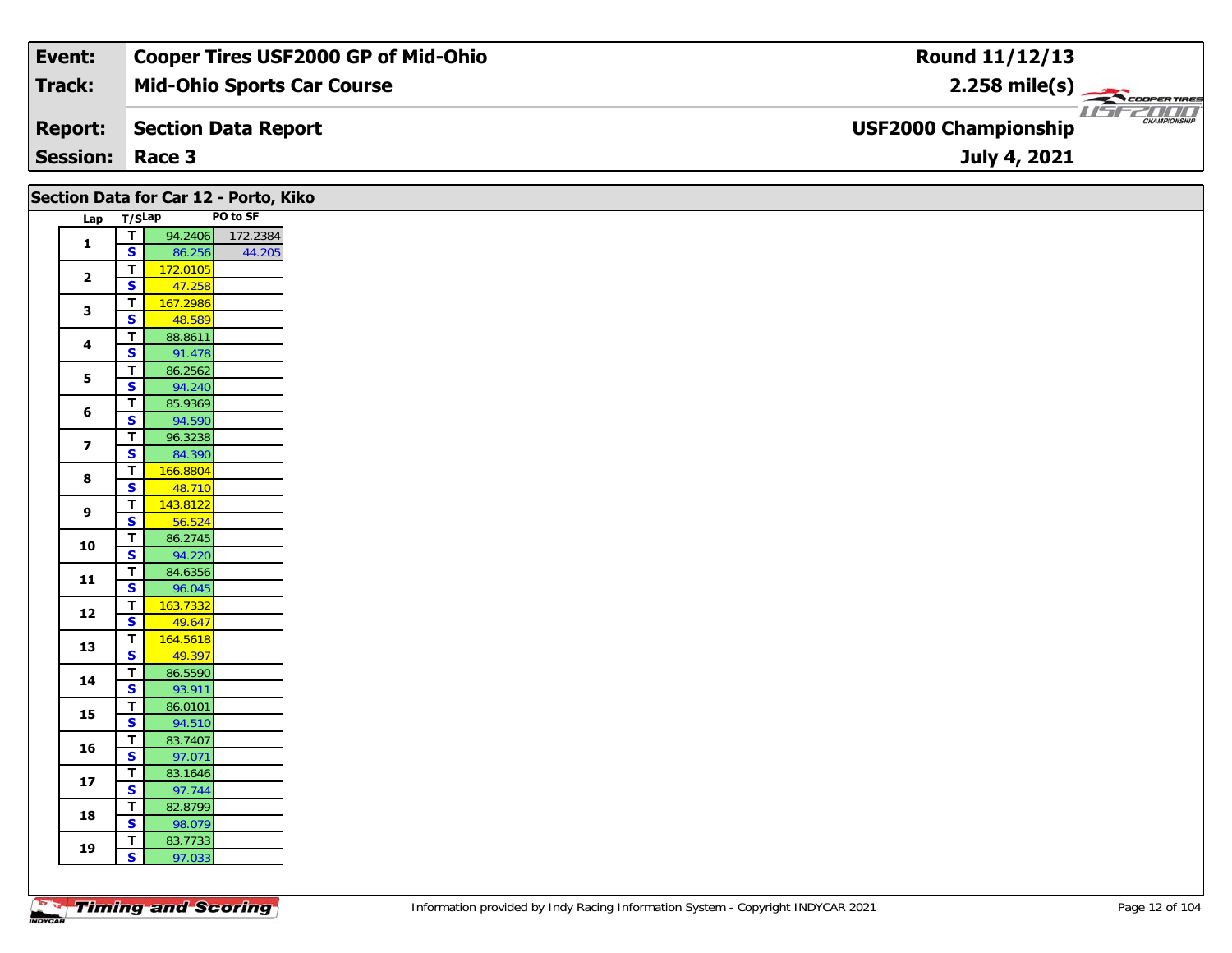| Event:                 | <b>Cooper Tires USF2000 GP of Mid-Ohio</b> | Round 11/12/13                                    |
|------------------------|--------------------------------------------|---------------------------------------------------|
| <b>Track:</b>          | <b>Mid-Ohio Sports Car Course</b>          | 2.258 mile(s) $\rightarrow$<br><b>COOPERTIRES</b> |
| <b>Report:</b>         | Section Data Report                        | CHAMPIONSHIP<br><b>USF2000 Championship</b>       |
| <b>Session: Race 3</b> |                                            | July 4, 2021                                      |
|                        |                                            |                                                   |

| Section Data for Car 12 - Porto, Kiko |  |  |  |  |  |  |
|---------------------------------------|--|--|--|--|--|--|
|---------------------------------------|--|--|--|--|--|--|

| Lap | $T/S$ SF to $I1$ | I1 to I2A | I2A to I2 | I2 to I3A              | I3A to I3 | <b>I3 to I4</b> | I4 to I5A | I5A to I5B | I5B to I5 | I5 to I6A | I6A to I6       | I6 to I7A | I7A to I7 | <b>I7 to I8</b> | I8 to SF |
|-----|------------------|-----------|-----------|------------------------|-----------|-----------------|-----------|------------|-----------|-----------|-----------------|-----------|-----------|-----------------|----------|
| 20  | .5291            | 1851      | .66601    | 8.3960                 | 8.2071    | 2.7709          | 6.9832    | 5.1320     | 4.3828    | 5.1378    | 6.3471 <b>1</b> | 3.4404    | 5.2981 l  | 5.5488          | 4.7644   |
|     | 3.8091           | 11.500    | '23.475   | $3.818$ $\blacksquare$ | 17.969    | 138.288         | 100.273   | 74.798     | 77.939    | 99.264    | 87.442          | 110.5841  | 100.894   | 74.463          | 93.735   |
|     | 1.94701          | 11.1240   | 9.1153    |                        |           |                 |           |            |           |           |                 |           |           |                 |          |
| 21  | 195 <sub>l</sub> | 72.019    | 63.205    |                        |           |                 |           |            |           |           |                 |           |           |                 |          |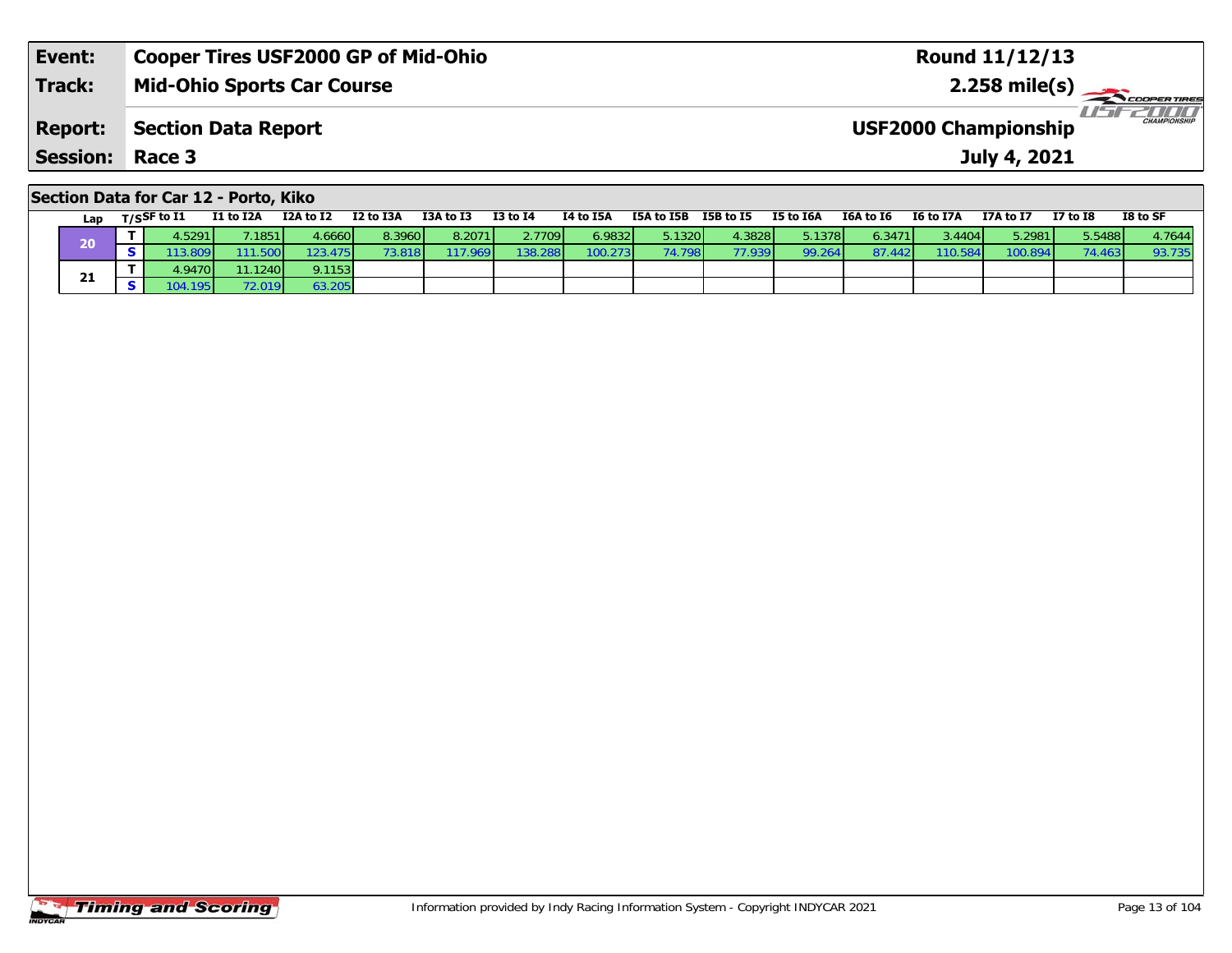| Event:                                | <b>Cooper Tires USF2000 GP of Mid-Ohio</b> | <b>Round 11/12/13</b>                              |  |  |  |  |  |  |  |  |  |
|---------------------------------------|--------------------------------------------|----------------------------------------------------|--|--|--|--|--|--|--|--|--|
| <b>Track:</b>                         | <b>Mid-Ohio Sports Car Course</b>          | $2.258$ mile(s)                                    |  |  |  |  |  |  |  |  |  |
| <b>Report:</b>                        | <b>Section Data Report</b>                 | <b>CHAMPIONSHIP</b><br><b>USF2000 Championship</b> |  |  |  |  |  |  |  |  |  |
| <b>Session: Race 3</b>                |                                            | July 4, 2021                                       |  |  |  |  |  |  |  |  |  |
| Section Data for Car 12 - Porto, Kiko |                                            |                                                    |  |  |  |  |  |  |  |  |  |

#### **Lap T/SLap PO to SF 20d T** 82.7888<br>**S** 98.187 21  $\frac{1}{s}$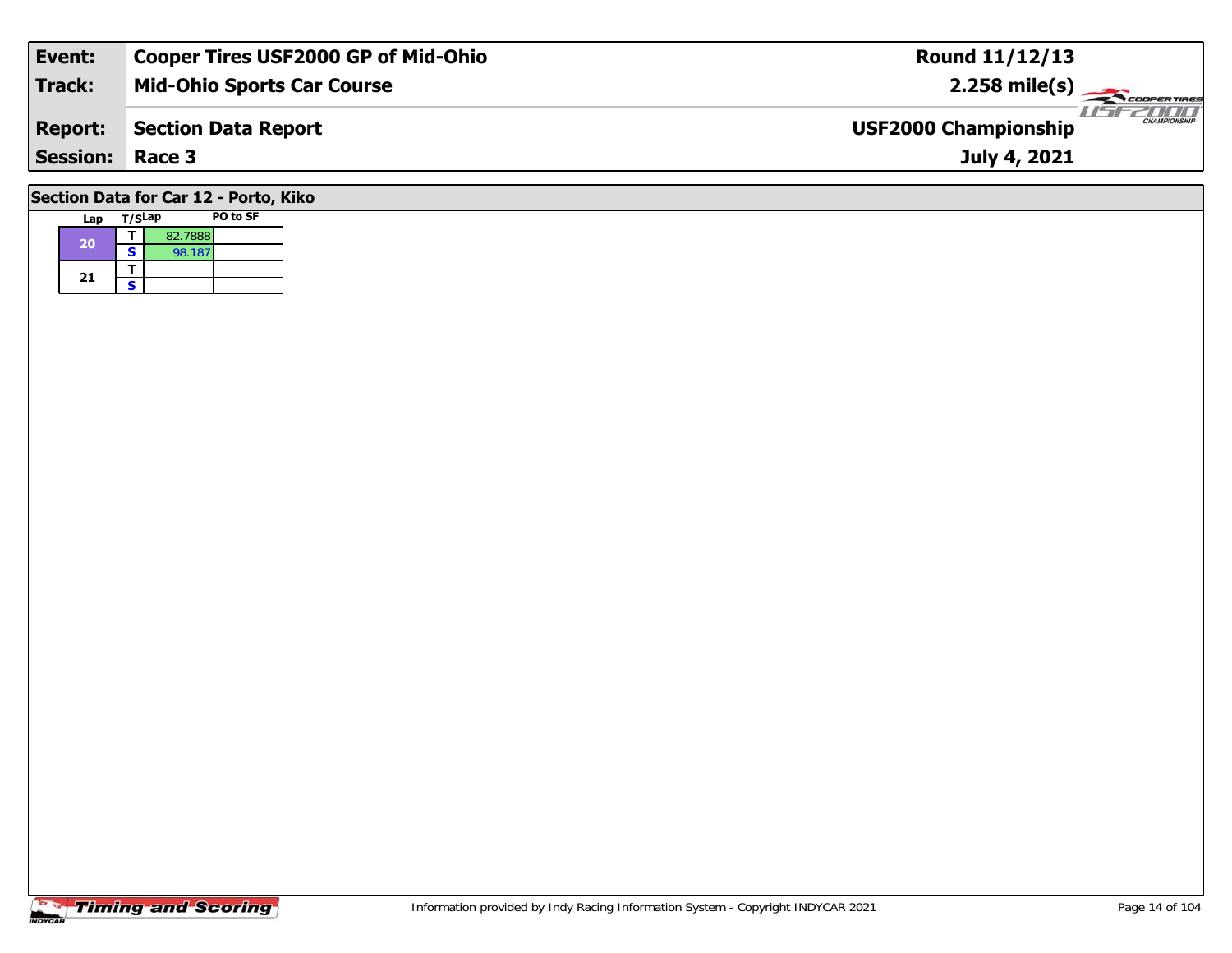| <b>Cooper Tires USF2000 GP of Mid-Ohio</b><br>Event: |          |                            |           |                                             |           |                |              |           |            | <b>Round 11/12/13</b>          |           |           |           |                             |                 |                     |  |  |
|------------------------------------------------------|----------|----------------------------|-----------|---------------------------------------------|-----------|----------------|--------------|-----------|------------|--------------------------------|-----------|-----------|-----------|-----------------------------|-----------------|---------------------|--|--|
| Track:                                               |          |                            |           | <b>Mid-Ohio Sports Car Course</b>           |           |                |              |           |            | $2.258$ mile(s)<br>COOPERTIRES |           |           |           |                             |                 |                     |  |  |
| <b>Report:</b>                                       |          | <b>Section Data Report</b> |           |                                             |           |                |              |           |            |                                |           |           |           | <b>USF2000 Championship</b> |                 | <b>CHAMPIONSHIP</b> |  |  |
| <b>Session:</b>                                      |          | Race 3                     |           |                                             |           |                |              |           |            |                                |           |           |           | <b>July 4, 2021</b>         |                 |                     |  |  |
|                                                      |          |                            |           | Section Data for Car 16 - Vaccaro, Kent (R) |           |                |              |           |            |                                |           |           |           |                             |                 |                     |  |  |
| Lap                                                  |          | T/SSF to $I1$              | I1 to I2A | I2A to I2                                   | I2 to I3A | I3A to I3      | $I3$ to $I4$ | I4 to I5A | I5A to I5B | I5B to I5                      | I5 to I6A | I6A to I6 | I6 to I7A | I7A to I7                   | <b>I7 to I8</b> | I8 to SF            |  |  |
|                                                      |          | 5.4264                     | 9.2172    | 5.3407                                      | 9.8073    | 8.4733         | 2.7828       | 8.5040    | 6.1490     | 5.1441                         | 6.0188    | 9.0552    | 5.5930    | 9.0130                      | 8.2269          | 11.1544             |  |  |
|                                                      | <b>S</b> | 94.990                     | 86.918    | 107.877                                     | 63.195    | 114.263        | 137.696      | 82.341    | 62.427     | 66.404                         | 84.734    | 61.291    | 68.023    | 59.308                      | 50.223          | 40.037              |  |  |
|                                                      |          | 10.1312                    | 13.9419   | 18.0380                                     | 13.6162   | 12.9521        | 10.0323      | 21.4686   | 8.6514     | 5.1455                         | 8.6641    | 12.1804   | 5.4550    | 12.0245                     | 10.2924         | 8.1664              |  |  |
| $\overline{\mathbf{2}}$                              | <b>S</b> | 50.878                     | 57.462    | 31.940                                      | 45.517    | <b>74.7511</b> | 38.195       | 32.616    | 44.370     | 66.386                         | 58.864    | 45.565    | 69.744    | 44.455                      | 40.144          | 54.686              |  |  |

| 3  | T.           | 9.4541  | <u>18.7729</u> | <u>16.4454</u> | <u>12.9927</u> | 14.9605 | <u>10.2279</u> | <b>17.3186</b> | 5.8149 | 5.0437 | 7.9560  | 10.1516 | 6.7240  | 8.5259  | 7.2423 | 5.1309  |
|----|--------------|---------|----------------|----------------|----------------|---------|----------------|----------------|--------|--------|---------|---------|---------|---------|--------|---------|
|    | S            | 54.522  | 42.675         | 35.033         | 47.702         | 64.716  | 37.464         | 40.432         | 66.014 | 67.726 | 64.103  | 54.671  | 56.582  | 62.697  | 57.051 | 87.039  |
| 4  | T            | 4.7758  | 7.8794         | 4.9704         | 9.0697         | 8.3051  | 2.7703         | 7.7616         | 5.7140 | 4.9807 | 5.7643  | 7.0350  | 3.5845  | 5.9195  | 6.1313 | 4.9346  |
|    | S            | 107.931 | 101.675        | 115.913        | 68.334         | 116.577 | 138.318        | 90.217         | 67.179 | 68.583 | 88.476  | 78.891  | 106.139 | 90.302  | 67.389 | 90.502  |
| 5  | T            | 4.6867  | 7.7068         | 4.8727         | 8.8606         | 8.3502  | 2.8003         | 7.4674         | 5.7094 | 4.9628 | 5.7504  | 7.0149  | 3.5424  | 6.1474  | 6.1454 | 4.9561  |
|    | S            | 109.982 | 103.952        | 118.238        | 69.947         | 115.947 | 136.836        | 93.771         | 67.234 | 68.830 | 88.689  | 79.117  | 107.400 | 86.955  | 67.234 | 90.109  |
| 6  | т            | 4.6659  | 7.6034         | 4.8667         | 9.1804         | 8.2577  | 2.8069         | 7.4177         | 5.4066 | 4.7979 | 5.3517  | 6.6913  | 3.5295  | 5.8954  | 6.2686 | 5.1087  |
|    | S            | 110.473 | 105.366        | 118.383        | 67.510         | 117.246 | 136.514        | 94.400         | 70.999 | 71.196 | 95.297  | 82.944  | 107.793 | 90.672  | 65.913 | 87.418  |
| 7  | T            | 6.0870  | 9.0543         | 7.6671         | 9.9563         | 9.9392  | 4.6359         | 10.9585        | 5.7527 | 4.9155 | 5.7038  | 7.0236  | 3.5575  | 5.8008  | 6.0393 | 4.9615  |
|    | S            | 84.681  | 88.481         | 75.144         | 62.249         | 97.410  | 82.655         | 63.898         | 66.728 | 69.493 | 89.414  | 79.019  | 106.944 | 92.150  | 68.416 | 90.011  |
| 8  | T            | 4.7488  | 17.5598        | 9.1657         | 11.7383        | 19.4162 | 7.5552         | 20.1511        | 6.2251 | 5.2477 | 11.9436 | 13.0753 | 7.8097  | 10.0154 | 8.1444 | 10.1593 |
|    | S            | 108.544 | 45.623         | 62.858         | 52.799         | 49.865  | 50.718         | 34.749         | 61.664 | 65.093 | 42.701  | 42.446  | 48.716  | 53.372  | 50.732 | 43.959  |
| 9  | т            | 9.9491  | 14.2588        | 10.5662        | 12.8114        | 15.1209 | 4.6129         | 14.4565        | 5.6984 | 4.7818 | 6.4372  | 9.3094  | 6.5246  | 8.8327  | 7.1354 | 4.9465  |
|    | S            | 51.809  | 56.185         | 54.526         | 48.377         | 64.029  | 83.067         | 48.437         | 67.363 | 71.436 | 79.227  | 59.617  | 58.311  | 60.519  | 57.906 | 90.284  |
| 10 | T            | 4.7179  | 7.6004         | 4.8642         | 8.9001         | 8.2339  | 2.7621         | 7.3010         | 5.3947 | 4.8522 | 5.3873  | 6.5614  | 3.5363  | 5.8016  | 6.0154 | 4.8325  |
|    | $\mathbf{s}$ | 109.255 | 105.407        | 118.444        | 69.637         | 117.585 | 138.728        | 95.908         | 71.156 | 70.399 | 94.667  | 84.586  | 107.585 | 92.138  | 68.687 | 92.414  |
| 11 | T.           | 4.7021  | 7.5861         | 4.7043         | 8.6479         | 8.4161  | 2.8384         | 7.4114         | 5.4764 | 5.0393 | 5.4346  | 6.4790  | 3.5114  | 6.4708  | 6.8574 | 5.5588  |
|    | S            | 109.622 | 105.606        | 122.470        | 71.667         | 115.039 | 134.999        | 94.480         | 70.094 | 67.785 | 93.843  | 85.661  | 108.348 | 82.609  | 60.253 | 80.339  |
| 12 | T.           | 6.1395  | 13.2121        | 12.6475        | 11.1802        | 19.3904 | 8.8903         | 19.7250        | 6.5158 | 5.0238 | 12.6447 | 11.9172 | 7.1703  | 12.0173 | 9.4500 | 7.6372  |
|    | S            | 83.957  | 60.637         | 45.553         | 55.435         | 49.931  | 43.101         | 35.499         | 58.913 | 67.995 | 40.333  | 46.571  | 53.060  | 44.481  | 43.723 | 58.476  |
| 13 | T            | 10.3555 | 16.0985        | 12.8752        | 14.5225        | 17.4872 | 9.7223         | 13.5905        | 7.8628 | 5.2014 | 10.7917 | 11.1323 | 7.3611  | 9.7113  | 6.5166 | 4.9532  |
|    | $\mathbf{s}$ | 49.776  | 49.765         | 44.748         | 42.677         | 55.365  | 39.413         | 51.523         | 48.820 | 65.673 | 47.259  | 49.855  | 51.684  | 55.044  | 63.405 | 90.162  |
| 14 | т            | 4.6665  | 7.6472         | 4.8190         | 8.8558         | 8.2722  | 2.7680         | 7.3375         | 5.4070 | 4.7730 | 5.6294  | 6.6449  | 3.4813  | 5.5596  | 5.7655 | 4.8525  |
|    | S            | 110.458 | 104.762        | 119.555        | 69.985         | 117.040 | 138.433        | 95.431         | 70.994 | 71.567 | 90.596  | 83.523  | 109.285 | 96.148  | 71.665 | 92.033  |
| 15 | т            | 4.6160  | 7.4151         | 4.7135         | 8.6741         | 8.2977  | 2.7702         | 7.4113         | 5.3957 | 4.7335 | 5.5587  | 6.6238  | 3.5033  | 5.5136  | 5.7387 | 4.8569  |
|    | S            | 111.667 | 108.041        | 122.231        | 71.451         | 116.681 | 138.323        | 94.481         | 71.143 | 72.165 | 91.748  | 83.789  | 108.599 | 96.950  | 71.999 | 91.950  |
| 16 | T.           | 4.6339  | 7.4716         | 4.7740         | 8.6149         | 8.2575  | 2.7740         | 7.1476         | 5.3468 | 4.6977 | 5.3969  | 6.4811  | 3.4638  | 5.6220  | 5.6436 | 4.8828  |
|    | S            | 111.236 | 107.224        | 120.682        | 71.942         | 117.249 | 138.133        | 97.967         | 71.793 | 72.715 | 94.499  | 85.634  | 109.837 | 95.081  | 73.212 | 91.462  |
| 17 | T            | 4.5755  | 7.4093         | 4.7024         | 8.5567         | 8.2305  | 2.7606         | 7.5066         | 5.3201 | 4.4602 | 5.2706  | 6.4111  | 3.4660  | 5.4490  | 5.5962 | 4.8508  |
|    | S            | 112.655 | 108.126        | 122.520        | 72.431         | 117.633 | 138.804        | 93.282         | 72.153 | 76.586 | 96.763  | 86.569  | 109.768 | 98.100  | 73.833 | 92.065  |
| 18 | T            | 4.5738  | 7.2586         | 4.7020         | 8.5760         | 8.3764  | 2.8138         | 7.0667         | 5.2916 | 4.5116 | 5.2466  | 6.4781  | 3.4993  | 5.3583  | 5.6271 | 4.8240  |
|    | S            | 112.697 | 110.371        | 122.530        | 72.268         | 115.584 | 136.179        | 99.088         | 72.542 | 75.714 | 97.206  | 85.673  | 108.723 | 99.760  | 73.427 | 92.577  |
| 19 | Т            | 4.5841  | 7.5706         | 4.9581         | 8.5150         | 8.3153  | 2.8224         | 7.4133         | 5.2747 | 4.4859 | 5.2342  | 6.2391  | 3.4324  | 5.3385  | 5.4834 | 4.8294  |
|    | S.           | 112.444 | 105.822        | 116.201        | 72.786         | 116.434 | 135.765        | 94.456         | 72.774 | 76.148 | 97.436  | 88.955  | 110.842 | 100.130 | 75.351 | 92.473  |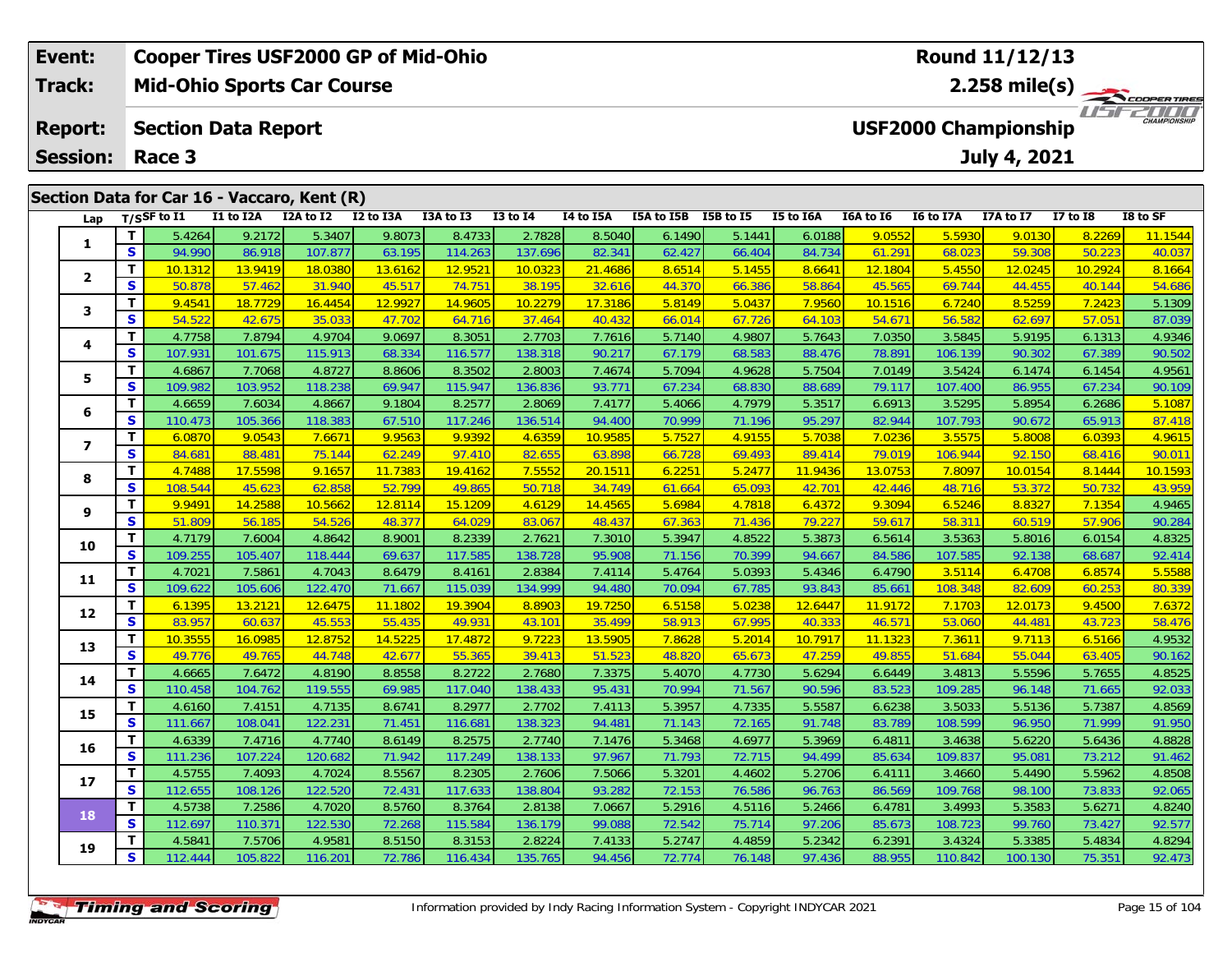| Event:          | Cooper Tires USF2000 GP of Mid-Ohio | Round 11/12/13                                                      |
|-----------------|-------------------------------------|---------------------------------------------------------------------|
| Track:          | <b>Mid-Ohio Sports Car Course</b>   | $2.258$ mile(s)                                                     |
| <b>Report:</b>  | Section Data Report                 | <b>ENTITY</b><br><b>CHAMPIONSHIP</b><br><b>USF2000 Championship</b> |
| <b>Session:</b> | Race 3                              | July 4, 2021                                                        |

| Section Data for Car 16 - Vaccaro, Kent (R) |                         |          |          |
|---------------------------------------------|-------------------------|----------|----------|
| Lap T/SLap                                  |                         |          | PO to SF |
|                                             | ⊤।                      | 109.9061 | 132.3047 |
| $\mathbf{1}$                                | $\mathbf{s}$            | 73.961   | 57.548   |
|                                             | T                       | 170.7600 |          |
| $\mathbf{2}$                                | $\overline{\mathbf{s}}$ | 47.604   |          |
|                                             | $\mathbf{T}$            | 156.7614 |          |
| $\mathbf{3}$                                | $\overline{\mathbf{s}}$ | 51.855   |          |
|                                             | $\mathbf{T}$            | 89.5962  |          |
| $\overline{\mathbf{4}}$                     | $\overline{\mathbf{s}}$ | 90.727   |          |
| 5                                           | $\mathbf T$             | 88.9735  |          |
|                                             | $\overline{\mathbf{s}}$ | 91.362   |          |
| 6                                           | $\overline{\mathbf{T}}$ | 87.8484  |          |
|                                             | $\overline{\mathbf{s}}$ | 92.532   |          |
| $\overline{\mathbf{z}}$                     | $\mathbf T$             | 102.0530 |          |
|                                             | $\mathbf{s}$            | 79.653   |          |
| 8                                           | $\overline{\mathsf{T}}$ | 162.9556 |          |
|                                             | $\overline{\mathbf{s}}$ | 49.884   |          |
| 9                                           | $\mathbf T$             | 135.4418 |          |
|                                             | $\overline{\mathbf{s}}$ | 60.017   |          |
| 10                                          | $\overline{\mathbf{r}}$ | 86.7610  |          |
|                                             | $\overline{\mathbf{s}}$ | 93.692   |          |
| ${\bf 11}$                                  | $\mathbf T$             | 89.1340  |          |
|                                             | $\overline{\mathbf{s}}$ | 91.198   |          |
| 12                                          | $\mathbf{T}$            | 163.5613 |          |
|                                             | $\overline{\mathbf{s}}$ | 49.699   |          |
| 13                                          | $\overline{\mathbf{T}}$ | 158.1821 |          |
|                                             | $\overline{\mathbf{s}}$ | 51.389   |          |
| 14                                          | T                       | 86.4794  |          |
|                                             | $\overline{\mathbf{s}}$ | 93.997   |          |
| 15                                          | $\overline{\mathbf{r}}$ | 85.8221  |          |
|                                             | $\overline{\mathbf{s}}$ | 94.717   |          |
| 16                                          | $\mathbf{T}$            | 85.2082  |          |
|                                             | $\mathbf{s}$            | 95.399   |          |
| $17$                                        | $\overline{\mathbf{r}}$ | 84.5656  |          |
|                                             | $\overline{\mathbf{s}}$ | 96.124   |          |
| 18                                          | $\mathbf T$             | 84.2039  |          |
|                                             | $\mathbf{s}$            | 96.537   |          |
| 19                                          | $\mathbf{T}$            | 84.4964  |          |
|                                             | $\mathsf{s}$            | 96.203   |          |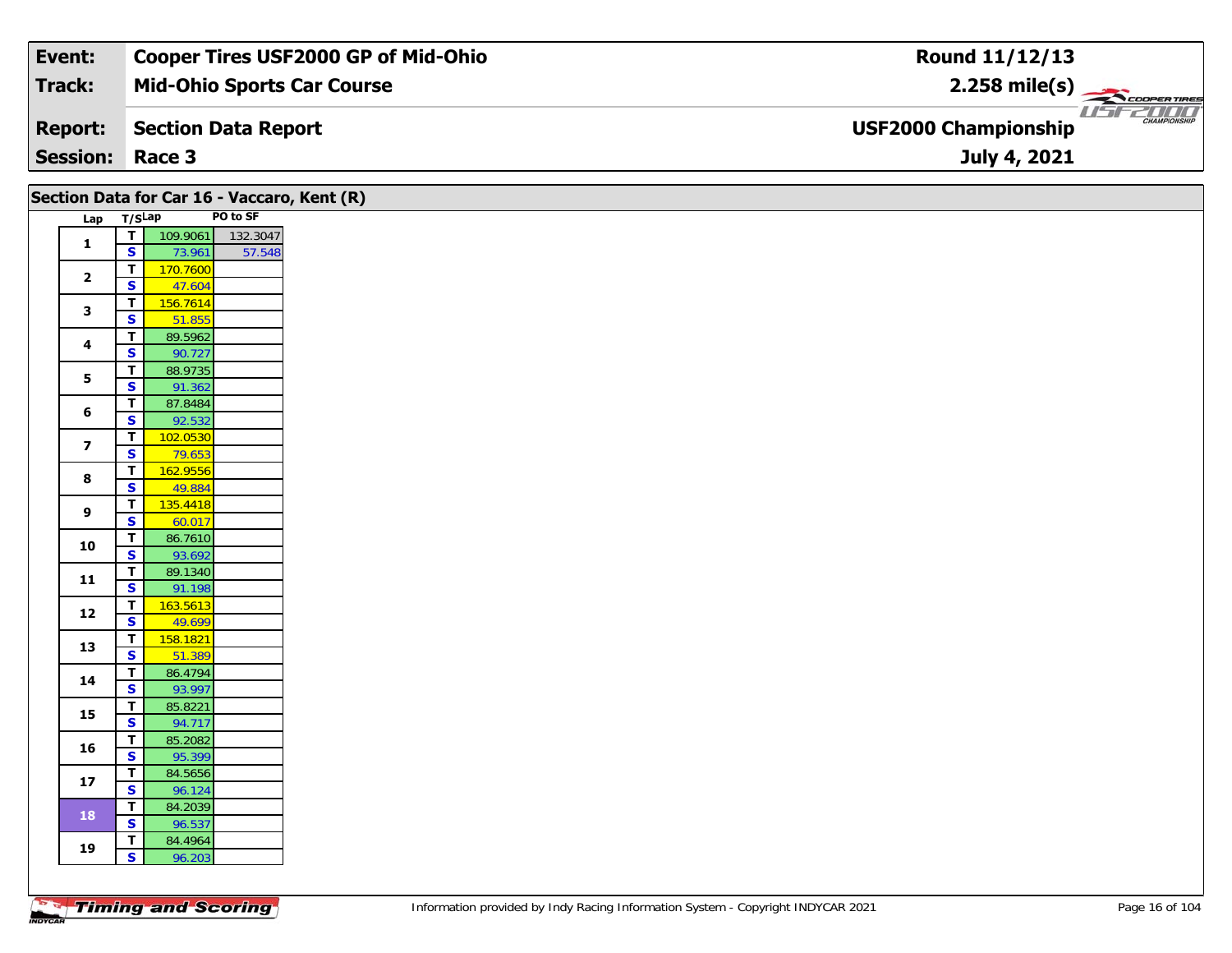| Event:         | <b>Cooper Tires USF2000 GP of Mid-Ohio</b> | <b>Round 11/12/13</b>                              |
|----------------|--------------------------------------------|----------------------------------------------------|
| <b>Track:</b>  | <b>Mid-Ohio Sports Car Course</b>          | $2.258 \text{ mile(s)}$                            |
| <b>Report:</b> | Section Data Report                        | <b>CHAMPIONSHIP</b><br><b>USF2000 Championship</b> |
| Session:       | Race 3                                     | July 4, 2021                                       |
|                |                                            |                                                    |

#### **Section Data for Car 16 - Vaccaro, Kent (R)**

| Lap | T/SSF to I1     | I1 to I2A | I2A to I2 | I2 to I3A | I3A to I3        | <b>I3 to I4</b> | I4 to I5A       | I5A to I5B      | I5B to I5 | I5 to I6A | I6A to I6 | I6 to I7A | I7A to I7 | <b>I7 to I8</b> | I8 to SF |
|-----|-----------------|-----------|-----------|-----------|------------------|-----------------|-----------------|-----------------|-----------|-----------|-----------|-----------|-----------|-----------------|----------|
| 20  | .5932           | 7.3459    | 4.7853    | 8.6547    | 8.3472           | 2.8163          | 7.2259 <b>1</b> | 5.4006          | 4.5093    | 5.2313    | 6.3488    | 3.4760    | 5.3639    | 5.5371          | 4.8486   |
|     | .221            | 109.059   | 20.397    |           | 115.989 <b>1</b> | 136.059         | 96.905          | 71.078 <b>1</b> | 75.753    | 97.490    | 87.4      | 109.452   | 99.656    | 74.62           | 92.107   |
| 21  | 4.8396 <b>1</b> | 9.3050    | 9.7924    |           |                  |                 |                 |                 |           |           |           |           |           |                 |          |
|     | 06.508          | 86.097    | 58.835    |           |                  |                 |                 |                 |           |           |           |           |           |                 |          |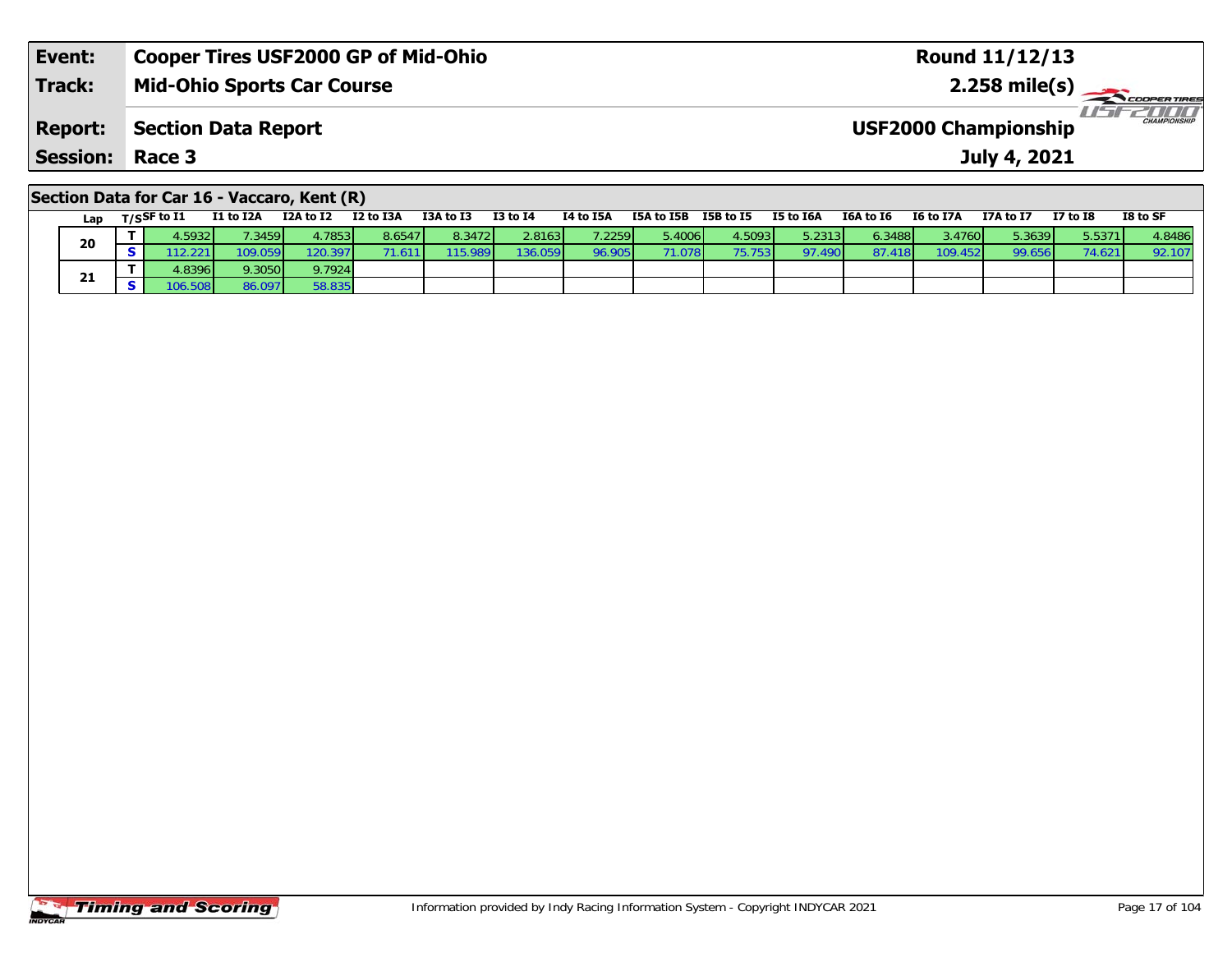| Event:                                      | <b>Cooper Tires USF2000 GP of Mid-Ohio</b> | <b>Round 11/12/13</b>                              |  |  |  |  |  |  |  |  |  |
|---------------------------------------------|--------------------------------------------|----------------------------------------------------|--|--|--|--|--|--|--|--|--|
| Track:                                      | <b>Mid-Ohio Sports Car Course</b>          | $2.258$ mile(s)                                    |  |  |  |  |  |  |  |  |  |
| <b>Report:</b>                              | Section Data Report                        | <b>CHAMPIONSHIP</b><br><b>USF2000 Championship</b> |  |  |  |  |  |  |  |  |  |
| <b>Session: Race 3</b>                      |                                            | July 4, 2021                                       |  |  |  |  |  |  |  |  |  |
| Section Data for Car 16 - Vaccaro, Kent (R) |                                            |                                                    |  |  |  |  |  |  |  |  |  |

### Lap T/S<sup>Lap</sup> PO to SF **20a**  $\begin{array}{|c|c|c|}\n\hline\n\textbf{S} & \textbf{84.4841} \\
\hline\n\textbf{S} & \textbf{96.217}\n\hline\n\end{array}$ 21  $\frac{1}{s}$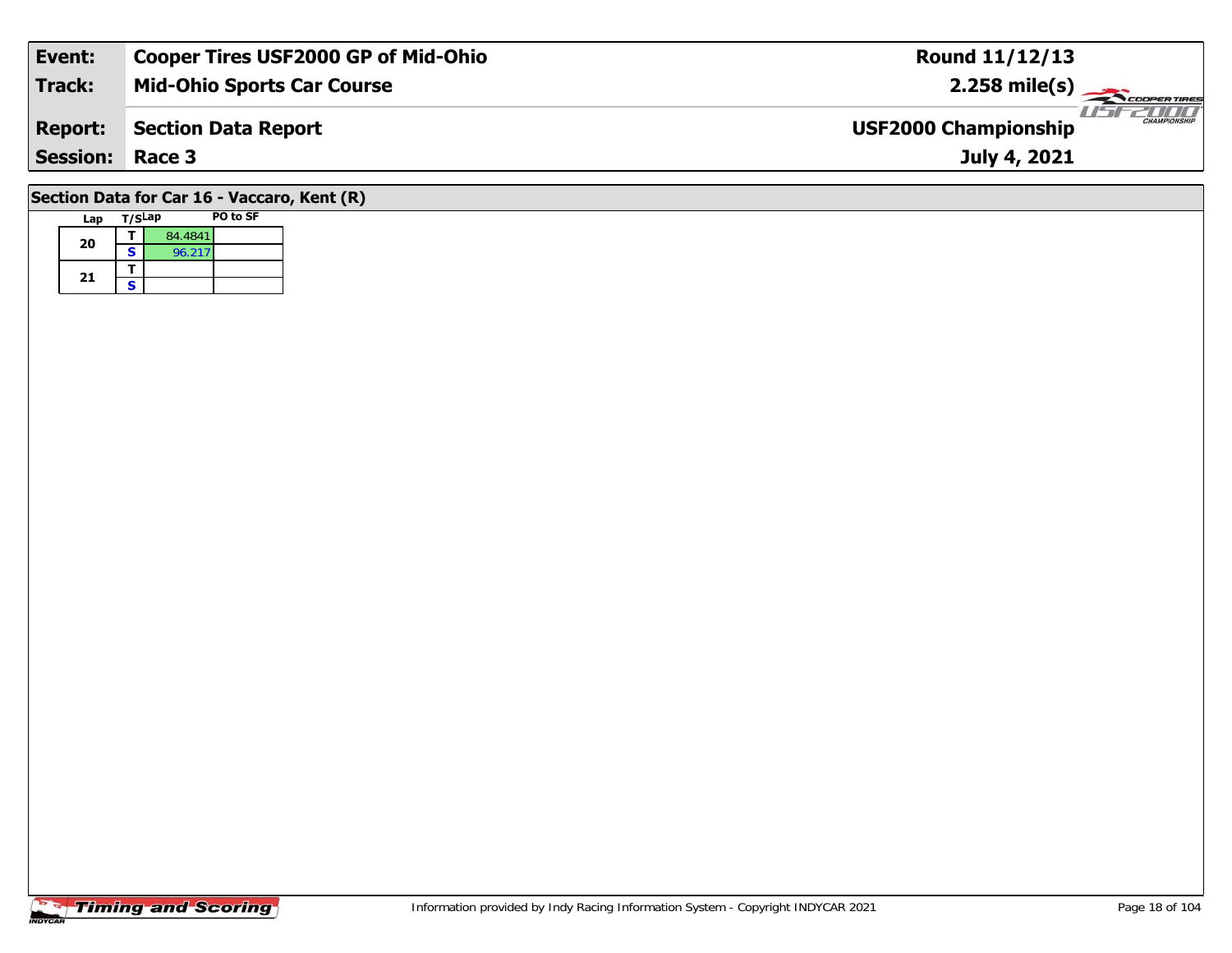| Event:         |                 |                                        | <b>Cooper Tires USF2000 GP of Mid-Ohio</b> |           |           |           |                 |           | <b>Round 11/12/13</b> |           |                  |           |                             |                  |            |                             |
|----------------|-----------------|----------------------------------------|--------------------------------------------|-----------|-----------|-----------|-----------------|-----------|-----------------------|-----------|------------------|-----------|-----------------------------|------------------|------------|-----------------------------|
| Track:         |                 |                                        | <b>Mid-Ohio Sports Car Course</b>          |           |           |           |                 |           |                       |           |                  |           |                             |                  |            |                             |
| <b>Report:</b> |                 |                                        | <b>Section Data Report</b>                 |           |           |           |                 |           |                       |           |                  |           | <b>USF2000 Championship</b> |                  |            | 2000<br><b>CHAMPIONSHIP</b> |
|                | <b>Session:</b> | Race 3                                 |                                            |           |           |           |                 |           | July 4, 2021          |           |                  |           |                             |                  |            |                             |
|                |                 |                                        |                                            |           |           |           |                 |           |                       |           |                  |           |                             |                  |            |                             |
|                |                 | Section Data for Car 19 - Sikes, Simon |                                            |           |           |           |                 |           |                       |           |                  |           |                             |                  |            |                             |
|                | Lap             | T/SSF to I1                            | I1 to I2A                                  | I2A to I2 | I2 to I3A | I3A to I3 | <b>I3 to I4</b> | I4 to I5A | I5A to I5B            | I5B to I5 | <b>I5 to I6A</b> | I6A to I6 | <b>I6 to I7A</b>            | <b>I7A to I7</b> | I7 to $I8$ | I8 to SF                    |
|                |                 | ΤI<br>58309                            | 8 2781 L                                   | 51337     | 91957     | 8.4270L   | 27861           | 78398     | 5 6351                | 5.0495    | 5.6675           | 69921     | 3.8603                      | 69126            | 7 9671     | 5 7564                      |

| Lap                     |              | $T/S$ SF to I1 | I1 to I2A | I2A to I2 | I2 to I3A | I3A to I3 | <b>I3 to I4</b> | I4 to I5A | I5A to I5B I5B to I5 |        | I5 to I6A | I6A to I6 | I6 to I7A | I7A to I7 | $I7$ to $I8$ | I8 to SF |
|-------------------------|--------------|----------------|-----------|-----------|-----------|-----------|-----------------|-----------|----------------------|--------|-----------|-----------|-----------|-----------|--------------|----------|
| 1                       | т            | 5.8309         | 8.2781    | 5.1337    | 9.1957    | 8.4270    | 2.7861          | 7.8398    | 5.6351               | 5.0495 | 5.6675    | 6.9921    | 3.8603    | 6.9126    | 7.9671       | 5.7564   |
|                         | S            | 88.401         | 96.778    | 112.226   | 67.398    | 114.890   | 137.533         | 89.317    | 68.120               | 67.648 | 89.987    | 79.375    | 98.556    | 77.329    | 51.861       | 77.582   |
| $\overline{\mathbf{2}}$ | т            | 8.7635         | 15.8700   | 13.5044   | 14.2107   | 20.2698   | 8.7150          | 17.2843   | 6.7263               | 6.7270 | 11.7668   | 10.3893   | 8.2243    | 11.5509   | 9.4909       | 8.3727   |
|                         | S            | 58.818         | 50.481    | 42.663    | 43.613    | 47.765    | 43.968          | 40.512    | 57.069               | 50.779 | 43.342    | 53.420    | 46.260    | 46.277    | 43.535       | 53.339   |
| 3                       | т            | 10.8493        | 16.8345   | 13.1581   | 12.8035   | 19.7910   | 9.7071          | 13.9073   | 6.5667               | 6.9351 | 11.8709   | 10.7221   | 8.6907    | 11.5237   | 8.2364       | 4.9835   |
|                         | S            | 47.510         | 47.589    | 43.786    | 48.407    | 48.920    | 39.474          | 50.350    | 58.456               | 49.255 | 42.962    | 51.762    | 43.777    | 46.387    | 50.165       | 89.614   |
| 4                       | т            | 4.7327         | 7.7805    | 4.9076    | 9.0603    | 8.2932    | 2.7813          | 7.5448    | 5.4569               | 4.8141 | 5.5750    | 7.0220    | 3.5862    | 5.8921    | 6.2645       | 4.9319   |
|                         | S            | 108.913        | 102.967   | 117.397   | 68.405    | 116.744   | 137.771         | 92.809    | 70.345               | 70.956 | 91.480    | 79.037    | 106.088   | 90.722    | 65.956       | 90.551   |
| 5                       | T            | 4.6947         | 7.5541    | 4.7667    | 8.8597    | 8.2919    | 2.7925          | 7.3356    | 5.4172               | 4.6983 | 5.3415    | 6.6130    | 3.4656    | 5.6610    | 5.9096       | 4.8792   |
|                         | S            | 109.795        | 106.053   | 120.867   | 69.954    | 116.762   | 137.218         | 95.456    | 70.860               | 72.705 | 95.479    | 83.926    | 109.780   | 94.426    | 69.917       | 91.530   |
| 6                       | T            | 4.6240         | 7.4687    | 4.7445    | 8.8135    | 8.2611    | 2.7734          | 7.3072    | 5.4276               | 4.6539 | 5.3100    | 6.5250    | 3.4854    | 5.7215    | 5.8798       | 4.8913   |
|                         | S            | 111.474        | 107.266   | 121.432   | 70.321    | 117.198   | 138.163         | 95.827    | 70.724               | 73.399 | 96.045    | 85.057    | 109.157   | 93.428    | 70.271       | 91.303   |
| $\overline{\mathbf{z}}$ | T            | 4.6228         | 7.5309    | 5.2727    | 9.0722    | 9.9175    | 3.8176          | 10.6143   | 5.7329               | 4.6202 | 5.2698    | 6.6259    | 3.8994    | 7.5070    | 6.6940       | 5.4102   |
|                         | $\mathbf{s}$ | 111.503        | 106.380   | 109.268   | 68.316    | 97.624    | 100.372         | 65.970    | 66.958               | 73.934 | 96.778    | 83.762    | 97.567    | 71.206    | 61.724       | 82.546   |
| 8                       | т            | 7.4311         | 16.5943   | 10.2029   | 13.0129   | 18.3153   | 7.7248          | 17.4989   | 8.0719               | 8.0788 | 10.6480   | 12.2185   | 7.9269    | 11.9136   | 8.5437       | 8.7244   |
|                         | S            | 69.365         | 48.278    | 56.468    | 47.628    | 52.862    | 49.604          | 40.016    | 47.556               | 42.282 | 47.896    | 45.423    | 47.995    | 44.869    | 48.361       | 51.189   |
| 9                       | T.           | 9.5970         | 13.7342   | 11.7229   | 11.3876   | 14.4753   | 5.6552          | 12.9964   | 6.4823               | 6.8343 | 8.5176    | 10.3905   | 7.1690    | 11.7749   | 7.8945       | 4.8715   |
|                         | S            | 53.710         | 58.331    | 49.146    | 54.425    | 66.885    | 67.757          | 53.879    | 59.217               | 49.982 | 59.876    | 53.414    | 53.069    | 45.397    | 52.338       | 91.674   |
| 10                      | т            | 4.6530         | 7.4965    | 4.7863    | 8.7267    | 8.2262    | 2.8154          | 7.2771    | 5.4157               | 4.5718 | 5.3030    | 6.5408    | 3.4710    | 5.4039    | 5.6799       | 4.8511   |
|                         | S            | 110.779        | 106.868   | 120.372   | 71.020    | 117.695   | 136.102         | 96.223    | 70.880               | 74.717 | 96.172    | 84.852    | 109.609   | 98.918    | 72.745       | 92.060   |
| 11                      | т            | 4.6296         | 7.3157    | 4.7392    | 8.6985    | 8.2978    | 2.8080          | 7.1427    | 5.2693               | 4.5381 | 5.2342    | 6.4396    | 3.4593    | 5.3894    | 5.7328       | 4.9617   |
|                         | $\mathbf{s}$ | 111.339        | 109.509   | 121.568   | 71.251    | 116.679   | 136.461         | 98.034    | 72.849               | 75.272 | 97.436    | 86.185    | 109.980   | 99.185    | 72.073       | 90.008   |
| 12                      | T.           | 5.7571         | 13.5793   | 11.8464   | 13.1352   | 19.9482   | 8.0269          | 16.2978   | 8.3548               | 7.5295 | 10.4614   | 11.6821   | 8.2018    | 11.6174   | 8.4733       | 8.9442   |
|                         | S            | 89.534         | 58.997    | 48.634    | 47.184    | 48.535    | 47.737          | 42.965    | 45.945               | 45.367 | 48.751    | 47.509    | 46.387    | 46.012    | 48.763       | 49.931   |
| 13                      | т            | 10.4182        | 16.5687   | 12.4934   | 13.3986   | 19.1873   | 7.9502          | 14.6339   | 7.9279               | 6.9501 | 9.9462    | 11.5977   | 8.4788    | 12.1834   | 8.2337       | 5.1404   |
|                         | S            | 49.476         | 48.352    | 46.115    | 46.257    | 50.460    | 48.198          | 47.850    | 48.419               | 49.149 | 51.276    | 47.854    | 44.871    | 43.875    | 50.182       | 86.879   |
| 14                      | т            | 4.6765         | 7.3862    | 4.7363    | 8.7284    | 8.2557    | 2.7864          | 7.1842    | 5.3516               | 4.5973 | 5.2348    | 6.5166    | 3.4662    | 5.4523    | 5.6551       | 4.8331   |
|                         | $\mathbf{s}$ | 110.222        | 108.464   | 121.643   | 71.006    | 117.274   | 137.519         | 97.468    | 71.729               | 74.303 | 97.425    | 85.167    | 109.761   | 98.040    | 73.064       | 92.403   |
| 15                      | т            | 4.5773         | 7.2964    | 4.6974    | 8.5569    | 8.2666    | 2.7904          | 7.1185    | 5.3129               | 4.4851 | 5.2235    | 6.3710    | 3.4412    | 5.3283    | 5.5925       | 4.8355   |
|                         | $\mathbf{s}$ | 112.611        | 109.799   | 122.650   | 72.430    | 117.120   | 137.321         | 98.367    | 72.251               | 76.161 | 97.636    | 87.113    | 110.559   | 100.322   | 73.881       | 92.357   |
| 16                      | т            | 4.6037         | 7.2407    | 4.7221    | 8.5031    | 8.2907    | 2.8081          | 7.0464    | 5.2392               | 4.4736 | 5.2150    | 6.3352    | 3.4349    | 5.2861    | 5.5307       | 4.8310   |
|                         | S            | 111.965        | 110.643   | 122.009   | 72.888    | 116.779   | 136.456         | 99.374    | 73.268               | 76.357 | 97.795    | 87.606    | 110.761   | 101.123   | 74.707       | 92.443   |
| 17                      | т            | 4.5956         | 7.2330    | 4.6796    | 8.4932    | 8.3051    | 2.8120          | 6.9957    | 5.2712               | 4.4394 | 5.2574    | 6.3699    | 3.4478    | 5.2761    | 5.4762       | 4.7872   |
|                         | $\mathbf{s}$ | 112.163        | 110.761   | 123.117   | 72.973    | 116.577   | 136.267         | 100.094   | 72.823               | 76.945 | 97.006    | 87.129    | 110.347   | 101.315   | 75.450       | 93.289   |
| 18                      | т            | 4.5867         | 7.1913    | 4.6741    | 8.4374    | 8.3079    | 2.8168          | 6.9365    | 5.2040               | 4.4538 | 5.2082    | 6.3840    | 3.4543    | 5.2618    | 5.4800       | 4.7757   |
|                         | S            | 112.380        | 111.404   | 123.261   | 73.455    | 116.537   | 136.034         | 100.948   | 73.763               | 76.697 | 97.923    | 86.936    | 110.139   | 101.590   | 75.398       | 93.513   |
| 19                      | т            | 4.5832         | 7.2034    | 4.6573    | 8.3936    | 8.2914    | 2.8136          | 7.0129    | 5.2502               | 4.4456 | 5.2156    | 6.3480    | 3.4428    | 5.2525    | 5.4897       | 4.7899   |
|                         | $\mathbf{s}$ | 112.466        | 111.216   | 123.706   | 73.839    | 116.769   | 136.189         | 99.848    | 73.114               | 76.838 | 97.784    | 87.429    | 110.507   | 101.770   | 75.265       | 93.236   |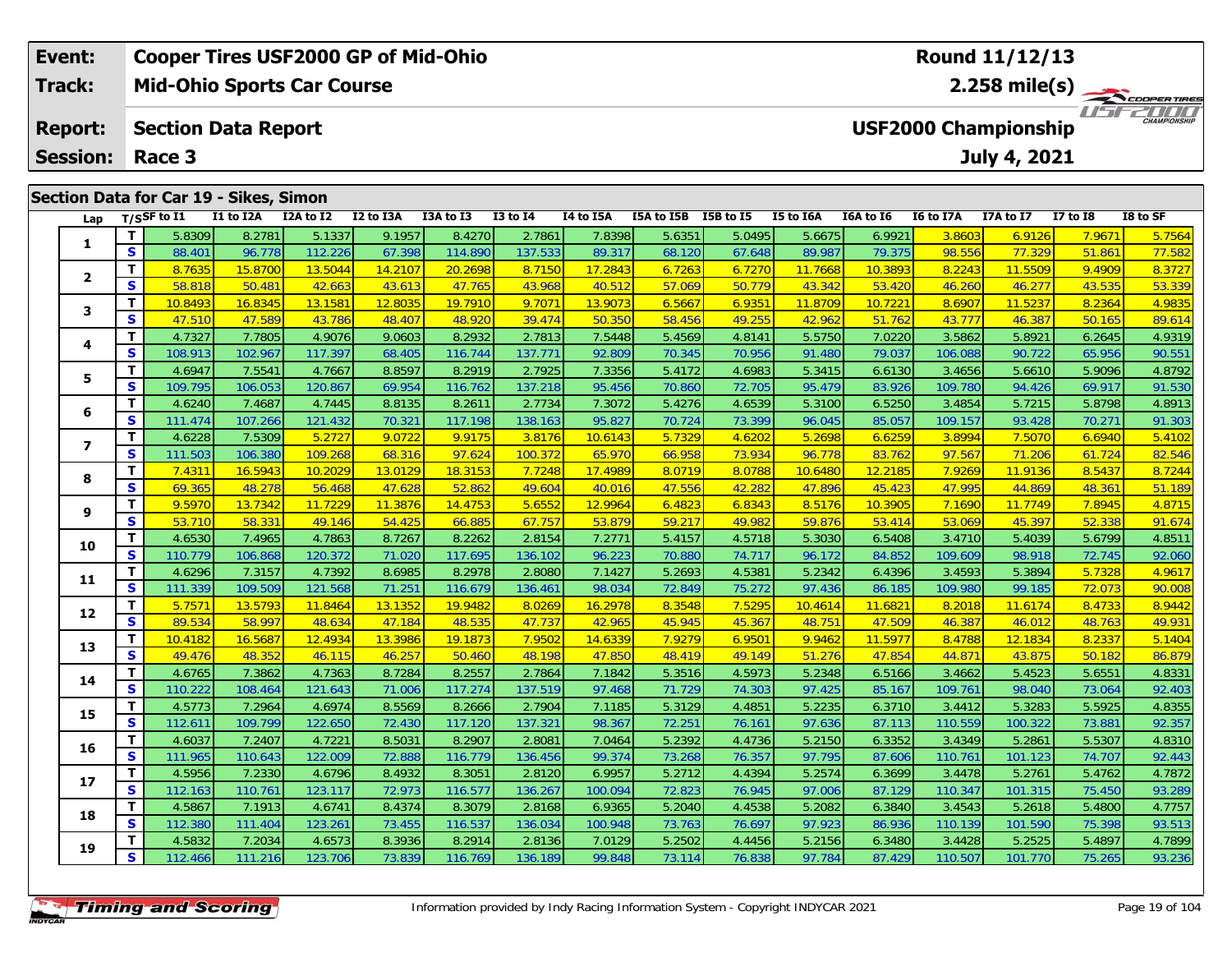| Event:                 | <b>Cooper Tires USF2000 GP of Mid-Ohio</b> | Round 11/12/13                                     |
|------------------------|--------------------------------------------|----------------------------------------------------|
| Track:                 | <b>Mid-Ohio Sports Car Course</b>          | $2.258$ mile(s)                                    |
| <b>Report:</b>         | Section Data Report                        | <b>CHAMPIONSHIP</b><br><b>USF2000 Championship</b> |
| <b>Session: Race 3</b> |                                            | July 4, 2021                                       |

| Section Data for Car 19 - Sikes, Simon |                         |                                         |                    |                  |  |  |  |  |  |
|----------------------------------------|-------------------------|-----------------------------------------|--------------------|------------------|--|--|--|--|--|
|                                        | Lap T/SLap              |                                         |                    | PO to SF         |  |  |  |  |  |
|                                        |                         | ⊤।                                      |                    | 95.3319 169.2759 |  |  |  |  |  |
|                                        | $\mathbf{1}$            | $\mathsf{s}$                            | 85.268             | 44.979           |  |  |  |  |  |
|                                        |                         | $\mathbf T$                             | 171.8659           |                  |  |  |  |  |  |
|                                        | $\overline{2}$          | $\mathbf{s}$                            | 47.297             |                  |  |  |  |  |  |
|                                        | $\mathbf{3}$            | $\overline{\mathsf{T}}$                 | 166.5799           |                  |  |  |  |  |  |
|                                        |                         | $\overline{\mathbf{s}}$                 | 48.798             |                  |  |  |  |  |  |
|                                        | 4                       | $\overline{\mathsf{r}}$                 | 88.6431            |                  |  |  |  |  |  |
|                                        |                         | $\mathbf{s}$                            | 91.703             |                  |  |  |  |  |  |
|                                        | 5                       | $\overline{\mathbf{T}}$                 | 86.2806            |                  |  |  |  |  |  |
|                                        |                         | S                                       | 94.214             |                  |  |  |  |  |  |
|                                        | 6                       | $\mathbf T$                             | 85.8869            |                  |  |  |  |  |  |
|                                        |                         | $\overline{\mathbf{s}}$                 | 94.645             |                  |  |  |  |  |  |
|                                        | $\overline{\mathbf{z}}$ | $\mathbf T$                             | 96.6074            |                  |  |  |  |  |  |
|                                        |                         | $\mathbf{s}$                            | 84.143             |                  |  |  |  |  |  |
|                                        | $\boldsymbol{8}$        | $\overline{\mathbf{T}}$                 | 166.9060           |                  |  |  |  |  |  |
|                                        |                         | $\mathbf{s}$                            | 48.703             |                  |  |  |  |  |  |
|                                        | 9                       | $\overline{\mathsf{r}}$                 | 143.5032           |                  |  |  |  |  |  |
|                                        |                         | $\mathbf{s}$                            | 56.645             |                  |  |  |  |  |  |
|                                        | 10                      | $\overline{\mathsf{T}}$                 | 85.2184            |                  |  |  |  |  |  |
|                                        |                         | $\overline{\mathbf{s}}$                 | 95.388             |                  |  |  |  |  |  |
|                                        | 11                      | $\mathbf{T}$                            | 84.6559            |                  |  |  |  |  |  |
|                                        |                         | $\overline{\mathbf{s}}$                 | 96.022             |                  |  |  |  |  |  |
|                                        | 12                      | $\overline{\mathsf{r}}$<br>$\mathbf{s}$ | 163.8554           |                  |  |  |  |  |  |
|                                        |                         | $\overline{\mathsf{T}}$                 | 49.610             |                  |  |  |  |  |  |
|                                        | 13                      | $\overline{\mathbf{s}}$                 | 165.1085<br>49.233 |                  |  |  |  |  |  |
|                                        |                         | $\overline{\mathsf{r}}$                 | 84.8607            |                  |  |  |  |  |  |
|                                        | 14                      | $\overline{\mathbf{s}}$                 | 95.790             |                  |  |  |  |  |  |
|                                        |                         | $\overline{1}$                          | 83.8935            |                  |  |  |  |  |  |
|                                        | 15                      | $\overline{\mathbf{s}}$                 | 96.894             |                  |  |  |  |  |  |
|                                        |                         | $\mathbf{T}$                            | 83.5605            |                  |  |  |  |  |  |
|                                        | 16                      | $\overline{\mathbf{s}}$                 | 97.280             |                  |  |  |  |  |  |
|                                        |                         | T                                       | 83.4394            |                  |  |  |  |  |  |
|                                        | 17                      | $\overline{\mathbf{s}}$                 | 97.422             |                  |  |  |  |  |  |
|                                        |                         | $\mathbf{T}$                            | 83.1725            |                  |  |  |  |  |  |
|                                        | 18                      | $\overline{\mathbf{s}}$                 | 97.734             |                  |  |  |  |  |  |
|                                        |                         | T.                                      | 83.1897            |                  |  |  |  |  |  |
|                                        | 19                      | $\overline{\mathbf{s}}$                 | 97.714             |                  |  |  |  |  |  |
|                                        |                         |                                         |                    |                  |  |  |  |  |  |

Τ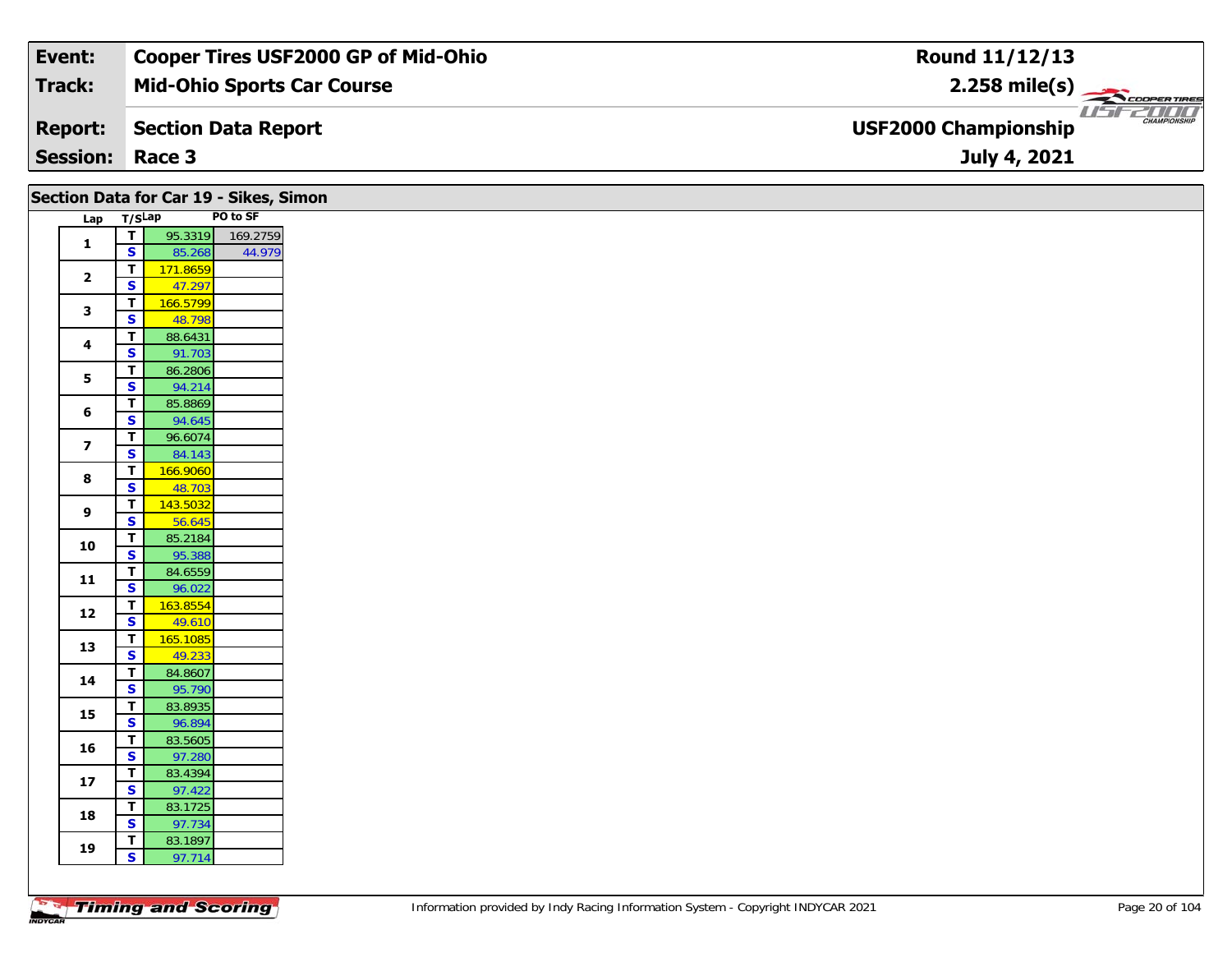| Event:          | Cooper Tires USF2000 GP of Mid-Ohio | <b>Round 11/12/13</b>                              |
|-----------------|-------------------------------------|----------------------------------------------------|
| <b>Track:</b>   | <b>Mid-Ohio Sports Car Course</b>   | $2.258$ mile(s)<br><b>COOPERTIRES</b>              |
| <b>Report:</b>  | Section Data Report                 | <b>CHAMPIONSHIP</b><br><b>USF2000 Championship</b> |
| <b>Session:</b> | Race 3                              | July 4, 2021                                       |
|                 |                                     |                                                    |

|  |  | Section Data for Car 19 - Sikes, Simon |
|--|--|----------------------------------------|
|--|--|----------------------------------------|

|    | Lap | T/SSF to I1 | I1 to I2A | I2A to I2 | I2 to I3A | I3A to I3 | $I3$ to $I4$ | I4 to I5A       | I5A to I5B | I5B to I5 | I5 to I6A | I6A to I6 | I6 to I7A | I7A to I7 | $I7$ to $I8$ | I8 to SF |
|----|-----|-------------|-----------|-----------|-----------|-----------|--------------|-----------------|------------|-----------|-----------|-----------|-----------|-----------|--------------|----------|
| 20 |     | 4.5950∦     | .1786     | 4.67291   | 8.3898    | 8.2881    | 2.80971      | 7.0213 <b>1</b> | 5.2187     | 4.4361    | 5.2132    | 6.3584    | 3.4439    | 5.2053    | 5.5187       | 4.8057   |
|    |     |             | .601      | 123.2931  |           | 16.816    | 136.378      | 99.729          | 73.555     | 77.003    | 97.829    | 87.28     | 110.472   | 102.693   | 74.8691      | 92.929   |
|    |     | 5.6244      | 12.8979   | 10.0379   |           |           |              |                 |            |           |           |           |           |           |              |          |
|    | 21  | 91.646      | 62.114    | 57.396    |           |           |              |                 |            |           |           |           |           |           |              |          |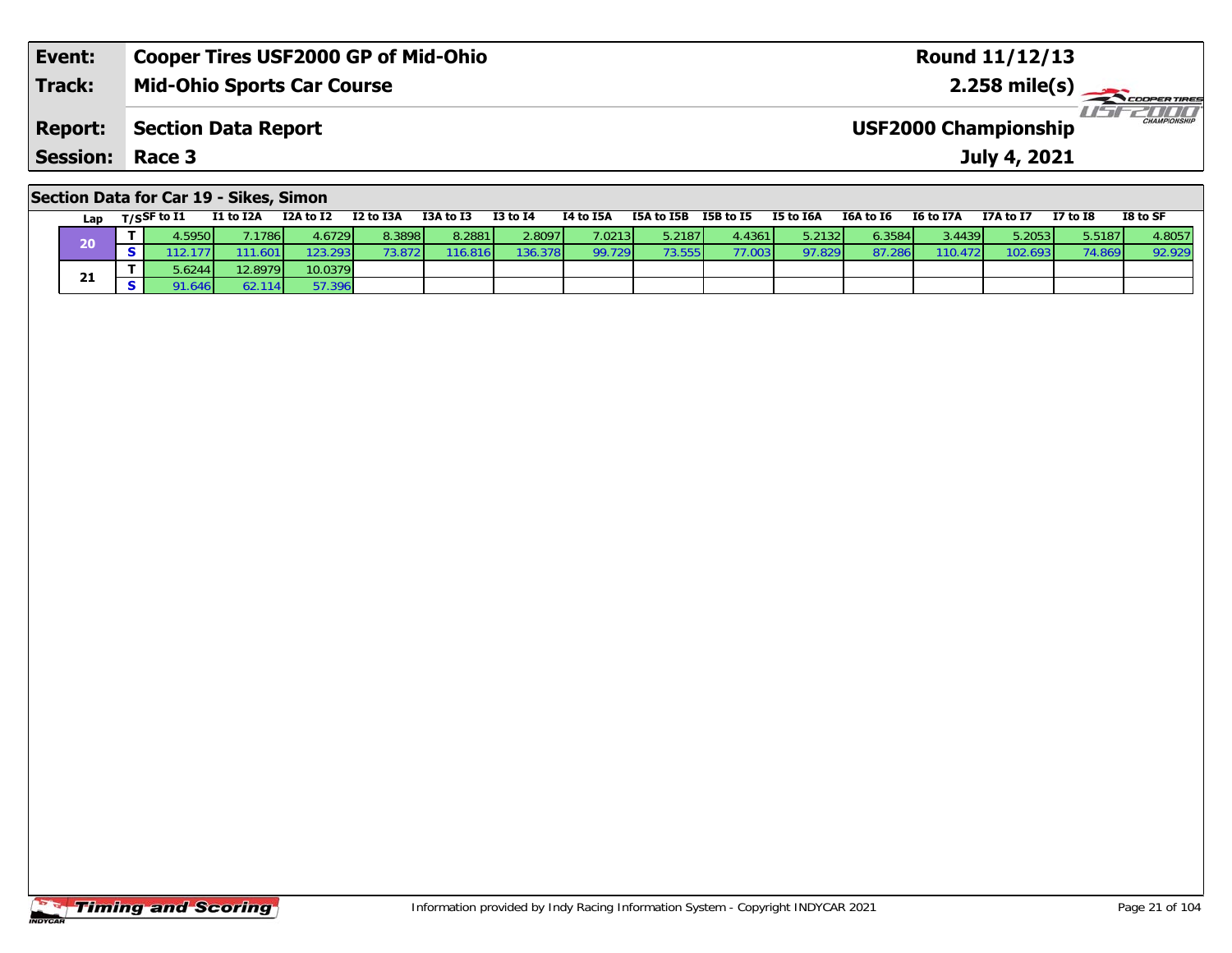| Event:                                 | <b>Cooper Tires USF2000 GP of Mid-Ohio</b> | <b>Round 11/12/13</b>                              |  |  |  |  |  |  |  |
|----------------------------------------|--------------------------------------------|----------------------------------------------------|--|--|--|--|--|--|--|
| Track:                                 | <b>Mid-Ohio Sports Car Course</b>          | $2.258$ mile(s)                                    |  |  |  |  |  |  |  |
| <b>Report:</b>                         | <b>Section Data Report</b>                 | <b>CHAMPIONSHIP</b><br><b>USF2000 Championship</b> |  |  |  |  |  |  |  |
|                                        | <b>Session: Race 3</b><br>July 4, 2021     |                                                    |  |  |  |  |  |  |  |
| Section Data for Car 19 - Sikes, Simon |                                            |                                                    |  |  |  |  |  |  |  |

#### **Lap T/SLap PO to SF 20d T** 83.1554<br>**S** 97.754 21  $\frac{1}{s}$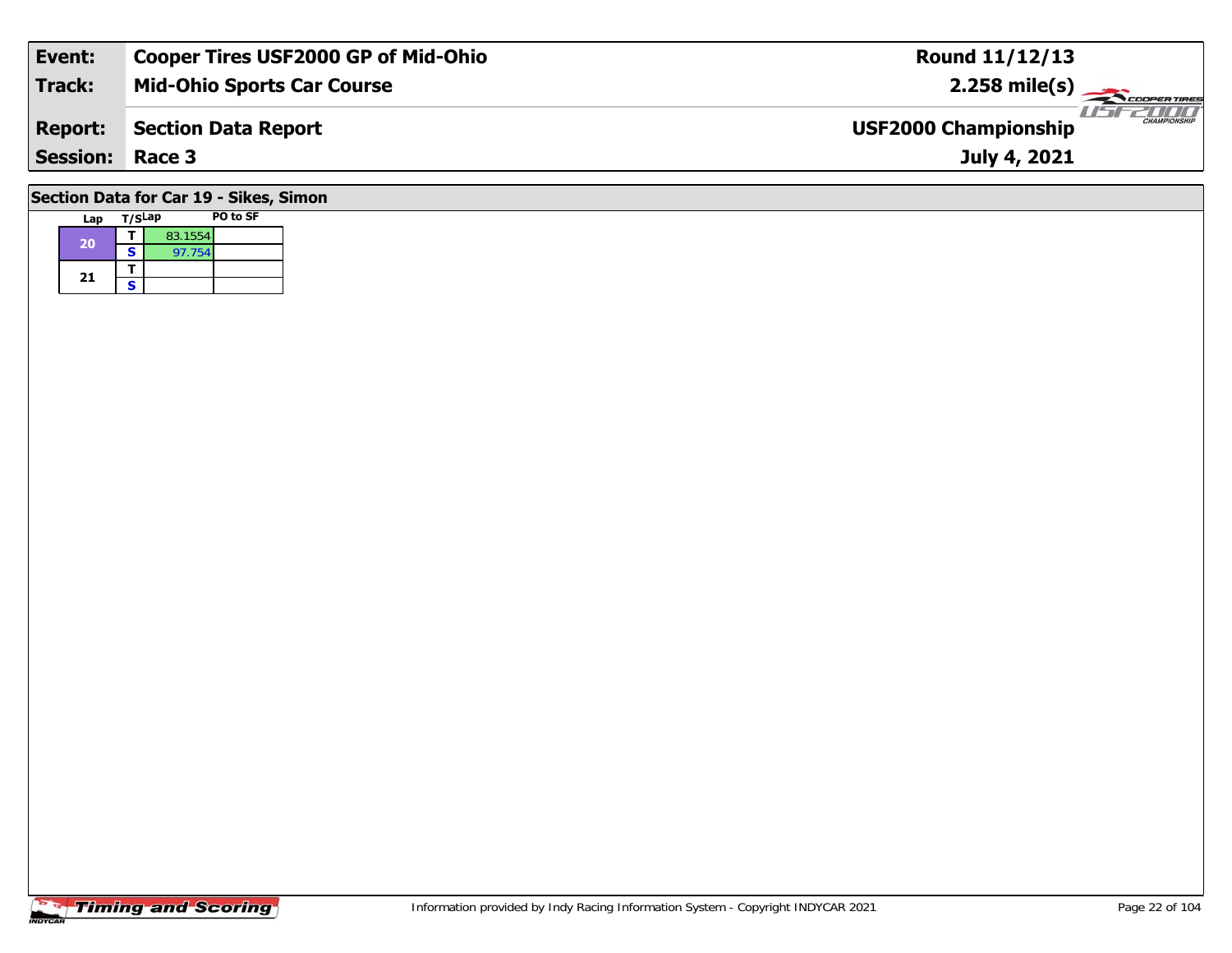| <b>Cooper Tires USF2000 GP of Mid-Ohio</b><br>Event: |          |                            |           |                                             |           |           |              |                      |            | Round 11/12/13                 |              |                                                    |                  |           |                 |          |
|------------------------------------------------------|----------|----------------------------|-----------|---------------------------------------------|-----------|-----------|--------------|----------------------|------------|--------------------------------|--------------|----------------------------------------------------|------------------|-----------|-----------------|----------|
| Track:<br><b>Mid-Ohio Sports Car Course</b>          |          |                            |           |                                             |           |           |              |                      |            | $2.258$ mile(s)<br>COOPERTIRES |              |                                                    |                  |           |                 |          |
| <b>Report:</b>                                       |          | <b>Section Data Report</b> |           |                                             |           |           |              |                      |            |                                |              | <b>CHAMPIONSHIP</b><br><b>USF2000 Championship</b> |                  |           |                 |          |
| <b>Session:</b>                                      |          | Race 3                     |           |                                             |           |           |              |                      |            |                                | July 4, 2021 |                                                    |                  |           |                 |          |
|                                                      |          |                            |           | Section Data for Car 2 - Nepveu, Thomas (R) |           |           |              |                      |            |                                |              |                                                    |                  |           |                 |          |
| Lap                                                  |          | $T/S$ SF to $I1$           | I1 to I2A | I2A to I2                                   | I2 to I3A | I3A to I3 | $I3$ to $I4$ | I4 to I5A            | I5A to I5B | I5B to I5                      | I5 to I6A    | I6A to I6                                          | <b>I6 to I7A</b> | I7A to I7 | <b>I7 to I8</b> | I8 to SF |
|                                                      |          | 5.7065                     | 8.6559    | 5.0514                                      | 9.5532    | 8.5610    | 2.8351       | 8.0888               | 5.7655     | 5.1606                         | 5.7264       | 7.1345                                             | 3.7729           | 7.2813    | 8.1576          | 8.6297   |
|                                                      | <b>S</b> | 90.328                     | 92.554    | 114.055                                     | 64.876    | 113.092   | 135.156      | 86.568               | 66.579     | 66.192                         | 89.061       | 77.791                                             | 100.839          | 73.413    | 50.650          | 51.750   |
|                                                      |          | 7.2872                     | 15.6508   | 14.1479                                     | 13.4332   | 19.9292   | 9.2820       | <mark>17.5501</mark> | 7.3855     | 5.3814                         | 12.062       | 10.6413                                            | 7.4675           | 12.2029   | 9.1313          | 9.2283   |

#### **2**2 | **T |** 7.2872 | 15.6508 | 14.1479 | 13.4332 | 19.9292 | 9.2820 | 17.5501 | 7.3855 | 5.3814 | 12.0622 | 10.6413 | 7.4675 | 12.2029 | 9.1313 | 9.2283<br>2 | S | 70.734 | 51.188 | 40.722 | 46.137 | 48.581 | 41.282 | 39.899 | **3**3 | **T |** 9.9583| 16.6753| 14.4273| 13.0364| 19.0612| 9.6888| 13.9727| 6.2911| 6.5435| 11.3145| 10.9819| 8.2838| 10.4442| 7.9859| 4.8505<br>| S | 51.761| 48.043| 39.934| 47.542| 50.793| 39.549| 50.114| 61.017| 52.203| 45.075| **4**4 T 4.6575 8.0472 4.8780 9.4045 8.2992 2.7281 7.9094 5.7678 4.9668 5.4651 6.8684 3.5044 5.9753 6.2232 4.9176<br>S 110.672 99.555 118.109 65.902 116.660 140.457 88.531 66.553 68.775 93.319 80.805 108.565 89.459 66.394 90.815 90.81 **5**5 1 4.6946 7.8158 4.8560 8.7360 8.1986 2.7352 7.5027 6.6246 4.8729 5.4674 6.7247 3.4907 5.8161 5.9821 4.9551<br>5 5 109.797 102.502 118.644 70.945 118.091 140.093 93.330 57.945 70.100 93.280 82.532 108.991 91.908 69.070 90.12 **6 <sup>T</sup>** 4.6738 7.5824 4.8023 8.7040 8.2503 2.7758 7.3325 5.4088 4.6389 5.3738 6.5309 3.4543 5.5448 5.7694 4.8456 **<sup>S</sup>** 110.286 105.657 119.971 71.206 117.351 138.044 95.496 70.970 73.636 94.905 84.981 110.139 96.405 71.616 92.164**7**7 | T | 4.6335 | 7.7413 | 5.3809 | 9.2347 | 8.9303 | 3.6410 | 9.9047 | 6.0987 | 5.0161 | 6.2549 | 7.0337 | 3.5276 | 5.9767 | 6.2438 | 5.2303<br>7 | S | 111.245 | 103.489 | 107.071 | 67.113 | 108.415 | 105.241 | 70.696 | 62.94 85.385 **8 <sup>T</sup>** 7.9989 17.1753 10.8685 11.7252 18.3889 7.7789 18.1580 7.1865 7.6859 11.0425 12.9323 7.8889 11.4483 7.9205 10.0069 **<sup>S</sup>** 64.441 46.645 53.010 52.858 52.650 49.259 38.563 53.415 44.444 46.185 42.916 48.227 46.692 52.166 44.628**9**4.9266 11.2766 11.2766 11.5810 14.7776 1.7776 1.9958 14.4112 5.6605 5.8932 8.9182 10.0757 7.3581 10.5658 7.6391 1.<br>S 55.561 58.537 51.091 53.516 65.517 76.701 48.589 67.814 57.964 57.186 55.083 51.706 50.592 54.088 90.649 90.649 **10**0 T 4.5843 7.6567 4.7714 9.1401 8.2803 2.7582 7.4056 5.4435 4.6994 5.3828 6.6428 3.4517 5.5662 5.8672 4.8024<br>S 112.439 104.632 120.748 67.808 116.926 138.925 94.554 70.518 72.688 94.746 83.549 110.222 96.034 70.422 92.993 **11 <sup>T</sup>** 4.5916 7.4579 4.7148 8.6171 8.1855 2.7242 7.4130 5.3764 4.6609 5.3356 7.2946 3.5745 6.4045 6.2363 5.0849 **<sup>S</sup>** 112.260 107.421 122.197 71.924 118.280 140.658 94.459 71.398 73.289 95.584 76.084 106.436 83.464 66.254 87.827**12**2 T 5.0704 13.7971 11.7753 12.4270 20.3735 7.9287 18.0430 6.9948 6.6847 11.6185 11.4560 7.8322 12.3053 9.0669 7.3027<br>2 S 101.660 58.066 48.928 49.873 47.522 48.328 38.809 54.878 51.100 43.896 48.446 48.576 43.440 45.570 61 **13**3 T 11.0879 15.7880 12.9967 14.0472 18.2004 9.5689 13.9061 8.1140 5.7430 10.0354 11.2881 8.2740 10.9684 7.2587 5.1517<br>S S 46.488 50.743 44.329 44.121 53.196 40.045 50.354 47.309 59.480 50.820 49.167 45.982 48.735 56.922 86 86.688 **14**4 T 4.6835 7.7505 4.8665 8.8897 8.1952 2.7414 7.2774 5.4196 4.8642 5.2852 6.7160 3.4800 5.6863 5.8383 4.8126<br>5 110.058 103.366 118.388 69.718 118.140 139.776 96.219 70.829 70.226 96.496 82.638 109.326 94.006 70.771 92.796 92.796 **15**5 T 4.5818 7.4307 4.7032 8.7816 8.1446 2.7185 7.3493 5.3747 4.7209 5.3964 6.6054 3.4270 5.5710 5.8269 4.8392<br>5 S 112.500 107.814 122.499 70.576 118.874 140.953 95.278 71.420 72.357 94.507 84.022 111.017 95.951 70.909 92.28 **16**6 T 4.5664 7.4281 4.7353 8.7159 8.1664 2.7358 7.2054 5.2334 4.5687 5.2521 6.4169 3.4064 5.4416 5.5824 4.8255<br>5 S 112.880 107.852 121.668 71.108 118.557 140.062 97.181 73.349 74.768 97.104 86.490 111.688 98.233 74.015 92 **17**7 T 4.5521 7.3433 4.6793 8.6732 8.1939 2.7328 7.3131 5.3030 4.6889 5.2335 6.4588 3.4291 5.3878 5.5638 4.7862<br>7 S 113.234 109.098 123.124 71.458 118.159 140.216 95.750 72.386 72.851 97.449 85.929 110.949 99.214 74.263 93.30 93.308 **18**8 T 4.5538 7.2333 4.6190 8.5123 8.2220 2.7597 7.1947 5.2375 4.4852 5.2184 6.4441 3.4433 5.3535 5.5915 4.7870<br>8 S 113.192 110.757 124.732 72.809 117.755 138.849 97.325 73.291 76.160 97.731 86.125 110.491 99.850 73.895 93.29 93.292 **19<sup>T</sup>** 4.5532 7.2283 4.6658 8.5218 8.2353 2.7670 7.0407 5.2119 4.4769 5.1937 6.3798 3.3987 5.4161 5.6588 4.7213 **<sup>S</sup>** 113.207 110.833 123.481 72.728 117.565 138.483 99.454 73.651 76.301 98.196 86.993 111.941 98.696 73.016 94.591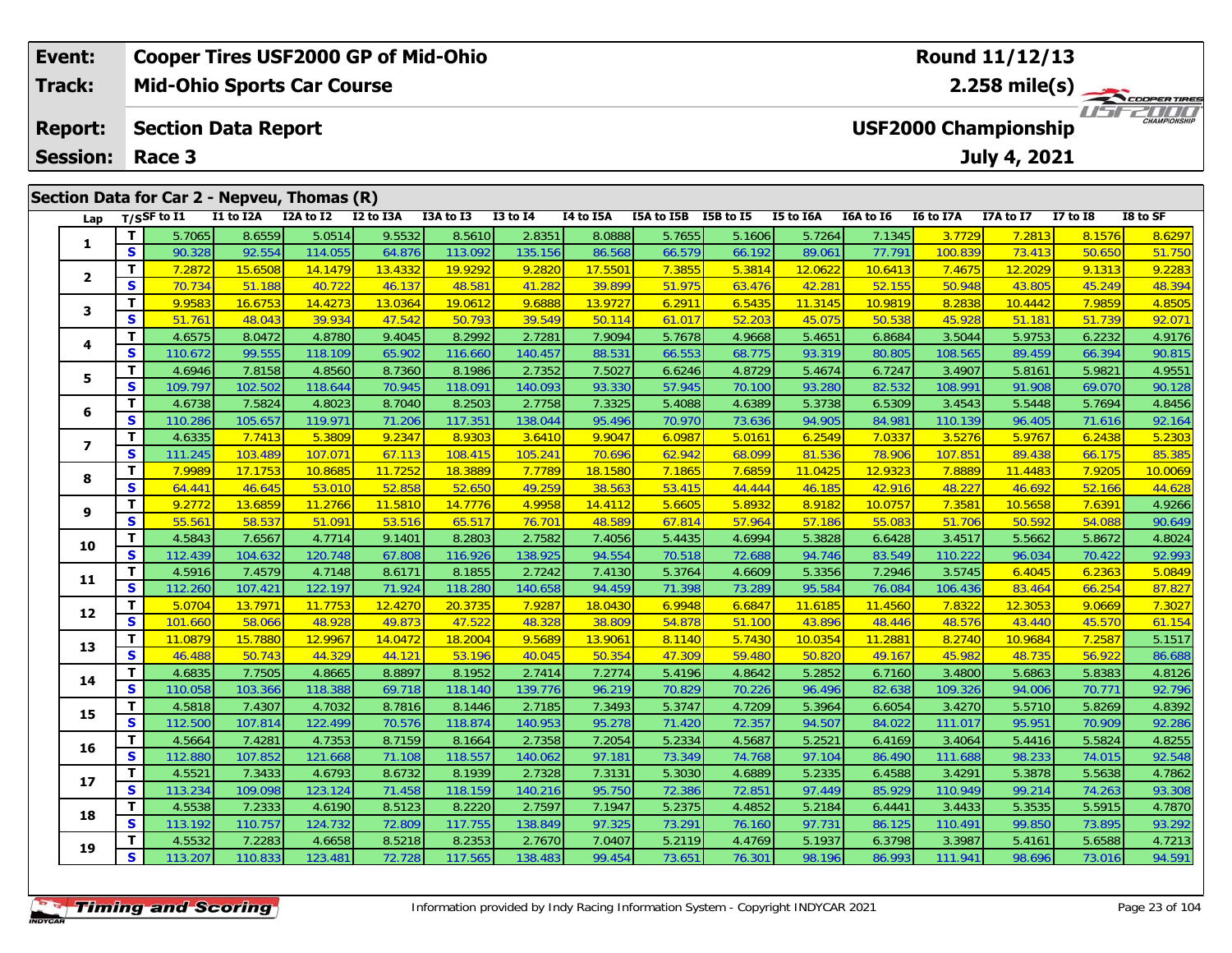| Event:                 | <b>Cooper Tires USF2000 GP of Mid-Ohio</b> | Round 11/12/13                                                       |
|------------------------|--------------------------------------------|----------------------------------------------------------------------|
| Track:                 | <b>Mid-Ohio Sports Car Course</b>          | $2.258$ mile(s)                                                      |
| <b>Report:</b>         | Section Data Report                        | <i>USF2DOO</i><br><b>CHAMPIONSHIP</b><br><b>USF2000 Championship</b> |
| <b>Session: Race 3</b> |                                            | July 4, 2021                                                         |

|                         |                                                    | Section Data for Car 2 - Nepveu, Thomas (R) |                   |
|-------------------------|----------------------------------------------------|---------------------------------------------|-------------------|
| Lap T/SLap              |                                                    |                                             | PO to SF          |
|                         | ᄀ                                                  |                                             | 100.0804 164.6440 |
| $\mathbf{1}$            | $\mathbf{s}$                                       | 81.223                                      | 46.244            |
| $\overline{\mathbf{2}}$ | T                                                  | 170.7808                                    |                   |
|                         | $\overline{\mathbf{s}}$                            | 47.598                                      |                   |
| $\mathbf{3}$            | $\mathbf{T}$                                       | 163.5154                                    |                   |
|                         | $\overline{\mathbf{s}}$                            | 49.713                                      |                   |
| 4                       | $\overline{t}$<br>$\overline{\mathbf{s}}$          | 89.6125<br>90.711                           |                   |
|                         | $\overline{\mathsf{r}}$                            | 88.4725                                     |                   |
| 5                       | $\overline{\mathbf{s}}$                            | 91.879                                      |                   |
|                         | $\mathbf T$                                        | 85.6876                                     |                   |
| $\bf 6$                 | $\mathbf{s}$                                       | 94.866                                      |                   |
| $\overline{\mathbf{z}}$ | $\mathbf T$                                        | 94.8482                                     |                   |
|                         | $\overline{\mathbf{s}}$                            | 85.703                                      |                   |
| $\bf8$                  | $\overline{\mathbf{T}}$                            | 168.2055                                    |                   |
|                         | $\overline{\mathbf{s}}$                            | 48.327                                      |                   |
| $\boldsymbol{9}$        | T<br>$\mathbf{s}$                                  | 141.0425<br>57.634                          |                   |
|                         | $\overline{\mathbf{I}}$                            | 86.4526                                     |                   |
| 10                      | $\overline{\mathbf{s}}$                            | 94.026                                      |                   |
|                         | $\mathbf T$                                        | 87.6718                                     |                   |
| $\mathbf{11}$           | $\overline{\mathbf{s}}$                            | 92.719                                      |                   |
|                         | T                                                  | 162.6761                                    |                   |
| $\bf{12}$               | $\mathbf{s}$                                       | 49.969                                      |                   |
| 13                      | $\overline{\mathsf{r}}$                            | 162.4285                                    |                   |
|                         | $\overline{\mathbf{s}}$                            | 50.045                                      |                   |
| 14                      | $\mathbf T$                                        | 86.5064                                     |                   |
|                         | $\overline{\mathbf{s}}$<br>$\overline{\mathsf{r}}$ | 93.968<br>85.4712                           |                   |
| 15                      | $\overline{\mathbf{s}}$                            | 95.106                                      |                   |
|                         | $\mathbf T$                                        | 84.2803                                     |                   |
| 16                      | $\mathbf{s}$                                       | 96.450                                      |                   |
|                         | $\mathbf{T}$                                       | 84.3388                                     |                   |
| ${\bf 17}$              | $\mathbf{s}$                                       | 96.383                                      |                   |
| 18                      | $\overline{\mathbf{T}}$                            | 83.6553                                     |                   |
|                         | $\overline{\mathbf{s}}$                            | 97.170                                      |                   |
| 19                      | $\mathbf T$                                        | 83.4693                                     |                   |
|                         | S                                                  | 97.387                                      |                   |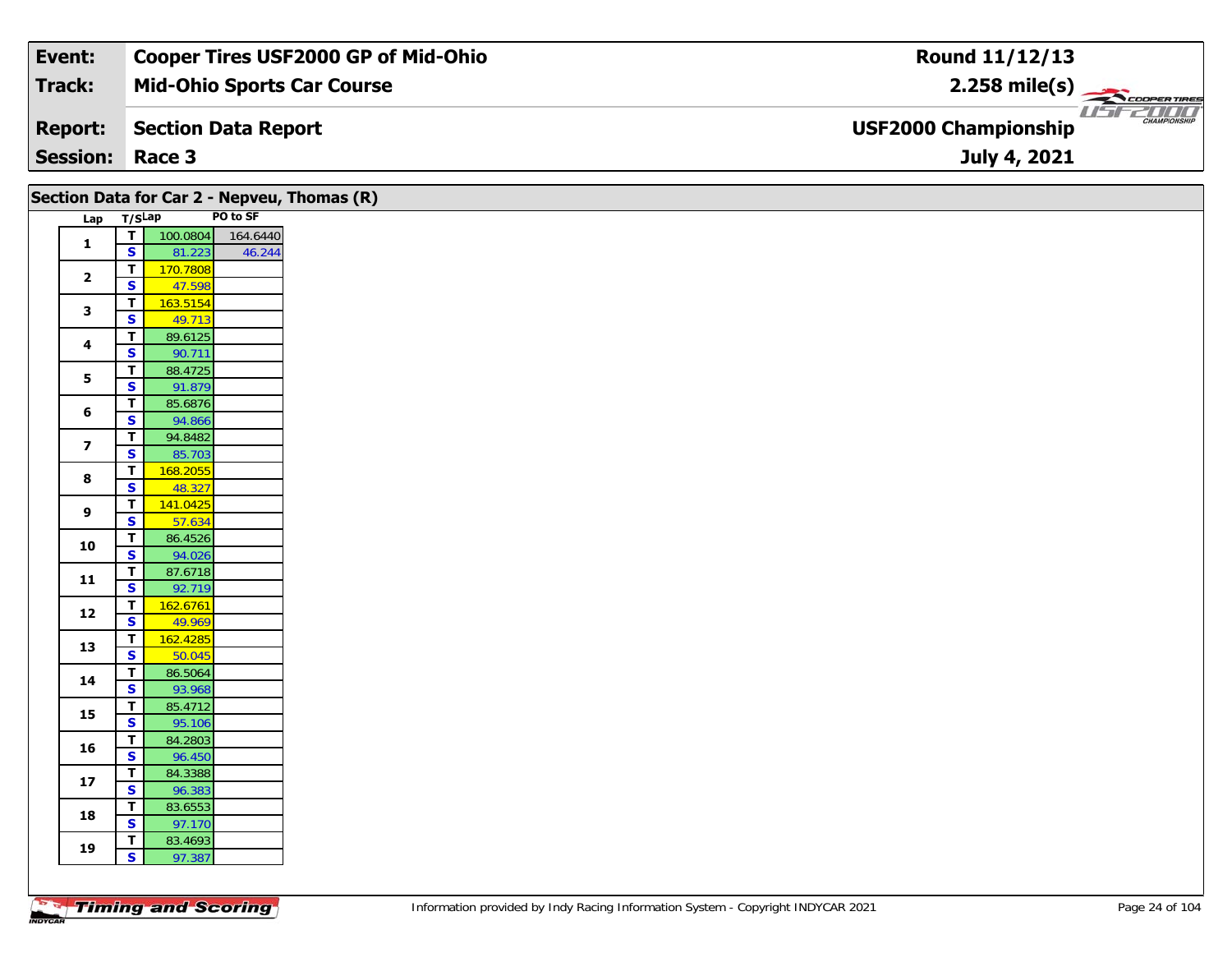| Event:          | <b>Cooper Tires USF2000 GP of Mid-Ohio</b> | <b>Round 11/12/13</b>                                  |
|-----------------|--------------------------------------------|--------------------------------------------------------|
| <b>Track:</b>   | <b>Mid-Ohio Sports Car Course</b>          | $2.258$ mile(s) $\leftarrow$                           |
| <b>Report:</b>  | Section Data Report                        | <b>THE CHAMPIONSHIP</b><br><b>USF2000 Championship</b> |
| <b>Session:</b> | Race 3                                     | July 4, 2021                                           |
|                 |                                            |                                                        |

#### **Section Data for Car 2 - Nepveu, Thomas (R)**

| Lap | $T/S$ SF to $I1$  | <b>I1 to I2A</b> | I2A to I2       | I2 to I3A | I3A to I3 | I3 to I4 | I4 to I5A | I5A to I5B      | I5B to I5 | I5 to I6A | I6A to I6 | I6 to I7A | I7A to I7 | <b>I7 to I8</b> | I8 to SF |
|-----|-------------------|------------------|-----------------|-----------|-----------|----------|-----------|-----------------|-----------|-----------|-----------|-----------|-----------|-----------------|----------|
| 20  | .5430             | 1.2289           | 4.6515 <b>1</b> | 8.5164    | 8.1732    | 2.7417   | 7.0467    | 5.2202 l        | 4.4750    | 5.23021   | 6.4397 L  | 3.4295    | 5.38971   | 5.5848          | 4.7911   |
|     | .461 <sup>′</sup> | '10.824          | 123.8601        |           | 18.458    | 139.761  | 99.370    | 73.534 <b>1</b> | 76.333    | 97.511    | 86.184    | 110.936   | 99.179    | 73.983          | 93.213   |
| 21  | .7684             | 9.0086           | 8.1438          |           |           |          |           |                 |           |           |           |           |           |                 |          |
|     | 108.0981          | 88.930           | 70.745          |           |           |          |           |                 |           |           |           |           |           |                 |          |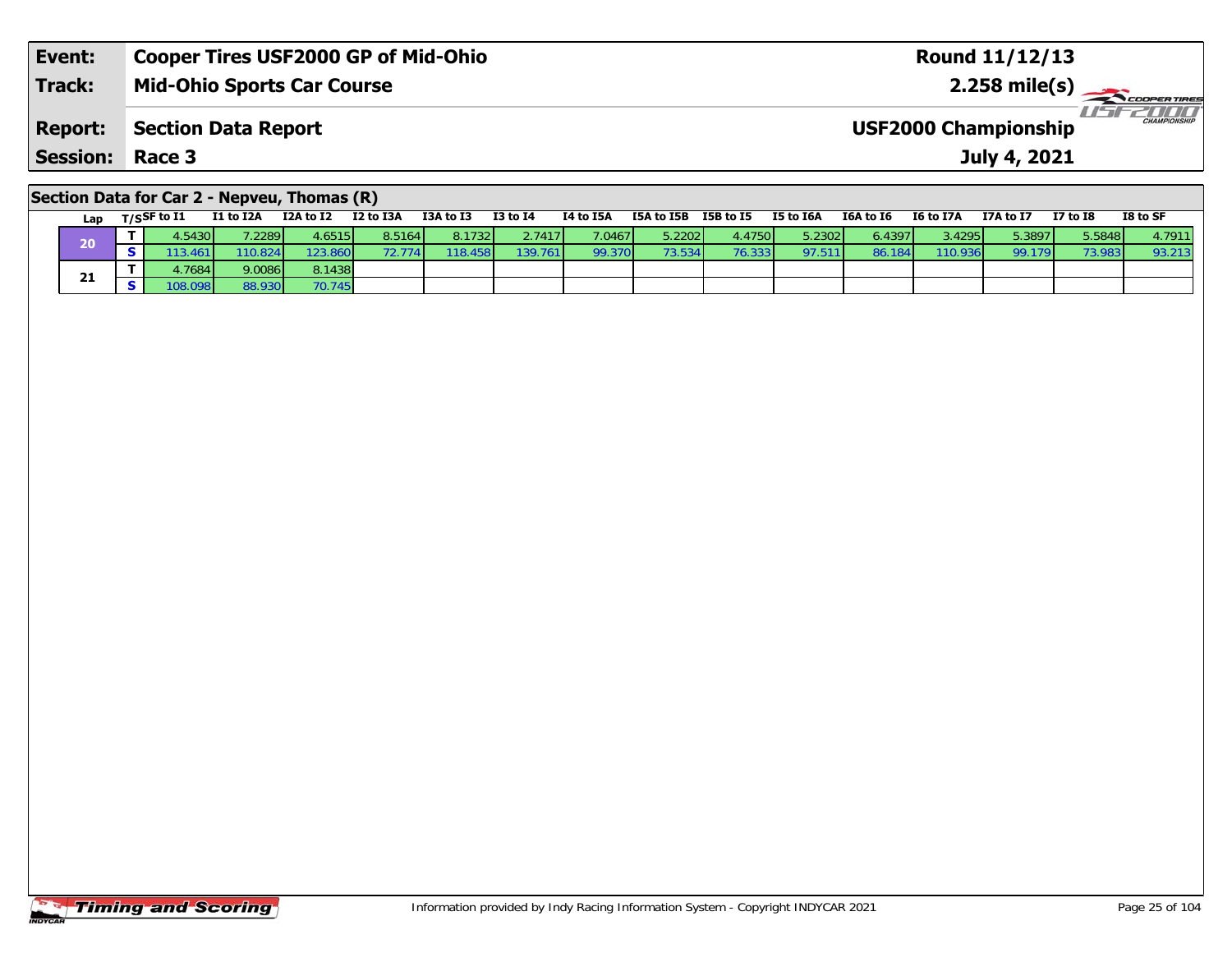| Event:                                                                                                                                                                                                                                                                                                                                              | <b>Cooper Tires USF2000 GP of Mid-Ohio</b> | <b>Round 11/12/13</b>                                        |  |  |  |  |  |  |  |
|-----------------------------------------------------------------------------------------------------------------------------------------------------------------------------------------------------------------------------------------------------------------------------------------------------------------------------------------------------|--------------------------------------------|--------------------------------------------------------------|--|--|--|--|--|--|--|
| Track:                                                                                                                                                                                                                                                                                                                                              | <b>Mid-Ohio Sports Car Course</b>          | $2.258 \text{ mile(s)}$                                      |  |  |  |  |  |  |  |
| <b>Report:</b>                                                                                                                                                                                                                                                                                                                                      | <b>Section Data Report</b>                 | 2000 T<br><b>CHAMPIONSHIP</b><br><b>USF2000 Championship</b> |  |  |  |  |  |  |  |
| <b>Session: Race 3</b>                                                                                                                                                                                                                                                                                                                              |                                            | July 4, 2021                                                 |  |  |  |  |  |  |  |
| $\overline{a}$ . $\overline{a}$ . $\overline{a}$ . $\overline{a}$ . $\overline{a}$ . $\overline{a}$ . $\overline{a}$ . $\overline{a}$ . $\overline{a}$ . $\overline{a}$ . $\overline{a}$ . $\overline{a}$ . $\overline{a}$ . $\overline{a}$ . $\overline{a}$ . $\overline{a}$ . $\overline{a}$ . $\overline{a}$ . $\overline{a}$ . $\overline{a}$ . |                                            |                                                              |  |  |  |  |  |  |  |

#### **Section Data for Car 2 - Nepveu, Thomas (R)**

| Lap | T/SLap |         | PO to SF |
|-----|--------|---------|----------|
| 20  |        | 83.4616 |          |
|     | S      | 97.396  |          |
| 21  |        |         |          |
|     | S      |         |          |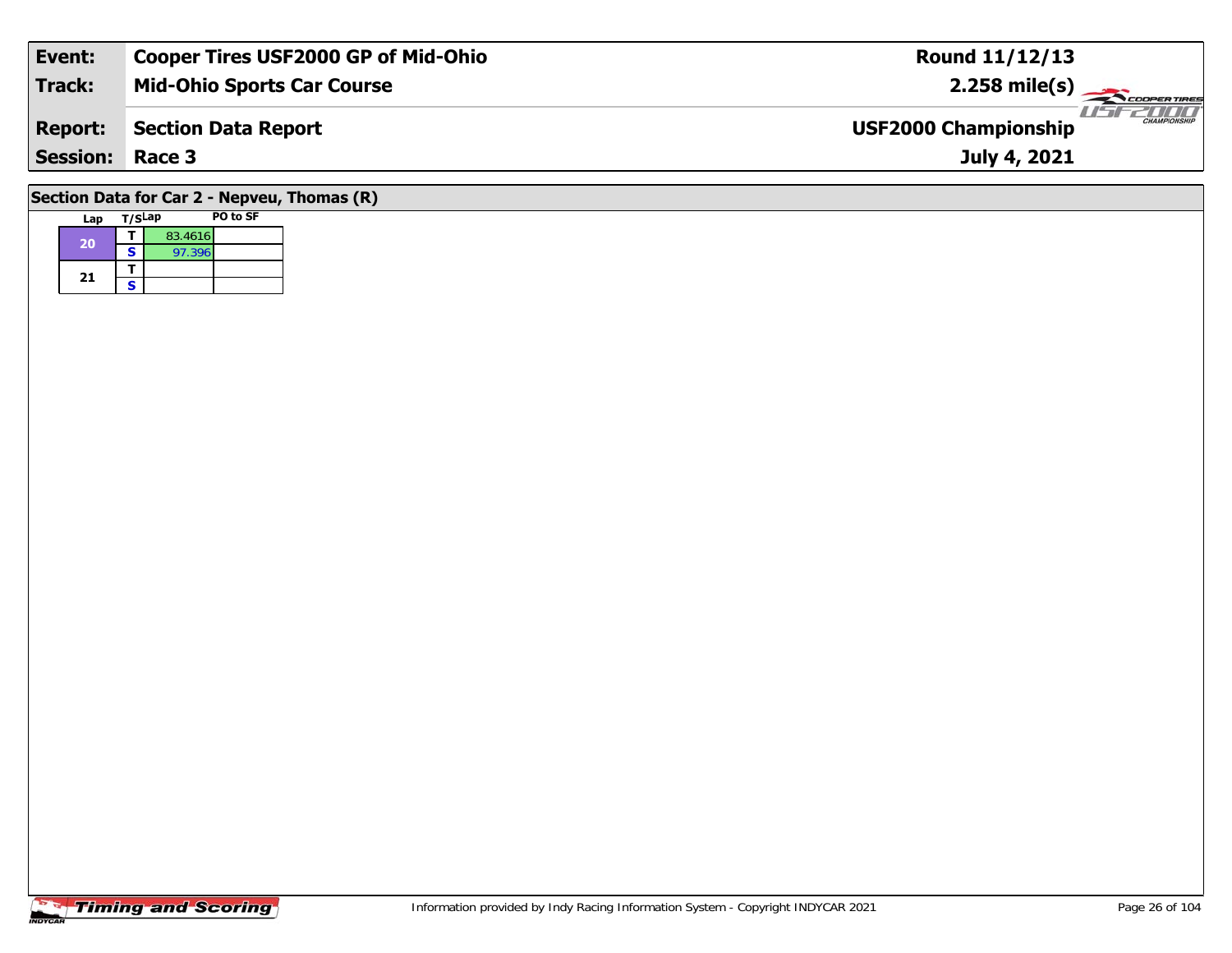| Event:                  |          |                            |           | <b>Cooper Tires USF2000 GP of Mid-Ohio</b>              |           |           |              |           | <b>Round 11/12/13</b>   |           |                                                    |           |           |                     |              |          |  |
|-------------------------|----------|----------------------------|-----------|---------------------------------------------------------|-----------|-----------|--------------|-----------|-------------------------|-----------|----------------------------------------------------|-----------|-----------|---------------------|--------------|----------|--|
| Track:                  |          |                            |           | <b>Mid-Ohio Sports Car Course</b>                       |           |           |              |           | $2.258 \text{ mile(s)}$ |           |                                                    |           |           |                     |              |          |  |
| <b>Report:</b>          |          | <b>Section Data Report</b> |           |                                                         |           |           |              |           |                         |           | <b>CHAMPIONSHIP</b><br><b>USF2000 Championship</b> |           |           |                     |              |          |  |
| <b>Session:</b>         |          | Race 3                     |           |                                                         |           |           |              |           |                         |           |                                                    |           |           | <b>July 4, 2021</b> |              |          |  |
|                         |          |                            | I1 to I2A | Section Data for Car 20 - Byrd, Nathan (R)<br>I2A to I2 | I2 to I3A | I3A to I3 | $I3$ to $I4$ | I4 to I5A | I5A to I5B              | I5B to I5 | I5 to I6A                                          | I6A to I6 | I6 to I7A | I7A to I7           | $I7$ to $I8$ | I8 to SF |  |
| Lap                     |          | $T/S$ SF to I1             |           |                                                         |           |           |              |           |                         |           |                                                    |           |           |                     |              |          |  |
|                         |          | 4.9774                     | 8.3306    | 5.3888                                                  | 10.0093   | 8.5117    | 2.7989       | 8.5815    | 6.5038                  | 4.9527    | 5.8705                                             | 9.6120    | 5.9266    | 9.1994              | 7.7334       | 11.9261  |  |
|                         | <b>S</b> | 103.559                    | 96.168    | 106.914                                                 | 61.920    | 113.747   | 136.904      | 81.597    | 59.021                  | 68.971    | 86.875                                             | 57.740    | 64.194    | 58.107              | 53.428       | 37.447   |  |
|                         |          | 9.7868                     | 14.1743   | 18.9870                                                 | 15.0343   | 11.5909   | 9.2853       | 22.0316   | 9.2952                  | 5.4716    | 7.0400                                             | 12.4012   | 6.1597    | 11.1554             | 10.4044      | 7.5768   |  |
| $\overline{\mathbf{2}}$ | <b>S</b> | 52.668                     | 56.520    | 30.344                                                  | 41.224    | 83.529    | 41.268       | 31.783    | 41.297                  | 62.430    | 72.443                                             | 44.754    | 61.765    | 47.918              | 39.712       | 58.942   |  |

**<sup>T</sup>** 9.5025 18.8486 17.3109 12.2453 14.5590 10.2042 18.3650 5.9392 5.0846 6.7688 10.2564 7.0227 7.3473 7.1199 5.1657 **<sup>S</sup>** 54.244 42.504 33.282 50.613 66.501 37.551 38.128 64.632 67.181 75.346 54.113 54.175 72.754 58.032 86.453

4 | **T** | 4.8002 | 8.2889 | 5.3910 | 9.1415 | 8.3902 | 2.8190 | 7.6472 | 5.6926 | 4.8557 | 5.6211 | 6.8355 | 3.5386 | 5.9537 | 6.0309 | 4.9018<br>- S | 107.382 | 96.652 | 106.870 | 67.798 | 115.394 | 135.928 | 91.566 | 67.432

5 T 4.6624 8.0006 4.9270 8.8989 8.4468 2.8262 7.6372 5.6184 4.8259 5.6429 6.8090 3.5663 6.0455 6.3295 5.2537<br>5 S 110.556 100.135 116.935 69.646 114.621 135.582 91.686 68.323 70.783 90.379 81.510 106.680 88.420 65.279 85.00

**<sup>T</sup>** 4.8527 7.7170 4.9289 8.8792 8.4056 2.8207 7.4650 5.5001 4.6693 5.4890 6.6299 3.5248 5.6418 5.9528 4.9060 **<sup>S</sup>** 106.220 103.814 116.889 69.801 115.183 135.846 93.801 69.792 73.157 92.913 83.712 107.936 94.747 69.410 91.030

7 | T | 6.4145 | 9.1292 | 7.9221 | 10.4376 | 9.8959 | 4.8363 | 10.9936 | 6.0515 | 5.1967 | 6.1251 | 7.2694 | 3.7121 | 6.1956 | 5.9900 | 5.0043<br>7 | S | 80.358 | 87.755 | 72.725 | 59.379 | 97.837 | 79.230 | 63.694 | 63.433 |

8 | **T |** 4.7653 | 15.5447 | 10.0334 | 10.5123 | 19.5694 | 8.5207 | 19.9473 | 7.4425 | 5.0931 | 10.5607 | 12.4514 | 7.9766 | 10.5483 | 7.8725 | 9.8562<br>| S | 108.168 | 51.538 | 57.422 | 58.957 | 49.474 | 44.971 | 35.104 | 5

19109 <mark>11 10.2254 14.6356 10.3940 13.5300 14.4620 5.1601 13.6065 6.0464 4.9543 5.9851 8.6715 6.3773 8.5204 7.0322 4.9109 1</mark><br>S 50.409 54.739 55.430 45.807 66.947 74.259 51.463 63.486 68.948 85.212 64.003 59.658 62.737 58.7

0 T 4.7274 7.7717| 4.9312 9.0189 8.4114| 2.8403| 7.3983| 5.4896| 4.6890| 5.6701| 7.1717| 3.5797| 5.6954| 5.8571| 4.8688<br>| S 109.036 103.084 116.835 68.719 115.104 134.909 94.647| 69.926 72.849 89.946| 77.388 106.281| 93.85

**<sup>T</sup>** 4.6430 7.7758 4.8970 9.1724 8.3873 2.8167 7.4796 5.7974 4.6211 5.5052 6.7997 4.4616 7.3933 6.2531 5.4076 **<sup>S</sup>** 111.018 103.029 117.651 67.569 115.434 136.039 93.618 66.213 73.920 92.640 81.621 85.273 72.301 66.076 82.586

2 | **T |** 7.5117| 13.0695| 17.2530| 9.8767| 17.0380| 7.8710| 20.7049| 8.7774| 4.9453| 8.2959| 13.2900| 6.4123| 12.2842| 9.3340| 6.0932<br>- S 68.620| 61.298| 33.393| 62.751| 56.825| 48.683| 33.819| 43.733| 69.074| 61.476| 41.

3 | **T |** 10.6109| 16.3132| 13.6163| 14.5570| 17.1271| 9.5213| 12.7431| 7.1394| 5.1952| 11.1310| 11.3050| 6.4282| 8.9535| 6.3776| 4.9456<br>| S | 48.578| 49.110| 42.312| 42.576| 56.529| 40.245| 54.950| 53.767| 65.751| 45.818|

**<sup>T</sup>** 4.7023 7.9098 4.9397 9.1133 8.3482 2.8060 7.5846 5.5332 4.6472 5.4804 6.6462 3.5545 5.5807 5.7546 4.8775 **<sup>S</sup>** 109.618 101.284 116.634 68.007 115.975 136.558 92.322 69.375 73.505 93.059 83.506 107.035 95.785 71.800 91.561

5 T 4.6690 7.5112 4.8686 8.7981 8.3353 2.8153 7.6427 5.4043 4.7251 5.3252 6.6926 3.4916 5.5364 5.7357 4.8737<br>5 S 110.399 106.659 118.337 70.444 116.154 136.107 91.620 71.029 72.293 95.771 82.927 108.963 96.551 72.037 91.63

6 T 4.6424 7.5888 4.8700 8.9201 8.3403 2.8205 7.5727 5.4726 4.6258 6.1937 6.7011 3.6051 5.8322 5.7591 4.8590<br>5 S 111.032 105.568 118.303 69.480 116.085 135.856 92.467 70.143 73.845 82.342 82.822 105.532 91.654 71.744 91

7 T 4.7029 7.6024 4.8134 8.9708 8.3487 2.8132 7.2830 5.3577 4.5989 5.3539 6.5689 3.4871 5.5798 5.6990 4.8672<br>7 S 109.604 105.379 119.694 69.088 115.968 136.209 96.145 71.647 74.277 95.258 84.489 109.103 95.800 72.501 91.75

8 T 4.6310 7.4810 4.7682 8.6342 8.3455 2.8210 7.4474 5.4944 4.5131 5.2821 6.6546 3.6837 5.9961 5.7281 4.8515<br>S 111.305 107.089 120.829 71.781 116.012 135.832 94.023 69.865 75.689 96.553 83.401 103.281 89.149 72.132 92.052

**<sup>T</sup>** 4.6464 7.4588 4.7530 8.8712 8.3688 2.8192 7.5764 5.7145 4.5423 5.3066 6.5728 3.4710 5.4529 5.7285 4.8646 **<sup>S</sup>** 110.936 107.408 121.215 69.863 115.689 135.919 92.422 67.174 75.202 96.107 84.439 109.609 98.030 72.127 91.804

**Timing and Scoring** 

**3**

**4**

**5**

**6**

**7**

**8**

**9**

**10**

**11**

**12**

**13**

**14**

**15**

**16**

**17**

**18**

**19**

91.10

90.939

91.561

91.755

92.05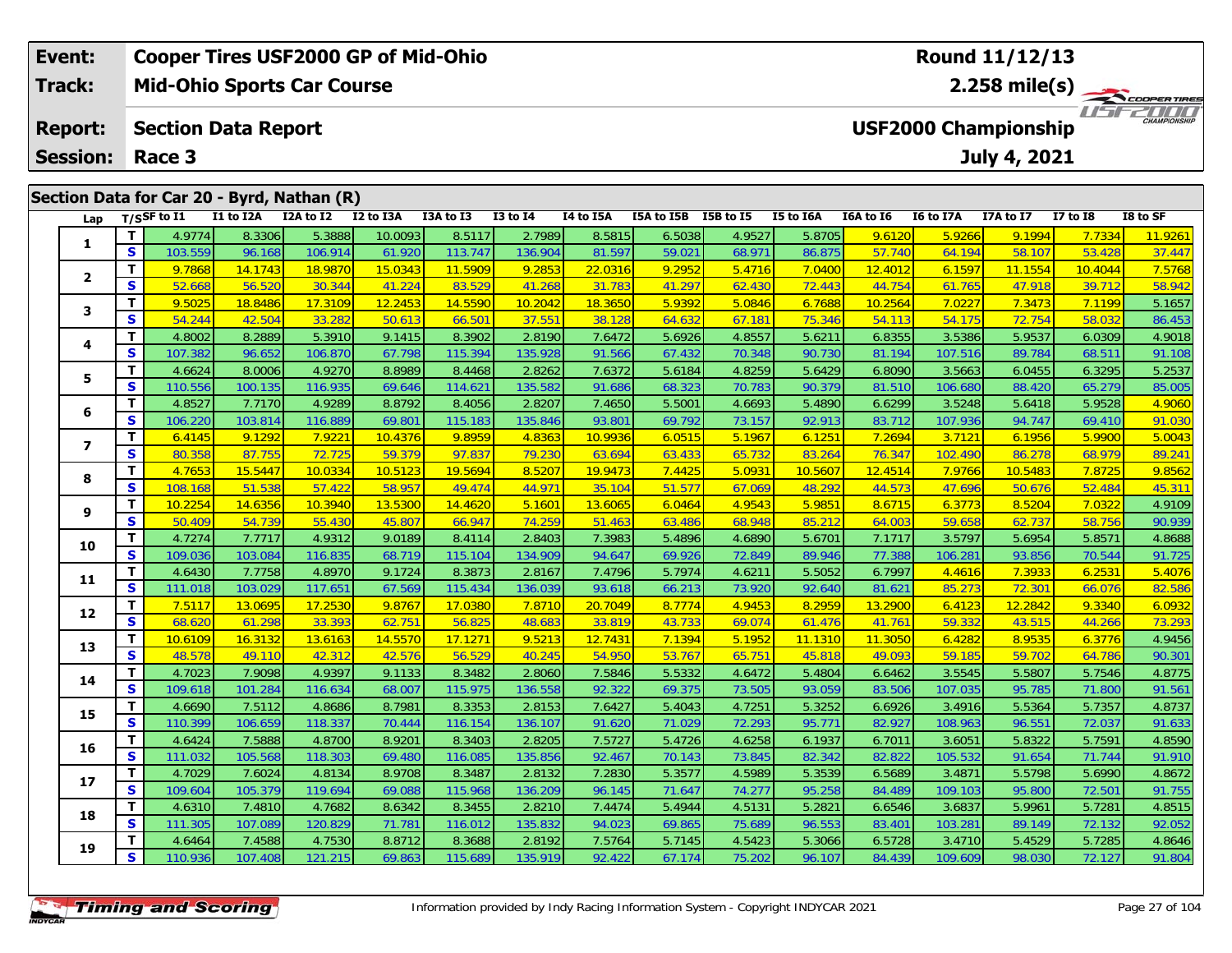| Event:                 | Cooper Tires USF2000 GP of Mid-Ohio | <b>Round 11/12/13</b>                                                                                                                                                                                                                                                                                                                                                                                                                      |
|------------------------|-------------------------------------|--------------------------------------------------------------------------------------------------------------------------------------------------------------------------------------------------------------------------------------------------------------------------------------------------------------------------------------------------------------------------------------------------------------------------------------------|
| Track:                 | <b>Mid-Ohio Sports Car Course</b>   | $2.258$ mile(s) $\frac{1}{\sqrt{2} \cdot \frac{1}{2} \cdot \frac{1}{2} \cdot \frac{1}{2} \cdot \frac{1}{2} \cdot \frac{1}{2} \cdot \frac{1}{2} \cdot \frac{1}{2} \cdot \frac{1}{2} \cdot \frac{1}{2} \cdot \frac{1}{2} \cdot \frac{1}{2} \cdot \frac{1}{2} \cdot \frac{1}{2} \cdot \frac{1}{2} \cdot \frac{1}{2} \cdot \frac{1}{2} \cdot \frac{1}{2} \cdot \frac{1}{2} \cdot \frac{1}{2} \cdot \frac{1}{2} \cdot \frac{1}{2} \cdot \frac{$ |
| <b>Report:</b>         | Section Data Report                 | <b>CHAMPIONSHIP</b><br><b>USF2000 Championship</b>                                                                                                                                                                                                                                                                                                                                                                                         |
| <b>Session: Race 3</b> |                                     | July 4, 2021                                                                                                                                                                                                                                                                                                                                                                                                                               |

|                         |                                |                    |          | Section Data for Car 20 - Byrd, Nathan (R) |  |
|-------------------------|--------------------------------|--------------------|----------|--------------------------------------------|--|
| Lap                     | T/SLap                         |                    | PO to SF |                                            |  |
| $\mathbf{1}$            | $\frac{1}{s}$                  | 110.3227           | 127.9458 |                                            |  |
|                         |                                | 73.682             | 59.509   |                                            |  |
| $\overline{\mathbf{2}}$ | $\overline{\mathbf{r}}$        | 170.3945           |          |                                            |  |
|                         | $\overline{\mathbf{s}}$        | 47.706             |          |                                            |  |
| 3                       | $\overline{\mathsf{T}}$        | 155.7401           |          |                                            |  |
|                         | $\overline{\mathbf{s}}$        | 52.195             |          |                                            |  |
| 4                       | $\overline{\mathsf{r}}$        | 89.9079            |          |                                            |  |
|                         | $\overline{\mathbf{s}}$        | 90.413             |          |                                            |  |
| ${\bf 5}$               | $\overline{r}$                 | 89.4903            |          |                                            |  |
|                         | $\overline{\mathbf{s}}$        | 90.834             |          |                                            |  |
| $6\phantom{1}6$         | $\overline{\mathsf{r}}$        | 87.3828            |          |                                            |  |
|                         | $\overline{\mathbf{s}}$        | 93.025             |          |                                            |  |
| $\overline{\mathbf{z}}$ | $\overline{\mathsf{r}}$        | 105.1739           |          |                                            |  |
|                         | $\overline{\mathbf{s}}$        | 77.289             |          |                                            |  |
| 8                       | $\overline{r}$                 | 160.6944           |          |                                            |  |
|                         | $\overline{\mathbf{s}}$        | 50.585             |          |                                            |  |
| 9                       | $\mathbf{T}$                   | 134.5117           |          |                                            |  |
|                         | $\mathbf{s}$                   | 60.432             |          |                                            |  |
| 10                      | $\overline{1}$                 | 88.1206            |          |                                            |  |
|                         | $\overline{\mathbf{s}}$        | 92.246             |          |                                            |  |
| $11$                    | $\overline{I}$<br>$\mathbf{s}$ | 91.4108            |          |                                            |  |
|                         | $\overline{\mathsf{r}}$        | 88.926<br>162.7571 |          |                                            |  |
| $12$                    | $\overline{\mathbf{s}}$        | 49.944             |          |                                            |  |
|                         | $\overline{1}$                 | 155.9644           |          |                                            |  |
| 13                      | $\overline{\mathbf{s}}$        | 52.120             |          |                                            |  |
|                         | $\overline{\mathbf{r}}$        | 87.4782            |          |                                            |  |
| 14                      | $\overline{\mathbf{s}}$        | 92.924             |          |                                            |  |
|                         | $\overline{1}$                 | 86.4248            |          |                                            |  |
| 15                      | $\overline{\mathbf{s}}$        | 94.056             |          |                                            |  |
|                         | $\mathbf{T}$                   | 87.8034            |          |                                            |  |
| 16                      | $\overline{\mathbf{s}}$        | 92.580             |          |                                            |  |
|                         | $\overline{\mathbf{r}}$        | 86.0469            |          |                                            |  |
| $17$                    | $\overline{\mathbf{s}}$        | 94.469             |          |                                            |  |
|                         | $\overline{\mathsf{T}}$        | 86.3319            |          |                                            |  |
| 18                      | $\overline{\mathbf{s}}$        | 94.158             |          |                                            |  |
|                         | $\mathbf{T}$                   | 86.1470            |          |                                            |  |
| 19                      | $\mathsf{s}$                   | 94.360             |          |                                            |  |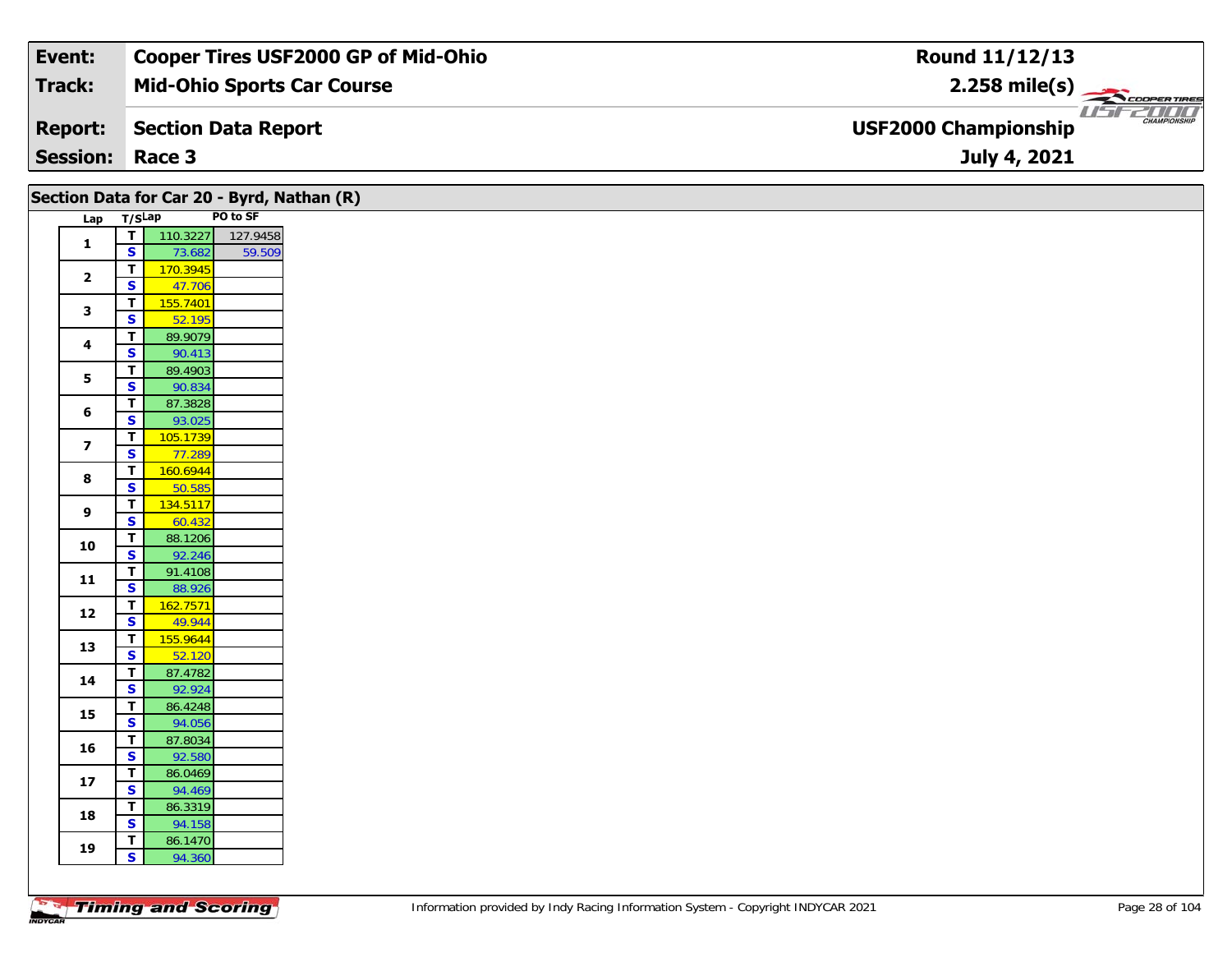| Event:                 | <b>Cooper Tires USF2000 GP of Mid-Ohio</b> | Round 11/12/13                                     |
|------------------------|--------------------------------------------|----------------------------------------------------|
| <b>Track:</b>          | <b>Mid-Ohio Sports Car Course</b>          |                                                    |
| <b>Report:</b>         | Section Data Report                        | <b>CHAMPIONSHIP</b><br><b>USF2000 Championship</b> |
| <b>Session: Race 3</b> |                                            | July 4, 2021                                       |
|                        |                                            |                                                    |

## **Section Data for Car 20 - Byrd, Nathan (R)**

| Lap | T/SSF to I1 | I1 to I2A | I2A to I2 | I2 to I3A | I3A to I3 | $I3$ to $I4$ | I4 to I5A | I5A to I5B | <b>I5B</b> to I5 | <b>I5 to I6A</b> | I6A to I6 | I6 to I7A       | I7A to I7 | <b>I7 to I8</b> | I8 to SF |
|-----|-------------|-----------|-----------|-----------|-----------|--------------|-----------|------------|------------------|------------------|-----------|-----------------|-----------|-----------------|----------|
|     | .6490       | .4455     | .74301    | 8.5117    | 8.3260    | 2.8219       | 7.1570    | 5.2144     | 4.4945           | 5.2282           | 6.4417    | 3.5167 <b>1</b> | 5.49671   | 5.6186 <b> </b> | 4.8901   |
| ZU  | 10.874      |           |           |           | 16.284    | 135.789      | 97.838    | 73.616     | 76.002           | 97.548           | 86.157    | 108.185         | 97.248    |                 | 91.326   |
| 21  | .77791      | 8.0471    |           |           |           |              |           |            |                  |                  |           |                 |           |                 |          |
|     | 07.8831     |           |           |           |           |              |           |            |                  |                  |           |                 |           |                 |          |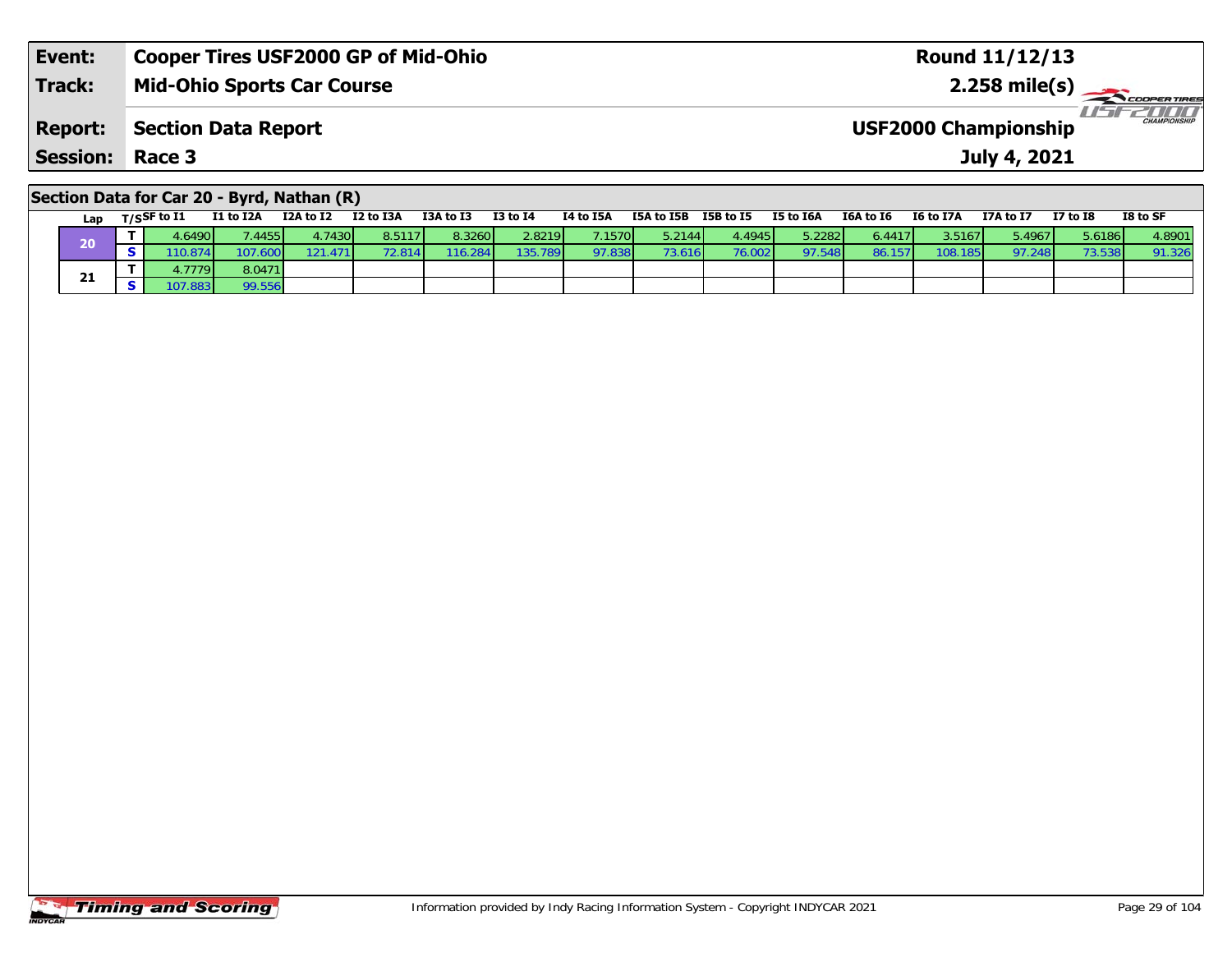| Event:                                     | <b>Cooper Tires USF2000 GP of Mid-Ohio</b> | <b>Round 11/12/13</b>                              |  |  |  |  |  |  |  |
|--------------------------------------------|--------------------------------------------|----------------------------------------------------|--|--|--|--|--|--|--|
| Track:                                     | <b>Mid-Ohio Sports Car Course</b>          | $2.258$ mile(s)                                    |  |  |  |  |  |  |  |
| <b>Report:</b>                             | Section Data Report                        | <b>CHAMPIONSHIP</b><br><b>USF2000 Championship</b> |  |  |  |  |  |  |  |
| <b>Session: Race 3</b>                     |                                            | July 4, 2021                                       |  |  |  |  |  |  |  |
| Section Data for Car 20 - Byrd, Nathan (R) |                                            |                                                    |  |  |  |  |  |  |  |

#### **Lap T/SLap PO to SF 20d T** 84.5550<br>**S** 96.136 21  $\frac{1}{s}$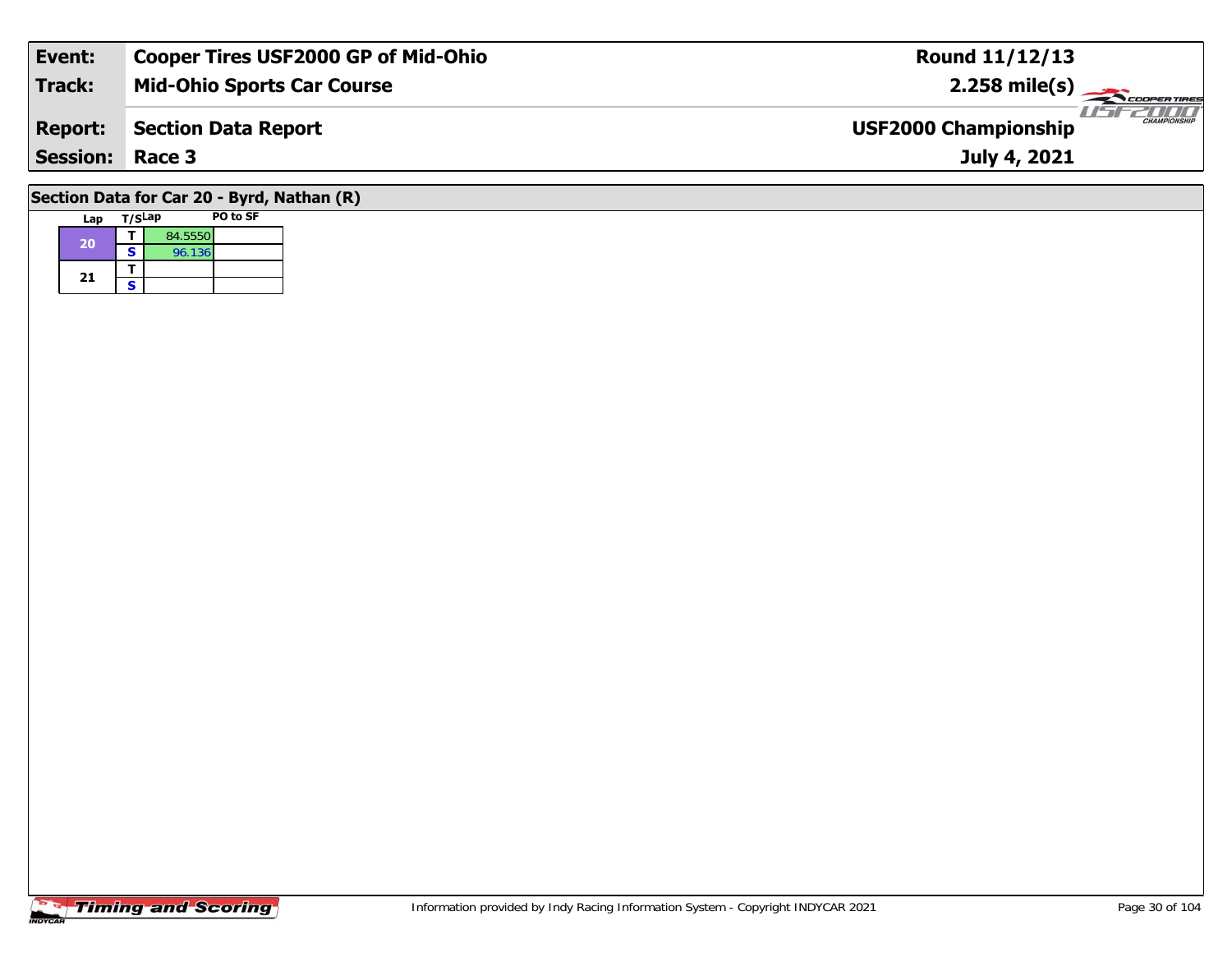|                                                    | Event:                                       |  |             | <b>Cooper Tires USF2000 GP of Mid-Ohio</b>      |           |           |           |                                                   |           |            | <b>Round 11/12/13</b> |           |           |           |                             |          |                              |  |
|----------------------------------------------------|----------------------------------------------|--|-------------|-------------------------------------------------|-----------|-----------|-----------|---------------------------------------------------|-----------|------------|-----------------------|-----------|-----------|-----------|-----------------------------|----------|------------------------------|--|
| <b>Track:</b><br><b>Mid-Ohio Sports Car Course</b> |                                              |  |             |                                                 |           |           |           | 2.258 mile(s) $\rightarrow$<br><b>COOPERTIRES</b> |           |            |                       |           |           |           |                             |          |                              |  |
|                                                    | <b>Section Data Report</b><br><b>Report:</b> |  |             |                                                 |           |           |           |                                                   |           |            |                       |           |           |           | <b>USF2000 Championship</b> |          | <b>TITTE</b><br>CHAMPIONSHIP |  |
|                                                    | <b>Session:</b>                              |  | Race 3      |                                                 |           |           |           |                                                   |           |            |                       |           |           |           | July 4, 2021                |          |                              |  |
|                                                    |                                              |  |             | Section Data for Car 22 - Sundaramoorthy, Yuven |           |           |           |                                                   |           |            |                       |           |           |           |                             |          |                              |  |
|                                                    | Lap                                          |  | T/SSF to I1 | I1 to I2A                                       | I2A to I2 | I2 to I3A | I3A to I3 | $I3$ to $I4$                                      | I4 to I5A | I5A to I5B | I5B to I5             | I5 to I6A | I6A to I6 | I6 to I7A | I7A to I7                   | I7 to I8 | I8 to SF                     |  |
|                                                    |                                              |  | 5.5547      | 8.7792                                          | 5.0363    | 9.5029    | 8.4020    | 2.7743                                            | 7.9634    | 5.8474     | 5.0338                | 5.9921    | 7.6834    | 4.2290    | <b>7.6740</b>               | 7.9079   | 9.1901                       |  |

| Lap                     | ייכוו        | .       | ** W *** |         | 14 W 198 | ິ       | 13 W 17 | 27 W 23M | 198 W 199 | 199 W 19 | 19 W 19M | 10A W 10 | w<br>w.n | ******* | 17 W 10 | יכ שי טו |
|-------------------------|--------------|---------|----------|---------|----------|---------|---------|----------|-----------|----------|----------|----------|----------|---------|---------|----------|
|                         | т            | 5.5547  | 8.7792   | 5.0363  | 9.5029   | 8.4020  | 2.7743  | 7.9634   | 5.8474    | 5.0338   | 5.9921   | 7.6834   | 4.2290   | 7.6740  | 7.9079  | 9.1901   |
| 1                       | $\mathbf{s}$ | 92.796  | 91.254   | 114.397 | 65.219   | 115.232 | 138.118 | 87.931   | 65.647    | 67.859   | 85.112   | 72.234   | 89.963   | 69.657  | 52.249  | 48.595   |
|                         | T.           | 7.1784  | 15.2345  | 15.1898 | 12.8586  | 19.3757 | 9.4926  | 18.4207  | 6.6932    | 5.3208   | 12.4133  | 11.2005  | 6.8133   | 11.9676 | 9.6642  | 8.6776   |
| $\overline{\mathbf{2}}$ | S            | 71.806  | 52.587   | 37.929  | 48.199   | 49.969  | 40.366  | 38.013   | 57.351    | 64.199   | 41.085   | 49.551   | 55.840   | 44.666  | 42.754  | 51.465   |
| 3                       | т            | 9.7952  | 17.1074  | 14.8158 | 13.2647  | 18.0930 | 9.9037  | 13.9960  | 6.0107    | 6.1356   | 11.9039  | 10.7549  | 8.0727   | 10.0152 | 7.7948  | 4.8866   |
|                         | S            | 52.623  | 46.830   | 38.887  | 46.723   | 53.511  | 38.691  | 50.031   | 63.863    | 55.674   | 42.843   | 51.604   | 47.129   | 53.373  | 53.00   | 91.391   |
| 4                       | т            | 4.6653  | 7.8657   | 4.8590  | 9.2171   | 8.3064  | 2.8195  | 7.7159   | 5.6595    | 4.9822   | 5.5758   | 6.9783   | 3.5517   | 5.8778  | 5.9653  | 5.0992   |
|                         | $\mathbf{s}$ | 110.487 | 101.852  | 118.571 | 67.242   | 116.559 | 135.904 | 90.751   | 67.826    | 68.562   | 91.467   | 79.532   | 107.119  | 90.943  | 69.264  | 87.581   |
| 5                       | Т            | 4.6472  | 7.9081   | 4.8362  | 8.7258   | 8.2249  | 2.7669  | 7.3968   | 7.1411    | 4.9283   | 5.4011   | 6.6714   | 3.5207   | 5.7518  | 5.8307  | 4.8638   |
|                         | S            | 110.917 | 101.306  | 119.130 | 71.028   | 117.714 | 138.488 | 94.666   | 53.754    | 69.312   | 94.425   | 83.191   | 108.062  | 92.935  | 70.863  | 91.819   |
| 6                       | т            | 4.6188  | 7.6327   | 4.8280  | 8.7606   | 8.1808  | 2.7596  | 7.4239   | 5.4290    | 4.6960   | 5.4099   | 6.4997   | 3.4800   | 5.5896  | 5.7605  | 4.8289   |
|                         | $\mathbf s$  | 111.599 | 104.961  | 119.332 | 70.745   | 118.348 | 138.854 | 94.321   | 70.706    | 72.741   | 94.272   | 85.389   | 109.326  | 95.632  | 71.727  | 92.483   |
| $\overline{\mathbf{z}}$ | т            | 4.6874  | 7.9042   | 5.9431  | 9.2620   | 9.5862  | 3.2136  | 9.3987   | 5.6181    | 5.0725   | 6.7093   | 7.1775   | 4.1493   | 5.9737  | 5.8704  | 5.2805   |
|                         | S            | 109.966 | 101.356  | 96.942  | 66.916   | 100.997 | 119.238 | 74.503   | 68.326    | 67.342   | 76.014   | 77.325   | 91.691   | 89.483  | 70.384  | 84.574   |
| 8                       | т            | 7.3801  | 17.1107  | 11.1602 | 11.5317  | 18.6927 | 7.5951  | 18.5104  | 6.7428    | 7.4761   | 11.2909  | 13.1069  | 7.0490   | 11.4890 | 7.7749  | 10.0896  |
|                         | S            | 69.844  | 46.821   | 51.624  | 53.745   | 51.795  | 50.451  | 37.829   | 56.929    | 45.691   | 45.169   | 42.344   | 53.973   | 46.527  | 53.143  | 44.262   |
| 9                       | т            | 9.3924  | 13.5108  | 11.4560 | 11.3600  | 14.8173 | 5.1522  | 14.2625  | 5.5522    | 5.9562   | 8.9794   | 10.0663  | 7.3216   | 10.5250 | 7.4341  | 4.8495   |
|                         | $\mathbf{s}$ | 54.880  | 59.296   | 50.291  | 54.557   | 65.341  | 74.372  | 49.096   | 69.137    | 57.350   | 56.797   | 55.134   | 51.963   | 50.788  | 55.579  | 92.090   |
| 10                      | т            | 4.6210  | 7.6165   | 4.7596  | 8.9817   | 8.3787  | 2.8309  | 7.4776   | 5.4447    | 4.7279   | 5.3896   | 6.6952   | 3.4950   | 5.5798  | 5.8114  | 4.7874   |
|                         | S            | 111.546 | 105.184  | 121.047 | 69.004   | 115.553 | 135.357 | 93.643   | 70.502    | 72.250   | 94.627   | 82.895   | 108.857  | 95.800  | 71.098  | 93.285   |
| 11                      | T            | 4.5727  | 7.4462   | 4.7452  | 8.6298   | 8.2193  | 2.7646  | 7.2288   | 5.3636    | 4.6860   | 5.2344   | 6.8857   | 3.6088   | 6.1998  | 6.0835  | 4.9142   |
|                         | $\mathbf{s}$ | 112.724 | 107.590  | 121.415 | 71.818   | 117.794 | 138.603 | 96.866   | 71.568    | 72.896   | 97.432   | 80.602   | 105.424  | 86.220  | 67.918  | 90.878   |
| 12                      | т            | 5.0561  | 13.8747  | 11.5687 | 12.8408  | 20.2929 | 7.8032  | 17.7394  | 6.9922    | 6.3662   | 11.3527  | 11.4587  | 8.1472   | 11.3978 | 9.2582  | 8.1258   |
|                         | S            | 101.947 | 57.741   | 49.801  | 48.266   | 47.710  | 49.106  | 39.473   | 54.899    | 53.657   | 44.923   | 48.435   | 46.698   | 46.899  | 44.629  | 54.960   |
| 13                      | т            | 10.3961 | 16.5329  | 12.6493 | 14.0609  | 18.3955 | 8.7126  | 14.2420  | 7.8335    | 6.3817   | 10.0781  | 11.6988  | 8.1127   | 11.3367 | 7.6893  | 5.1023   |
|                         | S            | 49.582  | 48.457   | 45.547  | 44.078   | 52.631  | 43.980  | 49.166   | 49.003    | 53.527   | 50.605   | 47.441   | 46.896   | 47.152  | 53.735  | 87.527   |
| 14                      | т            | 4.6586  | 7.5612   | 4.8391  | 9.0678   | 8.1668  | 2.7224  | 7.1095   | 5.4118    | 4.7086   | 5.2926   | 6.7258   | 3.5414   | 5.6325  | 5.7919  | 4.7793   |
|                         | $\mathbf{s}$ | 110.646 | 105.954  | 119.059 | 68.349   | 118.551 | 140.751 | 98.492   | 70.931    | 72.546   | 96.361   | 82.518   | 107.431  | 94.904  | 71.338  | 93.443   |
| 15                      | т            | 4.5644  | 7.3985   | 4.7294  | 8.5578   | 8.1994  | 2.7670  | 7.1652   | 5.2713    | 4.7758   | 5.3274   | 6.6595   | 3.4936   | 5.3930  | 5.6392  | 4.7682   |
|                         | $\mathbf s$  | 112.929 | 108.284  | 121.820 | 72.422   | 118.080 | 138.483 | 97.726   | 72.821    | 71.525   | 95.732   | 83.340   | 108.900  | 99.118  | 73.270  | 93.660   |
| 16                      | т            | 4.5680  | 7.2231   | 4.7014  | 8.4538   | 8.2550  | 2.7941  | 7.0045   | 5.2527    | 4.3885   | 5.1902   | 6.3842   | 3.4578   | 5.2919  | 5.5941  | 4.7663   |
|                         | S            | 112.840 | 110.913  | 122.546 | 73.313   | 117.284 | 137.140 | 99.968   | 73.079    | 77.838   | 98.262   | 86.933   | 110.028  | 101.012 | 73.860  | 93.698   |
| 17                      | т            | 4.5648  | 7.2062   | 4.7723  | 8.5370   | 8.2537  | 2.7953  | 7.1459   | 5.2618    | 4.3797   | 5.1813   | 6.2942   | 3.4520   | 5.2789  | 5.5430  | 4.7960   |
|                         | S            | 112.919 | 111.173  | 120.725 | 72.598   | 117.303 | 137.081 | 97.990   | 72.953    | 77.994   | 98.431   | 88.176   | 110.213  | 101.261 | 74.541  | 93.117   |
| 18                      | т            | 4.5853  | 7.1004   | 4.6772  | 8.3558   | 8.2683  | 2.8028  | 6.9874   | 5.1213    | 4.3412   | 5.1754   | 6.3791   | 3.4667   | 5.2461  | 5.5552  | 4.7599   |
|                         | S            | 112.415 | 112.830  | 123.180 | 74.173   | 117.096 | 136.714 | 100.213  | 74.954    | 78.686   | 98.543   | 87.003   | 109.745  | 101.894 | 74.377  | 93.824   |
| 19                      | т            | 4.5874  | 7.3256   | 4.6787  | 8.5949   | 8.3261  | 2.8130  | 7.1671   | 5.3313    | 4.5976   | 5.2133   | 6.6101   | 3.5176   | 5.2652  | 5.5757  | 4.7664   |
|                         | S            | 112.363 | 109.361  | 123.140 | 72.109   | 116.283 | 136.218 | 97.700   | 72.002    | 74.298   | 97.827   | 83.962   | 108.157  | 101.524 | 74.104  | 93.696   |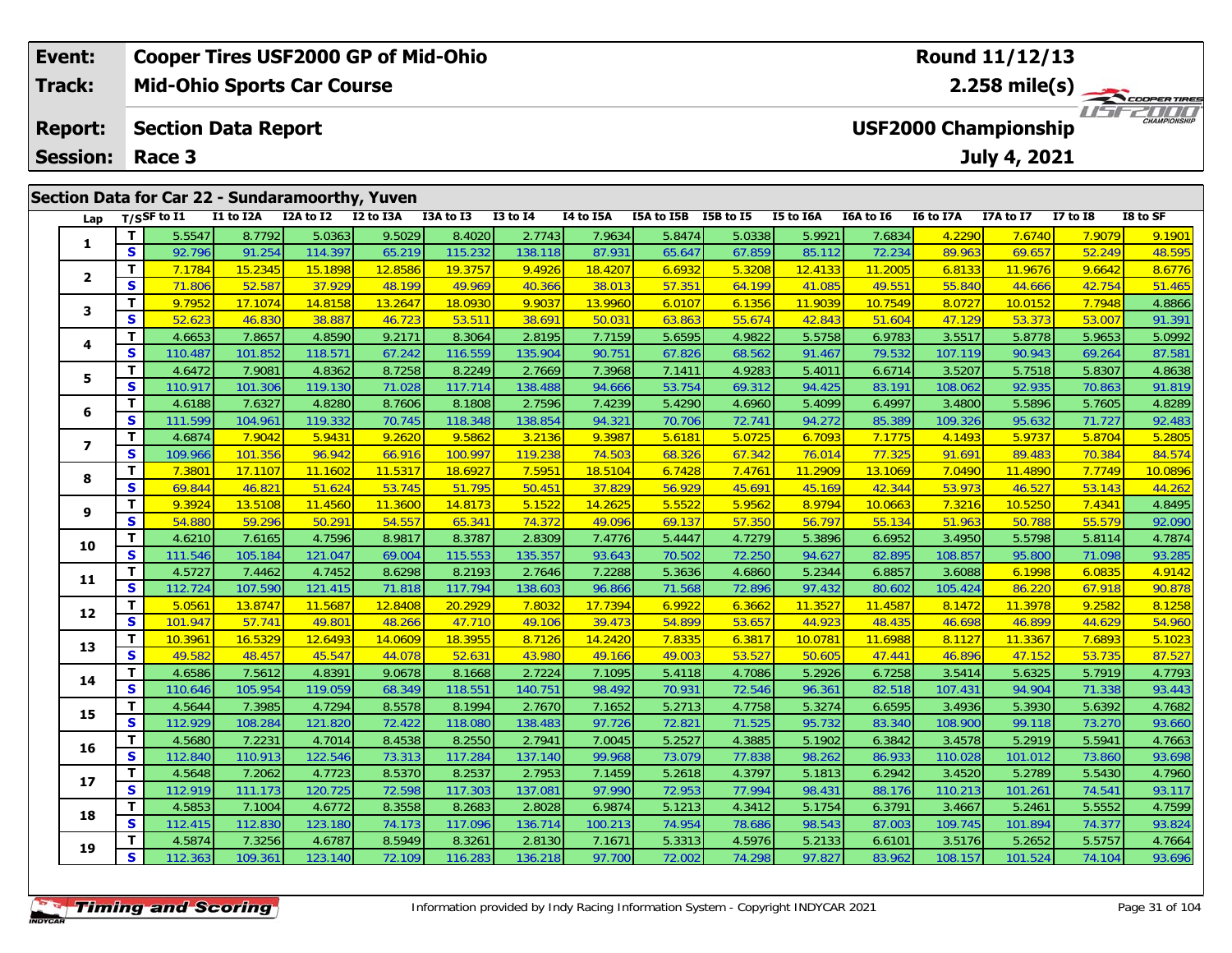| Event:          | <b>Cooper Tires USF2000 GP of Mid-Ohio</b> | Round 11/12/13                                     |
|-----------------|--------------------------------------------|----------------------------------------------------|
| <b>Track:</b>   | <b>Mid-Ohio Sports Car Course</b>          | $2.258$ mile(s)                                    |
| <b>Report:</b>  | Section Data Report                        | <b>CHAMPIONSHIP</b><br><b>USF2000 Championship</b> |
| <b>Session:</b> | Race 3                                     | July 4, 2021                                       |

|                         |                         |          | Section Data for Car 22 - Sundaramoorthy, Yuven |  |  |
|-------------------------|-------------------------|----------|-------------------------------------------------|--|--|
| Lap                     | T/SLap                  |          | PO to SF                                        |  |  |
| 1                       | T                       | 101.5705 | 150.8373                                        |  |  |
|                         | $\overline{\mathbf{s}}$ | 80.031   | 50.477                                          |  |  |
| $\mathbf{2}$            | T                       | 170.5008 |                                                 |  |  |
|                         | S                       | 47.676   |                                                 |  |  |
| 3                       | $\overline{\mathsf{r}}$ | 162.5502 |                                                 |  |  |
|                         | S                       | 50.008   |                                                 |  |  |
| $\overline{\mathbf{4}}$ | т                       | 89.1387  |                                                 |  |  |
|                         | S                       | 91.193   |                                                 |  |  |
| 5                       | T                       | 88.6148  |                                                 |  |  |
|                         | $\overline{\mathbf{s}}$ | 91.732   |                                                 |  |  |
| 6                       | T                       | 85.8980  |                                                 |  |  |
|                         | $\overline{\mathbf{s}}$ | 94.633   |                                                 |  |  |
| $\overline{ }$          | T                       | 95.8465  |                                                 |  |  |
|                         | S                       | 84.811   |                                                 |  |  |
| 8                       | T                       | 167.0001 |                                                 |  |  |
|                         | S                       | 48.675   |                                                 |  |  |
| 9                       | T                       | 140.6355 |                                                 |  |  |
|                         | S                       | 57.800   |                                                 |  |  |
| 10                      | T                       | 86.5970  |                                                 |  |  |
|                         | $\overline{\mathbf{s}}$ | 93.869   |                                                 |  |  |
| 11                      | T                       | 86.5826  |                                                 |  |  |
|                         | S                       | 93.885   |                                                 |  |  |
| 12                      | Т                       | 162.2746 |                                                 |  |  |
|                         | S                       | 50.093   |                                                 |  |  |
| 13                      | T                       | 163.2224 |                                                 |  |  |
|                         | $\overline{\mathbf{s}}$ | 49.802   |                                                 |  |  |
| 14                      | т                       | 86.0093  |                                                 |  |  |
|                         | S                       | 94.511   |                                                 |  |  |
| 15                      | T                       | 84.7097  |                                                 |  |  |
|                         | S                       | 95.961   |                                                 |  |  |
| 16                      | T                       | 83.3256  |                                                 |  |  |
|                         | $\overline{\mathbf{s}}$ | 97.555   |                                                 |  |  |
| 17                      | $\overline{\mathsf{r}}$ | 83.4621  |                                                 |  |  |
|                         | $\overline{\mathbf{s}}$ | 97.395   |                                                 |  |  |
| 18                      | T                       | 82.8221  |                                                 |  |  |
|                         | S                       | 98.148   |                                                 |  |  |
| 19                      | T                       | 84.3700  |                                                 |  |  |
|                         | $\overline{\mathbf{s}}$ | 96.347   |                                                 |  |  |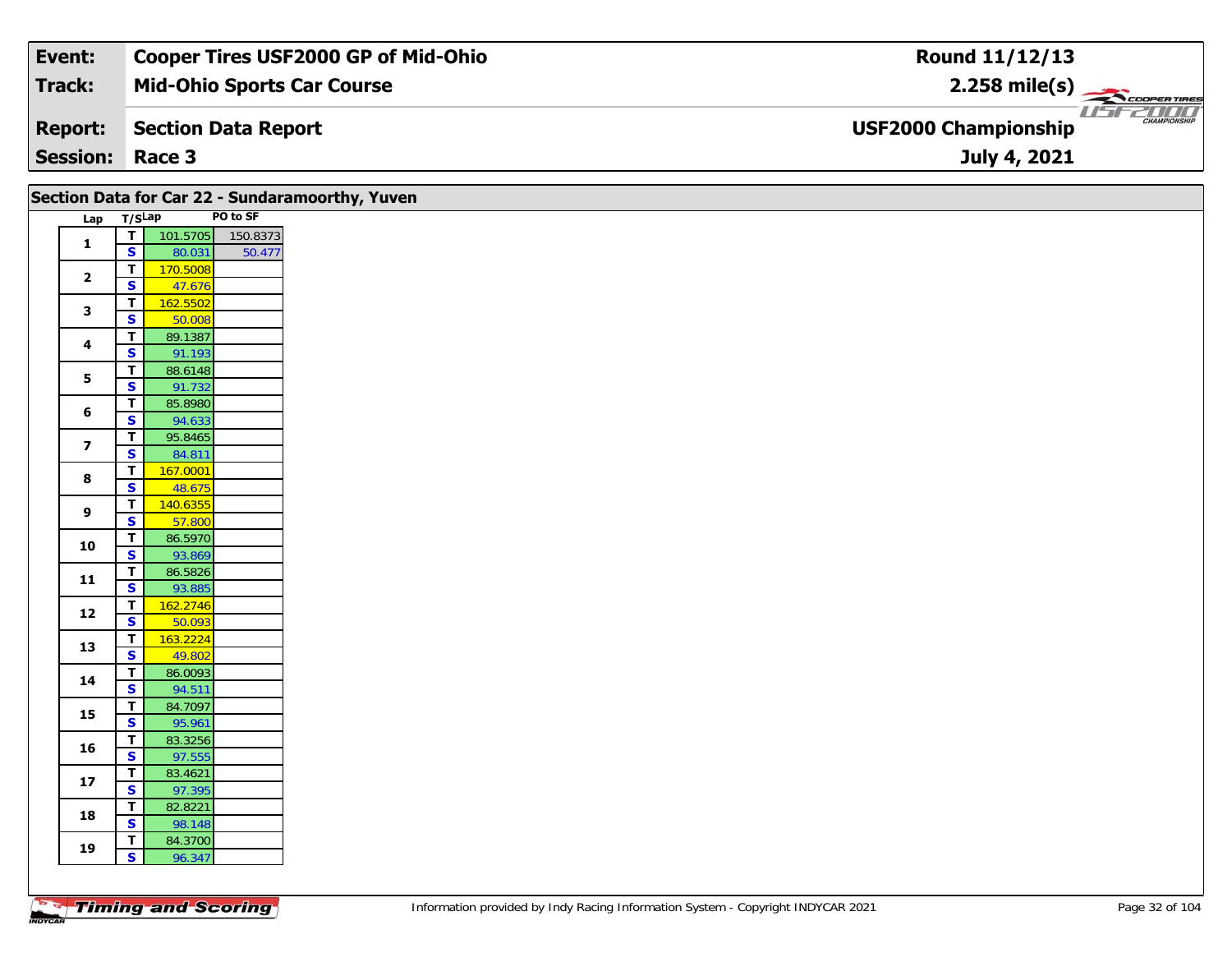| Event:                 | Cooper Tires USF2000 GP of Mid-Ohio | Round 11/12/13                                     |
|------------------------|-------------------------------------|----------------------------------------------------|
| <b>Track:</b>          | Mid-Ohio Sports Car Course          |                                                    |
|                        | <b>Report:</b> Section Data Report  | <b>CHAMPIONSHIP</b><br><b>USF2000 Championship</b> |
| <b>Session: Race 3</b> |                                     | July 4, 2021                                       |

#### **Section Data for Car 22 - Sundaramoorthy, Yuven**

| Lap | T/SSF to $\mathbf{I1}$ | I1 to I2A | I2A to I2 | I2 to I3A | I3A to I3 | <b>I3 to I4</b> | I4 to I5A       | I5A to I5B | I5B to I5 | I5 to I6A | I6A to I6 | I6 to I7A | I7A to I7 | <b>I7 to I8</b> | I8 to SF |
|-----|------------------------|-----------|-----------|-----------|-----------|-----------------|-----------------|------------|-----------|-----------|-----------|-----------|-----------|-----------------|----------|
|     | .5767                  | .0782     | 4.67671   | 8.3141    | 8.2639    | 2.8015          | 7.0779 <b>1</b> | 5.1031     | 4.36421   | 5.1530    | 6.3021    | 3.4462V   | 5.1941    | 5.4413          | 4.7922   |
| 40  | 12.626                 | 113.184   | 123.193   |           | .1581     | 136.777         | 98.932          | 75.2221    | 78.271    | 98.97     | 88.0      | 110.398   | '02.914.  | 75.934          | 93.191   |
|     | 1.8995                 | 10.9534   | 9.3806    |           |           |                 |                 |            |           |           |           |           |           |                 |          |
| 21  |                        | 3.140     | 51.418    |           |           |                 |                 |            |           |           |           |           |           |                 |          |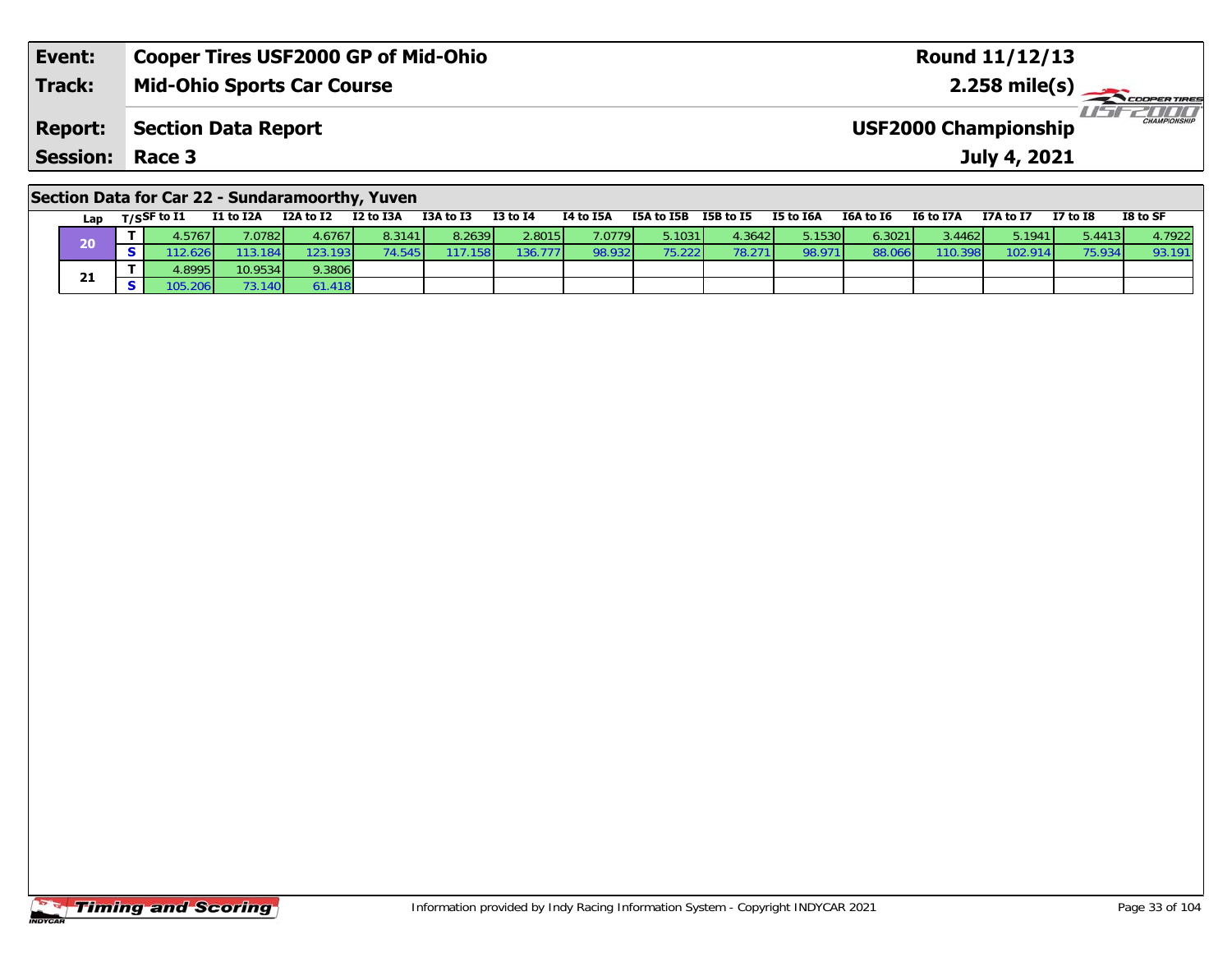| Event:                                          | <b>Cooper Tires USF2000 GP of Mid-Ohio</b> | <b>Round 11/12/13</b>                              |  |  |  |  |  |  |
|-------------------------------------------------|--------------------------------------------|----------------------------------------------------|--|--|--|--|--|--|
| <b>Track:</b>                                   | <b>Mid-Ohio Sports Car Course</b>          | $2.258$ mile(s)                                    |  |  |  |  |  |  |
| <b>Report:</b>                                  | Section Data Report                        | <b>CHAMPIONSHIP</b><br><b>USF2000 Championship</b> |  |  |  |  |  |  |
| <b>Session: Race 3</b>                          |                                            | July 4, 2021                                       |  |  |  |  |  |  |
| Section Data for Car 22 - Sundaramoorthy, Yuven |                                            |                                                    |  |  |  |  |  |  |

| Lap | T/SLap |         | <b>PO to SF</b> |
|-----|--------|---------|-----------------|
| 20  |        | 82.5852 |                 |
|     | S      | 98.429  |                 |
| 21  |        |         |                 |
|     | s      |         |                 |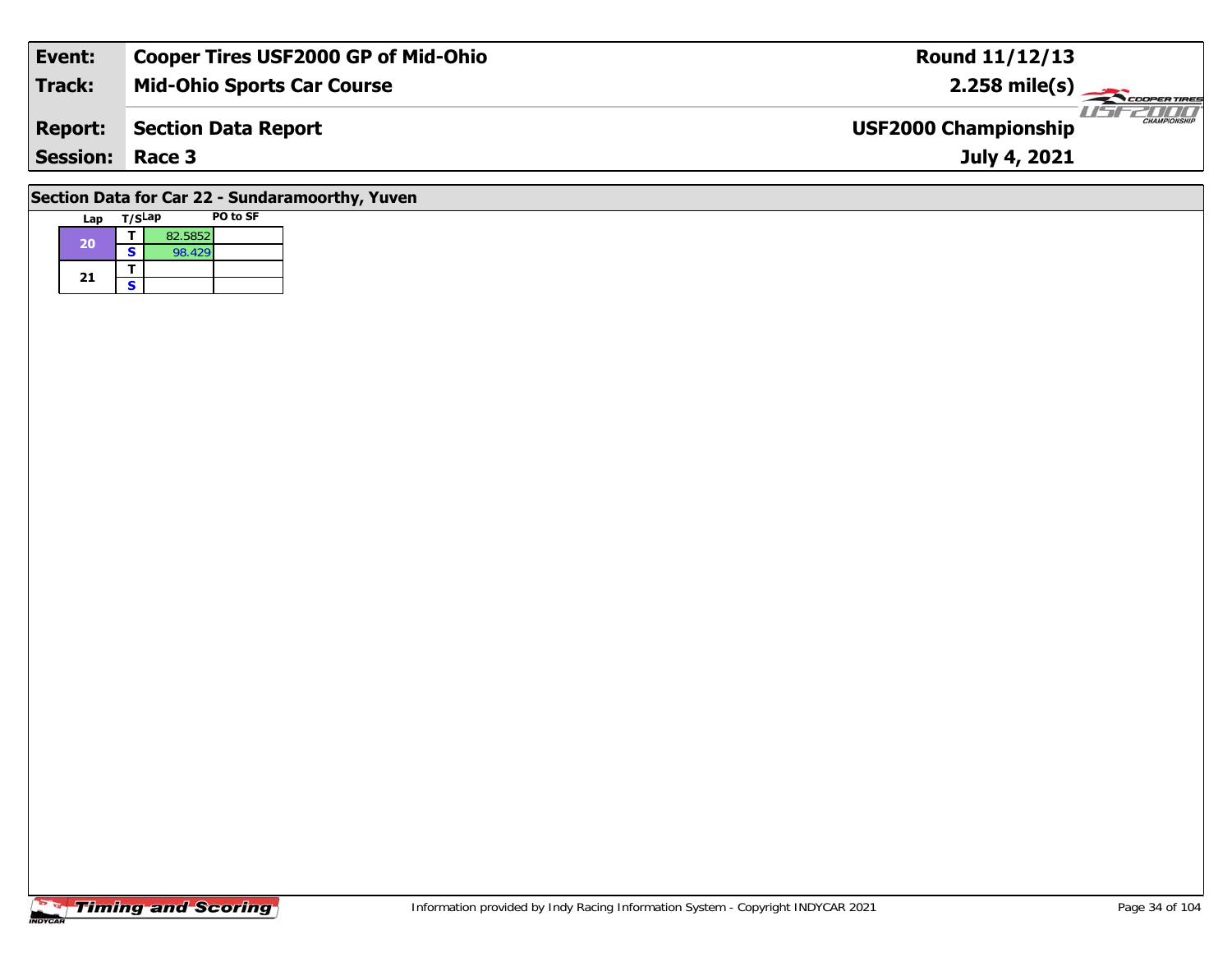|                          | Event:          |          | <b>Cooper Tires USF2000 GP of Mid-Ohio</b> |           |                                             |           |           |              |           |            |                  | Round 11/12/13                    |                                             |                  |           |                 |          |  |  |
|--------------------------|-----------------|----------|--------------------------------------------|-----------|---------------------------------------------|-----------|-----------|--------------|-----------|------------|------------------|-----------------------------------|---------------------------------------------|------------------|-----------|-----------------|----------|--|--|
| Track:<br><b>Report:</b> |                 |          | <b>Mid-Ohio Sports Car Course</b>          |           |                                             |           |           |              |           |            |                  | 2.258 mile(s) $-$<br>COOPER TIRES |                                             |                  |           |                 |          |  |  |
|                          |                 |          | <b>Section Data Report</b>                 |           |                                             |           |           |              |           |            |                  |                                   | CHAMPIONSHIP<br><b>USF2000 Championship</b> |                  |           |                 |          |  |  |
|                          | <b>Session:</b> |          | Race 3                                     |           |                                             |           |           |              |           |            |                  | July 4, 2021                      |                                             |                  |           |                 |          |  |  |
|                          |                 |          |                                            |           | Section Data for Car 23 - Denmark, Jace (R) |           |           |              |           |            |                  |                                   |                                             |                  |           |                 |          |  |  |
|                          | Lap             |          | $T/S$ SF to I1                             | I1 to I2A | I2A to I2                                   | I2 to I3A | I3A to I3 | $I3$ to $I4$ | I4 to I5A | I5A to I5B | <b>I5B</b> to I5 | I5 to I6A                         | I6A to I6                                   | <b>I6 to I7A</b> | I7A to I7 | <b>I7 to I8</b> | I8 to SF |  |  |
|                          |                 |          | 5.6808                                     | 8.5653    | 5.0549                                      | 9.4552    | 8.5662    | 2.8560       | 7.5998    | 5.6227     | 5.1209           | 5.5281                            | 7.2556                                      | 3.7293           | 7.2857    | 8.1433          | 7.6106   |  |  |
|                          |                 | <b>S</b> | 90.736                                     | 93.533    | 113.976                                     | 65.548    | 113.023   | 134.167      | 92.138    | 68.270     | 66.705           | 92.256                            | 76.493                                      | 102.018          | 73.369    | 50.739          | 58.680   |  |  |
|                          |                 |          | 7.6972                                     | 15.9322   | 14.4019                                     | 13.5790   | 19.8474   | 9.2588       | 17.6948   | 6.5390     | 5.5691           | 12.6570                           | 10.3939                                     | 7.8743           | 12.1374   | 9.3112          | 8.9329   |  |  |
|                          |                 |          |                                            |           |                                             |           |           |              |           |            |                  |                                   |                                             |                  |           |                 |          |  |  |

| S<br>90.736<br>93.533<br>65.548<br>68.270<br>66.705<br>92.256<br>76.493<br>102.018<br>73.369<br>50.739<br>113.976<br>113.023<br>134.167<br>92.138<br>T<br>7.6972<br>15.9322<br>9.2588<br>6.5390<br>5.5691<br>7.8743<br>9.3112<br>13.5790<br>19.8474<br>17.6948<br>12.6570<br>10.3939<br>12.1374<br>14.4019<br>$\mathbf{2}$<br>S<br>66.967<br>45.642<br>48.781<br>61.337<br>50.284<br>40.004<br>39.572<br>58.704<br>40.294<br>53.397<br>48.316<br>44.041<br>44.375<br>41.386<br>T<br>10.0945<br>16.8225<br>13.1542<br>19.5247<br>5.7092<br>6.7761<br>13.6906<br>9.4344<br>14.3536<br>11.4606<br>11.0551<br>8.4596<br>10.5209<br>8.0275<br>3<br>S<br>47.623<br>49.588<br>67.236<br>50.411<br>44.973<br>51.063<br>42.083<br>47.116<br>48.784<br>44.500<br>50.203<br>50.808<br>51.471<br>40.615<br>Т<br>4.6682<br>5.5928<br>8.2832<br>4.9713<br>9.1194<br>8.2542<br>2.7498<br>7.8094<br>4.8653<br>6.9830<br>6.0376<br>5.4000<br>3.6051<br>6.1156<br>4<br>S<br>110.418<br>96.718<br>67.962<br>117.296<br>68.635<br>70.210<br>79.479<br>105.532<br>88.536<br>67.562<br>115.892<br>139.349<br>89.665<br>94.444<br>T<br>4.6732<br>7.6179<br>8.2177<br>5.3785<br>4.7975<br>8.8103<br>2.7958<br>7.3071<br>4.6765<br>5.3888<br>6.5481<br>3.4469<br>5.7106<br>5.9023<br>5<br>S<br>105.165<br>71.370<br>73.044<br>84.757<br>110.300<br>120.091<br>70.346<br>117.817<br>137.056<br>95.828<br>94.641<br>110.376<br>93.606<br>70.004<br>T<br>4.5691<br>8.7068<br>8.2907<br>5.3254<br>6.4067<br>5.4532<br>7.7282<br>4.8552<br>2.8010<br>7.2216<br>4.5637<br>5.2803<br>3.4420<br>5.7738<br>6<br>$\mathbf{s}$<br>112.813<br>103.664<br>116.779<br>72.082<br>74.850<br>110.533<br>118.664<br>71.183<br>136.802<br>96.963<br>96.585<br>86.628<br>98.024<br>71.562<br>T<br>4.6009<br>5.5487<br>3.7680<br>5.6553<br>7.4477<br>9.6819<br>9.8118<br>10.6178<br>4.9219<br>6.0503<br>6.7059<br>3.8305<br>6.3121<br>6.6631<br>$\overline{\phantom{a}}$<br>S<br>107.568<br>64.014<br>98.675<br>65.948<br>67.877<br>69.402<br>84.293<br>82.763<br>99.322<br>84.686<br>112.033<br>103.833<br>101.694<br>62.010<br>Т<br>7.8116<br>12.0654<br>18.4323<br>7.5725<br>17.8828<br>7.4231<br>8.0728<br>10.9986<br>12.2226<br>8.0882<br>8.3651<br>17.1948<br>10.6132<br>11.5702<br>8<br>S<br>46.592<br>54.285<br>65.986<br>51.368<br>52.526<br>50.602<br>39.156<br>51.712<br>42.314<br>45.408<br>47.038<br>49.394<br>46.370<br>46.200<br>Т<br>9.4151<br>13.4520<br>11.5545<br>6.6847<br>6.5527<br>10.9554<br>11.2617<br>14.8030<br>4.9478<br>13.1917<br>8.6356<br>10.3373<br>7.2135<br>7.8065<br>9<br>S<br>54.748<br>59.555<br>53.639<br>65.404<br>52.130<br>53.689<br>51.159<br>77.445<br>53.081<br>57.424<br>59.058<br>52.742<br>48.793<br>52.928<br>Т<br>4.6399<br>8.9732<br>8.2875<br>2.7944<br>5.3083<br>4.6153<br>7.1716<br>3.5494<br>5.4395<br>7.6145<br>4.7953<br>7.1921<br>5.2458<br>5.8249<br>10<br>S<br>111.092<br>105.212<br>69.069<br>116.824<br>72.314<br>97.221<br>77.389<br>98.271<br>120.146<br>137.125<br>97.361<br>74.013<br>107.188<br>70.934<br>Т<br>4.5834<br>7.3855<br>8.6440<br>8.2184<br>2.7602<br>5.3231<br>4.5031<br>5.2720<br>6.4288<br>3.4224<br>5.5620<br>5.8191<br>4.7066<br>7.1933<br>11<br>S<br>112.461<br>108.474<br>122.410<br>117.807<br>138.824<br>72.113<br>75.857<br>86.330<br>96.107<br>71.700<br>97.344<br>96.737<br>111.166<br>71.004<br>Т<br>5.9804<br>14.0995<br>13.0414<br>7.5968<br>7.7370<br>6.9175<br>11.3912<br>11.4563<br>9.1363<br>11.3267<br>20.4153<br>17.2039<br>8.1117<br>11.4715<br>12<br>S<br>86.191<br>56.820<br>50.865<br>47.523<br>47.424<br>50.440<br>49.614<br>49.381<br>48.445<br>46.902<br>46.598<br>45.224<br>40.702<br>44.771<br>T<br>10.2186<br>16.7096<br>12.4811<br>14.2600<br>18.5047<br>8.5910<br>13.8648<br>8.1482<br>6.4508<br>10.1393<br>11.6065<br>8.0861<br>11.7093<br>7.9026<br>13<br>S<br>50.443<br>47.945<br>43.462<br>52.321<br>44.603<br>52.953<br>46.161<br>50.504<br>47.110<br>50.299<br>47.818<br>47.050<br>45.651<br>52.284<br>T<br>8.2451<br>2.7918<br>5.3137<br>3.5085<br>4.6855<br>7.6614<br>4.7905<br>8.9214<br>4.8293<br>5.3286<br>6.9494<br>5.5736<br>5.7750<br>7.1464<br>14<br>S<br>110.011<br>104.568<br>117.425<br>137.253<br>72.240<br>70.733<br>79.863<br>108.438<br>95.907<br>71.547<br>120.266<br>69.470<br>97.983<br>95.710<br>Т<br>7.3181<br>4.8238<br>4.5707<br>8.5261<br>8.1621<br>2.7353<br>7.2772<br>5.2714<br>6.4641<br>3.4771<br>5.3304<br>5.5743<br>4.7164<br>5.4176<br>15<br>S<br>112.774<br>109.473<br>72.820<br>122.156<br>72.691<br>118.619<br>96.222<br>70.814<br>85.859<br>109.417<br>140.088<br>94.138<br>100.282<br>74.123<br>Т<br>4.5949<br>8.2611<br>5.2800<br>6.2978<br>7.1803<br>4.7154<br>8.4614<br>2.8059<br>6.9531<br>4.4074<br>5.1898<br>3.4330<br>5.3298<br>5.6534<br>16<br>S<br>77.504<br>112.180<br>111.574<br>73.247<br>117.198<br>136.563<br>72.701<br>110.823<br>122.182<br>98.270<br>88.126<br>100.294<br>73.086<br>100.707<br>T<br>4.5654<br>5.2391<br>7.2022<br>8.4763<br>8.2528<br>2.7982<br>4.3766<br>5.1929<br>6.2914<br>3.4160<br>5.2067<br>5.5398<br>4.7166<br>6.8715<br>17<br>S<br>112.905<br>73.269<br>111.374<br>111.235<br>122.151<br>73.118<br>117.316<br>136.939<br>78.049<br>88.216<br>102.665<br>74.584<br>101.903<br>98.21<br>Т<br>4.5508<br>7.2233<br>8.2226<br>5.1363<br>4.6889<br>8.4803<br>2.7693<br>7.0075<br>4.6153<br>5.2599<br>6.3540<br>3.4165<br>5.3170<br>5.6285<br>18<br>S<br>113.267<br>110.910<br>74.735<br>122.872<br>73.084<br>117.746<br>138.368<br>99.925<br>74.013<br>96.960<br>87.347<br>111.358<br>100.535<br>73.409<br>т<br>4.5899<br>7.7376<br>5.3244<br>4.7638<br>8.5423<br>8.3611<br>2.8289<br>7.0704<br>4.4654<br>5.1989<br>7.1833<br>3.7547<br>5.9630<br>5.8220<br>19<br>S<br>112.302<br>103.538<br>72.553<br>72.095<br>120.941<br>115.796<br>135.453<br>99.036<br>76.497<br>98.098<br>77.263<br>101.328<br>89.644<br>70.969 | 1 | 5.6808 | 8.5653 | 5.0549 | 9.4552 | 8.5662 | 2.8560 | 7.5998 | 5.6227 | 5.1209 | 5.5281 | 7.2556 | 3.7293 | 7.2857 | 8.1433 | 7.6106             |
|--------------------------------------------------------------------------------------------------------------------------------------------------------------------------------------------------------------------------------------------------------------------------------------------------------------------------------------------------------------------------------------------------------------------------------------------------------------------------------------------------------------------------------------------------------------------------------------------------------------------------------------------------------------------------------------------------------------------------------------------------------------------------------------------------------------------------------------------------------------------------------------------------------------------------------------------------------------------------------------------------------------------------------------------------------------------------------------------------------------------------------------------------------------------------------------------------------------------------------------------------------------------------------------------------------------------------------------------------------------------------------------------------------------------------------------------------------------------------------------------------------------------------------------------------------------------------------------------------------------------------------------------------------------------------------------------------------------------------------------------------------------------------------------------------------------------------------------------------------------------------------------------------------------------------------------------------------------------------------------------------------------------------------------------------------------------------------------------------------------------------------------------------------------------------------------------------------------------------------------------------------------------------------------------------------------------------------------------------------------------------------------------------------------------------------------------------------------------------------------------------------------------------------------------------------------------------------------------------------------------------------------------------------------------------------------------------------------------------------------------------------------------------------------------------------------------------------------------------------------------------------------------------------------------------------------------------------------------------------------------------------------------------------------------------------------------------------------------------------------------------------------------------------------------------------------------------------------------------------------------------------------------------------------------------------------------------------------------------------------------------------------------------------------------------------------------------------------------------------------------------------------------------------------------------------------------------------------------------------------------------------------------------------------------------------------------------------------------------------------------------------------------------------------------------------------------------------------------------------------------------------------------------------------------------------------------------------------------------------------------------------------------------------------------------------------------------------------------------------------------------------------------------------------------------------------------------------------------------------------------------------------------------------------------------------------------------------------------------------------------------------------------------------------------------------------------------------------------------------------------------------------------------------------------------------------------------------------------------------------------------------------------------------------------------------------------------------------------------------------------------------------------------------------------------------------------------------------------------------------------------------------------------------------------------------------------------------------------------------------------------------------------------------------------------------------------------------------------------------------------------------------------------------------------------------------------------------------------------------------------------------------------------------------------------------------------------------------------------------------------------------------------------------------------------------------------------------------------------------------------------------------------------------------------------------------------------------------------------------------------------------------------------------------------------------------------------------------------------------------------------------------------------------------------------------------------------------------------------------------------|---|--------|--------|--------|--------|--------|--------|--------|--------|--------|--------|--------|--------|--------|--------|--------------------|
|                                                                                                                                                                                                                                                                                                                                                                                                                                                                                                                                                                                                                                                                                                                                                                                                                                                                                                                                                                                                                                                                                                                                                                                                                                                                                                                                                                                                                                                                                                                                                                                                                                                                                                                                                                                                                                                                                                                                                                                                                                                                                                                                                                                                                                                                                                                                                                                                                                                                                                                                                                                                                                                                                                                                                                                                                                                                                                                                                                                                                                                                                                                                                                                                                                                                                                                                                                                                                                                                                                                                                                                                                                                                                                                                                                                                                                                                                                                                                                                                                                                                                                                                                                                                                                                                                                                                                                                                                                                                                                                                                                                                                                                                                                                                                                                                                                                                                                                                                                                                                                                                                                                                                                                                                                                                                                                                                                                                                                                                                                                                                                                                                                                                                                                                                                                                                                                                    |   |        |        |        |        |        |        |        |        |        |        |        |        |        |        | 58.680             |
|                                                                                                                                                                                                                                                                                                                                                                                                                                                                                                                                                                                                                                                                                                                                                                                                                                                                                                                                                                                                                                                                                                                                                                                                                                                                                                                                                                                                                                                                                                                                                                                                                                                                                                                                                                                                                                                                                                                                                                                                                                                                                                                                                                                                                                                                                                                                                                                                                                                                                                                                                                                                                                                                                                                                                                                                                                                                                                                                                                                                                                                                                                                                                                                                                                                                                                                                                                                                                                                                                                                                                                                                                                                                                                                                                                                                                                                                                                                                                                                                                                                                                                                                                                                                                                                                                                                                                                                                                                                                                                                                                                                                                                                                                                                                                                                                                                                                                                                                                                                                                                                                                                                                                                                                                                                                                                                                                                                                                                                                                                                                                                                                                                                                                                                                                                                                                                                                    |   |        |        |        |        |        |        |        |        |        |        |        |        |        |        | 8.9329             |
|                                                                                                                                                                                                                                                                                                                                                                                                                                                                                                                                                                                                                                                                                                                                                                                                                                                                                                                                                                                                                                                                                                                                                                                                                                                                                                                                                                                                                                                                                                                                                                                                                                                                                                                                                                                                                                                                                                                                                                                                                                                                                                                                                                                                                                                                                                                                                                                                                                                                                                                                                                                                                                                                                                                                                                                                                                                                                                                                                                                                                                                                                                                                                                                                                                                                                                                                                                                                                                                                                                                                                                                                                                                                                                                                                                                                                                                                                                                                                                                                                                                                                                                                                                                                                                                                                                                                                                                                                                                                                                                                                                                                                                                                                                                                                                                                                                                                                                                                                                                                                                                                                                                                                                                                                                                                                                                                                                                                                                                                                                                                                                                                                                                                                                                                                                                                                                                                    |   |        |        |        |        |        |        |        |        |        |        |        |        |        |        | 49.994             |
|                                                                                                                                                                                                                                                                                                                                                                                                                                                                                                                                                                                                                                                                                                                                                                                                                                                                                                                                                                                                                                                                                                                                                                                                                                                                                                                                                                                                                                                                                                                                                                                                                                                                                                                                                                                                                                                                                                                                                                                                                                                                                                                                                                                                                                                                                                                                                                                                                                                                                                                                                                                                                                                                                                                                                                                                                                                                                                                                                                                                                                                                                                                                                                                                                                                                                                                                                                                                                                                                                                                                                                                                                                                                                                                                                                                                                                                                                                                                                                                                                                                                                                                                                                                                                                                                                                                                                                                                                                                                                                                                                                                                                                                                                                                                                                                                                                                                                                                                                                                                                                                                                                                                                                                                                                                                                                                                                                                                                                                                                                                                                                                                                                                                                                                                                                                                                                                                    |   |        |        |        |        |        |        |        |        |        |        |        |        |        |        | 4.8817             |
|                                                                                                                                                                                                                                                                                                                                                                                                                                                                                                                                                                                                                                                                                                                                                                                                                                                                                                                                                                                                                                                                                                                                                                                                                                                                                                                                                                                                                                                                                                                                                                                                                                                                                                                                                                                                                                                                                                                                                                                                                                                                                                                                                                                                                                                                                                                                                                                                                                                                                                                                                                                                                                                                                                                                                                                                                                                                                                                                                                                                                                                                                                                                                                                                                                                                                                                                                                                                                                                                                                                                                                                                                                                                                                                                                                                                                                                                                                                                                                                                                                                                                                                                                                                                                                                                                                                                                                                                                                                                                                                                                                                                                                                                                                                                                                                                                                                                                                                                                                                                                                                                                                                                                                                                                                                                                                                                                                                                                                                                                                                                                                                                                                                                                                                                                                                                                                                                    |   |        |        |        |        |        |        |        |        |        |        |        |        |        |        | 91.483             |
|                                                                                                                                                                                                                                                                                                                                                                                                                                                                                                                                                                                                                                                                                                                                                                                                                                                                                                                                                                                                                                                                                                                                                                                                                                                                                                                                                                                                                                                                                                                                                                                                                                                                                                                                                                                                                                                                                                                                                                                                                                                                                                                                                                                                                                                                                                                                                                                                                                                                                                                                                                                                                                                                                                                                                                                                                                                                                                                                                                                                                                                                                                                                                                                                                                                                                                                                                                                                                                                                                                                                                                                                                                                                                                                                                                                                                                                                                                                                                                                                                                                                                                                                                                                                                                                                                                                                                                                                                                                                                                                                                                                                                                                                                                                                                                                                                                                                                                                                                                                                                                                                                                                                                                                                                                                                                                                                                                                                                                                                                                                                                                                                                                                                                                                                                                                                                                                                    |   |        |        |        |        |        |        |        |        |        |        |        |        |        |        | 4.9415             |
|                                                                                                                                                                                                                                                                                                                                                                                                                                                                                                                                                                                                                                                                                                                                                                                                                                                                                                                                                                                                                                                                                                                                                                                                                                                                                                                                                                                                                                                                                                                                                                                                                                                                                                                                                                                                                                                                                                                                                                                                                                                                                                                                                                                                                                                                                                                                                                                                                                                                                                                                                                                                                                                                                                                                                                                                                                                                                                                                                                                                                                                                                                                                                                                                                                                                                                                                                                                                                                                                                                                                                                                                                                                                                                                                                                                                                                                                                                                                                                                                                                                                                                                                                                                                                                                                                                                                                                                                                                                                                                                                                                                                                                                                                                                                                                                                                                                                                                                                                                                                                                                                                                                                                                                                                                                                                                                                                                                                                                                                                                                                                                                                                                                                                                                                                                                                                                                                    |   |        |        |        |        |        |        |        |        |        |        |        |        |        |        | 90.376             |
|                                                                                                                                                                                                                                                                                                                                                                                                                                                                                                                                                                                                                                                                                                                                                                                                                                                                                                                                                                                                                                                                                                                                                                                                                                                                                                                                                                                                                                                                                                                                                                                                                                                                                                                                                                                                                                                                                                                                                                                                                                                                                                                                                                                                                                                                                                                                                                                                                                                                                                                                                                                                                                                                                                                                                                                                                                                                                                                                                                                                                                                                                                                                                                                                                                                                                                                                                                                                                                                                                                                                                                                                                                                                                                                                                                                                                                                                                                                                                                                                                                                                                                                                                                                                                                                                                                                                                                                                                                                                                                                                                                                                                                                                                                                                                                                                                                                                                                                                                                                                                                                                                                                                                                                                                                                                                                                                                                                                                                                                                                                                                                                                                                                                                                                                                                                                                                                                    |   |        |        |        |        |        |        |        |        |        |        |        |        |        |        | 4.8387             |
|                                                                                                                                                                                                                                                                                                                                                                                                                                                                                                                                                                                                                                                                                                                                                                                                                                                                                                                                                                                                                                                                                                                                                                                                                                                                                                                                                                                                                                                                                                                                                                                                                                                                                                                                                                                                                                                                                                                                                                                                                                                                                                                                                                                                                                                                                                                                                                                                                                                                                                                                                                                                                                                                                                                                                                                                                                                                                                                                                                                                                                                                                                                                                                                                                                                                                                                                                                                                                                                                                                                                                                                                                                                                                                                                                                                                                                                                                                                                                                                                                                                                                                                                                                                                                                                                                                                                                                                                                                                                                                                                                                                                                                                                                                                                                                                                                                                                                                                                                                                                                                                                                                                                                                                                                                                                                                                                                                                                                                                                                                                                                                                                                                                                                                                                                                                                                                                                    |   |        |        |        |        |        |        |        |        |        |        |        |        |        |        | 92.296             |
|                                                                                                                                                                                                                                                                                                                                                                                                                                                                                                                                                                                                                                                                                                                                                                                                                                                                                                                                                                                                                                                                                                                                                                                                                                                                                                                                                                                                                                                                                                                                                                                                                                                                                                                                                                                                                                                                                                                                                                                                                                                                                                                                                                                                                                                                                                                                                                                                                                                                                                                                                                                                                                                                                                                                                                                                                                                                                                                                                                                                                                                                                                                                                                                                                                                                                                                                                                                                                                                                                                                                                                                                                                                                                                                                                                                                                                                                                                                                                                                                                                                                                                                                                                                                                                                                                                                                                                                                                                                                                                                                                                                                                                                                                                                                                                                                                                                                                                                                                                                                                                                                                                                                                                                                                                                                                                                                                                                                                                                                                                                                                                                                                                                                                                                                                                                                                                                                    |   |        |        |        |        |        |        |        |        |        |        |        |        |        |        | 4.7620             |
|                                                                                                                                                                                                                                                                                                                                                                                                                                                                                                                                                                                                                                                                                                                                                                                                                                                                                                                                                                                                                                                                                                                                                                                                                                                                                                                                                                                                                                                                                                                                                                                                                                                                                                                                                                                                                                                                                                                                                                                                                                                                                                                                                                                                                                                                                                                                                                                                                                                                                                                                                                                                                                                                                                                                                                                                                                                                                                                                                                                                                                                                                                                                                                                                                                                                                                                                                                                                                                                                                                                                                                                                                                                                                                                                                                                                                                                                                                                                                                                                                                                                                                                                                                                                                                                                                                                                                                                                                                                                                                                                                                                                                                                                                                                                                                                                                                                                                                                                                                                                                                                                                                                                                                                                                                                                                                                                                                                                                                                                                                                                                                                                                                                                                                                                                                                                                                                                    |   |        |        |        |        |        |        |        |        |        |        |        |        |        |        | 93.782             |
|                                                                                                                                                                                                                                                                                                                                                                                                                                                                                                                                                                                                                                                                                                                                                                                                                                                                                                                                                                                                                                                                                                                                                                                                                                                                                                                                                                                                                                                                                                                                                                                                                                                                                                                                                                                                                                                                                                                                                                                                                                                                                                                                                                                                                                                                                                                                                                                                                                                                                                                                                                                                                                                                                                                                                                                                                                                                                                                                                                                                                                                                                                                                                                                                                                                                                                                                                                                                                                                                                                                                                                                                                                                                                                                                                                                                                                                                                                                                                                                                                                                                                                                                                                                                                                                                                                                                                                                                                                                                                                                                                                                                                                                                                                                                                                                                                                                                                                                                                                                                                                                                                                                                                                                                                                                                                                                                                                                                                                                                                                                                                                                                                                                                                                                                                                                                                                                                    |   |        |        |        |        |        |        |        |        |        |        |        |        |        |        | 5.3235             |
|                                                                                                                                                                                                                                                                                                                                                                                                                                                                                                                                                                                                                                                                                                                                                                                                                                                                                                                                                                                                                                                                                                                                                                                                                                                                                                                                                                                                                                                                                                                                                                                                                                                                                                                                                                                                                                                                                                                                                                                                                                                                                                                                                                                                                                                                                                                                                                                                                                                                                                                                                                                                                                                                                                                                                                                                                                                                                                                                                                                                                                                                                                                                                                                                                                                                                                                                                                                                                                                                                                                                                                                                                                                                                                                                                                                                                                                                                                                                                                                                                                                                                                                                                                                                                                                                                                                                                                                                                                                                                                                                                                                                                                                                                                                                                                                                                                                                                                                                                                                                                                                                                                                                                                                                                                                                                                                                                                                                                                                                                                                                                                                                                                                                                                                                                                                                                                                                    |   |        |        |        |        |        |        |        |        |        |        |        |        |        |        | 83.890             |
|                                                                                                                                                                                                                                                                                                                                                                                                                                                                                                                                                                                                                                                                                                                                                                                                                                                                                                                                                                                                                                                                                                                                                                                                                                                                                                                                                                                                                                                                                                                                                                                                                                                                                                                                                                                                                                                                                                                                                                                                                                                                                                                                                                                                                                                                                                                                                                                                                                                                                                                                                                                                                                                                                                                                                                                                                                                                                                                                                                                                                                                                                                                                                                                                                                                                                                                                                                                                                                                                                                                                                                                                                                                                                                                                                                                                                                                                                                                                                                                                                                                                                                                                                                                                                                                                                                                                                                                                                                                                                                                                                                                                                                                                                                                                                                                                                                                                                                                                                                                                                                                                                                                                                                                                                                                                                                                                                                                                                                                                                                                                                                                                                                                                                                                                                                                                                                                                    |   |        |        |        |        |        |        |        |        |        |        |        |        |        |        | 9.907 <sup>2</sup> |
|                                                                                                                                                                                                                                                                                                                                                                                                                                                                                                                                                                                                                                                                                                                                                                                                                                                                                                                                                                                                                                                                                                                                                                                                                                                                                                                                                                                                                                                                                                                                                                                                                                                                                                                                                                                                                                                                                                                                                                                                                                                                                                                                                                                                                                                                                                                                                                                                                                                                                                                                                                                                                                                                                                                                                                                                                                                                                                                                                                                                                                                                                                                                                                                                                                                                                                                                                                                                                                                                                                                                                                                                                                                                                                                                                                                                                                                                                                                                                                                                                                                                                                                                                                                                                                                                                                                                                                                                                                                                                                                                                                                                                                                                                                                                                                                                                                                                                                                                                                                                                                                                                                                                                                                                                                                                                                                                                                                                                                                                                                                                                                                                                                                                                                                                                                                                                                                                    |   |        |        |        |        |        |        |        |        |        |        |        |        |        |        | 45.078             |
|                                                                                                                                                                                                                                                                                                                                                                                                                                                                                                                                                                                                                                                                                                                                                                                                                                                                                                                                                                                                                                                                                                                                                                                                                                                                                                                                                                                                                                                                                                                                                                                                                                                                                                                                                                                                                                                                                                                                                                                                                                                                                                                                                                                                                                                                                                                                                                                                                                                                                                                                                                                                                                                                                                                                                                                                                                                                                                                                                                                                                                                                                                                                                                                                                                                                                                                                                                                                                                                                                                                                                                                                                                                                                                                                                                                                                                                                                                                                                                                                                                                                                                                                                                                                                                                                                                                                                                                                                                                                                                                                                                                                                                                                                                                                                                                                                                                                                                                                                                                                                                                                                                                                                                                                                                                                                                                                                                                                                                                                                                                                                                                                                                                                                                                                                                                                                                                                    |   |        |        |        |        |        |        |        |        |        |        |        |        |        |        | 4.8757             |
|                                                                                                                                                                                                                                                                                                                                                                                                                                                                                                                                                                                                                                                                                                                                                                                                                                                                                                                                                                                                                                                                                                                                                                                                                                                                                                                                                                                                                                                                                                                                                                                                                                                                                                                                                                                                                                                                                                                                                                                                                                                                                                                                                                                                                                                                                                                                                                                                                                                                                                                                                                                                                                                                                                                                                                                                                                                                                                                                                                                                                                                                                                                                                                                                                                                                                                                                                                                                                                                                                                                                                                                                                                                                                                                                                                                                                                                                                                                                                                                                                                                                                                                                                                                                                                                                                                                                                                                                                                                                                                                                                                                                                                                                                                                                                                                                                                                                                                                                                                                                                                                                                                                                                                                                                                                                                                                                                                                                                                                                                                                                                                                                                                                                                                                                                                                                                                                                    |   |        |        |        |        |        |        |        |        |        |        |        |        |        |        | 91.595             |
|                                                                                                                                                                                                                                                                                                                                                                                                                                                                                                                                                                                                                                                                                                                                                                                                                                                                                                                                                                                                                                                                                                                                                                                                                                                                                                                                                                                                                                                                                                                                                                                                                                                                                                                                                                                                                                                                                                                                                                                                                                                                                                                                                                                                                                                                                                                                                                                                                                                                                                                                                                                                                                                                                                                                                                                                                                                                                                                                                                                                                                                                                                                                                                                                                                                                                                                                                                                                                                                                                                                                                                                                                                                                                                                                                                                                                                                                                                                                                                                                                                                                                                                                                                                                                                                                                                                                                                                                                                                                                                                                                                                                                                                                                                                                                                                                                                                                                                                                                                                                                                                                                                                                                                                                                                                                                                                                                                                                                                                                                                                                                                                                                                                                                                                                                                                                                                                                    |   |        |        |        |        |        |        |        |        |        |        |        |        |        |        | 4.7695             |
|                                                                                                                                                                                                                                                                                                                                                                                                                                                                                                                                                                                                                                                                                                                                                                                                                                                                                                                                                                                                                                                                                                                                                                                                                                                                                                                                                                                                                                                                                                                                                                                                                                                                                                                                                                                                                                                                                                                                                                                                                                                                                                                                                                                                                                                                                                                                                                                                                                                                                                                                                                                                                                                                                                                                                                                                                                                                                                                                                                                                                                                                                                                                                                                                                                                                                                                                                                                                                                                                                                                                                                                                                                                                                                                                                                                                                                                                                                                                                                                                                                                                                                                                                                                                                                                                                                                                                                                                                                                                                                                                                                                                                                                                                                                                                                                                                                                                                                                                                                                                                                                                                                                                                                                                                                                                                                                                                                                                                                                                                                                                                                                                                                                                                                                                                                                                                                                                    |   |        |        |        |        |        |        |        |        |        |        |        |        |        |        | 93.635             |
|                                                                                                                                                                                                                                                                                                                                                                                                                                                                                                                                                                                                                                                                                                                                                                                                                                                                                                                                                                                                                                                                                                                                                                                                                                                                                                                                                                                                                                                                                                                                                                                                                                                                                                                                                                                                                                                                                                                                                                                                                                                                                                                                                                                                                                                                                                                                                                                                                                                                                                                                                                                                                                                                                                                                                                                                                                                                                                                                                                                                                                                                                                                                                                                                                                                                                                                                                                                                                                                                                                                                                                                                                                                                                                                                                                                                                                                                                                                                                                                                                                                                                                                                                                                                                                                                                                                                                                                                                                                                                                                                                                                                                                                                                                                                                                                                                                                                                                                                                                                                                                                                                                                                                                                                                                                                                                                                                                                                                                                                                                                                                                                                                                                                                                                                                                                                                                                                    |   |        |        |        |        |        |        |        |        |        |        |        |        |        |        | 4.9321             |
|                                                                                                                                                                                                                                                                                                                                                                                                                                                                                                                                                                                                                                                                                                                                                                                                                                                                                                                                                                                                                                                                                                                                                                                                                                                                                                                                                                                                                                                                                                                                                                                                                                                                                                                                                                                                                                                                                                                                                                                                                                                                                                                                                                                                                                                                                                                                                                                                                                                                                                                                                                                                                                                                                                                                                                                                                                                                                                                                                                                                                                                                                                                                                                                                                                                                                                                                                                                                                                                                                                                                                                                                                                                                                                                                                                                                                                                                                                                                                                                                                                                                                                                                                                                                                                                                                                                                                                                                                                                                                                                                                                                                                                                                                                                                                                                                                                                                                                                                                                                                                                                                                                                                                                                                                                                                                                                                                                                                                                                                                                                                                                                                                                                                                                                                                                                                                                                                    |   |        |        |        |        |        |        |        |        |        |        |        |        |        |        | 90.548             |
|                                                                                                                                                                                                                                                                                                                                                                                                                                                                                                                                                                                                                                                                                                                                                                                                                                                                                                                                                                                                                                                                                                                                                                                                                                                                                                                                                                                                                                                                                                                                                                                                                                                                                                                                                                                                                                                                                                                                                                                                                                                                                                                                                                                                                                                                                                                                                                                                                                                                                                                                                                                                                                                                                                                                                                                                                                                                                                                                                                                                                                                                                                                                                                                                                                                                                                                                                                                                                                                                                                                                                                                                                                                                                                                                                                                                                                                                                                                                                                                                                                                                                                                                                                                                                                                                                                                                                                                                                                                                                                                                                                                                                                                                                                                                                                                                                                                                                                                                                                                                                                                                                                                                                                                                                                                                                                                                                                                                                                                                                                                                                                                                                                                                                                                                                                                                                                                                    |   |        |        |        |        |        |        |        |        |        |        |        |        |        |        | 8.3414             |
|                                                                                                                                                                                                                                                                                                                                                                                                                                                                                                                                                                                                                                                                                                                                                                                                                                                                                                                                                                                                                                                                                                                                                                                                                                                                                                                                                                                                                                                                                                                                                                                                                                                                                                                                                                                                                                                                                                                                                                                                                                                                                                                                                                                                                                                                                                                                                                                                                                                                                                                                                                                                                                                                                                                                                                                                                                                                                                                                                                                                                                                                                                                                                                                                                                                                                                                                                                                                                                                                                                                                                                                                                                                                                                                                                                                                                                                                                                                                                                                                                                                                                                                                                                                                                                                                                                                                                                                                                                                                                                                                                                                                                                                                                                                                                                                                                                                                                                                                                                                                                                                                                                                                                                                                                                                                                                                                                                                                                                                                                                                                                                                                                                                                                                                                                                                                                                                                    |   |        |        |        |        |        |        |        |        |        |        |        |        |        |        | 53.539             |
|                                                                                                                                                                                                                                                                                                                                                                                                                                                                                                                                                                                                                                                                                                                                                                                                                                                                                                                                                                                                                                                                                                                                                                                                                                                                                                                                                                                                                                                                                                                                                                                                                                                                                                                                                                                                                                                                                                                                                                                                                                                                                                                                                                                                                                                                                                                                                                                                                                                                                                                                                                                                                                                                                                                                                                                                                                                                                                                                                                                                                                                                                                                                                                                                                                                                                                                                                                                                                                                                                                                                                                                                                                                                                                                                                                                                                                                                                                                                                                                                                                                                                                                                                                                                                                                                                                                                                                                                                                                                                                                                                                                                                                                                                                                                                                                                                                                                                                                                                                                                                                                                                                                                                                                                                                                                                                                                                                                                                                                                                                                                                                                                                                                                                                                                                                                                                                                                    |   |        |        |        |        |        |        |        |        |        |        |        |        |        |        | 5.0435             |
|                                                                                                                                                                                                                                                                                                                                                                                                                                                                                                                                                                                                                                                                                                                                                                                                                                                                                                                                                                                                                                                                                                                                                                                                                                                                                                                                                                                                                                                                                                                                                                                                                                                                                                                                                                                                                                                                                                                                                                                                                                                                                                                                                                                                                                                                                                                                                                                                                                                                                                                                                                                                                                                                                                                                                                                                                                                                                                                                                                                                                                                                                                                                                                                                                                                                                                                                                                                                                                                                                                                                                                                                                                                                                                                                                                                                                                                                                                                                                                                                                                                                                                                                                                                                                                                                                                                                                                                                                                                                                                                                                                                                                                                                                                                                                                                                                                                                                                                                                                                                                                                                                                                                                                                                                                                                                                                                                                                                                                                                                                                                                                                                                                                                                                                                                                                                                                                                    |   |        |        |        |        |        |        |        |        |        |        |        |        |        |        | 88.548             |
|                                                                                                                                                                                                                                                                                                                                                                                                                                                                                                                                                                                                                                                                                                                                                                                                                                                                                                                                                                                                                                                                                                                                                                                                                                                                                                                                                                                                                                                                                                                                                                                                                                                                                                                                                                                                                                                                                                                                                                                                                                                                                                                                                                                                                                                                                                                                                                                                                                                                                                                                                                                                                                                                                                                                                                                                                                                                                                                                                                                                                                                                                                                                                                                                                                                                                                                                                                                                                                                                                                                                                                                                                                                                                                                                                                                                                                                                                                                                                                                                                                                                                                                                                                                                                                                                                                                                                                                                                                                                                                                                                                                                                                                                                                                                                                                                                                                                                                                                                                                                                                                                                                                                                                                                                                                                                                                                                                                                                                                                                                                                                                                                                                                                                                                                                                                                                                                                    |   |        |        |        |        |        |        |        |        |        |        |        |        |        |        | 4.7786             |
|                                                                                                                                                                                                                                                                                                                                                                                                                                                                                                                                                                                                                                                                                                                                                                                                                                                                                                                                                                                                                                                                                                                                                                                                                                                                                                                                                                                                                                                                                                                                                                                                                                                                                                                                                                                                                                                                                                                                                                                                                                                                                                                                                                                                                                                                                                                                                                                                                                                                                                                                                                                                                                                                                                                                                                                                                                                                                                                                                                                                                                                                                                                                                                                                                                                                                                                                                                                                                                                                                                                                                                                                                                                                                                                                                                                                                                                                                                                                                                                                                                                                                                                                                                                                                                                                                                                                                                                                                                                                                                                                                                                                                                                                                                                                                                                                                                                                                                                                                                                                                                                                                                                                                                                                                                                                                                                                                                                                                                                                                                                                                                                                                                                                                                                                                                                                                                                                    |   |        |        |        |        |        |        |        |        |        |        |        |        |        |        | 93.456             |
|                                                                                                                                                                                                                                                                                                                                                                                                                                                                                                                                                                                                                                                                                                                                                                                                                                                                                                                                                                                                                                                                                                                                                                                                                                                                                                                                                                                                                                                                                                                                                                                                                                                                                                                                                                                                                                                                                                                                                                                                                                                                                                                                                                                                                                                                                                                                                                                                                                                                                                                                                                                                                                                                                                                                                                                                                                                                                                                                                                                                                                                                                                                                                                                                                                                                                                                                                                                                                                                                                                                                                                                                                                                                                                                                                                                                                                                                                                                                                                                                                                                                                                                                                                                                                                                                                                                                                                                                                                                                                                                                                                                                                                                                                                                                                                                                                                                                                                                                                                                                                                                                                                                                                                                                                                                                                                                                                                                                                                                                                                                                                                                                                                                                                                                                                                                                                                                                    |   |        |        |        |        |        |        |        |        |        |        |        |        |        |        | 4.7719             |
|                                                                                                                                                                                                                                                                                                                                                                                                                                                                                                                                                                                                                                                                                                                                                                                                                                                                                                                                                                                                                                                                                                                                                                                                                                                                                                                                                                                                                                                                                                                                                                                                                                                                                                                                                                                                                                                                                                                                                                                                                                                                                                                                                                                                                                                                                                                                                                                                                                                                                                                                                                                                                                                                                                                                                                                                                                                                                                                                                                                                                                                                                                                                                                                                                                                                                                                                                                                                                                                                                                                                                                                                                                                                                                                                                                                                                                                                                                                                                                                                                                                                                                                                                                                                                                                                                                                                                                                                                                                                                                                                                                                                                                                                                                                                                                                                                                                                                                                                                                                                                                                                                                                                                                                                                                                                                                                                                                                                                                                                                                                                                                                                                                                                                                                                                                                                                                                                    |   |        |        |        |        |        |        |        |        |        |        |        |        |        |        | 93.588             |
|                                                                                                                                                                                                                                                                                                                                                                                                                                                                                                                                                                                                                                                                                                                                                                                                                                                                                                                                                                                                                                                                                                                                                                                                                                                                                                                                                                                                                                                                                                                                                                                                                                                                                                                                                                                                                                                                                                                                                                                                                                                                                                                                                                                                                                                                                                                                                                                                                                                                                                                                                                                                                                                                                                                                                                                                                                                                                                                                                                                                                                                                                                                                                                                                                                                                                                                                                                                                                                                                                                                                                                                                                                                                                                                                                                                                                                                                                                                                                                                                                                                                                                                                                                                                                                                                                                                                                                                                                                                                                                                                                                                                                                                                                                                                                                                                                                                                                                                                                                                                                                                                                                                                                                                                                                                                                                                                                                                                                                                                                                                                                                                                                                                                                                                                                                                                                                                                    |   |        |        |        |        |        |        |        |        |        |        |        |        |        |        | 4.7209             |
|                                                                                                                                                                                                                                                                                                                                                                                                                                                                                                                                                                                                                                                                                                                                                                                                                                                                                                                                                                                                                                                                                                                                                                                                                                                                                                                                                                                                                                                                                                                                                                                                                                                                                                                                                                                                                                                                                                                                                                                                                                                                                                                                                                                                                                                                                                                                                                                                                                                                                                                                                                                                                                                                                                                                                                                                                                                                                                                                                                                                                                                                                                                                                                                                                                                                                                                                                                                                                                                                                                                                                                                                                                                                                                                                                                                                                                                                                                                                                                                                                                                                                                                                                                                                                                                                                                                                                                                                                                                                                                                                                                                                                                                                                                                                                                                                                                                                                                                                                                                                                                                                                                                                                                                                                                                                                                                                                                                                                                                                                                                                                                                                                                                                                                                                                                                                                                                                    |   |        |        |        |        |        |        |        |        |        |        |        |        |        |        | 94.599             |
|                                                                                                                                                                                                                                                                                                                                                                                                                                                                                                                                                                                                                                                                                                                                                                                                                                                                                                                                                                                                                                                                                                                                                                                                                                                                                                                                                                                                                                                                                                                                                                                                                                                                                                                                                                                                                                                                                                                                                                                                                                                                                                                                                                                                                                                                                                                                                                                                                                                                                                                                                                                                                                                                                                                                                                                                                                                                                                                                                                                                                                                                                                                                                                                                                                                                                                                                                                                                                                                                                                                                                                                                                                                                                                                                                                                                                                                                                                                                                                                                                                                                                                                                                                                                                                                                                                                                                                                                                                                                                                                                                                                                                                                                                                                                                                                                                                                                                                                                                                                                                                                                                                                                                                                                                                                                                                                                                                                                                                                                                                                                                                                                                                                                                                                                                                                                                                                                    |   |        |        |        |        |        |        |        |        |        |        |        |        |        |        | 4.7479             |
|                                                                                                                                                                                                                                                                                                                                                                                                                                                                                                                                                                                                                                                                                                                                                                                                                                                                                                                                                                                                                                                                                                                                                                                                                                                                                                                                                                                                                                                                                                                                                                                                                                                                                                                                                                                                                                                                                                                                                                                                                                                                                                                                                                                                                                                                                                                                                                                                                                                                                                                                                                                                                                                                                                                                                                                                                                                                                                                                                                                                                                                                                                                                                                                                                                                                                                                                                                                                                                                                                                                                                                                                                                                                                                                                                                                                                                                                                                                                                                                                                                                                                                                                                                                                                                                                                                                                                                                                                                                                                                                                                                                                                                                                                                                                                                                                                                                                                                                                                                                                                                                                                                                                                                                                                                                                                                                                                                                                                                                                                                                                                                                                                                                                                                                                                                                                                                                                    |   |        |        |        |        |        |        |        |        |        |        |        |        |        |        | 94.061             |
|                                                                                                                                                                                                                                                                                                                                                                                                                                                                                                                                                                                                                                                                                                                                                                                                                                                                                                                                                                                                                                                                                                                                                                                                                                                                                                                                                                                                                                                                                                                                                                                                                                                                                                                                                                                                                                                                                                                                                                                                                                                                                                                                                                                                                                                                                                                                                                                                                                                                                                                                                                                                                                                                                                                                                                                                                                                                                                                                                                                                                                                                                                                                                                                                                                                                                                                                                                                                                                                                                                                                                                                                                                                                                                                                                                                                                                                                                                                                                                                                                                                                                                                                                                                                                                                                                                                                                                                                                                                                                                                                                                                                                                                                                                                                                                                                                                                                                                                                                                                                                                                                                                                                                                                                                                                                                                                                                                                                                                                                                                                                                                                                                                                                                                                                                                                                                                                                    |   |        |        |        |        |        |        |        |        |        |        |        |        |        |        | 4.8122             |
|                                                                                                                                                                                                                                                                                                                                                                                                                                                                                                                                                                                                                                                                                                                                                                                                                                                                                                                                                                                                                                                                                                                                                                                                                                                                                                                                                                                                                                                                                                                                                                                                                                                                                                                                                                                                                                                                                                                                                                                                                                                                                                                                                                                                                                                                                                                                                                                                                                                                                                                                                                                                                                                                                                                                                                                                                                                                                                                                                                                                                                                                                                                                                                                                                                                                                                                                                                                                                                                                                                                                                                                                                                                                                                                                                                                                                                                                                                                                                                                                                                                                                                                                                                                                                                                                                                                                                                                                                                                                                                                                                                                                                                                                                                                                                                                                                                                                                                                                                                                                                                                                                                                                                                                                                                                                                                                                                                                                                                                                                                                                                                                                                                                                                                                                                                                                                                                                    |   |        |        |        |        |        |        |        |        |        |        |        |        |        |        | 92.804             |
|                                                                                                                                                                                                                                                                                                                                                                                                                                                                                                                                                                                                                                                                                                                                                                                                                                                                                                                                                                                                                                                                                                                                                                                                                                                                                                                                                                                                                                                                                                                                                                                                                                                                                                                                                                                                                                                                                                                                                                                                                                                                                                                                                                                                                                                                                                                                                                                                                                                                                                                                                                                                                                                                                                                                                                                                                                                                                                                                                                                                                                                                                                                                                                                                                                                                                                                                                                                                                                                                                                                                                                                                                                                                                                                                                                                                                                                                                                                                                                                                                                                                                                                                                                                                                                                                                                                                                                                                                                                                                                                                                                                                                                                                                                                                                                                                                                                                                                                                                                                                                                                                                                                                                                                                                                                                                                                                                                                                                                                                                                                                                                                                                                                                                                                                                                                                                                                                    |   |        |        |        |        |        |        |        |        |        |        |        |        |        |        | 4.7472             |
|                                                                                                                                                                                                                                                                                                                                                                                                                                                                                                                                                                                                                                                                                                                                                                                                                                                                                                                                                                                                                                                                                                                                                                                                                                                                                                                                                                                                                                                                                                                                                                                                                                                                                                                                                                                                                                                                                                                                                                                                                                                                                                                                                                                                                                                                                                                                                                                                                                                                                                                                                                                                                                                                                                                                                                                                                                                                                                                                                                                                                                                                                                                                                                                                                                                                                                                                                                                                                                                                                                                                                                                                                                                                                                                                                                                                                                                                                                                                                                                                                                                                                                                                                                                                                                                                                                                                                                                                                                                                                                                                                                                                                                                                                                                                                                                                                                                                                                                                                                                                                                                                                                                                                                                                                                                                                                                                                                                                                                                                                                                                                                                                                                                                                                                                                                                                                                                                    |   |        |        |        |        |        |        |        |        |        |        |        |        |        |        | 94.075             |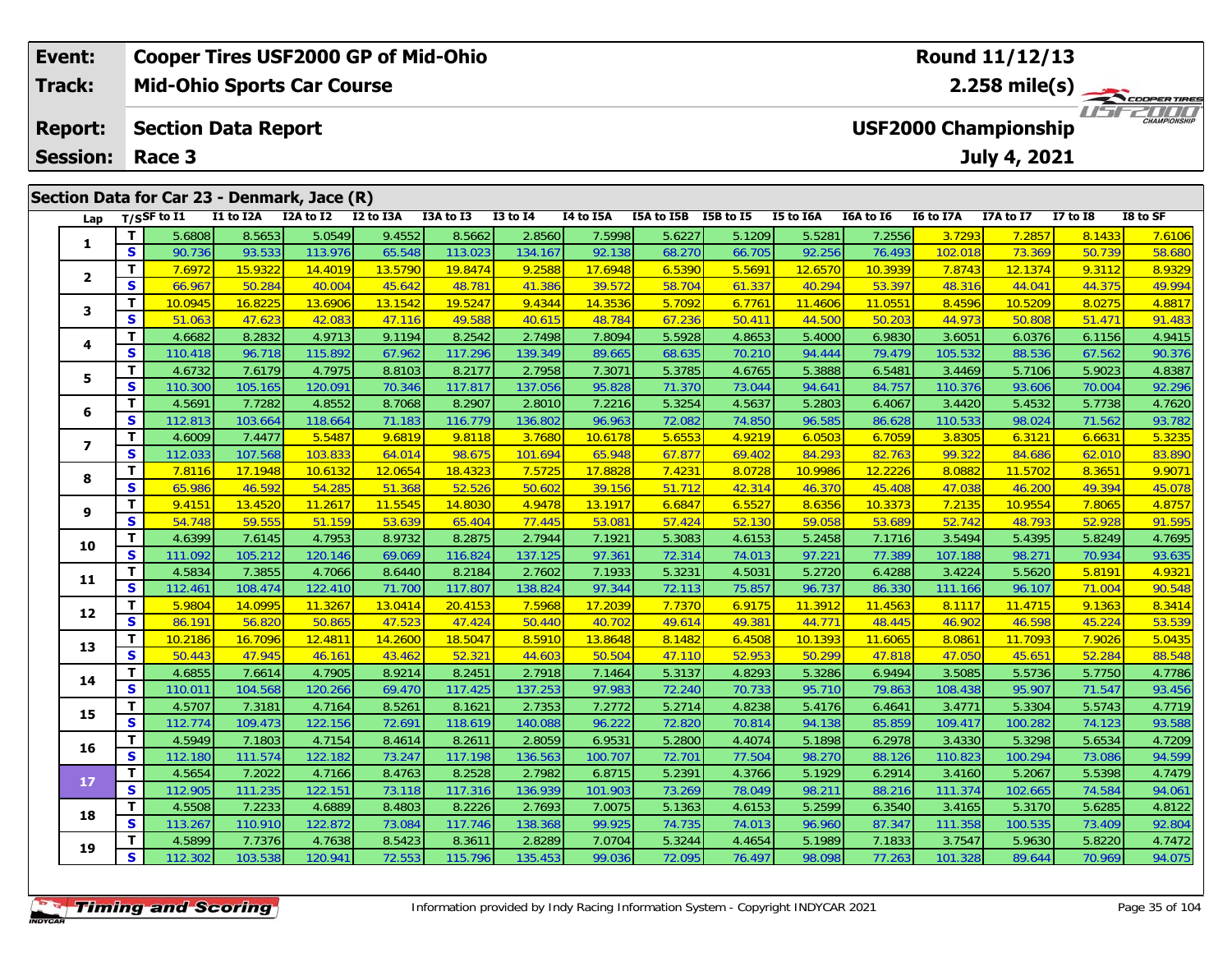| Event:                 | <b>Cooper Tires USF2000 GP of Mid-Ohio</b> | Round 11/12/13                                                 |
|------------------------|--------------------------------------------|----------------------------------------------------------------|
| Track:                 | <b>Mid-Ohio Sports Car Course</b>          | $2.258$ mile(s)                                                |
| <b>Report:</b>         | Section Data Report                        | USF2DOO'<br><b>CHAMPIONSHIP</b><br><b>USF2000 Championship</b> |
| <b>Session: Race 3</b> |                                            | July 4, 2021                                                   |

| Section Data for Car 23 - Denmark, Jace (R) |                         |                                                    |                     |  |  |  |  |  |  |  |
|---------------------------------------------|-------------------------|----------------------------------------------------|---------------------|--|--|--|--|--|--|--|
|                                             | PO to SF<br>Lap T/SLap  |                                                    |                     |  |  |  |  |  |  |  |
|                                             | $\mathbf{1}$            | $\overline{\mathbf{r}}$                            | 98.0744<br>158.0729 |  |  |  |  |  |  |  |
|                                             |                         | $\mathbf{s}$                                       | 82.884<br>48.167    |  |  |  |  |  |  |  |
|                                             | $\overline{\mathbf{2}}$ | $\overline{I}$                                     | 171.8261            |  |  |  |  |  |  |  |
|                                             |                         | $\mathbf{s}$<br>$\overline{\mathsf{T}}$            | 47.308              |  |  |  |  |  |  |  |
|                                             | $\mathbf{3}$            | $\overline{\mathbf{s}}$                            | 163.9652<br>49.576  |  |  |  |  |  |  |  |
|                                             |                         | $\mathbf T$                                        | 89.3964             |  |  |  |  |  |  |  |
|                                             | $\overline{\mathbf{4}}$ | $\overline{\mathbf{s}}$                            | 90.930              |  |  |  |  |  |  |  |
|                                             |                         | $\mathbf T$                                        | 86.1099             |  |  |  |  |  |  |  |
|                                             | $5\phantom{a}$          | $\overline{\mathbf{s}}$                            | 94.400              |  |  |  |  |  |  |  |
|                                             | 6                       | $\mathbf{T}$                                       | 85.1797             |  |  |  |  |  |  |  |
|                                             |                         | $\mathbf{s}$                                       | 95.431              |  |  |  |  |  |  |  |
|                                             | $\overline{\mathbf{z}}$ | $\overline{t}$                                     | 96.9394             |  |  |  |  |  |  |  |
|                                             |                         | $\overline{\mathbf{s}}$                            | 83.854              |  |  |  |  |  |  |  |
|                                             | 8                       | $\overline{\mathsf{r}}$<br>$\overline{\mathbf{s}}$ | 168.2203<br>48.322  |  |  |  |  |  |  |  |
|                                             |                         | $\overline{\mathbf{r}}$                            | 141.6872            |  |  |  |  |  |  |  |
|                                             | 9                       | $\overline{\mathbf{s}}$                            | 57.371              |  |  |  |  |  |  |  |
|                                             |                         | T                                                  | 86.2212             |  |  |  |  |  |  |  |
|                                             | 10                      | $\overline{\mathbf{s}}$                            | 94.278              |  |  |  |  |  |  |  |
|                                             | $11$                    | $\mathbf T$                                        | 84.7540             |  |  |  |  |  |  |  |
|                                             |                         | $\overline{\mathbf{s}}$                            | 95.911              |  |  |  |  |  |  |  |
|                                             | 12                      | $\overline{\mathbf{r}}$                            | 164.2269            |  |  |  |  |  |  |  |
|                                             |                         | $\mathbf{s}$                                       | 49.497              |  |  |  |  |  |  |  |
|                                             | 13                      | $\overline{T}$<br>$\overline{\mathbf{s}}$          | 163.7161<br>49.652  |  |  |  |  |  |  |  |
|                                             |                         | T                                                  | 86.2988             |  |  |  |  |  |  |  |
|                                             | 14                      | $\overline{\mathbf{s}}$                            | 94.194              |  |  |  |  |  |  |  |
|                                             |                         | $\overline{\mathbf{T}}$                            | 84.4365             |  |  |  |  |  |  |  |
|                                             | 15                      | $\overline{\mathbf{s}}$                            | 96.271              |  |  |  |  |  |  |  |
|                                             | 16                      | $\mathbf T$                                        | 83.2842             |  |  |  |  |  |  |  |
|                                             |                         | $\mathbf{s}$                                       | 97.603              |  |  |  |  |  |  |  |
|                                             | ${\bf 17}$              | $\mathbf T$                                        | 82.8934             |  |  |  |  |  |  |  |
|                                             |                         | $\mathbf{s}$                                       | 98.063              |  |  |  |  |  |  |  |
|                                             | 18                      | $\overline{\mathbf{T}}$<br>$\overline{\mathbf{s}}$ | 83.4824<br>97.371   |  |  |  |  |  |  |  |
|                                             |                         | T                                                  | 86.3529             |  |  |  |  |  |  |  |
|                                             | 19                      | $\overline{\mathbf{s}}$                            | 94.135              |  |  |  |  |  |  |  |
|                                             |                         |                                                    |                     |  |  |  |  |  |  |  |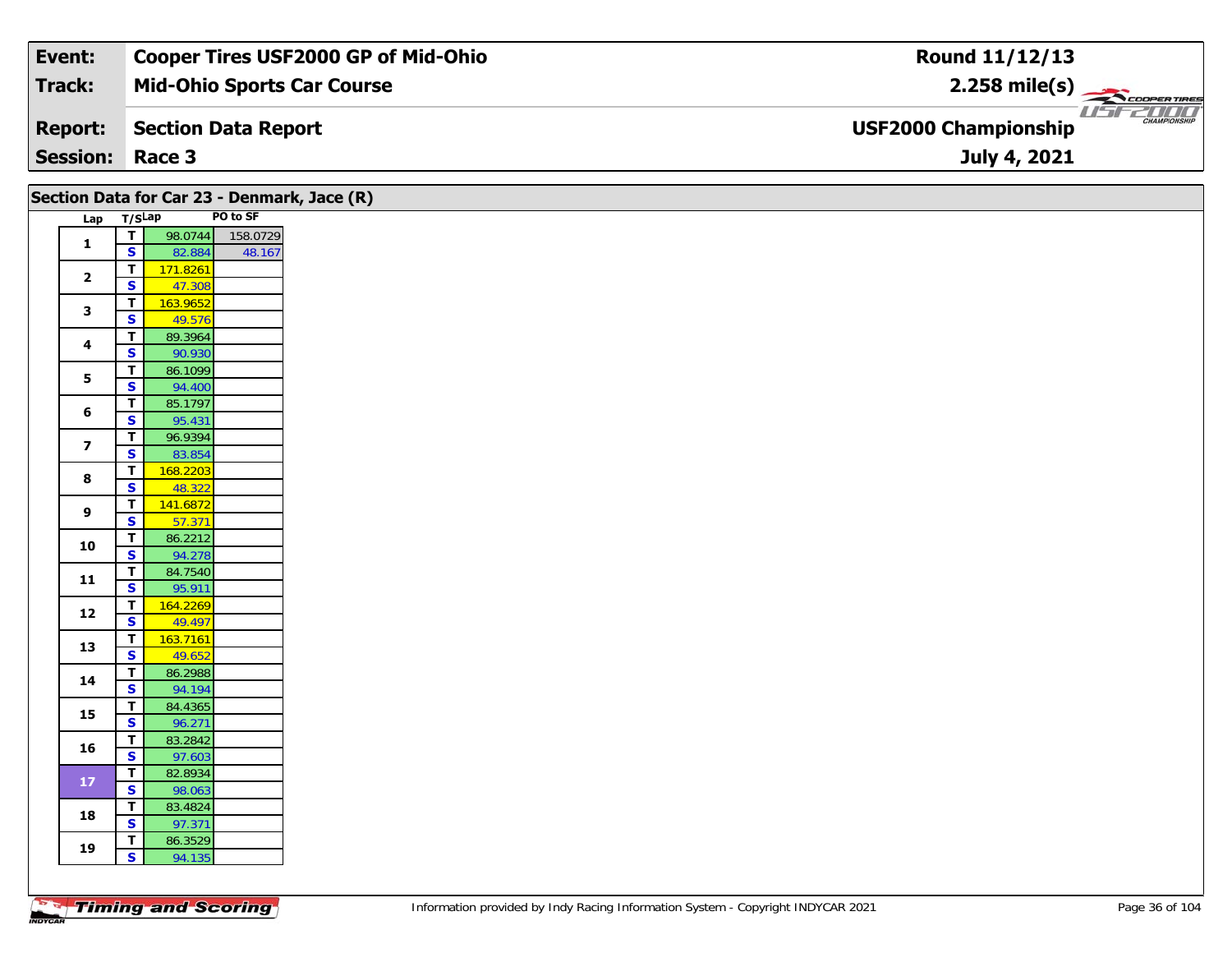| Event:                 | Cooper Tires USF2000 GP of Mid-Ohio | <b>Round 11/12/13</b>                              |
|------------------------|-------------------------------------|----------------------------------------------------|
| <b>Track:</b>          | <b>Mid-Ohio Sports Car Course</b>   | $2.258 \text{ mile(s)}$                            |
| <b>Report:</b>         | Section Data Report                 | <b>CHAMPIONSHIP</b><br><b>USF2000 Championship</b> |
| <b>Session: Race 3</b> |                                     | July 4, 2021                                       |
|                        |                                     |                                                    |

### **Section Data for Car 23 - Denmark, Jace (R)**

|    | Lap | T/SSF to I1 | I1 to I2A | I2A to I2 | I2 to I3A | I3A to I3 | <b>I3 to I4</b> | I4 to I5A | I5A to I5B | I5B to I5 | <b>I5 to I6A</b> | I6A to I6 | <b>I6 to I7A</b> | I7A to I7 | <b>I7 to I8</b> | I8 to SF |
|----|-----|-------------|-----------|-----------|-----------|-----------|-----------------|-----------|------------|-----------|------------------|-----------|------------------|-----------|-----------------|----------|
| 20 |     | .55501      | .2192     | 4.6830    | 8.5404    | 8.2150    | 2.7590          | 7.0054    | 5.2133     | 4.3657    | 5.2255           | 6.3775    | 3.4241           | 5.2198    | 5.5472          | 4.7545   |
|    |     | .162 I      | 10.973    | 123.027   |           | 17.855    | 138.884         | 99.955    | 73.632     | 78.244    | 97.598           | 87.02.    | 111              | 102.407   |                 | 93.930   |
|    |     | 1.6710 L    | 9.2157    | 8.2655    | 11.7416   |           |                 |           |            |           |                  |           |                  |           |                 |          |
|    | 21  | 10.3521     | 86.932    | 69.704    | 52.784    |           |                 |           |            |           |                  |           |                  |           |                 |          |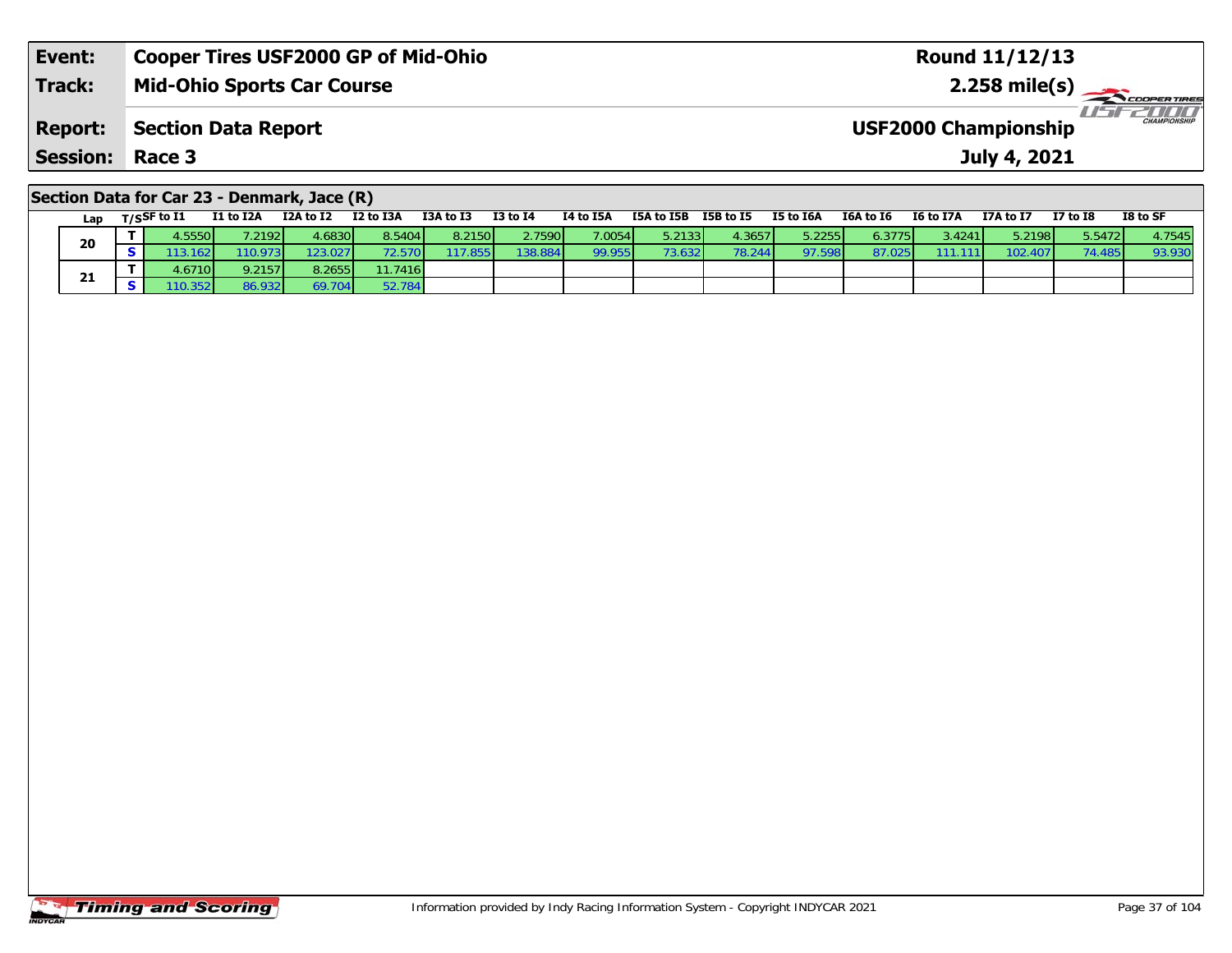| Event:          | <b>Cooper Tires USF2000 GP of Mid-Ohio</b> | <b>Round 11/12/13</b>                              |
|-----------------|--------------------------------------------|----------------------------------------------------|
| Track:          | <b>Mid-Ohio Sports Car Course</b>          | $2.258 \text{ mile(s)}$                            |
| <b>Report:</b>  | Section Data Report                        | <b>CHAMPIONSHIP</b><br><b>USF2000 Championship</b> |
| <b>Session:</b> | Race 3                                     | July 4, 2021                                       |
|                 | $\sim$                                     |                                                    |

#### **Section Data for Car 23 - Denmark, Jace (R) Lap T/SLap PO to SF**  Г

|    |   | 83.1046 |  |
|----|---|---------|--|
| 20 | s | 97.814  |  |
|    |   |         |  |
| 21 | S |         |  |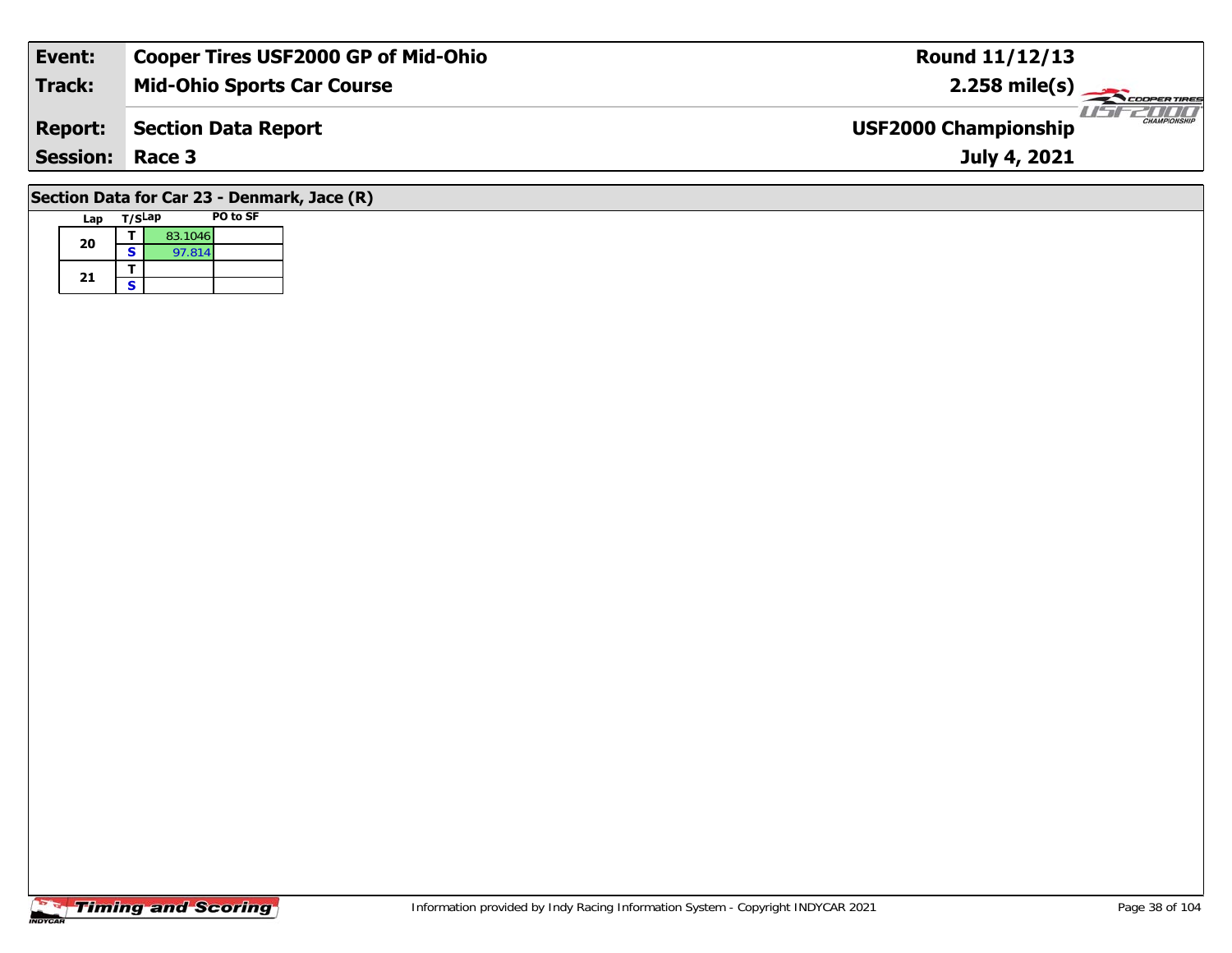| Event:          |                                         | <b>Cooper Tires USF2000 GP of Mid-Ohio</b> |           |           |           |              |           |            | Round 11/12/13                                             |           |                  |                  |                  |                 |          |  |  |
|-----------------|-----------------------------------------|--------------------------------------------|-----------|-----------|-----------|--------------|-----------|------------|------------------------------------------------------------|-----------|------------------|------------------|------------------|-----------------|----------|--|--|
| <b>Track:</b>   |                                         | <b>Mid-Ohio Sports Car Course</b>          |           |           |           |              |           |            | $2.258$ mile(s) $\frac{1}{2.256}$                          |           |                  |                  |                  |                 |          |  |  |
| <b>Report:</b>  |                                         | <b>Section Data Report</b>                 |           |           |           |              |           |            | 2000<br><b>CHAMPIONSHIP</b><br><b>USF2000 Championship</b> |           |                  |                  |                  |                 |          |  |  |
| <b>Session:</b> | Race 3                                  |                                            |           |           |           |              |           |            |                                                            |           |                  |                  | July 4, 2021     |                 |          |  |  |
|                 |                                         |                                            |           |           |           |              |           |            |                                                            |           |                  |                  |                  |                 |          |  |  |
|                 | Section Data for Car 24 - Pierson, Josh |                                            |           |           |           |              |           |            |                                                            |           |                  |                  |                  |                 |          |  |  |
| Lap             | T/SSF to I1                             | I1 to I2A                                  | I2A to I2 | I2 to I3A | I3A to I3 | $I3$ to $I4$ | I4 to I5A | I5A to I5B | I5B to I5                                                  | I5 to I6A | <b>I6A to 16</b> | <b>I6 to I7A</b> | <b>I7A to I7</b> | <b>I7 to I8</b> | I8 to SF |  |  |
|                 | 5.5877                                  | 8.6676                                     | 5.1738    | 9.4420    | 8.2452    | 2.7497       | 8.1721    | 5.8766     | 5.2728                                                     | 5.9796    | 7.8616L          | 4.9852           | 8.5438           | 8.1096          | 9.8369   |  |  |

| Lap            |                         | 1/5 <sup>3</sup> wii | 11 W 12A | IZA WIZ | <b>IZ WIJA</b> | 13A W 13 | +ב טו כב | 14 W 13A | <b>ISA IO 13D</b> | 196 M 19           | TO TO TOW | TOW TO TO | 10 to 17A | $17A$ to $17$ | <b>TV TO TO</b> | TO TO 9L |
|----------------|-------------------------|----------------------|----------|---------|----------------|----------|----------|----------|-------------------|--------------------|-----------|-----------|-----------|---------------|-----------------|----------|
|                | $\mathbf{T}$            | 5.5877               | 8.6676   | 5.1738  | 9.4420         | 8.2452   | 2.7497   | 8.1721   | 5.8766            | 5.2728             | 5.9796    | 7.8616    | 4.9852    | 8.5438        | 8.1096          | 9.8369   |
| 1              | S                       | 92.248               | 92.429   | 111.357 | 65.640         | 117.424  | 139.354  | 85.685   | 65.321            | 64.784             | 85.290    | 70.596    | 76.317    | 62.565        | 50.950          | 45.400   |
|                | $\mathbf{T}$            | 9.3746               | 14.4305  | 15.6496 | 13.9904        | 15.7653  | 10.0365  | 19.0924  | 7.4594            | 5.0198             | 11.8307   | 11.7398   | 5.6518    | 12.9812       | 9.5489          | 8.6965   |
| $\overline{2}$ | $\overline{\mathbf{s}}$ | 54.984               | 55.517   | 36.815  | 44.300         | 61.412   | 38.179   | 36.676   | 51.460            | 68.049             | 43.108    | 47.275    | 67.316    | 41.178        | 43.270          | 51.353   |
|                | T                       | 9.5707               | 18.6810  | 13.8478 | 14.5818        | 15.9745  | 9.8253   | 16.6233  | 5.6730            | 4.8843             | 10.2590   | 10.4713   | 7.8554    | 9.0549        | 7.6078          | 4.9311   |
| 3              | $\mathbf{s}$            | 53.858               | 42.885   | 41.605  | 42.503         | 60.608   | 39.000   | 42.123   | 67.665            | 69.937             | 49.712    | 53.002    | 48.432    | 59.034        | 54.310          | 90.566   |
| 4              | $\mathbf{T}$            | 4.6312               | 7.8290   | 4.8526  | 8.9092         | 8.2370   | 2.7499   | 7.6918   | 5.5379            | 4.9903             | 5.5347    | 7.1191    | 3.5425    | 5.8247        | 6.2314          | 4.9389   |
|                | S                       | 111.300              | 102.329  | 118.727 | 69.565         | 117.541  | 139.344  | 91.036   | 69.316            | 68.451             | 92.146    | 77.959    | 107.397   | 91.772        | 66.306          | 90.423   |
| 5              | T                       | 4.6440               | 7.8234   | 4.9411  | 9.3140         | 8.5282   | 2.8038   | 7.8679   | 6.4392            | 5.1078             | 5.7294    | 6.9487    | 3.5134    | 5.8667        | 5.9684          | 4.8864   |
|                | $\mathbf{s}$            | 110.994              | 102.403  | 116.601 | 66.542         | 113.527  | 136.665  | 88.998   | 59.614            | 66.876             | 89.015    | 79.871    | 108.287   | 91.115        | 69.228          | 91.395   |
| 6              | T                       | 4.6123               | 7.7018   | 4.8507  | 8.8513         | 8.2224   | 2.7348   | 7.7914   | 5.4236            | 4.8223             | 5.4013    | 7.0442    | 3.5612    | 5.5530        | 5.6814          | 4.9091   |
|                | $\mathbf{s}$            | 111.757              | 104.019  | 118.774 | 70.021         | 117.749  | 140.113  | 89.872   | 70.777            | 70.836             | 94.422    | 78.788    | 106.833   | 96.262        | 72.725          | 90.972   |
| 7              | $\mathbf{T}$            | 4.7511               | 8.9173   | 7.4940  | 9.6967         | 10.2756  | 4.0675   | 9.4339   | 5.5678            | 4.7410             | 5.7589    | 6.9378    | 3.5779    | 6.0129        | 5.9435          | 4.8665   |
|                | $\mathbf{s}$            | 108.492              | 89.841   | 76.880  | 63.916         | 94.221   | 94.206   | 74.225   | 68.944            | 72.050             | 88.559    | 79.997    | 106.335   | 88.900        | 69.518          | 91.768   |
| 8              | T                       | 5.4764               | 18.9526  | 9.8940  | 11.1714        | 20.3696  | 7.4039   | 18.6555  | 6.7431            | 5.4150             | 12.7366   | 12.3408   | 7.7873    | 10.4455       | 8.2283          | 10.0346  |
|                | $\mathbf{s}$            | 94.123               | 42.271   | 58.231  | 55.479         | 47.531   | 51.754   | 37.535   | 56.927            | 63.082             | 40.042    | 44.973    | 48.856    | 51.175        | 50.215          | 44.505   |
| 9              | Т                       | 10.6261              | 13.7351  | 10.5510 | 11.6459        | 16.0834  | 4.6611   | 14.1070  | 5.4849            | 4.7874             | 7.8288    | 9.4014    | 7.2907    | 9.4557        | 7.0037          | 4.9970   |
|                | $\mathbf{s}$            | 48.508               | 58.328   | 54.605  | 53.218         | 60.198   | 82.208   | 49.637   | 69.986            | 71.352             | 65.144    | 59.034    | 52.184    | 56.532        | 58.995          | 89.372   |
| 10             | Т                       | 4.7038               | 7.7531   | 4.8152  | 8.7269         | 8.2014   | 2.7440   | 7.5104   | 5.3945            | 5.0173             | 5.7517    | 6.8903    | 3.4988    | 5.6014        | 5.7504          | 4.8165   |
|                | $\mathbf{s}$            | 109.583              | 103.331  | 119.650 | 71.019         | 118.051  | 139.644  | 93.234   | 71.158            | 68.083             | 88.669    | 80.548    | 108.739   | 95.431        | 71.853          | 92.721   |
| 11             | $\mathbf{T}$            | 4.5763               | 7.3649   | 4.7232  | 9.0070         | 8.1687   | 2.7652   | 7.4979   | 5.4607            | 4.7545             | 5.3080    | 6.4744    | 3.4701    | 6.7444        | 6.6628          | 5.8760   |
|                | S                       | 112.636              | 108.778  | 121.980 | 68.810         | 118.523  | 138.573  | 93.390   | 70.296            | 71.846             | 96.081    | 85.722    | 109.638   | 79.258        | 62.013          | 76.003   |
| 12             | T                       | 6.1441               | 12.8671  | 12.7890 | 11.2247        | 19.6025  | 8.9206   | 18.7379  | 7.0206            | 5.0622             | 12.3838   | 11.9485   | 7.7407    | 11.6619       | 9.7363          | 7.2045   |
|                | $\mathbf{s}$            | 83.894               | 62.262   | 45.049  | 55.215         | 49.391   | 42.955   | 37.370   | 54.677            | 67.479             | 41.183    | 46.449    | 49.150    | 45.837        | 42.437          | 61.988   |
| 13             | $\mathbf{T}$            | 10.1674              | 16.3663  | 12.9827 | 13.9222        | 17.9764  | 9.6198   | 13.5161  | 7.8524            | 5.558 <sup>2</sup> | 10.7631   | 11.3095   | 7.5276    | 10.2219       | 6.7580          | 4.8526   |
|                | S                       | 50.697               | 48.950   | 44.377  | 44.517         | 53.858   | 39.833   | 51.807   | 48.885            | 61.458             | 47.384    | 49.074    | 50.541    | 52.294        | 61.140          | 92.031   |
| 14             | $\mathbf{T}$            | 4.5704               | 7.7600   | 4.8128  | 8.7693         | 8.3478   | 2.8037   | 7.8617   | 5.4347            | 4.7490             | 5.3329    | 6.5864    | 3.4456    | 5.5624        | 5.9160          | 4.8037   |
|                | $\mathbf{s}$            | 112.781              | 103.239  | 119.709 | 70.675         | 115.980  | 136.670  | 89.068   | 70.632            | 71.929             | 95.633    | 84.265    | 110.418   | 96.100        | 69.841          | 92.968   |
| 15             | $\mathbf{T}$            | 4.5660               | 7.5256   | 4.7050  | 8.8556         | 8.1979   | 2.7547   | 7.5399   | 5.2943            | 4.6156             | 5.2342    | 6.4367    | 3.4408    | 5.4492        | 5.6678          | 4.8485   |
|                | S                       | 112.890              | 106.455  | 122.452 | 69.987         | 118.101  | 139.101  | 92.870   | 72.505            | 74.008             | 97.436    | 86.224    | 110.572   | 98.096        | 72.900          | 92.109   |
| 16             | Т                       | 4.5733               | 7.4733   | 4.6844  | 9.1908         | 8.2307   | 2.7546   | 7.4783   | 5.2898            | 4.6431             | 5.2293    | 6.5788    | 3.4833    | 5.3233        | 5.4428          | 4.8316   |
|                | $\mathbf{s}$            | 112.710              | 107.200  | 122.990 | 67.434         | 117.631  | 139.106  | 93.635   | 72.567            | 73.570             | 97.527    | 84.362    | 109.222   | 100.416       | 75.913          | 92.431   |
| 17             | T                       | 4.5853               | 7.1879   | 4.6916  | 8.4029         | 8.3071   | 2.8216   | 6.9369   | 5.1360            | 4.3957             | 5.1608    | 6.3339    | 3.4302    | 5.3469        | 5.5553          | 4.7544   |
|                | S                       | 112.415              | 111.456  | 122.802 | 73.757         | 116.549  | 135.803  | 100.942  | 74.740            | 77.710             | 98.822    | 87.624    | 110.913   | 99.973        | 74.376          | 93.932   |
| 18             | Т                       | 4.5319               | 7.2494   | 4.6461  | 8.5312         | 8.1774   | 2.7331   | 7.2828   | 5.1103            | 4.5046             | 5.1950    | 6.4613    | 3.4452    | 5.3460        | 5.4764          | 4.7709   |
|                | $\mathbf{s}$            | 113.739              | 110.511  | 124.004 | 72.648         | 118.397  | 140.200  | 96.148   | 75.116            | 75.832             | 98.171    | 85.896    | 110.430   | 99.990        | 75.448          | 93.607   |
| 19             | T                       | 4.5145               | 7.2524   | 4.6319  | 8.4459         | 8.2147   | 2.7503   | 7.0530   | 5.1522            | 4.4564             | 5.2216    | 6.5461    | 3.4306    | 5.3146        | 5.6275          | 4.8020   |
|                | S                       | 114.178              | 110.465  | 124.384 | 73.381         | 117.860  | 139.324  | 99.281   | 74.505            | 76.652             | 97.671    | 84.783    | 110.900   | 100.581       | 73.422          | 93.001   |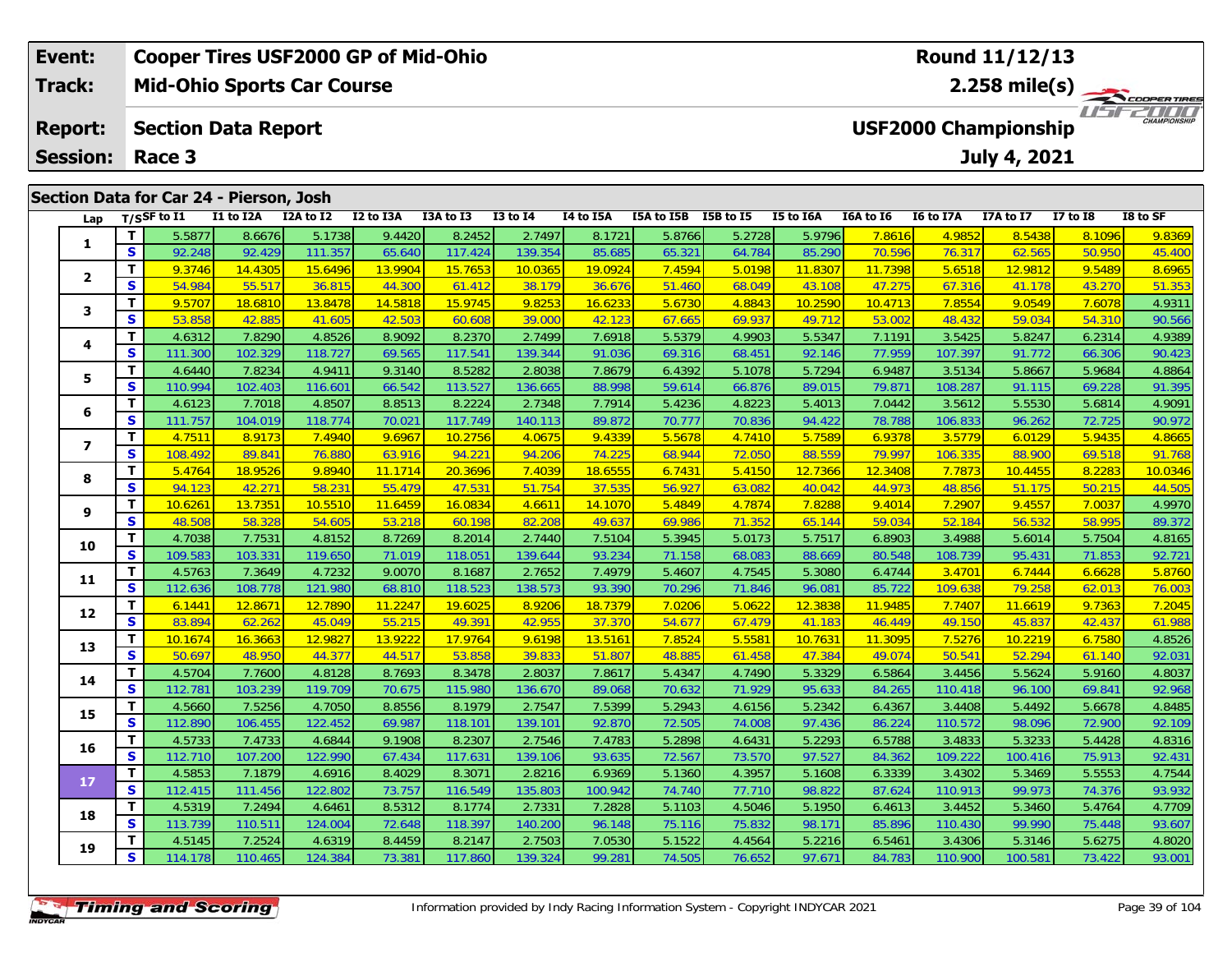| Event:          | Cooper Tires USF2000 GP of Mid-Ohio | Round 11/12/13                                     |
|-----------------|-------------------------------------|----------------------------------------------------|
| Track:          | <b>Mid-Ohio Sports Car Course</b>   | $2.258$ mile(s) $\frac{1}{2.258}$                  |
| <b>Report:</b>  | Section Data Report                 | <b>CHAMPIONSHIP</b><br><b>USF2000 Championship</b> |
| <b>Session:</b> | Race 3                              | July 4, 2021                                       |

|                         |                                         | Section Data for Car 24 - Pierson, Josh |          |  |  |  |  |
|-------------------------|-----------------------------------------|-----------------------------------------|----------|--|--|--|--|
| Lap T/SLap              |                                         | PO to SF                                |          |  |  |  |  |
|                         | $\mathbf{T}$                            | 104.5042                                | 139.8807 |  |  |  |  |
| $\mathbf{1}$            | $\mathbf{s}$                            | 77.784                                  | 54.431   |  |  |  |  |
| $\overline{2}$          | $\overline{\mathbf{T}}$                 | 171.2674                                |          |  |  |  |  |
|                         | $\overline{\mathbf{s}}$                 | 47.463                                  |          |  |  |  |  |
| $\mathbf{3}$            | $\mathbf T$                             | 159.8412                                |          |  |  |  |  |
|                         | $\mathbf{s}$                            | 50.855                                  |          |  |  |  |  |
| 4                       | $\overline{\mathsf{r}}$                 | 88.6202                                 |          |  |  |  |  |
|                         | S                                       | 91.726                                  |          |  |  |  |  |
| 5                       | $\mathbf{T}$                            | 90.3824                                 |          |  |  |  |  |
|                         | $\overline{\mathbf{s}}$                 | 89.938                                  |          |  |  |  |  |
| 6                       | $\mathbf{T}$                            | 87.1608                                 |          |  |  |  |  |
|                         | S                                       | 93.262                                  |          |  |  |  |  |
| $\overline{\mathbf{z}}$ | $\mathbf T$<br>S                        | 98.0424<br>82.911                       |          |  |  |  |  |
|                         | $\overline{\mathbf{T}}$                 | 165.6546                                |          |  |  |  |  |
| 8                       | $\overline{\mathbf{s}}$                 | 49.071                                  |          |  |  |  |  |
|                         | $\mathbf T$                             | 137.6592                                |          |  |  |  |  |
| 9                       | S                                       | 59.050                                  |          |  |  |  |  |
|                         | T                                       | 87.1757                                 |          |  |  |  |  |
| 10                      | $\overline{\mathbf{s}}$                 | 93.246                                  |          |  |  |  |  |
|                         | $\mathbf T$                             | 88.8541                                 |          |  |  |  |  |
| 11                      | $\overline{\mathbf{s}}$                 | 91.485                                  |          |  |  |  |  |
|                         | $\mathbf T$                             | 163.0444                                |          |  |  |  |  |
| 12                      | S                                       | 49.856                                  |          |  |  |  |  |
| 13                      | $\overline{\mathbf{T}}$                 | 159.3941                                |          |  |  |  |  |
|                         | $\mathbf{s}$                            | 50.998                                  |          |  |  |  |  |
| 14                      | T                                       | 86.7564                                 |          |  |  |  |  |
|                         | S                                       | 93.697                                  |          |  |  |  |  |
| 15                      | $\mathbf T$                             | 85.1318                                 |          |  |  |  |  |
|                         | $\overline{\mathbf{s}}$                 | 95.485                                  |          |  |  |  |  |
| 16                      | T.                                      | 85.2074                                 |          |  |  |  |  |
|                         | $\overline{\mathbf{s}}$                 | 95.400                                  |          |  |  |  |  |
| $17$                    | $\overline{\mathbf{I}}$<br>$\mathbf{s}$ | 83.0465<br>97.883                       |          |  |  |  |  |
|                         | $\mathbf{T}$                            | 83.4616                                 |          |  |  |  |  |
| 18                      | $\mathbf{s}$                            | 97.396                                  |          |  |  |  |  |
|                         | T                                       | 83.4137                                 |          |  |  |  |  |
| 19                      | $\overline{\mathbf{s}}$                 | 97.452                                  |          |  |  |  |  |
|                         |                                         |                                         |          |  |  |  |  |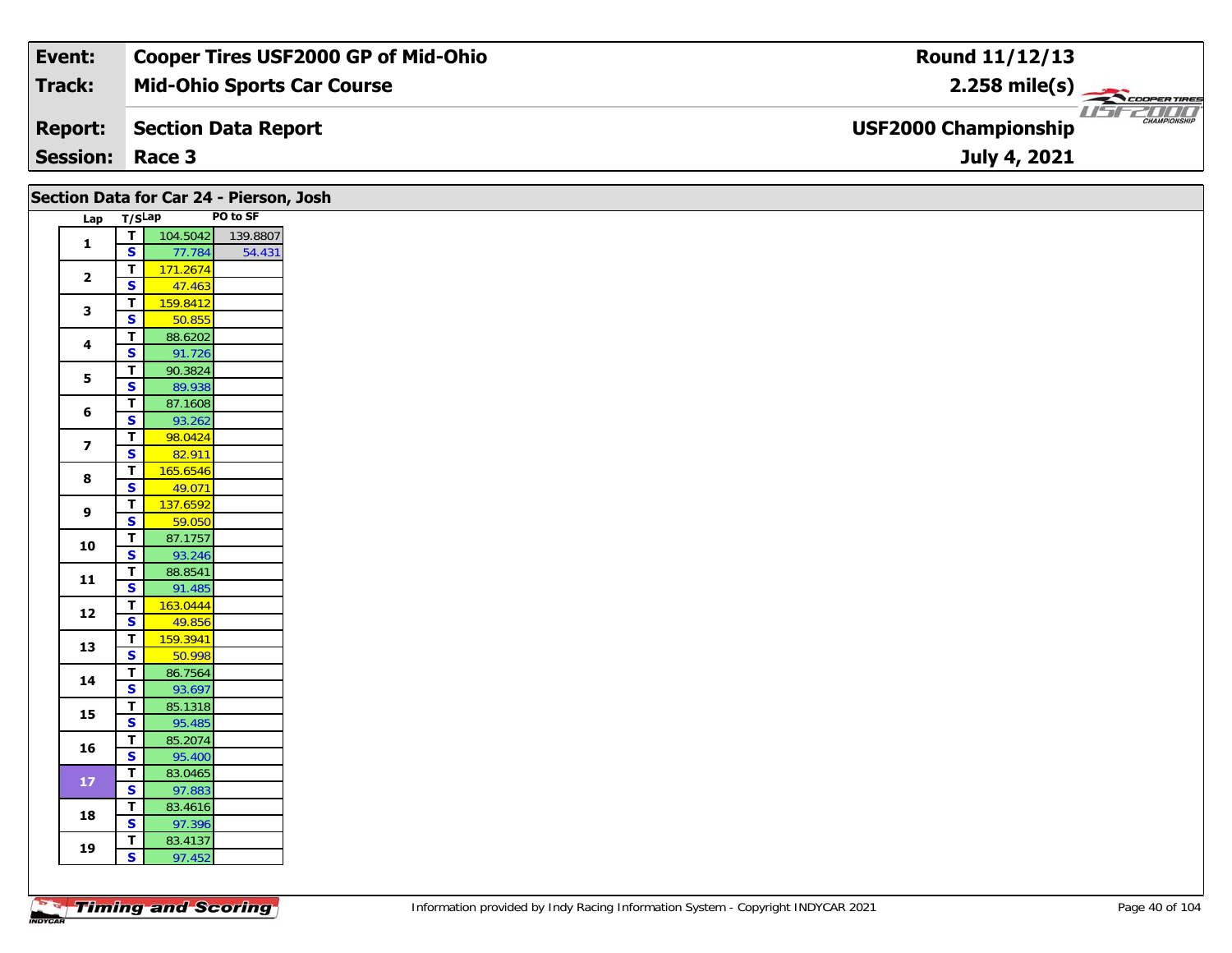| Event:                 | <b>Cooper Tires USF2000 GP of Mid-Ohio</b> | <b>Round 11/12/13</b>                              |
|------------------------|--------------------------------------------|----------------------------------------------------|
| <b>Track:</b>          | <b>Mid-Ohio Sports Car Course</b>          | 2.258 mile(s) $\rightarrow$<br><b>COOPERTIRES</b>  |
| <b>Report:</b>         | Section Data Report                        | <b>CHAMPIONSHIP</b><br><b>USF2000 Championship</b> |
| <b>Session: Race 3</b> |                                            | July 4, 2021                                       |
|                        |                                            |                                                    |

## **Section Data for Car 24 - Pierson, Josh**

| Lap | T/SSF to I1 | <b>I1 to I2A</b> | I2A to I2 | I2 to I3A | I3A to I3 | <b>I3 to I4</b> | I4 to I5A    | I5A to I5B      | I5B to I5 | I5 to I6A | I6A to I6 | I6 to I7A | I7A to I7          | <b>I7 to I8</b> | I8 to SF |
|-----|-------------|------------------|-----------|-----------|-----------|-----------------|--------------|-----------------|-----------|-----------|-----------|-----------|--------------------|-----------------|----------|
| 20  | .53071      | .2303            | l.6590 l  | 8.5248    | 8.2292    | 2.7588          | 7.0163       | 5.1523 <b>I</b> | 1.3666    | 5.1777    | 6.5870 l  | 3.43331   | 5.3120 $\mathsf I$ | 5.6501          | 4.8680   |
|     | 3.769'      | 110.803          | 123.661   |           | 117.652   | 138.894         | <b>99.8L</b> | 74.503          | 78.228    | 98.499    | 84.25     | 110.8.    |                    |                 | 91.740   |
|     | 5.0191      | 10.0968          | 8.3070    |           |           |                 |              |                 |           |           |           |           |                    |                 |          |
| 21  |             |                  | 69.356    |           |           |                 |              |                 |           |           |           |           |                    |                 |          |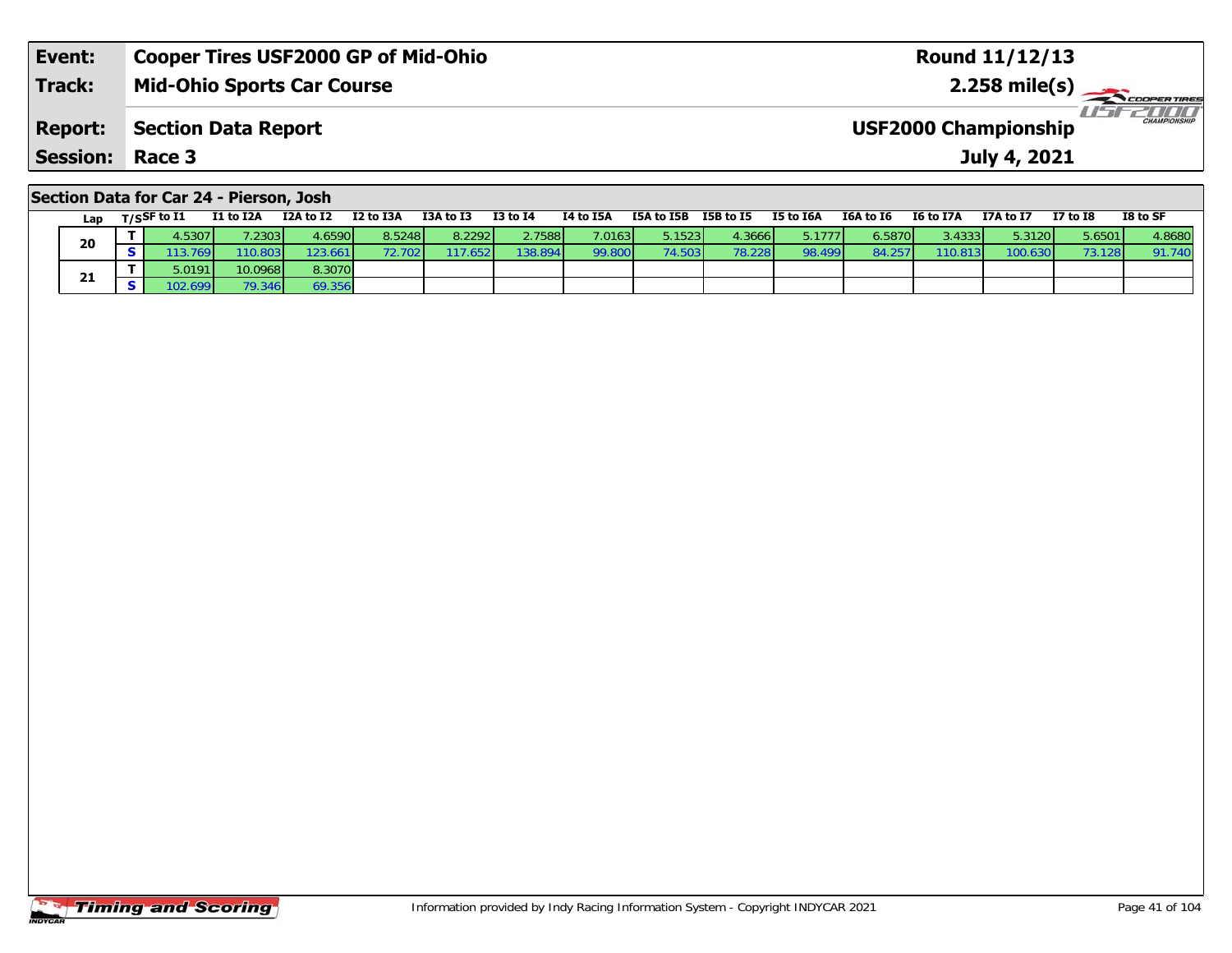| Event:                 | <b>Cooper Tires USF2000 GP of Mid-Ohio</b> | <b>Round 11/12/13</b>                              |
|------------------------|--------------------------------------------|----------------------------------------------------|
| Track:                 | <b>Mid-Ohio Sports Car Course</b>          | $2.258$ mile(s)                                    |
| <b>Report:</b>         | Section Data Report                        | <b>CHAMPIONSHIP</b><br><b>USF2000 Championship</b> |
| <b>Session: Race 3</b> |                                            | July 4, 2021                                       |
|                        | Section Data for Car 24 - Pierson, Josh    |                                                    |

### **Lap T/SLap PO to SF 20a**  $\begin{array}{|c|c|c|}\n\hline\n\textbf{S} & \textbf{83.4961} \\
\hline\n\textbf{S} & \textbf{97.355}\n\hline\n\end{array}$ 21  $\frac{1}{s}$

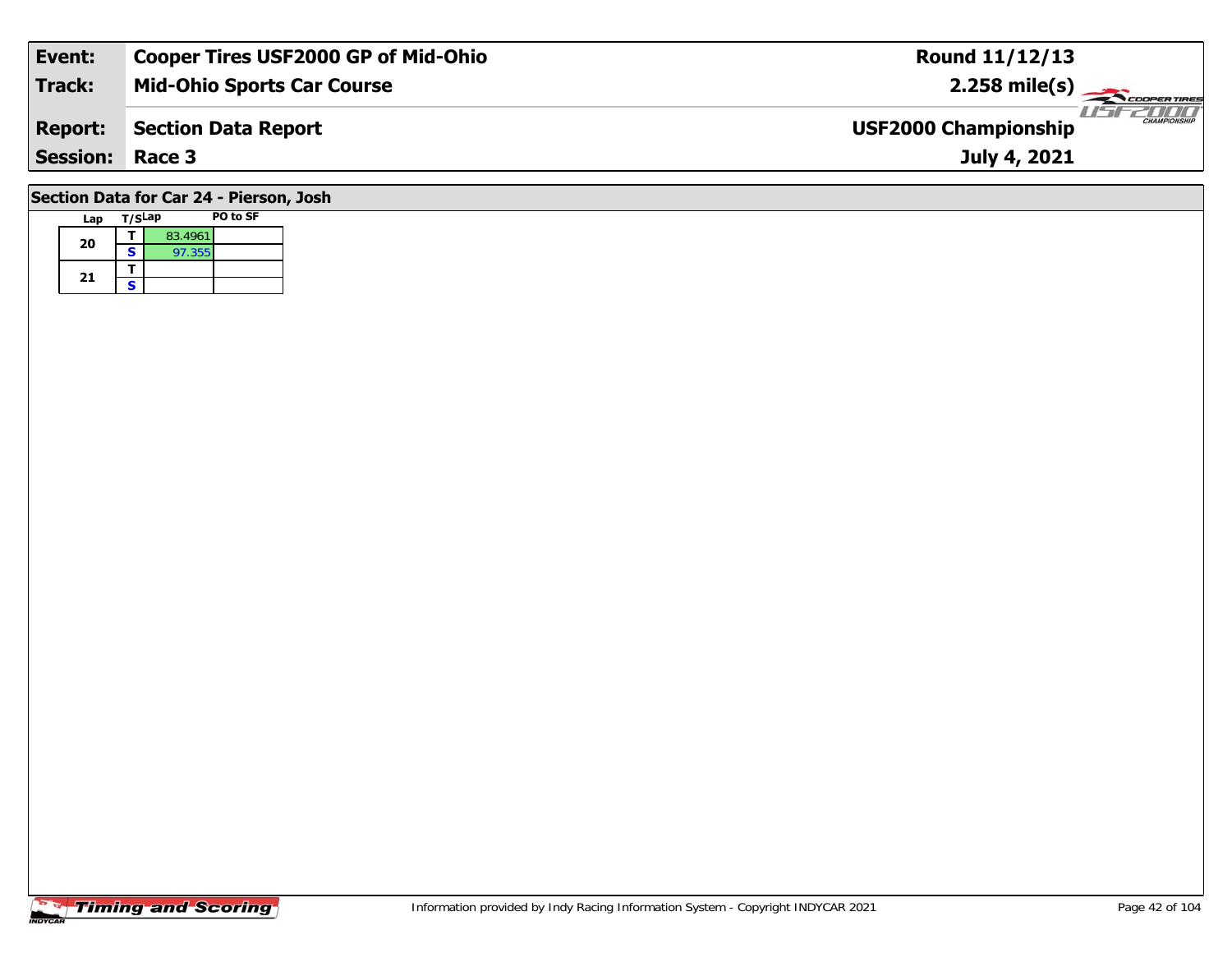| <b>Cooper Tires USF2000 GP of Mid-Ohio</b><br>Event: |    |                |                            |                                           |           |           |                 |                                                    |            | Round 11/12/13 |                         |                  |                  |                     |              |          |  |  |
|------------------------------------------------------|----|----------------|----------------------------|-------------------------------------------|-----------|-----------|-----------------|----------------------------------------------------|------------|----------------|-------------------------|------------------|------------------|---------------------|--------------|----------|--|--|
| <b>Track:</b>                                        |    |                |                            | <b>Mid-Ohio Sports Car Course</b>         |           |           |                 |                                                    |            |                | $2.258 \text{ mile(s)}$ |                  |                  |                     |              |          |  |  |
| <b>Report:</b>                                       |    |                | <b>Section Data Report</b> |                                           |           |           |                 | <b>CHAMPIONSHIP</b><br><b>USF2000 Championship</b> |            |                |                         |                  |                  |                     |              |          |  |  |
| <b>Session:</b><br>Race 3                            |    |                |                            |                                           |           |           |                 |                                                    |            |                |                         |                  |                  | <b>July 4, 2021</b> |              |          |  |  |
|                                                      |    |                |                            | Section Data for Car 29 - Evans, Erik (R) |           |           |                 |                                                    |            |                |                         |                  |                  |                     |              |          |  |  |
| Lap                                                  |    | $T/S$ SF to I1 | I1 to I2A                  | I2A to I2                                 | I2 to I3A | I3A to I3 | <b>I3 to I4</b> | <b>I4 to I5A</b>                                   | I5A to I5B | I5B to I5      | I5 to I6A               | <b>I6A to 16</b> | <b>I6 to I7A</b> | I7A to I7           | $I7$ to $I8$ | I8 to SF |  |  |
|                                                      |    | 5.5899         | 8.8856                     | 5.3612                                    | 10.2146   | 8.3022    | 2.7536          | 8.7563                                             | 6.2304     | 5.1000         | 5.8600                  | 8.2423           | 5.4720           | 8.8386              | 7.9982       | 11.1406  |  |  |
| J.                                                   | S. | 92.212         | 90.161                     | 107.464                                   | 60.675    | 116.618   | 139.157         | 79.968                                             | 61.611     | 66.979         | 87.031                  | 67.336           | 69.528           | 60.479              | 51.659       | 40.087   |  |  |
|                                                      |    | 10.0656        | 14.5581                    | 16.8039                                   | 13.4265   | 14.0654   | 9.8202          | 20.9271                                            | 8.4463     | 5.1428         | 9.8984                  | 10.7059          | 6.3521           | 11.8991             | 10.2023      | 8.3534   |  |  |
|                                                      |    |                |                            |                                           |           |           |                 |                                                    |            |                |                         |                  |                  |                     |              |          |  |  |

| --                       | .            |         |         |         |         |         |         |         |        |        |         |         |         |         |         |         |
|--------------------------|--------------|---------|---------|---------|---------|---------|---------|---------|--------|--------|---------|---------|---------|---------|---------|---------|
|                          | T            | 5.5899  | 8.8856  | 5.3612  | 10.2146 | 8.3022  | 2.7536  | 8.7563  | 6.2304 | 5.1000 | 5.8600  | 8.2423  | 5.4720  | 8.8386  | 7.9982  | 11.1406 |
| 1                        | S            | 92.212  | 90.161  | 107.464 | 60.675  | 116.618 | 139.157 | 79.968  | 61.611 | 66.979 | 87.031  | 67.336  | 69.528  | 60.479  | 51.659  | 40.087  |
| $\overline{2}$           | т            | 10.0656 | 14.5581 | 16.8039 | 13.4265 | 14.0654 | 9.8202  | 20.9271 | 8.4463 | 5.1428 | 9.8984  | 10.7059 | 6.3521  | 11.8991 | 10.2023 | 8.3534  |
|                          | S            | 51.210  | 55.030  | 34.286  | 46.160  | 68.834  | 39.020  | 33.460  | 45.448 | 66.421 | 51.523  | 51.841  | 59.894  | 44.923  | 40.499  | 53.462  |
| 3                        | T            | 9.6275  | 18.8243 | 15.9666 | 13.3240 | 15.2431 | 9.8879  | 16.9492 | 5.6932 | 5.0824 | 8.8685  | 9.9750  | 7.2457  | 8.8253  | 7.5406  | 5.0309  |
|                          | S            | 53.540  | 42.559  | 36.084  | 46.516  | 63.516  | 38.753  | 41.313  | 67.425 | 67.211 | 57.507  | 55.639  | 52.508  | 60.570  | 54.794  | 88.770  |
| 4                        | т            | 4.7361  | 7.8786  | 4.8368  | 8.9295  | 8.4875  | 2.8331  | 7.9081  | 5.5250 | 4.9489 | 5.4673  | 6.9322  | 3.5459  | 5.6496  | 5.8880  | 4.8978  |
|                          | S            | 108.835 | 101.685 | 119.115 | 69.407  | 114.071 | 135.252 | 88.546  | 69.478 | 69.024 | 93.282  | 80.061  | 107.294 | 94.617  | 70.174  | 91.182  |
| 5                        | т            | 4.6596  | 7.6958  | 4.8254  | 8.8666  | 8.2469  | 2.7760  | 7.7110  | 6.1606 | 5.1493 | 5.9293  | 7.0390  | 3.5110  | 6.0070  | 5.9081  | 4.8569  |
|                          | S            | 110.622 | 104.100 | 119.397 | 69.900  | 117.399 | 138.034 | 90.809  | 62.309 | 66.337 | 86.014  | 78.846  | 108.361 | 88.987  | 69.935  | 91.950  |
| 6                        | т            | 4.6232  | 7.5651  | 4.8385  | 8.8279  | 8.2597  | 2.7626  | 7.6519  | 5.4499 | 4.9214 | 5.4024  | 7.0487  | 3.5405  | 6.0498  | 5.7441  | 4.9116  |
|                          | $\mathbf{s}$ | 111.493 | 105.899 | 119.073 | 70.206  | 117.218 | 138.703 | 91.510  | 70.435 | 69.409 | 94.402  | 78.738  | 107.458 | 88.358  | 71.932  | 90.926  |
| $\overline{\phantom{a}}$ | т            | 4.7906  | 8.3850  | 7.5764  | 9.8649  | 10.0661 | 4.2992  | 9.9461  | 5.5023 | 4.7915 | 5.7610  | 6.9417  | 3.5479  | 5.9505  | 5.9778  | 4.8705  |
|                          | S            | 107.597 | 95.544  | 76.044  | 62.826  | 96.182  | 89.129  | 70.402  | 69.764 | 71.291 | 88.526  | 79.952  | 107.234 | 89.832  | 69.119  | 91.693  |
| 8                        | T.           | 5.0433  | 18.9006 | 9.9356  | 11.0425 | 20.3204 | 7.5522  | 18.8673 | 6.8035 | 5.1996 | 12.7456 | 12.3903 | 7.5942  | 10.4424 | 8.1956  | 10.3192 |
|                          | S            | 102.206 | 42.387  | 57.987  | 56.126  | 47.646  | 50.738  | 37.113  | 56.421 | 65.696 | 40.014  | 44.793  | 50.098  | 51.190  | 50.415  | 43.278  |
| 9                        | т            | 10.2174 | 13.7394 | 10.9210 | 11.8815 | 15.5798 | 4.7027  | 14.5551 | 5.4500 | 4.8060 | 7.2021  | 9.5328  | 7.0137  | 9.5420  | 6.7026  | 5.0377  |
|                          | S            | 50.449  | 58.309  | 52.755  | 52.163  | 62.143  | 81.481  | 48.109  | 70.434 | 71.076 | 70.813  | 58.220  | 54.244  | 56.020  | 61.645  | 88.650  |
| 10                       | т            | 4.6920  | 7.8276  | 4.8359  | 8.9375  | 8.2494  | 2.7764  | 7.5273  | 5.3976 | 4.8564 | 5.6049  | 6.8985  | 3.4944  | 5.7363  | 5.7515  | 4.8210  |
|                          | S            | 109.858 | 102.348 | 119.137 | 69.345  | 117.364 | 138.014 | 93.025  | 71.117 | 70.338 | 90.992  | 80.452  | 108.875 | 93.186  | 71.839  | 92.634  |
| 11                       | т            | 4.6200  | 7.5643  | 4.7945  | 8.5794  | 8.1589  | 2.7506  | 7.5607  | 5.4209 | 4.8335 | 5.3133  | 6.5428  | 3.4950  | 6.6917  | 6.6372  | 5.8916  |
|                          | S            | 111.570 | 105.910 | 120.166 | 72.240  | 118.666 | 139.308 | 92.614  | 70.812 | 70.672 | 95.986  | 84.826  | 108.857 | 79.882  | 62.252  | 75.801  |
| 12                       | т            | 6.2502  | 13.1063 | 12.7358 | 11.2832 | 19.4935 | 8.8365  | 19.0750 | 6.8607 | 4.9877 | 12.4419 | 11.9415 | 7.6516  | 11.6970 | 9.8000  | 7.2399  |
|                          | S            | 82.470  | 61.126  | 45.238  | 54.929  | 49.667  | 43.364  | 36.709  | 55.951 | 68.487 | 40.991  | 46.477  | 49.722  | 45.699  | 42.161  | 61.685  |
| 13                       | T.           | 10.0780 | 16.5522 | 12.9782 | 13.6229 | 18.0045 | 9.9996  | 13.2559 | 7.8963 | 5.5104 | 10.7135 | 11.2198 | 7.5144  | 10.0586 | 6.8164  | 4.9306  |
|                          | S            | 51.147  | 48.401  | 44.393  | 45.495  | 53.774  | 38.320  | 52.824  | 48.61  | 61.990 | 47.603  | 49.466  | 50.630  | 53.143  | 60.616  | 90.575  |
| 14                       | т            | 4.6376  | 7.5698  | 4.8127  | 8.7504  | 8.1982  | 2.7312  | 7.6200  | 5.3192 | 4.7919 | 5.3294  | 6.5263  | 3.4348  | 5.7483  | 5.8163  | 4.8304  |
|                          | S            | 111.147 | 105.833 | 119.712 | 70.828  | 118.097 | 140.298 | 91.893  | 72.166 | 71.285 | 95.696  | 85.04   | 110.765 | 92.992  | 71.039  | 92.454  |
| 15                       | T.           | 4.6097  | 7.5361  | 4.7687  | 8.7933  | 8.2675  | 2.7912  | 7.7922  | 5.5631 | 4.7407 | 5.6673  | 6.7921  | 3.5008  | 5.6358  | 5.7216  | 4.8012  |
|                          | S            | 111.820 | 106.306 | 120.816 | 70.482  | 117.107 | 137.282 | 89.863  | 69.002 | 72.055 | 89.990  | 81.713  | 108.676 | 94.848  | 72.214  | 93.017  |
| 16                       | т            | 4.5850  | 7.4348  | 4.8190  | 8.6456  | 8.1854  | 2.7444  | 7.3798  | 5.2691 | 4.6340 | 5.3213  | 6.6339  | 3.4517  | 5.5088  | 5.7579  | 4.8466  |
|                          | S            | 112.422 | 107.755 | 119.555 | 71.686  | 118.282 | 139.623 | 94.884  | 72.852 | 73.714 | 95.841  | 83.661  | 110.222 | 97.035  | 71.759  | 92.145  |
| 17                       | т            | 4.5784  | 7.3241  | 4.6809  | 8.5975  | 8.1809  | 2.7448  | 7.4322  | 5.3576 | 4.7734 | 5.3077  | 6.4200  | 3.4524  | 5.5153  | 5.5818  | 4.8451  |
|                          | S            | 112.584 | 109.384 | 123.082 | 72.088  | 118.347 | 139.603 | 94.215  | 71.648 | 71.561 | 96.087  | 86.449  | 110.200 | 96.920  | 74.023  | 92.174  |
| 18                       | т            | 4.5811  | 7.2903  | 4.6695  | 8.4868  | 8.2274  | 2.7581  | 7.2636  | 5.2400 | 4.5178 | 5.2419  | 6.4052  | 3.4509  | 5.4303  | 5.6415  | 4.7694  |
|                          | S            | 112.518 | 109.891 | 123.383 | 73.028  | 117.678 | 138.930 | 96.402  | 73.256 | 75.610 | 97.293  | 86.648  | 110.248 | 98.438  | 73.240  | 93.637  |
| <b>19</b>                | т            | 4.5792  | 7.2795  | 4.6761  | 8.3256  | 8.2559  | 2.7902  | 7.0551  | 5.0683 | 4.4386 | 5.1982  | 6.3209  | 3.4495  | 5.2519  | 5.4432  | 4.7778  |
|                          | S            | 112.564 | 110.054 | 123.209 | 74.442  | 117.272 | 137.331 | 99.251  | 75.738 | 76.959 | 98.111  | 87.804  | 110.293 | 101.781 | 75.908  | 93.472  |

# **Timing and Scoring**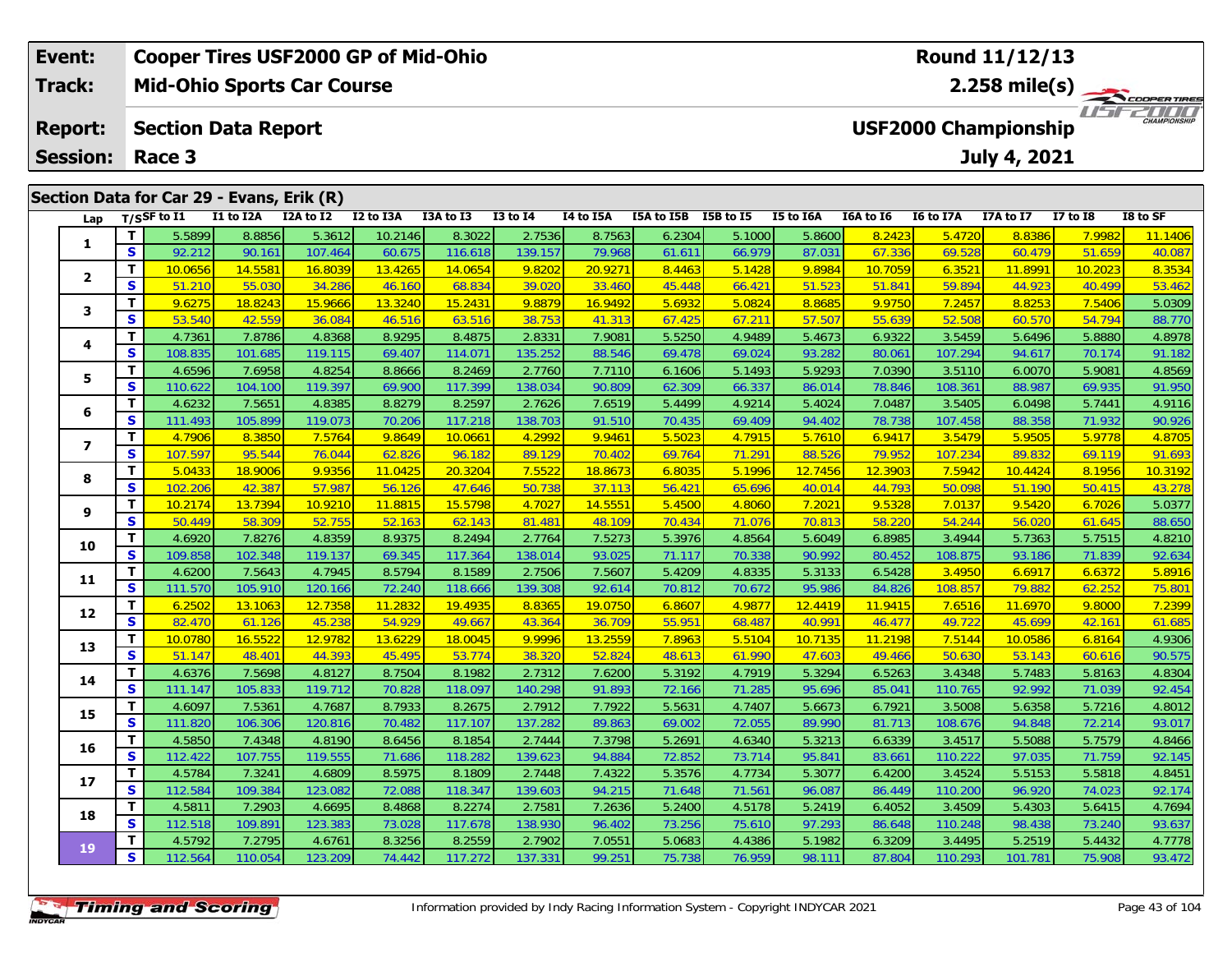| Event:                 | <b>Cooper Tires USF2000 GP of Mid-Ohio</b> | Round 11/12/13                                     |
|------------------------|--------------------------------------------|----------------------------------------------------|
| Track:                 | <b>Mid-Ohio Sports Car Course</b>          | $2.258$ mile(s)                                    |
| <b>Report:</b>         | Section Data Report                        | <b>CHAMPIONSHIP</b><br><b>USF2000 Championship</b> |
| <b>Session: Race 3</b> |                                            | July 4, 2021                                       |

|                         |                             | Section Data for Car 29 - Evans, Erik (R) |          |  |  |  |
|-------------------------|-----------------------------|-------------------------------------------|----------|--|--|--|
| Lap T/SLap              |                             |                                           | PO to SF |  |  |  |
|                         |                             | T 108.7455                                | 138.7066 |  |  |  |
| $\mathbf{1}$            | $\overline{\mathbf{s}}$     | 74.751                                    | 54.892   |  |  |  |
|                         | T                           | 170.6671                                  |          |  |  |  |
| $\mathbf{2}$            | $\overline{\mathbf{s}}$     | 47.630                                    |          |  |  |  |
| 3                       | $\mathbf T$                 | 158.0842                                  |          |  |  |  |
|                         | $\overline{\mathbf{s}}$     | 51.421                                    |          |  |  |  |
| $\overline{\mathbf{4}}$ | T                           | 88.4644                                   |          |  |  |  |
|                         | $\overline{\mathbf{s}}$     | 91.888                                    |          |  |  |  |
| 5                       | T                           | 89.3425                                   |          |  |  |  |
|                         | $\overline{\mathbf{s}}$     | 90.985                                    |          |  |  |  |
| 6                       | $\overline{\mathbf{T}}$     | 87.5973                                   |          |  |  |  |
|                         | S                           | 92.797                                    |          |  |  |  |
| $\overline{\mathbf{z}}$ | $\overline{\mathsf{T}}$     | 98.2715                                   |          |  |  |  |
|                         | $\mathbf{s}$                | 82.718                                    |          |  |  |  |
| $\bf{8}$                | $\overline{\mathsf{T}}$     | 165.3523                                  |          |  |  |  |
|                         | $\overline{\mathbf{s}}$     | 49.160                                    |          |  |  |  |
| 9                       | $\mathbf T$<br>$\mathbf{s}$ | 136.8838                                  |          |  |  |  |
|                         | $\overline{\mathbf{T}}$     | 59.385                                    |          |  |  |  |
| 10                      | $\overline{\mathbf{s}}$     | 87.4067<br>93.000                         |          |  |  |  |
|                         | T.                          | 88.8544                                   |          |  |  |  |
| $11$                    | $\mathbf{s}$                | 91.484                                    |          |  |  |  |
|                         | T.                          | 163.4008                                  |          |  |  |  |
| 12                      | $\overline{\mathbf{s}}$     | 49.748                                    |          |  |  |  |
|                         | T                           | 159.1513                                  |          |  |  |  |
| 13                      | $\overline{\mathbf{s}}$     | 51.076                                    |          |  |  |  |
|                         | $\overline{\mathbf{T}}$     | 86.1165                                   |          |  |  |  |
| 14                      | $\overline{\mathbf{s}}$     | 94.393                                    |          |  |  |  |
|                         | T.                          | 86.9813                                   |          |  |  |  |
| 15                      | $\overline{\mathbf{s}}$     | 93.455                                    |          |  |  |  |
|                         | T.                          | 85.2173                                   |          |  |  |  |
| 16                      | $\overline{\mathbf{s}}$     | 95.389                                    |          |  |  |  |
| 17                      | T.                          | 84.7921                                   |          |  |  |  |
|                         | $\overline{\mathbf{s}}$     | 95.867                                    |          |  |  |  |
| 18                      | $\mathbf T$                 | 83.9738                                   |          |  |  |  |
|                         | $\overline{\mathbf{s}}$     | 96.802                                    |          |  |  |  |
| 19                      | $\mathbf{T}$                | 82.9100                                   |          |  |  |  |
|                         | $\vert$ s $\vert$           | 98.044                                    |          |  |  |  |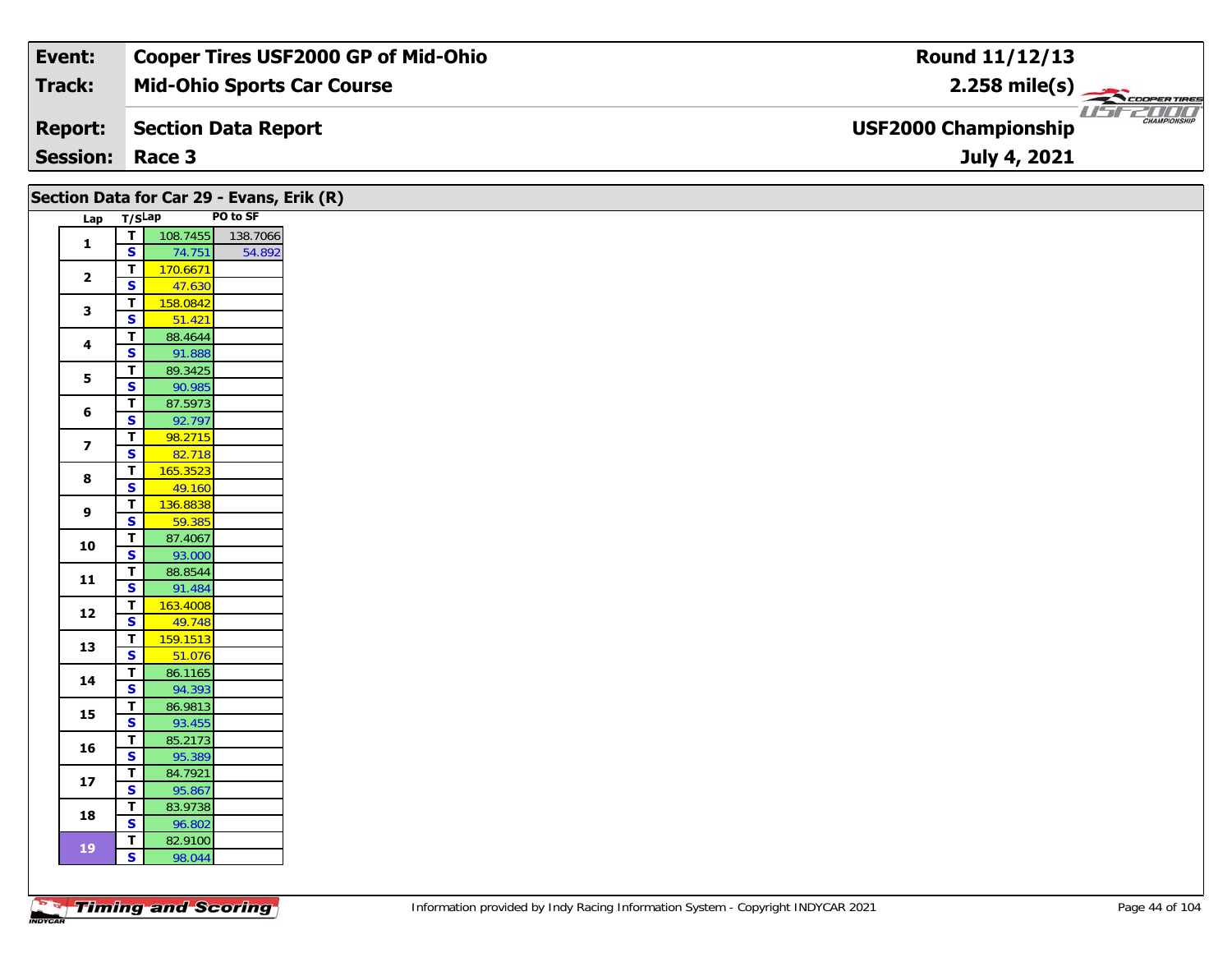| Event:                 | <b>Cooper Tires USF2000 GP of Mid-Ohio</b> | <b>Round 11/12/13</b>                              |
|------------------------|--------------------------------------------|----------------------------------------------------|
| <b>Track:</b>          | <b>Mid-Ohio Sports Car Course</b>          | $2.258 \text{ mile(s)}$                            |
| <b>Report:</b>         | Section Data Report                        | <b>CHAMPIONSHIP</b><br><b>USF2000 Championship</b> |
| <b>Session: Race 3</b> |                                            | July 4, 2021                                       |
|                        |                                            |                                                    |

# **Section Data for Car 29 - Evans, Erik (R)**

| Lap | T/SSF to I1 | I1 to I2A        | I2A to I2        | I2 to I3A | I3A to I3 | $I3$ to $I4$ | I4 to I5A | I5A to I5B | I5B to I5 | I5 to I6A | I6A to I6 | I6 to I7A | I7A to I7 | <b>I7 to I8</b> | I8 to SF |
|-----|-------------|------------------|------------------|-----------|-----------|--------------|-----------|------------|-----------|-----------|-----------|-----------|-----------|-----------------|----------|
| 20  | 5666        |                  | 4.7551 l         | 8.5436    | 8.2783    | 2.7875       | 7.1441    | 5.16371    | 4.54381   | 5.2210    | 6.3794 L  | 3.4359 L  | 5.3832    | 5.5035          | 4.7656   |
|     | 12.875      | 109.556 <b>1</b> | 121.162 <b>1</b> | 72.5421   | 116.954   | 137.464      | 98.015    | 74.339     | 75.177    | 97.682    | 86.999    | 110.729   | 99.299    | 75.076          | 93.711   |
|     | .66711      | 9.2068           | 9.0958           |           |           |              |           |            |           |           |           |           |           |                 |          |
| 21  | 10.444      | 87.016           | 63.341           |           |           |              |           |            |           |           |           |           |           |                 |          |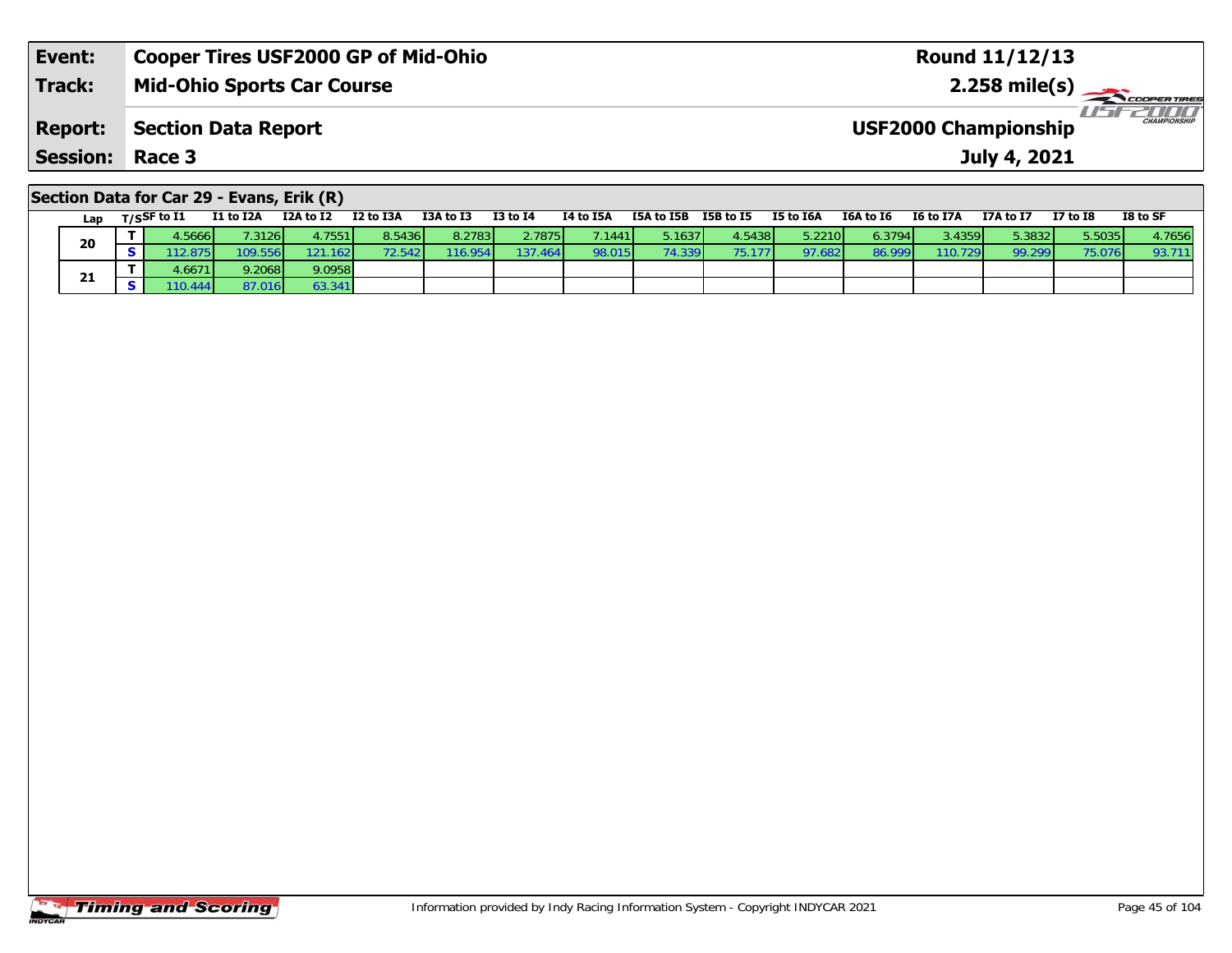| Event:          | <b>Cooper Tires USF2000 GP of Mid-Ohio</b> | <b>Round 11/12/13</b>                              |
|-----------------|--------------------------------------------|----------------------------------------------------|
| <b>Track:</b>   | <b>Mid-Ohio Sports Car Course</b>          | $2.258$ mile(s)                                    |
| <b>Report:</b>  | <b>Section Data Report</b>                 | <b>CHAMPIONSHIP</b><br><b>USF2000 Championship</b> |
| <b>Session:</b> | Race 3                                     | July 4, 2021                                       |
|                 | Section Data for Car 29 - Evans, Erik (R)  |                                                    |

# **Timing and Scoring**

**Lap T/SLap PO to SF** 

**a**  $\begin{array}{|c|c|c|}\n\hline\n\textbf{S} & \textbf{83.7839} \\
\hline\n\textbf{S} & \textbf{97.021}\n\hline\n\end{array}$ 

**20**

21  $\frac{1}{s}$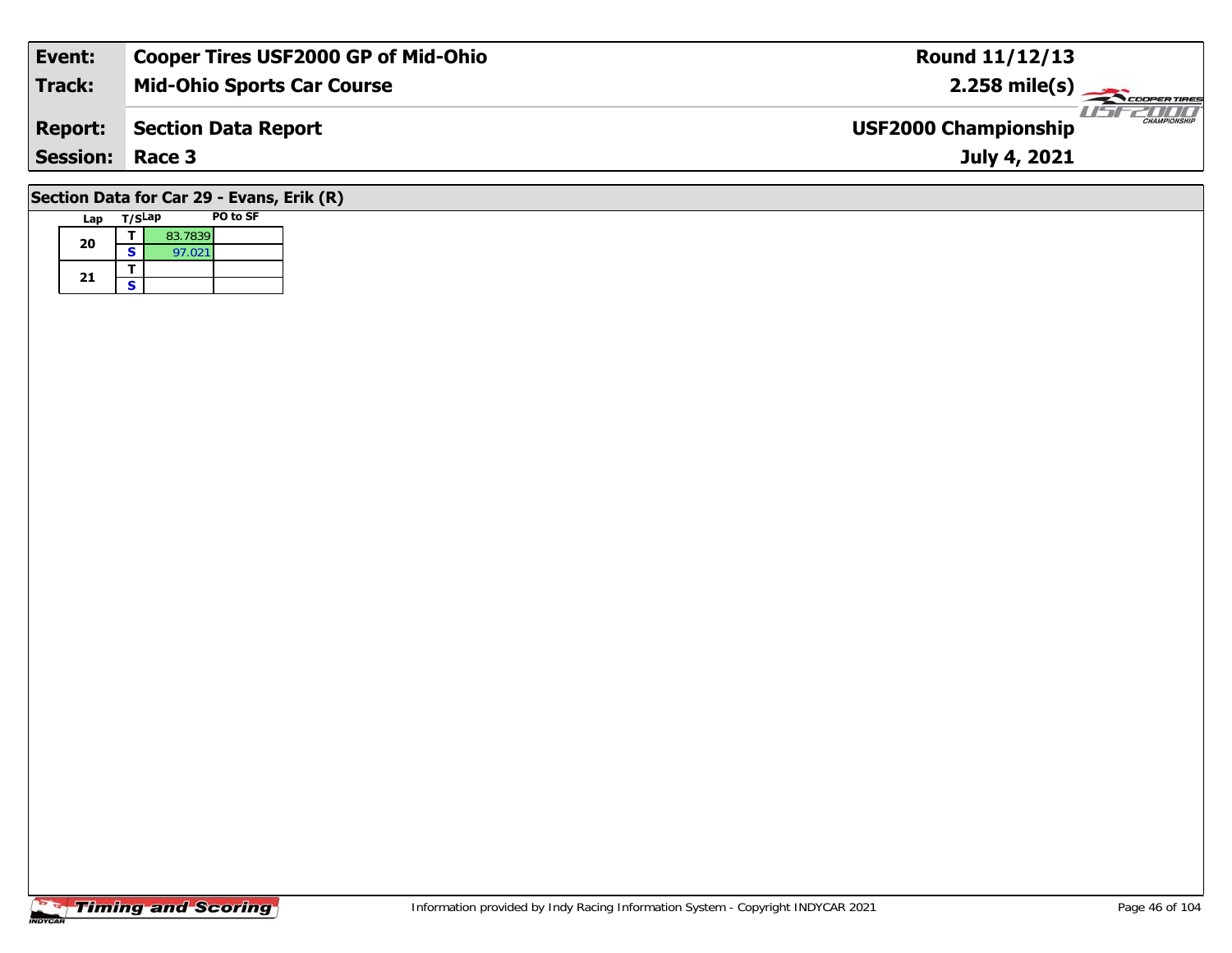| Event:          |    |                            |           |                                           | <b>Cooper Tires USF2000 GP of Mid-Ohio</b> |           |                 |           |            |           |                  |                             |                             | Round 11/12/13  |                 |             |
|-----------------|----|----------------------------|-----------|-------------------------------------------|--------------------------------------------|-----------|-----------------|-----------|------------|-----------|------------------|-----------------------------|-----------------------------|-----------------|-----------------|-------------|
| <b>Track:</b>   |    |                            |           | <b>Mid-Ohio Sports Car Course</b>         |                                            |           |                 |           |            |           |                  |                             |                             | $2.258$ mile(s) |                 | COOPERTIRES |
| <b>Report:</b>  |    | <b>Section Data Report</b> |           |                                           |                                            |           |                 |           |            |           |                  | <b>USF2000 Championship</b> | 7000<br><b>CHAMPIONSHIP</b> |                 |                 |             |
| <b>Session:</b> |    | Race 3                     |           |                                           |                                            |           |                 |           |            |           |                  | July 4, 2021                |                             |                 |                 |             |
|                 |    |                            |           |                                           |                                            |           |                 |           |            |           |                  |                             |                             |                 |                 |             |
|                 |    |                            |           | Section Data for Car 3 - Stamer, Evan (R) |                                            |           |                 |           |            |           |                  |                             |                             |                 |                 |             |
| Lap             |    | $T/S$ SF to $I1$           | I1 to I2A | I2A to I2                                 | I2 to I3A                                  | I3A to I3 | <b>I3 to I4</b> | I4 to I5A | I5A to I5B | I5B to I5 | <b>I5 to I6A</b> | I6A to I6                   | <b>I6 to I7A</b>            | I7A to I7       | <b>I7 to I8</b> | I8 to SF    |
|                 |    | 5.5015                     | 8.9335    | 5.2315                                    | 9.6770                                     | 8.5257    | 2.8324          | 8.3056    | 200.9009   | 6.3339    | 7.9533           | 8.8331                      | 4.4093                      | 7.8235          | 7.2812          | 9.1737      |
|                 | S  | 93.693                     | 89.678    | 110.128                                   | 64.046                                     | 113.560   | 135.285         | 84.308    | 1.911      | 53.931    | 64.124           | 62.832                      | 86.285                      | 68.326          | 56.746          | 48.682      |
| $\overline{2}$  |    |                            |           | 5.4561                                    | 9.7276                                     | 8.9270    | 3.8089          | 9.7401    | 5.9388     | 5.2834    | 6.6870           | 9.4019                      | 6.9247                      | 7.0460          | 6.7105          | 5.1241      |
|                 | S. |                            |           | 105.595                                   | 63.713                                     | 108.455   | 100.602         | 71.891    | 64.637     | 64.654    | 76.267           | 59.03                       | 54.942                      | 75.865          | 61.572          | 87.155      |
|                 |    | 4.8554                     | 8.0289    | 5.0240                                    | 8.9418                                     | 8.2893    | 2.7849          | 7.6281    | 5.5755     | 4.8962    | 5.6293           | 6.9611                      | 3.5577                      | 6.0170          | 6.1635          | 4.9225      |

| 3                       | T.           | 4.8554  | 8.0289  | 5.0240  | 8.9418  | 8.2893  | 2.7849  | 7.6281  | 5.5755 | 4.8962 | 5.6293  | 6.9611  | 3.5577  | 6.0170  | 6.1635 | 4.9225  |
|-------------------------|--------------|---------|---------|---------|---------|---------|---------|---------|--------|--------|---------|---------|---------|---------|--------|---------|
|                         | $\mathbf{s}$ | 106.161 | 99.782  | 114.677 | 69.312  | 116.799 | 137.593 | 91.796  | 68.848 | 69.767 | 90.597  | 79.729  | 106.938 | 88.839  | 67.037 | 90.724  |
| 4                       | T.           | 4.6747  | 7.7214  | 4.8442  | 8.8517  | 8.2096  | 2.7558  | 7.6201  | 5.6848 | 5.0938 | 5.6693  | 6.9003  | 3.5428  | 6.1676  | 6.0239 | 4.9785  |
|                         | S            | 110.265 | 103.755 | 118.933 | 70.017  | 117.933 | 139.046 | 91.892  | 67.525 | 67.060 | 89.958  | 80.431  | 107.388 | 86.670  | 68.590 | 89.704  |
| 5                       | T.           | 4.7780  | 7.5841  | 4.8514  | 8.8277  | 8.2164  | 2.7438  | 7.6634  | 5.3445 | 4.8275 | 5.4484  | 6.7045  | 3.5245  | 5.8478  | 6.0998 | 5.1737  |
|                         | S            | 107.881 | 105.634 | 118.757 | 70.208  | 117.835 | 139.654 | 91.373  | 71.824 | 70.759 | 93.605  | 82.780  | 107.946 | 91.410  | 67.737 | 86.319  |
| 6                       | Τ.           | 6.2981  | 9.1668  | 7.6546  | 9.8585  | 9.9163  | 4.9565  | 11.5714 | 5.8148 | 4.9435 | 5.9126  | 6.8662  | 3.5395  | 6.1256  | 6.1184 | 4.9221  |
|                         | S            | 81.843  | 87.395  | 75.267  | 62.867  | 97.635  | 77.309  | 60.514  | 66.015 | 69.099 | 86.256  | 80.831  | 107.488 | 87.264  | 67.531 | 90.732  |
| $\overline{\mathbf{z}}$ | T.           | 4.7786  | 16.9667 | 9.8716  | 11.1003 | 19.3626 | 8.2935  | 20.1095 | 6.7954 | 4.9739 | 11.4748 | 12.5752 | 7.7199  | 10.5801 | 7.7231 | 10.0311 |
|                         | S            | 107.867 | 47.218  | 58.363  | 55.834  | 50.003  | 46.203  | 34.821  | 56.489 | 68.67  | 44.445  | 44.134  | 49.282  | 50.524  | 53.499 | 44.521  |
| 8                       | T.           | 10.2560 | 14.3251 | 10.2948 | 13.5026 | 14.9571 | 4.6876  | 14.0869 | 5.8611 | 4.926  | 6.0290  | 8.9031  | 6.2777  | 8.8797  | 7.0801 | 4.9920  |
|                         | S            | 50.259  | 55.925  | 55.964  | 45.900  | 64.731  | 81.744  | 49.708  | 65.493 | 69.337 | 84.591  | 62.338  | 60.604  | 60.199  | 58.358 | 89.461  |
| 9                       | T.           | 4.7097  | 7.6718  | 4.8662  | 8.9133  | 8.2599  | 2.7701  | 7.3325  | 5.4468 | 4.6713 | 5.5786  | 7.1266  | 3.5947  | 5.6800  | 5.7892 | 4.8413  |
|                         | S            | 109.445 | 104.426 | 118.396 | 69.533  | 117.215 | 138.328 | 95.496  | 70.475 | 73.125 | 91.421  | 77.877  | 105.838 | 94.110  | 71.371 | 92.246  |
| 10                      | T.           | 4.6471  | 7.5397  | 4.7799  | 8.8726  | 8.2379  | 2.7610  | 7.7924  | 5.5528 | 4.7397 | 5.4493  | 6.5801  | 4.3242  | 7.0232  | 6.3519 | 5.7735  |
|                         | S            | 110.920 | 106.256 | 120.533 | 69.852  | 117.528 | 138.784 | 89.860  | 69.130 | 72.070 | 93.590  | 84.345  | 87.983  | 76.111  | 65.049 | 77.352  |
| 11                      | T.           | 6.7402  | 13.2744 | 15.8306 | 9.2851  | 18.7434 | 8.1572  | 20.7102 | 7.8653 | 4.7785 | 10.4552 | 12.2159 | 7.2214  | 11.6234 | 9.8422 | 7.0378  |
|                         | S            | 76.475  | 60.352  | 36.394  | 66.749  | 51.655  | 46.975  | 33.811  | 48.805 | 71.485 | 48.780  | 45.433  | 52.684  | 45.989  | 41.981 | 63.456  |
| 12                      | T.           | 10.7763 | 16.1352 | 13.7662 | 14.3285 | 17.0403 | 10.0278 | 12.7659 | 7.2262 | 5.0296 | 11.3878 | 10.9345 | 6.7564  | 9.2246  | 6.3994 | 4.9764  |
|                         | S.           | 47.832  | 49.651  | 41.852  | 43.255  | 56.817  | 38.212  | 54.851  | 53.121 | 67.916 | 44.785  | 50.757  | 56.310  | 57.948  | 64.566 | 89.742  |
| 13                      | Τ.           | 4.6773  | 7.6395  | 4.7893  | 8.9281  | 8.2263  | 2.7442  | 7.5868  | 5.4471 | 4.7178 | 5.3436  | 6.6465  | 3.5127  | 5.6272  | 5.7511 | 4.8326  |
|                         | S            | 110.203 | 104.868 | 120.297 | 69.418  | 117.693 | 139.633 | 92.295  | 70.471 | 72.405 | 95.441  | 83.503  | 108.308 | 94.993  | 71.844 | 92.412  |
| 14                      | T.           | 4.6310  | 7.3789  | 4.7788  | 8.8584  | 8.2335  | 2.7533  | 7.2454  | 5.3478 | 4.6842 | 5.3894  | 6.887   | 3.4777  | 5.7273  | 6.1023 | 4.9042  |
|                         | S.           | 111.305 | 108.571 | 120.561 | 69.964  | 117.591 | 139.172 | 96.644  | 71.780 | 72.924 | 94.630  | 80.585  | 109.398 | 93.333  | 67.709 | 91.063  |
| 15                      | T.           | 4.6346  | 7.4496  | 4.8199  | 8.7175  | 8.1769  | 2.7195  | 7.4995  | 5.3309 | 4.5719 | 5.3416  | 6.5106  | 3.4753  | 5.5324  | 5.6969 | 4.8251  |
|                         | S.           | 111.219 | 107.541 | 119.533 | 71.095  | 118.405 | 140.902 | 93.370  | 72.007 | 74.715 | 95.477  | 85.246  | 109.474 | 96.621  | 72.527 | 92.556  |
| 16                      | T.           | 4.6130  | 7.3209  | 4.6752  | 8.6064  | 8.2409  | 2.7615  | 7.3621  | 5.3137 | 4.5865 | 5.5067  | 6.5657  | 3.4678  | 5.4647  | 5.7064 | 4.8163  |
|                         | S            | 111.740 | 109.431 | 123.232 | 72.013  | 117.485 | 138.759 | 95.112  | 72.240 | 74.477 | 92.614  | 84.530  | 109.711 | 97.818  | 72.407 | 92.725  |
| 17                      | T.           | 4.6058  | 7.3421  | 4.7740  | 8.7848  | 8.2637  | 2.7671  | 7.6794  | 5.9276 | 4.4271 | 5.3678  | 6.4236  | 3.4814  | 5.4086  | 5.5312 | 4.7911  |
|                         | S            | 111.914 | 109.115 | 120.682 | 70.551  | 117.161 | 138.478 | 91.183  | 64.759 | 77.159 | 95.011  | 86.400  | 109.282 | 98.832  | 74.700 | 93.213  |
| 18                      | T.           | 4.5962  | 7.2509  | 4.6637  | 8.5599  | 8.2451  | 2.7781  | 7.0167  | 5.2718 | 4.7582 | 5.3333  | 6.6466  | 3.5081  | 5.4255  | 5.5964 | 4.8256  |
|                         | S            | 112.148 | 110.488 | 123.536 | 72.404  | 117.425 | 137.929 | 99.794  | 72.815 | 71.790 | 95.626  | 83.501  | 108.450 | 98.525  | 73.830 | 92.546  |
| 19                      | T            | 4.6200  | 7.2439  | 4.6950  | 8.5495  | 8.2416  | 2.7784  | 7.0127  | 5.2106 | 4.4585 | 5.2845  | 6.5702  | 3.4764  | 5.4127  | 5.6095 | 4.8021  |
|                         | S.           | 111.570 | 110.595 | 122.713 | 72.492  | 117.475 | 137.915 | 99.851  | 73.670 | 76.616 | 96.509  | 84.472  | 109.439 | 98.758  | 73.658 | 92.999  |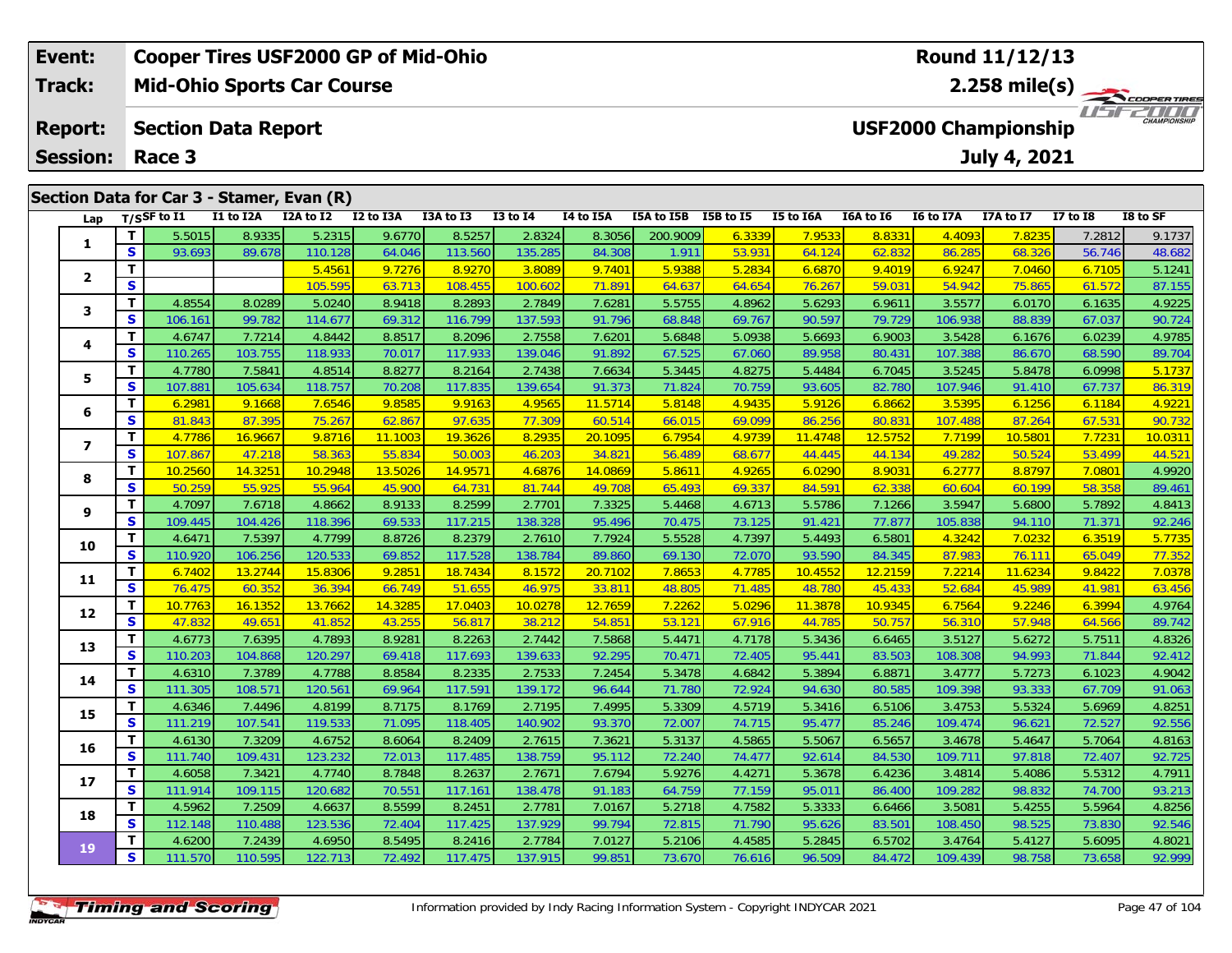| Event:                 | <b>Cooper Tires USF2000 GP of Mid-Ohio</b> | Round 11/12/13                                     |
|------------------------|--------------------------------------------|----------------------------------------------------|
| Track:                 | <b>Mid-Ohio Sports Car Course</b>          | $2.258$ mile(s)                                    |
| <b>Report:</b>         | Section Data Report                        | <b>CHAMPIONSHIP</b><br><b>USF2000 Championship</b> |
| <b>Session: Race 3</b> |                                            | July 4, 2021                                       |

## **Section Data for Car 3 - Stamer, Evan (R)**

| Lap                      | T/SLap                  |          | PI to PO | PO to SF SF to PI |          |
|--------------------------|-------------------------|----------|----------|-------------------|----------|
| $\mathbf{1}$             | т                       | 306.9611 | 43.7535  | 135.1159          | 294.4784 |
|                          | S                       | 26.482   | 20.523   | 56.351            | 26.089   |
| $\overline{2}$           | T.                      | 132.0069 |          | 100.7361          |          |
|                          | S                       | 61.579   |          | 75.582            |          |
| 3                        | т                       | 89.2752  |          |                   |          |
|                          | S                       | 91.053   |          |                   |          |
| 4                        | т                       | 88.7385  |          |                   |          |
|                          | S                       | 91.604   |          |                   |          |
| 5                        | т                       | 87.6355  |          |                   |          |
|                          | S                       | 92.757   |          |                   |          |
|                          | т                       | 103.6649 |          |                   |          |
| 6                        | S                       | 78.414   |          |                   |          |
| $\overline{\phantom{a}}$ | T                       | 162.3563 |          |                   |          |
|                          | S                       | 50.068   |          |                   |          |
| 8                        | Т                       | 135.0593 |          |                   |          |
|                          | S                       | 60.187   |          |                   |          |
| 9                        | T                       | 87.2520  |          |                   |          |
|                          | S                       | 93.165   |          |                   |          |
| 10                       | т                       | 90.4253  |          |                   |          |
|                          | $\overline{\mathbf{s}}$ | 89.895   |          |                   |          |
| 11                       | T.                      | 163.7808 |          |                   |          |
|                          | S                       | 49.632   |          |                   |          |
| 12                       | т                       | 156.7751 |          |                   |          |
|                          | S                       | 51.850   |          |                   |          |
| 13                       | T                       | 86.4701  |          |                   |          |
|                          | S                       | 94.007   |          |                   |          |
| 14                       | Т                       | 86.3993  |          |                   |          |
|                          | S                       | 94.084   |          |                   |          |
| 15                       | T                       | 85.3022  |          |                   |          |
|                          | S                       | 95.294   |          |                   |          |
| 16                       | T                       | 85.0078  |          |                   |          |
|                          | S                       | 95.624   |          |                   |          |
| 17                       | т                       | 85.5753  |          |                   |          |
|                          | S                       | 94.990   |          |                   |          |
| 18                       | T                       | 84.4761  |          |                   |          |
|                          | S                       | 96.226   |          |                   |          |
| 19                       | T                       | 83.9656  |          |                   |          |
|                          | S                       | 96.811   |          |                   |          |

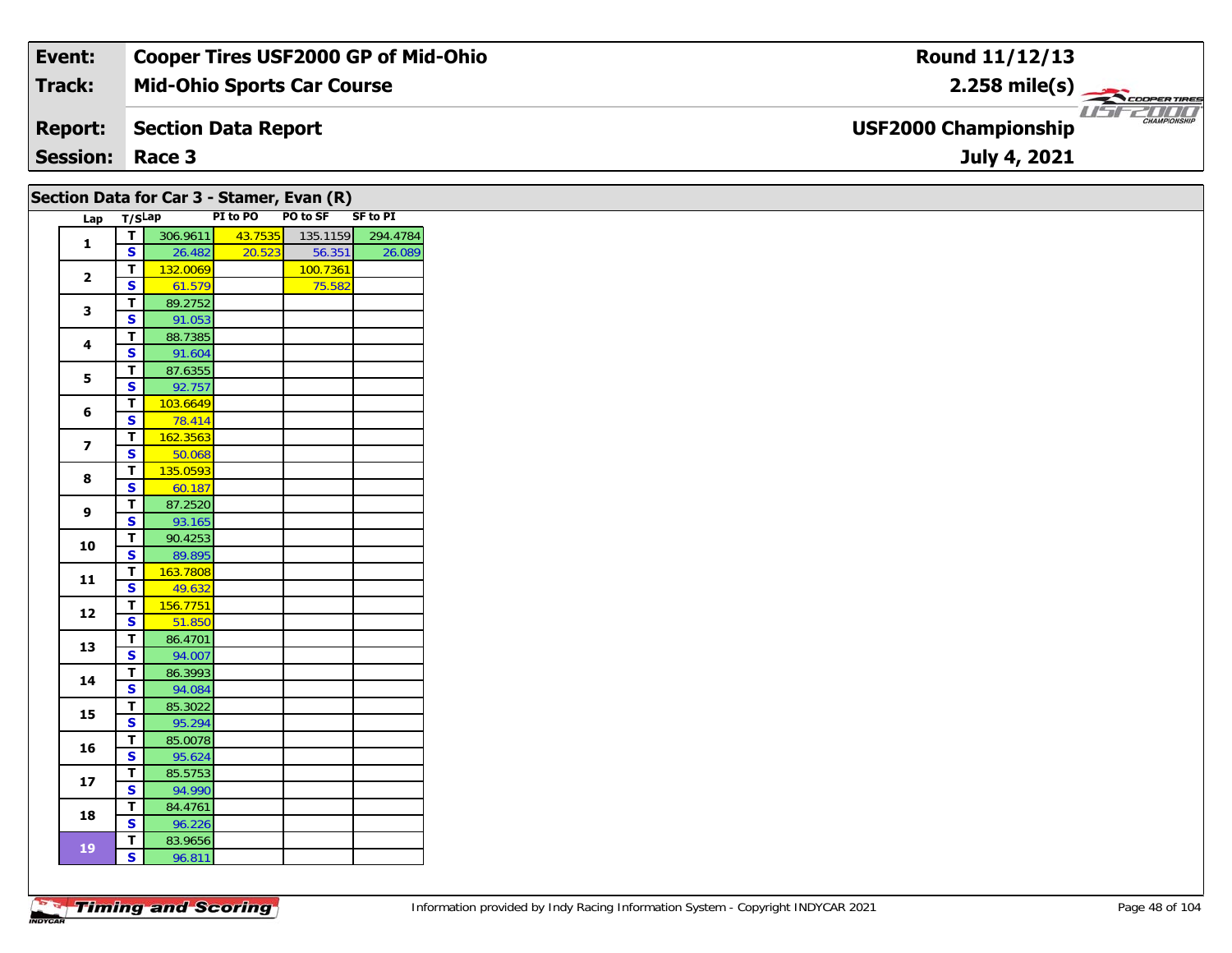#### **Event:Cooper Tires USF2000 GP of Mid-Ohio**

**Mid-Ohio Sports Car Course Track:**

#### **Section Data Report Report:**

**Session: Race 3**

| Section Data for Car 32 - Weir, Christian (R) |                         |                |           |           |           |           |                 |           |                      |        |           |           |           |           |                 |          |
|-----------------------------------------------|-------------------------|----------------|-----------|-----------|-----------|-----------|-----------------|-----------|----------------------|--------|-----------|-----------|-----------|-----------|-----------------|----------|
| Lap                                           |                         | $T/S$ SF to I1 | I1 to I2A | I2A to I2 | I2 to I3A | I3A to I3 | <b>I3 to I4</b> | I4 to I5A | I5A to I5B I5B to I5 |        | I5 to I6A | I6A to I6 | I6 to I7A | I7A to I7 | <b>I7 to I8</b> | I8 to SF |
|                                               | T                       | 5.0144         | 8.6628    |           |           |           |                 |           |                      |        |           |           |           |           |                 |          |
| 20                                            | S                       | 102.795        | 92.480    |           |           |           |                 |           |                      |        |           |           |           |           |                 |          |
| Lap                                           |                         | T/SSF to I1    | I1 to I2A | I2A to I2 | I2 to I3A | I3A to I3 | <b>I3 to I4</b> | I4 to I5A | I5A to I5B I5B to I5 |        | I5 to I6A | I6A to I6 | I6 to I7A | I7A to I7 | <b>I7 to 18</b> | I8 to SF |
|                                               | T                       | 5.3668         | 8.7391    | 5.1232    | 9.8780    | 8.3056    | 2.7232          | 8.0324    | 6.0824               | 5.2332 | 5.6757    | 8.4484    | 5.4355    | 8.8019    | 7.9469          | 10.9619  |
| 1                                             | $\overline{\mathbf{s}}$ | 96.045         | 91.673    | 112.456   | 62.743    | 116.570   | 140.710         | 87.175    | 63.111               | 65.274 | 89.857    | 65.693    | 69.994    | 60.731    | 51.993          | 40.740   |
| $\mathbf{2}$                                  | T.                      | 9.8710         | 14.8710   | 16.7042   | 13.4172   | 14.0234   | 9.9711          | 20.8098   | 8.2016               | 5.2246 | 9.6679    | 10.7647   | 6.7728    | 11.7603   | 10.2723         | 8.4974   |
|                                               | S                       | 52.219         | 53.872    | 34.491    | 46.192    | 69.040    | 38.429          | 33.649    | 46.804               | 65.381 | 52.752    | 51.557    | 56.174    | 45.453    | 40.223          | 52.556   |
| 3                                             | T.                      | 9.7445         | 18.4296   | 16.0618   | 13.3920   | 15.0806   | 9.7293          | 17.2803   | 5.8685               | 5.0468 | 8.7462    | 10.1479   | 7.3753    | 8.8804    | 7.5639          | 5.0503   |
|                                               | S                       | 52.897         | 43.470    | 35.870    | 46.279    | 64.200    | 39.384          | 40.522    | 65.411               | 67.685 | 58.31     | 54.691    | 51.585    | 60.194    | 54.625          | 88.429   |
| 4                                             | T                       | 4.7716         | 7.9252    | 4.9311    | 9.1609    | 8.3326    | 2.8096          | 7.9025    | 5.5866               | 5.1034 | 5.6037    | 7.0465    | 3.5391    | 5.8475    | 6.0177          | 4.9352   |
|                                               | $\mathbf{s}$            | 108.026        | 101.087   | 116.837   | 67.654    | 116.192   | 136.383         | 88.608    | 68.711               | 66.934 | 91.011    | 78.763    | 107.500   | 91.414    | 68.661          | 90.491   |
| 5                                             | T                       | 4.7370         | 7.7510    | 4.9118    | 9.0853    | 8.2801    | 2.7556          | 7.7240    | 5.7602               | 4.9778 | 5.6406    | 7.2079    | 3.5500    | 5.9686    | 6.0402          | 4.9128   |
|                                               | $\mathbf{s}$            | 108.815        | 103.359   | 117.296   | 68.217    | 116.929   | 139.056         | 90.656    | 66.641               | 68.623 | 90.416    | 76.999    | 107.170   | 89.560    | 68.405          | 90.904   |
| 6                                             | T                       | 4.6890         | 7.6259    | 4.9177    | 8.8748    | 8.3143    | 2.7829          | 7.4397    | 5.4162               | 4.7876 | 5.3542    | 6.7700    | 3.5012    | 6.2223    | 5.9730          | 5.0272   |
|                                               | $\mathbf{s}$            | 109.928        | 105.055   | 117.156   | 69.835    | 116.448   | 137.692         | 94.120    | 70.873               | 71.349 | 95.252    | 81.979    | 108.664   | 85.908    | 69.175          | 88.835   |
| $\overline{\phantom{a}}$                      | T.                      | 5.3562         | 9.0249    | 7.5171    | 9.6084    | 10.1182   | 5.2555          | 11.3748   | 5.6192               | 4.8480 | 5.4482    | 6.7658    | 3.5021    | 5.9407    | 6.0879          | 4.8880   |
|                                               | S                       | 96.235         | 88.770    | 76.643    | 64.503    | 95.687    | 72.911          | 61.560    | 68.313               | 70.460 | 93.609    | 82.030    | 108.636   | 89.980    | 67.869          | 91.365   |
| 8                                             | T.                      | 4.7603         | 16.8339   | 10.0179   | 11.5516   | 19.8567   | 7.5559          | 19.8578   | 6.0606               | 4.9624 | 12.5525   | 12.9381   | 7.8015    | 9.7609    | 8.5515          | 10.1705  |
|                                               | $\overline{\mathbf{s}}$ | 108.282        | 47.591    | 57.511    | 53.653    | 48.758    | 50.713          | 35.262    | 63.338               | 68.836 | 40.629    | 42.897    | 48.767    | 54.764    | 48.317          | 43.910   |
| 9                                             | T                       | 10.0093        | 14.5041   | 10.2469   | 12.3865   | 15.5311   | 4.8131          | 14.1652   | 5.5950               | 4.8958 | 6.6199    | 9.6608    | 6.6606    | 9.0246    | 6.8726          | 4.9273   |
|                                               | S                       | 51.498         | 55.235    | 56.225    | 50.036    | 62.338    | 79.612          | 49.433    | 68.608               | 69.772 | 77.040    | 57.449    | 57.120    | 59.232    | 60.120          | 90.636   |
| 10                                            | T                       | 4.7320         | 7.7262    | 4.8891    | 8.9144    | 8.2823    | 2.7831          | 7.3426    | 5.5077               | 4.7397 | 5.4767    | 6.8151    | 3.5419    | 5.8245    | 5.9589          | 4.8732   |
|                                               | $\overline{\mathbf{s}}$ | 108.930        | 103.691   | 117.841   | 69.525    | 116.898   | 137.682         | 95.365    | 69.696               | 72.070 | 93.122    | 81.437    | 107.415   | 91.775    | 69.339          | 91.642   |
| 11                                            | T                       | 4.6874         | 7.5642    | 4.7881    | 8.8909    | 8.3201    | 2.8065          | 7.4711    | 5.4608               | 5.1403 | 5.5069    | 6.7051    | 3.5594    | 6.9905    | 6.5939          | 5.4192   |
|                                               | S                       | 109.966        | 105.912   | 120.327   | 69.709    | 116.367   | 136.534         | 93.725    | 70.294               | 66.453 | 92.611    | 82.773    | 106.887   | 76.467    | 62.66           | 82.409   |
| 12                                            | T                       | 6.6510         | 13.4339   | 14.1678   | 9.2946    | 19.5695   | 8.6894          | 20.3420   | 7.1693               | 4.8959 | 11.3966   | 12.3657   | 7.0741    | 11.9435   | 9.0660          | 7.6308   |
|                                               | S                       | 77.500         | 59.635    | 40.665    | 66.681    | 49.474    | 44.098          | 34.423    | 53.543               | 69.771 | 44.750    | 44.882    | 53.781    | 44.756    | 45.575          | 58.525   |
| 13                                            | T                       | 10.9526        | 15.7397   | 13.1393   | 14.9738   | 16.8791   | 10.1083         | 13.0159   | 7.7607               | 5.1839 | 10.7796   | 11.2426   | 7.1328    | 9.6182    | 6.387           | 4.9420   |
|                                               | S                       | 47.062         | 50.899    | 43.848    | 41.390    | 57.360    | 37.908          | 53.798    | 49.463               | 65.895 | 47.312    | 49.366    | 53.339    | 55.576    | 64.690          | 90.366   |
| 14                                            | T.                      | 4.7172         | 7.7168    | 4.8710    | 8.8626    | 8.2934    | 2.7884          | 7.3926    | 5.4331               | 4.7442 | 5.3404    | 7.0036    | 3.5128    | 5.6024    | 5.8206          | 4.8775   |
|                                               | $\mathbf{s}$            | 109.271        | 103.817   | 118.279   | 69.931    | 116.741   | 137.420         | 94.720    | 70.653               | 72.002 | 95.498    | 79.245    | 108.305   | 95.414    | 70.986          | 91.561   |
| 15                                            | т                       | 4.6631         | 7.4252    | 4.8182    | 8.6313    | 8.2298    | 2.7646          | 7.1935    | 5.4648               | 4.7521 | 5.4789    | 6.7836    | 3.4861    | 5.7530    | 5.8452          | 4.9001   |
|                                               | S                       | 110.539        | 107.894   | 119.575   | 71.805    | 117.643   | 138.603         | 97.342    | 70.243               | 71.882 | 93.084    | 81.815    | 109.135   | 92.916    | 70.687          | 91.139   |
| 16                                            | T                       | 4.6418         | 7.4105    | 4.7821    | 8.8322    | 8.2367    | 2.7791          | 7.1721    | 5.3271               | 4.6272 | 5.297     | 6.5720    | 3.4656    | 5.6038    | 5.6886          | 4.7912   |
|                                               | S                       | 111.046        | 108.108   | 120.478   | 70.172    | 117.545   | 137.880         | 97.632    | 72.059               | 73.822 | 96.279    | 84.449    | 109.780   | 95.390    | 72.633          | 93.211   |
| 17                                            | т                       | 4.6057         | 7.3842    | 4.6973    | 8.7592    | 8.3619    | 2.8265          | 7.4217    | 5.2861               | 4.6291 | 5.3204    | 6.6024    | 3.4702    | 5.4160    | 5.7808          | 4.7868   |
|                                               | $\mathbf{s}$            | 111.917        | 108.493   | 122.653   | 70.757    | 115.785   | 135.568         | 94.349    | 72.618               | 73.792 | 95.857    | 84.060    | 109.635   | 98.697    | 71.475          | 93.296   |
|                                               | T                       | 4.6225         | 7.3528    | 4.7542    | 8.7911    | 8.3362    | 2.7907          | 7.2532    | 5.3514               | 4.4868 | 5.2342    | 6.4833    | 3.4528    | 5.3699    | 5.5924          | 4.8050   |
| 18                                            | S                       | 111.510        | 108.957   | 121.185   | 70.500    | 116.142   | 137.307         | 96.540    | 71.731               | 76.132 | 97.436    | 85.605    | 110.187   | 99.545    | 73.883          | 92.943   |



**2.258 mile(s)**

**July 4, 2021**



**USF2000 Championship**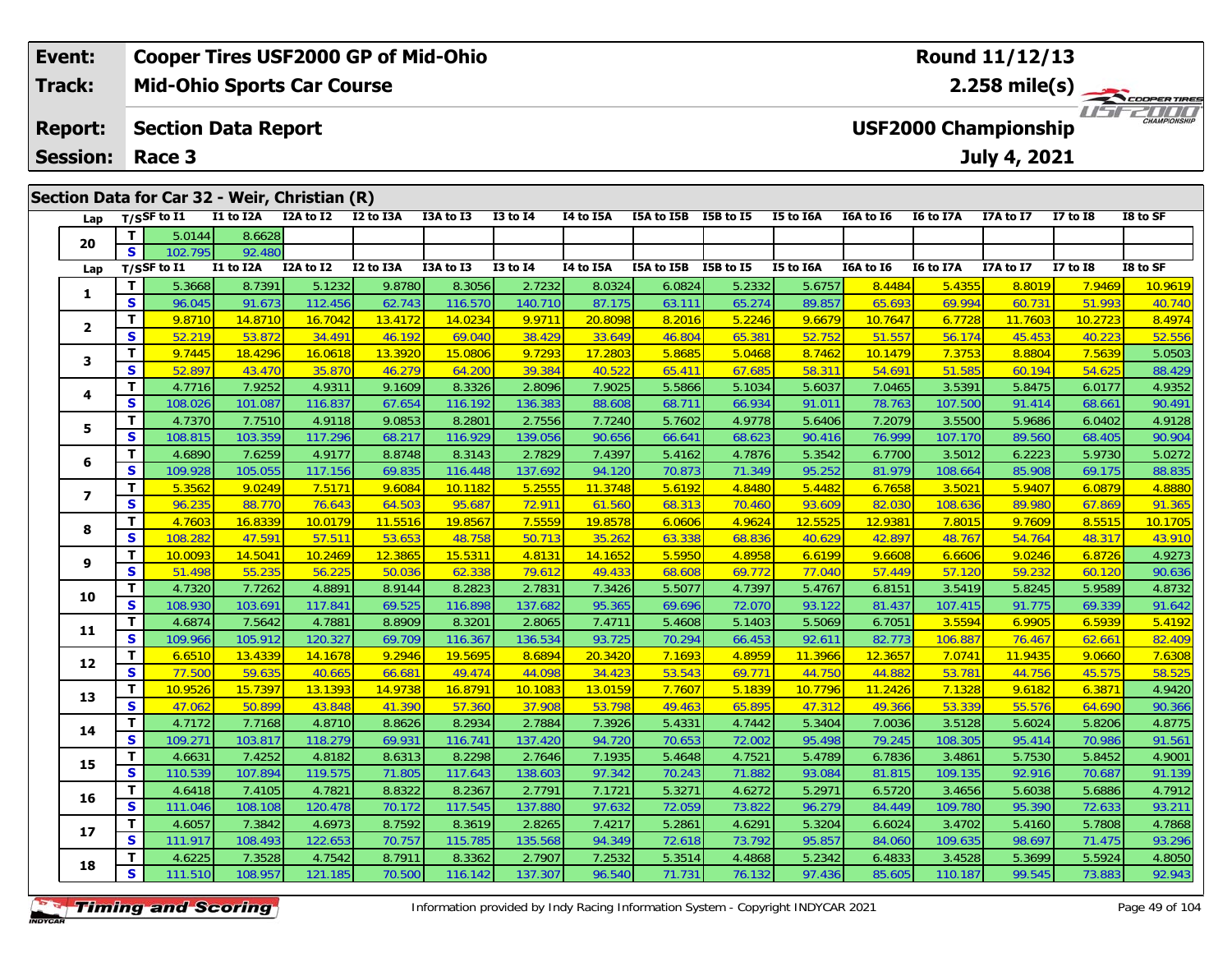#### **Event: Cooper Tires USF2000 GP of Mid-Ohio Round 11/12/13Mid-Ohio Sports Car Course 2.258 mile(s) Track:** COOPER TIRES **Section Data Report Report: USF2000 Championship July 4, 2021 Session: Race 3**

#### **SF** to PI **Section Data for Car 32 - Weir, Christian (R)**

| Lap | T/SLap |          | PI to PO | PO to SF |
|-----|--------|----------|----------|----------|
| 20  | т      |          |          |          |
|     | S      |          |          |          |
| Lap | T/SLap |          | PO to SF |          |
| 1   | т      | 106.7542 | 131.5508 |          |
|     | S      | 76.145   | 57.878   |          |
| 2   | т      | 170.8293 |          |          |
|     | S      | 47.584   |          |          |
| 3   | т      | 158.3974 |          |          |
|     | S      | 51.319   |          |          |
| 4   | т      | 89.5132  |          |          |
|     | S      | 90.811   |          |          |
| 5   | т      | 89.3029  |          |          |
|     | S      | 91.025   |          |          |
| 6   | т      | 87.6960  |          |          |
|     | S      | 92.693   |          |          |
| 7   | т      | 101.3550 |          |          |
|     | S      | 80.201   |          |          |
| 8   | т      | 163.2321 |          |          |
|     | S      | 49.799   |          |          |
| 9   | т      | 135.9128 |          |          |
|     | S      | 59.809   |          |          |
| 10  | т      | 87.4074  |          |          |
|     | S      | 92.999   |          |          |
| 11  | т      | 89.9044  |          |          |
|     | S      | 90.416   |          |          |
| 12  | т      | 163.6901 |          |          |
|     | S      | 49.660   |          |          |
| 13  | т      | 157.8556 |          |          |
|     | S      | 51.495   |          |          |
| 14  | т      | 86.9766  |          |          |
|     | S      | 93.460   |          |          |
| 15  | т      | 86.1895  |          |          |
|     | S      | 94.313   |          |          |
| 16  | т      | 85.2271  |          |          |
|     | S      | 95.378   |          |          |
| 17  | т      | 85.3483  |          |          |
|     | S      | 95.243   |          |          |
| 18  | т      | 84.6765  |          |          |
|     | S      | 95.998   |          |          |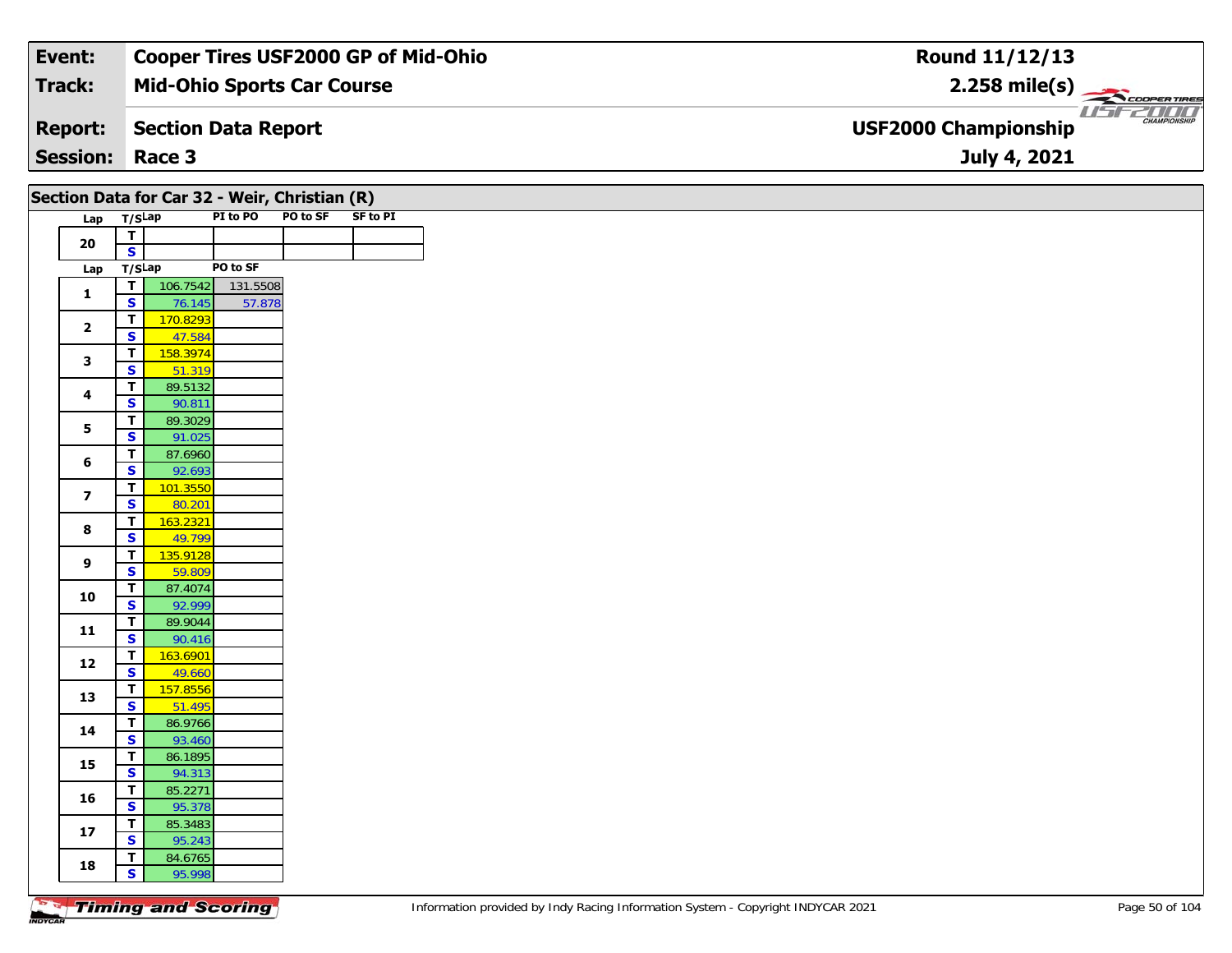| Event:                                        | <b>Cooper Tires USF2000 GP of Mid-Ohio</b> | Round 11/12/13                              |  |  |  |  |  |  |  |  |  |  |
|-----------------------------------------------|--------------------------------------------|---------------------------------------------|--|--|--|--|--|--|--|--|--|--|
| Track:                                        | <b>Mid-Ohio Sports Car Course</b>          | $2.258$ mile(s)                             |  |  |  |  |  |  |  |  |  |  |
| <b>Report:</b>                                | <b>Section Data Report</b>                 | CHAMPIONSHIP<br><b>USF2000 Championship</b> |  |  |  |  |  |  |  |  |  |  |
| <b>Session: Race 3</b>                        |                                            | July 4, 2021                                |  |  |  |  |  |  |  |  |  |  |
| Section Data for Car 32 - Weir, Christian (R) |                                            |                                             |  |  |  |  |  |  |  |  |  |  |

Lap T/S<sup>SF</sup> to I1 I1 to I2A I2A to I2 I2 to I3A I3A to I3 I3 to I4 I4 to I5A I5A to I5B I5B to I5 I5 to I6A 16A to I6 I6 to I7A I7A to I7 I7 to I8 I8 to SF

<mark>11</mark> 4.6623| 7.4121| 4.7205| 8.6103| 8.3352| 2.7996| 7.3913| 5.3860| 4.6855| 5.3104| 6.4908| 3.4917| 5.3831| 5.6047| 4.7736<br>| S 110.558| 108.085| 122.050| 71.980| 116.156| 136.870| 94.737| 71.271| 72.904| 96.038| 85.506|

0 T 4.6410 7.3208 4.6928 8.4604 8.2567 2.7877 7.1649 5.2357 4.5061 5.2529 6.5690 3.4753 5.4567 5.5468 4.8381<br>S 111.065 109.433 122.770 73.256 117.260 137.454 97.730 73.317 75.806 97.089 84.488 109.474 97.961 74.490 92.307

#### **Timing and Scoring**

**19**

**20**

**21**

**T** 4.7714 8.5863 8.9026<br>**S** 108.030 93.304 64.716

92.307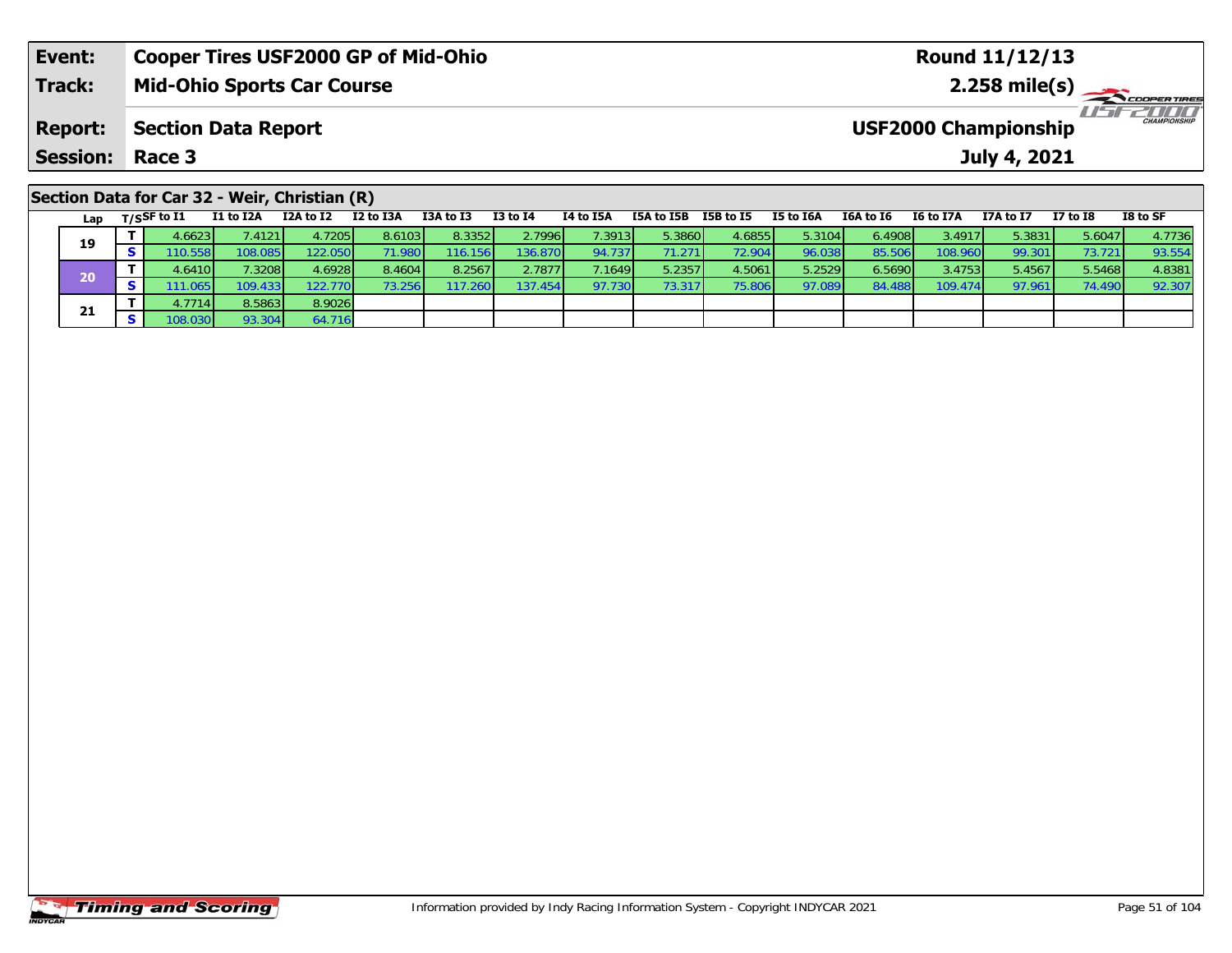| Event:          | <b>Cooper Tires USF2000 GP of Mid-Ohio</b> | <b>Round 11/12/13</b>                              |
|-----------------|--------------------------------------------|----------------------------------------------------|
| Track:          | <b>Mid-Ohio Sports Car Course</b>          | $2.258 \text{ mile(s)}$                            |
| <b>Report:</b>  | Section Data Report                        | <b>CHAMPIONSHIP</b><br><b>USF2000 Championship</b> |
| <b>Session:</b> | Race 3                                     | July 4, 2021                                       |
|                 |                                            |                                                    |

# **Section Data for Car 32 - Weir, Christian (R)**

| Lap | T/SLap |         | PO to SF |
|-----|--------|---------|----------|
| 19  |        | 85.0571 |          |
|     | s      | 95.569  |          |
| 20  |        | 84.2049 |          |
|     | s      | 96.536  |          |
| 21  |        |         |          |
|     | S      |         |          |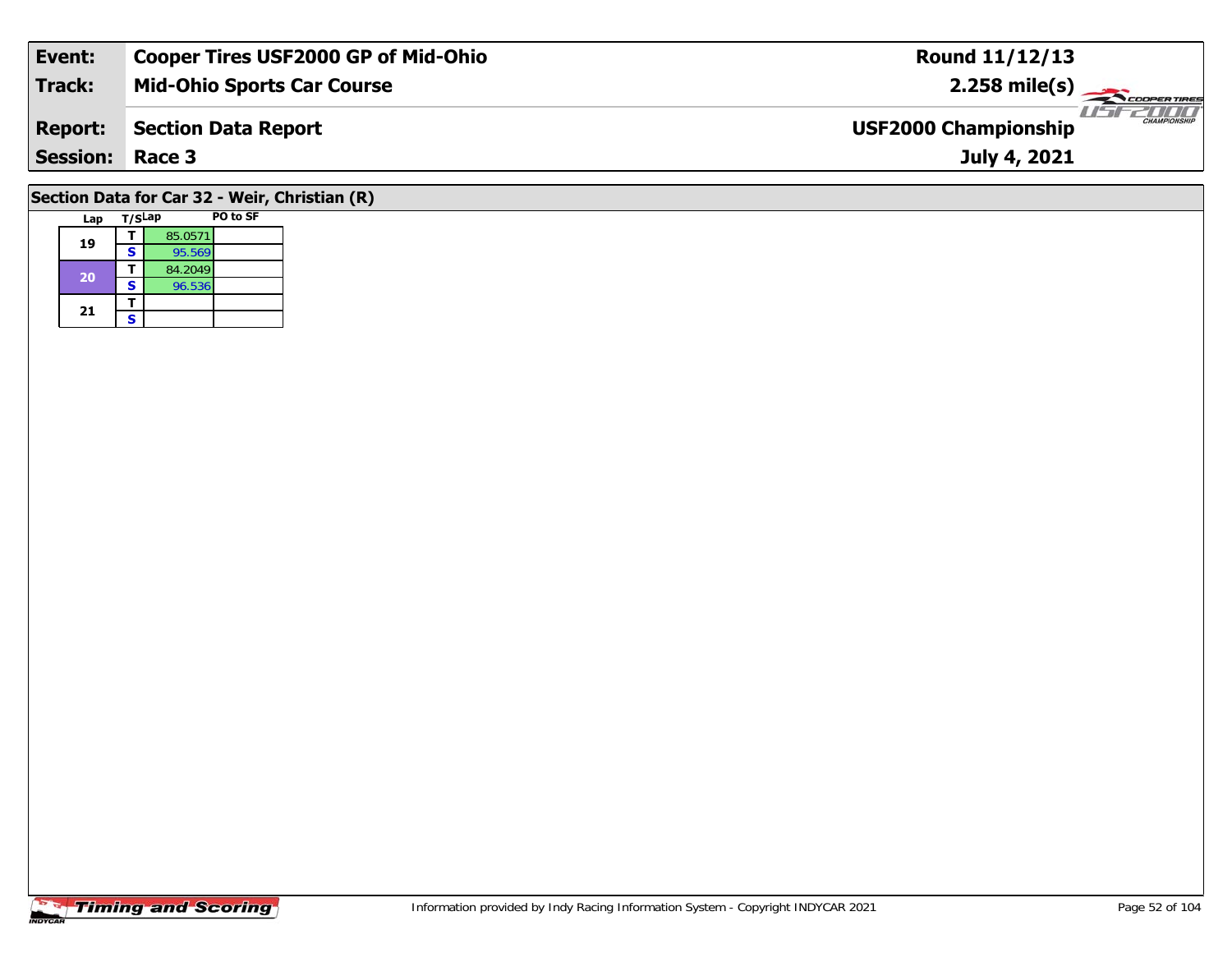| Event:          |                                                              | <b>Cooper Tires USF2000 GP of Mid-Ohio</b> |           |           |           |              |           |                      |        |           |           | <b>Round 11/12/13</b>       |              |                 |                      |
|-----------------|--------------------------------------------------------------|--------------------------------------------|-----------|-----------|-----------|--------------|-----------|----------------------|--------|-----------|-----------|-----------------------------|--------------|-----------------|----------------------|
| <b>Track:</b>   | $2.258 \text{ mile(s)}$<br><b>Mid-Ohio Sports Car Course</b> |                                            |           |           |           |              |           |                      |        |           |           |                             |              |                 |                      |
| <b>Report:</b>  |                                                              | <b>Section Data Report</b>                 |           |           |           |              |           |                      |        |           |           | <b>USF2000 Championship</b> |              |                 | 2000<br>CHAMPIONSHIP |
| <b>Session:</b> | Race 3                                                       |                                            |           |           |           |              |           |                      |        |           |           |                             | July 4, 2021 |                 |                      |
|                 | Section Data for Car 33 - Green, Josh                        |                                            |           |           |           |              |           |                      |        |           |           |                             |              |                 |                      |
| Lap             | $_{\rm T/SS}$ F to I1                                        | I1 to I2A                                  | I2A to I2 | I2 to I3A | I3A to I3 | $I3$ to $I4$ | I4 to I5A | I5A to I5B I5B to I5 |        | I5 to I6A | I6A to I6 | <b>I6 to I7A</b>            | I7A to I7    | <b>I7 to I8</b> | I8 to SF             |
|                 | 5.6637                                                       | 8.8237                                     | 5.0316    | 9.4221    | 8.3504    | 2.8138       | 8.2263    | 5.9128               | 5.2813 | 6.1175    | 7.8784    | 4.7244                      | 8.0584       | 8.1467          | 9.8142               |

| Lap                     |              | T/SSF to I1 | I1 to I2A | I2A to I2 | I2 to I3A | I3A to I3 | <b>I3 to 14</b> | I4 to I5A | I5A to I5B I5B to I5 |        | I5 to I6A | I6A to I6          | I6 to I7A | I7A to I7 | <b>I7 to I8</b> | I8 to SF |
|-------------------------|--------------|-------------|-----------|-----------|-----------|-----------|-----------------|-----------|----------------------|--------|-----------|--------------------|-----------|-----------|-----------------|----------|
| 1                       | т            | 5.6637      | 8.8237    | 5.0316    | 9.4221    | 8.3504    | 2.8138          | 8.2263    | 5.9128               | 5.2813 | 6.1175    | 7.8784             | 4.7244    | 8.0584    | 8.1467          | 9.8142   |
|                         | S            | 91.010      | 90.794    | 114.504   | 65.779    | 115.944   | 136.179         | 85.121    | 64.921               | 64.679 | 83.367    | 70.446             | 80.530    | 66.334    | 50.718          | 45.505   |
|                         | т            | 8.8110      | 14.2833   | 15.5593   | 13.4486   | 16.6509   | 9.0921          | 18.7921   | 7.1315               | 5.4895 | 12.3911   | 10.8699            | 6.6953    | 12.2845   | 9.5887          | 9.1389   |
| $\overline{2}$          | $\mathbf{s}$ | 58.501      | 56.089    | 37.028    | 46.085    | 58.146    | 42.144          | 37.262    | 53.826               | 62.226 | 41.159    | 51.058             | 56.824    | 43.514    | 43.090          | 48.867   |
| 3                       | т            | 9.2649      | 17.3752   | 14.9341   | 14.4152   | 16.6115   | 9.4411          | 15.6798   | 5.6791               | 5.2183 | 11.3897   | 10.7714            | 7.9721    | 9.5993    | 7.7722          | 4.9013   |
|                         | S            | 55.635      | 46.108    | 38.579    | 42.994    | 58.284    | 40.587          | 44.658    | 67.592               | 65.460 | 44.777    | 51.525             | 47.723    | 55.686    | 53.162          | 91.117   |
| 4                       | т            | 4.6601      | 7.8922    | 4.8616    | 9.0688    | 8.3764    | 2.7900          | 7.6657    | 5.6337               | 5.0093 | 5.7407    | 7.0398             | 3.5500    | 5.8343    | 6.0142          | 5.0035   |
|                         | S            | 110.610     | 101.510   | 118.508   | 68.341    | 115.584   | 137.341         | 91.346    | 68.137               | 68.191 | 88.839    | 78.837             | 107.170   | 91.621    | 68.701          | 89.256   |
| 5                       | т            | 4.6333      | 7.7891    | 4.9616    | 9.0035    | 8.2731    | 2.7575          | 7.3935    | 6.6843               | 4.9307 | 5.4706    | 6.7476             | 3.5063    | 5.7117    | 5.8752          | 4.8651   |
|                         | S            | 111.250     | 102.854   | 116.119   | 68.837    | 117.028   | 138.960         | 94.708    | 57.428               | 69.278 | 93.226    | 82.251             | 108.506   | 93.588    | 70.326          | 91.795   |
| 6                       | T            | 4.5783      | 7.5883    | 4.8181    | 8.8368    | 8.2193    | 2.7490          | 7.2401    | 5.3348               | 4.8420 | 5.3430    | 6.6722             | 3.4787    | 5.5259    | 5.8496          | 4.8847   |
|                         | S            | 112.586     | 105.575   | 119.578   | 70.135    | 117.794   | 139.390         | 96.715    | 71.955               | 70.547 | 95.452    | 83.181             | 109.367   | 96.735    | 70.634          | 91.426   |
| $\overline{\mathbf{z}}$ | т            | 4.7891      | 8.4492    | 6.6350    | 9.4040    | 10.5009   | 4.0915          | 8.8272    | 5.6501               | 4.8713 | 6.4137    | 7.0880             | 3.6398    | 6.0972    | 5.9330          | 4.8550   |
|                         | S            | 107.631     | 94.818    | 86.833    | 65.905    | 92.200    | 93.653          | 79.326    | 67.939               | 70.123 | 79.517    | 78.30 <sup>-</sup> | 104.526   | 87.671    | 69.641          | 91.986   |
| 8                       | т            | 6.6175      | 18.2331   | 10.6201   | 11.2875   | 20.5106   | 6.8806          | 18.0951   | 6.4254               | 6.9604 | 11.9760   | 12.6083            | 7.6489    | 10.9877   | 7.8736          | 10.2382  |
|                         | S            | 77.893      | 43.939    | 54.250    | 54.908    | 47.204    | 55.690          | 38.697    | 59.742               | 49.076 | 42.585    | 44.019             | 49.740    | 48.649    | 52.477          | 43.620   |
| 9                       | T.           | 9.8599      | 12.8413   | 12.3609   | 10.6422   | 16.2014   | 3.8723          | 14.6386   | 5.6257               | 4.9905 | 8.9647    | 9.6832             | 7.2211    | 9.9897    | 7.2336          | 4.8805   |
|                         | S            | 52.278      | 62.387    | 46.610    | 58.237    | 59.759    | 98.955          | 47.834    | 68.234               | 68.448 | 56.890    | 57.316             | 52.687    | 53.510    | 57.120          | 91.505   |
| 10                      | т            | 4.6264      | 7.7081    | 4.7838    | 8.8493    | 8.1779    | 2.7245          | 7.6353    | 5.6114               | 4.8613 | 5.5848    | 6.9544             | 3.5572    | 5.5813    | 5.7576          | 4.8122   |
|                         | S            | 111.416     | 103.934   | 120.435   | 70.036    | 118.390   | 140.643         | 91.709    | 68.408               | 70.267 | 91.319    | 79.806             | 106.953   | 95.774    | 71.763          | 92.804   |
| 11                      | т            | 4.5876      | 7.5249    | 4.7685    | 8.5998    | 8.2448    | 2.7671          | 7.1391    | 5.3263               | 4.6525 | 5.2808    | 6.5301             | 3.4856    | 6.7836    | 6.5723          | 5.8097   |
|                         | $\mathbf{s}$ | 112.358     | 106.465   | 120.821   | 72.068    | 117.429   | 138.478         | 98.083    | 72.069               | 73.421 | 96.576    | 84.991             | 109.150   | 78.800    | 62.867          | 76.870   |
| 12                      | T.           | 6.0459      | 13.2953   | 11.5934   | 12.2905   | 20.0470   | 8.7105          | 17.4144   | 6.9848               | 6.2797 | 11.6080   | 12.7100            | 8.1010    | 10.8956   | 9.1775          | 8.1587   |
|                         | S            | 85.257      | 60.257    | 49.695    | 50.427    | 48.296    | 43.991          | 40.210    | 54.957               | 54.396 | 43.935    | 43.666             | 46.964    | 49.061    | 45.021          | 54.738   |
| 13                      | т            | 10.1210     | 15.7859   | 13.1916   | 14.4092   | 17.7752   | 10.0624         | 13.3507   | 7.8678               | 5.6871 | 10.2655   | 11.3154            | 7.9837    | 10.6449   | 7.1591          | 4.8881   |
|                         | S            | 50.929      | 50.750    | 43.674    | 43.012    | 54.468    | 38.081          | 52.449    | 48.789               | 60.064 | 49.681    | 49.048             | 47.654    | 50.216    | 57.714          | 91.363   |
| 14                      | т            | 4.6107      | 7.7049    | 4.7686    | 8.8417    | 8.2719    | 2.8074          | 7.3544    | 5.3042               | 4.7903 | 5.3363    | 6.6125             | 3.4557    | 5.6566    | 5.7370          | 4.9528   |
|                         | $\mathbf{s}$ | 111.795     | 103.978   | 120.819   | 70.097    | 117.045   | 136.490         | 95.212    | 72.370               | 71.309 | 95.572    | 83.932             | 110.095   | 94.499    | 72.021          | 90.169   |
| 15                      | т            | 4.5854      | 7.4756    | 4.7296    | 8.6460    | 8.1330    | 2.7157          | 7.3046    | 5.4856               | 4.7926 | 5.4091    | 6.6006             | 3.4470    | 5.5456    | 5.7492          | 4.8207   |
|                         | S            | 112.412     | 107.167   | 121.815   | 71.683    | 119.044   | 141.099         | 95.861    | 69.977               | 71.275 | 94.286    | 84.083             | 110.373   | 96.391    | 71.868          | 92.640   |
| 16                      | т            | 4.5879      | 7.4897    | 4.7154    | 8.7095    | 8.2063    | 2.7609          | 7.1460    | 5.2377               | 4.5449 | 5.2415    | 6.4743             | 3.4487    | 5.3791    | 5.6074          | 4.8230   |
|                         | S            | 112.351     | 106.965   | 122.182   | 71.161    | 117.980   | 138.789         | 97.989    | 73.289               | 75.159 | 97.300    | 85.724             | 110.318   | 99.375    | 73.685          | 92.596   |
| 17                      | т            | 4.5562      | 7.3116    | 4.6672    | 8.6176    | 8.1920    | 2.7407          | 7.2563    | 5.3075               | 4.7199 | 5.2847    | 6.5508             | 3.4473    | 5.3804    | 5.5777          | 4.8179   |
|                         | $\mathbf{s}$ | 113.133     | 109.571   | 123.444   | 71.919    | 118.186   | 139.812         | 96.499    | 72.325               | 72.372 | 96.505    | 84.722             | 110.363   | 99.35     | 74.077          | 92.694   |
| 18                      | т            | 4.5545      | 7.2898    | 4.6623    | 8.4842    | 8.2543    | 2.7872          | 7.5999    | 14.7759              | 4.7851 | 5.3214    | 7.3379             | 4.0986    | 5.6027    | 5.5509          | 4.7696   |
|                         | $\mathbf{s}$ | 113.175     | 109.898   | 123.573   | 73.050    | 117.294   | 137.479         | 92.136    | 25.979               | 71.386 | 95.839    | 75.635             | 92.825    | 95.409    | 74.435          | 93.633   |
| 19                      | т            | 4.5555      | 7.2709    | 4.6463    | 8.3245    | 8.2694    | 2.7925          | 6.8755    | 5.1684               | 4.3799 | 5.1864    | 6.3687             | 3.4565    | 5.2130    | 5.4814          | 4.7723   |
|                         | $\mathbf{s}$ | 113.150     | 110.184   | 123.999   | 74.452    | 117.080   | 137.218         | 101.844   | 74.271               | 77.991 | 98.334    | 87.145             | 110.069   | 102.541   | 75.379          | 93.580   |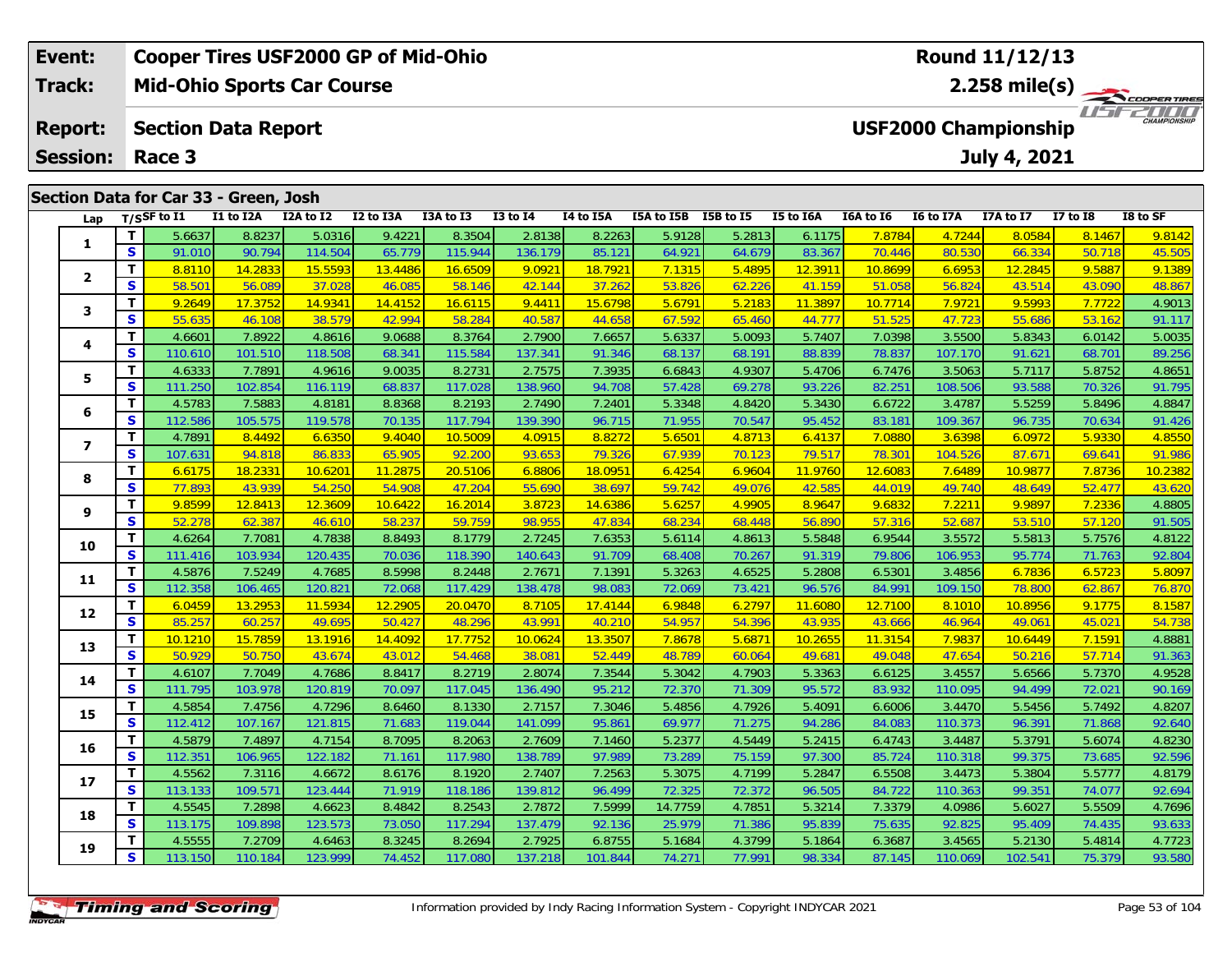| Event:          | <b>Cooper Tires USF2000 GP of Mid-Ohio</b> | Round 11/12/13                                     |
|-----------------|--------------------------------------------|----------------------------------------------------|
| Track:          | <b>Mid-Ohio Sports Car Course</b>          | $2.258$ mile(s)                                    |
| <b>Report:</b>  | Section Data Report                        | <b>CHAMPIONSHIP</b><br><b>USF2000 Championship</b> |
| <b>Session:</b> | Race 3                                     | July 4, 2021                                       |

| Lap T/SLap<br>$\mathbf{1}$<br>$\overline{\mathbf{2}}$<br>$\mathbf{3}$<br>4 | ┰┃<br>$\mathbf{s}$<br>$\mathbf T$<br>$\mathbf{s}$<br>T | 104.2653<br>77.963<br>170.2267<br>47.753 | PO to SF<br>153.5360<br>49.590 |
|----------------------------------------------------------------------------|--------------------------------------------------------|------------------------------------------|--------------------------------|
|                                                                            |                                                        |                                          |                                |
|                                                                            |                                                        |                                          |                                |
|                                                                            |                                                        |                                          |                                |
|                                                                            |                                                        |                                          |                                |
|                                                                            |                                                        |                                          |                                |
|                                                                            |                                                        | 161.0252                                 |                                |
|                                                                            | $\mathbf{s}$                                           | 50.482                                   |                                |
|                                                                            | T                                                      | 89.1403                                  |                                |
|                                                                            | S                                                      | 91.191                                   |                                |
| $\overline{\mathbf{5}}$                                                    | T.                                                     | 88.6031                                  |                                |
|                                                                            | $\overline{\mathbf{s}}$                                | 91.744                                   |                                |
| 6                                                                          | T                                                      | 85.9608                                  |                                |
|                                                                            | S                                                      | 94.564                                   |                                |
| $\overline{\mathbf{z}}$                                                    | $\mathbf T$<br>$\mathbf{s}$                            | 97.2450                                  |                                |
|                                                                            | $\overline{\mathsf{T}}$                                | 83.591<br>166.9630                       |                                |
| 8                                                                          | $\overline{\mathbf{s}}$                                | 48.686                                   |                                |
|                                                                            | T                                                      | 139.0056                                 |                                |
| 9                                                                          | $\overline{\mathbf{s}}$                                | 58.478                                   |                                |
|                                                                            | $\overline{\mathsf{r}}$                                | 87.2255                                  |                                |
| 10                                                                         | $\overline{\mathbf{s}}$                                | 93.193                                   |                                |
|                                                                            | $\mathbf T$                                            | 88.0727                                  |                                |
| 11                                                                         | $\overline{\mathbf{s}}$                                | 92.296                                   |                                |
|                                                                            | T                                                      | 163.3123                                 |                                |
| 12                                                                         | S                                                      | 49.775                                   |                                |
|                                                                            | $\overline{\mathsf{T}}$                                | 160.5076                                 |                                |
| 13                                                                         | $\mathbf{s}$                                           | 50.644                                   |                                |
|                                                                            | $\overline{\mathsf{r}}$                                | 86.2050                                  |                                |
| 14                                                                         | $\mathbf{s}$                                           | 94.296                                   |                                |
|                                                                            | $\mathbf T$                                            | 85.4403                                  |                                |
| 15                                                                         | $\overline{\mathbf{s}}$                                | 95.140                                   |                                |
|                                                                            | T.                                                     | 84.3723                                  |                                |
| 16                                                                         | $\overline{\mathbf{s}}$                                | 96.344                                   |                                |
| 17                                                                         | $\mathbf T$                                            | 84.4278                                  |                                |
|                                                                            | $\mathbf{s}$                                           | 96.281                                   |                                |
| 18                                                                         | T                                                      | 95.8743                                  |                                |
|                                                                            | $\mathbf{s}$                                           | 84.786                                   |                                |
| 19                                                                         | T.                                                     | 82.7612                                  |                                |
|                                                                            | $\overline{\mathbf{s}}$                                | 98.220                                   |                                |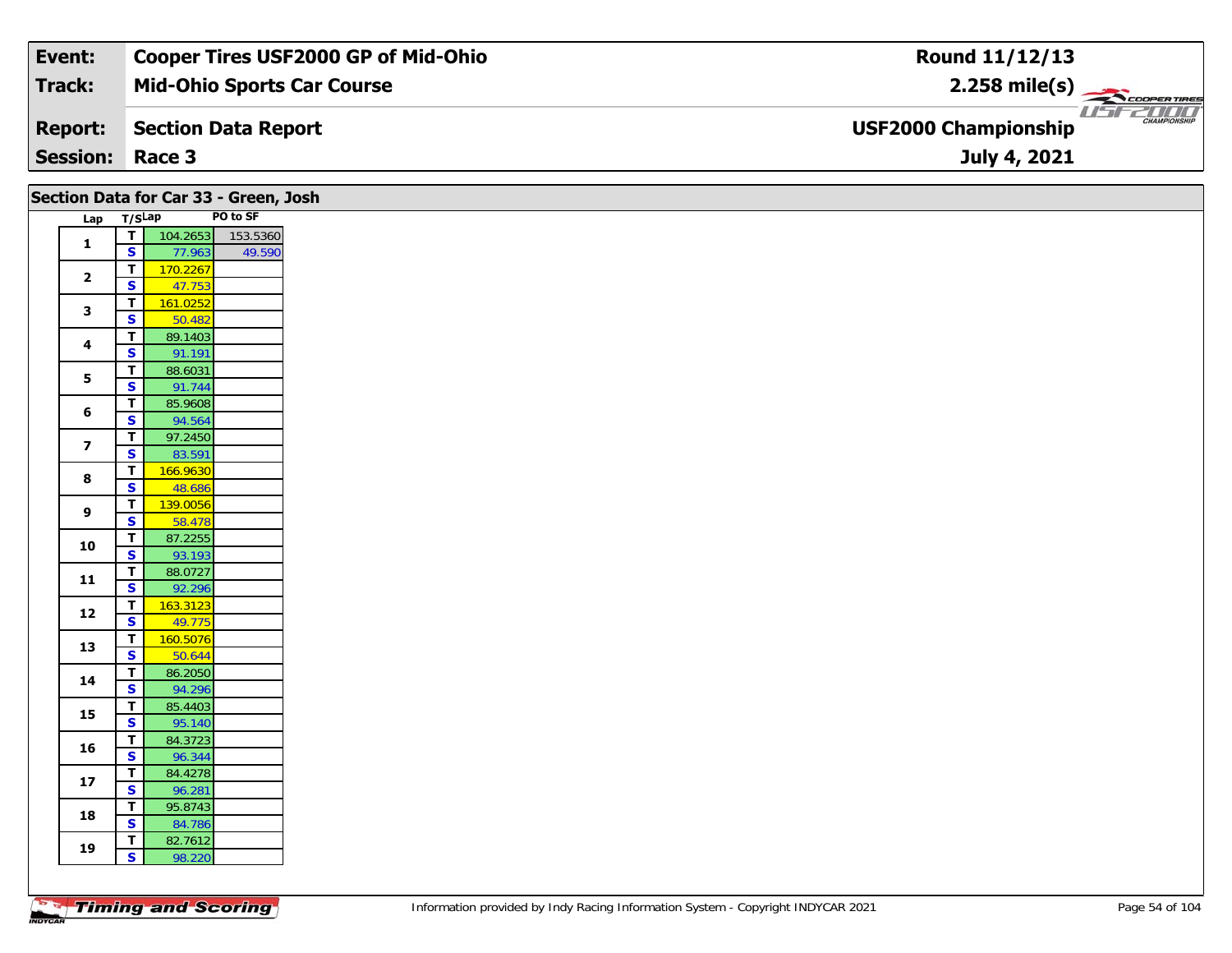| <b>Report:</b>  | Section Data Report | CHAMPIONSHIP<br><b>USF2000 Championship</b> |
|-----------------|---------------------|---------------------------------------------|
| <b>Session:</b> | Race 3              | July 4, 2021                                |

### **Section Data for Car 33 - Green, Josh**

| Lap | T/SSF to I1 | <b>I1 to I2A</b> | I2A to I2 | I2 to I3A | I3A to I3 | $I3$ to $I4$ | I4 to I5A | I5A to I5B      | I5B to I5 | I5 to I6A | I6A to I6 | I6 to I7A | I7A to I7 | <b>I7 to I8</b> | I8 to SF |
|-----|-------------|------------------|-----------|-----------|-----------|--------------|-----------|-----------------|-----------|-----------|-----------|-----------|-----------|-----------------|----------|
| 20  | .5605       | .1673            | 4.6529    | 8.2999    | 8.2626    | 2.7917       | 6.9091 L  | 5.1148 <b>I</b> | 4.3778    | 5.1807    | 6.3746    | 3.4670    | 5.2797    | 5.4374          | 4.7701   |
|     |             |                  | 23.823    |           | 176 I     |              | 101.349   | 75.050          | 78.028    | 98.442    | 87.0      | 109.      | 101.245   | 75.989          | 93.623   |
|     | .76681      | 10.4323          |           |           |           |              |           |                 |           |           |           |           |           |                 |          |
| 21  | 108.1341    | 76.794           |           |           |           |              |           |                 |           |           |           |           |           |                 |          |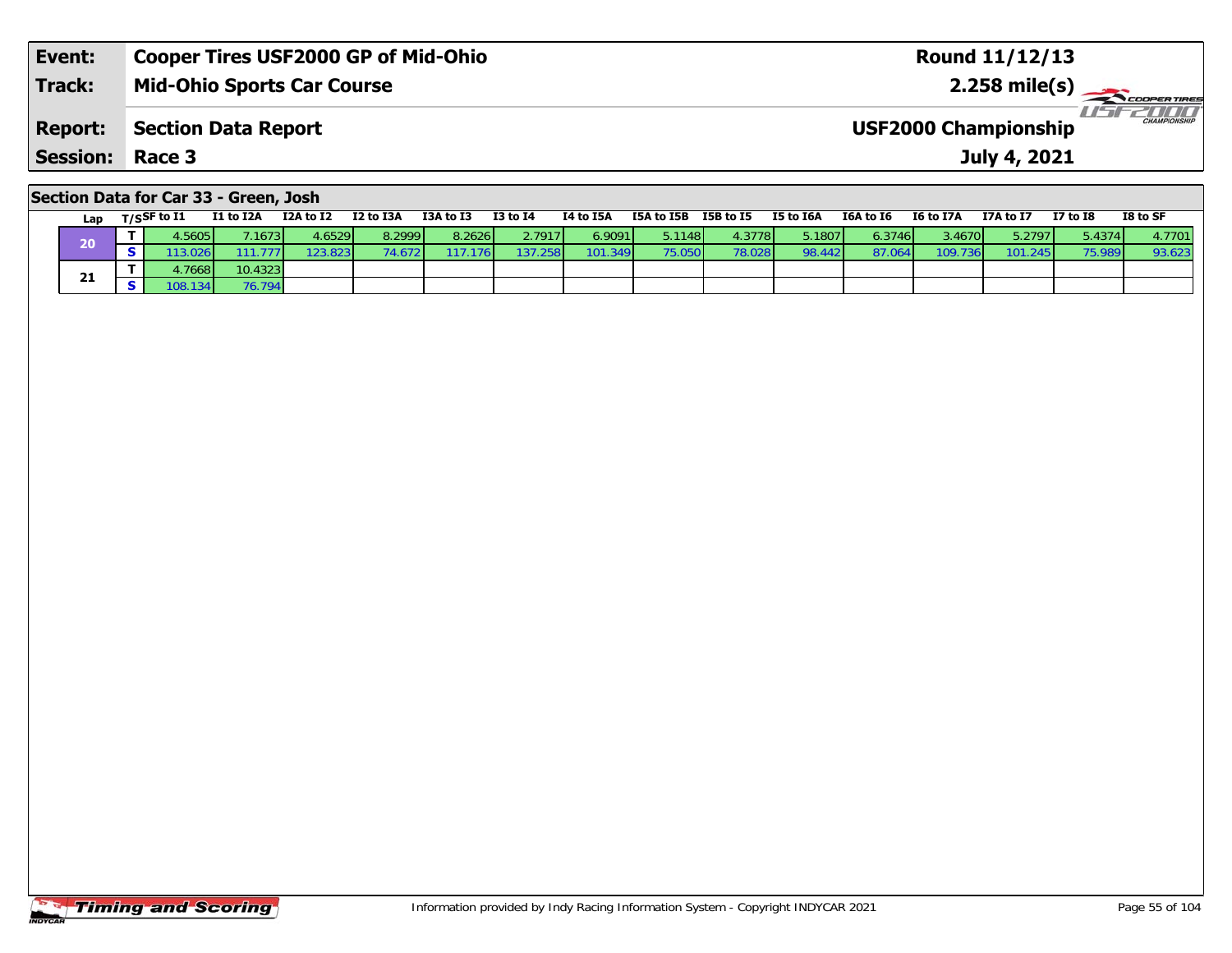| Event:                                | <b>Cooper Tires USF2000 GP of Mid-Ohio</b> | <b>Round 11/12/13</b>                              |  |  |  |  |  |  |  |  |  |  |
|---------------------------------------|--------------------------------------------|----------------------------------------------------|--|--|--|--|--|--|--|--|--|--|
| Track:                                | <b>Mid-Ohio Sports Car Course</b>          | $2.258$ mile(s)                                    |  |  |  |  |  |  |  |  |  |  |
| <b>Report:</b>                        | <b>Section Data Report</b>                 | <b>CHAMPIONSHIP</b><br><b>USF2000 Championship</b> |  |  |  |  |  |  |  |  |  |  |
| <b>Session: Race 3</b>                |                                            | July 4, 2021                                       |  |  |  |  |  |  |  |  |  |  |
| Section Data for Car 33 - Green, Josh |                                            |                                                    |  |  |  |  |  |  |  |  |  |  |

| Lap | T/SLap |         | <b>PO to SF</b> |
|-----|--------|---------|-----------------|
| 20  |        | 82.6461 |                 |
|     | S      | 98.357  |                 |
| 21  |        |         |                 |
|     | S      |         |                 |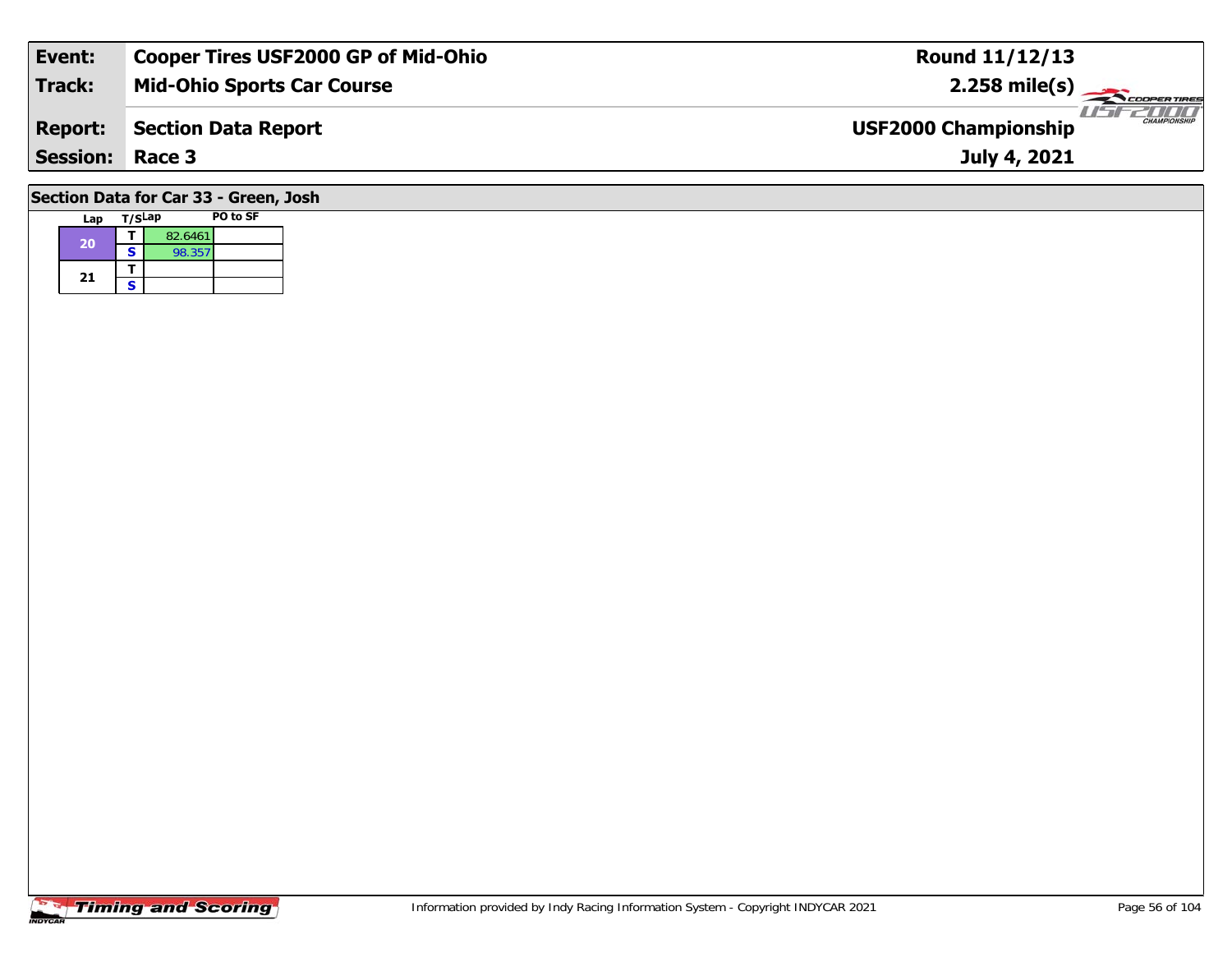| <b>Cooper Tires USF2000 GP of Mid-Ohio</b><br>Event: |                 |    |                                   |                                               |           |           |           |              | Round 11/12/13 |               |                  |                                         |               |                             |              |                 |                     |  |
|------------------------------------------------------|-----------------|----|-----------------------------------|-----------------------------------------------|-----------|-----------|-----------|--------------|----------------|---------------|------------------|-----------------------------------------|---------------|-----------------------------|--------------|-----------------|---------------------|--|
|                                                      | Track:          |    | <b>Mid-Ohio Sports Car Course</b> |                                               |           |           |           |              |                |               |                  | 2.258 mile(s) $-$<br><b>COOPERTIRES</b> |               |                             |              |                 |                     |  |
|                                                      | <b>Report:</b>  |    |                                   | <b>Section Data Report</b>                    |           |           |           |              |                |               |                  |                                         |               | <b>USF2000 Championship</b> |              |                 | <b>CHAMPIONSHIP</b> |  |
|                                                      | <b>Session:</b> |    | Race 3                            |                                               |           |           |           |              |                |               |                  |                                         |               |                             | July 4, 2021 |                 |                     |  |
|                                                      |                 |    |                                   | Section Data for Car 34 - Christie, Dylan (R) |           |           |           |              |                |               |                  |                                         |               |                             |              |                 |                     |  |
|                                                      |                 |    |                                   |                                               |           |           |           |              |                |               |                  |                                         |               |                             |              |                 |                     |  |
|                                                      | Lap             |    | $T/S$ SF to $I1$                  | I1 to I2A                                     | I2A to I2 | I2 to I3A | I3A to I3 | $I3$ to $I4$ | I4 to I5A      | I5A to I5B    | <b>I5B</b> to I5 | I5 to I6A                               | I6A to I6     | I6 to I7A                   | I7A to I7    | <b>I7 to I8</b> | I8 to SF            |  |
|                                                      |                 |    | 5.6200                            | 8.8272                                        | 5.2304    | 274.2505  | 14.0320   | 5.1965       | 12.3415        | <b>7.4889</b> | 6.4515           | 8.9812                                  | 9.8215        | 6.3801                      | 9.6639       | 9.0334          | 10.1836             |  |
|                                                      |                 | S. | 91.718                            | 90.758                                        | 110.151   | 2.260     | 68.998    | 73.738       | 56.738         | 51.258        | 52.948           | 56.785                                  | 56.509        | 59.631                      | 55.314       | 45.739          | 43.854              |  |
|                                                      |                 |    |                                   |                                               | 5.5290    | 9.6843    | 8.5716    | 2.9382       | 8.7945         | 6.0961        | 5.1264           | 5.7658                                  | 6.9532        | 3.6266                      | 6.0609       | 6.1919          | 5.0680              |  |
|                                                      |                 |    |                                   |                                               | 104.203   | 63.008    | 112951    | $130$ $11$   | <b>70.6211</b> | 62960         | 66.631           | $88.153$                                | <b>70 810</b> | 104.907                     | 88 196       | 66 729          | 88.120              |  |

|                | T                       |         |         | 5.5290  | 9.6843  | 8.5716  | 2.9382  | 8.7945  | 6.0961 | 5.1264 | 5.7658  | 6.9532  | 3.6266  | 6.0609  | 6.1919 | 5.0680 |
|----------------|-------------------------|---------|---------|---------|---------|---------|---------|---------|--------|--------|---------|---------|---------|---------|--------|--------|
| $\mathbf{2}$   | <b>S</b>                |         |         | 104.203 | 63.998  | 112.952 | 130.414 | 79.621  | 62.969 | 66.634 | 88.453  | 79.819  | 104.907 | 88.196  | 66.729 | 88.120 |
| 3              | T                       | 4.8750  | 8.0337  | 6.0165  | 8.9596  | 8.4895  | 3.0634  | 8.6255  | 5.7122 | 5.1289 | 6.2719  | 7.0325  | 3.7356  | 5.9832  | 6.0350 | 4.9038 |
|                | S                       | 105.734 | 99.722  | 95.759  | 69.174  | 114.045 | 125.084 | 81.181  | 67.201 | 66.601 | 81.315  | 78.919  | 101.846 | 89.341  | 68.464 | 91.070 |
|                | T                       | 4.7766  | 15.9646 | 10.4832 | 10.0367 | 19.2103 | 9.0211  | 19.9468 | 7.7389 | 5.0918 | 10.0340 | 12.5017 | 8.0597  | 10.7231 | 7.4691 | 9.8296 |
| 4              | S                       | 107.912 | 50.182  | 54.958  | 61.751  | 50.399  | 42.476  | 35.105  | 49.602 | 67.086 | 50.827  | 44.394  | 47.205  | 49.850  | 55.319 | 45.433 |
| 5              | т                       | 10.5741 | 15.1851 | 10.7636 | 12.4217 | 14.4224 | 5.7211  | 12.9565 | 6.0699 | 5.0976 | 5.7685  | 8.4300  | 6.3399  | 8.3575  | 7.0774 | 4.9507 |
|                | $\mathbf{s}$            | 48.747  | 52.758  | 53.526  | 49.894  | 67.130  | 66.977  | 54.044  | 63.241 | 67.010 | 88.411  | 65.836  | 60.010  | 63.960  | 58.380 | 90.208 |
| 6              | T                       | 4.7288  | 7.6649  | 4.8787  | 9.5196  | 8.5852  | 2.8165  | 7.4176  | 5.4047 | 4.6924 | 5.5493  | 6.7287  | 3.5054  | 5.7054  | 5.8926 | 4.8547 |
|                | $\mathbf{s}$            | 109.003 | 104.520 | 118.092 | 65.105  | 112.773 | 136.049 | 94.401  | 71.024 | 72.797 | 91.903  | 82.483  | 108.534 | 93.691  | 70.119 | 91.991 |
| $\overline{ }$ | T                       | 4.6683  | 7.5967  | 4.7896  | 8.7365  | 8.3259  | 2.8136  | 7.5343  | 5.5618 | 4.6971 | 5.4054  | 6.6571  | 4.3211  | 7.5141  | 6.3067 | 5.6581 |
|                | $\mathbf{s}$            | 110.416 | 105.458 | 120.289 | 70.941  | 116.286 | 136.189 | 92.939  | 69.018 | 72.724 | 94.350  | 83.370  | 88.046  | 71.139  | 65.515 | 78.929 |
| 8              | т                       | 7.2728  | 13.0284 | 16.9728 | 9.8431  | 17.6163 | 7.7261  | 20.4819 | 8.7049 | 5.0393 | 8.6946  | 12.8526 | 6.8572  | 11.7418 |        |        |
|                | S                       | 70.874  | 61.492  | 33.945  | 62.965  | 54.959  | 49.596  | 34.188  | 44.097 | 67.785 | 58.657  | 43.182  | 55.482  | 45.525  |        |        |
| 9              | т                       |         |         | 5.2558  | 9.1563  | 8.4422  | 2.8576  | 7.7868  | 5.6782 | 4.8319 | 5.7312  | 6.7994  | 3.5536  | 5.7376  | 5.8295 | 4.8654 |
|                | $\overline{\mathbf{s}}$ |         |         | 109.619 | 67.688  | 114.684 | 134.092 | 89.925  | 67.603 | 70.695 | 88.987  | 81.625  | 107.062 | 93.165  | 70.878 | 91.789 |
| 10             | T.                      | 4.6962  | 7.4532  | 4.8072  | 8.5526  | 8.3639  | 2.8170  | 7.2593  | 5.4041 | 4.6767 | 5.3325  | 6.8556  | 3.5760  | 5.5055  | 5.7018 | 4.8158 |
|                | $\mathbf{s}$            | 109.760 | 107.489 | 119.849 | 72.466  | 115.757 | 136.025 | 96.459  | 71.032 | 73.041 | 95.640  | 80.956  | 106.391 | 97.093  | 72.465 | 92.735 |
| 11             | T                       | 4.6585  | 7.3240  | 4.7848  | 8.6020  | 8.3365  | 2.8023  | 7.1738  | 5.3733 | 4.6266 | 5.3175  | 6.4634  | 3.4859  | 5.3960  | 5.6623 | 4.7517 |
|                | $\mathbf{s}$            | 110.648 | 109.385 | 120.410 | 72.050  | 116.138 | 136.738 | 97.609  | 71.439 | 73.832 | 95.910  | 85.868  | 109.141 | 99.063  | 72.971 | 93.986 |
| 12             | Т                       | 4.6175  | 7.7864  | 5.0417  | 8.6904  | 8.3240  | 2.8042  | 7.1785  | 5.3775 | 4.5670 | 5.7175  | 6.5924  | 3.5160  | 5.7261  | 5.8225 | 4.8504 |
|                | S                       | 111.631 | 102.889 | 114.274 | 71.317  | 116.312 | 136.646 | 97.545  | 71.383 | 74.795 | 89.200  | 84.188  | 108.207 | 93.352  | 70.963 | 92.073 |
| 13             | T                       | 4.6620  | 7.4608  | 4.7052  | 8.5990  | 8.2959  | 2.7982  | 7.1840  | 5.4811 | 4.5923 | 5.3505  | 6.4953  | 3.4917  | 5.4363  | 5.5389 | 4.7891 |
|                | $\mathbf{s}$            | 110.565 | 107.379 | 122.447 | 72.075  | 116.706 | 136.939 | 97.470  | 70.034 | 74.383 | 95.318  | 85.446  | 108.960 | 98.329  | 74.596 | 93.252 |
| 14             | т                       | 4.6219  | 7.3367  | 4.7248  | 8.4966  | 8.2639  | 2.7868  | 7.2102  | 5.6340 | 4.7204 | 5.4353  | 7.3019  | 4.0944  | 6.1520  | 5.7936 | 4.8110 |
|                | $\mathbf{s}$            | 111.524 | 109.196 | 121.939 | 72.944  | 117.158 | 137.499 | 97.116  | 68.133 | 72.365 | 93.831  | 76.008  | 92.921  | 86.890  | 71.317 | 92.827 |
| 15             | т                       | 4.6438  | 7.3957  | 4.8240  | 8.9034  | 8.2515  | 2.7542  | 7.4649  | 5.3079 | 4.5327 | 5.2398  | 6.4056  | 3.4651  | 5.3791  | 5.5368 | 4.7949 |
|                | S                       | 110.998 | 108.325 | 119.431 | 69.611  | 117.334 | 139.126 | 93.803  | 72.319 | 75.361 | 97.332  | 86.643  | 109.796 | 99.375  | 74.625 | 93.139 |
| 16             | T.                      | 4.6361  | 7.2436  | 4.7372  | 8.5170  | 8.3123  | 2.8185  | 7.1004  | 5.2233 | 4.4948 | 5.2530  | 6.3875  | 3.4888  | 5.4519  | 5.5092 | 4.8037 |
|                | $\mathbf{s}$            | 111.183 | 110.599 | 121.620 | 72.769  | 116.476 | 135.952 | 98.618  | 73.491 | 75.997 | 97.087  | 86.888  | 109.050 | 98.048  | 74.999 | 92.968 |
| 17             | т                       | 4.6562  | 7.7159  |         |         |         |         |         |        |        |         |         |         |         |        |        |
|                | <b>S</b>                | 110.703 | 103.829 |         |         |         |         |         |        |        |         |         |         |         |        |        |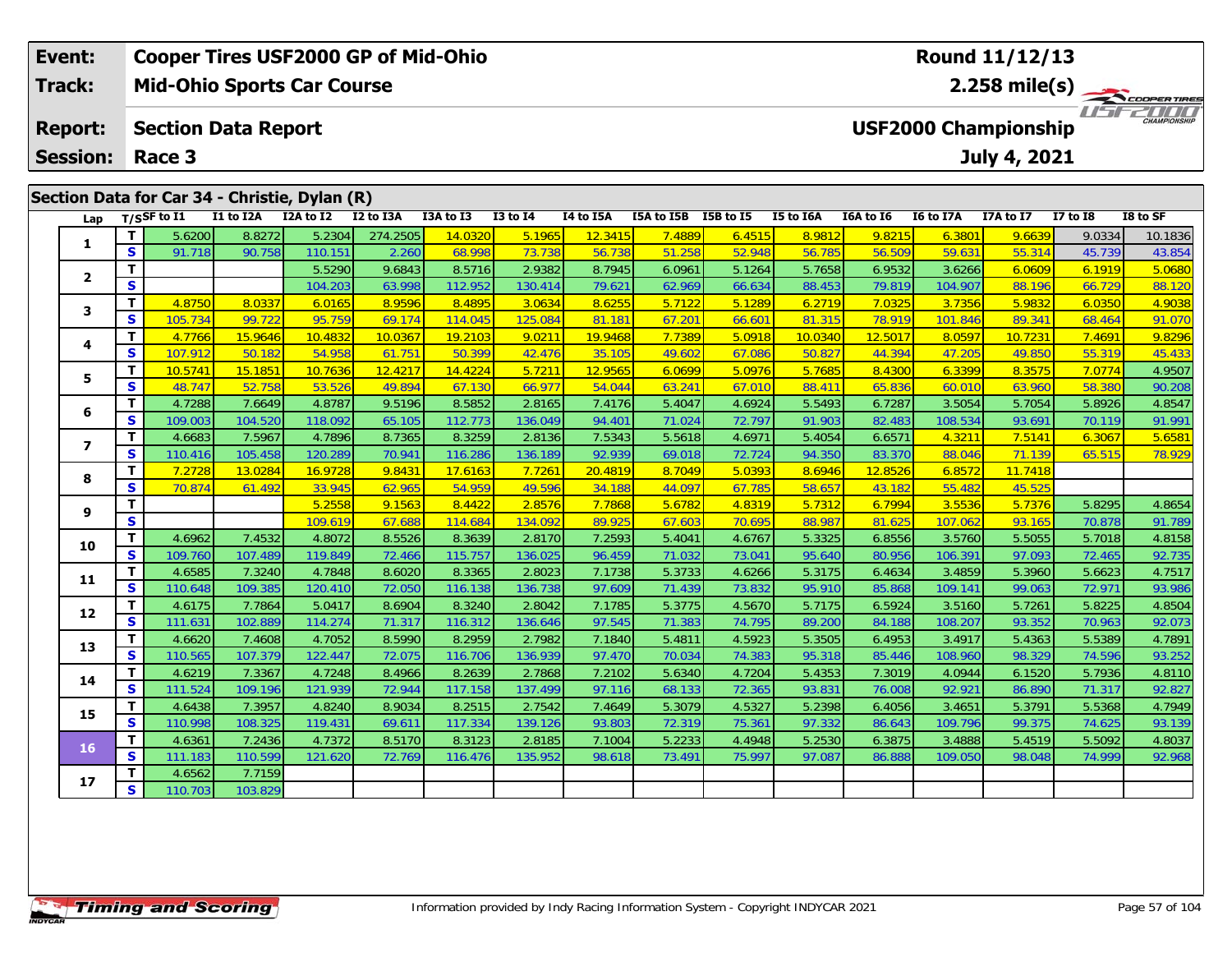| Event:                 | <b>Cooper Tires USF2000 GP of Mid-Ohio</b> | Round 11/12/13                                                |
|------------------------|--------------------------------------------|---------------------------------------------------------------|
| Track:                 | <b>Mid-Ohio Sports Car Course</b>          | $2.258 \text{ mile(s)}$                                       |
| <b>Report:</b>         | Section Data Report                        | USFZOOO<br><b>CHAMPIONSHIP</b><br><b>USF2000 Championship</b> |
| <b>Session: Race 3</b> |                                            | July 4, 2021                                                  |

|                         |                         |                    |                   | Section Data for Car 34 - Christie, Dylan (R) |          |
|-------------------------|-------------------------|--------------------|-------------------|-----------------------------------------------|----------|
| Lap T/SLap              |                         |                    |                   | PI to PO PO to SF SF to PI                    |          |
| $\mathbf{1}$            | T                       |                    | 396.5592 242.6331 | 147.8269                                      | 383.1118 |
|                         | <b>S</b>                | 20.498<br>322.4905 | 3.701             | 51.505<br>93.3048                             | 20.053   |
| $\overline{2}$          | T.<br>S                 | 25.206             |                   | 81.602                                        |          |
|                         | T                       | 92.8663            |                   |                                               |          |
| 3                       | S                       | 87.532             |                   |                                               |          |
|                         | T                       | 160.8872           |                   |                                               |          |
| 4                       | $\mathbf{s}$            | 50.525             |                   |                                               |          |
|                         | T                       | 134.1360           |                   |                                               |          |
| 5                       | S                       | 60.601             |                   |                                               |          |
|                         | T                       | 87.9445            |                   |                                               |          |
| 6                       | S                       | 92.431             |                   |                                               |          |
|                         | T                       | 90.5863            |                   |                                               |          |
| $\overline{\mathbf{z}}$ | <b>S</b>                | 89.735             |                   |                                               |          |
|                         | T.                      | 170.7202           | 78.5958           |                                               | 158.0932 |
| 8                       | $\mathbf{s}$            | 47.615             | 11.425            |                                               | 48.596   |
| 9                       | T                       | 153.3884           |                   | 87.4196                                       |          |
|                         | S                       | 52.995             |                   | 87.096                                        |          |
| 10                      | T                       | 85.8174            |                   |                                               |          |
|                         | <b>S</b>                | 94.722             |                   |                                               |          |
| 11                      | T.                      | 84.7586            |                   |                                               |          |
|                         | $\mathbf{s}$            | 95.905             |                   |                                               |          |
| 12                      | T                       | 86.6121            |                   |                                               |          |
|                         | $\mathbf{s}$            | 93.853             |                   |                                               |          |
| 13                      | T                       | 84.8803            |                   |                                               |          |
|                         | S                       | 95.768             |                   |                                               |          |
| 14                      | T                       | 87.3835            |                   |                                               |          |
|                         | S                       | 93.024<br>84.8994  |                   |                                               |          |
| 15                      | T<br>S                  | 95.746             |                   |                                               |          |
|                         | T                       | 83.9773            |                   |                                               |          |
| 16                      | S                       | 96.798             |                   |                                               |          |
|                         | $\mathbf T$             |                    |                   |                                               |          |
| 17 <sub>2</sub>         | $\overline{\mathbf{s}}$ |                    |                   |                                               |          |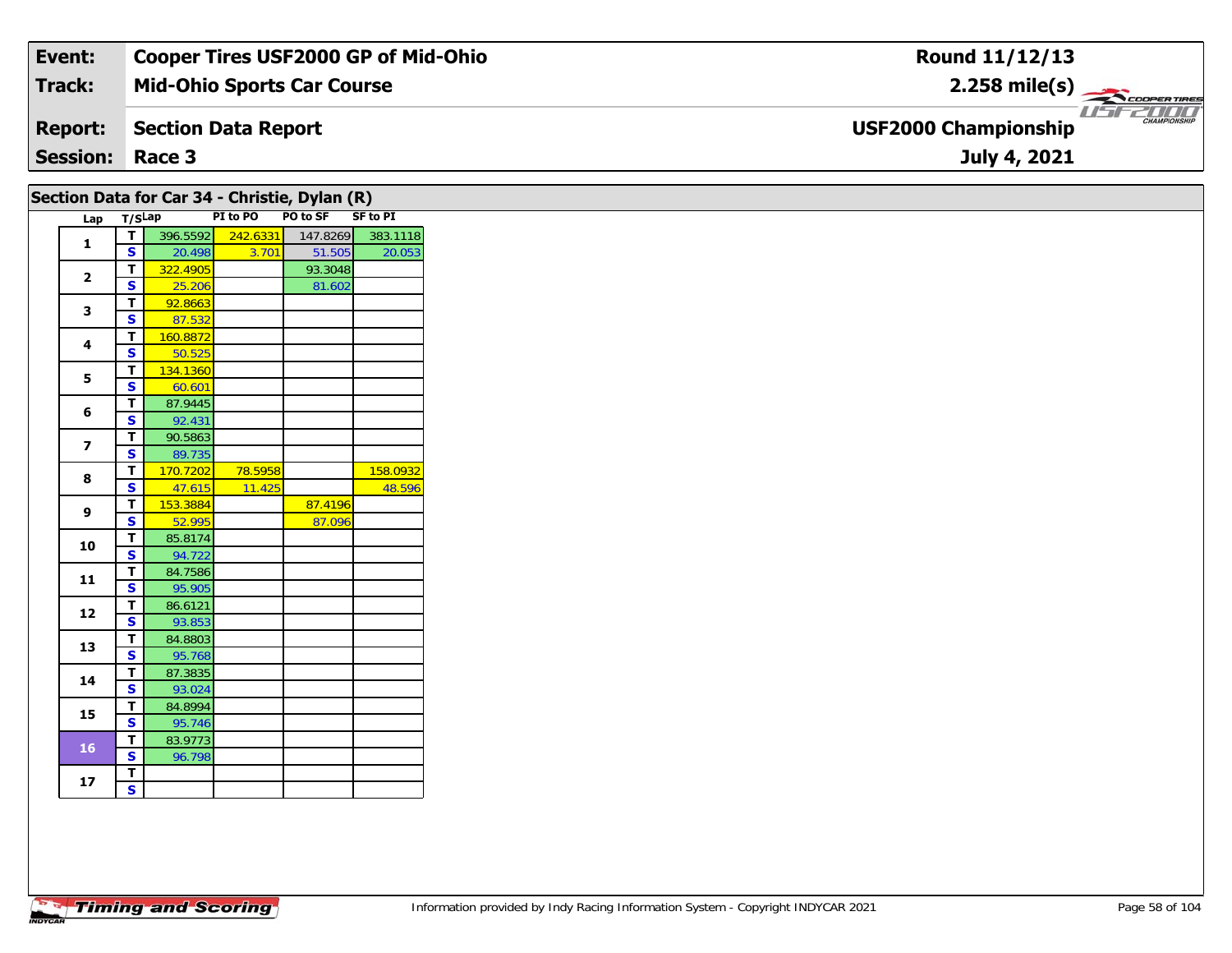| Event:          |                                             | <b>Cooper Tires USF2000 GP of Mid-Ohio</b> |           |           |           |              | Round 11/12/13   |            |                             |           |                           |                  |              |            |          |  |  |
|-----------------|---------------------------------------------|--------------------------------------------|-----------|-----------|-----------|--------------|------------------|------------|-----------------------------|-----------|---------------------------|------------------|--------------|------------|----------|--|--|
| <b>Track:</b>   | <b>Mid-Ohio Sports Car Course</b>           |                                            |           |           |           |              |                  |            |                             |           | $2.258$ mile(s)<br>7/7/7/ |                  |              |            |          |  |  |
| <b>Report:</b>  |                                             | <b>Section Data Report</b>                 |           |           |           |              |                  |            | <b>USF2000 Championship</b> |           |                           |                  |              |            |          |  |  |
| <b>Session:</b> | Race 3                                      |                                            |           |           |           |              |                  |            |                             |           |                           |                  | July 4, 2021 |            |          |  |  |
|                 |                                             |                                            |           |           |           |              |                  |            |                             |           |                           |                  |              |            |          |  |  |
|                 | Section Data for Car 4 - d'Orlando, Michael |                                            |           |           |           |              |                  |            |                             |           |                           |                  |              |            |          |  |  |
|                 | Lap $T/S$ SF to I1                          | I1 to I2A                                  | I2A to I2 | I2 to I3A | I3A to I3 | $I3$ to $I4$ | <b>I4 to I5A</b> | I5A to I5B | I5B to I5                   | I5 to I6A | I6A to I6                 | <b>I6 to I7A</b> | I7A to I7    | I7 to $I8$ | I8 to SF |  |  |

| 1.             | т  | 5.8055  | 8.2476  | 4.9740  | 9.3242  | 8.5347  | 2.8253  | 7.7592  | 5.6636 | 4.9960 | 5.5563  | 7.0338  | 3.6891  | 6.7553  | 7.9234 | 5.5608 |
|----------------|----|---------|---------|---------|---------|---------|---------|---------|--------|--------|---------|---------|---------|---------|--------|--------|
|                | S  | 88.787  | 97.136  | 115.830 | 66.469  | 113.441 | 135.625 | 90.245  | 67.777 | 68.373 | 91.788  | 78.905  | 103.129 | 79.130  | 52.147 | 80.311 |
| 2              | т  | 8.6099  | 15.5523 | 13.2968 | 14.7746 | 19.9848 | 9.1749  | 16.0791 | 7.9188 | 6.8982 | 11.6294 | 10.3151 | 8.2764  | 11.4722 | 9.3194 | 8.6820 |
|                | S  | 59.868  | 51.512  | 43.329  | 41.949  | 48.446  | 41.764  | 43.549  | 48.475 | 49.519 | 43.854  | 53.805  | 45.969  | 46.595  | 44.336 | 51.439 |
| 3              | т  | 10.8003 | 16.8589 | 12.5060 | 13.8315 | 19.4246 | 9.5169  | 13.4455 | 7.2018 | 6.9952 | 11.7840 | 10.6177 | 9.1439  | 11.5869 | 8.3710 | 5.0182 |
|                | S  | 47.726  | 47.520  | 46.069  | 44.809  | 49.843  | 40.263  | 52.079  | 53.301 | 48.832 | 43.279  | 52.271  | 41.607  | 46.134  | 49.359 | 88.994 |
| 4              | т  | 4.6815  | 7.8364  | 4.8498  | 8.9868  | 8.2487  | 2.7908  | 7.5672  | 5.4506 | 4.9205 | 5.6081  | 6.9319  | 3.5948  | 5.8378  | 6.0807 | 4.9013 |
|                | S  | 110.105 | 102.233 | 118.796 | 68.965  | 117.374 | 137.302 | 92.535  | 70.426 | 69.422 | 90.940  | 80.065  | 105.835 | 91.566  | 67.950 | 91.117 |
| 5              | т  | 4.6583  | 7.4834  | 4.7854  | 8.6999  | 8.3178  | 2.8277  | 7.3260  | 5.4085 | 4.6050 | 5.3516  | 6.6604  | 3.4828  | 5.5424  | 5.8999 | 4.8369 |
|                | S  | 110.653 | 107.055 | 120.395 | 71.239  | 116.399 | 135.510 | 95.58   | 70.974 | 74.178 | 95.299  | 83.328  | 109.238 | 96.447  | 70.032 | 92.330 |
| 6              | т  | 4.6373  | 7.3765  | 4.7523  | 8.7283  | 8.2956  | 2.8126  | 7.2212  | 5.3708 | 4.5736 | 5.3385  | 6.5865  | 3.4735  | 5.4504  | 5.8447 | 4.8292 |
|                | S  | 111.154 | 108.607 | 121.233 | 71.007  | 116.710 | 136.238 | 96.968  | 71.472 | 74.688 | 95.532  | 84.263  | 109.531 | 98.075  | 70.693 | 92.477 |
| $\overline{ }$ | т  | 4.6328  | 7.3729  | 5.2332  | 9.7768  | 9.3123  | 3.7130  | 10.1545 | 5.5164 | 4.7639 | 5.5900  | 7.4649  | 4.1942  | 7.2357  | 6.5282 | 5.8678 |
|                | S  | 111.262 | 108.660 | 110.093 | 63.392  | 103.968 | 103.200 | 68.957  | 69.586 | 71.704 | 91.234  | 74.348  | 90.710  | 73.876  | 63.292 | 76.109 |
| 8              | т  | 7.1806  | 15.887  | 10.3321 | 13.2624 | 18.5796 | 7.4849  | 17.1257 | 8.7829 | 7.9525 | 10.4332 | 12.3643 | 7.8986  | 11.7084 | 8.4618 | 9.2139 |
|                | S  | 71.784  | 50.427  | 55.762  | 46.732  | 52.110  | 51.194  | 40.888  | 43.706 | 42.954 | 48.882  | 44.887  | 48.167  | 45.655  | 48.829 | 48.469 |
| 9              | т  | 9.5916  | 13.8438 | 10.0161 | 12.4208 | 14.4524 | 5.5874  | 13.2726 | 6.9745 | 6.7389 | 8.5604  | 10.5147 | 7.3373  | 11.7872 | 8.0411 | 4.8963 |
|                | S  | 53.740  | 57.870  | 57.521  | 49.898  | 66.991  | 68.580  | 52.757  | 55.038 | 50.689 | 59.577  | 52.783  | 51.852  | 45.350  | 51.384 | 91.210 |
| 10             | T  | 4.6298  | 7.4053  | 4.7299  | 8.6376  | 8.3058  | 2.8286  | 7.1123  | 5.3483 | 4.5709 | 5.2963  | 6.5227  | 3.4728  | 5.4612  | 5.8040 | 4.8245 |
|                | S  | 111.334 | 108.184 | 121.807 | 71.753  | 116.567 | 135.467 | 98.453  | 71.773 | 74.732 | 96.294  | 85.087  | 109.553 | 97.881  | 71.189 | 92.567 |
| 11             | т  | 4.6193  | 7.2484  | 4.7172  | 8.5562  | 8.2832  | 2.8142  | 7.0332  | 5.3222 | 4.5522 | 5.2416  | 6.4796  | 3.4462  | 5.3690  | 5.9650 | 4.9948 |
|                | S  | 111.587 | 110.526 | 122.135 | 72.436  | 116.885 | 136.160 | 99.560  | 72.125 | 75.039 | 97.299  | 85.653  | 110.398 | 99.561  | 69.268 | 89.411 |
| 12             | T. | 5.9141  | 13.3966 | 11.7370 | 13.4890 | 19.5817 | 8.0002  | 16.1767 | 8.8350 | 7.4640 | 10.3583 | 11.6871 | 8.3437  | 11.4451 | 8.7332 | 8.8034 |
|                | S  | 87.157  | 59.80   | 49.087  | 45.947  | 49.443  | 47.897  | 43.286  | 43.448 | 45.765 | 49.236  | 47.488  | 45.598  | 46.705  | 47.312 | 50.729 |
| 13             | т  | 10.5108 | 16.5594 | 12.3154 | 13.2952 | 19.3785 | 7.9771  | 14.8210 | 7.8794 | 7.0180 | 9.8326  | 11.7924 | 8.4346  | 12.2646 | 8.3366 | 5.1210 |
|                | S  | 49.040  | 48.380  | 46.782  | 46.616  | 49.962  | 48.035  | 47.246  | 48.717 | 48.674 | 51.868  | 47.064  | 45.106  | 43.584  | 49.562 | 87.208 |
| 14             | т  | 4.6699  | 7.3564  | 4.7094  | 8.6817  | 8.3300  | 2.8244  | 7.0989  | 5.3462 | 4.5810 | 5.2704  | 6.4251  | 3.4439  | 5.4157  | 5.7314 | 4.8117 |
|                | S  | 110.378 | 108.903 | 122.338 | 71.388  | 116.228 | 135.668 | 98.639  | 71.801 | 74.567 | 96.767  | 86.380  | 110.472 | 98.703  | 72.09  | 92.814 |
| 15             | т  | 4.5985  | 7.2314  | 4.6952  | 8.4716  | 8.2610  | 2.8076  | 7.0404  | 5.2755 | 4.5035 | 5.2239  | 6.3632  | 3.4239  | 5.3085  | 5.657  | 4.7865 |
|                | S  | 112.092 | 110.786 | 122.708 | 73.159  | 117.199 | 136.480 | 99.458  | 72.763 | 75.850 | 97.628  | 87.220  | 111.117 | 100.696 | 73.038 | 93.302 |
| 16             | T. | 4.6007  | 7.1625  | 4.6714  | 8.4090  | 8.2813  | 2.8136  | 6.9864  | 5.2902 | 4.4309 | 5.2442  | 6.3789  | 3.4248  | 5.2816  | 5.5739 | 4.7854 |
|                | S  | 112.038 | 111.851 | 123.333 | 73.703  | 116.912 | 136.189 | 100.227 | 72.561 | 77.093 | 97.250  | 87.006  | 111.088 | 101.209 | 74.128 | 93.324 |
| 17             | T. | 4.5859  | 7.1115  | 4.6502  | 8.4457  | 8.2698  | 2.8131  | 6.9656  | 5.2377 | 4.4463 | 5.2035  | 6.3279  | 3.4155  | 5.2365  | 5.5659 | 4.7644 |
|                | S  | 112.400 | 112.654 | 123.895 | 73.383  | 117.074 | 136.213 | 100.526 | 73.289 | 76.826 | 98.01   | 87.707  | 111.391 | 102.081 | 74.235 | 93.735 |
| 18             | T. | 4.5693  | 7.0848  | 4.6414  | 8.4709  | 8.2739  | 2.8095  | 7.1422  | 5.1592 | 4.3970 | 5.1858  | 6.3734  | 3.4295  | 5.3005  | 5.5539 | 4.7615 |
|                | S  | 112.808 | 113.078 | 124.130 | 73.165  | 117.016 | 136.388 | 98.041  | 74.404 | 77.687 | 98.345  | 87.081  | 110.936 | 100.848 | 74.395 | 93.792 |
| 19             | т  | 4.5662  | 7.1157  | 4.6260  | 8.3446  | 8.2601  | 2.8080  | 7.1825  | 5.2152 | 4.3800 | 5.2093  | 6.3896  | 3.4292  | 5.3048  | 5.5716 | 4.7716 |
|                | S. | 112.885 | 112.587 | 124.543 | 74.272  | 117.212 | 136.461 | 97.491  | 73.605 | 77.989 | 97.902  | 86.860  | 110.946 | 100.766 | 74.159 | 93.594 |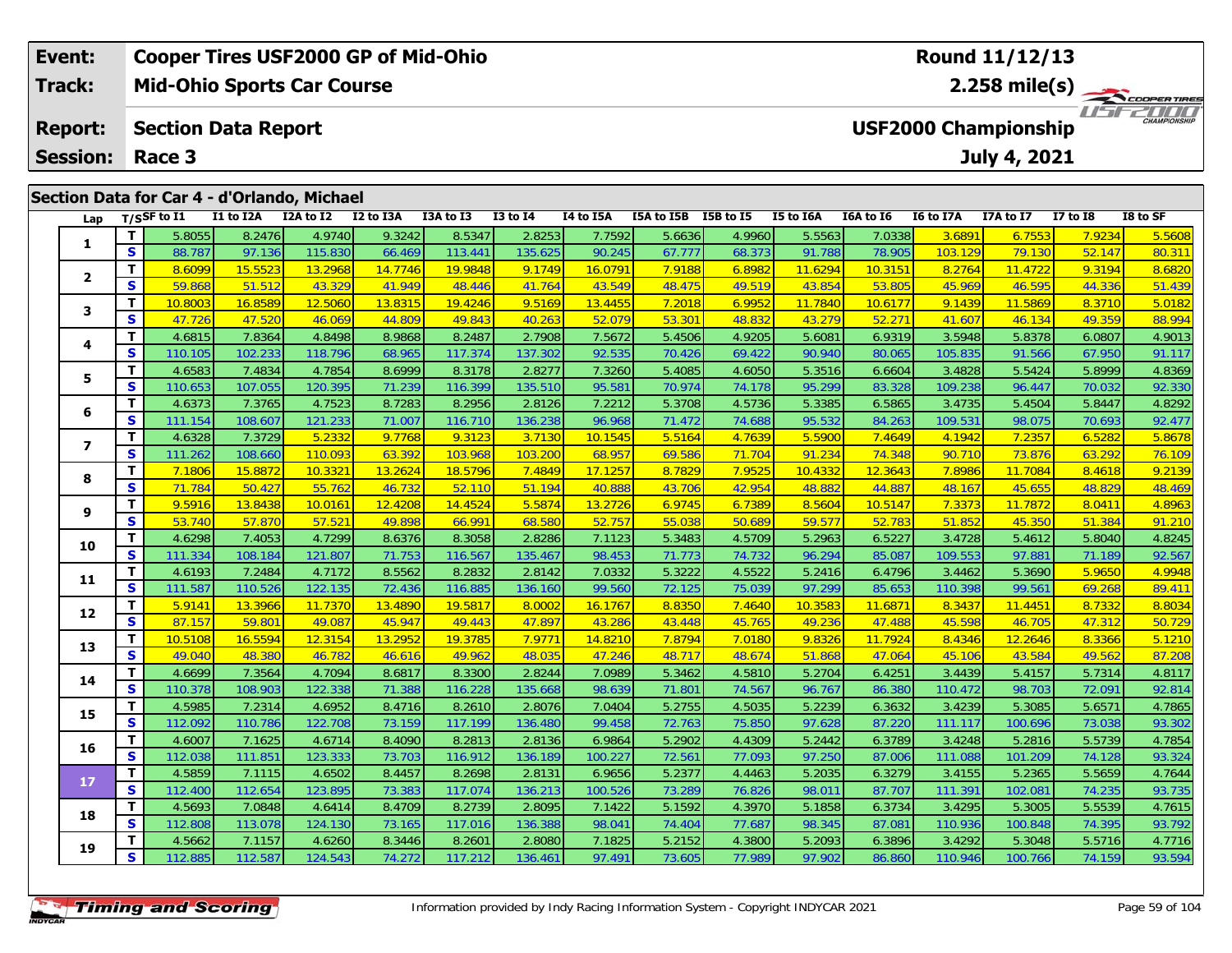| Event:                 | <b>Cooper Tires USF2000 GP of Mid-Ohio</b> | Round 11/12/13                                                       |
|------------------------|--------------------------------------------|----------------------------------------------------------------------|
| Track:                 | <b>Mid-Ohio Sports Car Course</b>          | $2.258$ mile(s)                                                      |
| <b>Report:</b>         | Section Data Report                        | <i>USF2DOO</i><br><b>CHAMPIONSHIP</b><br><b>USF2000 Championship</b> |
| <b>Session: Race 3</b> |                                            | July 4, 2021                                                         |

|                         |                                                    | Section Data for Car 4 - d'Orlando, Michael |          |
|-------------------------|----------------------------------------------------|---------------------------------------------|----------|
| Lap T/SLap              |                                                    |                                             | PO to SF |
|                         | $\overline{T}$                                     | 94.6488                                     | 171.2064 |
| $\mathbf{1}$            | $\overline{\mathbf{s}}$                            | 85.884                                      | 44.472   |
|                         | T                                                  | 171.9839                                    |          |
| $\overline{2}$          | $\mathbf{s}$                                       | 47.265                                      |          |
|                         | T                                                  | 167.1024                                    |          |
| $\mathbf{3}$            | $\overline{\mathbf{s}}$                            | 48.646                                      |          |
|                         | $\overline{\mathsf{r}}$                            | 88.2869                                     |          |
| $\overline{\mathbf{4}}$ | $\overline{\mathbf{s}}$                            | 92.073                                      |          |
| $5\phantom{a}$          | T                                                  | 85.8860                                     |          |
|                         | $\overline{\mathbf{s}}$                            | 94.646                                      |          |
| 6                       | $\mathbf{T}$                                       | 85.2910                                     |          |
|                         | $\overline{\mathbf{s}}$                            | 95.307                                      |          |
| $\overline{\mathbf{z}}$ | T.                                                 | 97.3566                                     |          |
|                         | $\overline{\mathbf{s}}$                            | 83.495                                      |          |
| 8                       | $\overline{\mathsf{T}}$                            | 166.6681                                    |          |
|                         | $\overline{\mathbf{s}}$                            | 48.772                                      |          |
| 9                       | $\overline{\mathsf{r}}$<br>$\mathbf{s}$            | 144.0351                                    |          |
|                         |                                                    | 56.436                                      |          |
| 10                      | $\overline{\mathsf{r}}$<br>$\overline{\mathbf{s}}$ | 84.9500<br>95.689                           |          |
|                         | $\mathbf{T}$                                       | 84.6423                                     |          |
| 11                      | $\overline{\mathbf{s}}$                            | 96.037                                      |          |
|                         | T                                                  | 163.9651                                    |          |
| 12                      | $\overline{\mathbf{s}}$                            | 49.576                                      |          |
|                         | $\overline{\mathsf{T}}$                            | 165.5366                                    |          |
| 13                      | $\overline{\mathbf{s}}$                            | 49.106                                      |          |
|                         | $\mathbf T$                                        | 84.6961                                     |          |
| 14                      | $\mathbf{s}$                                       | 95.976                                      |          |
| 15                      | $\overline{\mathsf{r}}$                            | 83.6478                                     |          |
|                         | $\overline{\mathbf{s}}$                            | 97.179                                      |          |
| 16                      | $\mathbf{T}$                                       | 83.3348                                     |          |
|                         | $\overline{\mathbf{s}}$                            | 97.544                                      |          |
| $17$                    | $\mathbf{T}$                                       | 83.0395                                     |          |
|                         | $\mathbf{s}$                                       | 97.891                                      |          |
| 18                      | $\overline{\mathbf{T}}$                            | 83.1528                                     |          |
|                         | $\overline{\mathbf{s}}$                            | 97.757                                      |          |
| 19                      | T                                                  | 83.1744                                     |          |
|                         | $\overline{\mathbf{s}}$                            | 97.732                                      |          |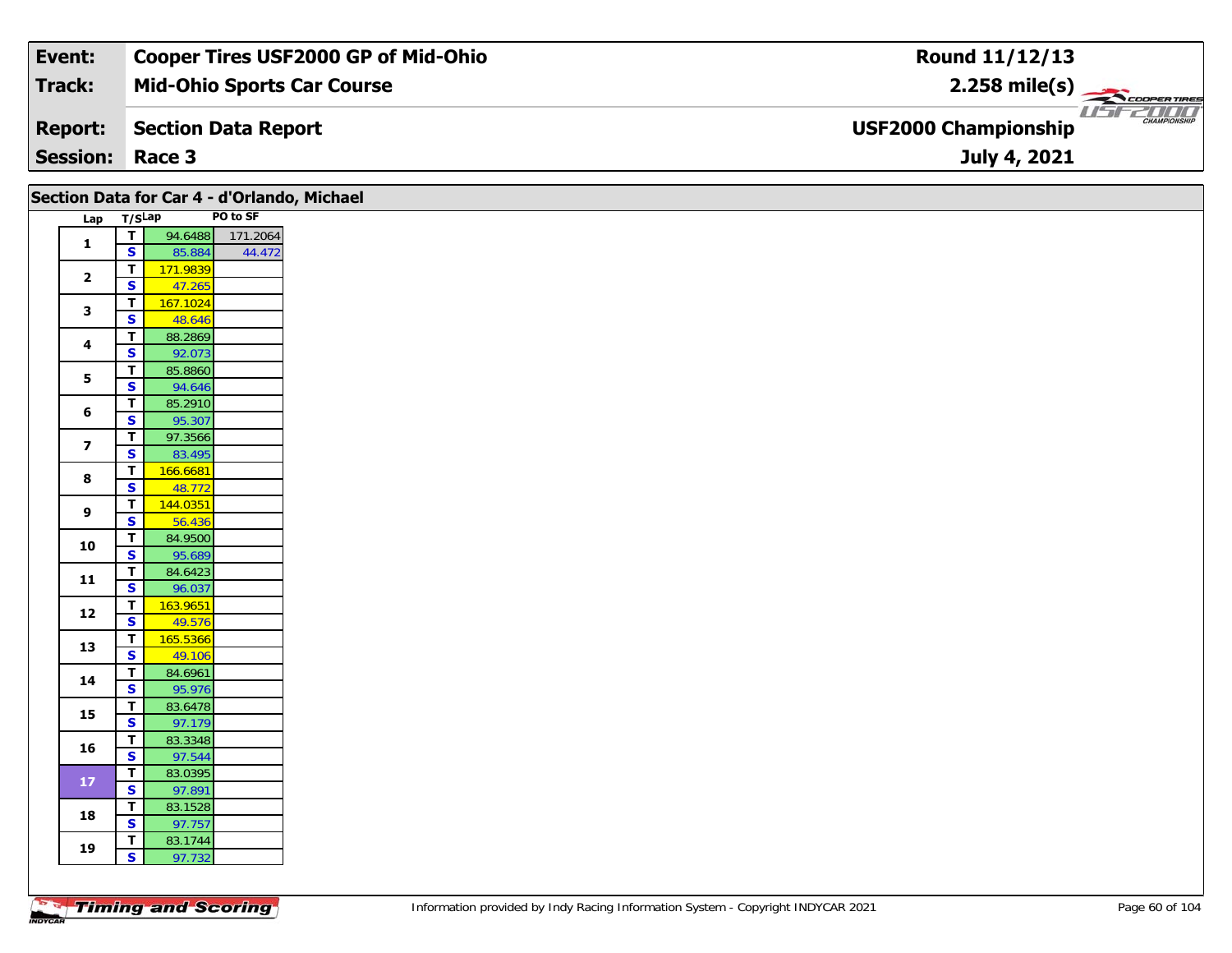| Session:       | Race 3                                     | July 4, 2021                                 |
|----------------|--------------------------------------------|----------------------------------------------|
| <b>Report:</b> | Section Data Report                        | CHAMPIONSHIP<br><b>USF2000 Championship</b>  |
| <b>Track:</b>  | <b>Mid-Ohio Sports Car Course</b>          | $2.258$ mile(s) $\rightarrow$<br>COOPERTIRES |
| Event:         | <b>Cooper Tires USF2000 GP of Mid-Ohio</b> | <b>Round 11/12/13</b>                        |

### **Section Data for Car 4 - d'Orlando, Michael**

| Lap | T/SSF to I1 | <b>I1 to I2A</b> | I2A to I2 | I2 to I3A       | I3A to I3 | <b>I3 to I4</b> | I4 to I5A       | I5A to I5B | <b>I5B</b> to I5 | I5 to I6A | I6A to I6               | I6 to I7A       | I7A to I7 | <b>I7 to I8</b> | I8 to SF |
|-----|-------------|------------------|-----------|-----------------|-----------|-----------------|-----------------|------------|------------------|-----------|-------------------------|-----------------|-----------|-----------------|----------|
| 20  | .5670       | .2057            | 1.6806    | 8.4884          | 8.2681    | 2.8060          | 7.1144 <b>I</b> | 5.2397     | 4.3860           | 5.1859    | $6.3182$ $\blacksquare$ | 3.4240 <b>1</b> | 5.3623    | 5.5222          | 4.8256   |
|     | (2.865)     | 111.181          | '23.090   | 73.014 <b>1</b> | 17.098    | 136.558         | 98.424          | 73.261     | 77.882           | 98.344    | 87.84                   | 1141            | 99.686    | 74.822          | 92.546   |
| 21  | 0.6462      | 12.0120          | 9.1182    | 9.9811          |           |                 |                 |            |                  |           |                         |                 |           |                 |          |
|     | 7.556       | 66.695           | 63.185    | 62.095          |           |                 |                 |            |                  |           |                         |                 |           |                 |          |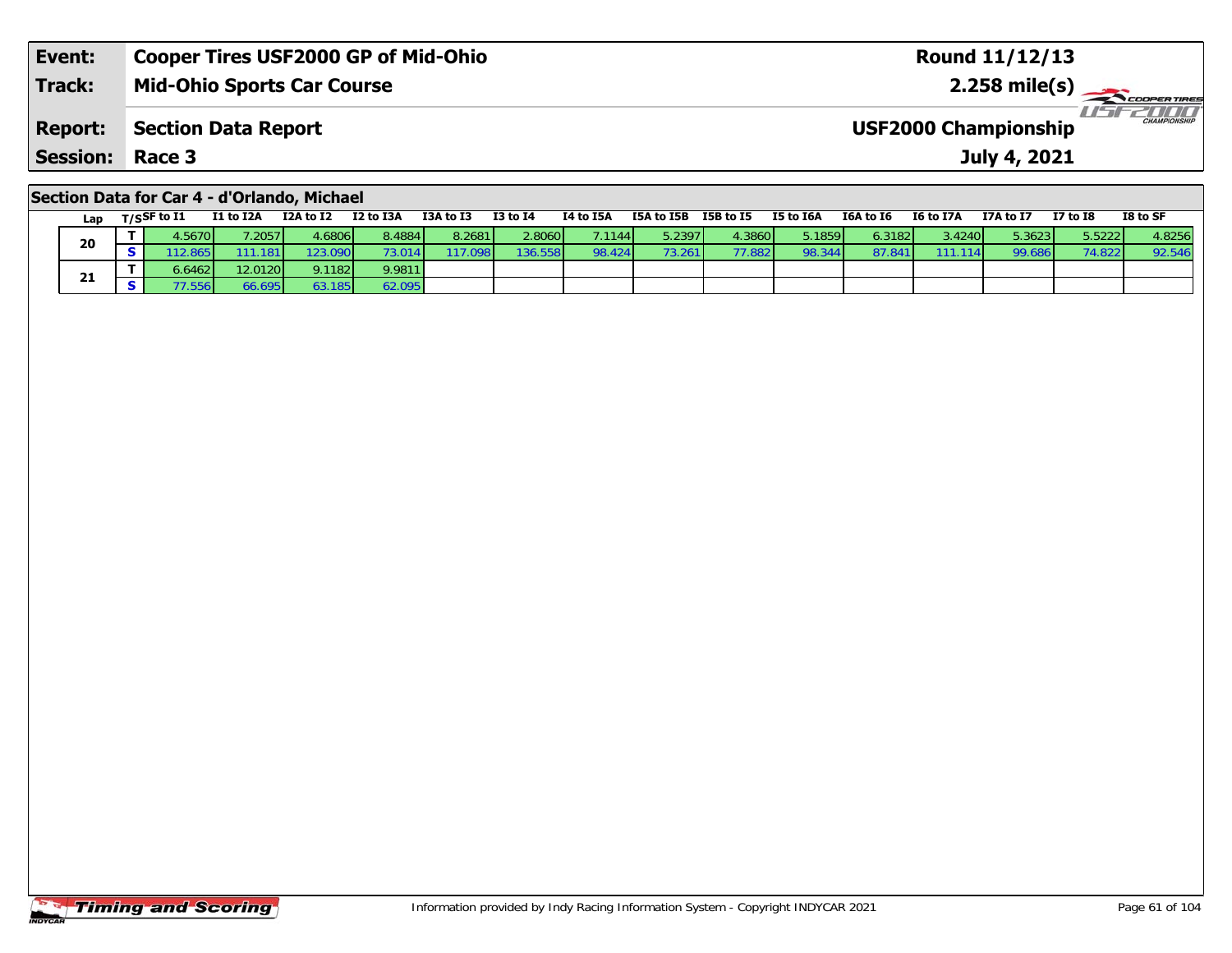| Event:                                                                                                       | <b>Cooper Tires USF2000 GP of Mid-Ohio</b> | <b>Round 11/12/13</b>                              |  |  |  |  |  |  |  |  |  |
|--------------------------------------------------------------------------------------------------------------|--------------------------------------------|----------------------------------------------------|--|--|--|--|--|--|--|--|--|
| Track:                                                                                                       | <b>Mid-Ohio Sports Car Course</b>          | $2.258 \text{ mile(s)}$                            |  |  |  |  |  |  |  |  |  |
| <b>Report:</b>                                                                                               | <b>Section Data Report</b>                 | <b>CHAMPIONSHIP</b><br><b>USF2000 Championship</b> |  |  |  |  |  |  |  |  |  |
| <b>Session: Race 3</b>                                                                                       |                                            | July 4, 2021                                       |  |  |  |  |  |  |  |  |  |
| $\overline{a}$ . The set of $\overline{a}$ and $\overline{a}$ and $\overline{a}$ . The set of $\overline{a}$ |                                            |                                                    |  |  |  |  |  |  |  |  |  |

#### **Section Data for Car 4 - d'Orlando, Michael**

| Lap | T/SLap |         | PO to SF |
|-----|--------|---------|----------|
| 20  |        | 83.3941 |          |
|     | S      | 97.475  |          |
|     |        |         |          |
| 21  | с      |         |          |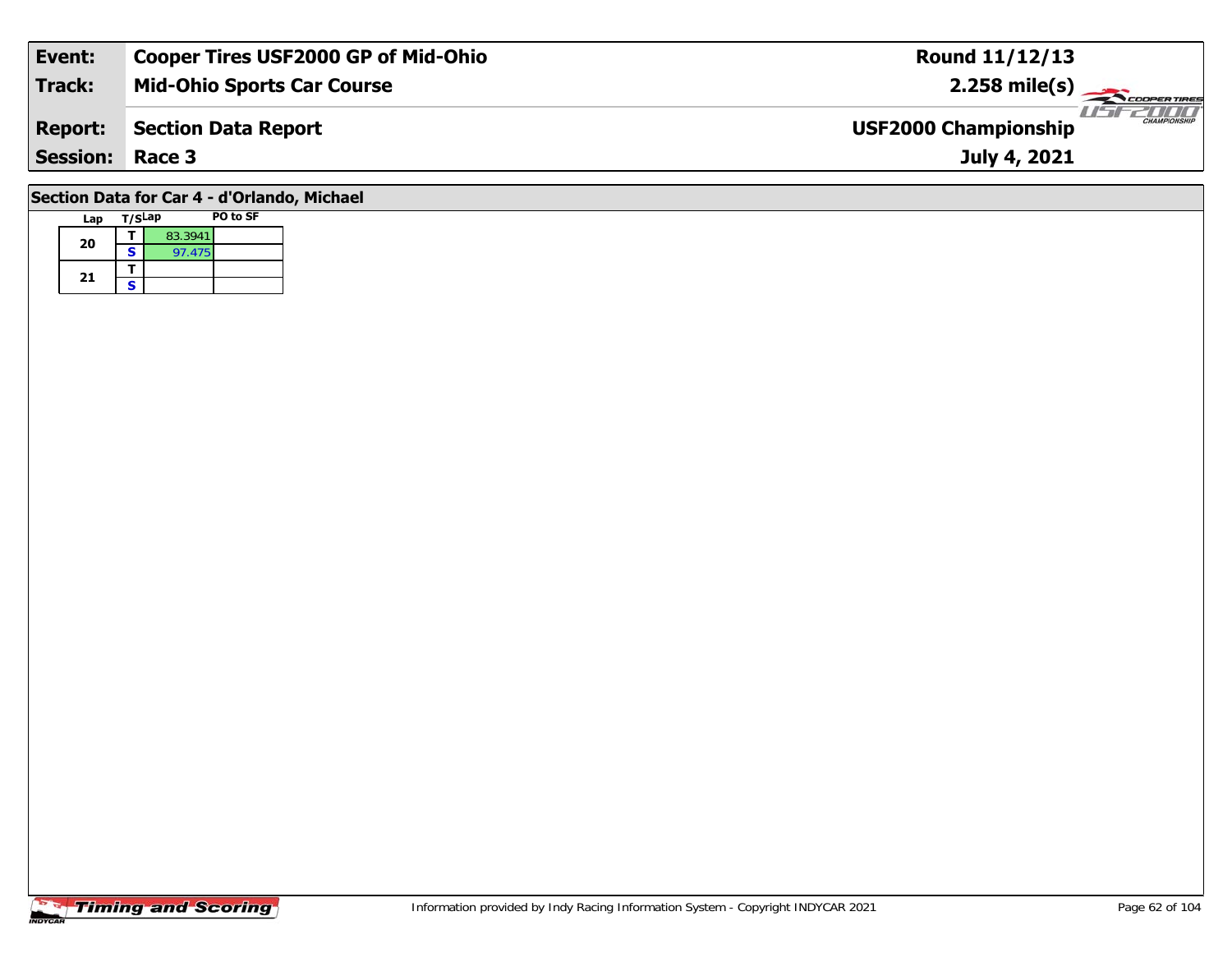|                                          | Event:          |             | <b>Cooper Tires USF2000 GP of Mid-Ohio</b> |           |           |           |              | <b>Round 11/12/13</b> |                                                                     |           |           |           |                  |                  |              |          |  |  |  |
|------------------------------------------|-----------------|-------------|--------------------------------------------|-----------|-----------|-----------|--------------|-----------------------|---------------------------------------------------------------------|-----------|-----------|-----------|------------------|------------------|--------------|----------|--|--|--|
|                                          | <b>Track:</b>   |             | <b>Mid-Ohio Sports Car Course</b>          |           |           |           |              |                       |                                                                     |           |           |           | $2.258$ mile(s)  |                  |              |          |  |  |  |
|                                          | <b>Report:</b>  |             | <b>Section Data Report</b>                 |           |           |           |              |                       | <b>TITITI</b><br><b>CHAMPIONSHIP</b><br><b>USF2000 Championship</b> |           |           |           |                  |                  |              |          |  |  |  |
|                                          | <b>Session:</b> | Race 3      |                                            |           |           |           |              |                       |                                                                     |           |           |           |                  | July 4, 2021     |              |          |  |  |  |
|                                          |                 |             |                                            |           |           |           |              |                       |                                                                     |           |           |           |                  |                  |              |          |  |  |  |
| Section Data for Car 42 - Myers, Michael |                 |             |                                            |           |           |           |              |                       |                                                                     |           |           |           |                  |                  |              |          |  |  |  |
|                                          | Lap             | T/SSF to I1 | I1 to I2A                                  | I2A to I2 | I2 to I3A | I3A to I3 | $I3$ to $I4$ | 14 to 15A             | I5A to I5B                                                          | I5B to I5 | I5 to I6A | I6A to I6 | <b>I6 to I7A</b> | <b>I7A to I7</b> | $I7$ to $I8$ | I8 to SF |  |  |  |
|                                          |                 |             |                                            |           |           |           |              |                       |                                                                     |           |           |           |                  |                  |              |          |  |  |  |

| Lap            |                         | T/SSF to 11 | <b>IL TO LZA</b> | <b>IZA TO IZ</b> | <b>IZ TO ISA</b> | <b>LJA TO LJ</b> | 13 TO 14 | <b>14 TO 15A</b> | <b>ISA TO TPR</b> | 12R 10 12 | <b>12 10 10 W</b> | TOY TO TO | 10 TO 1/A | 1/A to 1/ | <b>T\ 10 TR</b> | 18 TO SF |
|----------------|-------------------------|-------------|------------------|------------------|------------------|------------------|----------|------------------|-------------------|-----------|-------------------|-----------|-----------|-----------|-----------------|----------|
| 1              | T                       | 5.4489      | 8.7576           | 5.2928           | 9.7442           | 8.3920           | 2.7707   | 7.9691           | 5.9025            | 5.0633    | 5.6957            | 8.6714    | 5.2537    | 8.4554    | 8.1418          | 10.3167  |
|                | S                       | 94.598      | 91.479           | 108.853          | 63.604           | 115.370          | 138.298  | 87.868           | 65.034            | 67.464    | 89.541            | 64.004    | 72.416    | 63.219    | 50.748          | 43.288   |
|                | T                       | 9.5928      | 15.2777          | 15.4581          | 13.5407          | 15.6150          | 9.9634   | 18.8510          | 7.8130            | 5.2608    | 11.8656           | 11.2321   | 6.3126    | 12.1664   | 9.5714          | 8.9418   |
| $\overline{2}$ | S                       | 53.733      | 52.438           | 37.271           | 45.771           | 62.003           | 38.459   | 37.145           | 49.131            | 64.931    | 42.981            | 49.412    | 60.269    | 43.936    | 43.168          | 49.944   |
| 3              | T                       | 9.4950      | 18.4228          | 14.6487          | 14.6503          | 15.4673          | 9.5238   | 17.0722          | 5.8035            | 4.8895    | 9.4340            | 10.5513   | 7.2983    | 8.9235    | 7.5605          | 5.0362   |
|                | $\mathbf{s}$            | 54.287      | 43.486           | 39.330           | 42.304           | 62.595           | 40.234   | 41.016           | 66.143            | 69.862    | 54.060            | 52.600    | 52.129    | 59.903    | 54.650          | 88.676   |
|                | $\mathbf{T}$            | 4.7476      | 7.8810           | 4.8887           | 8.9491           | 8.2555           | 2.7497   | 7.6736           | 5.6820            | 4.8483    | 5.4877            | 6.8370    | 3.5273    | 5.8706    | 6.0056          | 4.9276   |
| 4              | $\mathbf{s}$            | 108.572     | 101.654          | 117.851          | 69.255           | 117.277          | 139.354  | 91.251           | 67.558            | 70.456    | 92.935            | 81.176    | 107.860   | 91.055    | 68.799          | 90.631   |
| 5              | T                       | 4.6302      | 7.6611           | 4.9226           | 9.0044           | 8.2842           | 2.7835   | 7.6153           | 6.3998            | 5.2204    | 5.8650            | 6.9342    | 3.5703    | 5.8456    | 5.8417          | 4.8967   |
|                | S                       | 111.324     | 104.572          | 117.039          | 68.830           | 116.871          | 137.662  | 91.950           | 59.981            | 65.434    | 86.957            | 80.038    | 106.561   | 91.444    | 70.730          | 91.202   |
| 6              | T                       | 4.6928      | 7.6647           | 4.8533           | 8.9471           | 8.2109           | 2.7597   | 7.5358           | 5.4625            | 4.6846    | 5.3102            | 6.5529    | 3.4991    | 5.6108    | 5.7526          | 4.8923   |
|                | S                       | 109.839     | 104.523          | 118.710          | 69.271           | 117.914          | 138.849  | 92.920           | 70.273            | 72.918    | 96.042            | 84.695    | 108.729   | 95.271    | 71.825          | 91.284   |
| 7              | T                       | 4.7375      | 8.8654           | 7.7303           | 9.5909           | 10.5177          | 3.7953   | 9.4567           | 5.5529            | 4.8754    | 5.7516            | 6.9040    | 3.5517    | 6.1149    | 5.9656          | 4.9228   |
|                | $\overline{\mathbf{s}}$ | 108.803     | 90.367           | 74.530           | 64.621           | 92.053           | 100.962  | 74.046           | 69.128            | 70.064    | 88.671            | 80.388    | 107.119   | 87.417    | 69.261          | 90.719   |
| 8              | T                       | 5.7370      | 18.6954          | 9.9248           | 11.4234          | 20.2139          | 7.2406   | 18.8346          | 6.7398            | 5.6444    | 12.6124           | 12.0594   | 7.8001    | 10.5429   | 8.2677          | 10.1084  |
|                | S                       | 89.847      | 42.852           | 58.050           | 54.255           | 47.897           | 52.921   | 37.178           | 56.955            | 60.519    | 40.436            | 46.022    | 48.776    | 50.702    | 49.975          | 44.180   |
| 9              | T                       | 10.5641     | 13.6870          | 10.5463          | 11.7907          | 16.1315          | 4.6988   | 13.7315          | 5.6106            | 4.8725    | 7.9526            | 9.4478    | 7.1463    | 9.5448    | 7.1617          | 4.9206   |
|                | S                       | 48.793      | 58.533           | 54.629           | 52.565           | 60.018           | 81.549   | 50.994           | 68.418            | 70.106    | 64.130            | 58.744    | 53.238    | 56.004    | 57.693          | 90.759   |
| 10             | т                       | 4.6521      | 7.7915           | 4.8263           | 8.9374           | 8.2760           | 2.7996   | 7.5902           | 5.4617            | 4.8633    | 5.7279            | 6.7359    | 3.5282    | 5.5721    | 5.7080          | 4.8020   |
|                | $\mathbf{s}$            | 110.800     | 102.822          | 119.374          | 69.346           | 116.987          | 136.870  | 92.254           | 70.283            | 70.239    | 89.038            | 82.394    | 107.832   | 95.932    | 72.386          | 93.001   |
| 11             | T                       | 4.6039      | 7.5068           | 4.8100           | 8.8661           | 8.2867           | 2.8059   | 7.4309           | 5.3677            | 4.6047    | 5.3020            | 6.5117    | 3.5231    | 6.7069    | 6.4663          | 5.9310   |
|                | S                       | 111.960     | 106.721          | 119.779          | 69.904           | 116.836          | 136.563  | 94.232           | 71.514            | 74.183    | 96.190            | 85.231    | 107.989   | 79.701    | 63.898          | 75.298   |
| 12             | T                       | 6.1368      | 13.0239          | 12.6347          | 11.2462          | 19.5126          | 8.9489   | 18.5150          | 7.2266            | 5.1504    | 12.2883           | 11.9258   | 7.8538    | 11.4732   | 9.6885          | 7.4603   |
|                | $\mathbf{s}$            | 83.994      | 61.513           | 45.600           | 55.110           | 49.618           | 42.819   | 37.819           | 53.118            | 66.323    | 41.503            | 46.538    | 48.442    | 46.591    | 42.647          | 59.862   |
| 13             | $\mathbf{T}$            | 10.1297     | 16.2569          | 12.9972          | 13.9816          | 18.1006          | 9.4701   | 13.5029          | 7.7595            | 5.7098    | 10.7957           | 10.9906   | 7.7434    | 10.3435   | 6.8604          | 4.8989   |
|                | $\mathbf{s}$            | 50.885      | 49.280           | 44.328           | 44.328           | 53.489           | 40.462   | 51.858           | 49.470            | 59.825    | 47.241            | 50.498    | 49.133    | 51.679    | 60.227          | 91.161   |
| 14             | T                       | 4.6177      | 7.6892           | 4.8106           | 9.0696           | 8.3165           | 2.7950   | 7.3027           | 5.4650            | 4.6810    | 5.3904            | 6.6551    | 3.4690    | 5.6768    | 5.7843          | 4.8483   |
|                | $\mathbf{s}$            | 111.626     | 104.190          | 119.764          | 68.335           | 116.417          | 137.095  | 95.886           | 70.240            | 72.974    | 94.613            | 83.395    | 109.673   | 94.163    | 71.432          | 92.113   |
| 15             | T                       | 4.5959      | 7.6407           | 4.7880           | 8.7132           | 8.2925           | 2.7953   | 7.3264           | 5.3470            | 4.5730    | 5.2872            | 6.5147    | 3.4860    | 5.5098    | 5.6557          | 4.8591   |
|                | S                       | 112.155     | 104.851          | 120.329          | 71.130           | 116.754          | 137.081  | 95.576           | 71.790            | 74.697    | 96.459            | 85.192    | 109.138   | 97.017    | 73.056          | 91.908   |
| 16             | Т                       | 4.6112      | 7.5126           | 4.7722           | 8.9726           | 8.3131           | 2.8121   | 7.5460           | 5.4586            | 4.7539    | 5.2613            | 6.4813    | 3.4249    | 5.6617    | 5.6101          | 4.8012   |
|                | $\mathbf{s}$            | 111.783     | 106.639          | 120.728          | 69.074           | 116.465          | 136.262  | 92.794           | 70.323            | 71.855    | 96.934            | 85.631    | 111.085   | 94.414    | 73.650          | 93.017   |
| 17             | Т                       | 4.6101      | 7.4577           | 4.7493           | 8.5681           | 8.3194           | 2.8109   | 7.0336           | 5.2165            | 4.4734    | 5.2538            | 6.3861    | 3.4457    | 5.4706    | 5.5026          | 4.7805   |
|                | $\mathbf{s}$            | 111.810     | 107.424          | 121.310          | 72.335           | 116.376          | 136.320  | 99.555           | 73.586            | 76.360    | 97.073            | 86.908    | 110.414   | 97.712    | 75.088          | 93.419   |
| 18             | T                       | 4.5969      | 7.3809           | 4.7116           | 8.3657           | 8.2651           | 2.8030   | 7.0343           | 5.2074            | 4.5354    | 5.2123            | 6.3962    | 3.4481    | 5.4372    | 5.4511          | 4.7974   |
|                | S                       | 112.131     | 108.542          | 122.280          | 74.085           | 117.141          | 136.704  | 99.545           | 73.715            | 75.317    | 97.845            | 86.770    | 110.337   | 98.313    | 75.798          | 93.090   |
| 19             | Т                       | 4.5901      | 7.3610           | 4.7219           | 8.3449           | 8.2662           | 2.7977   | 6.9857           | 5.1985            | 4.5331    | 5.2348            | 6.4005    | 3.4475    | 5.3998    | 5.4515          | 4.7784   |
|                | S                       | 112.297     | 108.835          | 122.014          | 74.270           | 117.125          | 136.963  | 100.237          | 73.841            | 75.355    | 97.425            | 86.712    | 110.357   | 98.994    | 75.792          | 93.460   |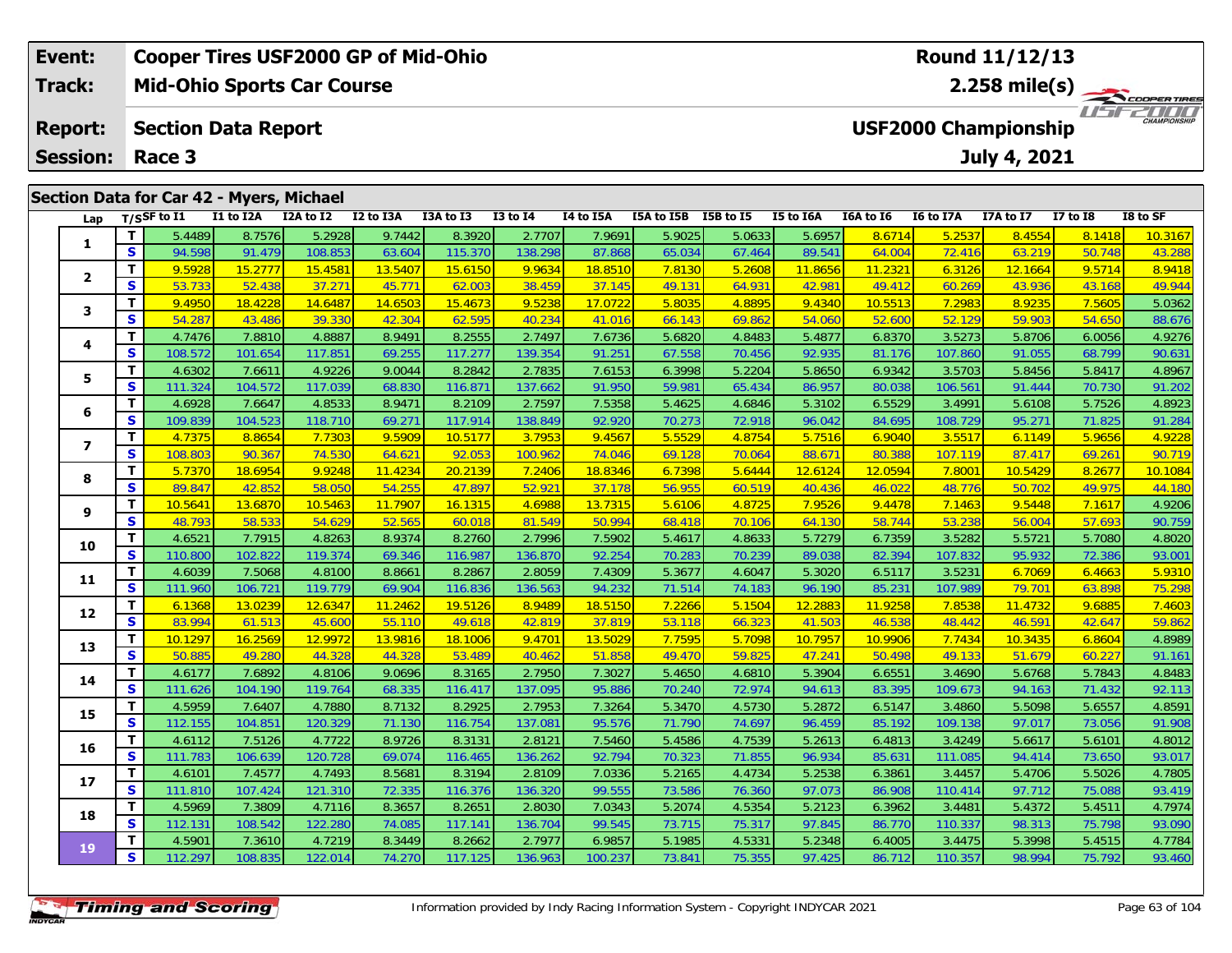| Event:                 | <b>Cooper Tires USF2000 GP of Mid-Ohio</b> | Round 11/12/13                                     |
|------------------------|--------------------------------------------|----------------------------------------------------|
| Track:                 | <b>Mid-Ohio Sports Car Course</b>          | $2.258$ mile(s)                                    |
| <b>Report:</b>         | Section Data Report                        | <b>CHAMPIONSHIP</b><br><b>USF2000 Championship</b> |
| <b>Session: Race 3</b> |                                            | July 4, 2021                                       |

|                         |                                                    | Section Data for Car 42 - Myers, Michael |          |
|-------------------------|----------------------------------------------------|------------------------------------------|----------|
| Lap                     | T/SLap                                             |                                          | PO to SF |
| $\mathbf{1}$            | $\overline{\mathbf{r}}$                            | 105.8758                                 | 134.0021 |
|                         | $\mathbf{s}$                                       | 76.777                                   | 56.819   |
| $\mathbf{2}$            | $\mathbf T$                                        | 171.4624                                 |          |
|                         | $\overline{\mathbf{s}}$                            | 47.409                                   |          |
| 3                       | $\overline{\mathbf{T}}$                            | 158.7769                                 |          |
|                         | $\overline{\mathbf{s}}$                            | 51.196                                   |          |
| 4                       | $\mathbf T$                                        | 88.3313                                  |          |
|                         | $\overline{\mathbf{s}}$                            | 92.026                                   |          |
| 5                       | $\mathbf T$                                        | 89.4750                                  |          |
|                         | $\overline{\mathbf{s}}$                            | 90.850                                   |          |
| 6                       | $\mathbf{T}$<br>$\overline{\mathbf{s}}$            | 86.4293<br>94.051                        |          |
|                         |                                                    |                                          |          |
| $\overline{\mathbf{z}}$ | $\overline{\mathbf{r}}$<br>$\overline{\mathbf{s}}$ | 98.3327<br>82.666                        |          |
|                         | $\overline{\mathbf{T}}$                            |                                          |          |
| 8                       | $\overline{\mathbf{s}}$                            | 165.8448<br>49.015                       |          |
|                         | $\mathbf T$                                        | 137.8068                                 |          |
| 9                       | $\mathbf{s}$                                       | 58.987                                   |          |
|                         | $\overline{\mathbf{r}}$                            | 87.2722                                  |          |
| 10                      | $\overline{\mathbf{s}}$                            | 93.143                                   |          |
|                         | $\overline{\mathbf{T}}$                            | 88.7237                                  |          |
| 11                      | $\overline{\mathbf{s}}$                            | 91.619                                   |          |
|                         | $\mathbf T$                                        | 163.0850                                 |          |
| 12                      | $\overline{\mathbf{s}}$                            | 49.844                                   |          |
|                         | $\overline{\mathbf{T}}$                            | 159.5408                                 |          |
| 13                      | $\overline{\mathbf{s}}$                            | 50.951                                   |          |
|                         | $\overline{\mathbf{r}}$                            | 86.5712                                  |          |
| 14                      | $\mathbf{s}$                                       | 93.897                                   |          |
|                         | $\mathbf T$                                        | 85.3845                                  |          |
| 15                      | $\overline{\mathbf{s}}$                            | 95.202                                   |          |
|                         | $\mathbf{T}$                                       | 85.9928                                  |          |
| 16                      | $\overline{\mathbf{s}}$                            | 94.529                                   |          |
| 17                      | $\overline{\mathbf{r}}$                            | 84.0783                                  |          |
|                         | $\overline{\mathbf{s}}$                            | 96.681                                   |          |
| 18                      | $\mathbf T$                                        | 83.6426                                  |          |
|                         | $\overline{\mathbf{s}}$                            | 97.185                                   |          |
| 19                      | $\overline{t}$                                     | 83.5116                                  |          |
|                         | $\mathbf{s}$                                       | 97.337                                   |          |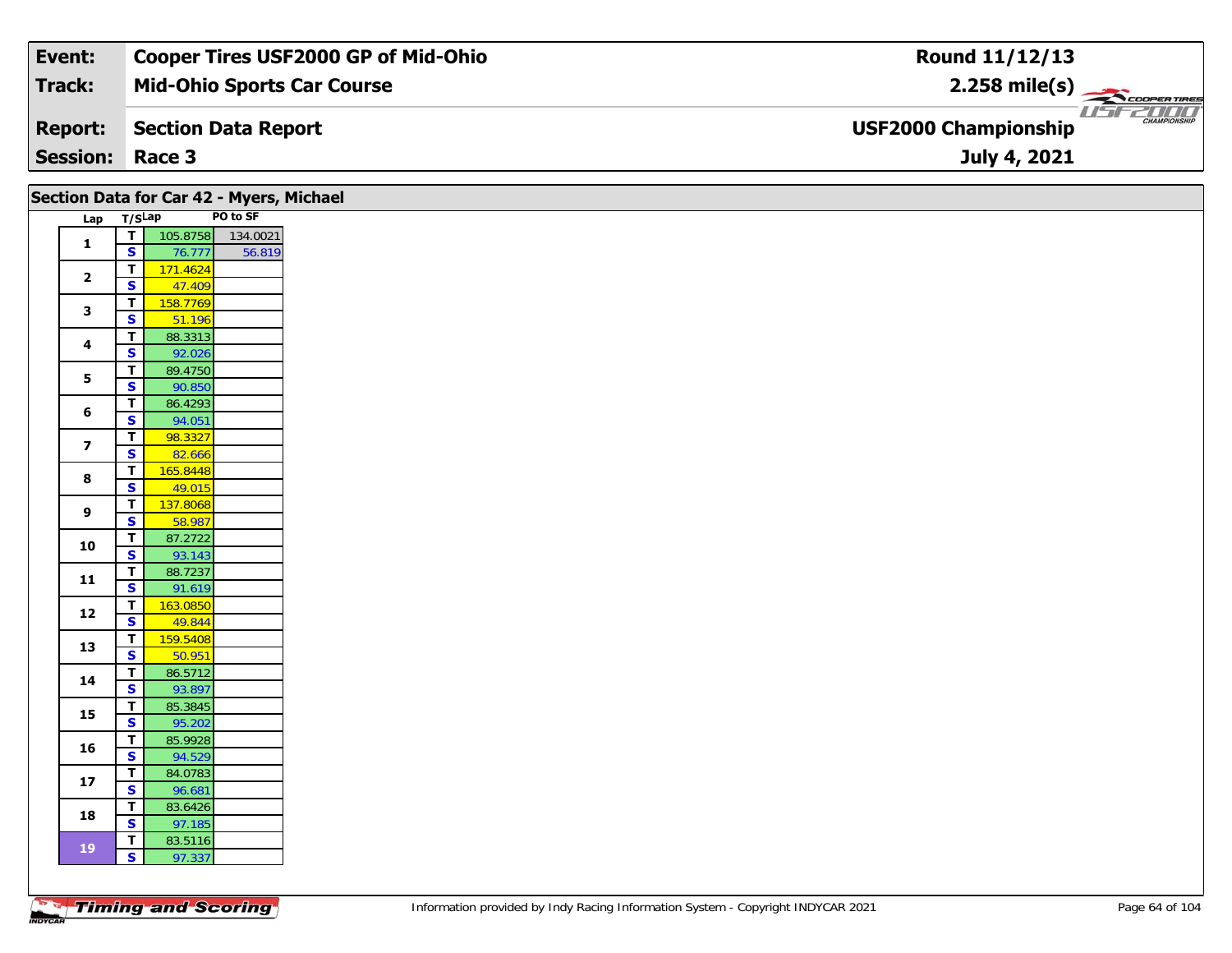| Event:                 | Cooper Tires USF2000 GP of Mid-Ohio | <b>Round 11/12/13</b>                              |
|------------------------|-------------------------------------|----------------------------------------------------|
| <b>Track:</b>          | <b>Mid-Ohio Sports Car Course</b>   | $2.258 \text{ mile(s)}$                            |
| <b>Report:</b>         | Section Data Report                 | <b>CHAMPIONSHIP</b><br><b>USF2000 Championship</b> |
| <b>Session: Race 3</b> |                                     | July 4, 2021                                       |
|                        |                                     |                                                    |

## **Section Data for Car 42 - Myers, Michael**

| Lap | T/SSF to I1 | I1 to I2A | I2A to I2 | I2 to I3A | I3A to I3 | I3 to I4 | I4 to I5A | I5A to I5B | I5B to I5 | I5 to I6A | I6A to I6 | I6 to I7A       | I7A to I7 | <b>I7 to I8</b> | I8 to SF |
|-----|-------------|-----------|-----------|-----------|-----------|----------|-----------|------------|-----------|-----------|-----------|-----------------|-----------|-----------------|----------|
| 20  | 4.6027'     | 7.3743    | 4.7226 l  | 8.4024    | 8.2932    | 2.8063   | 7.2431    | 5.2636     | 4.4324    | 5.2150    | 6.3929    | 3.4456 <b>1</b> | 5.4784    | 5.5337          | 4.8792   |
|     | 1.990       | 108.639   | 121.996   |           | 116.744   | 136.543  | 96.675    | 72.928     | 77.067    | 97.795    | 86.81     | 110.41          | 97.573    | 74.6            | 91.530   |
|     | 4.7947      | 9.7452    | 7.92861   |           |           |          |           |            |           |           |           |                 |           |                 |          |
| 21  | 07.         | 82.208    | 72.666    |           |           |          |           |            |           |           |           |                 |           |                 |          |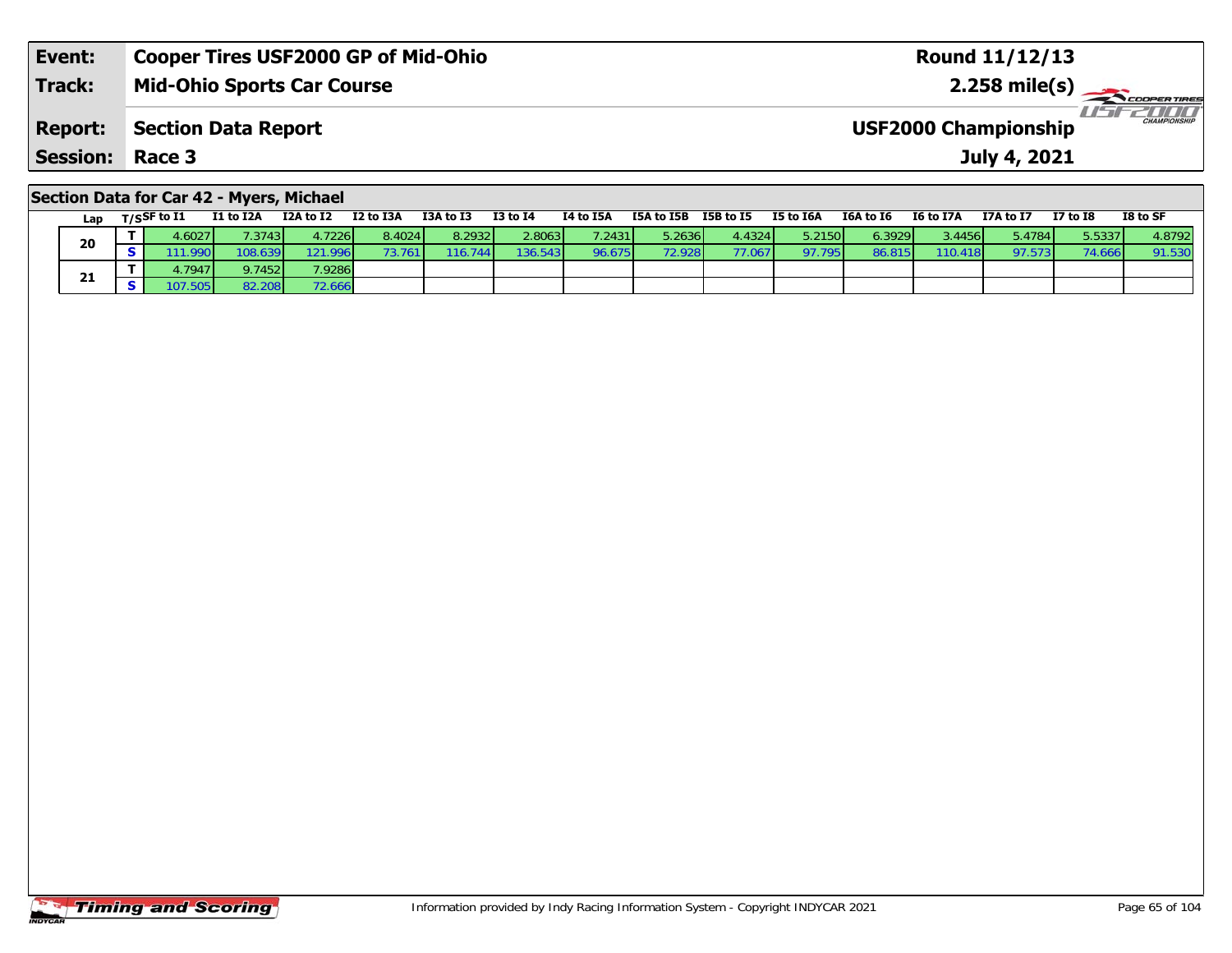| Event:          | <b>Cooper Tires USF2000 GP of Mid-Ohio</b> | <b>Round 11/12/13</b>                       |
|-----------------|--------------------------------------------|---------------------------------------------|
| Track:          | <b>Mid-Ohio Sports Car Course</b>          | $2.258 \text{ mile(s)}$                     |
| <b>Report:</b>  | <b>Section Data Report</b>                 | CHAMPIONSHIP<br><b>USF2000 Championship</b> |
| <b>Session:</b> | Race 3                                     | July 4, 2021                                |
|                 | . <i>. .</i> . <i>.</i><br>--- -           |                                             |

#### **Section Data for Car 42 - Myers, Michael**

| Lap | T/SLap |         | PO to SF |
|-----|--------|---------|----------|
| 20  |        | 84.0854 |          |
|     | S      | 96.673  |          |
|     |        |         |          |
| 21  | S      |         |          |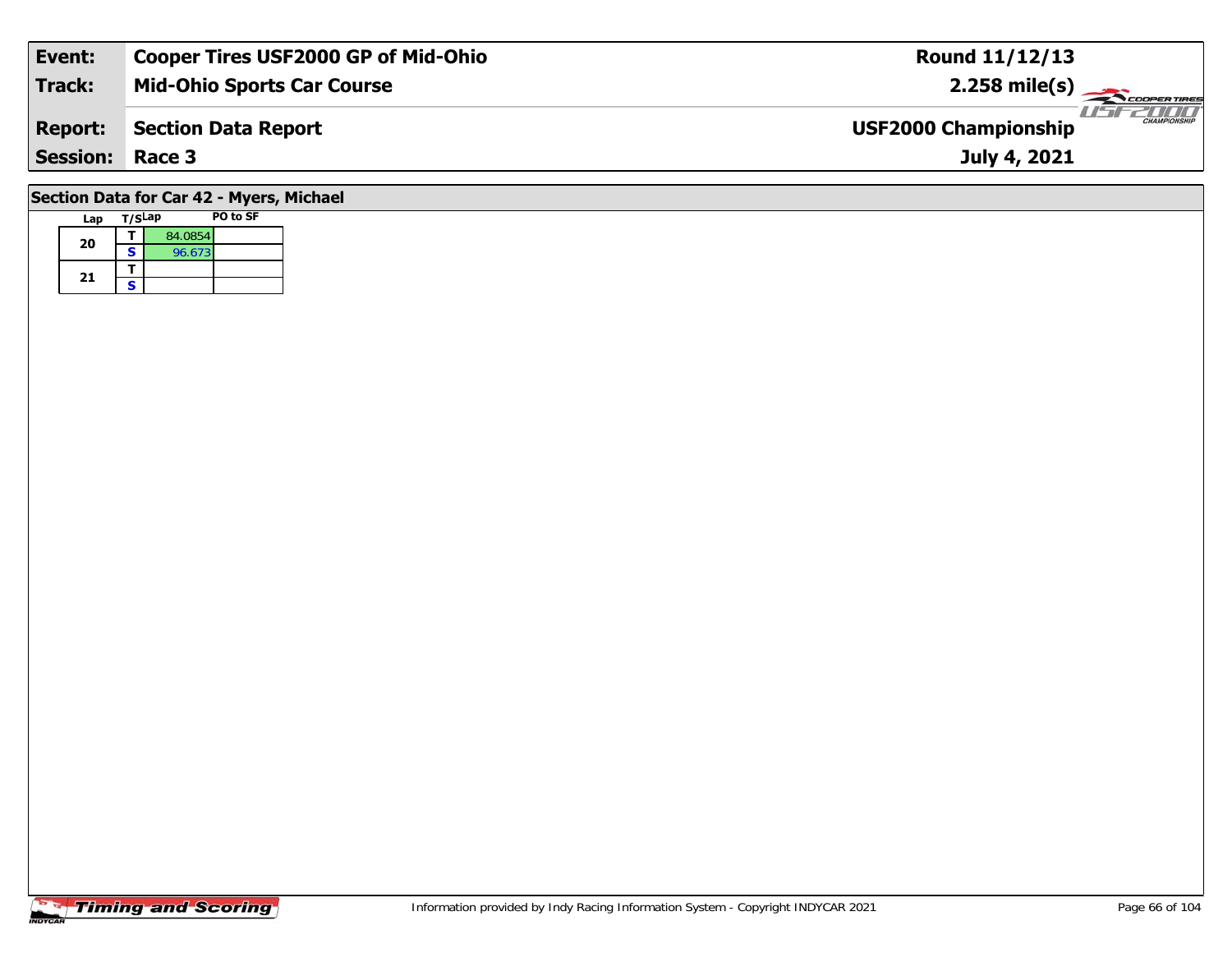| Event:                                      | <b>Cooper Tires USF2000 GP of Mid-Ohio</b>                                                       |                                   |  |           |          |           | Round 11/12/13 |  |           |                         |                             |              |          |                     |
|---------------------------------------------|--------------------------------------------------------------------------------------------------|-----------------------------------|--|-----------|----------|-----------|----------------|--|-----------|-------------------------|-----------------------------|--------------|----------|---------------------|
| <b>Track:</b>                               |                                                                                                  | <b>Mid-Ohio Sports Car Course</b> |  |           |          |           |                |  |           | $2.258 \text{ mile(s)}$ |                             |              |          |                     |
| <b>Report:</b>                              | <b>Section Data Report</b>                                                                       |                                   |  |           |          |           |                |  |           |                         | <b>USF2000 Championship</b> |              |          | <b>CHAMPIONSHIP</b> |
| Session:                                    | Race 3                                                                                           |                                   |  |           |          |           |                |  |           |                         |                             | July 4, 2021 |          |                     |
| Section Data for Car 44 - Brooks, Christian |                                                                                                  |                                   |  |           |          |           |                |  |           |                         |                             |              |          |                     |
|                                             | $\mathsf{L}_{\mathsf{an}}$ $\mathsf{T}/\mathsf{c}\mathsf{S}\mathsf{F}$ to $\mathsf{L}\mathsf{L}$ |                                   |  | T3A to T3 | 13 to 14 | 14 to 15A |                |  | 15 to 164 |                         |                             | 17A to 17    | 17 to 18 | IS to SF            |

| Lap              |              | T/SSF to I1 | I1 to I2A | I2A to I2 | I2 to I3A | I3A to I3 | <b>I3 to I4</b> | I4 to I5A | I5A to I5B I5B to I5 |        | I5 to I6A | I6A to I6 | I6 to I7A | I7A to I7 | <b>I7 to 18</b> | I8 to SF |
|------------------|--------------|-------------|-----------|-----------|-----------|-----------|-----------------|-----------|----------------------|--------|-----------|-----------|-----------|-----------|-----------------|----------|
| 1                | T.           | 5.6034      | 8.7249    | 5.2011    | 9.3392    | 8.3046    | 2.7548          | 8.1606    | 5.8261               | 5.2076 | 5.9806    | 7.8136    | 4.6698    | 7.7784    | 7.9214          | 9.3938   |
|                  | S            | 91.990      | 91.822    | 110.772   | 66.363    | 116.584   | 139.096         | 85.806    | 65.887               | 65.595 | 85.276    | 71.030    | 81.471    | 68.722    | 52.160          | 47.541   |
| $\mathbf{2}$     | T            | 7.4370      | 15.5118   | 15.1676   | 14.0248   | 17.5514   | 9.1511          | 19.7618   | 7.4436               | 4.9718 | 12.4887   | 10.9072   | 6.5191    | 12.7248   | 8.9789          | 9.3217   |
|                  | $\mathbf{s}$ | 69.309      | 51.647    | 37.985    | 44.191    | 55.163    | 41.873          | 35.433    | 51.570               | 68.706 | 40.837    | 50.884    | 58.360    | 42.008    | 46.017          | 47.909   |
| 3                | T.           | 9.4050      | 17.5061   | 15.1729   | 14.2519   | 16.4497   | 9.7006          | 15.9685   | 5.5809               | 4.6943 | 11.4769   | 10.4443   | 8.0810    | 9.3244    | 7.7288          | 4.8973   |
|                  | S            | 54.806      | 45.763    | 37.971    | 43.487    | 58.857    | 39.501          | 43.851    | 68.782               | 72.767 | 44.437    | 53.139    | 47.080    | 57.328    | 53.460          | 91.191   |
| 4                | $\mathbf{T}$ | 4.6535      | 7.7905    | 4.7798    | 9.0340    | 8.3429    | 2.7757          | 7.6413    | 5.4739               | 4.8881 | 5.5800    | 6.9376    | 3.5569    | 5.8493    | 6.0879          | 4.9336   |
|                  | S            | 110.767     | 102.835   | 120.536   | 68.604    | 116.049   | 138.049         | 91.637    | 70.126               | 69.882 | 91.398    | 79.999    | 106.962   | 91.386    | 67.869          | 90.520   |
|                  | T.           | 4.7732      | 8.0469    | 4.8895    | 8.9469    | 8.3081    | 2.7634          | 7.3549    | 7.0719               | 4.9890 | 5.4822    | 6.7394    | 3.4780    | 5.7461    | 5.8757          | 4.8279   |
| 5                | S            | 107.989     | 99.558    | 117.831   | 69.272    | 116.535   | 138.663         | 95.206    | 54.280               | 68.469 | 93.028    | 82.352    | 109.389   | 93.028    | 70.320          | 92.502   |
|                  | T.           | 4.6140      | 7.6162    | 4.8064    | 8.8538    | 8.1918    | 2.7306          | 7.2958    | 5.3658               | 4.7785 | 5.3793    | 6.6724    | 3.4885    | 5.5574    | 5.7789          | 4.8653   |
| 6                | $\mathbf{s}$ | 111.715     | 105.188   | 119.869   | 70.001    | 118.189   | 140.329         | 95.977    | 71.539               | 71.485 | 94.808    | 83.178    | 109.060   | 96.186    | 71.498          | 91.791   |
|                  | $\mathbf{T}$ | 4.8177      | 8.6170    | 7.1910    | 10.0822   | 10.5732   | 3.7846          | 9.1723    | 5.3753               | 4.6354 | 5.7240    | 7.2986    | 3.5952    | 5.7599    | 5.9486          | 5.1501   |
| $\boldsymbol{7}$ | $\mathbf{s}$ | 106.992     | 92.972    | 80.119    | 61.472    | 91.569    | 101.248         | 76.342    | 71.413               | 73.692 | 89.099    | 76.042    | 105.823   | 92.805    | 69.459          | 86.715   |
| 8                | T.           | 6.4829      | 18.3749   | 10.5961   | 11.9375   | 19.9564   | 6.7048          | 19.2821   | 6.3608               | 5.9551 | 12.1003   | 12.4338   | 7.6839    | 10.9495   | 8.1707          | 10.0559  |
|                  | $\mathbf{s}$ | 79.510      | 43.599    | 54.372    | 51.918    | 48.515    | 57.150          | 36.315    | 60.348               | 57.361 | 42.148    | 44.636    | 49.513    | 48.819    | 50.569          | 44.411   |
|                  | T.           | 10.3307     | 12.4904   | 11.6698   | 11.0802   | 16.9978   | 3.9229          | 14.1019   | 5.5181               | 4.7198 | 8.8761    | 9.6227    | 7.2528    | 9.9005    | 7.1757          | 4.8978   |
| 9                | S            | 49.895      | 64.140    | 49.370    | 55.935    | 56.959    | 97.678          | 49.655    | 69.564               | 72.374 | 57.458    | 57.676    | 52.456    | 53.992    | 57.581          | 91.182   |
|                  | $\mathbf{T}$ | 4.6203      | 7.6420    | 4.7840    | 8.7126    | 8.1857    | 2.7082          | 7.5342    | 5.5554               | 4.7771 | 5.4100    | 6.6342    | 3.4955    | 5.5118    | 5.8102          | 4.8055   |
| 10               | S            | 111.563     | 104.833   | 120.430   | 71.135    | 118.277   | 141.489         | 92.940    | 69.097               | 71.506 | 94.270    | 83.657    | 108.841   | 96.982    | 71.113          | 92.933   |
| 11               | T.           | 4.5770      | 7.4625    | 4.7252    | 8.5921    | 8.2322    | 2.7649          | 7.1753    | 5.3407               | 4.6551 | 5.3282    | 6.6159    | 3.5193    | 5.9682    | 5.9358          | 4.9548   |
|                  | S            | 112.618     | 107.355   | 121.928   | 72.133    | 117.609   | 138.588         | 97.589    | 71.875               | 73.380 | 95.717    | 83.889    | 108.105   | 89.566    | 69.608          | 90.133   |
| 12               | T.           | 5.0196      | 13.7460   | 11.5450   | 12.7858   | 20.3636   | 7.9056          | 17.8179   | 6.5628               | 7.6904 | 11.6716   | 11.6494   | 7.8011    | 11.4007   | 9.8783          | 7.3566   |
|                  | $\mathbf{s}$ | 102.688     | 58.281    | 49.904    | 48.474    | 47.545    | 48.470          | 39.299    | 58.491               | 44.418 | 43.696    | 47.642    | 48.769    | 46.887    | 41.827          | 60.706   |
| 13               | T            | 11.2978     | 15.5640   | 13.2826   | 13.5169   | 18.1053   | 9.2005          | 14.1227   | 8.4105               | 5.7261 | 10.3186   | 11.3178   | 8.2206    | 11.2048   | 7.4839          | 5.1769   |
|                  | S            | 45.624      | 51.474    | 43.375    | 45.852    | 53.475    | 41.648          | 49.582    | 45.641               | 59.655 | 49.425    | 49.038    | 46.281    | 47.707    | 55.209          | 86.266   |
| 14               | T.           | 4.7099      | 7.6683    | 4.7707    | 8.8685    | 8.1314    | 2.7095          | 7.4229    | 5.5433               | 4.7487 | 5.3111    | 6.7643    | 3.5015    | 5.6635    | 5.8199          | 4.8188   |
|                  | S            | 109.441     | 104.474   | 120.766   | 69.885    | 119.067   | 141.422         | 94.333    | 69.248               | 71.934 | 96.025    | 82.048    | 108.655   | 94.384    | 70.995          | 92.677   |
| 15               | т            | 4.5661      | 7.4472    | 4.7040    | 8.6411    | 8.1539    | 2.7180          | 7.1771    | 5.3265               | 4.5150 | 5.3485    | 6.8068    | 3.4982    | 5.5410    | 5.7537          | 4.7992   |
|                  | $\mathbf{s}$ | 112.887     | 107.576   | 122.478   | 71.724    | 118.738   | 140.979         | 97.564    | 72.067               | 75.657 | 95.354    | 81.536    | 108.757   | 96.47'    | 71.811          | 93.055   |
| 16               | T.           | 4.5693      | 7.4468    | 4.7054    | 8.5335    | 8.2429    | 2.7819          | 7.0124    | 5.2790               | 4.4722 | 5.2272    | 6.4084    | 3.4499    | 5.3508    | 5.6192          | 4.7850   |
|                  | S            | 112.808     | 107.581   | 122.442   | 72.628    | 117.456   | 137.741         | 99.856    | 72.715               | 76.381 | 97.567    | 86.605    | 110.280   | 99.900    | 73.530          | 93.331   |
| 17               | T.           | 4.5428      | 7.2692    | 4.6642    | 8.4715    | 8.2631    | 2.7827          | 7.0739    | 5.2209               | 4.3940 | 5.2167    | 6.3467    | 3.4441    | 5.3033    | 5.5304          | 4.7619   |
|                  | $\mathbf{s}$ | 113.466     | 110.210   | 123.523   | 73.160    | 117.169   | 137.701         | 98.987    | 73.524               | 77.740 | 97.763    | 87.447    | 110.466   | 100.795   | 74.711          | 93.784   |
| 18               | T.           | 4.5348      | 7.1668    | 4.6141    | 8.3966    | 8.2448    | 2.7786          | 7.0524    | 5.1454               | 4.3774 | 5.1759    | 6.2870    | 3.4279    | 5.2795    | 5.5499          | 4.7330   |
|                  | $\mathbf{s}$ | 113.666     | 111.784   | 124.864   | 73.812    | 117.429   | 137.905         | 99.289    | 74.603               | 78.035 | 98.534    | 88.277    | 110.988   | 101.249   | 74.449          | 94.357   |
|                  | T.           | 4.5175      | 7.2209    | 4.6132    | 8.3740    | 8.1816    | 2.7497          | 7.1587    | 5.1900               | 4.5290 | 5.2538    | 6.6392    | 3.6217    | 5.8175    | 5.5627          | 4.8468   |
| 19               | S            | 114.102     | 110.947   | 124.889   | 74.012    | 118.336   | 139.354         | 97.815    | 73.962               | 75.423 | 97.073    | 83.594    | 105.049   | 91.886    | 74.277          | 92.141   |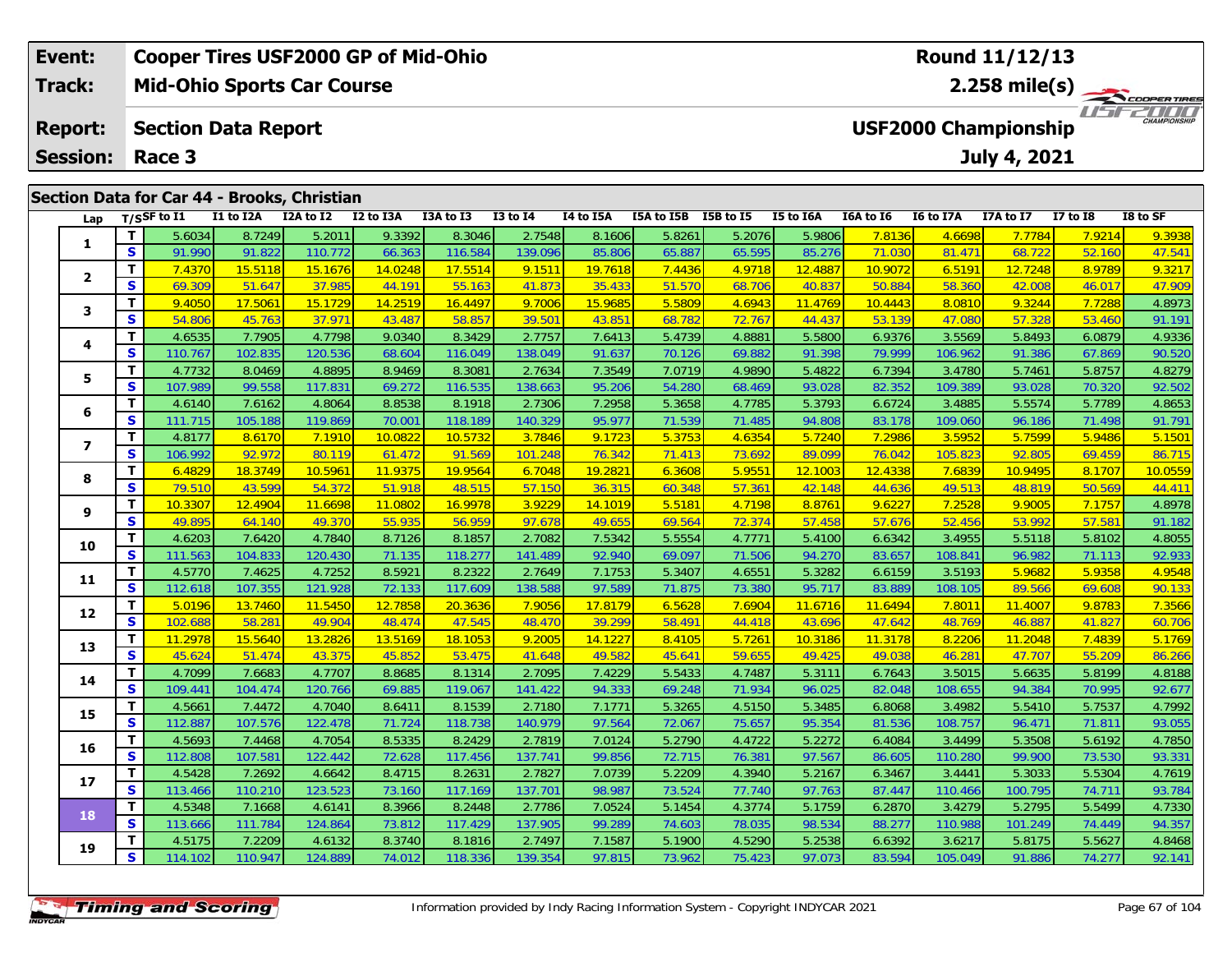| Event:                 | <b>Cooper Tires USF2000 GP of Mid-Ohio</b> | Round 11/12/13                                     |
|------------------------|--------------------------------------------|----------------------------------------------------|
| Track:                 | <b>Mid-Ohio Sports Car Course</b>          | $2.258$ mile(s)                                    |
| <b>Report:</b>         | Section Data Report                        | <b>CHAMPIONSHIP</b><br><b>USF2000 Championship</b> |
| <b>Session: Race 3</b> |                                            | July 4, 2021                                       |

| Lap T/SLap              |                                        |                   | PO to SF |
|-------------------------|----------------------------------------|-------------------|----------|
| $\mathbf{1}$            | $\overline{\mathsf{T}}$                | 102.6799 142.5668 |          |
|                         | $\overline{\mathbf{s}}$                | 79.166            | 53.406   |
| $\mathbf{2}$            | $\overline{\mathsf{r}}$                | 171.9613          |          |
|                         | $\mathbf{s}$                           | 47.271            |          |
| $\mathbf{3}$            | $\overline{\mathbf{T}}$                | 160.6826          |          |
|                         | $\overline{\mathbf{s}}$                | 50.589            |          |
| $\overline{\mathbf{4}}$ | T<br>$\overline{\mathbf{s}}$           | 88.3250<br>92.033 |          |
|                         | T                                      | 89.2931           |          |
| 5                       | $\overline{\mathbf{s}}$                | 91.035            |          |
|                         | $\mathbf T$                            | 85.9947           |          |
| 6                       | $\overline{\mathbf{s}}$                | 94.527            |          |
| $\overline{\mathbf{z}}$ | $\mathbf{T}$                           | 97.7251           |          |
|                         | S                                      | 83.180            |          |
| $\bf{8}$                | $\overline{\mathbf{T}}$                | 167.0447          |          |
|                         | $\overline{\mathbf{s}}$                | 48.662            |          |
| 9                       | T                                      | 138.5572          |          |
|                         | $\overline{\mathbf{s}}$                | 58.667            |          |
| 10                      | T<br>$\overline{\mathbf{s}}$           | 86.1867<br>94.316 |          |
|                         | $\mathbf T$                            | 85.8472           |          |
| 11                      | $\mathbf{s}$                           | 94.689            |          |
|                         | $\overline{\mathsf{r}}$                | 163.1944          |          |
| 12                      | $\mathbf{s}$                           | 49.811            |          |
|                         | $\overline{\mathbf{T}}$                | 162.9490          |          |
| 13                      | $\mathbf{s}$                           | 49.886            |          |
| 14                      | T                                      | 86.4523           |          |
|                         | $\overline{\mathbf{s}}$                | 94.026            |          |
| 15                      | $\overline{\mathbf{T}}$                | 84.9963           |          |
|                         | $\overline{\mathbf{s}}$                | 95.637            |          |
| 16                      | $\mathbf T$                            | 83.8839           |          |
|                         | $\overline{\mathbf{s}}$                | 96.905            |          |
|                         | $\mathbf T$<br>$\overline{\mathbf{s}}$ | 83.2854<br>97.602 |          |
| $17$                    |                                        |                   |          |
|                         |                                        |                   |          |
| 18                      | $\overline{\mathsf{T}}$                | 82.7641           |          |
| 19                      | $\overline{\mathbf{s}}$<br>T           | 98.216<br>84.2763 |          |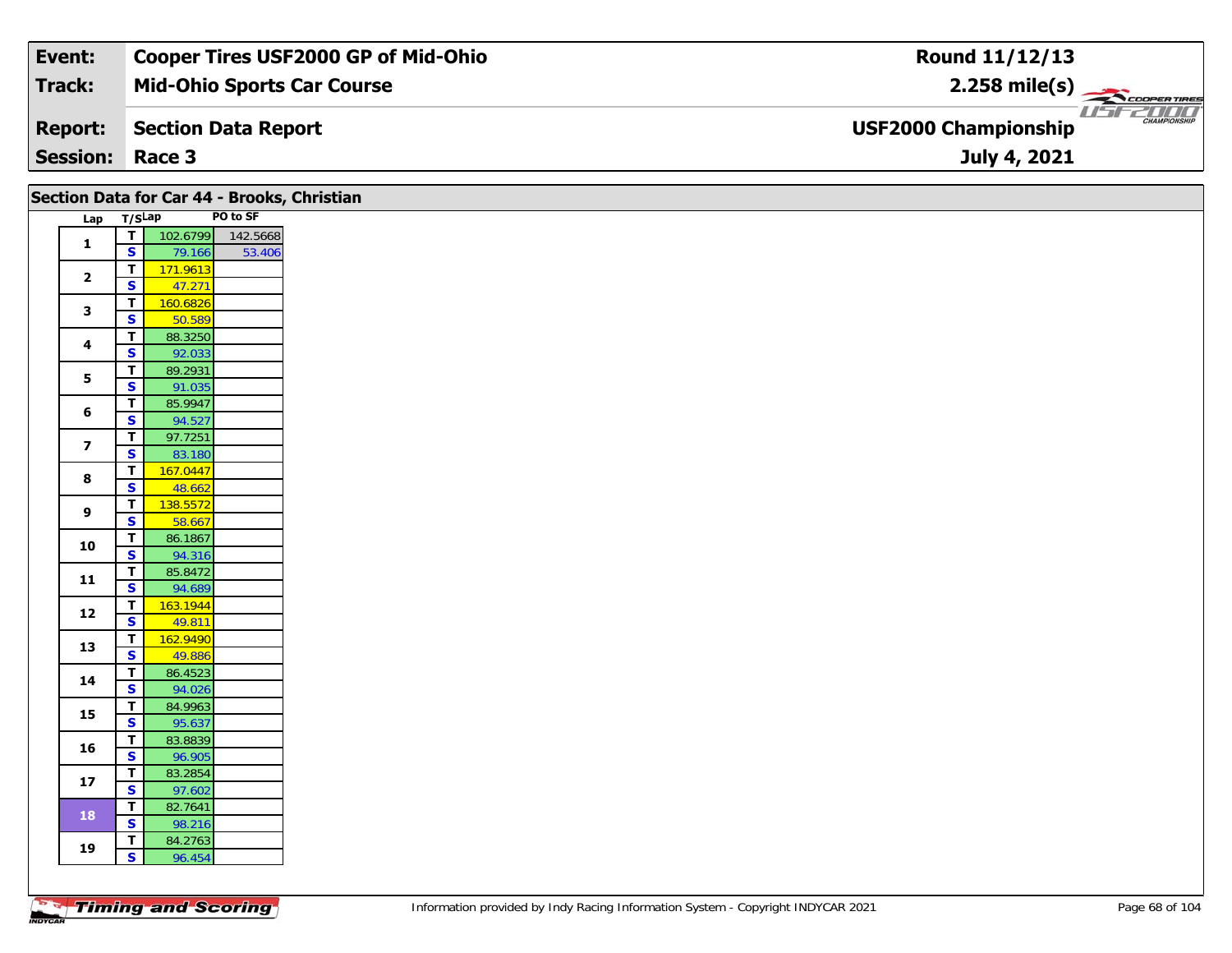| Event:                 | Cooper Tires USF2000 GP of Mid-Ohio | <b>Round 11/12/13</b>                              |
|------------------------|-------------------------------------|----------------------------------------------------|
| <b>Track:</b>          | <b>Mid-Ohio Sports Car Course</b>   | 2.258 mile(s) $\rightarrow$<br><b>COOPERTIRES</b>  |
| <b>Report:</b>         | Section Data Report                 | <b>CHAMPIONSHIP</b><br><b>USF2000 Championship</b> |
| <b>Session: Race 3</b> |                                     | July 4, 2021                                       |
|                        |                                     |                                                    |

### **Section Data for Car 44 - Brooks, Christian**

| Lap | T/SSF to $\mathbf{I1}$ | I1 to I2A       | I2A to I2 | I2 to I3A | I3A to I3         | <b>I3 to I4</b> | I4 to I5A | I5A to I5B | I5B to I5       | I5 to I6A | I6A to I6 | <b>I6 to I7A</b> | I7A to I7 | <b>I7 to I8</b> | I8 to SF |
|-----|------------------------|-----------------|-----------|-----------|-------------------|-----------------|-----------|------------|-----------------|-----------|-----------|------------------|-----------|-----------------|----------|
|     | .5839                  | 7.2752 <b>1</b> | 4.69321   | 8.3816    | 8.2715            | 2.8011          | 7.0398    | 5.1555     | 4.3069          | 5.1577    | 6.2946 l  | 3.4565           | 5.2383    | 5.4343          | 4.7819   |
| 20  | (2.449)                | 110.119         | 122.760   |           | .050 <sub>1</sub> | 136.797         | 99.467    | 74.4571    | 79.312 <b>1</b> | 98.881    | 88.1      | 110.069          | 102.046   | 76.032          | 93.392   |
|     | .7621                  | 9.6484          | 8.7291    |           |                   |                 |           |            |                 |           |           |                  |           |                 |          |
| 21  | '08.241                | 83.033          | 66.002    |           |                   |                 |           |            |                 |           |           |                  |           |                 |          |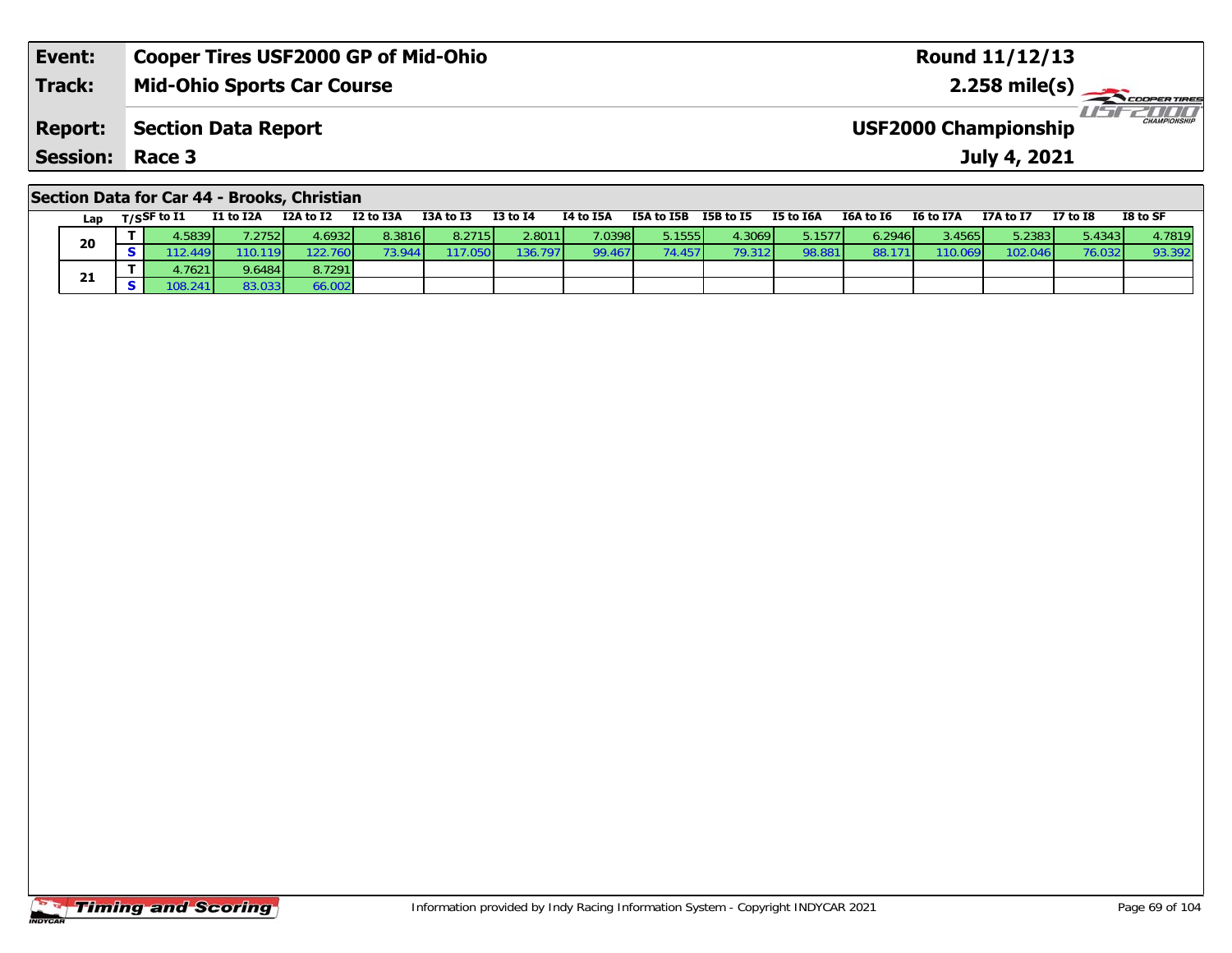| Event:                                      | Cooper Tires USF2000 GP of Mid-Ohio | <b>Round 11/12/13</b>                              |  |  |  |  |  |  |  |  |
|---------------------------------------------|-------------------------------------|----------------------------------------------------|--|--|--|--|--|--|--|--|
| <b>Track:</b>                               | <b>Mid-Ohio Sports Car Course</b>   | $2.258$ mile(s)                                    |  |  |  |  |  |  |  |  |
| <b>Report:</b>                              | Section Data Report                 | <b>CHAMPIONSHIP</b><br><b>USF2000 Championship</b> |  |  |  |  |  |  |  |  |
| <b>Session: Race 3</b>                      |                                     | July 4, 2021                                       |  |  |  |  |  |  |  |  |
| Section Data for Car 44 - Brooks, Christian |                                     |                                                    |  |  |  |  |  |  |  |  |

## **Lap T/SLap PO to SF 20d**  $\overline{\textbf{S}}$  82.8720<br>**S** 98.089 21  $\frac{1}{s}$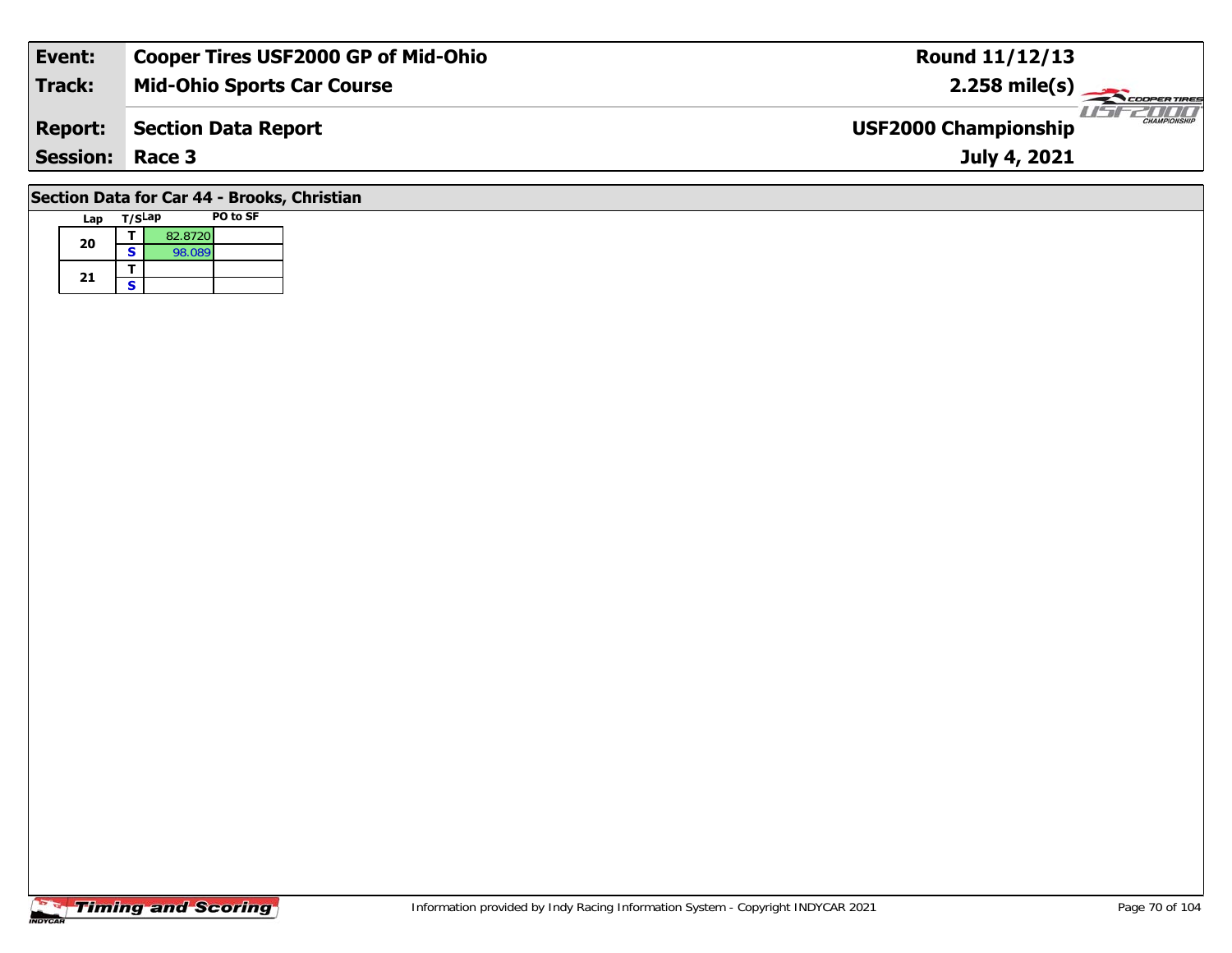| Event:<br>Track:<br><b>Report:</b> |                                                |          | <b>Cooper Tires USF2000 GP of Mid-Ohio</b><br><b>Mid-Ohio Sports Car Course</b> |           |           |                |           |                                                            |           |               |                  |           | Round 11/12/13                          |                  |                     |              |          |  |  |  |
|------------------------------------|------------------------------------------------|----------|---------------------------------------------------------------------------------|-----------|-----------|----------------|-----------|------------------------------------------------------------|-----------|---------------|------------------|-----------|-----------------------------------------|------------------|---------------------|--------------|----------|--|--|--|
|                                    |                                                |          |                                                                                 |           |           |                |           |                                                            |           |               |                  |           | 2.258 mile(s) $-$<br><b>COOPERTIRES</b> |                  |                     |              |          |  |  |  |
|                                    |                                                |          | <b>Section Data Report</b>                                                      |           |           |                |           | 7000<br><b>CHAMPIONSHIP</b><br><b>USF2000 Championship</b> |           |               |                  |           |                                         |                  |                     |              |          |  |  |  |
| <b>Session:</b>                    |                                                |          | Race 3                                                                          |           |           |                |           |                                                            |           |               |                  |           |                                         |                  | <b>July 4, 2021</b> |              |          |  |  |  |
|                                    | Section Data for Car 5 - Kohlbecker, Spike (R) |          |                                                                                 |           |           |                |           |                                                            |           |               |                  |           |                                         |                  |                     |              |          |  |  |  |
|                                    | Lap                                            |          | $T/S$ SF to $I1$                                                                | I1 to I2A | I2A to I2 | I2 to I3A      | I3A to I3 | $I3$ to $I4$                                               | I4 to I5A | I5A to I5B    | <b>I5B</b> to I5 | I5 to I6A | I6A to I6                               | <b>I6 to I7A</b> | I7A to I7           | $I7$ to $I8$ | I8 to SF |  |  |  |
|                                    | л.<br>$\overline{\mathbf{2}}$                  |          | 5.6608                                                                          | 8.6486    | 5.1619    | 9.3003         | 8.4509    | 2.8335                                                     | 8.2461    | 5.8558        | 5.3004           | 5.9211    | 7.7630                                  | 4.6057           | 7.6946              | 7.8159       | 9.4443   |  |  |  |
|                                    |                                                | <b>S</b> | 91.057                                                                          | 92.632    | 111.613   | 66.640         | 114.566   | 135.233                                                    | 84.916    | 65.553        | 64.446           | 86.133    | 71.493                                  | 82.605           | 69.470              | 52.864       | 47.287   |  |  |  |
|                                    |                                                |          | 7.0872                                                                          | 15.3933   | 14.9925   | <b>12.9486</b> | 19.2418   | 9.3239                                                     | 18.5820   | <b>7.0110</b> | 5.2268           | 12.3465   | 11.1668                                 | 6.5583           | 12.3315             | 9.9728       | 8.3983   |  |  |  |
|                                    |                                                | <b>S</b> | 72730                                                                           | 52041     | 38 428    | 47 864         | 50.317    | 41 097                                                     | 37683     | 54752         | 65 354           | 41.307    | 49 701                                  | 58.011           | 13.348              | 41 431       | 53 176   |  |  |  |

| 1                       |              | <b>pooo.c</b> | 0.0400  | 3.1017  | າ.ວບບວ  | 0.4007  | 2.0000  | 0.2401  | ວ.໐ວວ໐ | <b>9.9004</b> | 9.YZ L L | 1.7030  | <u>4.0007</u> | 7.0940                                                                                                                                                                                                                                                                                                                                                                                                                                                                                 | <u>7.0137</u> | <u>7.4443</u> |
|-------------------------|--------------|---------------|---------|---------|---------|---------|---------|---------|--------|---------------|----------|---------|---------------|----------------------------------------------------------------------------------------------------------------------------------------------------------------------------------------------------------------------------------------------------------------------------------------------------------------------------------------------------------------------------------------------------------------------------------------------------------------------------------------|---------------|---------------|
|                         | $\mathbf{s}$ | 91.057        | 92.632  | 111.613 | 66.640  | 114.566 | 135.233 | 84.916  | 65.553 | 64.446        | 86.133   | 71.493  | 82.605        | 69.470                                                                                                                                                                                                                                                                                                                                                                                                                                                                                 | 52.864        | 47.287        |
| $\mathbf{2}$            | T.           | 7.0872        | 15.3933 | 14.9925 | 12.9486 | 19.2418 | 9.3239  | 18.5820 | 7.0110 | 5.2268        | 12.3465  | 11.1668 | 6.5583        | 12.3315                                                                                                                                                                                                                                                                                                                                                                                                                                                                                | 9.9728        | 8.3983        |
|                         | S            | 72.730        | 52.044  | 38.428  | 47.864  | 50.317  | 41.097  | 37.683  | 54.752 | 65.354        | 41.307   | 49.701  | 58.011        | 43.348                                                                                                                                                                                                                                                                                                                                                                                                                                                                                 | 41.431        | 53.176        |
| 3                       | T.           | 9.5313        | 17.3438 | 14.8797 | 12.9951 | 18.1367 | 9.5444  | 14.3374 | 5.8151 | 6.4228        | 11.7190  | 10.6415 | 8.0027        | 9.7769                                                                                                                                                                                                                                                                                                                                                                                                                                                                                 | 7.8915        | 4.9225        |
|                         | S            | 54.080        | 46.192  | 38.720  | 47.693  | 53.382  | 40.147  | 48.839  | 66.012 | 53.184        | 43.519   | 52.154  | 47.541        | 54.674                                                                                                                                                                                                                                                                                                                                                                                                                                                                                 | 52.358        | 90.724        |
| 4                       | T            | 4.6604        | 7.9233  | 4.8872  | 8.9067  | 8.2045  | 2.7586  | 7.8870  | 5.6651 | 5.0529        | 5.7467   | 6.9039  | 3.5248        | 5.8886                                                                                                                                                                                                                                                                                                                                                                                                                                                                                 | 6.1543        | 5.0218        |
|                         | S            | 110.603       | 101.11' | 117.887 | 69.585  | 118.006 | 138.904 | 88.782  | 67.759 | 67.603        | 88.747   | 80.389  |               | 90.776                                                                                                                                                                                                                                                                                                                                                                                                                                                                                 | 67.137        | 88.930        |
| 5                       | T            | 4.7022        | 7.8511  | 4.8727  | 8.7601  | 8.3005  | 2.7817  | 7.2670  | 6.7877 | 5.0319        | 5.5337   | 6.6639  | 3.4990        | 5.7310                                                                                                                                                                                                                                                                                                                                                                                                                                                                                 | 5.9232        | 4.8893        |
|                         | S            | 109.620       | 102.041 | 118.238 | 70.750  | 116.641 | 137.751 | 96.357  | 56.553 | 67.885        | 92.163   | 83.285  | 108.732       | 93.273                                                                                                                                                                                                                                                                                                                                                                                                                                                                                 | 69.757        | 91.340        |
| 6                       | T            | 4.6111        | 7.5954  | 4.8143  | 8.7438  | 8.2273  | 2.7513  | 7.2541  | 5.4810 | 4.7406        | 5.3786   | 6.5812  | 3.4722        | 5.5629                                                                                                                                                                                                                                                                                                                                                                                                                                                                                 | 5.8293        | 4.8777        |
|                         | S            | 111.786       | 105.477 | 119.672 | 70.881  | 117.679 | 139.273 | 96.528  | 70.035 | 72.056        | 94.820   | 84.331  | 109.572       | 96.091                                                                                                                                                                                                                                                                                                                                                                                                                                                                                 | 70.880        | 91.558        |
| $\overline{\mathbf{z}}$ | T            | 4.7692        | 8.1529  | 6.2123  | 9.3305  | 9.9029  | 3.4194  | 9.4368  | 6.6244 | 4.8153        | 6.4356   | 7.0624  | 3.7000        | 6.0262                                                                                                                                                                                                                                                                                                                                                                                                                                                                                 | 5.9511        | 5.1427        |
|                         | $\mathbf{s}$ | 108.080       | 98.264  | 92.741  | 66.424  | 97.768  | 112.061 | 74.202  | 57.947 | 70.939        | 79.247   | 78.585  | 102.826       | 88.704                                                                                                                                                                                                                                                                                                                                                                                                                                                                                 | 69.429        | 86.840        |
| 8                       | T.           | 6.7268        | 17.2207 | 10.7712 | 11.5252 | 18.8285 | 7.6781  | 18.8496 | 6.1624 | 7.5663        | 11.5711  | 12.9513 |               | 11.4274                                                                                                                                                                                                                                                                                                                                                                                                                                                                                | 7.8882        | 10.3801       |
|                         | S            | 76.627        | 46.522  | 53.489  | 53.775  | 51.421  | 49.906  | 37.148  | 62.291 | 45.146        | 44.075   | 42.853  |               | 46.778                                                                                                                                                                                                                                                                                                                                                                                                                                                                                 | 52.380        | 43.024        |
| 9                       | T            | 9.2581        | 13.2235 | 11.4605 | 11.3880 | 14.7243 | 5.1172  | 14.9064 | 5.5076 | 5.4002        | 8.8533   | 10.1429 |               |                                                                                                                                                                                                                                                                                                                                                                                                                                                                                        | 7.3523        | 4.9106        |
|                         | S            | 55.676        | 60.584  | 50.271  | 54.423  | 65.754  | 74.881  | 46.975  | 69.697 | 63.255        | 57.606   | 54.718  |               |                                                                                                                                                                                                                                                                                                                                                                                                                                                                                        | 56.198        | 90.944        |
| 10                      | т            | 4.6448        | 7.6969  | 4.8491  | 8.7831  | 8.1897  | 2.7429  | 7.6178  | 5.6509 | 4.9502        | 5.5479   | 6.8149  | 3.5115        | 107.936<br>7.0537<br>53.937<br>7.2642<br>10.2559<br>52.374<br>52.121<br>5.5367<br>108.345<br>96.546<br>3.4980<br>6.6865<br>108.763<br>79.944<br>7.7376<br>12.6267<br>49.170<br>42.335<br>8.2466<br>10.8937<br>46.135<br>49.069<br>3.4660<br>5.5829<br>109.768<br>95.747<br>3.4517<br>5.5347<br>110.222<br>96.581<br>3.4244<br>5.4100<br>111.101<br>98.807<br>3.4397<br>5.4418<br>110.607<br>98.230<br>3.4301<br>5.3445<br>110.916<br>100.018<br>3.4274<br>5.3086<br>111.004<br>100.694 | 5.7820        | 4.8047        |
|                         | $\mathbf{s}$ | 110.975       | 104.086 | 118.813 | 70.564  | 118.219 | 139.700 | 91.920  | 67.930 | 69.005        | 91.927   | 81.439  |               |                                                                                                                                                                                                                                                                                                                                                                                                                                                                                        | 71.460        | 92.949        |
| 11                      | т            | 4.6007        | 7.3955  | 4.7091  | 8.7343  | 8.2585  | 2.7818  | 7.1002  | 5.3246 | 4.5365        | 5.2775   | 6.6224  |               |                                                                                                                                                                                                                                                                                                                                                                                                                                                                                        | 6.4036        | 5.4370        |
|                         | S            | 112.038       | 108.328 | 122.345 | 70.958  | 117.235 | 137.746 | 98.621  | 72.092 | 75.298        | 96.637   | 83.806  |               |                                                                                                                                                                                                                                                                                                                                                                                                                                                                                        | 64.523        | 82.139        |
| 12                      | т            | 5.3967        | 13.6532 | 11.3607 | 12.4213 | 20.3694 | 8.1900  | 18.2106 | 6.6992 | 6.5120        | 11.6696  | 11.4422 |               |                                                                                                                                                                                                                                                                                                                                                                                                                                                                                        | 9.0321        | 7.4391        |
|                         | S            | 95.513        | 58.678  | 50.713  | 49.896  | 47.531  | 46.787  | 38.452  | 57.300 | 52.456        | 43.703   | 48.505  |               |                                                                                                                                                                                                                                                                                                                                                                                                                                                                                        | 45.746        | 60.033        |
| 13                      | т            | 10.9638       | 15.3934 | 13.4252 | 13.8302 | 18.3562 | 9.9156  | 13.3584 | 8.2693 | 5.6655        | 10.0377  | 11.2046 |               |                                                                                                                                                                                                                                                                                                                                                                                                                                                                                        | 7.1282        | 4.9752        |
|                         | S            | 47.014        | 52.044  | 42.915  | 44.813  | 52.744  | 38.644  | 52.418  | 46.420 | 60.293        | 50.808   | 49.533  |               |                                                                                                                                                                                                                                                                                                                                                                                                                                                                                        | 57.964        | 89.763        |
| 14                      | т            | 4.6772        | 7.8337  | 4.8278  | 8.9745  | 8.3529  | 2.7962  | 7.5417  | 5.4066 | 4.7362        | 5.3552   | 6.5908  |               |                                                                                                                                                                                                                                                                                                                                                                                                                                                                                        | 5.8069        | 4.8342        |
|                         | S            | 110.206       | 102.268 | 119.337 | 69.059  | 115.910 | 137.037 | 92.847  | 70.999 | 72.123        | 95.235   | 84.208  |               |                                                                                                                                                                                                                                                                                                                                                                                                                                                                                        | 71.154        | 92.382        |
| 15                      | T            | 4.5873        | 7.4760  | 4.7497  | 8.7120  | 8.2080  | 2.7428  | 7.1040  | 5.3451 | 4.8219        | 5.5604   | 6.5930  |               |                                                                                                                                                                                                                                                                                                                                                                                                                                                                                        | 5.7860        | 4.8171        |
|                         | S            | 112.366       | 107.161 | 121.300 | 71.140  | 117.956 | 139.705 | 98.568  | 71.816 | 70.842        | 91.720   | 84.180  |               |                                                                                                                                                                                                                                                                                                                                                                                                                                                                                        | 71.411        | 92.709        |
| 16                      | T            | 4.5589        | 7.4451  | 4.6739  | 8.8850  | 8.2824  | 2.7738  | 7.0491  | 5.3621 | 4.5247        | 5.2224   | 6.3959  |               |                                                                                                                                                                                                                                                                                                                                                                                                                                                                                        | 5.6758        | 4.8183        |
|                         | S            | 113.066       | 107.606 | 123.267 | 69.755  | 116.896 | 138.143 | 99.336  | 71.588 | 75.495        | 97.656   | 86.774  |               |                                                                                                                                                                                                                                                                                                                                                                                                                                                                                        | 72.797        | 92.686        |
| 17                      | т            | 4.5471        | 7.2903  | 4.6798  | 8.5533  | 8.2149  | 2.7485  | 7.1156  | 5.3687 | 4.6625        | 5.3126   | 6.5455  |               |                                                                                                                                                                                                                                                                                                                                                                                                                                                                                        | 5.5788        | 4.7978        |
|                         | S            | 113.359       | 109.891 | 123.111 | 72.460  | 117.857 | 139.415 | 98.407  | 71.500 | 73.263        | 95.998   | 84.791  |               |                                                                                                                                                                                                                                                                                                                                                                                                                                                                                        | 74.063        | 93.082        |
| 18                      | т            | 4.5502        | 7.2385  | 4.6671  | 8.5617  | 8.1758  | 2.7270  | 7.2533  | 5.1337 | 4.4501        | 5.2048   | 6.4053  |               |                                                                                                                                                                                                                                                                                                                                                                                                                                                                                        | 5.5017        | 4.8213        |
|                         | S            | 113.282       | 110.677 | 123.446 | 72.389  | 118.420 | 140.514 | 96.539  | 74.773 | 76.760        | 97.986   | 86.647  |               |                                                                                                                                                                                                                                                                                                                                                                                                                                                                                        | 75.101        | 92.629        |
| 19                      | т            | 4.5413        | 7.1796  | 4.6061  | 8.5092  | 8.1855  | 2.7317  | 7.0681  | 5.1821 | 4.5040        | 5.2320   | 6.5323  |               |                                                                                                                                                                                                                                                                                                                                                                                                                                                                                        | 5.6210        | 4.7592        |
|                         | S            | 113.504       | 111.585 | 125.081 | 72.836  | 118.280 | 140.272 | 99.069  | 74.075 | 75.842        | 97.477   | 84.962  |               |                                                                                                                                                                                                                                                                                                                                                                                                                                                                                        | 73.507        | 93.837        |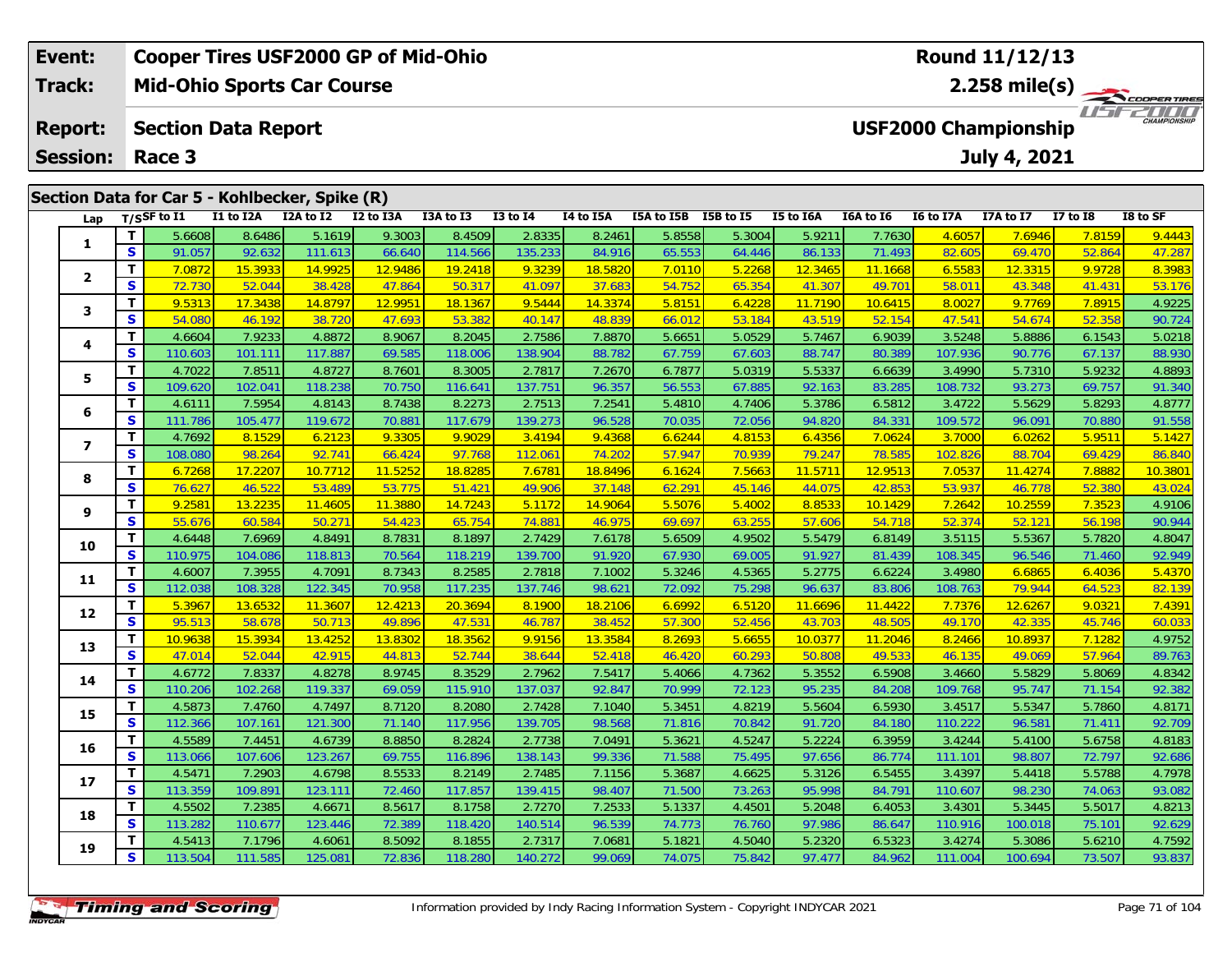| Event:                 | <b>Cooper Tires USF2000 GP of Mid-Ohio</b> | Round 11/12/13                                                 |
|------------------------|--------------------------------------------|----------------------------------------------------------------|
| Track:                 | <b>Mid-Ohio Sports Car Course</b>          | $2.258$ mile(s)                                                |
| <b>Report:</b>         | Section Data Report                        | USFZDOO'<br><b>CHAMPIONSHIP</b><br><b>USF2000 Championship</b> |
| <b>Session: Race 3</b> |                                            | July 4, 2021                                                   |

|                         |                                                    |                   | Section Data for Car 5 - Kohlbecker, Spike (R) |  |  |  |  |
|-------------------------|----------------------------------------------------|-------------------|------------------------------------------------|--|--|--|--|
|                         | Lap T/SLap                                         | PO to SF          |                                                |  |  |  |  |
| $\mathbf{1}$            | $\mathbf{T}$                                       | 102.7029          | 151.6826                                       |  |  |  |  |
|                         | $\mathbf{s}$                                       | 79.149            | 50.196                                         |  |  |  |  |
| $\mathbf{2}$            | T                                                  | 170.5813          |                                                |  |  |  |  |
|                         | $\overline{\mathbf{s}}$                            | 47.654            |                                                |  |  |  |  |
| $\mathbf{3}$            | $\overline{\mathbf{T}}$                            | 161.9604          |                                                |  |  |  |  |
|                         | $\mathbf{s}$                                       | 50.190            |                                                |  |  |  |  |
| $\overline{\mathbf{4}}$ | $\overline{\mathbf{T}}$                            | 89.1858           |                                                |  |  |  |  |
|                         | $\mathbf{s}$                                       | 91.145            |                                                |  |  |  |  |
| 5                       | $\overline{\mathsf{T}}$                            | 88.5950           |                                                |  |  |  |  |
|                         | $\overline{\mathbf{s}}$                            | 91.752            |                                                |  |  |  |  |
| 6                       | T.                                                 | 85.9208           |                                                |  |  |  |  |
|                         | $\mathbf{s}$                                       | 94.608            |                                                |  |  |  |  |
| $\overline{\mathbf{z}}$ | $\overline{\mathbf{T}}$                            | 96.9817           |                                                |  |  |  |  |
|                         | $\overline{\mathbf{s}}$<br>$\overline{\mathbf{T}}$ | 83.818            |                                                |  |  |  |  |
| 8                       | 166.6006<br>$\overline{\mathbf{s}}$                | 48.792            |                                                |  |  |  |  |
|                         | $\overline{\mathbf{r}}$                            | 139.7650          |                                                |  |  |  |  |
| $\boldsymbol{9}$        | $\overline{\mathbf{s}}$                            | 58.160            |                                                |  |  |  |  |
|                         | $\mathbf T$                                        | 87.1231           |                                                |  |  |  |  |
| 10                      | $\overline{\mathbf{s}}$                            | 93.302            |                                                |  |  |  |  |
|                         | $\mathbf T$                                        | 87.3662           |                                                |  |  |  |  |
| 11                      | $\mathbf{s}$                                       | 93.043            |                                                |  |  |  |  |
|                         | T                                                  | 162.7604          |                                                |  |  |  |  |
| 12                      | $\mathbf{s}$                                       | 49.943            |                                                |  |  |  |  |
| 13                      | $\overline{\mathsf{T}}$                            | 161.6636          |                                                |  |  |  |  |
|                         | $\overline{\mathbf{s}}$                            | 50.282            |                                                |  |  |  |  |
| 14                      | $\overline{\mathbf{T}}$                            | 86.7828           |                                                |  |  |  |  |
|                         | $\mathbf{s}$                                       | 93.668            |                                                |  |  |  |  |
| 15                      | T.                                                 | 85.4897           |                                                |  |  |  |  |
|                         | $\overline{\mathbf{s}}$                            | 95.085            |                                                |  |  |  |  |
| 16                      | $\mathbf T$                                        | 84.5018           |                                                |  |  |  |  |
|                         | $\overline{\mathbf{s}}$                            | 96.197            |                                                |  |  |  |  |
| ${\bf 17}$              | $\overline{\mathbf{T}}$<br>$\overline{\mathbf{s}}$ | 84.2969<br>96.431 |                                                |  |  |  |  |
|                         | T.                                                 | 83.4651           |                                                |  |  |  |  |
| 18                      | $\mathbf{s}$                                       | 97.392            |                                                |  |  |  |  |
|                         | T.                                                 | 83.3881           |                                                |  |  |  |  |
| 19                      | $\mathsf{s}$                                       | 97.482            |                                                |  |  |  |  |
|                         |                                                    |                   |                                                |  |  |  |  |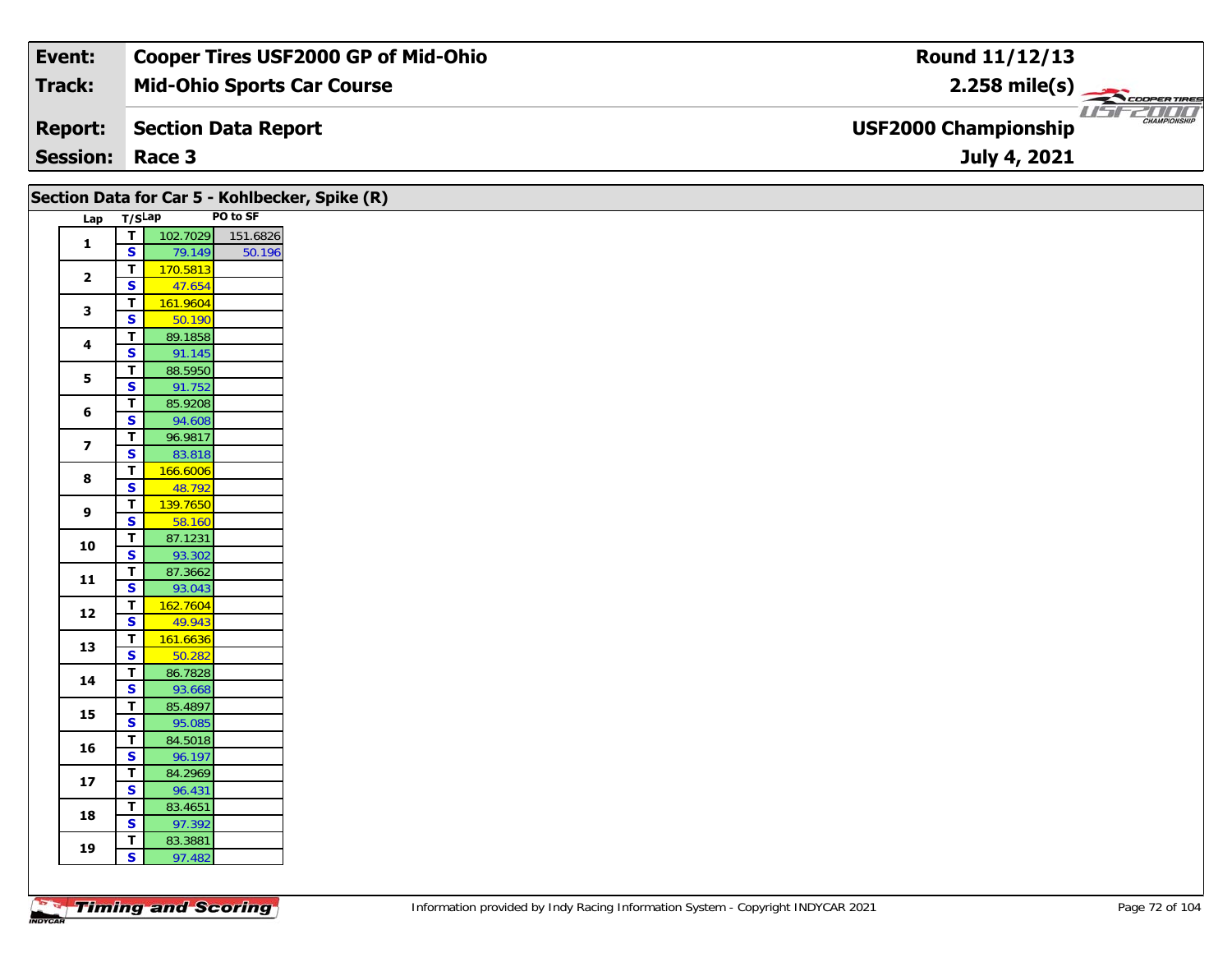| <b>Event:</b>          | <b>Cooper Tires USF2000 GP of Mid-Ohio</b> | <b>Round 11/12/13</b>                              |  |
|------------------------|--------------------------------------------|----------------------------------------------------|--|
| Track:                 | <b>Mid-Ohio Sports Car Course</b>          | $2.258$ mile(s) $\leftarrow$                       |  |
| Report:                | Section Data Report                        | <b>CHAMPIONSHIP</b><br><b>USF2000 Championship</b> |  |
| <b>Session: Race 3</b> |                                            | July 4, 2021                                       |  |
|                        |                                            |                                                    |  |

## **Section Data for Car 5 - Kohlbecker, Spike (R)**

| Lap | $T/S$ SF to $I1$       | I1 to I2A | I2A to I2 | I2 to I3A | I3A to I3 | <b>I3 to I4</b> | I4 to I5A | I5A to I5B | I5B to I5       | I5 to I6A | I6A to I6 | I6 to I7A | I7A to I7 | <b>I7 to I8</b> | I8 to SF |
|-----|------------------------|-----------|-----------|-----------|-----------|-----------------|-----------|------------|-----------------|-----------|-----------|-----------|-----------|-----------------|----------|
| 20  | .53731                 | .2384     | 4.6563 L  | 8.4988l   | 8.2163    | 2.7550          | 7.0200    | 5.18221    | 1.4383 <b>I</b> | 5.1954    | 6.5270    | 3.4399 L  | 5.3266    | 5.5254          | 4.8051   |
|     | .3.604                 | 110.679   | 123.7331  | 72.925 I  | 17.837    | 139.086         | 99.747    | 74.073     | 76.964          | 98.164    | 85.03     | 110.600   | 100.354   |                 | 92.941   |
| - 1 | .1119 <b>I</b>         | 10.0635   | 8.4677    |           |           |                 |           |            |                 |           |           |           |           |                 |          |
| 41  | $0.834$ $\blacksquare$ | 79.608    | 58.039    |           |           |                 |           |            |                 |           |           |           |           |                 |          |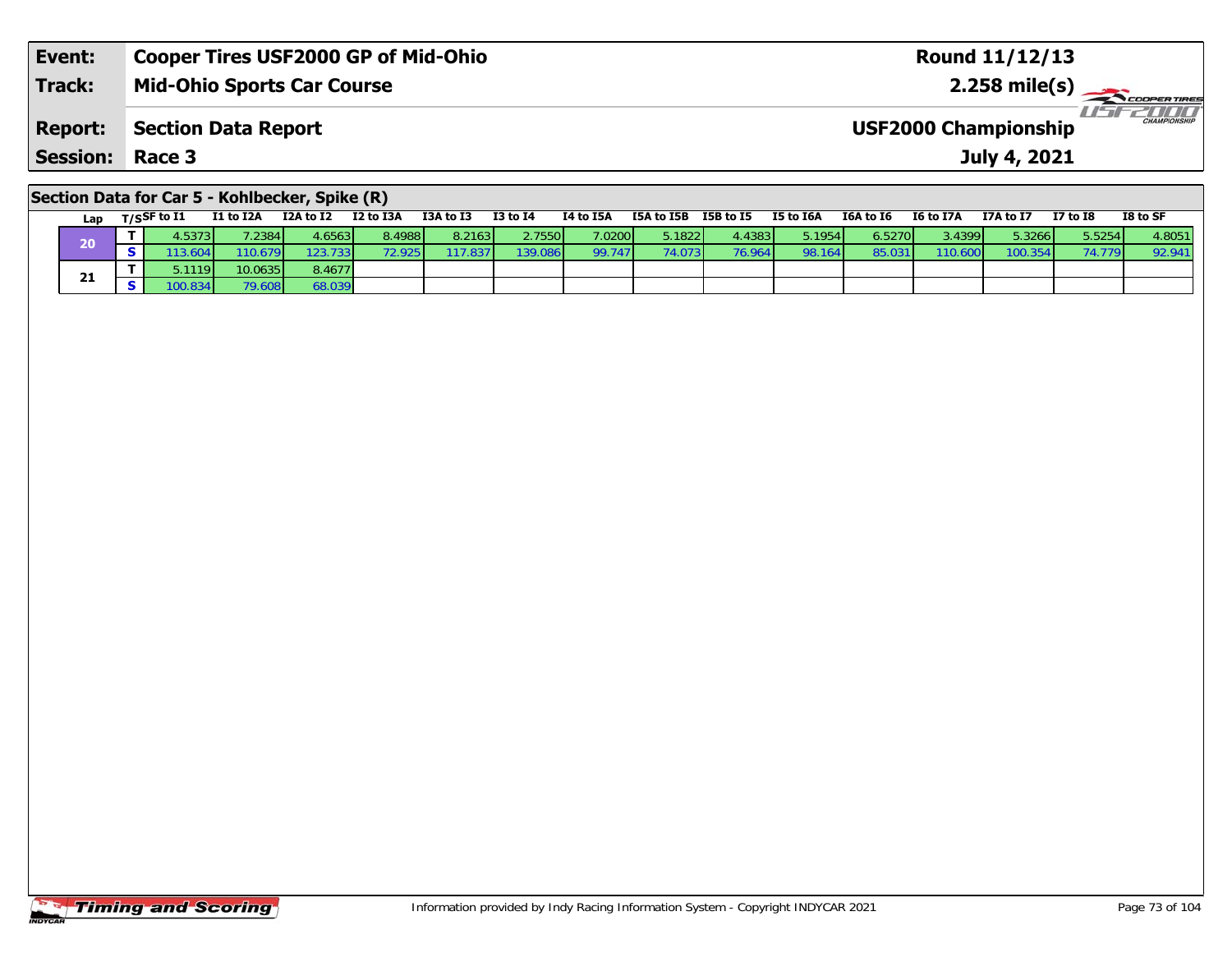| Event:                                         | <b>Cooper Tires USF2000 GP of Mid-Ohio</b> | <b>Round 11/12/13</b>                              |  |  |  |  |  |  |  |  |
|------------------------------------------------|--------------------------------------------|----------------------------------------------------|--|--|--|--|--|--|--|--|
| Track:                                         | <b>Mid-Ohio Sports Car Course</b>          | $2.258$ mile(s)                                    |  |  |  |  |  |  |  |  |
| <b>Report:</b>                                 | Section Data Report                        | <b>CHAMPIONSHIP</b><br><b>USF2000 Championship</b> |  |  |  |  |  |  |  |  |
| <b>Session: Race 3</b>                         |                                            | July 4, 2021                                       |  |  |  |  |  |  |  |  |
| Section Data for Car 5 - Kohlbecker, Spike (R) |                                            |                                                    |  |  |  |  |  |  |  |  |

## **Lap T/SLap PO to SF 20a S**  $\overline{S}$  97.512 21  $\frac{1}{s}$

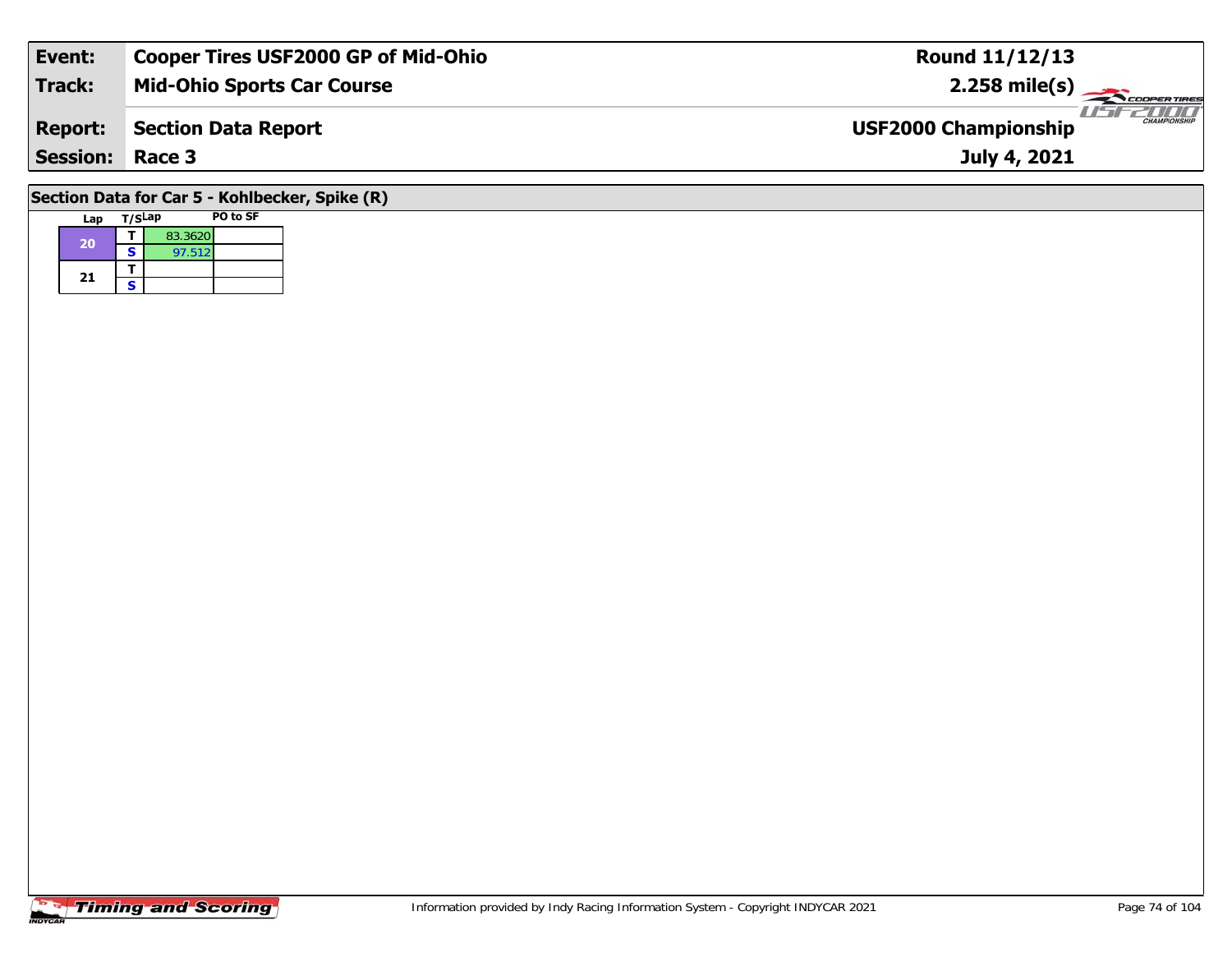| Event:                                      | <b>Cooper Tires USF2000 GP of Mid-Ohio</b> |                |                                      |           |           |           |              |                                                    |                 | Round 11/12/13 |                  |           |               |              |                 |                |  |  |
|---------------------------------------------|--------------------------------------------|----------------|--------------------------------------|-----------|-----------|-----------|--------------|----------------------------------------------------|-----------------|----------------|------------------|-----------|---------------|--------------|-----------------|----------------|--|--|
| Track:<br><b>Mid-Ohio Sports Car Course</b> |                                            |                |                                      |           |           |           |              |                                                    | $2.258$ mile(s) |                |                  |           |               |              |                 | COOPERTIRES    |  |  |
| <b>Report:</b>                              |                                            |                | <b>Section Data Report</b>           |           |           |           |              | <b>CHAMPIONSHIP</b><br><b>USF2000 Championship</b> |                 |                |                  |           |               |              |                 |                |  |  |
| <b>Session:</b><br>Race 3                   |                                            |                |                                      |           |           |           |              |                                                    |                 |                |                  |           |               | July 4, 2021 |                 |                |  |  |
|                                             |                                            |                |                                      |           |           |           |              |                                                    |                 |                |                  |           |               |              |                 |                |  |  |
|                                             |                                            |                | Section Data for Car 6 - Garg, Bijoy |           |           |           |              |                                                    |                 |                |                  |           |               |              |                 |                |  |  |
| Lap                                         |                                            | $T/S$ SF to I1 | I1 to I2A                            | I2A to I2 | I2 to I3A | I3A to I3 | $I3$ to $I4$ | <b>I4 to I5A</b>                                   | I5A to I5B      | I5B to I5      | <b>I5 to I6A</b> | I6A to I6 | I6 to I7A     | I7A to I7    | <b>I7 to I8</b> | I8 to SF       |  |  |
|                                             |                                            | 5.6207         | 9.2233                               | 5.3245    | 9.7580    | 8.3430    | 2.7593       | 8.6450                                             | 6.1156          | 5.1183         | 6.0398           | 8.5897    | 5.4538        | 8.9120       | 8.1808          | 11.0470        |  |  |
|                                             | S                                          | 91.706         | 86.860                               | 108.205   | 63.514    | 116.047   | 138.869      | 80.998                                             | 62.768          | 66.739         | 84.440           | 64.612    | 69.760        | 59.980       | 50.506          | 40.426         |  |  |
|                                             | $\mathbf{r}$                               | 0.0107         | 111001                               | 17.212    | 12,000    | 12E1      | 10.200       | 21.0002                                            | OEDO            | $E = 1.7E$     | 0.0072           | 1117701   | <b>E</b> 0240 | 12025        | 10.2020         | <u>lo oppo</u> |  |  |

|                |   | J.UZUT  | 7.ZZJJ  | U.JZHJ  | $7.1$ JUV | 0.J+JU  | 2. I J 7 J | 0.0400  | 0.1100 | <b>J.IIOJ</b> | 0.0370  | 0.0077  | <u>J.4JJ(</u> | <u>0.7120</u> | <u> 0. I 000</u> | <u> 1.0470</u> |
|----------------|---|---------|---------|---------|-----------|---------|------------|---------|--------|---------------|---------|---------|---------------|---------------|------------------|----------------|
| 1              | s | 91.706  | 86.860  | 108.205 | 63.514    | 116.047 | 138.869    | 80.998  | 62.768 | 66.739        | 84.440  | 64.612  | 69.760        | 59.980        | 50.506           | 40.426         |
| $\mathbf{2}$   | т | 9.9187  | 14.1991 | 17.2430 | 13.6985   | 13.5754 | 10.2608    | 21.0902 | 8.5788 | 5.1754        | 8.8973  | 11.6701 | 5.9249        | 12.0757       | 10.2829          | 8.0299         |
|                | S | 51.968  | 56.422  | 33.413  | 45.244    | 71.319  | 37.344     | 33.202  | 44.746 | 66.003        | 57.321  | 47.557  | 64.213        | 44.266        | 40.181           | 55.616         |
| 3              | т | 9.7629  | 18.8440 | 16.2022 | 13.1106   | 15.0156 | 9.7916     | 17.9352 | 5.7703 | 4.9170        | 8.1503  | 10.0805 | 7.0452        | 8.6260        | 7.3734           | 5.0487         |
|                | S | 52.797  | 42.514  | 35.559  | 47.273    | 64.478  | 39.134     | 39.042  | 66.524 | 69.471        | 62.574  | 55.057  | 54.002        | 61.969        | 56.037           | 88.457         |
| 4              | т | 4.7223  | 7.8145  | 4.8887  | 8.9972    | 8.3593  | 2.7794     | 8.1082  | 5.6699 | 4.9498        | 5.5945  | 7.0603  | 3.5464        | 5.7869        | 6.0675           | 4.9097         |
|                | S | 109.153 | 102.519 | 117.851 | 68.885    | 115.821 | 137.865    | 86.360  | 67.702 | 69.011        | 91.161  | 78.609  | 107.279       | 92.372        | 68.098           | 90.961         |
| 5              | т | 4.6910  | 7.7071  | 4.7759  | 8.8823    | 8.3247  | 2.8133     | 7.7769  | 5.6430 | 4.8879        | 5.6981  | 7.1547  | 3.5310        | 5.9139        | 5.9868           | 4.8859         |
|                | S | 109.882 | 103.948 | 120.634 | 69.776    | 116.302 | 136.204    | 90.039  | 68.025 | 69.885        | 89.504  | 77.571  | 107.747       | 90.388        | 69.015           | 91.404         |
| 6              | т | 4.6207  | 7.4337  | 4.8655  | 8.9599    | 8.2813  | 2.7763     | 7.4961  | 5.5325 | 4.8794        | 5.4731  | 6.8229  | 3.5361        | 6.1436        | 5.8808           | 5.0148         |
|                | S | 111.553 | 107.771 | 118.413 | 69.172    | 116.912 | 138.019    | 93.412  | 69.383 | 70.007        | 93.183  | 81.344  | 107.592       | 87.009        | 70.259           | 89.055         |
| $\overline{ }$ | т | 5.0069  | 8.7247  | 7.2608  | 10.2788   | 10.0699 | 4.0196     | 10.8904 | 6.0378 | 4.8159        | 5.5649  | 6.6986  | 3.6339        | 6.4451        | 6.1449           | 4.9320         |
|                | S | 102.949 | 91.824  | 79.349  | 60.296    | 96.146  | 95.328     | 64.298  | 63.577 | 70.930        | 91.646  | 82.853  | 104.696       | 82.938        | 67.240           | 90.550         |
| 8              | т | 4.7993  | 17.0268 | 10.0694 | 11.0446   | 20.2587 | 7.1742     | 19.5011 | 6.7095 | 5.1120        | 12.8021 | 12.7323 | 7.6415        | 10.1065       | 8.3399           | 9.9972         |
|                | S | 107.402 | 47.051  | 57.217  | 56.115    | 47.791  | 53.411     | 35.907  | 57.212 | 66.821        | 39.837  | 43.590  | 49.788        | 52.891        | 49.543           | 44.672         |
| 9              | т | 10.3399 | 13.7220 | 10.9129 | 11.6784   | 15.7098 | 4.4622     | 14.8641 | 5.9801 | 4.8888        | 6.7825  | 9.7174  | 6.5004        | 9.2338        | 6.7440           | 4.9664         |
|                | S | 49.85   | 58.383  | 52.794  | 53.070    | 61.629  | 85.873     | 47.109  | 64.190 | 69.872        | 75.194  | 57.114  | 58.528        | 57.890        | 61.267           | 89.922         |
| 10             | т | 4.7064  | 7.6383  | 4.9069  | 9.0537    | 8.2611  | 2.7714     | 7.4753  | 5.4065 | 4.8425        | 5.5936  | 6.9638  | 3.5367        | 5.6690        | 5.8336           | 4.8632         |
|                | S | 109.522 | 104.884 | 117.414 | 68.455    | 117.198 | 138.263    | 93.672  | 71.000 | 70.540        | 91.176  | 79.698  | 107.573       | 94.293        | 70.828           | 91.831         |
| 11             | т | 4.6239  | 7.3799  | 4.8025  | 8.7497    | 8.2519  | 2.7868     | 7.2727  | 5.4660 | 4.7774        | 5.3794  | 6.5953  | 3.7945        | 6.9789        | 6.8293           | 5.5241         |
|                | S | 111.476 | 108.557 | 119.966 | 70.834    | 117.328 | 137.499    | 96.282  | 70.228 | 71.501        | 94.806  | 84.151  | 100.265       | 76.595        | 60.501           | 80.844         |
| 12             | т | 6.1399  | 13.3079 | 12.6998 | 11.2596   | 19.0953 | 8.8946     | 19.7627 | 6.6788 | 4.9940        | 12.5186 | 11.8185 | 7.4225        | 11.8627       | 9.5777           | 7.6170         |
|                | S | 83.952  | 60.200  | 45.366  | 55.044    | 50.703  | 43.080     | 35.432  | 57.475 | 68.400        | 40.739  | 46.960  | 51.257        | 45.061        | 43.140           | 58.631         |
| 13             | т | 9.8133  | 16.4788 | 13.0744 | 14.0829   | 17.5255 | 9.6268     | 14.0369 | 7.9553 | 5.2240        | 10.4331 | 11.4313 | 7.3870        | 9.6987        | 6.7219           | 4.9428         |
|                | S | 52.526  | 48.616  | 44.066  | 44.009    | 55.244  | 39.804     | 49.885  | 48.253 | 65.389        | 48.883  | 48.551  | 51.503        | 55.115        | 61.468           | 90.352         |
| 14             | т | 4.6555  | 7.5574  | 4.8562  | 8.8220    | 8.2815  | 2.7720     | 7.3847  | 5.5106 | 4.8107        | 5.4919  | 6.4631  | 3.4467        | 5.5764        | 5.8497           | 4.8531         |
|                | S | 110.719 | 106.007 | 118.639 | 70.253    | 116.909 | 138.233    | 94.821  | 69.659 | 71.006        | 92.864  | 85.872  | 110.382       | 95.859        | 70.633           | 92.022         |
| 15             | т | 4.5881  | 7.5503  | 4.8239  | 8.8929    | 8.2882  | 2.7540     | 7.7773  | 5.4635 | 4.7806        | 5.5006  | 6.8403  | 3.5135        | 5.6418        | 5.8335           | 4.8641         |
|                | S | 112.346 | 106.107 | 119.434 | 69.693    | 116.814 | 139.136    | 90.035  | 70.260 | 71.454        | 92.717  | 81.137  | 108.284       | 94.747        | 70.829           | 91.814         |
| 16             | т | 4.5904  | 7.4118  | 4.7966  | 8.7603    | 8.2459  | 2.7798     | 7.2193  | 5.2200 | 4.6428        | 5.2716  | 6.5277  | 3.4776        | 5.5817        | 5.6939           | 4.8162         |
|                | S | 112.290 | 108.089 | 120.113 | 70.748    | 117.414 | 137.845    | 96.994  | 73.537 | 73.574        | 96.745  | 85.022  | 109.401       | 95.767        | 72.566           | 92.727         |
| 17             | т | 4.5831  | 7.3435  | 4.7694  | 8.7342    | 8.2278  | 2.7656     | 7.2072  | 5.2585 | 4.7164        | 5.3886  | 6.5616  | 3.4590        | 5.5578        | 5.5945           | 4.7979         |
|                | S | 112.469 | 109.095 | 120.798 | 70.959    | 117.672 | 138.553    | 97.157  | 72.999 | 72.426        | 94.644  | 84.583  | 109.990       | 96.179        | 73.855           | 93.080         |
| 18             | T | 4.5684  | 7.2653  | 4.6791  | 8.5802    | 8.2996  | 2.7872     | 7.3333  | 5.3455 | 4.5049        | 5.2105  | 6.3323  | 3.4442        | 5.3634        | 5.6153           | 4.8279         |
|                | S | 112.830 | 110.269 | 123.130 | 72.233    | 116.654 | 137.479    | 95.486  | 71.811 | 75.827        | 97.879  | 87.646  | 110.462       | 99.665        | 73.581           | 92.502         |
| 19             | т | 4.5726  | 7.2895  | 4.6802  | 8.9970    | 8.5521  | 2.7980     | 7.2016  | 5.1953 | 4.5427        | 5.2027  | 6.3470  | 3.4506        | 5.3139        | 5.4998           | 4.7999         |
|                | S | 112.727 | 109.903 | 123.101 | 68.887    | 113.210 | 136.948    | 97.232  | 73.887 | 75.196        | 98.026  | 87.443  | 110.258       | 100.594       | 75.127           | 93.042         |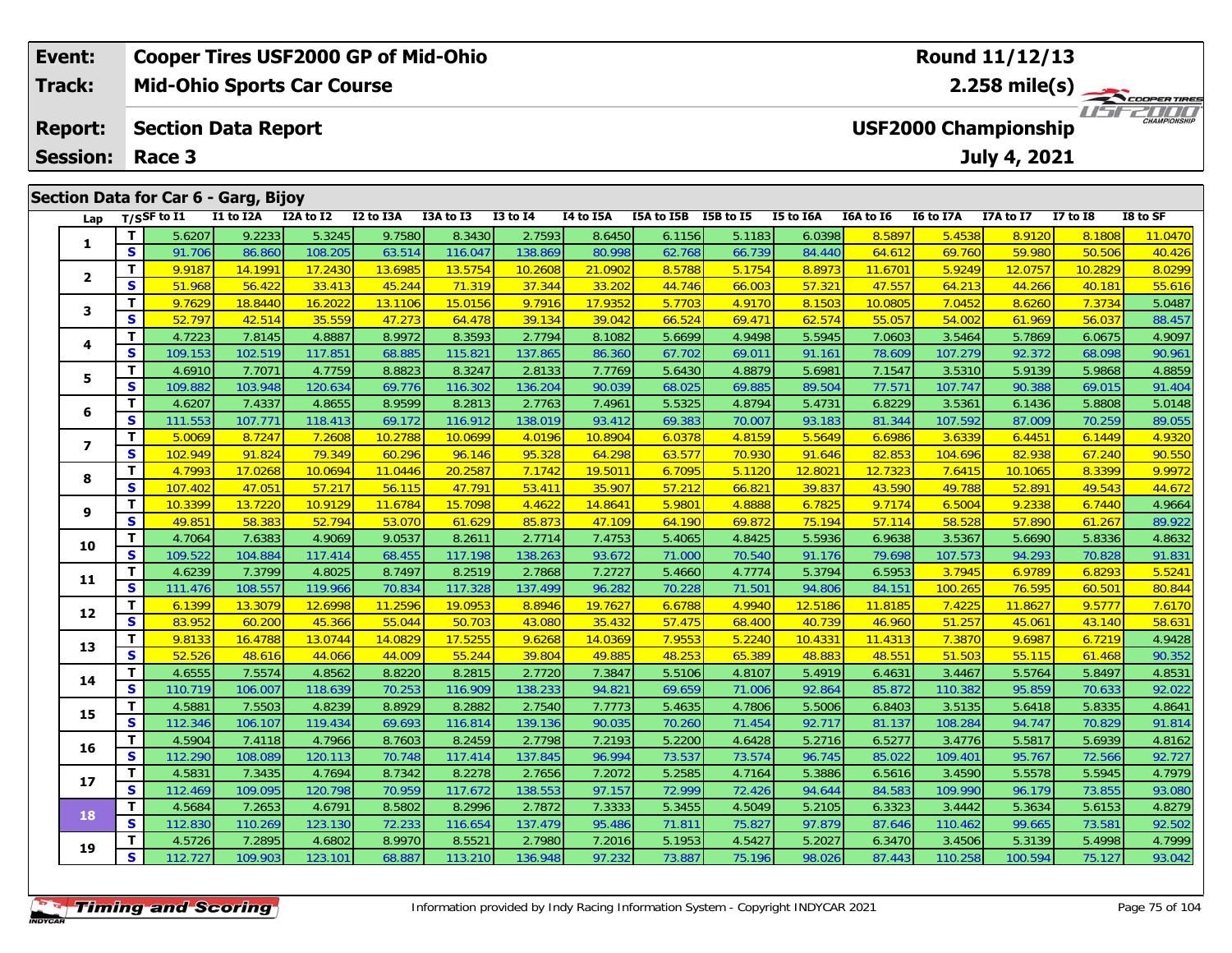| Event:                 | <b>Cooper Tires USF2000 GP of Mid-Ohio</b> | Round 11/12/13                                                |
|------------------------|--------------------------------------------|---------------------------------------------------------------|
| Track:                 | <b>Mid-Ohio Sports Car Course</b>          | $2.258$ mile(s)                                               |
| <b>Report:</b>         | Section Data Report                        | USFZDOO<br><b>CHAMPIONSHIP</b><br><b>USF2000 Championship</b> |
| <b>Session: Race 3</b> |                                            | July 4, 2021                                                  |

|                         | Section Data for Car 6 - Garg, Bijoy                         |  |
|-------------------------|--------------------------------------------------------------|--|
|                         | PO to SF<br>Lap T/SLap                                       |  |
| $\mathbf{1}$            | 109.1308<br>$\mathbf{T}$<br>137.9376                         |  |
|                         | $\overline{\mathbf{s}}$<br>74.487<br>55.198                  |  |
| $\mathbf{2}$            | 170.6207<br>T                                                |  |
|                         | $\mathbf{s}$<br>47.643                                       |  |
| 3                       | 157.6735<br>$\mathbf{T}$                                     |  |
|                         | $\overline{\mathbf{s}}$<br>51.555                            |  |
| 4                       | T<br>89.2546                                                 |  |
|                         | $\mathbf{s}$<br>91.074                                       |  |
| 5                       | $\overline{\mathbf{r}}$<br>88.6725                           |  |
|                         | $\overline{\mathbf{s}}$<br>91.672                            |  |
| 6                       | 87.7167<br>$\mathbf T$<br>$\mathbf{s}$<br>92.671             |  |
|                         | 100.5242<br>$\blacksquare$                                   |  |
| $\overline{\mathbf{z}}$ | $\mathbf{s}$<br>80.864                                       |  |
|                         | 163.3151<br>$\mathbf T$                                      |  |
| 8                       | $\overline{\mathbf{s}}$<br>49.774                            |  |
|                         | $\blacksquare$<br>136.5027                                   |  |
| 9                       | $\mathbf{s}$<br>59.550                                       |  |
| 10                      | $\overline{1}$<br>87.5220                                    |  |
|                         | $\overline{\mathbf{s}}$<br>92.877                            |  |
| 11                      | T<br>89.2123                                                 |  |
|                         | $\overline{\mathbf{s}}$<br>91.117                            |  |
| $12$                    | $\blacksquare$<br>163.6496                                   |  |
|                         | $\overline{\mathbf{s}}$<br>49.672                            |  |
| 13                      | $\overline{T}$<br>158.4327                                   |  |
|                         | $\overline{\mathbf{s}}$<br>51.308<br>86.3315<br>$\mathbf{T}$ |  |
| 14                      | $\mathbf{s}$<br>94.158                                       |  |
|                         | $\overline{I}$<br>87.1126                                    |  |
| 15                      | $\overline{\mathbf{s}}$<br>93.314                            |  |
|                         | $\mathbf T$<br>85.0356                                       |  |
| 16                      | $\mathbf{s}$<br>95.593                                       |  |
| ${\bf 17}$              | $\mathbf T$<br>84.9651                                       |  |
|                         | $\mathbf{s}$<br>95.672                                       |  |
| 18                      | 84.1571<br>$\mathbf{T}$                                      |  |
|                         | $\overline{\mathbf{s}}$<br>96.591                            |  |
| 19                      | 84.4429<br>T.                                                |  |
|                         | $\mathsf{s}$<br>96.264                                       |  |
|                         |                                                              |  |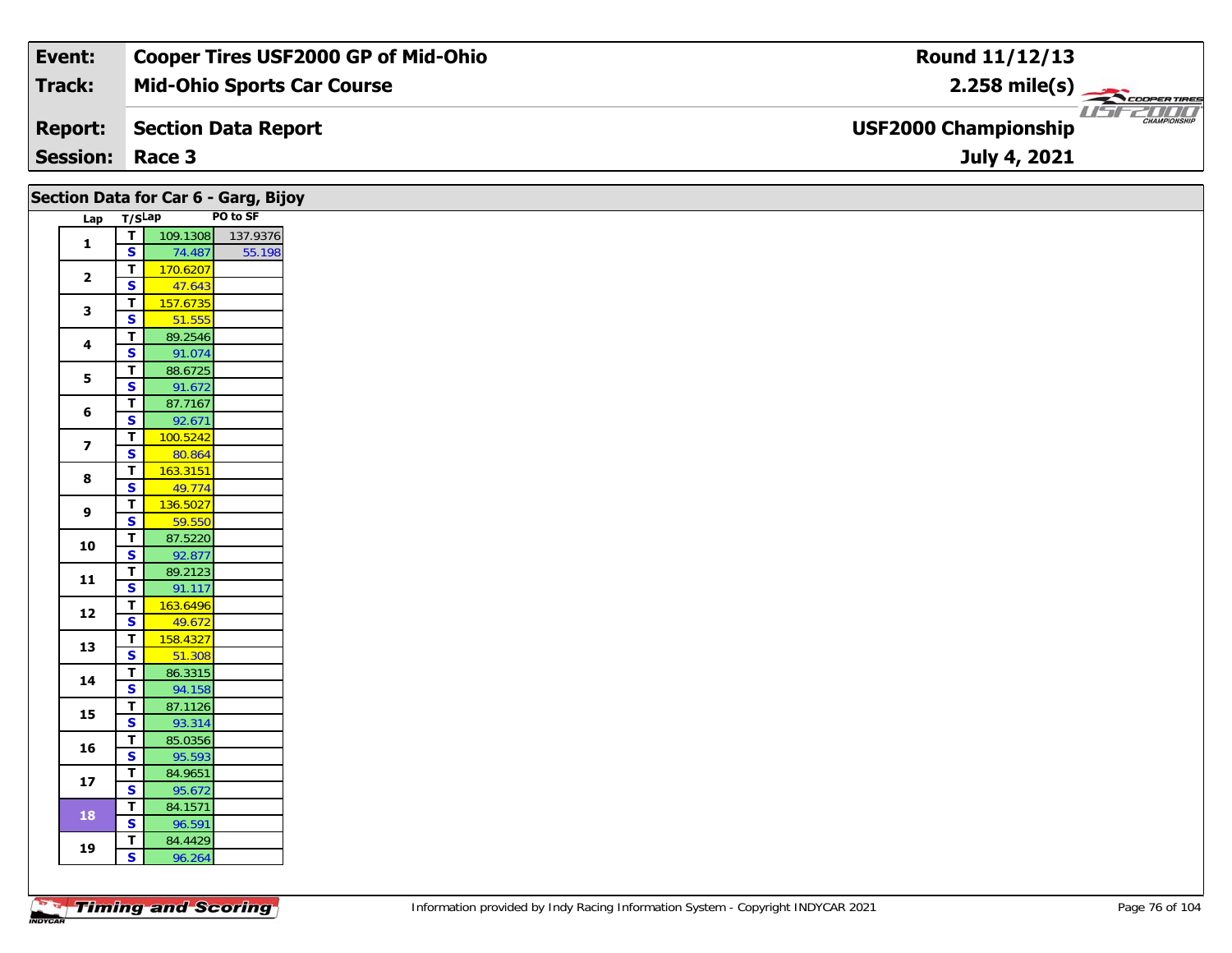| Event:                                      | Cooper Tires USF2000 GP of Mid-Ohio | <b>Round 11/12/13</b>                              |  |  |  |  |  |  |  |  |
|---------------------------------------------|-------------------------------------|----------------------------------------------------|--|--|--|--|--|--|--|--|
| <b>Track:</b>                               | <b>Mid-Ohio Sports Car Course</b>   |                                                    |  |  |  |  |  |  |  |  |
| <b>Report:</b>                              | Section Data Report                 | <b>CHAMPIONSHIP</b><br><b>USF2000 Championship</b> |  |  |  |  |  |  |  |  |
| <b>Session: Race 3</b>                      |                                     | July 4, 2021                                       |  |  |  |  |  |  |  |  |
| <b>Section Data for Car 6 - Garg, Bijov</b> |                                     |                                                    |  |  |  |  |  |  |  |  |

|     | <u>saan saan isi sal s</u> |           |           |                 |           |          |           |                      |        |           |           |                  |           |                 |          |
|-----|----------------------------|-----------|-----------|-----------------|-----------|----------|-----------|----------------------|--------|-----------|-----------|------------------|-----------|-----------------|----------|
| Lap | $T/S$ SF to I1             | I1 to I2A | I2A to I2 | I2 to I3A       | I3A to I3 | I3 to I4 | I4 to I5A | ISA to ISB ISB to IS |        | I5 to I6A | I6A to I6 | <b>I6 to I7A</b> | I7A to I7 | <b>I7 to I8</b> | I8 to SF |
|     | 4.5790                     | 1875      | 4.7527    | 8.5681          | 8.3089    | 2.8098   | 7.0425    | 5.2242               | 4.6738 | 5.2295    | 6.5565    | 3.4815 <b>I</b>  | 5.4145    | 5.4992          | 4.8546   |
| 20  |                            |           | 121.2231  | <b>72.335 N</b> | 116.5231  | 136.373  | 99.429    | 73.478               | 73.086 | 97.524    | 84.649    | 109.279          | 98.725    | 75.135          | 91.993   |
| 21  | 5.0159                     | 9.0915    | 7.9979    |                 |           |          |           |                      |        |           |           |                  |           |                 |          |
|     | 102.764                    |           | 72.0361   |                 |           |          |           |                      |        |           |           |                  |           |                 |          |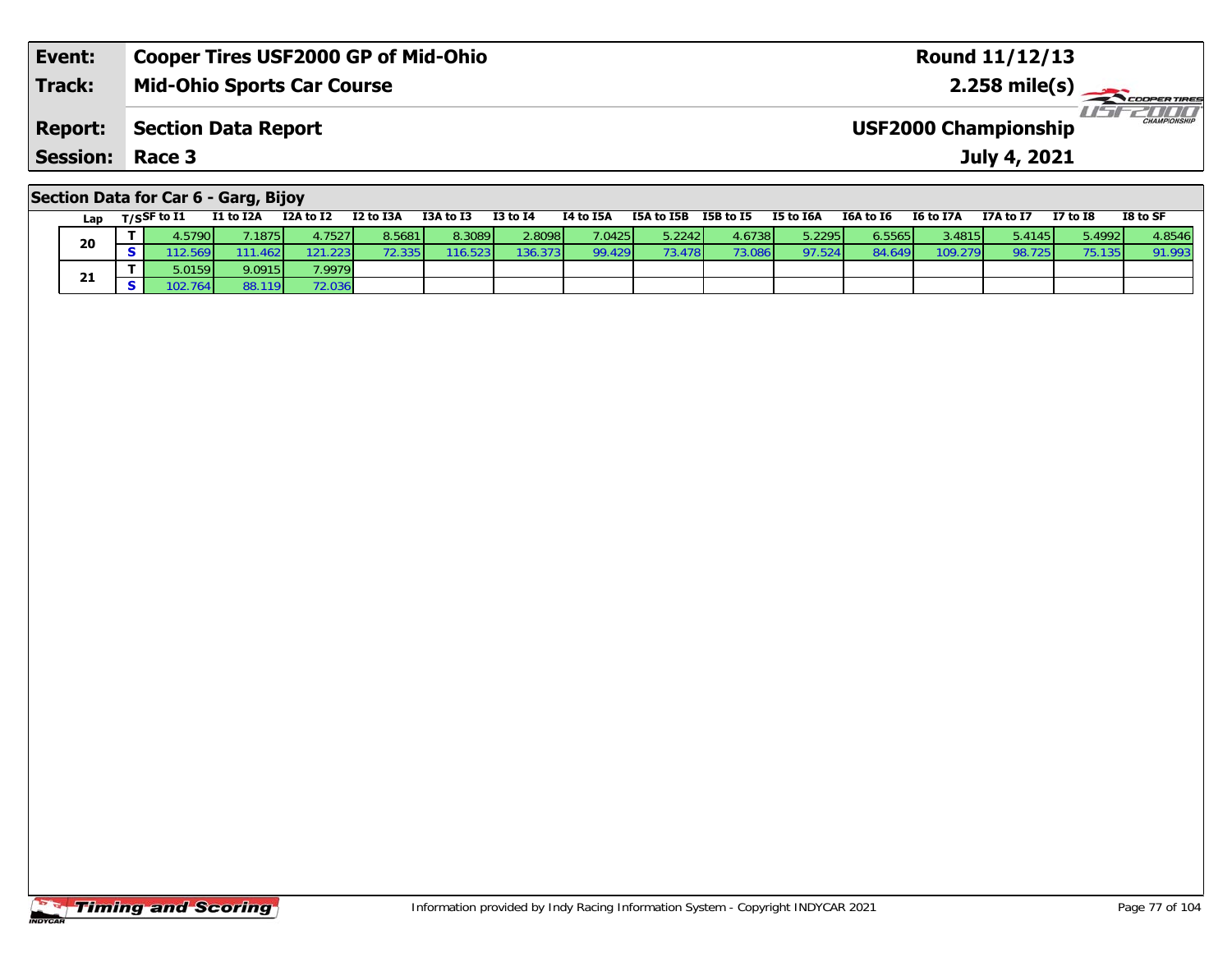| Event:                               | <b>Cooper Tires USF2000 GP of Mid-Ohio</b> | <b>Round 11/12/13</b>                              |  |  |  |  |  |  |  |  |
|--------------------------------------|--------------------------------------------|----------------------------------------------------|--|--|--|--|--|--|--|--|
| <b>Track:</b>                        | <b>Mid-Ohio Sports Car Course</b>          | $2.258$ mile(s)                                    |  |  |  |  |  |  |  |  |
| <b>Report:</b>                       | <b>Section Data Report</b>                 | <b>CHAMPIONSHIP</b><br><b>USF2000 Championship</b> |  |  |  |  |  |  |  |  |
| <b>Session: Race 3</b>               |                                            | July 4, 2021                                       |  |  |  |  |  |  |  |  |
| Section Data for Car 6 - Garg, Bijoy |                                            |                                                    |  |  |  |  |  |  |  |  |

|  | Lap | T/SLap |         | <b>PO to SF</b> |
|--|-----|--------|---------|-----------------|
|  | 20  |        | 84.1823 |                 |
|  |     | s      | 96.562  |                 |
|  | 21  |        |         |                 |
|  |     | S      |         |                 |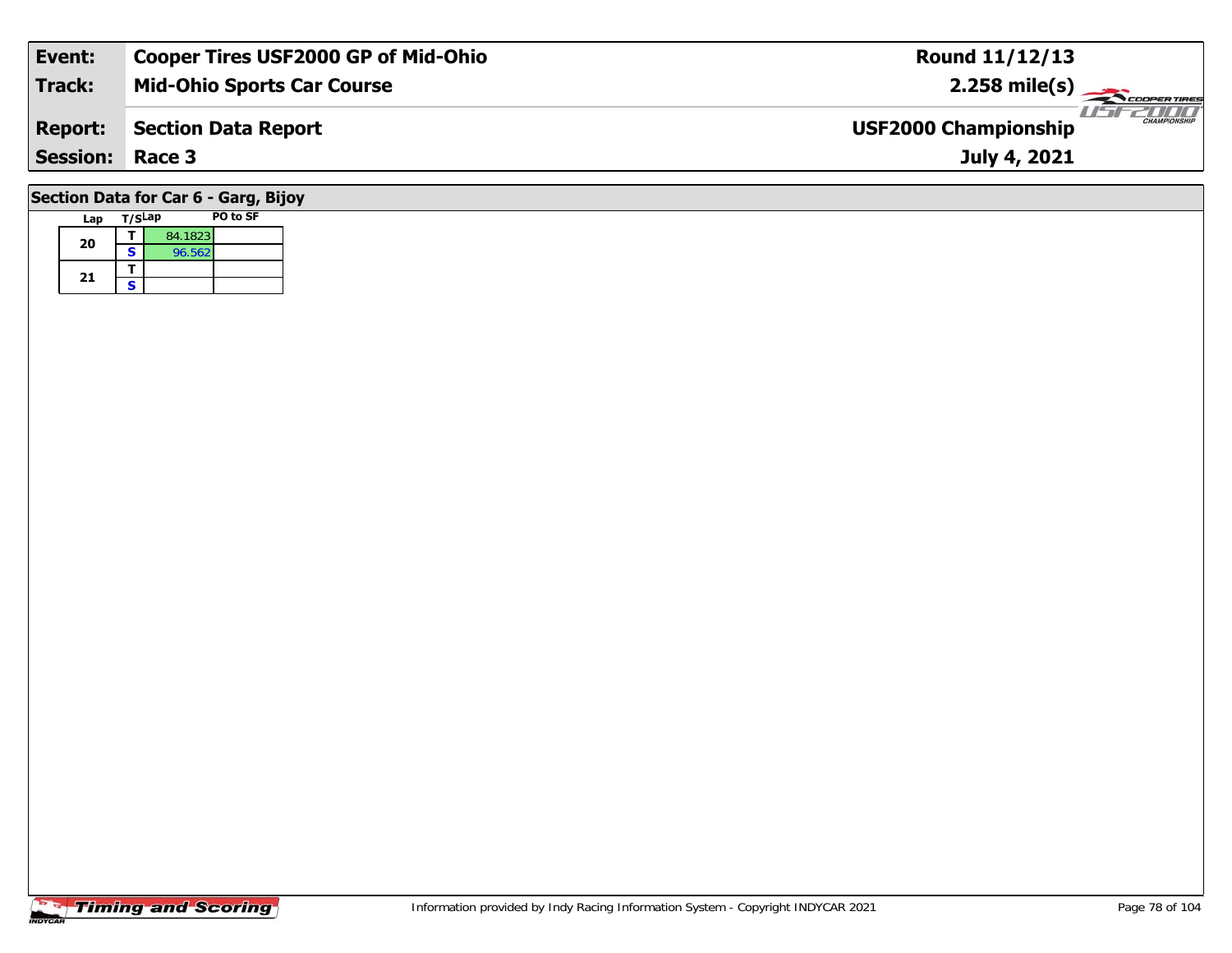|  | Event:                                       |     |                |           | <b>Cooper Tires USF2000 GP of Mid-Ohio</b> |           |           |              |           |              |           |           |                         | Round 11/12/13 |                                                      |              |          |  |  |  |
|--|----------------------------------------------|-----|----------------|-----------|--------------------------------------------|-----------|-----------|--------------|-----------|--------------|-----------|-----------|-------------------------|----------------|------------------------------------------------------|--------------|----------|--|--|--|
|  | Track:                                       |     |                |           | <b>Mid-Ohio Sports Car Course</b>          |           |           |              |           |              |           |           | $2.258 \text{ mile(s)}$ |                |                                                      |              |          |  |  |  |
|  | <b>Report:</b><br><b>Section Data Report</b> |     |                |           |                                            |           |           |              |           |              |           |           |                         |                | 20000<br>CHAMPIONSHIP<br><b>USF2000 Championship</b> |              |          |  |  |  |
|  | <b>Session:</b>                              |     | Race 3         |           |                                            |           |           |              |           | July 4, 2021 |           |           |                         |                |                                                      |              |          |  |  |  |
|  |                                              |     |                |           |                                            |           |           |              |           |              |           |           |                         |                |                                                      |              |          |  |  |  |
|  |                                              |     |                |           | Section Data for Car 63 - Burke, Trey (R)  |           |           |              |           |              |           |           |                         |                |                                                      |              |          |  |  |  |
|  | Lap                                          |     | $T/S$ SF to I1 | I1 to I2A | I2A to I2                                  | I2 to I3A | I3A to I3 | $I3$ to $I4$ | I4 to I5A | I5A to I5B   | I5B to I5 | I5 to I6A | I6A to I6               | I6 to I7A      | I7A to I7                                            | $I7$ to $I8$ | I8 to SF |  |  |  |
|  | 1                                            |     | 5.3261         | 8.6829    | 5.0836                                     | 9.7634    | 8.4149    | 2.7892       | 7.6793    | 5.8169       | 5.2291    | 5.9409    | 8.1540                  | 5.0704         | 8.6615                                               | 8.0787       | 10.1882  |  |  |  |
|  |                                              | S I | 96.779         | 92.266    | 113.332                                    | 63.479    | 115.056   | 137.381      | 91.184    | 65.991       | 65.325    | 85.846    | 68.065                  | 75.034         | 61.715                                               | 51.145       | 43.834   |  |  |  |
|  | $\overline{\mathbf{2}}$                      |     | 9.0594         | 14.8660   | 15.4531                                    | 13.7664   | 15.9791   | 9.7101       | 19.3358   | 7.3988       | 5.1053    | 12.0316   | 11.2240                 | 5.6943         | 13.2026                                              | 9.4504       | 8.9907   |  |  |  |
|  |                                              | S.  | 56.897         | 53.891    | 37.283                                     | 45.021    | 60.591    | 39.462       | 36.214    | 51.882       | 66.909    | 42.388    | 49.448                  | 66.813         | 40.488                                               | 43.721       | 49.673   |  |  |  |
|  | 3                                            |     | 9.4768         | 18.3948   | 14.1677                                    | 14.1413   | 16.5683   | 9.5919       | 16.1826   | 5.8133       | 4.9540    | 10.3662   | 10.2732                 | 7.7718         | 8.9452                                               | 7.7212       | 5.0024   |  |  |  |
|  |                                              | S   | 54.391         | 43.552    | 40.665                                     | 43.827    | 58.436    | 39.948       | 43.270    | 66.032       | 68.953    | 49.198    | 54.024                  | 48.953         | 59.758                                               | 53.513       | 89.275   |  |  |  |

| S<br>56.897<br>45.021<br>60.591<br>36.214<br>51.882<br>66.813<br>43.721<br>53.891<br>37.283<br>39.462<br>66.909<br>42.388<br>49.448<br>40.488<br>T.<br>9.4768<br>14.1413<br>16.5683<br>9.5919<br>5.8133<br>10.3662<br>7.7718<br>8.9452<br>18.3948<br>14.1677<br>16.1826<br>4.9540<br>10.2732<br>7.7212<br>3<br>S<br>54.391<br>43.552<br>43.827<br>58.436<br>39.948<br>66.032<br>68.953<br>48.953<br>59.758<br>53.513<br>40.665<br>43.270<br>49.198<br>54.024<br>T.<br>9.0916<br>5.7417<br>3.5697<br>4.7373<br>8.3436<br>2.7950<br>7.9183<br>4.9756<br>7.0280<br>7.8015<br>4.8732<br>5.5917<br>5.6907<br>6.0098<br>4<br>S<br>106.579<br>108.808<br>102.690<br>118.225<br>68.170<br>116.039<br>137.095<br>88.432<br>66.855<br>68.653<br>91.207<br>78.970<br>93.933<br>68.751<br>T.<br>8.9456<br>3.5520<br>4.6613<br>7.5347<br>4.8204<br>8.2145<br>2.7447<br>6.0557<br>5.4047<br>7.0778<br>6.8430<br>7.7276<br>6.1591<br>7.7926<br>5<br>S<br>110.582<br>69.282<br>117.863<br>63.389<br>82.804<br>106.326<br>119.520<br>139.608<br>90.614<br>63.203<br>78.414<br>107.110<br>68.597<br>60.380<br>T.<br>9.2305<br>8.5401<br>261.7082<br>7.9914<br>6.2328<br>8.1273<br>3.9138<br>7.5908<br>5.1809<br>8.8624<br>5.2555<br>2.8913<br>8.7431<br>6<br>S<br>67.144<br>97.208<br>99.491<br>90.397<br>109.625<br>113.369<br>132.529<br>2.676<br>48.035<br>54.805<br>58.332<br>68.288<br>70.420<br>T.<br>5.2946<br>9.1585<br>2.8559<br>8.0782<br>5.7383<br>4.9118<br>5.6022<br>3.5583<br>8.4955<br>7.1192<br>5.8864<br>5.8865<br>$\overline{ }$<br>S.<br>67.672<br>113.964<br>86.681<br>66.895<br>69.545<br>77.958<br>106.920<br>90.810<br>108.816<br>134.172<br>91.036<br>70.191<br>T.<br>4.7048<br>7.4900<br>8.8559<br>5.4358<br>4.8088<br>8.3713<br>2.8298<br>7.3063<br>4.5754<br>5.3745<br>6.7869<br>3.4973<br>5.6112<br>5.7239<br>8<br>S<br>109.559<br>69.984<br>115.655<br>95.839<br>74.658<br>94.893<br>108.785<br>106.961<br>119.809<br>135.410<br>70.618<br>81.775<br>95.264<br>72.185<br>T.<br>8.8301<br>8.3783<br>5.5368<br>4.7331<br>5.6555<br>6.9032<br>3.5269<br>5.8310<br>5.8834<br>4.6734<br>7.4034<br>4.7871<br>2.8286<br>7.4511<br>9<br>S<br>110.295<br>70.189<br>115.558<br>93.976<br>69.330<br>72.171<br>107.872<br>91.673<br>108.212<br>120.352<br>135.467<br>90.178<br>80.397<br>70.228<br>T<br>9.5439<br>8.4958<br>6.0036<br>4.7963<br>21.2551<br>5.0162<br>8.0338<br>13.8700<br>6.3229<br>11.7958<br>9.4991<br>10.1597<br>16.8733<br>17.4360<br>7.3705<br>10<br>S<br>107.469<br>64.939<br>45.183<br>43.497<br>78.854<br>34.145<br>55.528<br>51.989<br>32.944<br>68.098<br>63.482<br>40.014<br>60.17<br>45.317<br>T.<br>13.7239<br>17.4348<br>9.7671<br>12.7353<br>6.7063<br>5.3167<br>6.1848<br>8.5657<br>10.1838<br>16.5264<br>14.0946<br>10.9143<br>11.4197<br>6.4585<br>11<br>S<br>55.532<br>57.239<br>50.615<br>45.160<br>39.232<br>54.983<br>64.249<br>61.514<br>48.476<br>40.876<br>46.728<br>48.600<br>62.405<br>63.975<br>T.<br>9.0847<br>3.4930<br>5.5658<br>4.6364<br>7.6251<br>4.8500<br>8.2150<br>2.7468<br>7.5322<br>5.6064<br>4.7663<br>5.4237<br>6.8162<br>5.7985<br>12<br>S<br>117.855<br>108.919<br>111.176<br>105.066<br>118.791<br>68.222<br>139.501<br>92.965<br>68.469<br>71.668<br>94.032<br>81.424<br>96.041<br>71.257<br>т<br>8.8157<br>5.2937<br>3.4581<br>4.6006<br>7.4123<br>4.7904<br>8.1799<br>2.7768<br>7.3770<br>4.6475<br>5.3079<br>6.5996<br>5.4193<br>5.8670<br>13<br>$\mathbf{s}$<br>112.041<br>92.447<br>70.303<br>118.361<br>137.994<br>94.920<br>72.513<br>73.500<br>96.083<br>84.096<br>110.018<br>98.637<br>70.425<br>108.082<br>120.269<br>T.<br>8.8399<br>5.2894<br>6.5888<br>3.4598<br>4.7811<br>4.5784<br>7.3198<br>4.7562<br>8.2189<br>2.7639<br>7.3124<br>4.5396<br>5.3445<br>5.4619<br>5.7585<br>14<br>S<br>112.584<br>70.111<br>117.799<br>72.572<br>75.247<br>95.425<br>109.964<br>97.868<br>93.408<br>109.448<br>121.134<br>138.638<br>95.759<br>84.234<br>71.752<br>T.<br>4.5503<br>7.4405<br>4.7128<br>8.6897<br>8.2469<br>7.2338<br>5.3302<br>4.5879<br>5.3605<br>6.5640<br>3.4290<br>5.5061<br>5.7691<br>4.8122<br>2.7718<br>15<br>S<br>113.279<br>71.323<br>117.399<br>74.455<br>84.552<br>110.952<br>97.082<br>71.620<br>92.804<br>107.672<br>122.249<br>138.243<br>96.799<br>72.017<br>95.140<br>T.<br>5.3747<br>4.7650<br>4.5607<br>4.7337<br>8.7837<br>8.1159<br>2.7353<br>7.5433<br>5.4241<br>4.4390<br>5.2934<br>6.4728<br>3.4539<br>5.6318<br>7.3816<br>16<br>S<br>93.723<br>113.021<br>70.559<br>76.952<br>99.456<br>108.532<br>121.710<br>119.294<br>140.088<br>92.828<br>70.770<br>96.346<br>85.743<br>110.152<br>73.366<br>T.<br>4.7874<br>4.5703<br>7.2441<br>4.6566<br>8.6419<br>8.1947<br>2.7455<br>7.3660<br>5.2292<br>4.8573<br>5.2586<br>6.4955<br>3.4231<br>5.4810<br>5.5785<br>17<br>S<br>93.285<br>112.784<br>110.592<br>71.717<br>118.147<br>95.062<br>73.408<br>70.325<br>96.984<br>85.444<br>97.527<br>123.725<br>139.567<br>111.143<br>74.067<br>T.<br>4.5550<br>7.4055<br>8.5475<br>2.7480<br>5.1383<br>6.6266<br>3.4447<br>4.8596<br>4.7002<br>8.1718<br>7.1814<br>4.5780<br>5.2619<br>5.4326<br>5.5780<br>18<br>S<br>113.162<br>72.509<br>97.506<br>108.181<br>122.577<br>118.478<br>139.440<br>74.706<br>74.616<br>96.923<br>83.753<br>110.446<br>98.396<br>74.073<br>T.<br>4.8307<br>7.7252<br>7.0008<br>19 | 2 | Τ. | 9.0594  | 14.8660 | 15.4531 | 13.7664 | 15.9791 | 9.7101 | 19.3358 | 7.3988 | 5.1053 | 12.0316 | 11.2240 | 5.6943 | 13.2026 | 9.4504 | 8.9907 |
|----------------------------------------------------------------------------------------------------------------------------------------------------------------------------------------------------------------------------------------------------------------------------------------------------------------------------------------------------------------------------------------------------------------------------------------------------------------------------------------------------------------------------------------------------------------------------------------------------------------------------------------------------------------------------------------------------------------------------------------------------------------------------------------------------------------------------------------------------------------------------------------------------------------------------------------------------------------------------------------------------------------------------------------------------------------------------------------------------------------------------------------------------------------------------------------------------------------------------------------------------------------------------------------------------------------------------------------------------------------------------------------------------------------------------------------------------------------------------------------------------------------------------------------------------------------------------------------------------------------------------------------------------------------------------------------------------------------------------------------------------------------------------------------------------------------------------------------------------------------------------------------------------------------------------------------------------------------------------------------------------------------------------------------------------------------------------------------------------------------------------------------------------------------------------------------------------------------------------------------------------------------------------------------------------------------------------------------------------------------------------------------------------------------------------------------------------------------------------------------------------------------------------------------------------------------------------------------------------------------------------------------------------------------------------------------------------------------------------------------------------------------------------------------------------------------------------------------------------------------------------------------------------------------------------------------------------------------------------------------------------------------------------------------------------------------------------------------------------------------------------------------------------------------------------------------------------------------------------------------------------------------------------------------------------------------------------------------------------------------------------------------------------------------------------------------------------------------------------------------------------------------------------------------------------------------------------------------------------------------------------------------------------------------------------------------------------------------------------------------------------------------------------------------------------------------------------------------------------------------------------------------------------------------------------------------------------------------------------------------------------------------------------------------------------------------------------------------------------------------------------------------------------------------------------------------------------------------------------------------------------------------------------------------------------------------------------------------------------------------------------------------------------------------------------------------------------------------------------------------------------------------------------------------------------------------------------------------------------------------------------------------------------------------------------------------------------------------------------------------------------------------------------------------------------------------------------------------------------------------------------------------------------------------------------------------------------------------------------------------------------------------------------------------------------------------------------------------------------------------------------------------------------------------------------------------------------------------------------------------------------------------------------------------------------------|---|----|---------|---------|---------|---------|---------|--------|---------|--------|--------|---------|---------|--------|---------|--------|--------|
|                                                                                                                                                                                                                                                                                                                                                                                                                                                                                                                                                                                                                                                                                                                                                                                                                                                                                                                                                                                                                                                                                                                                                                                                                                                                                                                                                                                                                                                                                                                                                                                                                                                                                                                                                                                                                                                                                                                                                                                                                                                                                                                                                                                                                                                                                                                                                                                                                                                                                                                                                                                                                                                                                                                                                                                                                                                                                                                                                                                                                                                                                                                                                                                                                                                                                                                                                                                                                                                                                                                                                                                                                                                                                                                                                                                                                                                                                                                                                                                                                                                                                                                                                                                                                                                                                                                                                                                                                                                                                                                                                                                                                                                                                                                                                                                                                                                                                                                                                                                                                                                                                                                                                                                                                                                                                                          |   |    |         |         |         |         |         |        |         |        |        |         |         |        |         |        | 49.673 |
|                                                                                                                                                                                                                                                                                                                                                                                                                                                                                                                                                                                                                                                                                                                                                                                                                                                                                                                                                                                                                                                                                                                                                                                                                                                                                                                                                                                                                                                                                                                                                                                                                                                                                                                                                                                                                                                                                                                                                                                                                                                                                                                                                                                                                                                                                                                                                                                                                                                                                                                                                                                                                                                                                                                                                                                                                                                                                                                                                                                                                                                                                                                                                                                                                                                                                                                                                                                                                                                                                                                                                                                                                                                                                                                                                                                                                                                                                                                                                                                                                                                                                                                                                                                                                                                                                                                                                                                                                                                                                                                                                                                                                                                                                                                                                                                                                                                                                                                                                                                                                                                                                                                                                                                                                                                                                                          |   |    |         |         |         |         |         |        |         |        |        |         |         |        |         |        | 5.0024 |
|                                                                                                                                                                                                                                                                                                                                                                                                                                                                                                                                                                                                                                                                                                                                                                                                                                                                                                                                                                                                                                                                                                                                                                                                                                                                                                                                                                                                                                                                                                                                                                                                                                                                                                                                                                                                                                                                                                                                                                                                                                                                                                                                                                                                                                                                                                                                                                                                                                                                                                                                                                                                                                                                                                                                                                                                                                                                                                                                                                                                                                                                                                                                                                                                                                                                                                                                                                                                                                                                                                                                                                                                                                                                                                                                                                                                                                                                                                                                                                                                                                                                                                                                                                                                                                                                                                                                                                                                                                                                                                                                                                                                                                                                                                                                                                                                                                                                                                                                                                                                                                                                                                                                                                                                                                                                                                          |   |    |         |         |         |         |         |        |         |        |        |         |         |        |         |        | 89.275 |
|                                                                                                                                                                                                                                                                                                                                                                                                                                                                                                                                                                                                                                                                                                                                                                                                                                                                                                                                                                                                                                                                                                                                                                                                                                                                                                                                                                                                                                                                                                                                                                                                                                                                                                                                                                                                                                                                                                                                                                                                                                                                                                                                                                                                                                                                                                                                                                                                                                                                                                                                                                                                                                                                                                                                                                                                                                                                                                                                                                                                                                                                                                                                                                                                                                                                                                                                                                                                                                                                                                                                                                                                                                                                                                                                                                                                                                                                                                                                                                                                                                                                                                                                                                                                                                                                                                                                                                                                                                                                                                                                                                                                                                                                                                                                                                                                                                                                                                                                                                                                                                                                                                                                                                                                                                                                                                          |   |    |         |         |         |         |         |        |         |        |        |         |         |        |         |        | 5.0031 |
|                                                                                                                                                                                                                                                                                                                                                                                                                                                                                                                                                                                                                                                                                                                                                                                                                                                                                                                                                                                                                                                                                                                                                                                                                                                                                                                                                                                                                                                                                                                                                                                                                                                                                                                                                                                                                                                                                                                                                                                                                                                                                                                                                                                                                                                                                                                                                                                                                                                                                                                                                                                                                                                                                                                                                                                                                                                                                                                                                                                                                                                                                                                                                                                                                                                                                                                                                                                                                                                                                                                                                                                                                                                                                                                                                                                                                                                                                                                                                                                                                                                                                                                                                                                                                                                                                                                                                                                                                                                                                                                                                                                                                                                                                                                                                                                                                                                                                                                                                                                                                                                                                                                                                                                                                                                                                                          |   |    |         |         |         |         |         |        |         |        |        |         |         |        |         |        | 89.263 |
|                                                                                                                                                                                                                                                                                                                                                                                                                                                                                                                                                                                                                                                                                                                                                                                                                                                                                                                                                                                                                                                                                                                                                                                                                                                                                                                                                                                                                                                                                                                                                                                                                                                                                                                                                                                                                                                                                                                                                                                                                                                                                                                                                                                                                                                                                                                                                                                                                                                                                                                                                                                                                                                                                                                                                                                                                                                                                                                                                                                                                                                                                                                                                                                                                                                                                                                                                                                                                                                                                                                                                                                                                                                                                                                                                                                                                                                                                                                                                                                                                                                                                                                                                                                                                                                                                                                                                                                                                                                                                                                                                                                                                                                                                                                                                                                                                                                                                                                                                                                                                                                                                                                                                                                                                                                                                                          |   |    |         |         |         |         |         |        |         |        |        |         |         |        |         |        | 5.7990 |
|                                                                                                                                                                                                                                                                                                                                                                                                                                                                                                                                                                                                                                                                                                                                                                                                                                                                                                                                                                                                                                                                                                                                                                                                                                                                                                                                                                                                                                                                                                                                                                                                                                                                                                                                                                                                                                                                                                                                                                                                                                                                                                                                                                                                                                                                                                                                                                                                                                                                                                                                                                                                                                                                                                                                                                                                                                                                                                                                                                                                                                                                                                                                                                                                                                                                                                                                                                                                                                                                                                                                                                                                                                                                                                                                                                                                                                                                                                                                                                                                                                                                                                                                                                                                                                                                                                                                                                                                                                                                                                                                                                                                                                                                                                                                                                                                                                                                                                                                                                                                                                                                                                                                                                                                                                                                                                          |   |    |         |         |         |         |         |        |         |        |        |         |         |        |         |        | 77.012 |
|                                                                                                                                                                                                                                                                                                                                                                                                                                                                                                                                                                                                                                                                                                                                                                                                                                                                                                                                                                                                                                                                                                                                                                                                                                                                                                                                                                                                                                                                                                                                                                                                                                                                                                                                                                                                                                                                                                                                                                                                                                                                                                                                                                                                                                                                                                                                                                                                                                                                                                                                                                                                                                                                                                                                                                                                                                                                                                                                                                                                                                                                                                                                                                                                                                                                                                                                                                                                                                                                                                                                                                                                                                                                                                                                                                                                                                                                                                                                                                                                                                                                                                                                                                                                                                                                                                                                                                                                                                                                                                                                                                                                                                                                                                                                                                                                                                                                                                                                                                                                                                                                                                                                                                                                                                                                                                          |   |    |         |         |         |         |         |        |         |        |        |         |         |        |         |        |        |
|                                                                                                                                                                                                                                                                                                                                                                                                                                                                                                                                                                                                                                                                                                                                                                                                                                                                                                                                                                                                                                                                                                                                                                                                                                                                                                                                                                                                                                                                                                                                                                                                                                                                                                                                                                                                                                                                                                                                                                                                                                                                                                                                                                                                                                                                                                                                                                                                                                                                                                                                                                                                                                                                                                                                                                                                                                                                                                                                                                                                                                                                                                                                                                                                                                                                                                                                                                                                                                                                                                                                                                                                                                                                                                                                                                                                                                                                                                                                                                                                                                                                                                                                                                                                                                                                                                                                                                                                                                                                                                                                                                                                                                                                                                                                                                                                                                                                                                                                                                                                                                                                                                                                                                                                                                                                                                          |   |    |         |         |         |         |         |        |         |        |        |         |         |        |         |        |        |
|                                                                                                                                                                                                                                                                                                                                                                                                                                                                                                                                                                                                                                                                                                                                                                                                                                                                                                                                                                                                                                                                                                                                                                                                                                                                                                                                                                                                                                                                                                                                                                                                                                                                                                                                                                                                                                                                                                                                                                                                                                                                                                                                                                                                                                                                                                                                                                                                                                                                                                                                                                                                                                                                                                                                                                                                                                                                                                                                                                                                                                                                                                                                                                                                                                                                                                                                                                                                                                                                                                                                                                                                                                                                                                                                                                                                                                                                                                                                                                                                                                                                                                                                                                                                                                                                                                                                                                                                                                                                                                                                                                                                                                                                                                                                                                                                                                                                                                                                                                                                                                                                                                                                                                                                                                                                                                          |   |    |         |         |         |         |         |        |         |        |        |         |         |        |         |        | 4.9975 |
|                                                                                                                                                                                                                                                                                                                                                                                                                                                                                                                                                                                                                                                                                                                                                                                                                                                                                                                                                                                                                                                                                                                                                                                                                                                                                                                                                                                                                                                                                                                                                                                                                                                                                                                                                                                                                                                                                                                                                                                                                                                                                                                                                                                                                                                                                                                                                                                                                                                                                                                                                                                                                                                                                                                                                                                                                                                                                                                                                                                                                                                                                                                                                                                                                                                                                                                                                                                                                                                                                                                                                                                                                                                                                                                                                                                                                                                                                                                                                                                                                                                                                                                                                                                                                                                                                                                                                                                                                                                                                                                                                                                                                                                                                                                                                                                                                                                                                                                                                                                                                                                                                                                                                                                                                                                                                                          |   |    |         |         |         |         |         |        |         |        |        |         |         |        |         |        | 89.363 |
|                                                                                                                                                                                                                                                                                                                                                                                                                                                                                                                                                                                                                                                                                                                                                                                                                                                                                                                                                                                                                                                                                                                                                                                                                                                                                                                                                                                                                                                                                                                                                                                                                                                                                                                                                                                                                                                                                                                                                                                                                                                                                                                                                                                                                                                                                                                                                                                                                                                                                                                                                                                                                                                                                                                                                                                                                                                                                                                                                                                                                                                                                                                                                                                                                                                                                                                                                                                                                                                                                                                                                                                                                                                                                                                                                                                                                                                                                                                                                                                                                                                                                                                                                                                                                                                                                                                                                                                                                                                                                                                                                                                                                                                                                                                                                                                                                                                                                                                                                                                                                                                                                                                                                                                                                                                                                                          |   |    |         |         |         |         |         |        |         |        |        |         |         |        |         |        | 4.9284 |
|                                                                                                                                                                                                                                                                                                                                                                                                                                                                                                                                                                                                                                                                                                                                                                                                                                                                                                                                                                                                                                                                                                                                                                                                                                                                                                                                                                                                                                                                                                                                                                                                                                                                                                                                                                                                                                                                                                                                                                                                                                                                                                                                                                                                                                                                                                                                                                                                                                                                                                                                                                                                                                                                                                                                                                                                                                                                                                                                                                                                                                                                                                                                                                                                                                                                                                                                                                                                                                                                                                                                                                                                                                                                                                                                                                                                                                                                                                                                                                                                                                                                                                                                                                                                                                                                                                                                                                                                                                                                                                                                                                                                                                                                                                                                                                                                                                                                                                                                                                                                                                                                                                                                                                                                                                                                                                          |   |    |         |         |         |         |         |        |         |        |        |         |         |        |         |        | 90.616 |
|                                                                                                                                                                                                                                                                                                                                                                                                                                                                                                                                                                                                                                                                                                                                                                                                                                                                                                                                                                                                                                                                                                                                                                                                                                                                                                                                                                                                                                                                                                                                                                                                                                                                                                                                                                                                                                                                                                                                                                                                                                                                                                                                                                                                                                                                                                                                                                                                                                                                                                                                                                                                                                                                                                                                                                                                                                                                                                                                                                                                                                                                                                                                                                                                                                                                                                                                                                                                                                                                                                                                                                                                                                                                                                                                                                                                                                                                                                                                                                                                                                                                                                                                                                                                                                                                                                                                                                                                                                                                                                                                                                                                                                                                                                                                                                                                                                                                                                                                                                                                                                                                                                                                                                                                                                                                                                          |   |    |         |         |         |         |         |        |         |        |        |         |         |        |         |        | 4.9276 |
|                                                                                                                                                                                                                                                                                                                                                                                                                                                                                                                                                                                                                                                                                                                                                                                                                                                                                                                                                                                                                                                                                                                                                                                                                                                                                                                                                                                                                                                                                                                                                                                                                                                                                                                                                                                                                                                                                                                                                                                                                                                                                                                                                                                                                                                                                                                                                                                                                                                                                                                                                                                                                                                                                                                                                                                                                                                                                                                                                                                                                                                                                                                                                                                                                                                                                                                                                                                                                                                                                                                                                                                                                                                                                                                                                                                                                                                                                                                                                                                                                                                                                                                                                                                                                                                                                                                                                                                                                                                                                                                                                                                                                                                                                                                                                                                                                                                                                                                                                                                                                                                                                                                                                                                                                                                                                                          |   |    |         |         |         |         |         |        |         |        |        |         |         |        |         |        | 90.631 |
|                                                                                                                                                                                                                                                                                                                                                                                                                                                                                                                                                                                                                                                                                                                                                                                                                                                                                                                                                                                                                                                                                                                                                                                                                                                                                                                                                                                                                                                                                                                                                                                                                                                                                                                                                                                                                                                                                                                                                                                                                                                                                                                                                                                                                                                                                                                                                                                                                                                                                                                                                                                                                                                                                                                                                                                                                                                                                                                                                                                                                                                                                                                                                                                                                                                                                                                                                                                                                                                                                                                                                                                                                                                                                                                                                                                                                                                                                                                                                                                                                                                                                                                                                                                                                                                                                                                                                                                                                                                                                                                                                                                                                                                                                                                                                                                                                                                                                                                                                                                                                                                                                                                                                                                                                                                                                                          |   |    |         |         |         |         |         |        |         |        |        |         |         |        |         |        |        |
|                                                                                                                                                                                                                                                                                                                                                                                                                                                                                                                                                                                                                                                                                                                                                                                                                                                                                                                                                                                                                                                                                                                                                                                                                                                                                                                                                                                                                                                                                                                                                                                                                                                                                                                                                                                                                                                                                                                                                                                                                                                                                                                                                                                                                                                                                                                                                                                                                                                                                                                                                                                                                                                                                                                                                                                                                                                                                                                                                                                                                                                                                                                                                                                                                                                                                                                                                                                                                                                                                                                                                                                                                                                                                                                                                                                                                                                                                                                                                                                                                                                                                                                                                                                                                                                                                                                                                                                                                                                                                                                                                                                                                                                                                                                                                                                                                                                                                                                                                                                                                                                                                                                                                                                                                                                                                                          |   |    |         |         |         |         |         |        |         |        |        |         |         |        |         |        | 74.387 |
|                                                                                                                                                                                                                                                                                                                                                                                                                                                                                                                                                                                                                                                                                                                                                                                                                                                                                                                                                                                                                                                                                                                                                                                                                                                                                                                                                                                                                                                                                                                                                                                                                                                                                                                                                                                                                                                                                                                                                                                                                                                                                                                                                                                                                                                                                                                                                                                                                                                                                                                                                                                                                                                                                                                                                                                                                                                                                                                                                                                                                                                                                                                                                                                                                                                                                                                                                                                                                                                                                                                                                                                                                                                                                                                                                                                                                                                                                                                                                                                                                                                                                                                                                                                                                                                                                                                                                                                                                                                                                                                                                                                                                                                                                                                                                                                                                                                                                                                                                                                                                                                                                                                                                                                                                                                                                                          |   |    |         |         |         |         |         |        |         |        |        |         |         |        |         |        | 5.0013 |
|                                                                                                                                                                                                                                                                                                                                                                                                                                                                                                                                                                                                                                                                                                                                                                                                                                                                                                                                                                                                                                                                                                                                                                                                                                                                                                                                                                                                                                                                                                                                                                                                                                                                                                                                                                                                                                                                                                                                                                                                                                                                                                                                                                                                                                                                                                                                                                                                                                                                                                                                                                                                                                                                                                                                                                                                                                                                                                                                                                                                                                                                                                                                                                                                                                                                                                                                                                                                                                                                                                                                                                                                                                                                                                                                                                                                                                                                                                                                                                                                                                                                                                                                                                                                                                                                                                                                                                                                                                                                                                                                                                                                                                                                                                                                                                                                                                                                                                                                                                                                                                                                                                                                                                                                                                                                                                          |   |    |         |         |         |         |         |        |         |        |        |         |         |        |         |        | 89.295 |
|                                                                                                                                                                                                                                                                                                                                                                                                                                                                                                                                                                                                                                                                                                                                                                                                                                                                                                                                                                                                                                                                                                                                                                                                                                                                                                                                                                                                                                                                                                                                                                                                                                                                                                                                                                                                                                                                                                                                                                                                                                                                                                                                                                                                                                                                                                                                                                                                                                                                                                                                                                                                                                                                                                                                                                                                                                                                                                                                                                                                                                                                                                                                                                                                                                                                                                                                                                                                                                                                                                                                                                                                                                                                                                                                                                                                                                                                                                                                                                                                                                                                                                                                                                                                                                                                                                                                                                                                                                                                                                                                                                                                                                                                                                                                                                                                                                                                                                                                                                                                                                                                                                                                                                                                                                                                                                          |   |    |         |         |         |         |         |        |         |        |        |         |         |        |         |        | 4.8775 |
|                                                                                                                                                                                                                                                                                                                                                                                                                                                                                                                                                                                                                                                                                                                                                                                                                                                                                                                                                                                                                                                                                                                                                                                                                                                                                                                                                                                                                                                                                                                                                                                                                                                                                                                                                                                                                                                                                                                                                                                                                                                                                                                                                                                                                                                                                                                                                                                                                                                                                                                                                                                                                                                                                                                                                                                                                                                                                                                                                                                                                                                                                                                                                                                                                                                                                                                                                                                                                                                                                                                                                                                                                                                                                                                                                                                                                                                                                                                                                                                                                                                                                                                                                                                                                                                                                                                                                                                                                                                                                                                                                                                                                                                                                                                                                                                                                                                                                                                                                                                                                                                                                                                                                                                                                                                                                                          |   |    |         |         |         |         |         |        |         |        |        |         |         |        |         |        | 91.561 |
|                                                                                                                                                                                                                                                                                                                                                                                                                                                                                                                                                                                                                                                                                                                                                                                                                                                                                                                                                                                                                                                                                                                                                                                                                                                                                                                                                                                                                                                                                                                                                                                                                                                                                                                                                                                                                                                                                                                                                                                                                                                                                                                                                                                                                                                                                                                                                                                                                                                                                                                                                                                                                                                                                                                                                                                                                                                                                                                                                                                                                                                                                                                                                                                                                                                                                                                                                                                                                                                                                                                                                                                                                                                                                                                                                                                                                                                                                                                                                                                                                                                                                                                                                                                                                                                                                                                                                                                                                                                                                                                                                                                                                                                                                                                                                                                                                                                                                                                                                                                                                                                                                                                                                                                                                                                                                                          |   |    |         |         |         |         |         |        |         |        |        |         |         |        |         |        | 4.8308 |
|                                                                                                                                                                                                                                                                                                                                                                                                                                                                                                                                                                                                                                                                                                                                                                                                                                                                                                                                                                                                                                                                                                                                                                                                                                                                                                                                                                                                                                                                                                                                                                                                                                                                                                                                                                                                                                                                                                                                                                                                                                                                                                                                                                                                                                                                                                                                                                                                                                                                                                                                                                                                                                                                                                                                                                                                                                                                                                                                                                                                                                                                                                                                                                                                                                                                                                                                                                                                                                                                                                                                                                                                                                                                                                                                                                                                                                                                                                                                                                                                                                                                                                                                                                                                                                                                                                                                                                                                                                                                                                                                                                                                                                                                                                                                                                                                                                                                                                                                                                                                                                                                                                                                                                                                                                                                                                          |   |    |         |         |         |         |         |        |         |        |        |         |         |        |         |        |        |
|                                                                                                                                                                                                                                                                                                                                                                                                                                                                                                                                                                                                                                                                                                                                                                                                                                                                                                                                                                                                                                                                                                                                                                                                                                                                                                                                                                                                                                                                                                                                                                                                                                                                                                                                                                                                                                                                                                                                                                                                                                                                                                                                                                                                                                                                                                                                                                                                                                                                                                                                                                                                                                                                                                                                                                                                                                                                                                                                                                                                                                                                                                                                                                                                                                                                                                                                                                                                                                                                                                                                                                                                                                                                                                                                                                                                                                                                                                                                                                                                                                                                                                                                                                                                                                                                                                                                                                                                                                                                                                                                                                                                                                                                                                                                                                                                                                                                                                                                                                                                                                                                                                                                                                                                                                                                                                          |   |    |         |         |         |         |         |        |         |        |        |         |         |        |         |        |        |
|                                                                                                                                                                                                                                                                                                                                                                                                                                                                                                                                                                                                                                                                                                                                                                                                                                                                                                                                                                                                                                                                                                                                                                                                                                                                                                                                                                                                                                                                                                                                                                                                                                                                                                                                                                                                                                                                                                                                                                                                                                                                                                                                                                                                                                                                                                                                                                                                                                                                                                                                                                                                                                                                                                                                                                                                                                                                                                                                                                                                                                                                                                                                                                                                                                                                                                                                                                                                                                                                                                                                                                                                                                                                                                                                                                                                                                                                                                                                                                                                                                                                                                                                                                                                                                                                                                                                                                                                                                                                                                                                                                                                                                                                                                                                                                                                                                                                                                                                                                                                                                                                                                                                                                                                                                                                                                          |   |    |         |         |         |         |         |        |         |        |        |         |         |        |         |        |        |
|                                                                                                                                                                                                                                                                                                                                                                                                                                                                                                                                                                                                                                                                                                                                                                                                                                                                                                                                                                                                                                                                                                                                                                                                                                                                                                                                                                                                                                                                                                                                                                                                                                                                                                                                                                                                                                                                                                                                                                                                                                                                                                                                                                                                                                                                                                                                                                                                                                                                                                                                                                                                                                                                                                                                                                                                                                                                                                                                                                                                                                                                                                                                                                                                                                                                                                                                                                                                                                                                                                                                                                                                                                                                                                                                                                                                                                                                                                                                                                                                                                                                                                                                                                                                                                                                                                                                                                                                                                                                                                                                                                                                                                                                                                                                                                                                                                                                                                                                                                                                                                                                                                                                                                                                                                                                                                          |   |    |         |         |         |         |         |        |         |        |        |         |         |        |         |        |        |
|                                                                                                                                                                                                                                                                                                                                                                                                                                                                                                                                                                                                                                                                                                                                                                                                                                                                                                                                                                                                                                                                                                                                                                                                                                                                                                                                                                                                                                                                                                                                                                                                                                                                                                                                                                                                                                                                                                                                                                                                                                                                                                                                                                                                                                                                                                                                                                                                                                                                                                                                                                                                                                                                                                                                                                                                                                                                                                                                                                                                                                                                                                                                                                                                                                                                                                                                                                                                                                                                                                                                                                                                                                                                                                                                                                                                                                                                                                                                                                                                                                                                                                                                                                                                                                                                                                                                                                                                                                                                                                                                                                                                                                                                                                                                                                                                                                                                                                                                                                                                                                                                                                                                                                                                                                                                                                          |   |    |         |         |         |         |         |        |         |        |        |         |         |        |         |        |        |
|                                                                                                                                                                                                                                                                                                                                                                                                                                                                                                                                                                                                                                                                                                                                                                                                                                                                                                                                                                                                                                                                                                                                                                                                                                                                                                                                                                                                                                                                                                                                                                                                                                                                                                                                                                                                                                                                                                                                                                                                                                                                                                                                                                                                                                                                                                                                                                                                                                                                                                                                                                                                                                                                                                                                                                                                                                                                                                                                                                                                                                                                                                                                                                                                                                                                                                                                                                                                                                                                                                                                                                                                                                                                                                                                                                                                                                                                                                                                                                                                                                                                                                                                                                                                                                                                                                                                                                                                                                                                                                                                                                                                                                                                                                                                                                                                                                                                                                                                                                                                                                                                                                                                                                                                                                                                                                          |   |    |         |         |         |         |         |        |         |        |        |         |         |        |         |        |        |
|                                                                                                                                                                                                                                                                                                                                                                                                                                                                                                                                                                                                                                                                                                                                                                                                                                                                                                                                                                                                                                                                                                                                                                                                                                                                                                                                                                                                                                                                                                                                                                                                                                                                                                                                                                                                                                                                                                                                                                                                                                                                                                                                                                                                                                                                                                                                                                                                                                                                                                                                                                                                                                                                                                                                                                                                                                                                                                                                                                                                                                                                                                                                                                                                                                                                                                                                                                                                                                                                                                                                                                                                                                                                                                                                                                                                                                                                                                                                                                                                                                                                                                                                                                                                                                                                                                                                                                                                                                                                                                                                                                                                                                                                                                                                                                                                                                                                                                                                                                                                                                                                                                                                                                                                                                                                                                          |   |    |         |         |         |         |         |        |         |        |        |         |         |        |         |        |        |
|                                                                                                                                                                                                                                                                                                                                                                                                                                                                                                                                                                                                                                                                                                                                                                                                                                                                                                                                                                                                                                                                                                                                                                                                                                                                                                                                                                                                                                                                                                                                                                                                                                                                                                                                                                                                                                                                                                                                                                                                                                                                                                                                                                                                                                                                                                                                                                                                                                                                                                                                                                                                                                                                                                                                                                                                                                                                                                                                                                                                                                                                                                                                                                                                                                                                                                                                                                                                                                                                                                                                                                                                                                                                                                                                                                                                                                                                                                                                                                                                                                                                                                                                                                                                                                                                                                                                                                                                                                                                                                                                                                                                                                                                                                                                                                                                                                                                                                                                                                                                                                                                                                                                                                                                                                                                                                          |   |    |         |         |         |         |         |        |         |        |        |         |         |        |         |        |        |
|                                                                                                                                                                                                                                                                                                                                                                                                                                                                                                                                                                                                                                                                                                                                                                                                                                                                                                                                                                                                                                                                                                                                                                                                                                                                                                                                                                                                                                                                                                                                                                                                                                                                                                                                                                                                                                                                                                                                                                                                                                                                                                                                                                                                                                                                                                                                                                                                                                                                                                                                                                                                                                                                                                                                                                                                                                                                                                                                                                                                                                                                                                                                                                                                                                                                                                                                                                                                                                                                                                                                                                                                                                                                                                                                                                                                                                                                                                                                                                                                                                                                                                                                                                                                                                                                                                                                                                                                                                                                                                                                                                                                                                                                                                                                                                                                                                                                                                                                                                                                                                                                                                                                                                                                                                                                                                          |   |    |         |         |         |         |         |        |         |        |        |         |         |        |         |        |        |
|                                                                                                                                                                                                                                                                                                                                                                                                                                                                                                                                                                                                                                                                                                                                                                                                                                                                                                                                                                                                                                                                                                                                                                                                                                                                                                                                                                                                                                                                                                                                                                                                                                                                                                                                                                                                                                                                                                                                                                                                                                                                                                                                                                                                                                                                                                                                                                                                                                                                                                                                                                                                                                                                                                                                                                                                                                                                                                                                                                                                                                                                                                                                                                                                                                                                                                                                                                                                                                                                                                                                                                                                                                                                                                                                                                                                                                                                                                                                                                                                                                                                                                                                                                                                                                                                                                                                                                                                                                                                                                                                                                                                                                                                                                                                                                                                                                                                                                                                                                                                                                                                                                                                                                                                                                                                                                          |   |    |         |         |         |         |         |        |         |        |        |         |         |        |         |        |        |
|                                                                                                                                                                                                                                                                                                                                                                                                                                                                                                                                                                                                                                                                                                                                                                                                                                                                                                                                                                                                                                                                                                                                                                                                                                                                                                                                                                                                                                                                                                                                                                                                                                                                                                                                                                                                                                                                                                                                                                                                                                                                                                                                                                                                                                                                                                                                                                                                                                                                                                                                                                                                                                                                                                                                                                                                                                                                                                                                                                                                                                                                                                                                                                                                                                                                                                                                                                                                                                                                                                                                                                                                                                                                                                                                                                                                                                                                                                                                                                                                                                                                                                                                                                                                                                                                                                                                                                                                                                                                                                                                                                                                                                                                                                                                                                                                                                                                                                                                                                                                                                                                                                                                                                                                                                                                                                          |   |    |         |         |         |         |         |        |         |        |        |         |         |        |         |        | 91.899 |
|                                                                                                                                                                                                                                                                                                                                                                                                                                                                                                                                                                                                                                                                                                                                                                                                                                                                                                                                                                                                                                                                                                                                                                                                                                                                                                                                                                                                                                                                                                                                                                                                                                                                                                                                                                                                                                                                                                                                                                                                                                                                                                                                                                                                                                                                                                                                                                                                                                                                                                                                                                                                                                                                                                                                                                                                                                                                                                                                                                                                                                                                                                                                                                                                                                                                                                                                                                                                                                                                                                                                                                                                                                                                                                                                                                                                                                                                                                                                                                                                                                                                                                                                                                                                                                                                                                                                                                                                                                                                                                                                                                                                                                                                                                                                                                                                                                                                                                                                                                                                                                                                                                                                                                                                                                                                                                          |   |    |         |         |         |         |         |        |         |        |        |         |         |        |         |        |        |
|                                                                                                                                                                                                                                                                                                                                                                                                                                                                                                                                                                                                                                                                                                                                                                                                                                                                                                                                                                                                                                                                                                                                                                                                                                                                                                                                                                                                                                                                                                                                                                                                                                                                                                                                                                                                                                                                                                                                                                                                                                                                                                                                                                                                                                                                                                                                                                                                                                                                                                                                                                                                                                                                                                                                                                                                                                                                                                                                                                                                                                                                                                                                                                                                                                                                                                                                                                                                                                                                                                                                                                                                                                                                                                                                                                                                                                                                                                                                                                                                                                                                                                                                                                                                                                                                                                                                                                                                                                                                                                                                                                                                                                                                                                                                                                                                                                                                                                                                                                                                                                                                                                                                                                                                                                                                                                          |   | S. | 106.704 | 103.704 | 82.296  |         |         |        |         |        |        |         |         |        |         |        |        |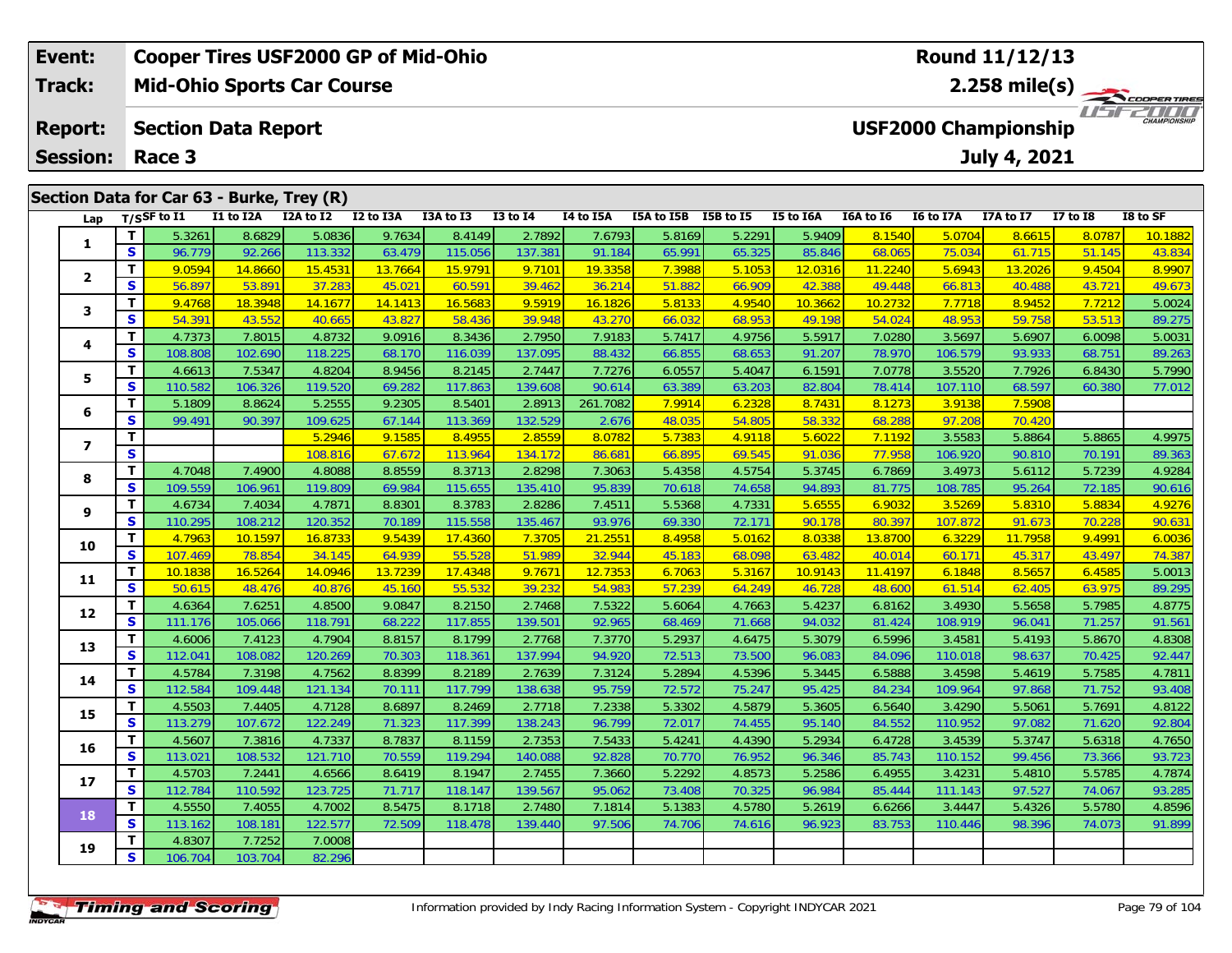#### **Event: Cooper Tires USF2000 GP of Mid-Ohio Round 11/12/13Track:Mid-Ohio Sports Car Course 2.258 mile(s)** COOPERTIRES *USE2000* **Report: Section Data Report USF2000 Championship July 4, 2021 Session: Race 3**

#### Lap T/S<sup>Lap</sup> PI to PO PO to SF SF to PI **11 T** 104.8791 133.2325<br>**S** 77.506 57.147 **2 <sup>T</sup>** 171.2676 **<sup>S</sup>** 47.463**3T** 159.3707<br>**S** 51.006 **44 S** 89.1708 **5 <sup>T</sup>** 93.3327 **<sup>S</sup>** 87.095**6d T** 364.9334 61.5361 352.2872<br>**S** 22.275 14.592 21.808 **7T** 136.2304 87.3405<br>**S** 59.670 87.174 87.174 **8 <sup>T</sup>** 86.3003 **<sup>S</sup>** 94.192**9 <sup>T</sup>** 87.3495 **<sup>S</sup>** 93.061 **10 <sup>T</sup>** 156.4720 **<sup>S</sup>** 51.951**T** 155.0332 **1112 <sup>T</sup>** 87.0376 **<sup>S</sup>** 93.394**133 S**  $\frac{1}{{\mathbf{S}}}$  **B** 95.211 **14 <sup>T</sup>** 85.0131 **<sup>S</sup>** 95.618 **15 <sup>T</sup>** 85.0048 **<sup>S</sup>** 95.628**16 <sup>T</sup>** 84.7089 **<sup>S</sup>** 95.962**17T** 84.5297<br>**S** 96.165 96.165 **18T** 84.2291 96.50 **19 TSSection Data for Car 63 - Burke, Trey (R)**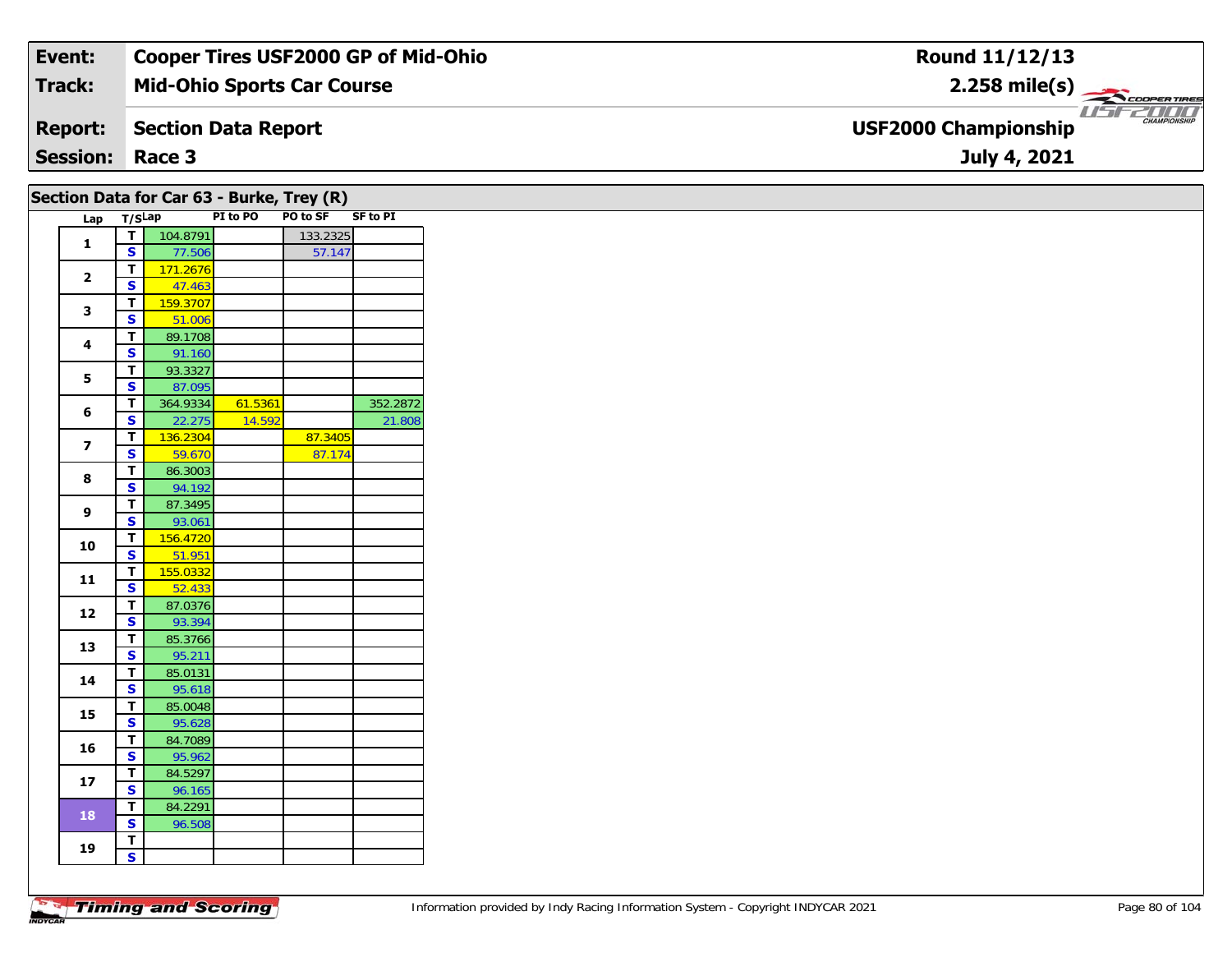| <b>Cooper Tires USF2000 GP of Mid-Ohio</b><br>Event: |          |                |                            |                                            |           |               |                 |           | Round 11/12/13 |                  |           |           |                  |                             |                 |                      |
|------------------------------------------------------|----------|----------------|----------------------------|--------------------------------------------|-----------|---------------|-----------------|-----------|----------------|------------------|-----------|-----------|------------------|-----------------------------|-----------------|----------------------|
| Track:                                               |          |                |                            | <b>Mid-Ohio Sports Car Course</b>          |           |               |                 |           |                |                  |           |           |                  | 2.258 mile(s) $-$           |                 | COOPERTIRES          |
| <b>Report:</b>                                       |          |                | <b>Section Data Report</b> |                                            |           |               |                 |           |                |                  |           |           |                  | <b>USF2000 Championship</b> |                 | 2000<br>CHAMPIONSHIP |
| <b>Session: Race 3</b>                               |          |                |                            |                                            |           |               |                 |           |                |                  |           |           |                  | July 4, 2021                |                 |                      |
|                                                      |          |                |                            | Section Data for Car 7 - Hyland, Chase (R) |           |               |                 |           |                |                  |           |           |                  |                             |                 |                      |
| Lap                                                  |          | $T/S$ SF to I1 | I1 to I2A                  | I2A to I2                                  | I2 to I3A | I3A to I3     | <b>I3 to I4</b> | I4 to I5A | I5A to I5B     | <b>I5B</b> to I5 | I5 to I6A | I6A to I6 | <b>I6 to I7A</b> | I7A to I7                   | <b>I7 to I8</b> | I8 to SF             |
|                                                      |          | 5.3093         | 8.5883                     | 5.1048                                     | 10.1801   | 8.4212        | 2.8035          | 8.5967    | 6.2655         | 5.0066           | 5.9284    | 9.3774    | 5.6055           | 9.3536                      | <b>7.92881</b>  | 11.4830              |
| L.                                                   | <b>S</b> | 97.085         | 93.282                     | 112.862                                    | 60.881    | 114.970       | 136.680         | 81.453    | 61.266         | 68.228           | 86.027    | 59.185    | 67.872           | 57.149                      | 52.112          | 38.891               |
|                                                      |          | 10.0129        | 14.1825                    | 18.1167                                    | 14.2516   | 12.1832       | 10.1275         | 21.5722   | 8.8060         | 5.1789           | 7.8121    | 12.8492   | 5.4443           | 11.8288                     | 10.3260         | 7.9661               |
| $\overline{\mathbf{2}}$                              | <b>S</b> | 51.479         | 56.488                     | 31.801                                     | 43.488    | <b>79.469</b> | 37.836          | 32.460    | 43.591         | 65.958           | 65.283    | 43.193    | 69.881           | 45.190                      | 40.014          | 56.061               |

| 1              |              | 5.3093  | 8.5883  | 5.1048  | 10.1801 | 8.4212  | 2.8035  | 8.5967  | 6.2655 | 5.0066 | 5.9284  | 9.3774  | 5.6055  | 9.3536  | 7.9288  | 11.4830 |
|----------------|--------------|---------|---------|---------|---------|---------|---------|---------|--------|--------|---------|---------|---------|---------|---------|---------|
|                | S            | 97.085  | 93.282  | 112.862 | 60.881  | 114.970 | 136.680 | 81.453  | 61.266 | 68.228 | 86.027  | 59.185  | 67.872  | 57.149  | 52.112  | 38.891  |
|                | T.           | 10.0129 | 14.1825 | 18.1167 | 14.2516 | 12.1832 | 10.1275 | 21.5722 | 8.8060 | 5.1789 | 7.8121  | 12.8492 | 5.4443  | 11.8288 | 10.3260 | 7.9661  |
| $\mathbf{2}$   | S            | 51.479  | 56.488  | 31.801  | 43.488  | 79.469  | 37.836  | 32.460  | 43.591 | 65.958 | 65.283  | 43.193  | 69.881  | 45.190  | 40.014  | 56.061  |
| 3.             | T.           | 9.4046  | 19.0223 | 16.5345 | 12.6572 | 14.9083 | 9.8758  | 18.7021 | 5.8999 | 4.9576 | 6.8201  | 10.4157 | 6.5580  | 8.1999  | 7.1876  | 5.1523  |
|                | S            | 54.809  | 42.116  | 34.844  | 48.966  | 64.942  | 38.800  | 37.441  | 65.063 | 68.902 | 74.779  | 53.285  | 58.014  | 65.189  | 57.485  | 86.678  |
|                | T.           | 4.7730  | 7.9090  | 4.9090  | 9.1661  | 8.4267  | 2.8154  | 7.5579  | 5.6930 | 4.8858 | 5.6720  | 7.1374  | 3.5565  | 5.9099  | 6.1689  | 5.0050  |
| 4              | S            | 107.994 | 101.294 | 117.363 | 67.616  | 114.895 | 136.102 | 92.648  | 67.427 | 69.915 | 89.915  | 77.759  | 106.974 | 90.449  | 66.978  | 89.229  |
| 5.             | T.           | 4.6433  | 7.5767  | 4.8322  | 9.0455  | 8.4037  | 2.8293  | 7.5617  | 5.6650 | 4.8633 | 5.6534  | 7.0681  | 3.5586  | 6.0492  | 5.9856  | 5.0927  |
|                | S            | 111.010 | 105.737 | 119.229 | 68.517  | 115.209 | 135.433 | 92.602  | 67.761 | 70.239 | 90.211  | 78.522  | 106.911 | 88.366  | 69.029  | 87.692  |
| 6              | T.           | 4.6622  | 7.5719  | 4.7564  | 8.9327  | 8.3348  | 2.8168  | 7.3275  | 5.3587 | 4.6940 | 5.3070  | 6.7058  | 3.4900  | 6.2790  | 6.0888  | 5.0226  |
|                | S            | 110.560 | 105.804 | 121.129 | 69.382  | 116.161 | 136.034 | 95.562  | 71.634 | 72.772 | 96.099  | 82.764  | 109.013 | 85.132  | 67.859  | 88.916  |
| $\overline{ }$ | T.           | 5.9093  | 9.0850  | 7.6462  | 10.0477 | 9.6555  | 4.9511  | 11.8730 | 6.0030 | 4.9534 | 5.7052  | 6.9524  | 3.5821  | 6.0834  | 6.0573  | 4.9440  |
|                | S            | 87.228  | 88.182  | 75.349  | 61.683  | 100.273 | 77.393  | 58.976  | 63.945 | 68.961 | 89.392  | 79.829  | 106.210 | 87.870  | 68.212  | 90.330  |
| 8              | T            | 4.6761  | 17.1315 | 9.7101  | 11.2554 | 19.2255 | 8.3088  | 19.9684 | 6.6832 | 5.1760 | 11.6969 | 12.4737 | 7.9437  | 10.3209 | 7.9804  | 9.8620  |
|                | S            | 110.232 | 46.764  | 59.334  | 55.064  | 50.359  | 46.118  | 35.067  | 57.437 | 65.995 | 43.601  | 44.494  | 47.894  | 51.793  | 51.775  | 45.284  |
| 9              | T            | 10.1829 | 14.4882 | 10.0866 | 13.5713 | 15.0734 | 4.7236  | 13.9005 | 5.7749 | 4.8314 | 6.1331  | 9.1351  | 6.5384  | 8.8128  | 7.1510  | 5.0188  |
|                | $\mathbf{s}$ | 50.620  | 55.296  | 57.119  | 45.668  | 64.231  | 81.121  | 50.374  | 66.471 | 70.702 | 83.155  | 60.755  | 58.188  | 60.656  | 57.780  | 88.984  |
| 10             | T            | 4.7038  | 7.6945  | 4.8242  | 8.8058  | 8.3268  | 2.8119  | 7.3698  | 5.4358 | 4.7045 | 5.5059  | 6.6868  | 3.5222  | 5.7149  | 5.8624  | 4.9168  |
|                | S            | 109.583 | 104.118 | 119.426 | 70.382  | 116.273 | 136.271 | 95.013  | 70.618 | 72.609 | 92.628  | 82.999  | 108.016 | 93.535  | 70.480  | 90.830  |
| 11             | T.           | 4.6028  | 7.7088  | 4.8084  | 8.8856  | 8.4028  | 2.7953  | 7.9386  | 5.7078 | 5.0693 | 5.6078  | 6.7040  | 4.2837  | 7.2887  | 6.2622  | 5.6447  |
|                | S            | 111.987 | 103.925 | 119.819 | 69.750  | 115.221 | 137.081 | 88.205  | 67.252 | 67.384 | 90.945  | 82.786  | 88.814  | 73.339  | 65.980  | 79.117  |
| 12             | T            | 7.0955  | 12.7681 | 16.6972 | 10.2328 | 17.6234 | 7.8512  | 20.5007 | 8.2394 | 5.0204 | 9.5393  | 15.2132 | 8.8212  | 12.1065 | 9.3393  | 5.9966  |
|                | S            | 72.645  | 62.745  | 34.505  | 60.567  | 54.937  | 48.806  | 34.156  | 46.589 | 68.041 | 53.463  | 36.481  | 43.130  | 44.154  | 44.241  | 74.474  |
| 13             | T.           | 9.6694  | 16.8399 | 13.9844 | 14.2239 | 17.0713 | 9.5648  | 13.3290 | 6.2028 | 5.2133 | 11.0758 | 11.2634 | 6.0583  | 8.3819  | 6.5744  | 5.0327  |
|                | S            | 53.308  | 47.574  | 41.199  | 43.573  | 56.714  | 40.062  | 52.534  | 61.886 | 65.523 | 46.046  | 49.275  | 62.799  | 63.774  | 62.847  | 88.738  |
| 14             | T.           | 4.6609  | 7.7691  | 4.8563  | 8.8208  | 8.3660  | 2.8250  | 7.3226  | 5.4248 | 4.7161 | 5.4439  | 6.8234  | 3.5360  | 5.6098  | 5.8144  | 4.8833  |
|                | S            | 110.591 | 103.118 | 118.637 | 70.263  | 115.728 | 135.640 | 95.625  | 70.761 | 72.431 | 93.683  | 81.338  | 107.595 | 95.288  | 71.062  | 91.453  |
| 15             | T.           | 4.5921  | 7.5287  | 4.7950  | 8.7840  | 8.3367  | 2.8099  | 7.2125  | 5.5200 | 4.6485 | 5.3701  | 6.6412  | 3.5053  | 5.6274  | 5.7288  | 4.8992  |
|                | S            | 112.248 | 106.411 | 120.154 | 70.557  | 116.135 | 136.368 | 97.085  | 69.541 | 73.484 | 94.970  | 83.569  | 108.537 | 94.990  | 72.124  | 91.156  |
| 16             | T.           | 4.6067  | 7.3902  | 4.7736  | 8.8154  | 8.4134  | 2.8474  | 7.2983  | 5.3166 | 4.5904 | 6.3480  | 6.8171  | 3.5895  | 5.5942  | 5.8039  | 4.9112  |
|                | S            | 111.892 | 108.405 | 120.692 | 70.306  | 115.076 | 134.573 | 95.944  | 72.201 | 74.414 | 80.340  | 81.413  | 105.991 | 95.554  | 71.190  | 90.933  |
| 17             | T.           | 4.6608  | 7.3399  | 4.7163  | 8.7515  | 8.4430  | 2.8543  | 7.1897  | 5.4023 | 4.5005 | 5.2770  | 6.4005  | 3.5055  | 5.4682  | 5.6094  | 4.8525  |
|                | S            | 110.594 | 109.148 | 122.159 | 70.819  | 114.673 | 134.247 | 97.393  | 71.056 | 75.901 | 96.646  | 86.712  | 108.531 | 97.755  | 73.659  | 92.033  |
| 18             | T.           | 4.6238  | 7.2825  | 4.6813  | 8.4913  | 8.4163  | 2.8363  | 7.1490  | 5.4476 | 4.4776 | 5.3222  | 9.6770  | 5.7674  | 6.1805  | 5.9909  | 4.9239  |
|                | S            | 111.479 | 110.008 | 123.072 | 72.989  | 115.037 | 135.099 | 97.948  | 70.465 | 76.289 | 95.825  | 57.352  | 65.966  | 86.489  | 68.968  | 90.699  |
| 19             | T.           | 4.6460  | 7.3840  | 4.6925  | 8.6552  | 8.3814  | 2.8370  | 7.0307  | 5.2499 | 4.6683 | 5.3195  | 6.3859  | 3.4960  | 5.5020  | 5.6025  | 4.8844  |
|                | S            | 110.946 | 108.496 | 122.778 | 71.607  | 115.516 | 135.066 | 99.596  | 73.118 | 73.172 | 95.874  | 86.910  | 108.826 | 97.155  | 73.750  | 91.432  |
|                |              |         |         |         |         |         |         |         |        |        |         |         |         |         |         |         |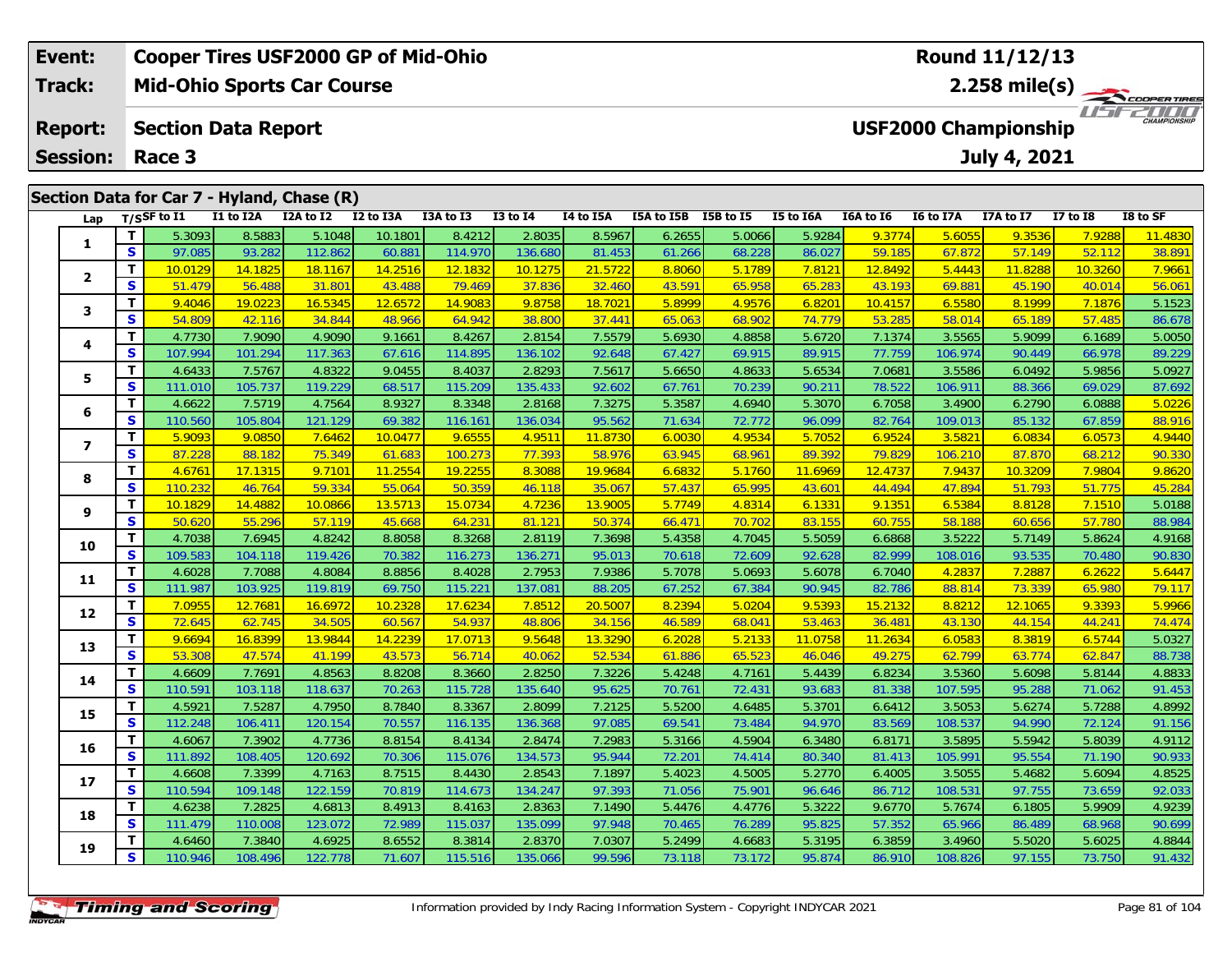| Event:                 | <b>Cooper Tires USF2000 GP of Mid-Ohio</b> | Round 11/12/13                                             |
|------------------------|--------------------------------------------|------------------------------------------------------------|
| Track:                 | <b>Mid-Ohio Sports Car Course</b>          | $2.258$ mile(s)                                            |
| <b>Report:</b>         | Section Data Report                        | 2000<br><b>CHAMPIONSHIP</b><br><b>USF2000 Championship</b> |
| <b>Session: Race 3</b> |                                            | July 4, 2021                                               |

|                         |                                        | Section Data for Car 7 - Hyland, Chase (R) |  |
|-------------------------|----------------------------------------|--------------------------------------------|--|
| Lap                     | T/SLap                                 | PO to SF                                   |  |
| $\mathbf{1}$            | $\overline{\mathbf{T}}$                | 109.9527<br>129.0768                       |  |
|                         | $\overline{\mathbf{s}}$                | 73.930<br>58.987                           |  |
| $\overline{\mathbf{2}}$ | $\mathbf T$                            | 170.6580                                   |  |
|                         | $\overline{\mathbf{s}}$                | 47.632                                     |  |
| $\mathbf{3}$            | $\overline{\mathbf{T}}$                | 156.2959                                   |  |
|                         | $\mathbf{s}$                           | 52.009                                     |  |
| 4                       | $\overline{\mathbf{T}}$                | 89.5856                                    |  |
|                         | S<br>$\mathbf T$                       | 90.738<br>88.8283                          |  |
| $\mathbf{5}$            | $\overline{\mathbf{s}}$                | 91.511                                     |  |
|                         | $\overline{\mathbf{T}}$                | 87.3482                                    |  |
| 6                       | $\mathbf{s}$                           | 93.062                                     |  |
|                         | $\overline{\mathbf{T}}$                | 103.4486                                   |  |
| $\overline{\mathbf{z}}$ | S                                      | 78.578                                     |  |
| 8                       | $\mathbf T$                            | 162.4126                                   |  |
|                         | $\overline{\mathbf{s}}$                | 50.050                                     |  |
| 9                       | $\mathbf T$                            | 135.4220                                   |  |
|                         | $\overline{\mathbf{s}}$                | 60.026                                     |  |
| 10                      | $\mathbf T$                            | 86.8861                                    |  |
|                         | $\overline{\mathbf{s}}$                | 93.557                                     |  |
| $11$                    | $\mathbf T$<br>$\overline{\mathbf{s}}$ | 91.7105<br>88.635                          |  |
|                         | $\mathbf T$                            | 167.0448                                   |  |
| 12                      | $\overline{\mathbf{s}}$                | 48.662                                     |  |
|                         | T                                      | 154.4853                                   |  |
| 13                      | $\overline{\mathbf{s}}$                | 52.619                                     |  |
| $14$                    | $\mathbf T$                            | 86.8724                                    |  |
|                         | $\overline{\mathbf{s}}$                | 93.572                                     |  |
| 15                      | $\mathbf T$                            | 85.9994                                    |  |
|                         | $\overline{\mathbf{s}}$                | 94.522                                     |  |
| 16                      | T<br>$\mathbf{s}$                      | 87.1159<br>93.310                          |  |
|                         | $\mathbf T$                            | 84.9714                                    |  |
| ${\bf 17}$              | $\overline{\mathbf{s}}$                | 95.665                                     |  |
|                         | $\mathbf T$                            | 91.2676                                    |  |
| 18                      | $\overline{\mathbf{s}}$                | 89.066                                     |  |
|                         | T                                      | 84.7353                                    |  |
| 19                      | $\overline{\mathbf{s}}$                | 95.932                                     |  |
|                         |                                        |                                            |  |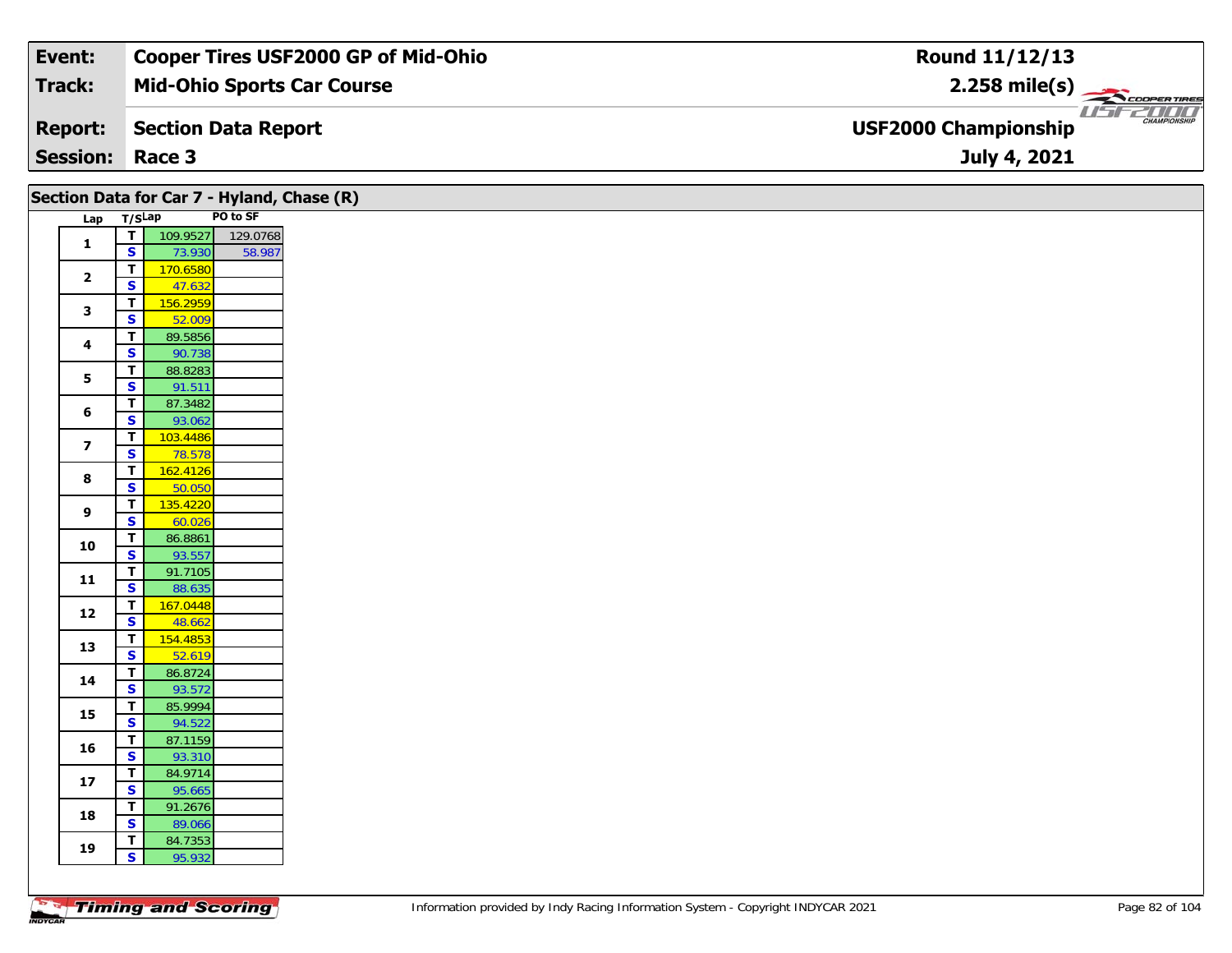| Event:                 | <b>Cooper Tires USF2000 GP of Mid-Ohio</b> | <b>Round 11/12/13</b>                              |
|------------------------|--------------------------------------------|----------------------------------------------------|
| <b>Track:</b>          | Mid-Ohio Sports Car Course                 | $2.258 \text{ mile(s)}$                            |
| <b>Report:</b>         | Section Data Report                        | <b>CHAMPIONSHIP</b><br><b>USF2000 Championship</b> |
| <b>Session: Race 3</b> |                                            | July 4, 2021                                       |
|                        |                                            |                                                    |

### **Section Data for Car 7 - Hyland, Chase (R)**

| Lap | T/SSF to I1 | I1 to I2A | I2A to I2 | I2 to I3A | I3A to I3 | <b>I3 to I4</b> | I4 to I5A | I5A to I5B | I5B to I5 | I5 to I6A | I6A to I6 | <b>I6 to I7A</b> | I7A to I7 | <b>I7 to I8</b> | I8 to SF |
|-----|-------------|-----------|-----------|-----------|-----------|-----------------|-----------|------------|-----------|-----------|-----------|------------------|-----------|-----------------|----------|
| 20  | .6320       | 1.3177    | 1.7191 l  | 8.5501    | 8.3756    | 2.8357          | .1370     | 5.32931    | 4.4107    | 5.2589    | 6.3253    | 3.4899 V         | 5.4309    | 5.5999          | 4.8220   |
|     | .281        | 109.479   | 122.086   |           | 596       | 135.128         | 98.112    | 72.029 I   | 77.446    | 96.978    | 97.74.    | 109.0            | 98.427    | 73.78           | 92.61.   |
| 21  | .59891      | 7.2498    |           |           |           |                 |           |            |           |           |           |                  |           |                 |          |
|     | 12.082      | 10.505    |           |           |           |                 |           |            |           |           |           |                  |           |                 |          |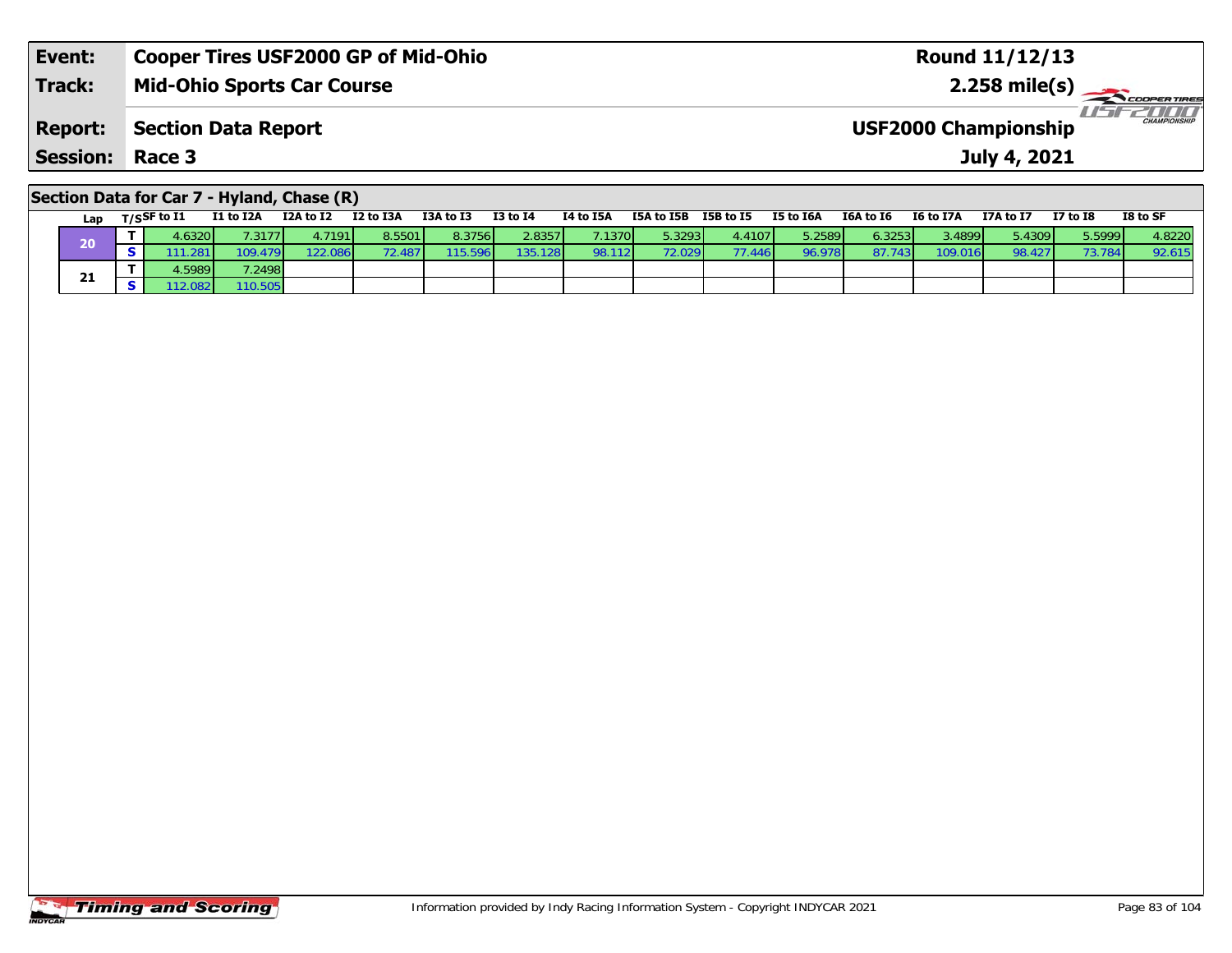| Event:          | <b>Cooper Tires USF2000 GP of Mid-Ohio</b> | <b>Round 11/12/13</b>                              |
|-----------------|--------------------------------------------|----------------------------------------------------|
| Track:          | <b>Mid-Ohio Sports Car Course</b>          | $2.258$ mile(s)                                    |
| <b>Report:</b>  | Section Data Report                        | <b>CHAMPIONSHIP</b><br><b>USF2000 Championship</b> |
| <b>Session:</b> | Race 3                                     | July 4, 2021                                       |
|                 | Section Data for Car 7 - Hyland, Chase (R) |                                                    |

#### **Lap T/SLap PO to SF 20d T** 84.2341 21  $\frac{1}{s}$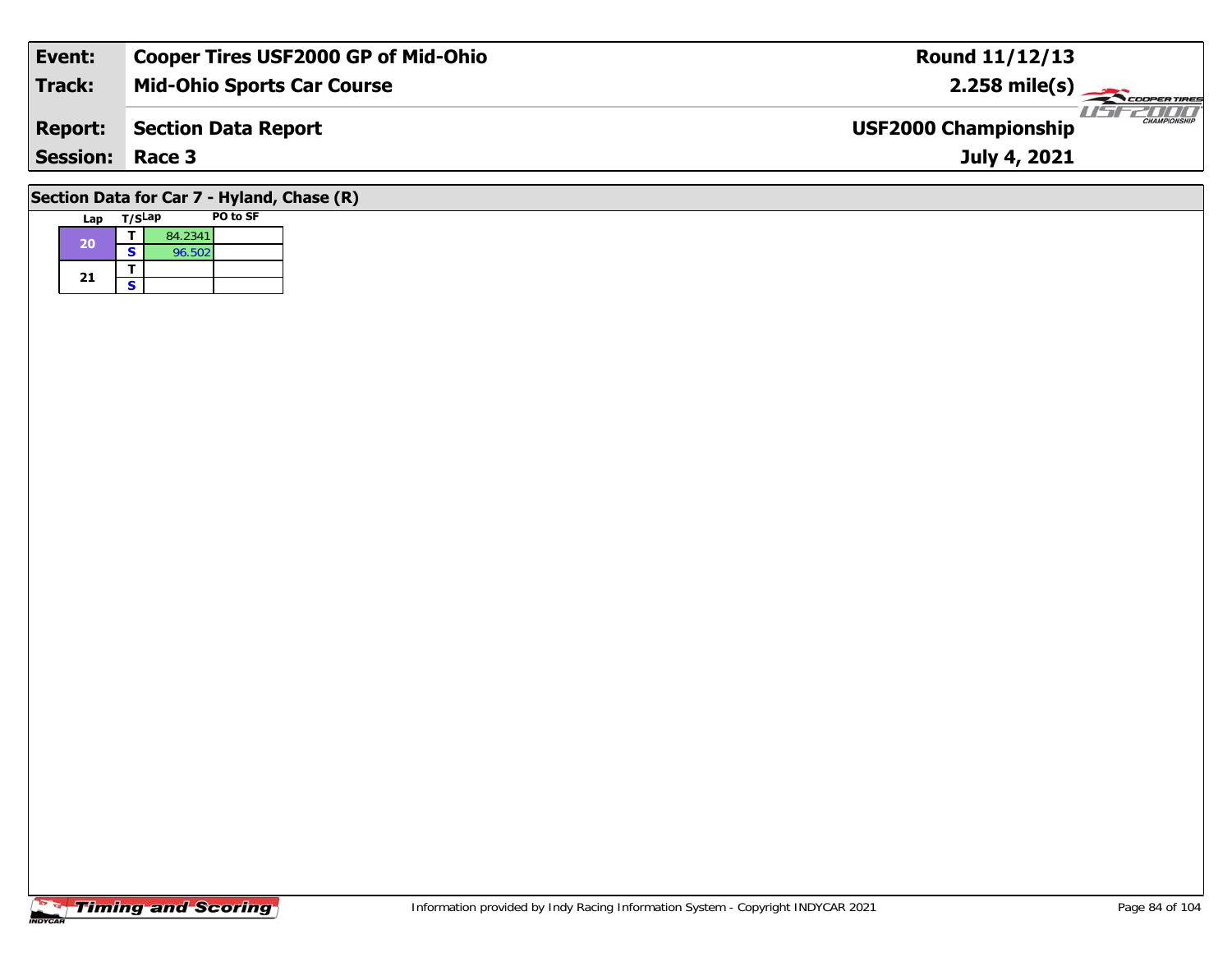| <b>Cooper Tires USF2000 GP of Mid-Ohio</b><br>Event: |          |                                                      |           |                                           |           |           |              |           | Round 11/12/13 |                  |           |           |                  |                                             |              |                     |
|------------------------------------------------------|----------|------------------------------------------------------|-----------|-------------------------------------------|-----------|-----------|--------------|-----------|----------------|------------------|-----------|-----------|------------------|---------------------------------------------|--------------|---------------------|
| Track:                                               |          |                                                      |           | <b>Mid-Ohio Sports Car Course</b>         |           |           |              |           |                |                  |           |           |                  | 2.258 mile(s) $-$                           |              | COOPER TIRES        |
| <b>Report:</b>                                       |          | <b>Section Data Report</b><br><b>Session: Race 3</b> |           |                                           |           |           |              |           |                |                  |           |           |                  | <b>USF2000 Championship</b><br>July 4, 2021 |              | <b>CHAMPIONSHIP</b> |
|                                                      |          |                                                      |           |                                           |           |           |              |           |                |                  |           |           |                  |                                             |              |                     |
|                                                      |          |                                                      |           | Section Data for Car 8 - Lee, Jackson (R) |           |           |              |           |                |                  |           |           |                  |                                             |              |                     |
| Lap                                                  |          | $T/S$ SF to I1                                       | I1 to I2A | I2A to I2                                 | I2 to I3A | I3A to I3 | $I3$ to $I4$ | I4 to I5A | I5A to I5B     | <b>I5B</b> to I5 | I5 to I6A | I6A to I6 | <b>I6 to I7A</b> | I7A to I7                                   | $I7$ to $I8$ | I8 to SF            |
|                                                      |          | 5.7523                                               | 8.6416    | 5.1789                                    | 9.6044    | 8.6133    | 2.8461       | 8.0416    | 5.8931         | 5.1420           | 5.7859    | 7.1967    | 3.7382           | 7.3898                                      | 8.3239       | 8.6677              |
|                                                      | <b>S</b> | 89.608                                               | 92.707    | 111.247                                   | 64.530    | 112.405   | 134.634      | 87.076    | 65.138         | 66.432           | 88.145    | 77.119    | 101.775          | 72.336                                      | 49.638       | 51.524              |
| $\overline{\mathbf{2}}$                              |          | 7.0960                                               | 15.8697   | 14.5320                                   | 13.1304   | 19.7515   | 9.5328       | 17.7426   | 7.0878         | 5.5202           | 12.0109   | 10.4864   | 7.5369           | 12.1241                                     | 9.5563       | 8.9873              |
|                                                      | <b>S</b> | 72.640                                               | 50.482    | 39.646                                    | 47.201    | 49.018    | 40.196       | 39.466    | 54.158         | 61.880           | 42.461    | 52.926    | 50.479           | 44.089                                      | 43.237       | 49.691              |

**<sup>T</sup>** 9.8057 16.9921 14.4003 12.6773 19.2189 9.6222 13.9964 6.2207 6.3431 11.6820 10.8550 8.1965 10.2359 8.0785 4.9187 **<sup>S</sup>** 52.567 47.148 40.009 48.888 50.377 39.823 50.029 61.707 53.852 43.657 51.129 46.417 52.223 51.146 90.795

**<sup>T</sup>** 4.6451 8.0038 4.8652 9.1571 8.4192 2.7716 7.8308 5.6537 5.0777 5.5079 6.8296 3.4980 6.0551 6.2343 5.0100 **<sup>S</sup>** 110.967 100.095 118.420 67.682 114.997 138.253 89.420 67.896 67.273 92.594 81.264 108.763 88.280 66.276 89.140

5 T 4.6666 8.2386 4.9527 9.3372 8.2801 2.7681 7.5673 6.7151 5.0452 5.4954 6.6841 3.4947 5.7396 6.0084 4.9039<br>5 S 110.456 97.242 116.328 66.377 116.929 138.428 92.533 57.164 67.706 92.805 83.033 108.866 93.133 68.767 91.069

**<sup>T</sup>** 4.6010 7.6231 4.7975 8.7196 8.2265 2.7598 7.2726 5.4468 4.7320 5.3929 6.7738 3.5678 5.6903 5.7784 4.9033 **<sup>S</sup>** 112.031 105.093 120.091 71.078 117.691 138.844 96.283 70.475 72.187 94.569 81.933 106.636 93.940 71.505 91.080

7 | T | 4.7081 | 8.8425 | 7.1729 | 9.6101 | 10.6564 | 3.9205 | 9.1400 | 5.6334 | 4.7597 | 5.7096 | 7.2113 | 3.7699 | 5.9634 | 5.9009 | 5.0593<br>7 | S | 109.482 | 90.601 | 80.321 | 64.492 | 90.854 | 97.738 | 76.611 | 68.141 |

8 | **T |** 6.1421 18.7168 10.1328 11.7986 20.0603 7.0242 19.0373 6.8512 5.3352 12.4951 12.3238 7.6594 10.7343 8.2957 10.1121<br>8 | S | 83.922 42.803 56.859 52.529 48.264 54.552 36.782 56.029 64.026 40.816 45.035 49.672 49.798

|    | т | <mark>10.3653</mark> | 13.2606 | 11.1581 | 11.4625 | 16.2685 | 4.0500  | 14.5292 | 5.7008 | 4.9483 | 7.8424  | 9.6152  | 7.2136  | 9.6610  | 7.3007 | 4.9807 |
|----|---|----------------------|---------|---------|---------|---------|---------|---------|--------|--------|---------|---------|---------|---------|--------|--------|
| 9  | S | 49.729               | 60.415  | 51.634  | 54.070  | 59.513  | 94.613  | 48.194  | 67.335 | 69.032 | 65.031  | 57.721  | 52.741  | 55.330  | 56.595 | 89.664 |
|    | т | 4.6295               | 7.7516  | 4.8148  | 8.7236  | 8.3086  | 2.7961  | 7.2953  | 5.5282 | 4.6470 | 5.4572  | 6.8374  | 3.5928  | 5.7235  | 5.9211 | 4.8225 |
| 10 | S | 111.341              | 103.351 | 119.659 | 71.046  | 116.528 | 137.042 | 95.983  | 69.437 | 73.508 | 93.455  | 81.171  | 105.894 | 93.395  | 69.781 | 92.606 |
| 11 | т | 4.5901               | 7.4724  | 4.7613  | 8.6381  | 8.2531  | 2.7802  | 7.1558  | 5.3182 | 4.5405 | 5.2727  | 6.5414  | 3.4679  | 6.9081  | 6.4415 | 5.8171 |
|    | S | 112.297              | 107.213 | 121.004 | 71.749  | 117.311 | 137.825 | 97.855  | 72.179 | 75.232 | 96.725  | 84.844  | 109.707 | 77.380  | 64.144 | 76.772 |
|    | т | 6.1433               | 13.6409 | 11.4124 | 12.2939 | 19.8192 | 8.8353  | 17.6027 | 6.9443 | 6.1050 | 11.8093 | 12.4992 | 8.1556  | 11.0837 | 9.5539 | 7.6340 |
| 12 | S | 83.905               | 58.730  | 50.483  | 50.413  | 48.851  | 43.369  | 39.780  | 55.278 | 55.953 | 43.186  | 44.403  | 46.649  | 48.228  | 43.247 | 58.500 |
| 13 | т | 10.1872              | 16.0529 | 12.9355 | 14.4980 | 17.6572 | 10.0279 | 13.3769 | 7.7492 | 5.7296 | 10.3633 | 11.2860 | 7.8679  | 10.5690 | 7.0116 | 4.9097 |
|    | S | 50.598               | 49.906  | 44.539  | 42.749  | 54.832  | 38.212  | 52.346  | 49.536 | 59.619 | 49.212  | 49.176  | 48.355  | 50.577  | 58.928 | 90.961 |
| 14 | т | 4.6075               | 7.8346  | 4.8781  | 8.8233  | 8.2841  | 2.7728  | 7.3827  | 5.4934 | 4.7228 | 5.3549  | 6.5868  | 3.4633  | 5.6264  | 5.8511 | 4.8281 |
|    | S | 111.873              | 102.256 | 118.107 | 70.243  | 116.872 | 138.193 | 94.847  | 69.877 | 72.328 | 95.240  | 84.259  | 109.853 | 95.007  | 70.616 | 92.498 |
| 15 | т | 4.5438               | 7.9747  | 4.8307  | 8.7750  | 8.3579  | 2.7971  | 7.6603  | 5.5805 | 4.7609 | 5.3462  | 6.5337  | 3.5473  | 5.6055  | 5.8675 | 4.9123 |
|    | S | 113.441              | 100.460 | 119.266 | 70.629  | 115.840 | 136.993 | 91.410  | 68.787 | 71.749 | 95.395  | 84.944  | 107.252 | 95.361  | 70.419 | 90.913 |
| 16 | т | 4.6165               | 7.3794  | 4.7252  | 8.5959  | 8.2804  | 2.7910  | 7.2374  | 5.3943 | 4.7243 | 5.3046  | 6.5753  | 3.4669  | 5.4954  | 5.6868 | 4.8842 |
|    | S | 111.655              | 108.564 | 121.928 | 72.101  | 116.925 | 137.292 | 96.751  | 71.161 | 72.305 | 96.143  | 84.407  | 109.739 | 97.271  | 72.656 | 91.436 |
| 17 | т | 4.5917               | 7.3767  | 4.6947  | 8.5916  | 8.2700  | 2.7821  | 7.2540  | 5.3560 | 4.4883 | 5.2256  | 6.4417  | 3.4555  | 5.3641  | 5.4934 | 4.8401 |
|    | S | 112.258              | 108.604 | 122.721 | 72.137  | 117.072 | 137.731 | 96.530  | 71.670 | 76.107 | 97.596  | 86.157  | 110.101 | 99.652  | 75.214 | 92.269 |
| 18 | т | 4.5665               | 7.2926  | 4.6552  | 8.3704  | 8.2642  | 2.7792  | 7.0733  | 5.3060 | 4.4682 | 5.2242  | 6.2897  | 3.4366  | 5.3051  | 5.5361 | 4.7991 |
|    | S | 112.877              | 109.856 | 123.762 | 74.043  | 117.154 | 137.875 | 98.996  | 72.345 | 76.449 | 97.623  | 88.240  | 110.707 | 100.761 | 74.634 | 93.057 |
| 19 | т | 4.5376               | 7.2471  | 4.6760  | 8.5111  | 8.2187  | 2.7612  | 7.0063  | 5.2675 | 4.5175 | 5.2483  | 6.3654  | 3.4203  | 5.4125  | 5.5242 | 4.8054 |
|    | S | 113.596              | 110.546 | 123.211 | 72.819  | 117.802 | 138.774 | 99.943  | 72.874 | 75.615 | 97.174  | 87.190  | 111.234 | 98.761  | 74.795 | 92.935 |
|    |   |                      |         |         |         |         |         |         |        |        |         |         |         |         |        |        |
|    |   |                      |         |         |         |         |         |         |        |        |         |         |         |         |        |        |

**3**

**4**

**5**

**6**

**7**

**8**

89.140

88.271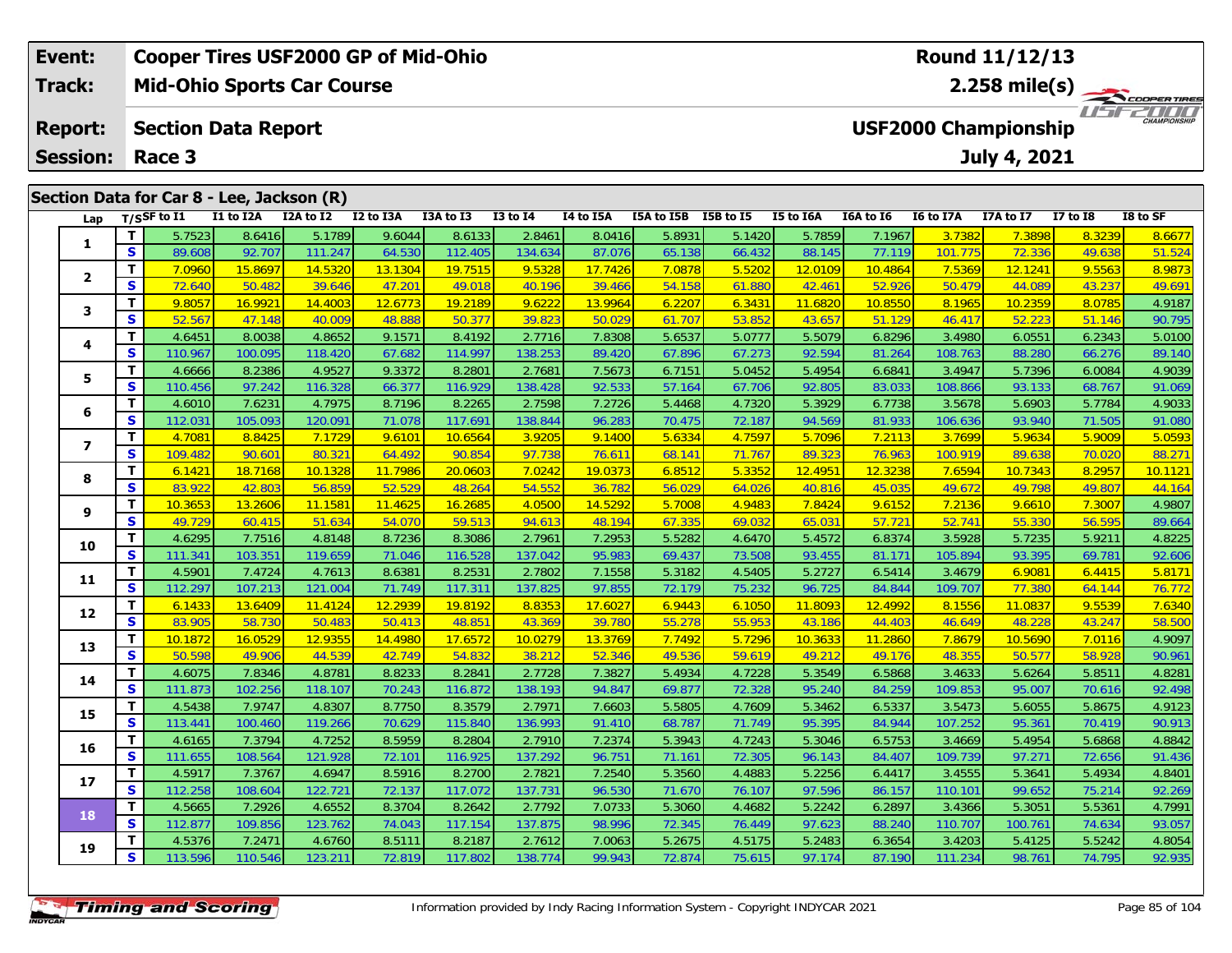| Event:          | Cooper Tires USF2000 GP of Mid-Ohio | Round 11/12/13                                                 |
|-----------------|-------------------------------------|----------------------------------------------------------------|
| Track:          | <b>Mid-Ohio Sports Car Course</b>   | $2.258 \text{ mile(s)}$                                        |
| <b>Report:</b>  | Section Data Report                 | USFZDOO'<br><b>CHAMPIONSHIP</b><br><b>USF2000 Championship</b> |
| <b>Session:</b> | Race 3                              | July 4, 2021                                                   |

|                         |                                                    | Section Data for Car 8 - Lee, Jackson (R) |          |  |
|-------------------------|----------------------------------------------------|-------------------------------------------|----------|--|
| Lap                     | T/SLap                                             |                                           | PO to SF |  |
| $\mathbf{1}$            | $\top$                                             | 100.8155                                  | 168.6231 |  |
|                         | $\mathbf{s}$                                       | 80.630                                    | 45.153   |  |
| $\overline{2}$          | $\overline{1}$                                     | 170.9649                                  |          |  |
|                         | $\mathsf{s}$                                       | 47.547                                    |          |  |
| $\mathbf{3}$            | $\overline{\mathsf{T}}$                            | 163.2433                                  |          |  |
|                         | $\overline{\mathbf{s}}$                            | 49.796                                    |          |  |
| 4                       | $\overline{\mathsf{r}}$                            | 89.5591                                   |          |  |
|                         | $\mathbf{s}$                                       | 90.765                                    |          |  |
| $\overline{\mathbf{5}}$ | $\overline{I}$<br>$\overline{\mathbf{s}}$          | 89.8970                                   |          |  |
|                         |                                                    | 90.423                                    |          |  |
| 6                       | $\overline{\mathsf{r}}$<br>$\overline{\mathbf{s}}$ | 86.2854                                   |          |  |
|                         | $\overline{\mathbf{r}}$                            | 94.208<br>98.0580                         |          |  |
| $\overline{\mathbf{z}}$ | $\overline{\mathbf{s}}$                            | 82.898                                    |          |  |
|                         | $\overline{1}$                                     | 166.7189                                  |          |  |
| 8                       | $\overline{\mathbf{s}}$                            | 48.758                                    |          |  |
|                         | $\overline{\mathsf{r}}$                            | 138.3569                                  |          |  |
| $\boldsymbol{9}$        | $\mathbf{s}$                                       | 58.752                                    |          |  |
|                         | $\overline{1}$                                     | 86.8492                                   |          |  |
| 10                      | $\overline{\mathbf{s}}$                            | 93.597                                    |          |  |
|                         | $\overline{1}$                                     | 87.9584                                   |          |  |
| $11$                    | $\mathbf{s}$                                       | 92.416                                    |          |  |
| 12                      | $\overline{\mathsf{T}}$                            | 163.5327                                  |          |  |
|                         | $\overline{\mathbf{s}}$                            | 49.707                                    |          |  |
| 13                      | $\overline{I}$                                     | 160.2219                                  |          |  |
|                         | $\overline{\mathbf{s}}$                            | 50.735                                    |          |  |
| 14                      | $\overline{t}$                                     | 86.5099                                   |          |  |
|                         | $\mathsf{s}$                                       | 93.964                                    |          |  |
| 15                      | $\overline{\mathbf{r}}$<br>$\overline{\mathbf{s}}$ | 87.0934<br>93.334                         |          |  |
|                         | $\mathbf{T}$                                       | 85.1576                                   |          |  |
| 16                      | $\mathbf{s}$                                       | 95.456                                    |          |  |
|                         | $\overline{\mathsf{r}}$                            | 84.2255                                   |          |  |
| $\bf 17$                | $\overline{\mathbf{s}}$                            | 96.512                                    |          |  |
|                         | $\overline{\mathbf{T}}$                            | 83.3664                                   |          |  |
| 18                      | $\overline{\mathbf{s}}$                            | 97.507                                    |          |  |
|                         | $\overline{1}$                                     | 83.5191                                   |          |  |
| 19                      | $\mathsf{s}$                                       | 97.329                                    |          |  |
|                         |                                                    |                                           |          |  |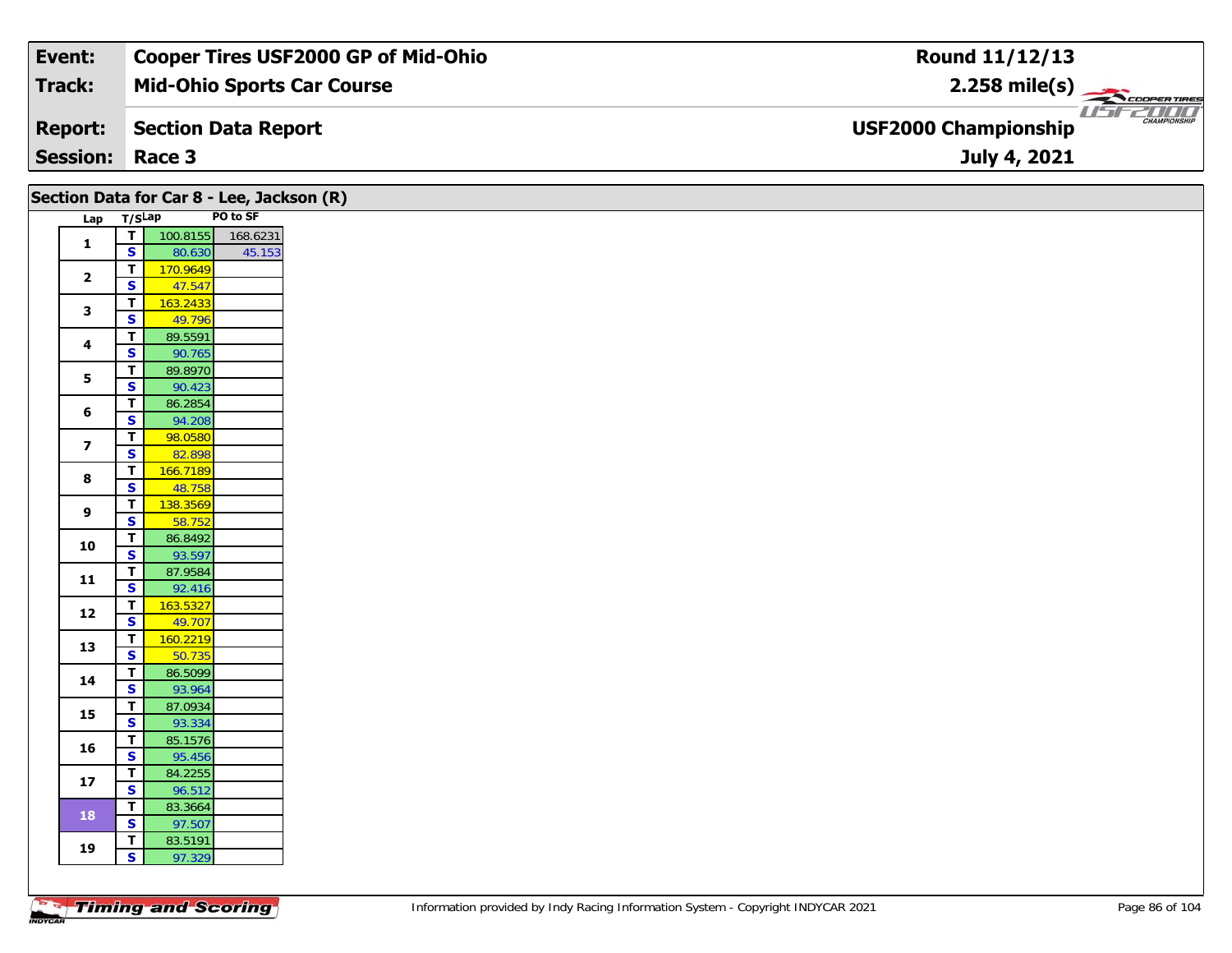| Event:                 | <b>Cooper Tires USF2000 GP of Mid-Ohio</b> | <b>Round 11/12/13</b>                              |
|------------------------|--------------------------------------------|----------------------------------------------------|
| <b>Track:</b>          | Mid-Ohio Sports Car Course                 | $2.258 \text{ mile(s)}$                            |
| <b>Report:</b>         | Section Data Report                        | <b>CHAMPIONSHIP</b><br><b>USF2000 Championship</b> |
| <b>Session: Race 3</b> |                                            | July 4, 2021                                       |
|                        |                                            |                                                    |

# **Section Data for Car 8 - Lee, Jackson (R)**

| Lap | $T/S$ SF to $I1$ | I1 to I2A | I2A to I2 | I2 to I3A | I3A to I3 | $I3$ to $I4$ | I4 to I5A | I5A to I5B      | I5B to I5       | I5 to I6A | I6A to I6 | I6 to I7A | I7A to I7 | <b>I7 to I8</b> | I8 to SF |
|-----|------------------|-----------|-----------|-----------|-----------|--------------|-----------|-----------------|-----------------|-----------|-----------|-----------|-----------|-----------------|----------|
| 20  | 4.5427           | .35291    | 4.66741   | 8.4414    | 8.2032    | 2.7551       | 7.3337    | 5.2640 <b>1</b> | 4.4877 <b>I</b> | 5.2154    | 6.42401   | 3.4548    | 5.4091    | 5.5649          | 4.8227   |
|     | .3.469V          | 108.955   | 123.438   | 3.421     | 118.025   | 139.081      | 95.481    | <b>72.9221</b>  | 76.117          | 97.787    | 86.395    | 110.123   | 98.823    | 74.248          | 92.602   |
|     | ا 7722.          | 10.0607   | 8.6111    |           |           |              |           |                 |                 |           |           |           |           |                 |          |
| 21  | 08.012           | 79.630    | 66.906    |           |           |              |           |                 |                 |           |           |           |           |                 |          |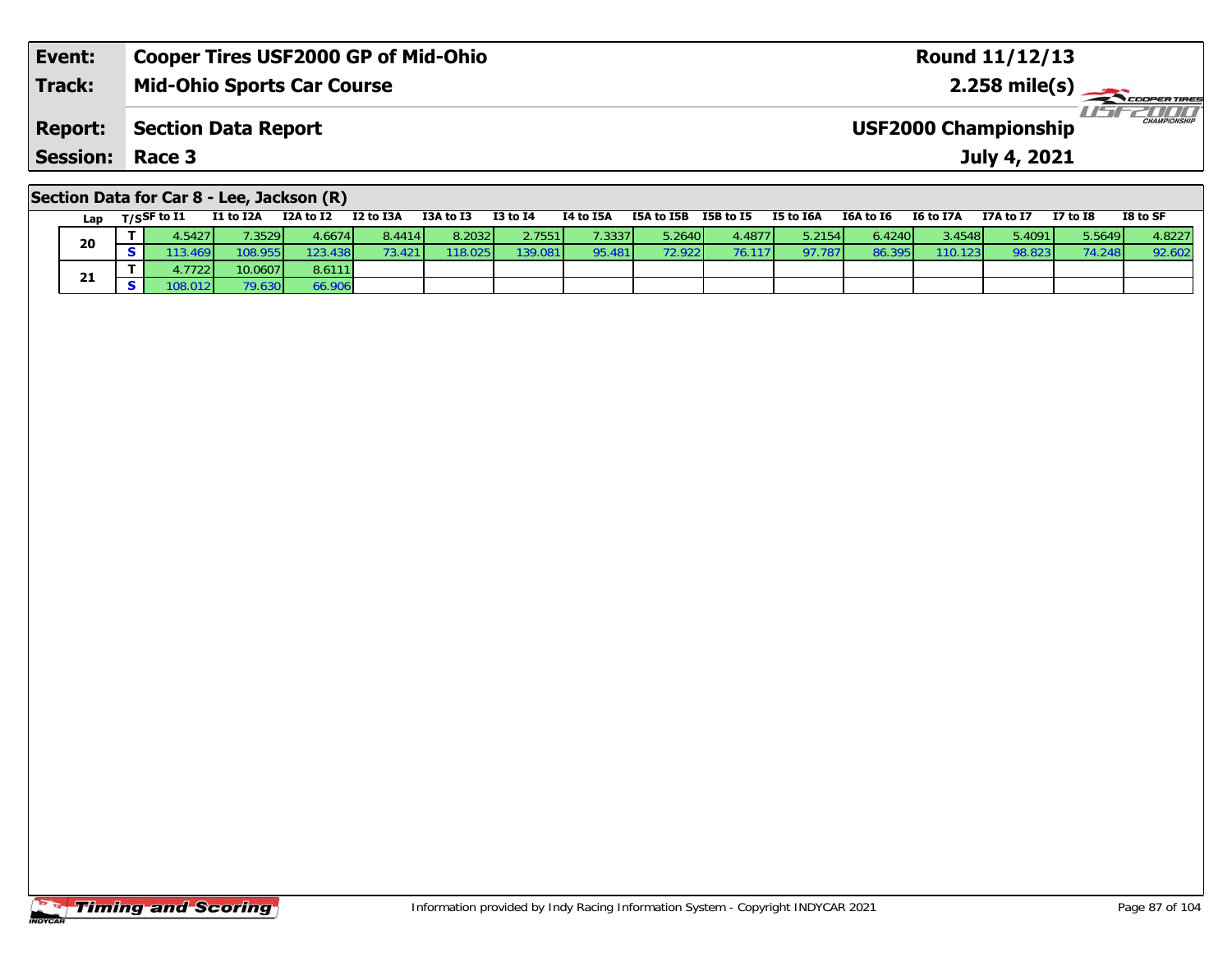| Event:          | <b>Cooper Tires USF2000 GP of Mid-Ohio</b> | Round 11/12/13                                     |
|-----------------|--------------------------------------------|----------------------------------------------------|
| Track:          | <b>Mid-Ohio Sports Car Course</b>          | $2.258 \text{ mile(s)}$                            |
| <b>Report:</b>  | <b>Section Data Report</b>                 | <b>CHAMPIONSHIP</b><br><b>USF2000 Championship</b> |
| <b>Session:</b> | Race 3                                     | July 4, 2021                                       |
|                 | Section Data for Car 8 - Lee, Jackson (R)  |                                                    |

#### **Lap T/SLap PO to SF 200**  $\begin{array}{|c|c|c|c|}\n\hline\n\textbf{S} & \textbf{96.842}\n\hline\n\end{array}$ 21  $\frac{1}{s}$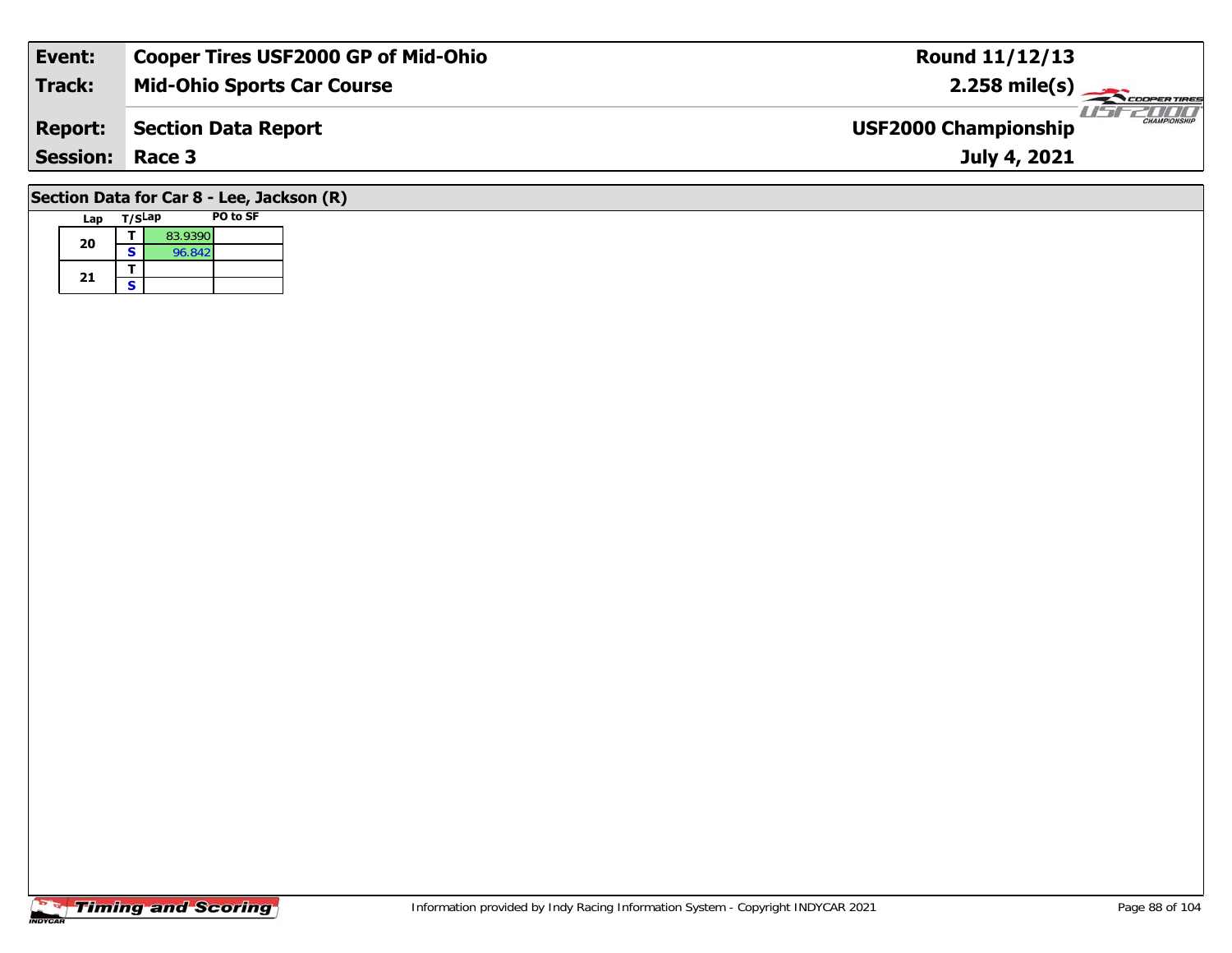| Event:          |          |                  |                            | <b>Cooper Tires USF2000 GP of Mid-Ohio</b>     |           |           |              | Round 11/12/13              |            |                                  |           |           |           |              |                 |          |  |
|-----------------|----------|------------------|----------------------------|------------------------------------------------|-----------|-----------|--------------|-----------------------------|------------|----------------------------------|-----------|-----------|-----------|--------------|-----------------|----------|--|
| Track:          |          |                  |                            | <b>Mid-Ohio Sports Car Course</b>              |           |           |              |                             |            | 2.258 mile(s) $-$<br>COOPERTIRES |           |           |           |              |                 |          |  |
| <b>Report:</b>  |          |                  | <b>Section Data Report</b> |                                                |           |           |              | <b>USF2000 Championship</b> |            |                                  |           |           |           |              |                 |          |  |
| <b>Session:</b> |          | Race 3           |                            |                                                |           |           |              |                             |            |                                  |           |           |           | July 4, 2021 |                 |          |  |
|                 |          |                  |                            | Section Data for Car 9 - Vodanovich, Peter (R) |           |           |              |                             |            |                                  |           |           |           |              |                 |          |  |
| Lap             |          | $T/S$ SF to $I1$ | I1 to I2A                  | I2A to I2                                      | I2 to I3A | I3A to I3 | $I3$ to $I4$ | I4 to I5A                   | I5A to I5B | I5B to I5                        | I5 to I6A | I6A to I6 | I6 to I7A | I7A to I7    | <b>I7 to I8</b> | I8 to SF |  |
|                 |          | 5.8087           | 8.3366                     | 5.0240                                         | 9.1807    | 8.4069    | 2.8105       | 7.9221                      | 5.7525     | 5.2629                           | 5.6836    | 7.1238    | 3.9242    | 7.2500       | 7.8131          | 7.4010   |  |
|                 | <b>S</b> | 88.738           | 96.099                     | 114.677                                        | 67.508    | 115.165   | 136.339      | 88.389                      | 66.730     | 64.905                           | 89.732    | 77.908    | 96.951    | 73.730       | 52.883          | 60.342   |  |
|                 |          | 7.6261           | 15.6724                    | 13.9095                                        | 13.9271   | 20.0051   | 9.2186       | 17.0586                     | 6.8328     | 6.2733                           | 12.1787   | 10.3610   | 7.9476    | 12.1555      | 9.4859          | 8.7938   |  |
|                 |          |                  |                            |                                                |           |           |              |                             |            |                                  |           |           |           |              |                 |          |  |

|                |              | 5.808/  | 8.3366  | 5.0240  | 9.1807  | 8.4069  | 2.8105  | 7.9221  | 5.7525 | 5.2629 | 5.6836  | 1.1238  | 3.9242  | 7.2500         | 7.8131 | 7.4010 |
|----------------|--------------|---------|---------|---------|---------|---------|---------|---------|--------|--------|---------|---------|---------|----------------|--------|--------|
| 1              | S            | 88.738  | 96.099  | 114.677 | 67.508  | 115.165 | 136.339 | 88.389  | 66.730 | 64.905 | 89.732  | 77.908  | 96.951  | 73.730         | 52.883 | 60.342 |
|                | Т            | 7.6261  | 15.6724 | 13.9095 | 13.9271 | 20.0051 | 9.2186  | 17.0586 | 6.8328 | 6.2733 | 12.1787 | 10.3610 | 7.9476  | <b>12.1555</b> | 9.4859 | 8.7938 |
| $\overline{2}$ | S            | 67.591  | 51.118  | 41.420  | 44.501  | 48.397  | 41.566  | 41.048  | 56.180 | 54.452 | 41.876  | 53.566  | 47.870  | 43.976         | 43.557 | 50.785 |
|                | Т            | 10.2081 | 16.7490 | 13.2164 | 13.4323 | 18.8584 | 10.1848 | 13.9904 | 6.5813 | 6.7155 | 11.3782 | 10.8341 | 8.5582  | 11.0390        | 8.2068 | 4.9527 |
| 3              | S            | 50.495  | 47.832  | 43.593  | 46.140  | 51.340  | 37.623  | 50.051  | 58.326 | 50.866 | 44.823  | 51.227  | 44.455  | 48.423         | 50.346 | 90.171 |
|                | Т            | 4.6704  | 7.8455  | 4.9257  | 9.3567  | 8.4380  | 2.8010  | 7.5713  | 5.5167 | 4.9011 | 5.4648  | 6.8521  | 3.5430  | 5.9106         | 6.1448 | 4.9316 |
| 4              | S            | 110.366 | 102.114 | 116.965 | 66.238  | 114.741 | 136.802 | 92.484  | 69.582 | 69.697 | 93.325  | 80.997  | 107.382 | 90.438         | 67.241 | 90.557 |
| 5              | Т            | 4.6484  | 7.6580  | 4.8129  | 8.7939  | 8.2537  | 2.7682  | 7.4811  | 5.3988 | 4.7733 | 5.4171  | 6.7182  | 3.4946  | 5.7299         | 5.9334 | 4.9645 |
|                | S            | 110.889 | 104.614 | 119.707 | 70.478  | 117.303 | 138.423 | 93.600  | 71.102 | 71.563 | 94.146  | 82.611  | 108.869 | 93.291         | 69.637 | 89.957 |
| 6              | Т            | 4.6922  | 7.9519  | 4.8341  | 8.9298  | 8.2607  | 2.7651  | 7.3811  | 5.3965 | 4.6989 | 5.4007  | 6.6489  | 3.5015  | 5.5511         | 5.7888 | 4.9150 |
|                | S            | 109.853 | 100.748 | 119.182 | 69.405  | 117.203 | 138.578 | 94.868  | 71.132 | 72.696 | 94.432  | 83.472  | 108.655 | 96.295         | 71.376 | 90.863 |
| 7              | $\mathbf{T}$ | 4.6395  | 7.5045  | 5.0437  | 9.1911  | 9.7858  | 3.7750  | 10.7122 | 5.7000 | 4.9635 | 6.0071  | 6.7970  | 3.6868  | 6.4074         | 6.5416 | 5.2758 |
|                | S            | 111.101 | 106.754 | 114.229 | 67.432  | 98.937  | 101.505 | 65.367  | 67.344 | 68.821 | 84.900  | 81.654  | 103.194 | 83.426         | 63.162 | 84.649 |
| 8              | Т            | 7.9069  | 17.0674 | 10.7524 | 12.1399 | 18.1793 | 7.6662  | 18.1191 | 7.3317 | 7.9716 | 10.8438 | 12.2361 | 8.2144  | 11.5638        | 8.4005 | 9.7824 |
|                | S            | 65.190  | 46.940  | 53.582  | 51.053  | 53.257  | 49.983  | 38.646  | 52.357 | 42.851 | 47.031  | 45.358  | 46.316  | 46.226         | 49.185 | 45.652 |
| 9              | $\mathbf{T}$ | 9.5080  | 13.5205 | 11.3255 | 11.3363 | 14.8722 | 5.0927  | 12.9805 | 6.6309 | 6.5142 | 8.7273  | 10.3222 | 7.2843  | 10.7719        | 7.7691 | 4.8957 |
|                | S            | 54.213  | 59.253  | 50.871  | 54.672  | 65.100  | 75.241  | 53.945  | 57.890 | 52.438 | 58.437  | 53.768  | 52.229  | 49.624         | 53.183 | 91.221 |
| 10             | $\mathbf{T}$ | 4.6340  | 7.5641  | 4.7630  | 9.1288  | 8.2769  | 2.7711  | 7.4651  | 5.3741 | 4.6540 | 5.3251  | 6.6632  | 3.4788  | 5.6357         | 5.8134 | 4.8471 |
|                | S            | 111.233 | 105.913 | 120.961 | 67.892  | 116.974 | 138.278 | 93.800  | 71.428 | 73.397 | 95.773  | 83.293  | 109.364 | 94.850         | 71.074 | 92.136 |
|                | Т            | 4.5684  | 7.4856  | 4.7540  | 8.6044  | 8.2866  | 2.7800  | 7.2896  | 5.2809 | 4.5881 | 5.2815  | 6.5426  | 3.4768  | 5.4204         | 5.6571 | 4.8555 |
| 11             | $\mathbf{s}$ | 112.830 | 107.024 | 121.190 | 72.030  | 116.837 | 137.835 | 96.058  | 72.689 | 74.451 | 96.563  | 84.829  | 109.427 | 98.617         | 73.038 | 91.976 |
| 12             | T.           | 5.8734  | 14.1697 | 11.5256 | 12.7863 | 20.4049 | 7.7180  | 17.2586 | 7.7006 | 6.8523 | 11.3842 | 11.3902 | 8.1834  | 11.4297        | 9.2825 | 8.1541 |
|                | $\mathbf{s}$ | 87.761  | 56.539  | 49.988  | 48.472  | 47.448  | 49.648  | 40.573  | 49.849 | 49.851 | 44.799  | 48.726  | 46.491  | 46.768         | 44.512 | 54.769 |
| 13             | Т            | 10.2536 | 16.6707 | 12.5946 | 14.0555 | 18.5750 | 8.7726  | 14.0050 | 7.9218 | 6.3558 | 10.0921 | 11.6914 | 8.1107  | 11.4769        | 7.8369 | 5.1026 |
|                | $\mathbf{s}$ | 50.271  | 48.057  | 45.745  | 44.095  | 52.123  | 43.679  | 49.998  | 48.457 | 53.745 | 50.535  | 47.471  | 46.908  | 46.576         | 52.723 | 87.522 |
| 14             | T.           | 4.6559  | 7.5962  | 4.8268  | 9.0902  | 8.2473  | 2.7586  | 7.4299  | 5.4897 | 4.7788 | 5.3325  | 6.7900  | 3.4949  | 5.5894         | 5.7823 | 4.8286 |
|                | S            | 110.710 | 105.465 | 119.362 | 68.180  | 117.394 | 138.904 | 94.245  | 69.924 | 71.480 | 95.640  | 81.738  | 108.860 | 95.636         | 71.456 | 92.489 |
| 15             | Т            | 4.5805  | 7.4299  | 4.7148  | 8.6738  | 8.2220  | 2.7708  | 7.4115  | 5.3688 | 4.7335 | 5.3331  | 6.7714  | 3.4766  | 5.5378         | 5.7931 | 4.8144 |
|                | $\mathbf{s}$ | 112.532 | 107.826 | 122.197 | 71.453  | 117.755 | 138.293 | 94.478  | 71.499 | 72.165 | 95.629  | 81.962  | 109.433 | 96.527         | 71.323 | 92.761 |
| 16             | T            | 4.5927  | 7.4817  | 4.6985  | 8.5537  | 8.2047  | 2.7601  | 7.1752  | 5.2617 | 4.5133 | 5.2976  | 6.4453  | 3.4461  | 5.3846         | 5.6039 | 4.8089 |
|                | S            | 112.233 | 107.079 | 122.621 | 72.457  | 118.003 | 138.829 | 97.590  | 72.954 | 75.685 | 96.270  | 86.109  | 110.401 | 99.273         | 73.731 | 92.868 |
| 17             | T            | 4.5912  | 7.4321  | 4.6802  | 8.5617  | 8.2737  | 2.7848  | 7.2451  | 5.2266 | 4.4505 | 5.2195  | 6.4052  | 3.4448  | 5.3060         | 5.5628 | 4.8837 |
|                | $\mathbf{s}$ | 112.270 | 107.794 | 123.101 | 72.389  | 117.019 | 137.598 | 96.648  | 73.444 | 76.753 | 97.711  | 86.648  | 110.443 | 100.744        | 74.276 | 91.445 |
| 18             | Т            | 4.5836  | 7.2511  | 4.6698  | 8.4756  | 8.2670  | 2.7894  | 7.2206  | 5.1335 | 4.4515 | 5.2502  | 6.3935  | 3.4514  | 5.3011         | 5.5799 | 4.7422 |
|                | $\mathbf{s}$ | 112.456 | 110.485 | 123.375 | 73.124  | 117.114 | 137.371 | 96.976  | 74.776 | 76.736 | 97.139  | 86.807  | 110.232 | 100.837        | 74.048 | 94.174 |
| 19             | Т            | 4.5398  | 7.2088  | 4.6580  | 8.4453  | 8.2715  | 2.7819  | 7.0242  | 5.1713 | 4.4363 | 5.2339  | 6.3195  | 3.4420  | 5.4745         | 5.5889 | 4.7548 |
|                | S            | 113.541 | 111.133 | 123.687 | 73.387  | 117.050 | 137.741 | 99.688  | 74.230 | 76.999 | 97.442  | 87.823  | 110.533 | 97.643         | 73.929 | 93.924 |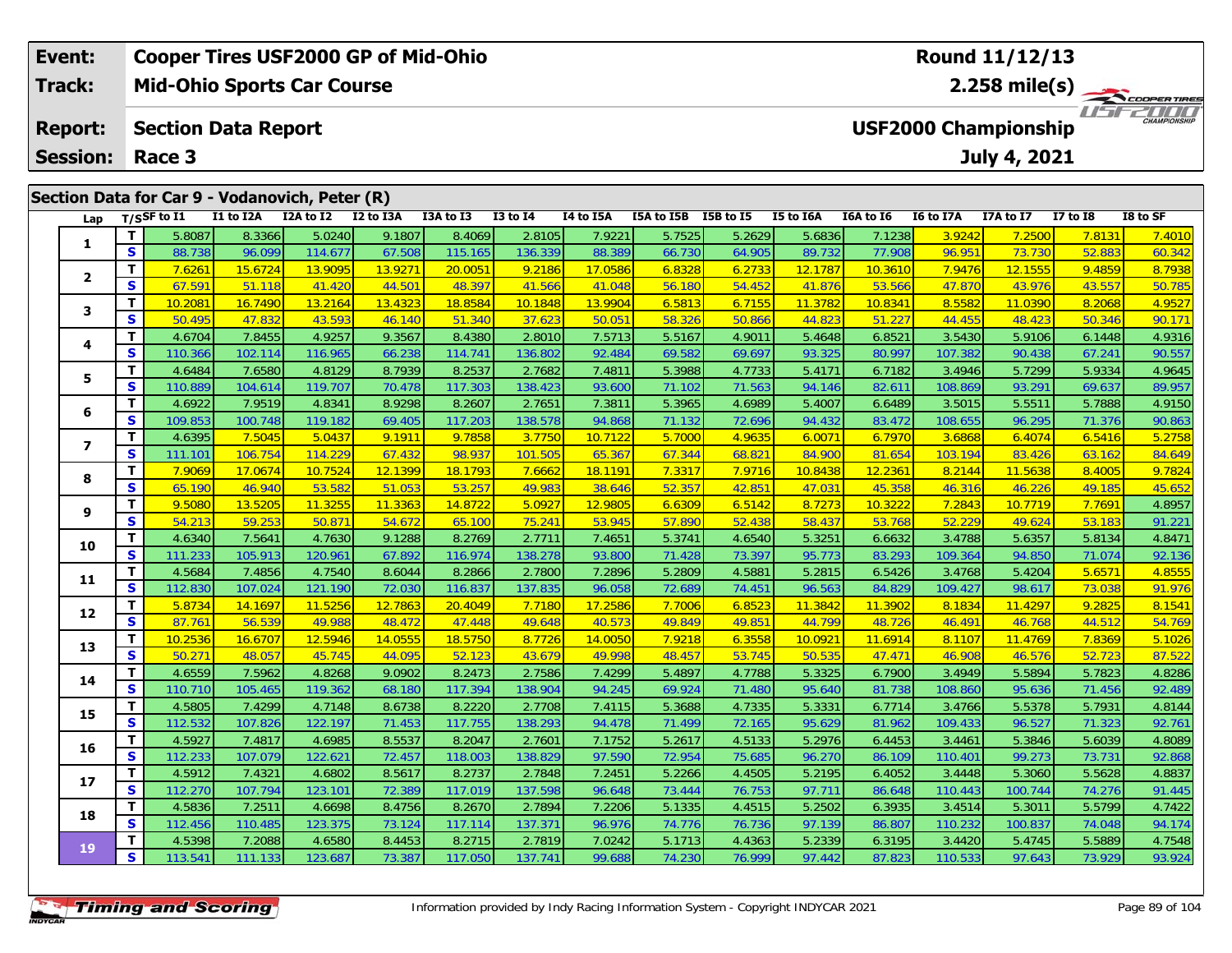| Event:                 | <b>Cooper Tires USF2000 GP of Mid-Ohio</b> | Round 11/12/13                                                 |
|------------------------|--------------------------------------------|----------------------------------------------------------------|
| Track:                 | <b>Mid-Ohio Sports Car Course</b>          | $2.258$ mile(s)                                                |
| <b>Report:</b>         | Section Data Report                        | USFZDOO'<br><b>CHAMPIONSHIP</b><br><b>USF2000 Championship</b> |
| <b>Session: Race 3</b> |                                            | July 4, 2021                                                   |

|                         |                                                    | Section Data for Car 9 - Vodanovich, Peter (R) |  |
|-------------------------|----------------------------------------------------|------------------------------------------------|--|
| Lap T/SLap              |                                                    | PO to SF                                       |  |
| $\mathbf{1}$            | $\overline{\mathbf{T}}$                            | 97.7006<br>167.5719                            |  |
|                         | $\overline{\mathbf{s}}$                            | 83.201<br>45.436                               |  |
| $\mathbf{2}$            | $\overline{1}$                                     | 171.4460                                       |  |
|                         | $\mathbf{s}$<br>$\overline{\mathsf{r}}$            | 47.413<br>164.9052                             |  |
| $\mathbf{3}$            | $\overline{\mathbf{s}}$                            | 49.294                                         |  |
|                         | $\overline{\mathsf{r}}$                            | 88.8733                                        |  |
| $\overline{\mathbf{4}}$ | $\overline{\mathbf{s}}$                            | 91.465                                         |  |
| 5                       | $\overline{\mathbf{r}}$                            | 86.8460                                        |  |
|                         | $\overline{\mathbf{s}}$                            | 93.600                                         |  |
| 6                       | $\overline{\mathsf{r}}$                            | 86.7163                                        |  |
|                         | $\overline{\mathbf{s}}$                            | 93.740                                         |  |
| $\overline{\mathbf{z}}$ | $\overline{\mathbf{r}}$<br>$\overline{\mathbf{s}}$ | 96.0310<br>84.648                              |  |
|                         | $\mathbf T$                                        | 168.1755                                       |  |
| 8                       | $\overline{\mathbf{s}}$                            | 48.335                                         |  |
| $\overline{9}$          | $\overline{t}$                                     | 141.5513                                       |  |
|                         | $\overline{\mathbf{s}}$                            | 57.427                                         |  |
| 10                      | $\overline{\mathsf{r}}$                            | 86.3944                                        |  |
|                         | $\overline{\mathbf{s}}$<br>T                       | 94.089<br>84.8715                              |  |
| $11$                    | $\overline{\mathbf{s}}$                            | 95.778                                         |  |
|                         | $\overline{\mathbf{I}}$                            | 164.1135                                       |  |
| 12                      | $\overline{\mathbf{s}}$                            | 49.532                                         |  |
| 13                      | $\overline{\mathbf{T}}$                            | 163.5152                                       |  |
|                         | $\overline{\mathbf{s}}$                            | 49.713                                         |  |
| $14$                    | $\overline{\mathsf{r}}$<br>$\mathbf{s}$            | 86.6911                                        |  |
|                         | $\overline{1}$                                     | 93.767<br>85.6320                              |  |
| 15                      | $\overline{\mathbf{s}}$                            | 94.927                                         |  |
|                         | $\mathbf{T}$                                       | 84.2280                                        |  |
| 16                      | $\overline{\mathbf{s}}$                            | 96.509                                         |  |
| $17$                    | $\overline{\mathbf{r}}$                            | 84.0679                                        |  |
|                         | $\overline{\mathbf{s}}$                            | 96.693                                         |  |
| 18                      | $\overline{\mathbf{T}}$<br>$\overline{\mathbf{s}}$ | 83.5604<br>97.281                              |  |
|                         | $\mathbf{T}$                                       | 83.3507                                        |  |
| <b>19</b>               | $\mathbf{s}$                                       | 97.525                                         |  |
|                         |                                                    |                                                |  |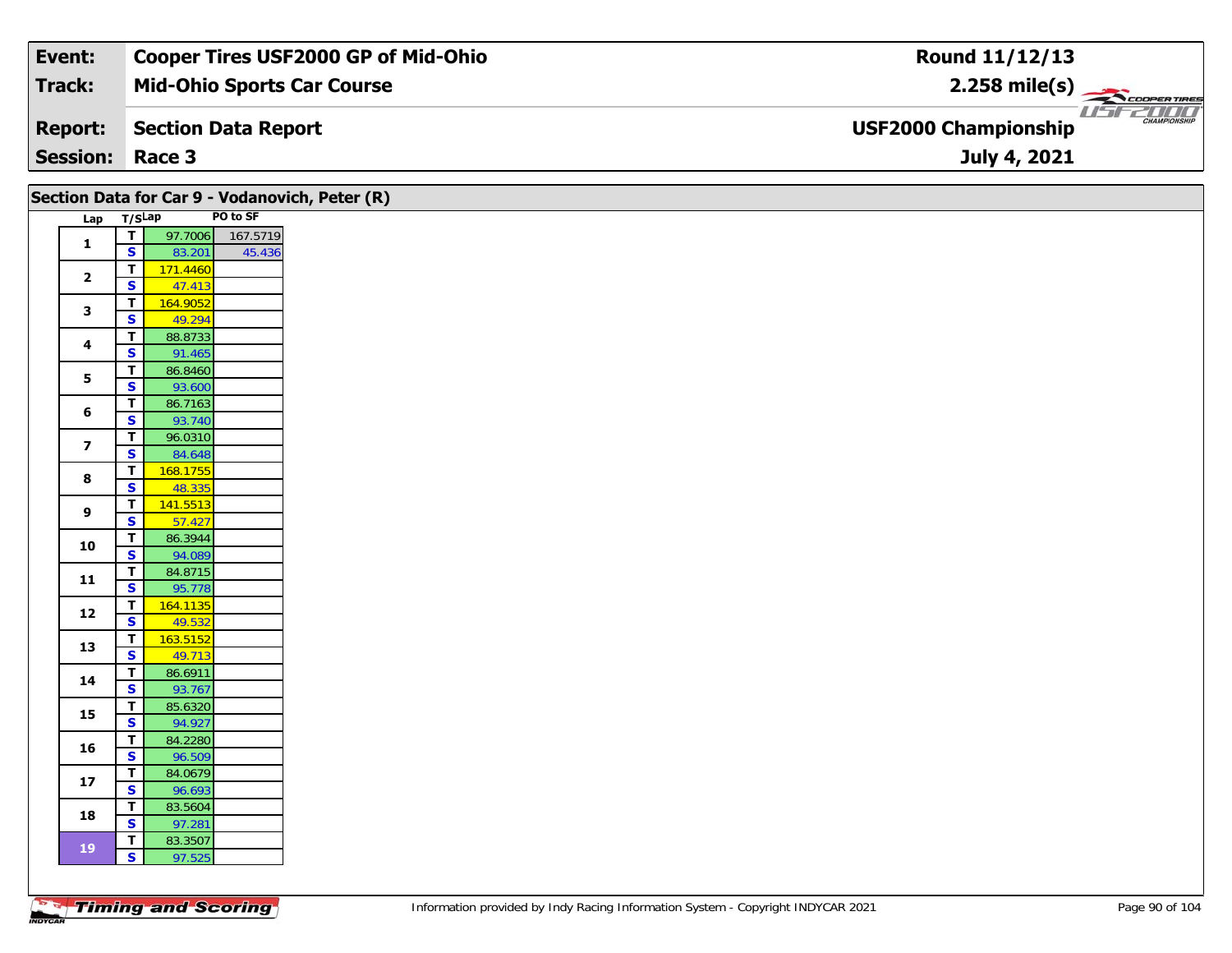| Event:                 | <b>Cooper Tires USF2000 GP of Mid-Ohio</b> | <b>Round 11/12/13</b>                              |
|------------------------|--------------------------------------------|----------------------------------------------------|
| <b>Track:</b>          | <b>Mid-Ohio Sports Car Course</b>          | $2.258 \text{ mile(s)}$                            |
| <b>Report:</b>         | Section Data Report                        | <b>CHAMPIONSHIP</b><br><b>USF2000 Championship</b> |
| <b>Session: Race 3</b> |                                            | July 4, 2021                                       |
|                        |                                            |                                                    |

### **Section Data for Car 9 - Vodanovich, Peter (R)**

| Lap | $T/S$ SF to $I1$ | I1 to I2A | I2A to I2 | I2 to I3A | I3A to I3 | <b>I3 to I4</b> | I4 to I5A | I5A to I5B | I5B to I5 | I5 to I6A               | I6A to I6 | <b>I6 to I7A</b> | I7A to I7 | <b>I7 to I8</b> | I8 to SF |
|-----|------------------|-----------|-----------|-----------|-----------|-----------------|-----------|------------|-----------|-------------------------|-----------|------------------|-----------|-----------------|----------|
| 20  | .5380            | .2734     | 1.7276 l  | 8.5342    | 8.2392    | 2.7751          | 7.02021   | 5.1747     | 4.3937    | $5.2013$ $\blacksquare$ | 6.3959    | 3.4358           | 5.4189    | 5.5862          | 4.7994   |
|     | .3.586           | 110.146   | 21.867    | '2.622 L  | 17.509    | 138.079         | 99.745    | .181       | 77.746    | 98.052                  | 86.774    | 110.732          | 98.645    | 73.965          | 93.051   |
| 21  | . 7311 L         | 9.7330    | 8.9742    |           |           |                 |           |            |           |                         |           |                  |           |                 |          |
|     | 08.9501          | 82.311    | 199.199   |           |           |                 |           |            |           |                         |           |                  |           |                 |          |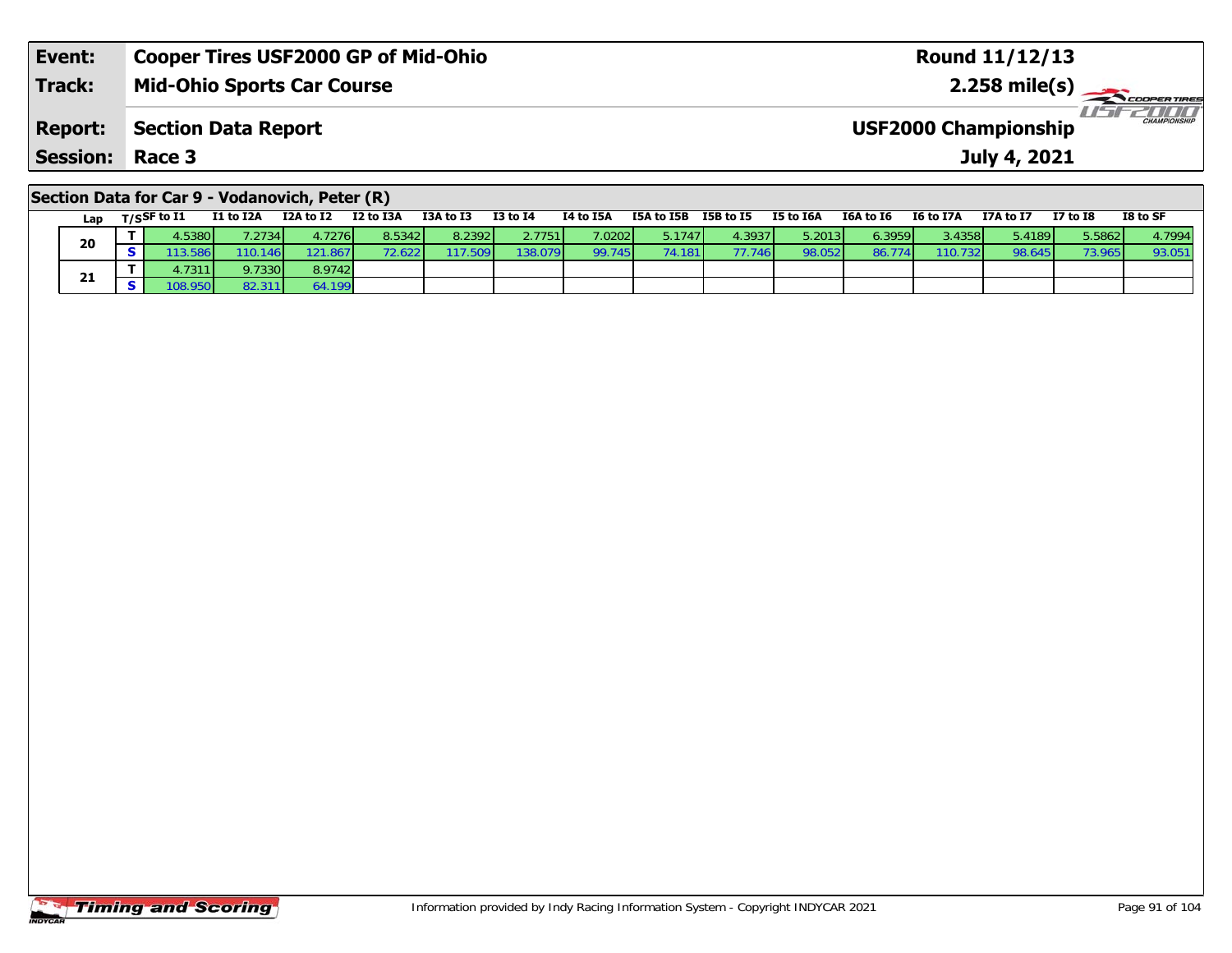| Event:                                         | <b>Cooper Tires USF2000 GP of Mid-Ohio</b> | <b>Round 11/12/13</b>                              |  |  |  |  |  |  |  |  |  |  |
|------------------------------------------------|--------------------------------------------|----------------------------------------------------|--|--|--|--|--|--|--|--|--|--|
| Track:                                         | <b>Mid-Ohio Sports Car Course</b>          | $2.258$ mile(s)                                    |  |  |  |  |  |  |  |  |  |  |
| <b>Report:</b>                                 | Section Data Report                        | <b>CHAMPIONSHIP</b><br><b>USF2000 Championship</b> |  |  |  |  |  |  |  |  |  |  |
| <b>Session: Race 3</b>                         |                                            | July 4, 2021                                       |  |  |  |  |  |  |  |  |  |  |
| Section Data for Car 9 - Vodanovich, Peter (R) |                                            |                                                    |  |  |  |  |  |  |  |  |  |  |

# Lap T/S<sup>Lap</sup> PO to SF **20a**  $\begin{array}{|c|c|c|}\n\hline\n\textbf{S} & \textbf{83.5136} \\
\hline\n\textbf{S} & \textbf{97.335}\n\end{array}$ 21  $\frac{1}{s}$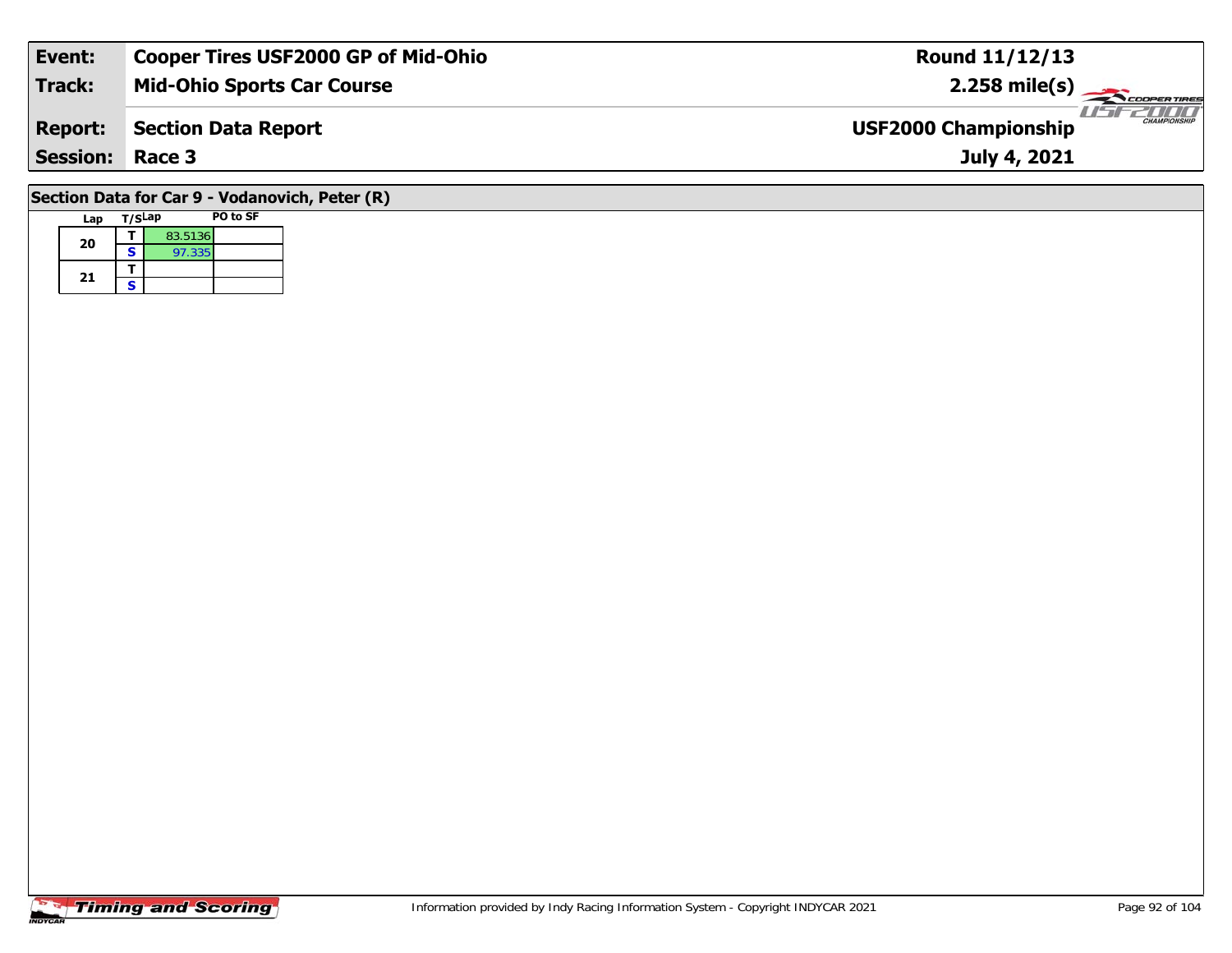| Event:          |    |                            |           | <b>Cooper Tires USF2000 GP of Mid-Ohio</b>  |           |           |                 |           |            |           |           |           |                             | <b>Round 11/12/13</b> |              |                     |
|-----------------|----|----------------------------|-----------|---------------------------------------------|-----------|-----------|-----------------|-----------|------------|-----------|-----------|-----------|-----------------------------|-----------------------|--------------|---------------------|
| <b>Track:</b>   |    |                            |           | <b>Mid-Ohio Sports Car Course</b>           |           |           |                 |           |            |           |           |           | $2.258$ mile(s)             |                       | COOPERTIRES  |                     |
| <b>Report:</b>  |    | <b>Section Data Report</b> |           |                                             |           |           |                 |           |            |           |           |           | <b>USF2000 Championship</b> |                       |              | <b>CHAMPIONSHIP</b> |
| <b>Session:</b> |    | Race 3                     |           |                                             |           |           |                 |           |            |           |           |           |                             | <b>July 4, 2021</b>   |              |                     |
|                 |    |                            |           | Section Data for Car 91 - Frazer, Billy (R) |           |           |                 |           |            |           |           |           |                             |                       |              |                     |
| Lap             |    | $T/S$ SF to $I1$           | I1 to I2A | I2A to I2                                   | I2 to I3A | I3A to I3 | <b>I3 to I4</b> | I4 to I5A | I5A to I5B | I5B to I5 | I5 to I6A | I6A to I6 | I6 to I7A                   | <b>I7A to I7</b>      | $I7$ to $I8$ | I8 to SF            |
|                 |    | 5.7940                     | 9.1586    | 5.3362                                      | 9.3574    | 8.3217    | 2.7672          | 8.2364    | 5.6506     | 5.1829    | 5.8263    | 7.4658    | 4.1549                      | 7.4747                | 7.9598       | 8.9029              |
|                 | S. | 88.964                     | 87.474    | 107.968                                     | 66.233    | 116.344   | 138.473         | 85.016    | 67.933     | 65.907    | 87.534    | 74.339    | 91.568                      | 71.514                | 51.909       | 50.162              |
|                 |    | 7.2774                     | 15.3037   | 15.0349                                     | 13.1725   | 19.3600   | 9.3699          | 18.3500   | 6.7623     | 5.1821    | 12.355    | 11.3311   | 6.7604                      | 12.0686               | 9.7254       | 8.6920              |
|                 | S. | 70.829                     | 52.349    | 38.320                                      | 47.051    | 50.009    | 40.895          | 38.160    | 56.765     | 65.917    | 41.27     | 48.980    | 56.27                       | 44.292                | 42.485       | 51.380              |
| 3               |    | 9.7466                     | 17.0236   | 14.7822                                     | 13.2591   | 18.2498   | 9.6435          | 14.0720   | 6.0071     | 6.3618    | 11.934    | 10.7267   | 8.0790                      | 10.0822               | 7.9535       | 4.9244              |
|                 | s  | 52.886                     | 47.060    | 38.975                                      | 46.743    | 53.052    | 39.735          | 49.760    | 63.902     | 53.694    | 42.735    | 51.740    | 47.092                      | 53.019                | 51.950       | 90.689              |
|                 |    |                            |           |                                             |           |           |                 |           |            |           |           |           |                             |                       |              |                     |

| $\mathbf{2}$   | T                       | 7.2774  | 15.3037 | 15.0349 | 13.1725 | 19.3600 | 9.3699  | 18.3500 | 6.7623 | 5.1821 | 12.3556 | 11.3311 | 6.7604  | 12.0686 | 9.7254 | 8.6920 |
|----------------|-------------------------|---------|---------|---------|---------|---------|---------|---------|--------|--------|---------|---------|---------|---------|--------|--------|
|                | S                       | 70.829  | 52.349  | 38.320  | 47.051  | 50.009  | 40.895  | 38.160  | 56.765 | 65.917 | 41.277  | 48.980  | 56.277  | 44.292  | 42.485 | 51.380 |
| 3              | т                       | 9.7466  | 17.0236 | 14.7822 | 13.2591 | 18.2498 | 9.6435  | 14.0720 | 6.0071 | 6.3618 | 11.9340 | 10.7267 | 8.0790  | 10.0822 | 7.9535 | 4.9244 |
|                | $\overline{\mathbf{s}}$ | 52.886  | 47.060  | 38.975  | 46.743  | 53.052  | 39.735  | 49.760  | 63.902 | 53.694 | 42.735  | 51.740  | 47.092  | 53.019  | 51.950 | 90.689 |
| 4              | т                       | 4.6573  | 7.8428  | 4.7729  | 9.1769  | 8.2104  | 2.7163  | 7.7305  | 5.6523 | 4.9143 | 5.4379  | 6.9060  | 3.5562  | 5.9193  | 6.1718 | 4.9114 |
|                | S                       | 110.677 | 102.149 | 120.710 | 67.536  | 117.921 | 141.068 | 90.580  | 67.913 | 69.510 | 93.786  | 80.365  | 106.983 | 90.306  | 66.947 | 90.929 |
| 5              | T.                      | 4.7088  | 7.7343  | 4.8545  | 8.7188  | 8.2442  | 2.7698  | 7.4715  | 7.0783 | 4.9716 | 5.5115  | 6.8494  | 3.5027  | 5.7585  | 5.9840 | 4.8957 |
|                | S                       | 109.466 | 103.582 | 118.681 | 71.085  | 117.438 | 138.343 | 93.720  | 54.231 | 68.708 | 92.534  | 81.029  | 108.618 | 92.827  | 69.048 | 91.221 |
| 6              | T.                      | 4.6656  | 7.6229  | 4.7960  | 8.8863  | 8.3115  | 2.8040  | 7.2633  | 5.4365 | 4.6525 | 5.2981  | 6.6044  | 3.4997  | 5.4782  | 5.8362 | 4.8701 |
|                | S                       | 110.480 | 105.096 | 120.129 | 69.745  | 116.487 | 136.655 | 96.406  | 70.609 | 73.421 | 96.261  | 84.035  | 108.711 | 97.577  | 70.796 | 91.701 |
| $\overline{ }$ | T                       | 4.5868  | 7.7438  | 5.7235  | 9.2163  | 9.5906  | 3.3615  | 9.3599  | 5.8798 | 4.9912 | 6.6376  | 7.2348  | 4.1265  | 5.5701  | 5.9234 | 5.3682 |
|                | $\mathbf{s}$            | 112.378 | 103.455 | 100.662 | 67.247  | 100.951 | 113.991 | 74.811  | 65.285 | 68.439 | 76.835  | 76.713  | 92.198  | 95.967  | 69.754 | 83.192 |
| 8              | T                       | 7.5790  | 17.2237 | 10.9729 | 11.5526 | 18.6480 | 7.5130  | 18.5178 | 6.8595 | 7.5737 | 11.2047 | 15.9324 | 14.3780 | 16.1424 | 8.5600 | 9.7856 |
|                | S                       | 68.011  | 46.514  | 52.505  | 53.648  | 51.919  | 51.003  | 37.814  | 55.961 | 45.102 | 45.517  | 34.835  | 26.461  | 33.114  | 48.269 | 45.638 |
| 9              | T                       | 10.0155 | 14.8071 | 13.0268 | 12.7450 | 12.0012 | 8.0817  | 10.3825 | 5.9370 | 4.9060 | 5.6642  | 8.3102  | 6.6182  | 7.2903  | 7.2114 | 4.9060 |
|                | S                       | 51.466  | 54.105  | 44.227  | 48.629  | 80.674  | 47.414  | 67.443  | 64.656 | 69.627 | 90.039  | 66.785  | 57.486  | 73.323  | 57.296 | 91.030 |
| 10             | T.                      | 4.6399  | 7.5215  | 4.7575  | 8.8459  | 8.3125  | 2.7730  | 7.3151  | 5.3722 | 4.7499 | 5.5072  | 6.8044  | 3.5360  | 5.5181  | 5.7851 | 4.8238 |
|                | S                       | 111.092 | 106.513 | 121.101 | 70.063  | 116.473 | 138.183 | 95.724  | 71.454 | 71.915 | 92.606  | 81.565  | 107.595 | 96.871  | 71.422 | 92.581 |
| 11             | т                       | 4.5761  | 7.4175  | 4.7757  | 8.8778  | 8.1670  | 2.7294  | 7.3193  | 5.2529 | 4.7034 | 5.3369  | 6.7406  | 4.3934  | 7.0126  | 6.3906 | 5.8660 |
|                | S                       | 112.641 | 108.006 | 120.639 | 69.812  | 118.548 | 140.390 | 95.669  | 73.077 | 72.626 | 95.561  | 82.337  | 86.597  | 76.226  | 64.655 | 76.132 |
| 12             | т                       | 6.5673  | 13.2360 | 15.8700 | 9.1557  | 18.8546 | 8.1167  | 20.5410 | 7.6106 | 4.8232 | 10.9341 | 12.1900 | 6.9739  | 11.9138 | 9.7571 | 6.9335 |
|                | S                       | 78.488  | 60.527  | 36.303  | 67.693  | 51.350  | 47.209  | 34.089  | 50.438 | 70.822 | 46.643  | 45.529  | 54.554  | 44.868  | 42.347 | 64.411 |
| 13             | T                       | 10.9229 | 15.9519 | 13.9979 | 14.3343 | 16.9403 | 9.5789  | 13.1338 | 7.4062 | 4.9989 | 11.4443 | 10.9817 | 6.8007  | 9.3758  | 6.3031 | 5.0048 |
|                | S                       | 47.190  | 50.222  | 41.159  | 43.237  | 57.153  | 40.003  | 53.315  | 51.830 | 68.333 | 44.564  | 50.539  | 55.943  | 57.013  | 65.552 | 89.233 |
| 14             | T.                      | 4.6746  | 7.6319  | 4.7522  | 8.7989  | 8.2817  | 2.7723  | 7.3290  | 5.3441 | 4.7389 | 5.2361  | 6.7008  | 3.5016  | 5.4529  | 5.6972 | 4.8118 |
|                | S                       | 110.267 | 104.972 | 121.236 | 70.438  | 116.906 | 138.218 | 95.542  | 71.829 | 72.082 | 97.401  | 82.826  | 108.652 | 98.030  | 72.524 | 92.812 |
| 15             | T                       | 4.5785  | 7.3474  | 4.6743  | 8.7291  | 8.1918  | 2.7758  | 7.4884  | 5.3964 | 4.7940 | 5.5106  | 6.8470  | 3.4910  | 5.5880  | 5.7484 | 4.7973 |
|                | $\mathbf{s}$            | 112.582 | 109.037 | 123.256 | 71.001  | 118.189 | 138.044 | 93.508  | 71.133 | 71.254 | 92.549  | 81.057  | 108.982 | 95.660  | 71.878 | 93.092 |
| 16             | T.                      | 4.6020  | 7.4803  | 4.8089  | 8.7948  | 8.2224  | 2.7726  | 7.2078  | 5.2654 | 4.6940 | 5.2743  | 6.5875  | 3.4641  | 5.4757  | 5.7499 | 4.8048 |
|                | $\mathbf{s}$            | 112.007 | 107.099 | 119.806 | 70.470  | 117.749 | 138.203 | 97.149  | 72.903 | 72.772 | 96.695  | 84.250  | 109.828 | 97.621  | 71.859 | 92.947 |
| 17             | T                       | 4.5785  | 7.4427  | 4.6928  | 8.6827  | 8.2786  | 2.7831  | 7.0352  | 5.3939 | 4.7738 | 5.2826  | 6.7309  | 3.4753  | 5.3814  | 5.5872 | 4.7834 |
|                | S                       | 112.582 | 107.641 | 122.770 | 71.380  | 116.950 | 137.682 | 99.532  | 71.166 | 71.555 | 96.543  | 82.456  | 109.474 | 99.332  | 73.951 | 93.363 |
| 18             | T                       | 4.5509  | 7.2583  | 4.6396  | 8.5811  | 8.2180  | 2.7540  | 7.1523  | 5.4750 | 4.5195 | 5.2289  | 6.4777  | 3.4834  | 5.3014  | 5.6222 | 4.7904 |
|                | $\mathbf{s}$            | 113.264 | 110.375 | 124.178 | 72.225  | 117.812 | 139.136 | 97.902  | 70.112 | 75.582 | 97.535  | 85.679  | 109.219 | 100.831 | 73.491 | 93.226 |
| 19             | т                       | 4.5413  | 7.2864  | 4.6910  | 8.5766  | 8.1793  | 2.7758  | 7.1522  | 5.1022 | 4.4126 | 5.1833  | 6.4209  | 3.4685  | 5.2338  | 5.4918 | 4.7489 |
|                | S                       | 113.504 | 109.950 | 122.817 | 72.263  | 118.370 | 138.044 | 97.904  | 75.235 | 77.413 | 98.393  | 86.436  | 109.688 | 102.133 | 75.236 | 94.041 |
|                |                         |         |         |         |         |         |         |         |        |        |         |         |         |         |        |        |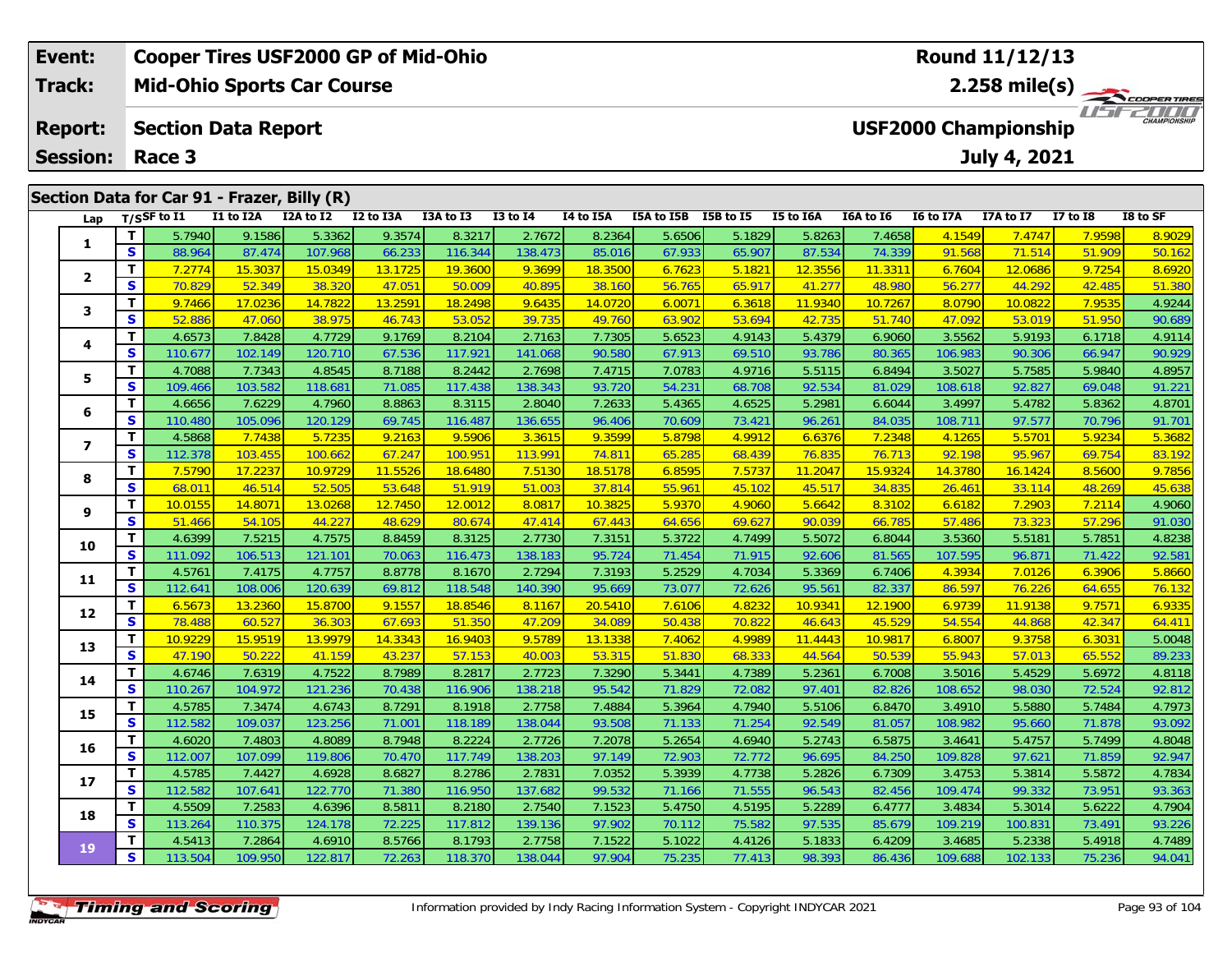| Event:          | <b>Cooper Tires USF2000 GP of Mid-Ohio</b> | Round 11/12/13                                               |
|-----------------|--------------------------------------------|--------------------------------------------------------------|
| Track:          | <b>Mid-Ohio Sports Car Course</b>          | $2.258$ mile(s)                                              |
| <b>Report:</b>  | Section Data Report                        | 2000 T<br><b>CHAMPIONSHIP</b><br><b>USF2000 Championship</b> |
| <b>Session:</b> | Race 3                                     | July 4, 2021                                                 |

| Section Data for Car 91 - Frazer, Billy (R) |                                                    |                   |          |  |  |
|---------------------------------------------|----------------------------------------------------|-------------------|----------|--|--|
| Lap T/SLap                                  |                                                    |                   | PO to SF |  |  |
| $\mathbf{1}$                                | $\overline{\mathbf{r}}$                            | 101.5894 162.4671 |          |  |  |
|                                             | $\overline{\mathbf{s}}$                            | 80.016            | 46.864   |  |  |
| $\overline{\mathbf{2}}$                     | $\overline{1}$                                     | 170.7459          |          |  |  |
|                                             | $\overline{\mathbf{s}}$                            | 47.608            |          |  |  |
| $\mathbf{3}$                                | $\overline{\mathbf{T}}$                            | 162.8455          |          |  |  |
|                                             | $\overline{\mathbf{s}}$                            | 49.917            |          |  |  |
| $\overline{\mathbf{4}}$                     | $\overline{\mathsf{r}}$                            | 88.5763           |          |  |  |
|                                             | $\overline{\mathbf{s}}$<br>$\overline{\mathbf{I}}$ | 91.772<br>89.0536 |          |  |  |
| 5                                           | $\overline{\mathbf{s}}$                            | 91.280            |          |  |  |
|                                             | $\mathbf{T}$                                       | 86.0253           |          |  |  |
| 6                                           | $\overline{\mathbf{s}}$                            | 94.493            |          |  |  |
|                                             | $\overline{\mathsf{r}}$                            | 95.3140           |          |  |  |
| $\overline{\mathbf{z}}$                     | $\overline{\mathbf{s}}$                            | 85.284            |          |  |  |
|                                             | $\overline{\mathbf{T}}$                            | 182.4433          |          |  |  |
| 8                                           | $\overline{\mathbf{s}}$                            | 44.555            |          |  |  |
|                                             | $\overline{\mathbf{r}}$                            | 131.9031          |          |  |  |
| $\boldsymbol{9}$                            | $\overline{\mathbf{s}}$                            | 61.627            |          |  |  |
| 10                                          | $\overline{t}$                                     | 86.2621           |          |  |  |
|                                             | $\overline{\mathbf{s}}$                            | 94.234            |          |  |  |
| 11                                          | $\mathbf{T}$                                       | 89.5592           |          |  |  |
|                                             | $\mathbf{s}$                                       | 90.765            |          |  |  |
| 12                                          | $\overline{\mathbf{I}}$                            | 163.4775          |          |  |  |
|                                             | $\overline{\mathbf{s}}$                            | 49.724            |          |  |  |
| 13                                          | $\overline{r}$                                     | 157.1755          |          |  |  |
|                                             | $\overline{\mathbf{s}}$                            | 51.718            |          |  |  |
| 14                                          | $\overline{\mathbf{I}}$<br>$\overline{\mathbf{s}}$ | 85.7240<br>94.825 |          |  |  |
|                                             | $\overline{\mathsf{r}}$                            | 85.9580           |          |  |  |
| 15                                          | $\overline{\mathbf{s}}$                            | 94.567            |          |  |  |
|                                             | T                                                  | 85.2045           |          |  |  |
| 16                                          | $\overline{\mathbf{s}}$                            | 95.403            |          |  |  |
|                                             | $\overline{\mathbf{r}}$                            | 84.9021           |          |  |  |
| $17$                                        | $\mathbf{s}$                                       | 95.743            |          |  |  |
|                                             | $\overline{\mathbf{T}}$                            | 84.0527           |          |  |  |
| 18                                          | $\overline{\mathbf{s}}$                            | 96.711            |          |  |  |
| 19                                          | $\mathbf{T}$                                       | 83.2646           |          |  |  |
|                                             | $\vert$ s $\vert$                                  | 97.626            |          |  |  |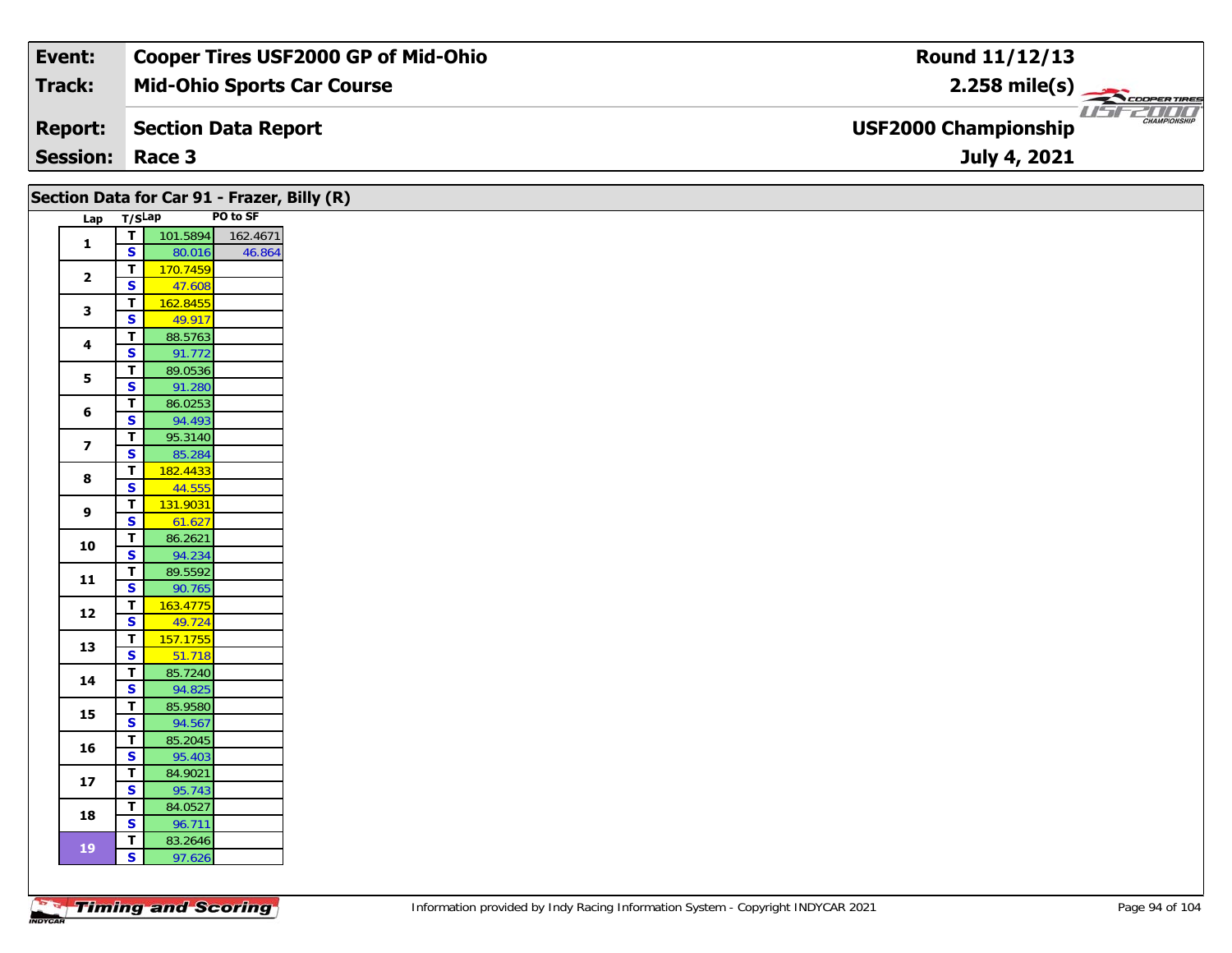| <b>Session: Race 3</b> |                                            | July 4, 2021                                        |
|------------------------|--------------------------------------------|-----------------------------------------------------|
| <b>Report:</b>         | Section Data Report                        | <b>CHAMPIONSHIP</b><br><b>USF2000 Championship</b>  |
| <b>Track:</b>          | <b>Mid-Ohio Sports Car Course</b>          | $2.258$ mile(s) $\rightarrow$<br><b>COOPERTIRES</b> |
| Event:                 | <b>Cooper Tires USF2000 GP of Mid-Ohio</b> | Round 11/12/13                                      |

# **Section Data for Car 91 - Frazer, Billy (R)**

| Lap | T/SSF to I1           | I1 to I2A | I2A to I2 | I2 to I3A | I3A to I3 | <b>I3 to I4</b> | I4 to I5A | I5A to I5B              | I5B to I5 | I5 to I6A | I6A to I6 | I6 to I7A | I7A to I7 | I7 to I8 | I8 to SF |
|-----|-----------------------|-----------|-----------|-----------|-----------|-----------------|-----------|-------------------------|-----------|-----------|-----------|-----------|-----------|----------|----------|
| 20  | $4.5514$ <sup>1</sup> | .1482     | 4.6530    | 8.4520    | 8.2301    | 2.7584          | 7.0873    | 5.1509                  | 4.5355    | 5.2130    | 6.4241    | 3.4306 L  | 5.4297    | 5.5391   | 4.8079   |
|     | .2521                 | 12.075    | 123.8201  | 3.329     | 17.639    | 138.915         | 98.800    | $74.524$ $\blacksquare$ | 75.315    | 97.832    | 86.393    | 110.900   | 98.448    | 74.594   | 92.887   |
| 21  | .4184                 | 10.0025   | 9.6361    |           |           |                 |           |                         |           |           |           |           |           |          |          |
|     | .1301                 | 80.094    | 59.789    |           |           |                 |           |                         |           |           |           |           |           |          |          |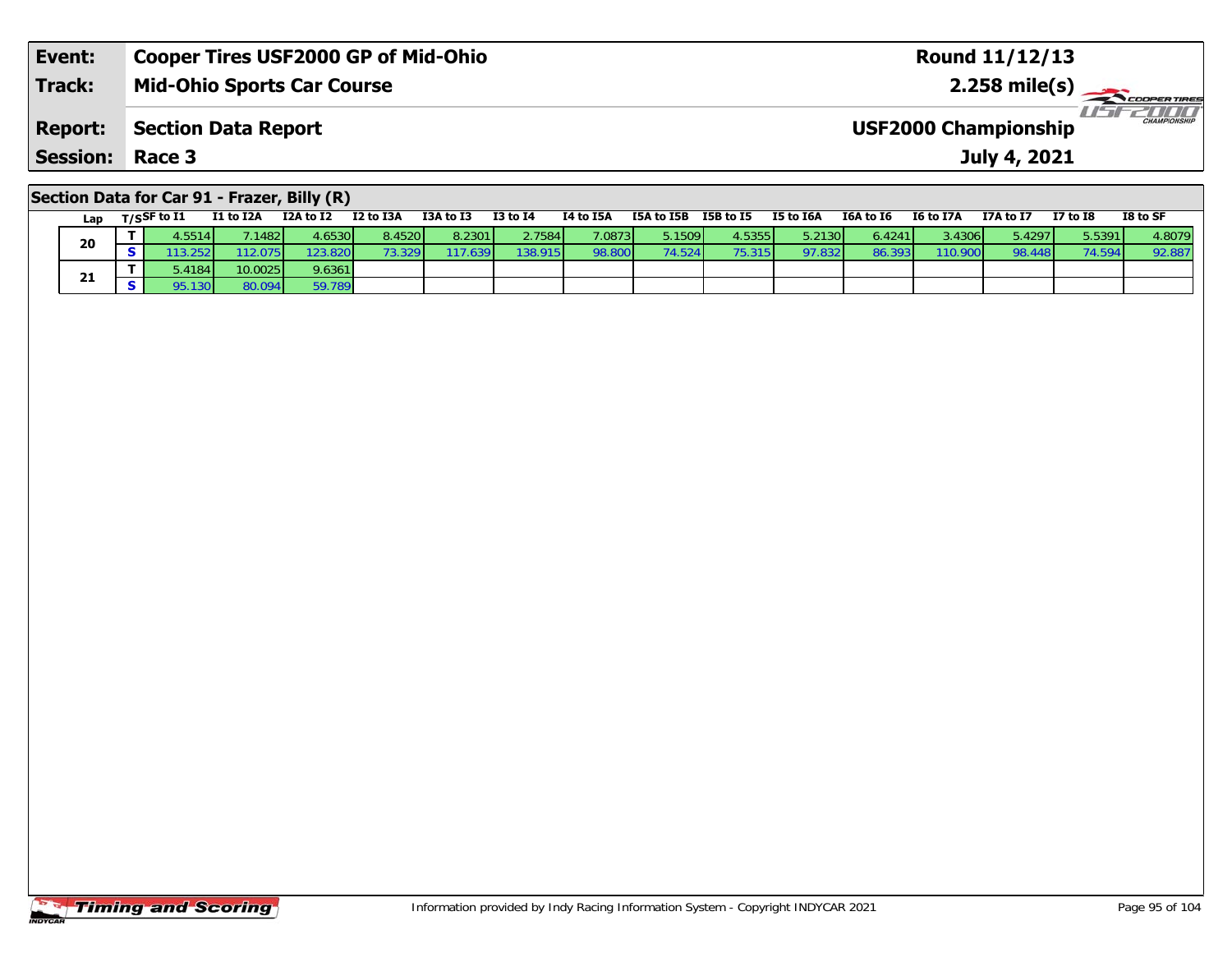| Event:                                                                                      | <b>Cooper Tires USF2000 GP of Mid-Ohio</b> | <b>Round 11/12/13</b> |  |  |  |  |  |  |  |  |
|---------------------------------------------------------------------------------------------|--------------------------------------------|-----------------------|--|--|--|--|--|--|--|--|
| Track:                                                                                      | <b>Mid-Ohio Sports Car Course</b>          | $2.258$ mile(s)       |  |  |  |  |  |  |  |  |
| <b>CHAMPIONSHIP</b><br><b>USF2000 Championship</b><br>Section Data Report<br><b>Report:</b> |                                            |                       |  |  |  |  |  |  |  |  |
| <b>Session: Race 3</b><br>July 4, 2021                                                      |                                            |                       |  |  |  |  |  |  |  |  |
| Section Data for Car 91 - Frazer, Billy (R)                                                 |                                            |                       |  |  |  |  |  |  |  |  |

#### **Lap T/SLap PO to SF 20a**  $\begin{array}{|c|c|c|}\n\hline\n\textbf{S} & \textbf{83.4112} \\
\hline\n\textbf{S} & \textbf{97.455}\n\hline\n\end{array}$ 21  $\frac{1}{s}$

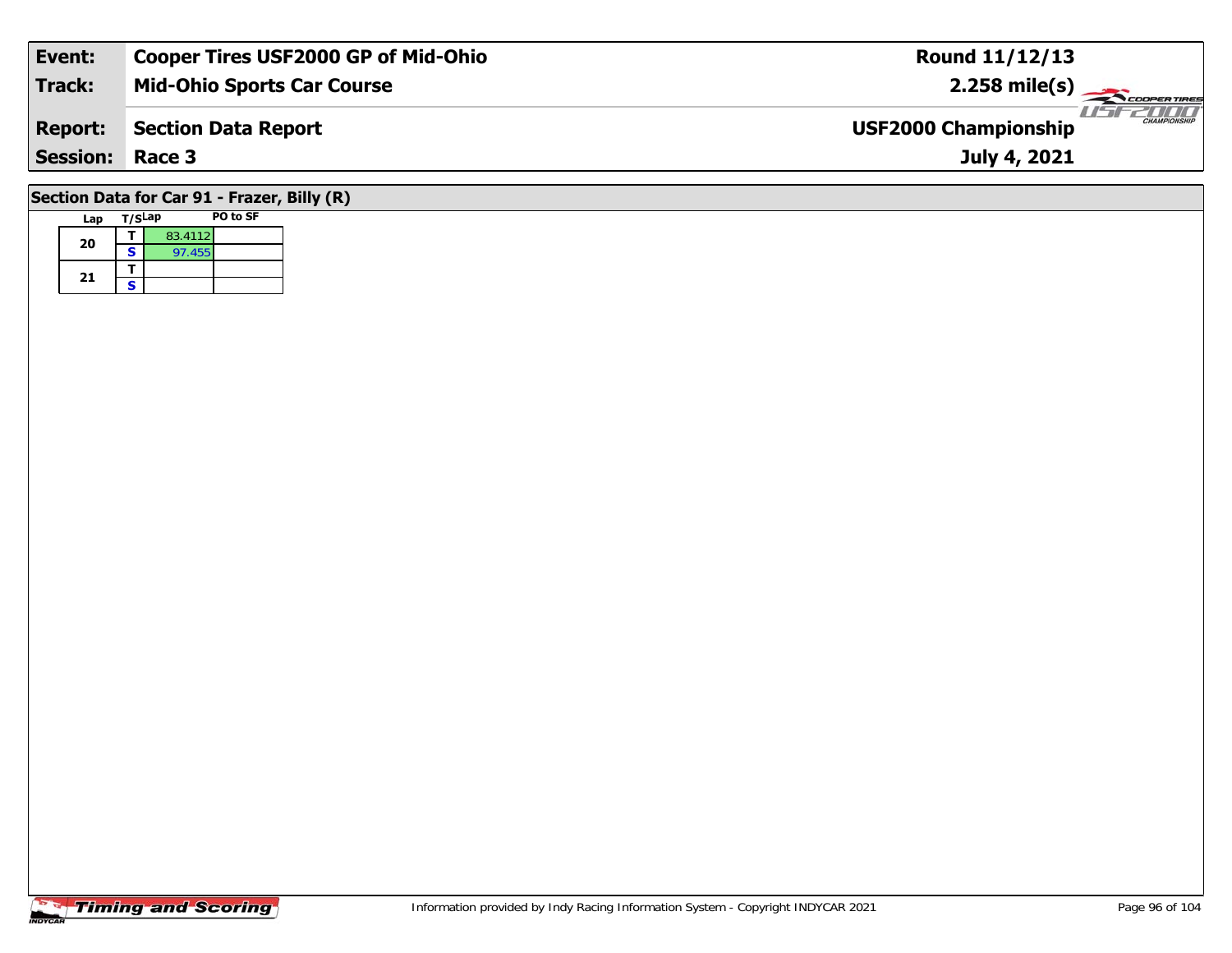| Event:          | <b>Cooper Tires USF2000 GP of Mid-Ohio</b>    |           |                     |  |           |                 |           |                      | Round 11/12/13 |                  |           |                             |              |          |                             |
|-----------------|-----------------------------------------------|-----------|---------------------|--|-----------|-----------------|-----------|----------------------|----------------|------------------|-----------|-----------------------------|--------------|----------|-----------------------------|
| Track:          | <b>Mid-Ohio Sports Car Course</b>             |           |                     |  |           |                 |           |                      |                |                  |           |                             |              |          | $2.258$ mile(s)             |
| <b>Report:</b>  | <b>Section Data Report</b>                    |           |                     |  |           |                 |           |                      |                |                  |           | <b>USF2000 Championship</b> |              |          | 2000<br><b>CHAMPIONSHIP</b> |
| <b>Session:</b> | Race 3                                        |           |                     |  |           |                 |           |                      |                |                  |           |                             | July 4, 2021 |          |                             |
|                 |                                               |           |                     |  |           |                 |           |                      |                |                  |           |                             |              |          |                             |
|                 | Section Data for Car 92 - Round-Garrido, Matt |           |                     |  |           |                 |           |                      |                |                  |           |                             |              |          |                             |
| Lap             | T/SSF to I1                                   | I1 to I2A | I2A to I2 I2 to I3A |  | I3A to I3 | <b>I3 to I4</b> | I4 to I5A | ISA to ISB ISB to IS |                | <b>I5 to I6A</b> | I6A to I6 | <b>I6 to I7A</b>            | I7A to I7    | I7 to I8 | I8 to SF                    |

1 | T | 5.6264 | 8.2581 | 4.9692 | 9.2187 | 8.3656 | 2.7707 | 7.7286 | 5.7638 | 5.1856 | 5.6212 | 7.0674 | 3.9399 | 7.1657 | 7.8158 | 7.4362<br>1 | S | 91.614 | 97.012 | 115.941 | 67.230 | 115.734 | 138.298 | 90.602 | 66.599

2 | **T |** 7.4432 | 15.6186 | 13.6231 | 14.4140 | 19.8810 | 9.1408 | 16.9241 | 6.9819 | 6.3440 | 12.0784 | 10.4518 | 7.9589 | 12.2527 | 9.2660 | 8.7424<br>2 | S | 69.252 | 51.294 | 42.291 | 42.998 | 48.699 | 41.920 | 41.375 |

**<sup>T</sup>** 10.2906 16.9053 12.9674 13.5751 18.9807 10.0912 14.1078 6.6366 6.7542 11.2365 10.8358 8.5363 11.2404 8.1588 4.9498 **<sup>S</sup>** 50.090 47.390 44.430 45.655 51.009 37.972 49.634 57.840 50.575 45.388 51.219 44.569 47.556 50.642 90.224

4 T 4.7222 7.9238 4.9343 9.0997 8.3827 2.8134 7.5843 5.4491 4.9183 5.5268 6.8630 3.5828 5.9036 6.1610 4.9236<br>4 S 109.156 101.105 116.762 68.109 115.498 136.199 92.326 70.445 69.453 92.278 80.868 106.189 90.546 67.064 90.70

5 T 4.6385 7.7303 4.7963 8.7976 8.2815 2.7863 7.4637 5.3977 4.7404 5.4030 6.6596 3.4979 5.6967 5.8609 4.8631<br>5 S 111.125 103.636 120.121 70.448 116.909 137.524 93.818 71.116 72.060 94.392 83.338 108.767 93.834 70.498 91.83

6 | **T** | 4.6328| 7.4963| 4.7934| 8.7388| 8.3086| 2.7967| 7.3429| 5.3382| 4.6148| 5.3725| 6.5236| 3.4800| 5.5627| 5.8679| 4.8457<br>| S | 111.262 106.871 120.194| 70.922 116.528| 137.012| 95.361| 71.909| 74.021| 94.928| 85.07

7 | T | 4.6183 | 7.4979 | 5.4376 | 9.5612 | 9.7775 | 3.7551 | 10.3779 | 5.9420 | 5.0985 | 5.7495 | 6.7724 | 3.8068 | 6.4419 | 6.4361 | 5.5190<br>7 | S | 111.611 | 106.848 | 105.954 | 64.822 | 99.021 | 102.043 | 67.473 | 64.60

8 | **T |** 7.5404 17.4935 10.5317 12.0302 18.4163 7.5129 17.2399 8.2208 8.0457 10.6234 12.1732 8.5104 11.3425 8.5432 9.4998<br>- S 68.359 45.796 54.705 51.518 52.572 51.003 40.617 46.694 42.456 48.007 45.592 44.705 47.128 48.3

**<sup>T</sup>** 9.2469 14.0334 11.1900 11.6129 14.8104 5.2735 12.8321 6.7920 6.4212 8.6937 10.2924 7.3080 11.0688 7.8404 4.8636 **<sup>S</sup>** 55.743 57.088 51.487 53.369 65.372 72.662 54.568 56.517 53.197 58.663 53.923 52.060 48.293 52.699 91.823

0 T 4.6268 7.6202 4.7712 8.7511 8.2672 2.7817 7.4280 5.3110 4.7639 5.3124 6.8707 3.5280 5.5390 5.8088 4.8568<br>S 111.406 105.133 120.753 70.822 117.111 137.751 94.269 72.277 71.704 96.002 80.778 107.839 96.506 71.130 91.952

1 T 4.6140 7.4059 4.7230 8.5538 8.2538 2.7805 7.2400 5.2122 4.5533 5.2524 6.5150 3.4667 5.4480 5.7932 4.9842<br>1 S 111.715 108.175 121.985 72.456 117.301 137.810 96.716 73.647 75.021 97.098 85.188 109.745 98.118 71.322 89.60

2 T 5.7010 14.1050 11.2853 13.2452 20.0126 7.9429 16.2941 8.1034 7.3380 11.3651 11.3298 8.3024 11.5146 9.0772 8.2730<br>2 S 90.415 56.798 51.052 46.792 48.379 48.242 42.974 47.371 46.551 44.874 48.986 45.825 46.423 45.519 53.

3 | **T** | 10.1142 | 16.8431 | 12.4108 | 14.4181 | 18.3928 | 8.4333 | 14.0846 | 8.1630 | 6.5470 | 9.9271 | 11.5810 | 8.2963 | 11.7741 | 8.0132 | 5.0940<br>| S | 50.963 | 47.565 | 46.422 | 42.986 | 52.639 | 45.437 | 49.716 | 47

4 T 4.6955 7.6398 4.7717 8.7265 8.2130 2.7535 7.2658 5.3952 4.7047 5.3500 6.4779 3.4802 5.4455 5.6442 4.7936<br>S 109.776 104.864 120.740 71.022 117.884 139.162 96.373 71.149 72.606 95.327 85.676 109.320 98.163 73.205 93.164

**<sup>T</sup>** 4.5970 7.3642 4.7292 8.5705 8.2723 2.7970 7.2288 5.1861 4.5133 5.2633 6.4344 3.4858 5.3318 5.6420 4.8002 **<sup>S</sup>** 112.128 108.788 121.825 72.315 117.039 136.997 96.866 74.018 75.685 96.897 86.255 109.144 100.256 73.233 93.036

6 T 4.5960 7.3705 4.7463 8.5006 8.2972 2.8053 7.1187 5.1533 4.4648 5.2501 6.3445 3.4526 5.2765 5.5541 4.7921<br>5 S 112.153 108.695 121.386 72.909 116.688 136.592 98.364 74.489 76.508 97.141 87.477 110.194 101.307 74.392 93.1

7 T 4.5727 7.2112 4.6802 8.5163 8.2859 2.8043 7.0645 5.1771 4.4111 5.2191 6.3326 3.4483 5.3813 5.5889 4.7778<br>7 S 112.724 111.096 123.101 72.775 116.847 136.641 99.119 74.146 77.439 97.718 87.642 110.331 99.334 73.929 93.47

8 T 4.5638 7.2019 4.6676 8.4638 8.2837 2.8068 7.1226 5.1053 4.4890 5.2367 6.4402 3.4714 5.3214 5.6752 4.8731<br>S 112.944 111.240 123.433 73.226 116.878 136.519 98.311 75.189 76.095 97.390 86.177 109.597 100.452 72.805 91.644

**<sup>T</sup>** 4.5876 7.4838 4.7226 8.5256 8.3038 2.8224 6.9545 5.1701 4.4211 5.2111 6.2659 3.4484 5.3152 5.5339 4.7712 **<sup>S</sup>** 112.358 107.049 121.996 72.695 116.595 135.765 100.687 74.247 77.264 97.868 88.575 110.328 100.569 74.664 93.601

| <b>Timing and Scoring</b> |
|---------------------------|
|---------------------------|

**1**

**2**

**3**

**4**

**5**

**6**

**7**

**8**

**9**

**10**

**11**

**12**

**13**

**14**

**15**

**16**

**17**

**18**

**19**

 $90.70$ 

91.823

93.164

93.472

91.644

93.601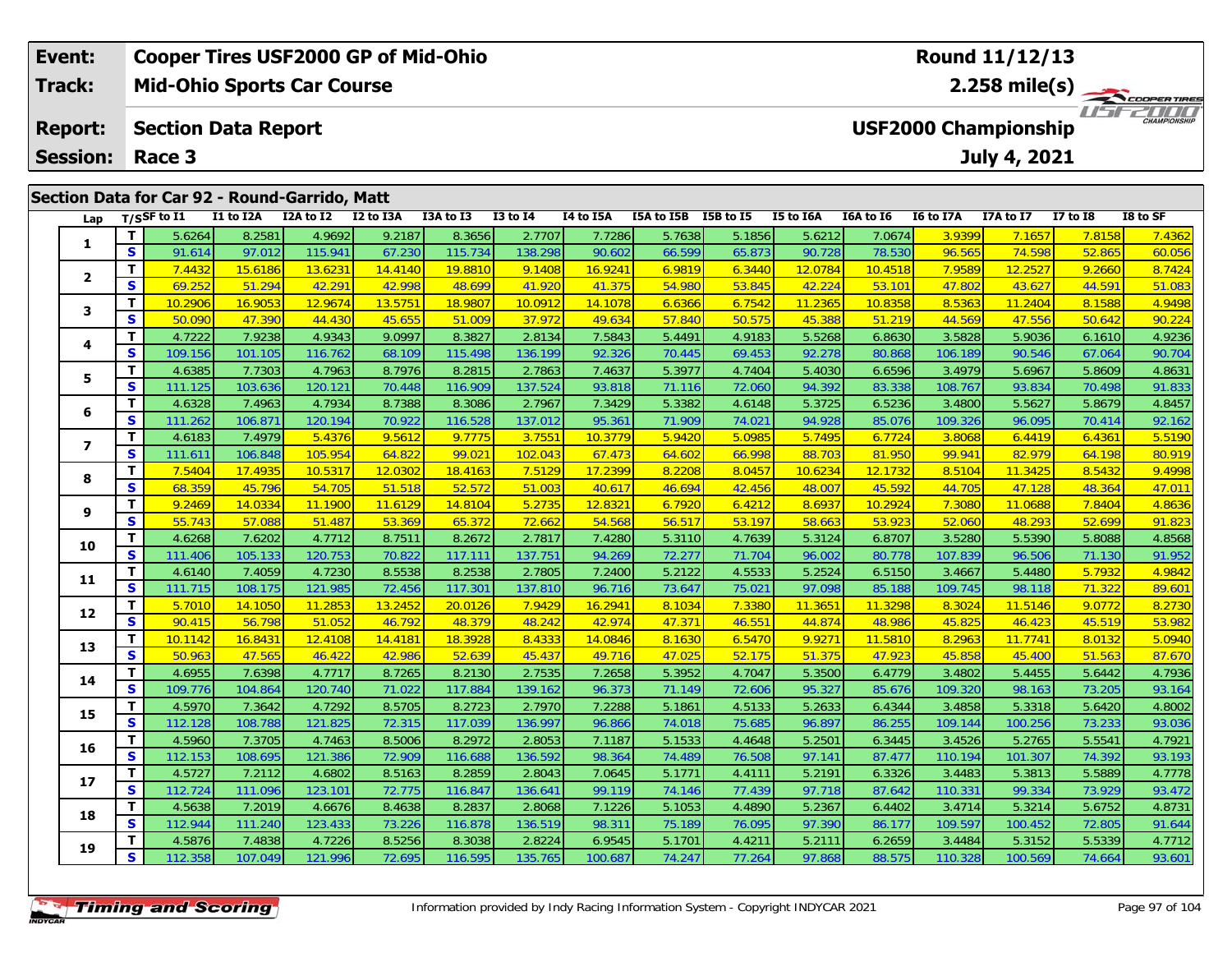| Event:                 | <b>Cooper Tires USF2000 GP of Mid-Ohio</b> | Round 11/12/13                                                 |
|------------------------|--------------------------------------------|----------------------------------------------------------------|
| Track:                 | <b>Mid-Ohio Sports Car Course</b>          | $2.258$ mile(s)                                                |
| <b>Report:</b>         | Section Data Report                        | USFZDOO'<br><b>CHAMPIONSHIP</b><br><b>USF2000 Championship</b> |
| <b>Session: Race 3</b> |                                            | July 4, 2021                                                   |

|                         |                                                    | Section Data for Car 92 - Round-Garrido, Matt |          |
|-------------------------|----------------------------------------------------|-----------------------------------------------|----------|
| Lap T/SLap              |                                                    |                                               | PO to SF |
| $\mathbf{1}$            | $\mathbf{T}$                                       | 96.9329                                       | 155.9313 |
|                         | $\mathbf{s}$                                       | 83.860                                        | 48.828   |
| $\overline{\mathbf{2}}$ | $\mathbf T$                                        | 171.1209                                      |          |
|                         | $\overline{\mathbf{s}}$<br>$\overline{\mathbf{T}}$ | 47.503<br>165.2665                            |          |
| $\mathbf{3}$            | $\overline{\mathbf{s}}$                            | 49.186                                        |          |
|                         | $\overline{I}$                                     | 88.7886                                       |          |
| $\overline{\mathbf{4}}$ | $\overline{\mathbf{s}}$                            | 91.552                                        |          |
|                         | $\overline{\mathsf{r}}$                            | 86.6135                                       |          |
| 5                       | $\overline{\mathbf{s}}$                            | 93.851                                        |          |
| 6                       | $\mathbf{T}$                                       | 85.7149                                       |          |
|                         | S                                                  | 94.835                                        |          |
| $\overline{\mathbf{z}}$ | $\overline{t}$                                     | 96.7917                                       |          |
|                         | $\mathbf{s}$<br>$\overline{\mathbf{T}}$            | 83.982<br>167.7239                            |          |
| 8                       | $\overline{\mathbf{s}}$                            | 48.465                                        |          |
|                         | $\mathbf{T}$                                       | 142.2793                                      |          |
| $\boldsymbol{9}$        | $\mathbf{s}$                                       | 57.133                                        |          |
|                         | $\overline{t}$                                     | 86.2368                                       |          |
| 10                      | $\overline{\mathbf{s}}$                            | 94.261                                        |          |
| $\mathbf{11}$           | T                                                  | 84.7960                                       |          |
|                         | $\overline{\mathbf{s}}$                            | 95.863                                        |          |
| 12                      | $\overline{t}$                                     | 163.8896                                      |          |
|                         | $\overline{\mathbf{s}}$                            | 49.599                                        |          |
| 13                      | $\overline{\mathbf{T}}$<br>$\overline{\mathbf{s}}$ | 164.0926<br>49.538                            |          |
|                         | $\overline{I}$                                     | 85.3571                                       |          |
| 14                      | $\overline{\mathbf{s}}$                            | 95.233                                        |          |
|                         | $\mathbf T$                                        | 84.2159                                       |          |
| 15                      | $\overline{\mathbf{s}}$                            | 96.523                                        |          |
| 16                      | $\mathbf{T}$                                       | 83.7226                                       |          |
|                         | $\overline{\mathbf{s}}$                            | 97.092                                        |          |
| 17                      | $\overline{t}$                                     | 83.4713                                       |          |
|                         | $\overline{\mathbf{s}}$                            | 97.384                                        |          |
| 18                      | $\overline{\mathbf{T}}$<br>$\overline{\mathbf{s}}$ | 83.7225<br>97.092                             |          |
|                         | $\mathbf{T}$                                       | 83.5372                                       |          |
| 19                      | S                                                  | 97.308                                        |          |
|                         |                                                    |                                               |          |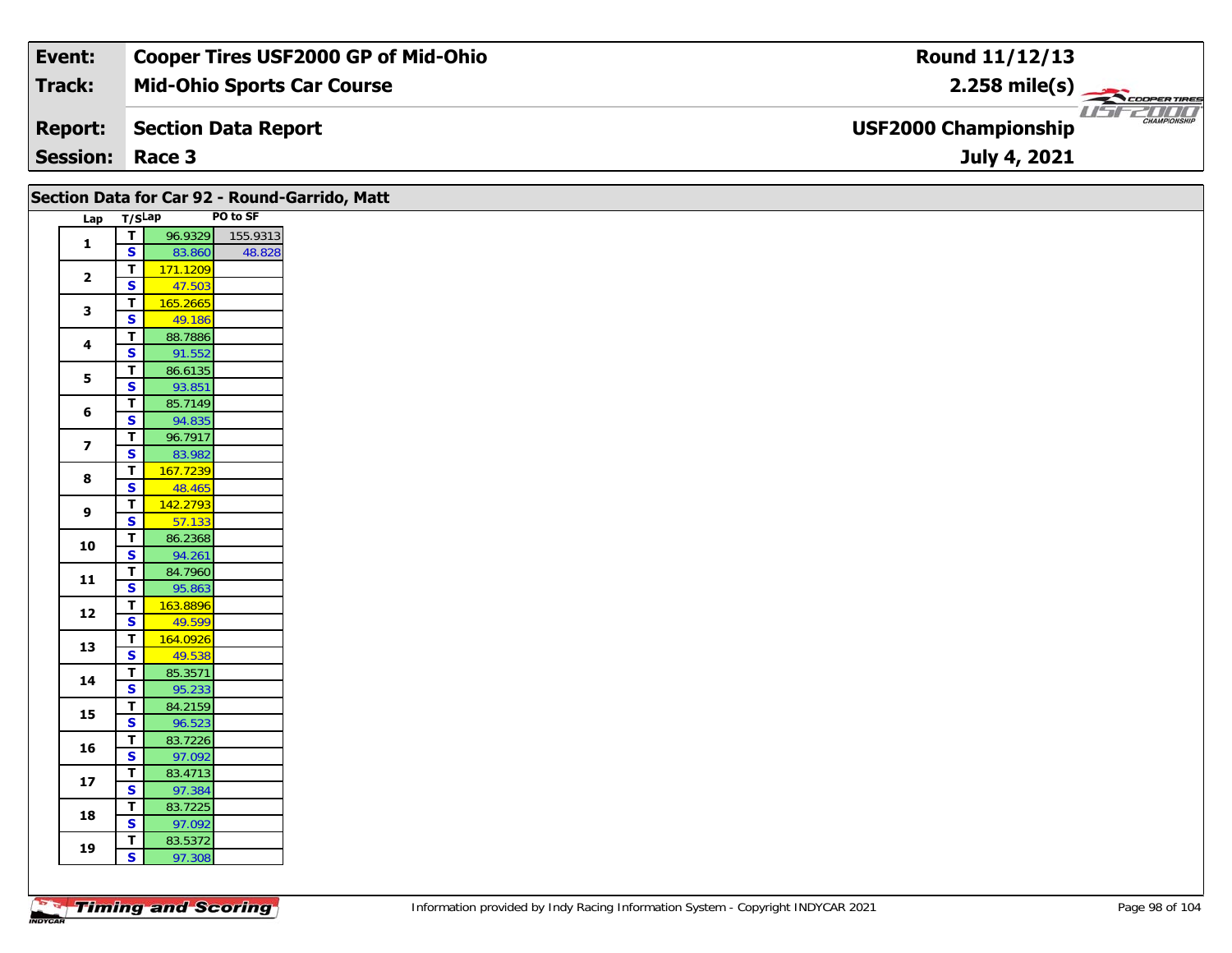| Event:                 | <b>Cooper Tires USF2000 GP of Mid-Ohio</b> | <b>Round 11/12/13</b>                              |
|------------------------|--------------------------------------------|----------------------------------------------------|
| <b>Track:</b>          | <b>Mid-Ohio Sports Car Course</b>          | $2.258 \text{ mile(s)}$                            |
| <b>Report:</b>         | Section Data Report                        | <b>CHAMPIONSHIP</b><br><b>USF2000 Championship</b> |
| <b>Session: Race 3</b> |                                            | July 4, 2021                                       |

### **Section Data for Car 92 - Round-Garrido, Matt**

| Lap | T/SSF to I1 | I1 to I2A | I2A to I2        | I2 to I3A | I3A to I3 | <b>I3 to I4</b> | I4 to I5A | I5A to I5B | I5B to I5 | I5 to I6A | I6A to I6 | <b>I6 to I7A</b> | I7A to I7 | <b>I7 to I8</b> | I8 to SF |
|-----|-------------|-----------|------------------|-----------|-----------|-----------------|-----------|------------|-----------|-----------|-----------|------------------|-----------|-----------------|----------|
| 20  | .5740       | 1.2134    | 4.69331          | 8.3851    | 8.2566    | 2.7987          | 6.9982 L  | 5.1054 l   | 4.4131    | 5.1955    | 6.4064    | 3.4617           | 5.3294    | 5.4706          | 4.7820   |
|     | 2.692       | 111.062   | 122.757 <b>1</b> | 3 914 I   | .2621     | 136.914         | 100.058   | 75.188 l   | 77.404    | 98.162    | 86.632    | 109.904          | 100.301   |                 | 93.390   |
|     | .1653       | 10.9338   | 9.1416           |           |           |                 |           |            |           |           |           |                  |           |                 |          |
| 21  | .7921       | 3.272     | 63.024           |           |           |                 |           |            |           |           |           |                  |           |                 |          |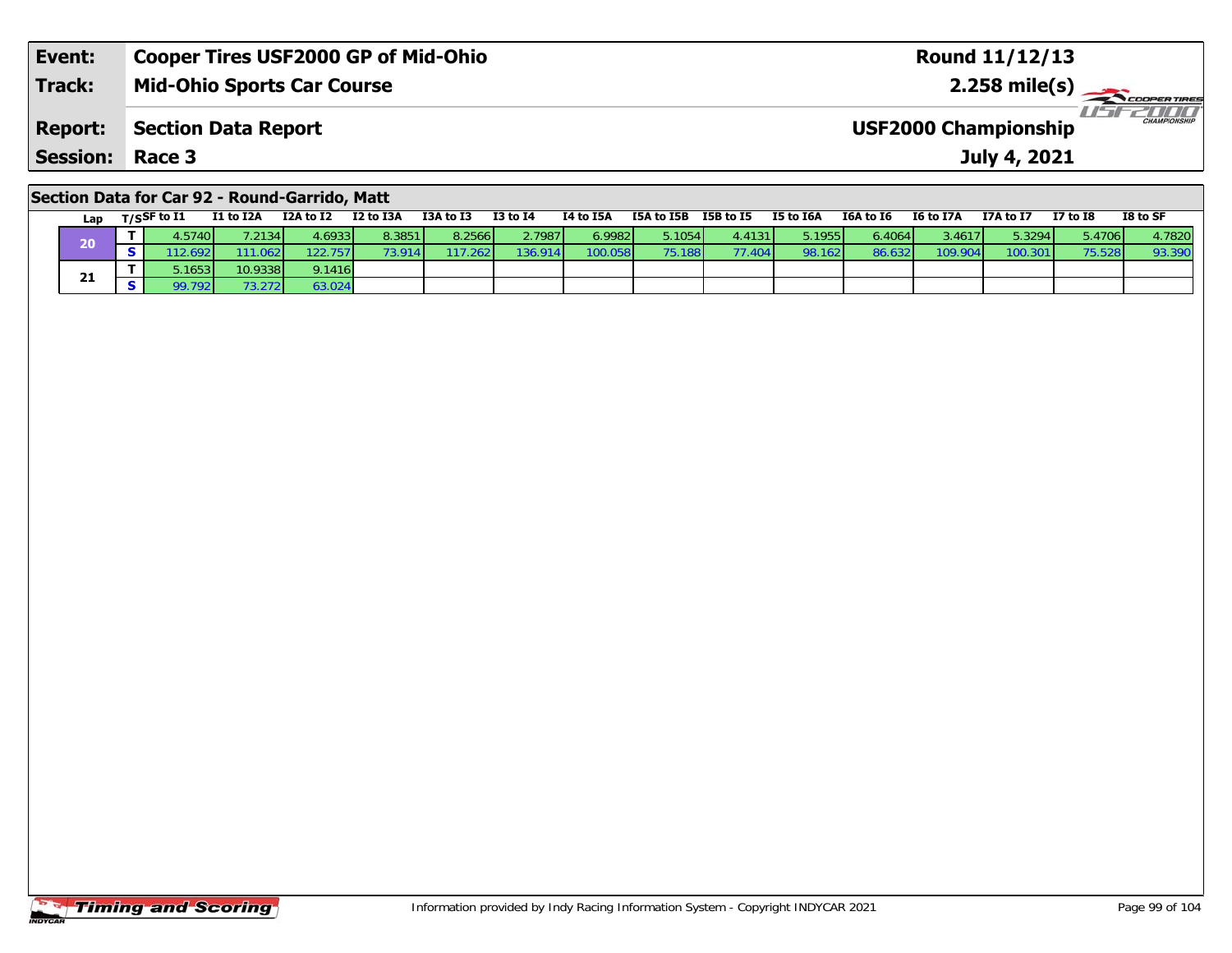| Event:                 | <b>Cooper Tires USF2000 GP of Mid-Ohio</b> | <b>Round 11/12/13</b>                              |
|------------------------|--------------------------------------------|----------------------------------------------------|
| Track:                 | <b>Mid-Ohio Sports Car Course</b>          | $2.258 \text{ mile(s)}$                            |
| <b>Report:</b>         | <b>Section Data Report</b>                 | <b>CHAMPIONSHIP</b><br><b>USF2000 Championship</b> |
| <b>Session: Race 3</b> |                                            | July 4, 2021                                       |
|                        |                                            |                                                    |

#### **Lap T/SLap PO to SF Section Data for Car 92 - Round-Garrido, Matt**

|  | Lap | 173-4P |         | . |
|--|-----|--------|---------|---|
|  |     |        | 83.0834 |   |
|  |     | S      | 97.839  |   |
|  |     |        |         |   |
|  | 21  | S      |         |   |

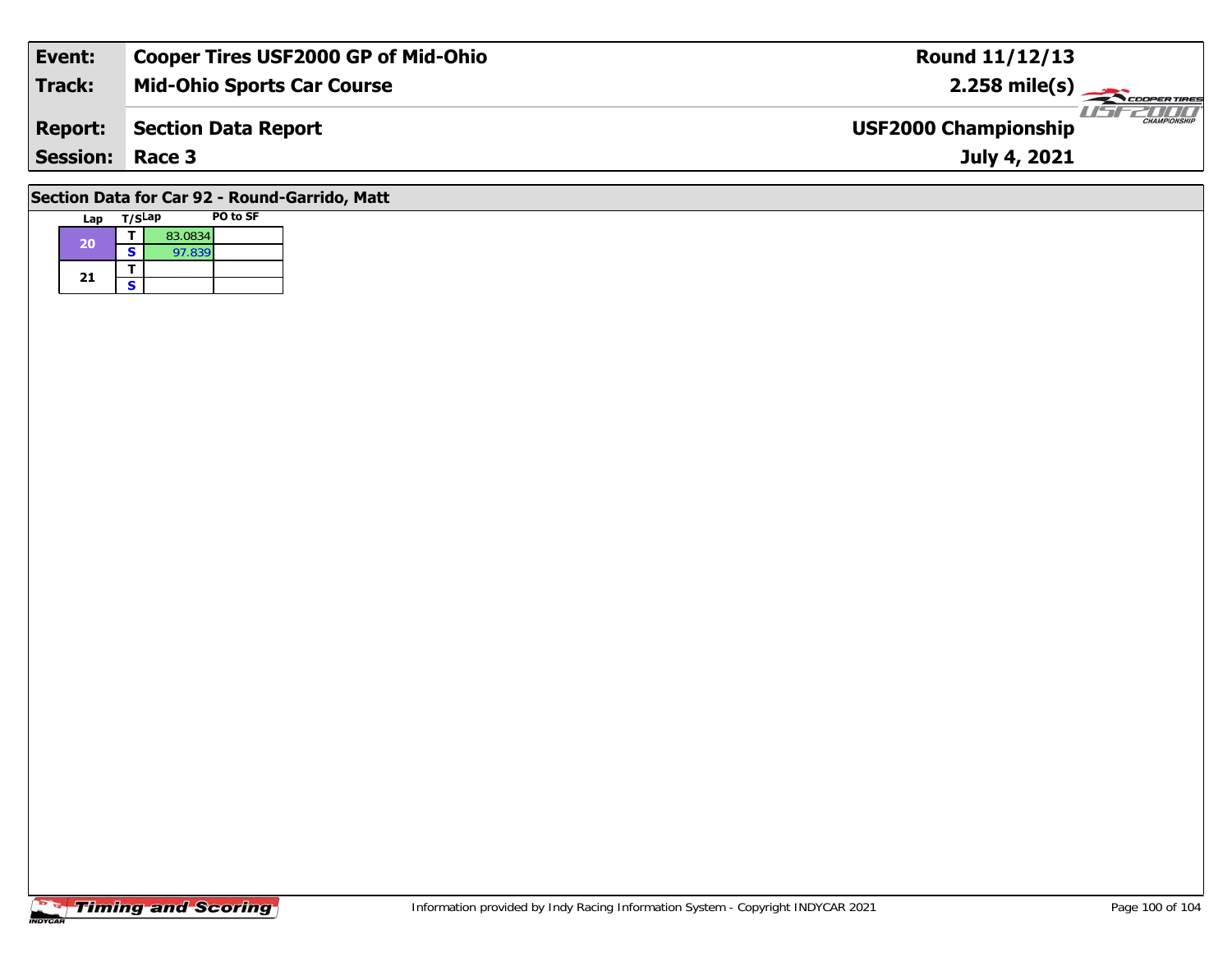| Event:          | Cooper Tires USF2000 GP of Mid-Ohio | <b>Round 11/12/13</b>                              |
|-----------------|-------------------------------------|----------------------------------------------------|
| <b>Track:</b>   | <b>Mid-Ohio Sports Car Course</b>   | $2.258 \text{ mile(s)}$                            |
| <b>Report:</b>  | Section Data Report                 | <b>CHAMPIONSHIP</b><br><b>USF2000 Championship</b> |
| <b>Session:</b> | Race 3                              | July 4, 2021                                       |
|                 |                                     |                                                    |

#### **Section Data for Car 99 - Rowe, Myles (R)**

|  | Lap | $T/S$ SF to I1 | I1 to I2A | I2A to I2 | I2 to I3A | I3A to I3 | $I3$ to $I4$ | <b>14 to 15A</b> | I5A to I5B | I5B to I5 | <b>I5 to I6A</b> | I6A to I6 | <b>I6 to I7A</b> | <b>I7A to I7</b> | <b>I7 to I8</b> | I8 to SF |
|--|-----|----------------|-----------|-----------|-----------|-----------|--------------|------------------|------------|-----------|------------------|-----------|------------------|------------------|-----------------|----------|
|  |     | 5.5348         | 8.8416    | 5.1185    | 203.3965  |           |              |                  |            | 3.0974    |                  |           |                  | .2731            | 8.3770          | 9.4749   |
|  |     | 30 I           |           |           |           |           |              |                  |            |           |                  |           |                  | AOA              | <b>40 323</b>   | 47.134   |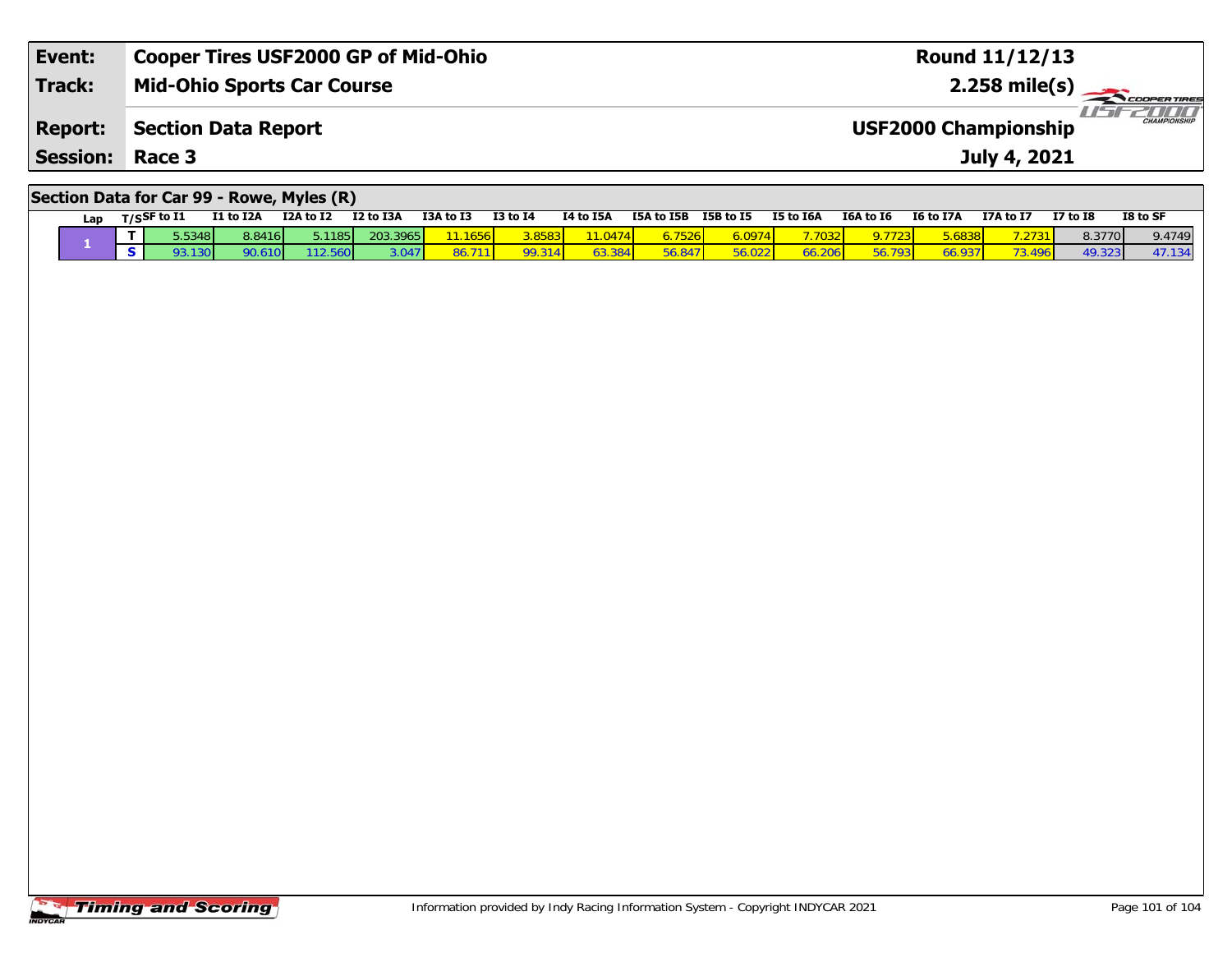| Event:                 | <b>Cooper Tires USF2000 GP of Mid-Ohio</b> | <b>Round 11/12/13</b>                              |
|------------------------|--------------------------------------------|----------------------------------------------------|
| Track:                 | <b>Mid-Ohio Sports Car Course</b>          | $2.258 \text{ mile(s)}$                            |
| <b>Report:</b>         | <b>Section Data Report</b>                 | <b>CHAMPIONSHIP</b><br><b>USF2000 Championship</b> |
| <b>Session: Race 3</b> |                                            | July 4, 2021                                       |
|                        |                                            |                                                    |

# **Section Data for Car 99 - Rowe, Myles (R)**

| Lan | T/SLap |          | <b>PO to SF</b><br>SF to PI |          |  |  |  |
|-----|--------|----------|-----------------------------|----------|--|--|--|
|     |        | 312.2673 | 140.6154                    | 300.2766 |  |  |  |
|     | с      | 26.032   | 54.147                      | 25.586   |  |  |  |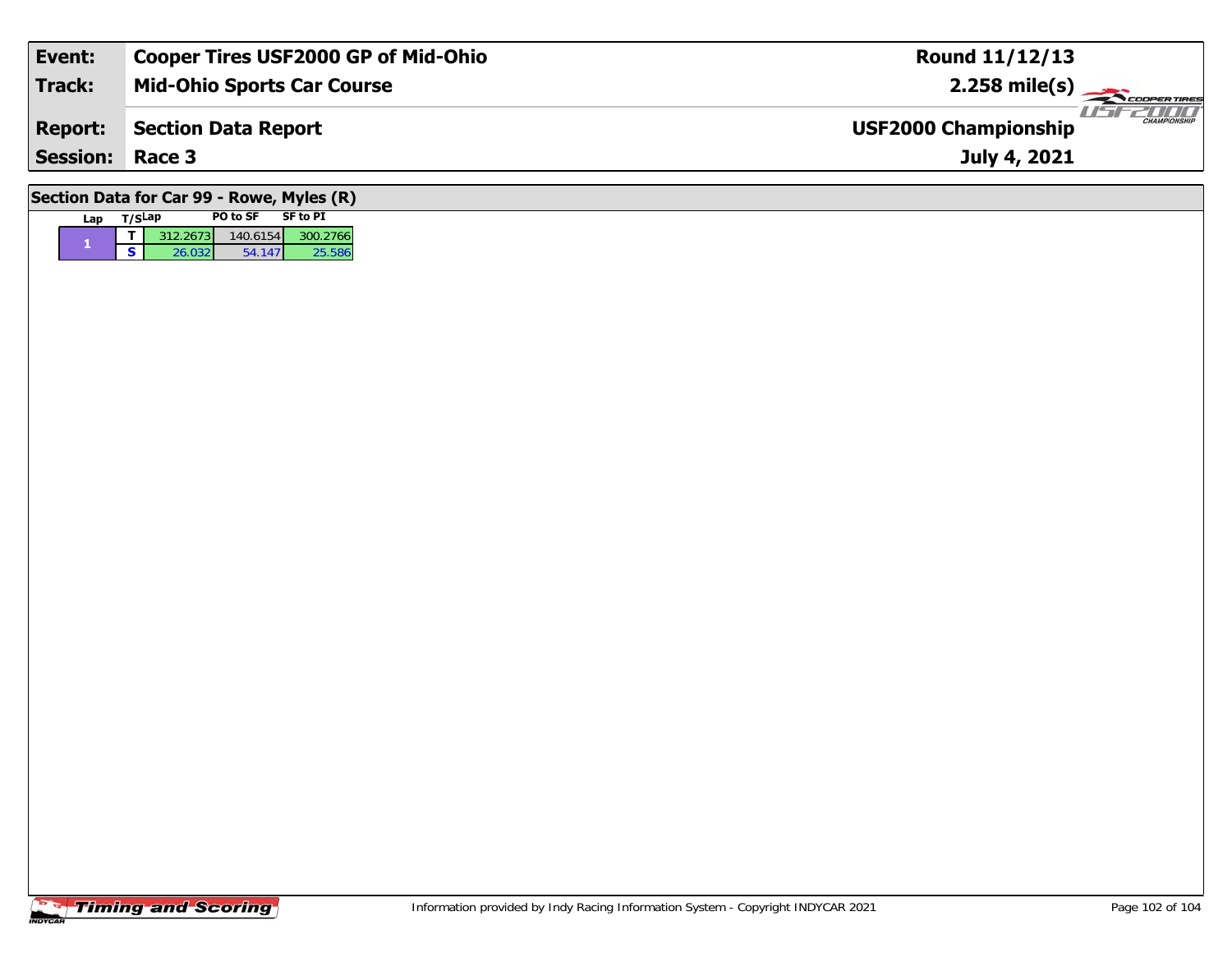

**Timing and Scoring** 

Information provided by Indy Racing Information System - Copyright INDYCAR 2021 Page 103 of 104